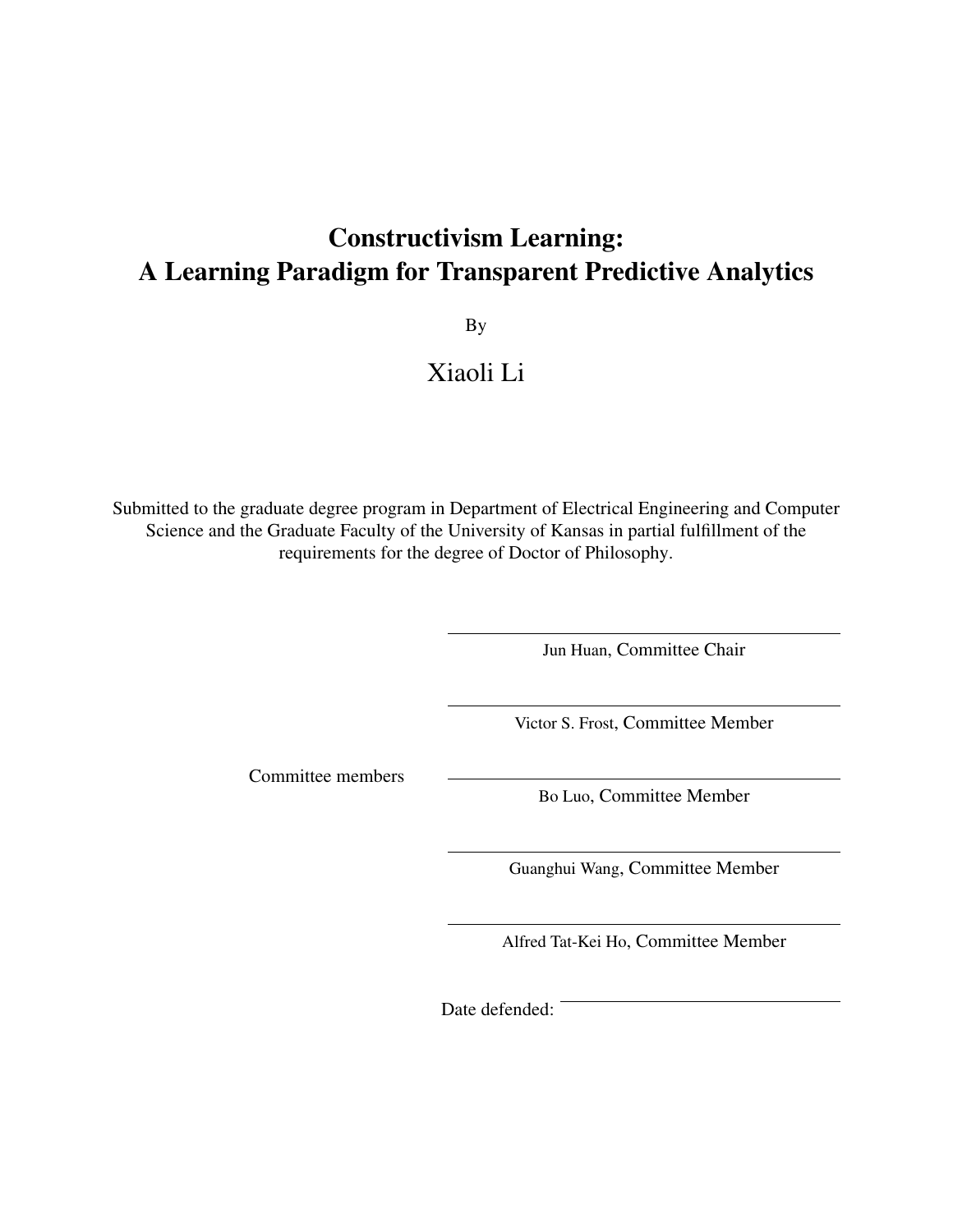The Thesis Committee for Xiaoli Li certifies that this is the approved version of the following thesis :

Constructivism Learning: A Learning Paradigm for Transparent Predictive Analytics

Jun Huan, Committee Chair

Date approved: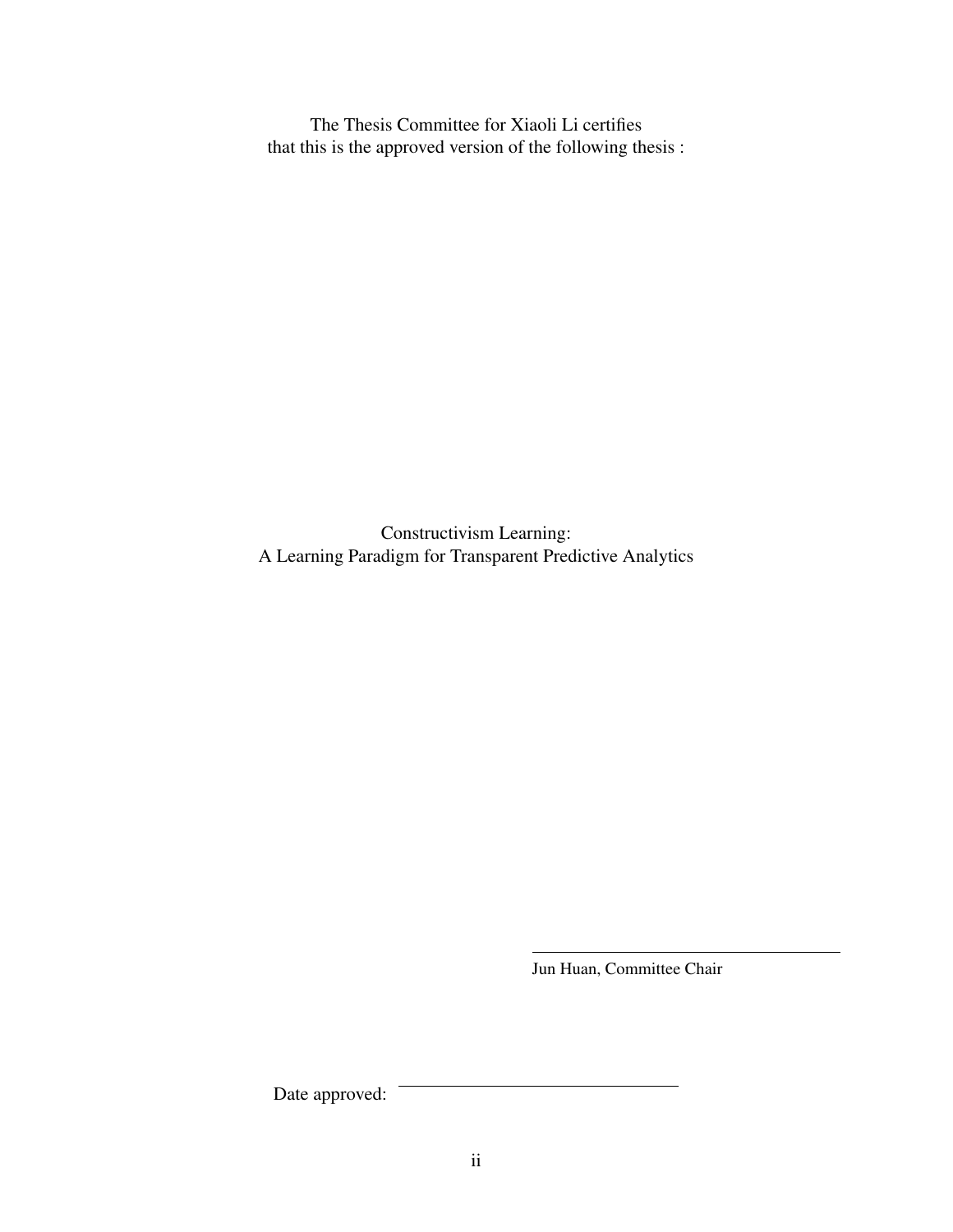# Acknowledgements

Sincere gratitude and appreciation are extended to my advisor, Dr. Huan, for his guidance, which points me to the moon, and his consistent support through my Ph.D. study. I also would like to express my gratitude to my committee members, Dr. Frost, Dr. Luo, Dr. Wang, and Dr. Ho, for their help and valuable time.

The ITTC help team also deserves my warmest thanks. They are always ready to help. Without their timely support, it will be difficult for me to finish all the experiments in this work.

My last thanks go to my friends who have accompanied me and encouraged me through this long journey.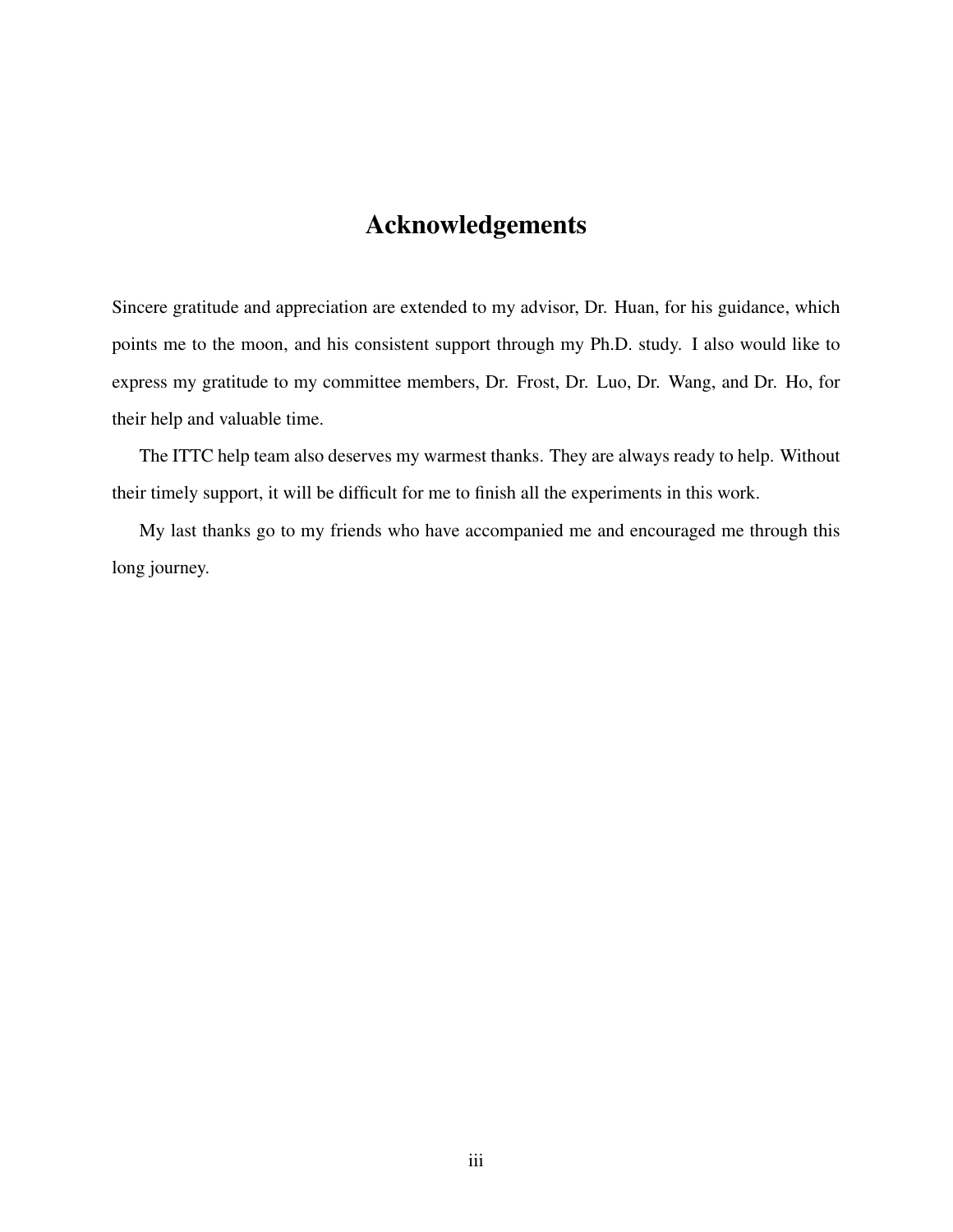# Abstract

Aiming to achieve the learning capabilities possessed by intelligent beings, especially human, researchers in machine learning field have the long-standing tradition of borrowing ideas from human learning, such as reinforcement learning, active learning, and curriculum learning. Motivated by a philosophical theory called "constructivism", in this work, we propose a new machine learning paradigm, constructivism learning. The constructivism theory has had wide-ranging impact on various human learning theories about how human acquire knowledge. To adapt this human learning theory to the context of machine learning, we first studied how to improve leaning performance by exploring inductive bias or prior knowledge from multiple learning tasks with multiple data sources, that is multi-task multi-view learning, both in offline and lifelong setting. Then we formalized a Bayesian nonparametric approach using sequential Dirichlet Process Mixture Models to support constructivism learning. To further exploit constructivism learning, we also developed a constructivism deep learning method utilizing Uniform Process Mixture Models.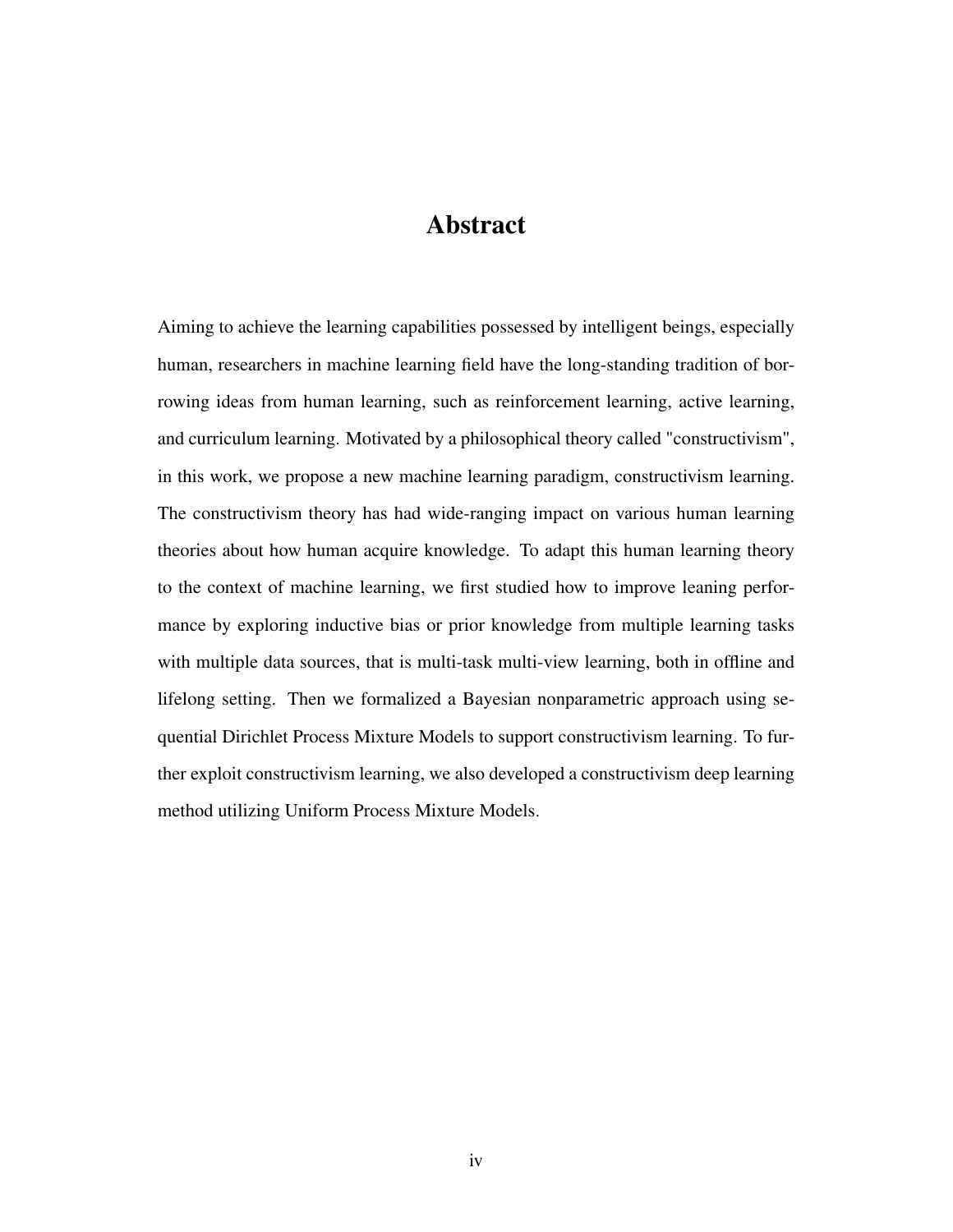# **Contents**

| $\mathbf 1$                                                                          |     | <b>Introduction</b> |                                                                  | $\mathbf{1}$ |
|--------------------------------------------------------------------------------------|-----|---------------------|------------------------------------------------------------------|--------------|
| Nailing Interactions in Multi-Task Multi-View Multi-Label Learning<br>$\overline{2}$ |     | 5                   |                                                                  |              |
|                                                                                      | 2.1 |                     |                                                                  | 5            |
|                                                                                      | 2.2 |                     |                                                                  | 8            |
|                                                                                      |     | 2.2.1               | Bilinear Factor Analysis and Multilinear Factor Analysis         | 8            |
|                                                                                      |     | 2.2.2               |                                                                  | 9            |
|                                                                                      |     | 2.2.3               |                                                                  | 9            |
|                                                                                      | 2.3 |                     |                                                                  | 10           |
|                                                                                      |     | 2.3.1               |                                                                  | 10           |
|                                                                                      |     | 2.3.2               |                                                                  | 10           |
|                                                                                      |     | 2.3.3               | Probabilistic Multilinear Factor Analyzers (MLFA)                | 13           |
|                                                                                      | 2.4 |                     |                                                                  | 14           |
|                                                                                      |     | 2.4.1               |                                                                  | 15           |
|                                                                                      |     | 2.4.2               | MTVL Learning with Task-View-Label Interactions                  | 15           |
|                                                                                      |     |                     | 2.4.2.1<br>Adaptive-basis Multilinear Factor Analyzers (aptMLFA) | 16           |
|                                                                                      |     |                     | MTVL Learning using aptMLFA (aptMTVL)<br>2.4.2.2                 | 18           |
|                                                                                      |     |                     | 2.4.2.3                                                          | 21           |
|                                                                                      |     | 2.4.3               | MTVL Learning without Interactions                               |              |
|                                                                                      |     |                     | $(aptMTVL^-)$                                                    | 23           |
|                                                                                      | 2.5 |                     |                                                                  | 26           |
|                                                                                      |     | 2.5.1               |                                                                  | 28           |
|                                                                                      |     | 2.5.2               |                                                                  | 29           |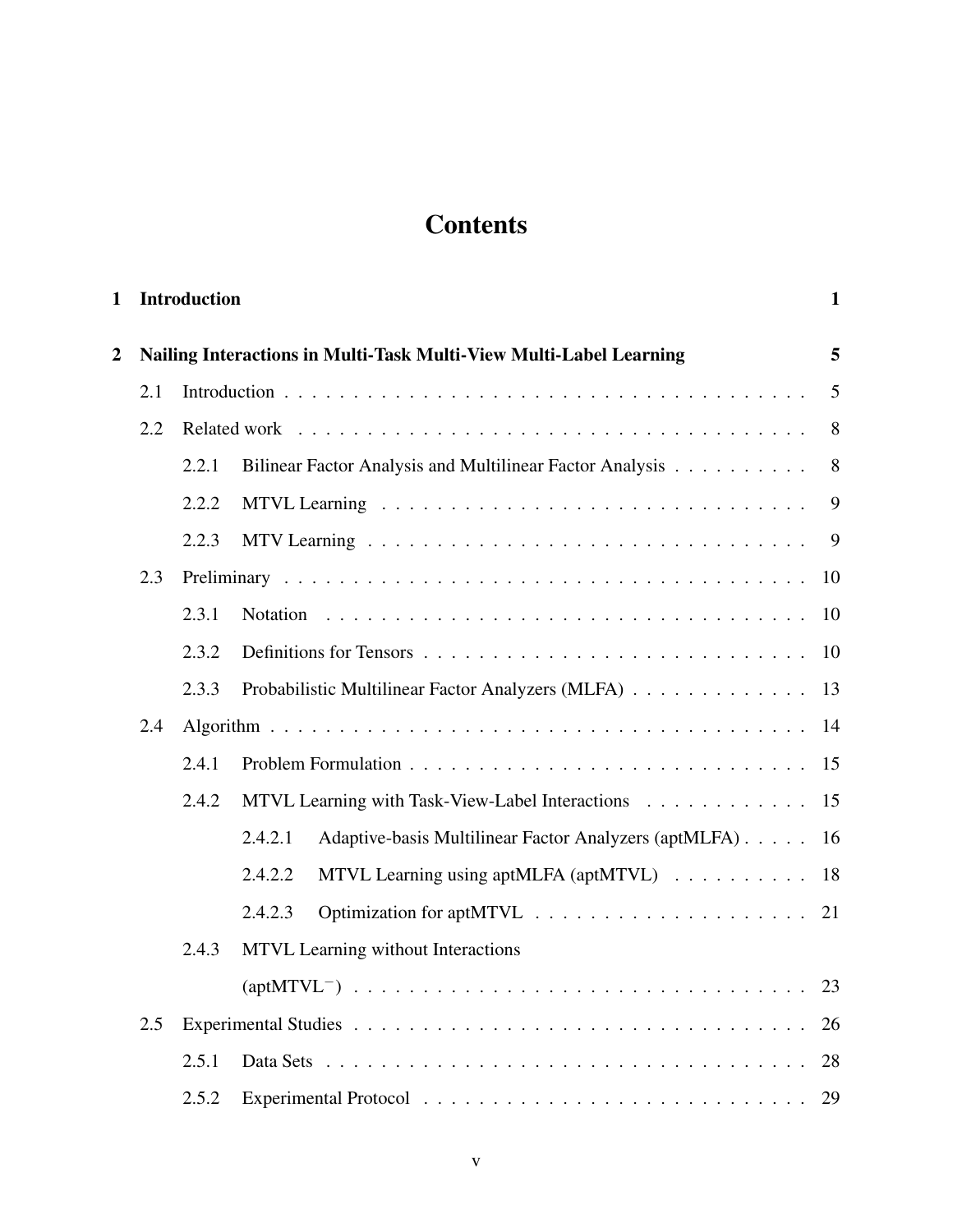|              |     | 2.5.3 |                                               | 30  |
|--------------|-----|-------|-----------------------------------------------|-----|
|              | 2.6 |       |                                               | 31  |
| $\mathbf{3}$ |     |       | <b>Multilinear Dirichlet Processes</b>        | 32  |
|              | 3.1 |       |                                               | 32  |
|              | 3.2 |       |                                               | 34  |
|              | 3.3 |       |                                               | 34  |
|              |     | 3.3.1 |                                               | 35  |
|              |     | 3.3.2 |                                               | 35  |
|              |     | 3.3.3 |                                               | 35  |
|              | 3.4 |       |                                               | 36  |
|              |     | 3.4.1 |                                               | 36  |
|              |     | 3.4.2 |                                               | 37  |
|              |     | 3.4.3 |                                               | 40  |
|              |     | 3.4.4 |                                               | 41  |
|              | 3.5 |       |                                               | 44  |
|              |     | 3.5.1 |                                               | 45  |
|              |     | 3.5.2 | Multilinear Multi-task Learning (MLMTL)       | 47  |
|              |     | 3.5.3 |                                               | 49  |
|              |     |       |                                               | 50  |
|              | 3.6 |       |                                               | 51  |
| 4            |     |       | <b>Lifelong Multi-task Multi-view Learing</b> | 52  |
|              | 4.1 |       |                                               | 52  |
|              | 4.2 |       |                                               | 54  |
|              |     |       |                                               |     |
|              | 4.3 |       |                                               | 55  |
|              |     | 4.3.1 |                                               | 55  |
|              |     | 4.3.2 |                                               | -56 |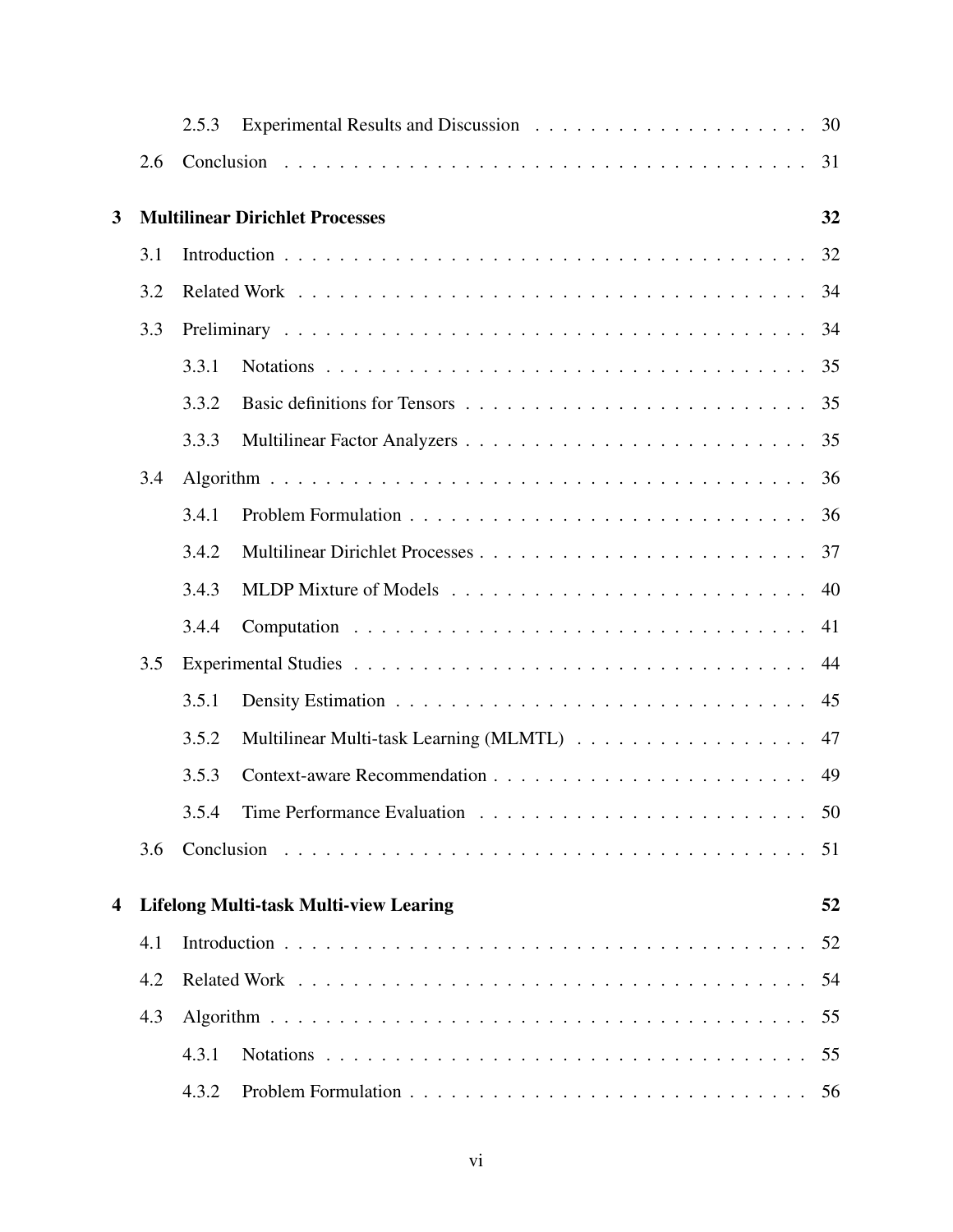|   |     | 4.3.3 |                                                                   | 56 |
|---|-----|-------|-------------------------------------------------------------------|----|
|   |     | 4.3.4 |                                                                   | 59 |
|   |     | 4.3.5 |                                                                   | 60 |
|   | 4.4 |       |                                                                   | 66 |
|   |     | 4.4.1 |                                                                   | 67 |
|   |     | 4.4.2 |                                                                   | 69 |
|   |     | 4.4.3 |                                                                   | 70 |
|   |     |       | Performance Comparison of Offline Algorithms<br>4.4.3.1           | 70 |
|   |     |       | Performance Comparison of Lifelong Learning Algorithms<br>4.4.3.2 | 71 |
|   |     |       | 4.4.3.3                                                           |    |
|   | 4.5 |       |                                                                   | 74 |
| 5 |     |       | <b>Constructivism Learning</b>                                    | 75 |
|   | 5.1 |       |                                                                   | 75 |
|   | 5.2 |       |                                                                   | 77 |
|   |     | 5.2.1 |                                                                   | 78 |
|   |     | 5.2.2 |                                                                   |    |
|   |     | 5.2.3 |                                                                   | 78 |
|   | 5.3 |       |                                                                   | 79 |
|   |     |       |                                                                   | 79 |
|   |     | 5.3.2 |                                                                   | 81 |
|   | 5.4 |       |                                                                   | 82 |
|   |     | 5.4.1 | Notation                                                          | 82 |
|   |     | 5.4.2 |                                                                   | 83 |
|   |     | 5.4.3 | Sequential DP Mixture of Classification Model                     | 84 |
|   |     |       | 5.4.3.1<br>DP Mixture of Classification Model                     | 85 |
|   |     |       | 5.4.3.2<br>Variational Approximation of Logistic Regression 86    |    |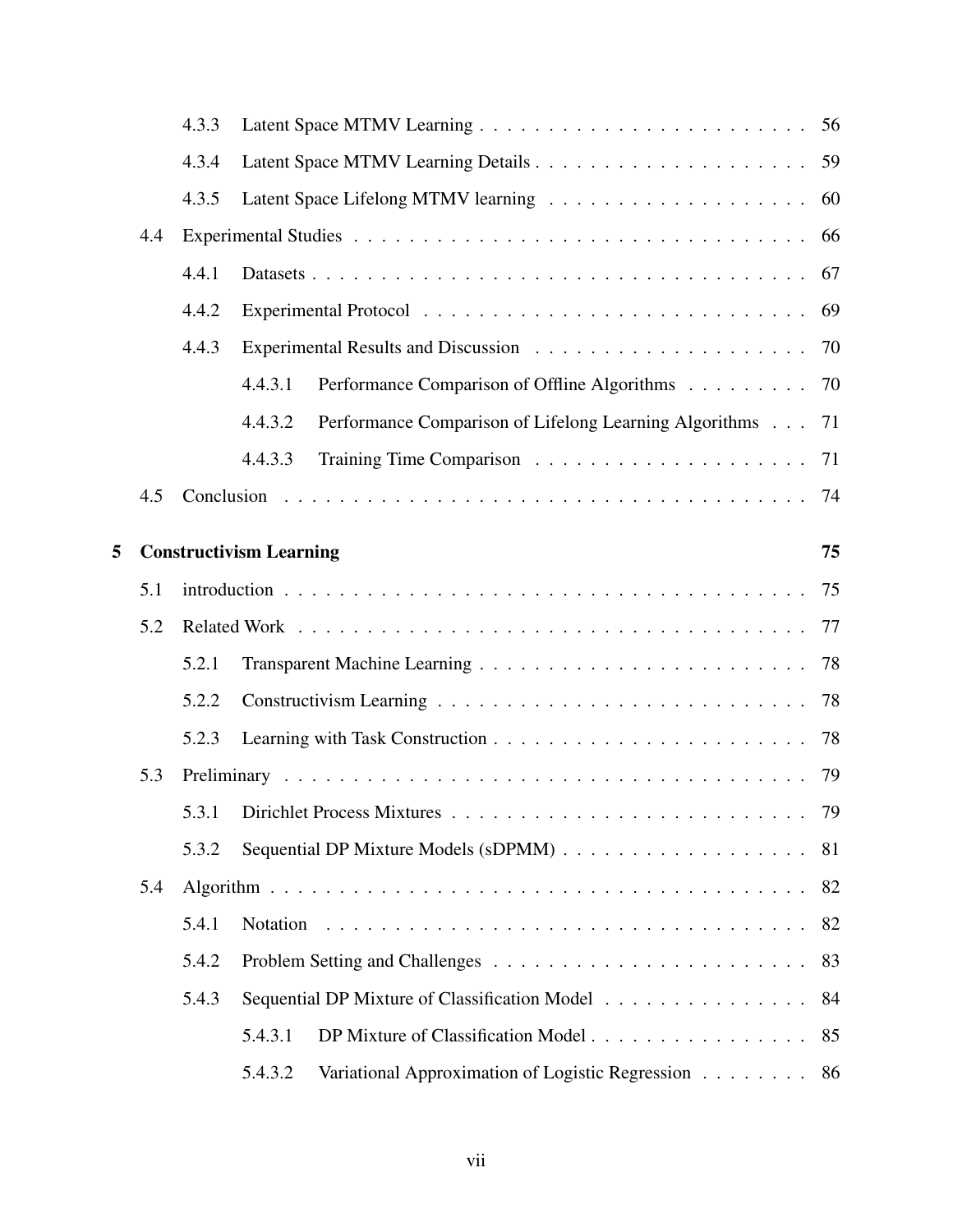|   |     | 5.4.4 | Sequential DP Mixture of Classification Model with Selection Principle     |  |
|---|-----|-------|----------------------------------------------------------------------------|--|
|   |     |       | 88                                                                         |  |
|   |     |       | 88<br>5.4.4.1                                                              |  |
|   |     |       | 89<br>5.4.4.2                                                              |  |
|   |     | 5.4.5 | 89                                                                         |  |
|   |     |       | 90<br>5.4.5.1                                                              |  |
|   |     |       | Sequential Inference for sDPMCM-s<br>5.4.5.2<br>90                         |  |
|   |     |       | 92<br>5.4.5.3                                                              |  |
|   | 5.5 |       | 92                                                                         |  |
|   |     | 5.5.1 | 92                                                                         |  |
|   |     |       | 93<br>5.5.1.1                                                              |  |
|   |     |       | 93<br>5.5.1.2                                                              |  |
|   |     | 5.5.2 | 94                                                                         |  |
|   |     | 5.5.3 | 95                                                                         |  |
|   |     |       | Comparison on Synthetic Data Sets<br>95<br>5.5.3.1                         |  |
|   |     |       | 96<br>5.5.3.2                                                              |  |
|   |     | 5.5.4 | 97                                                                         |  |
|   |     |       | 97<br>5.5.4.1                                                              |  |
|   |     |       | Evaluation on Real-World Data Sets<br>97<br>5.5.4.2                        |  |
|   | 5.6 |       | 99                                                                         |  |
| 6 |     |       | <b>100</b>                                                                 |  |
|   |     |       | <b>Constructivism Learning for Local Dropout Architecture Construction</b> |  |
|   | 6.1 |       |                                                                            |  |
|   | 6.2 |       |                                                                            |  |
|   |     | 6.2.1 | Dropout Training for Deep Neural Networks 103                              |  |
|   |     | 6.2.2 | Constructivism Learning in Machine Learning 104                            |  |
|   | 6.3 |       |                                                                            |  |
|   |     | 6.3.1 |                                                                            |  |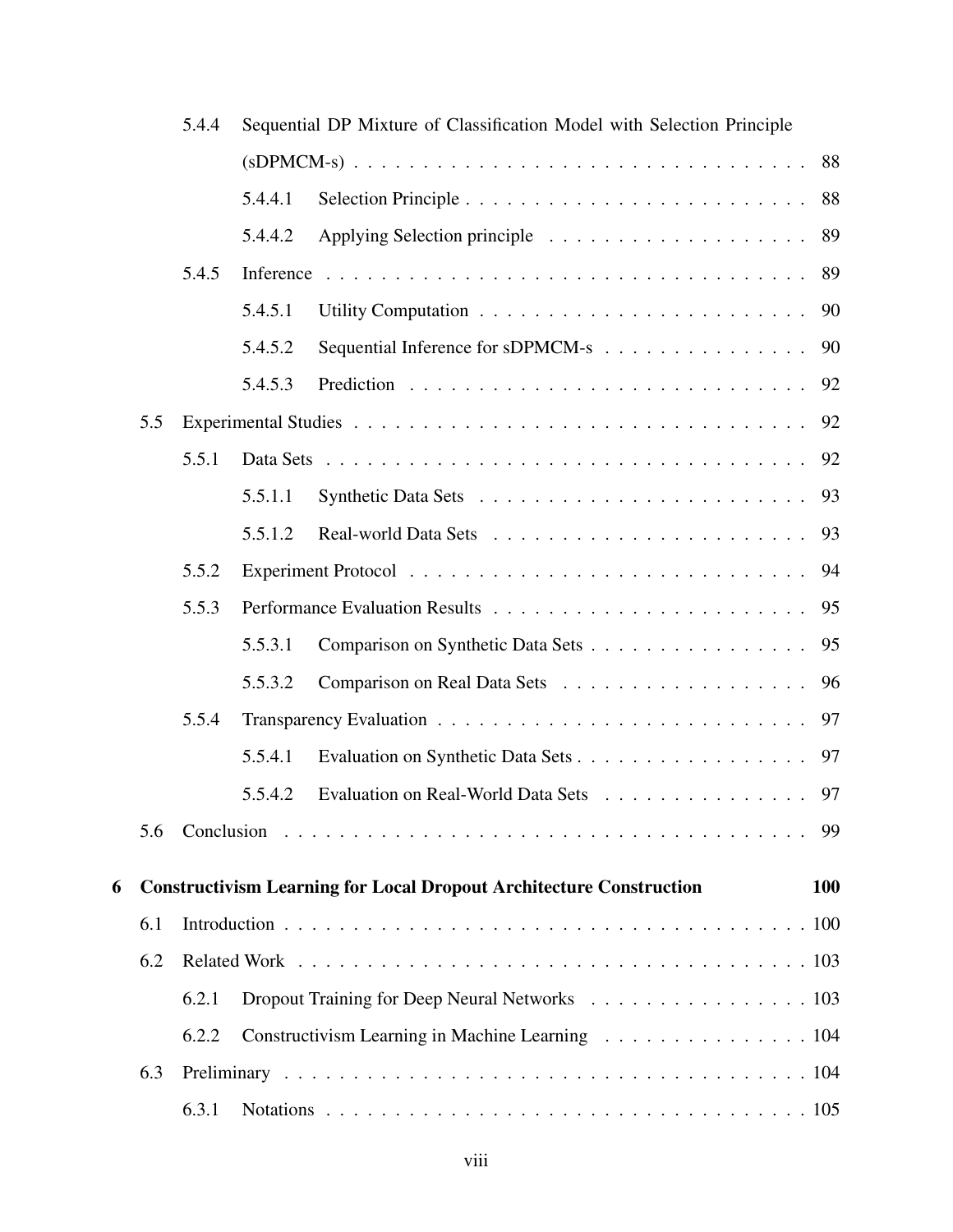|   |     | 6.3.2             |                                                                                |  |
|---|-----|-------------------|--------------------------------------------------------------------------------|--|
|   | 6.4 |                   |                                                                                |  |
|   |     | 6.4.1             | Constructivism Learning for Local Dropout Architecture Construction (CODA) 107 |  |
|   |     | 6.4.2             |                                                                                |  |
|   |     | 6.4.3             |                                                                                |  |
|   |     |                   | 6.4.3.1                                                                        |  |
|   |     |                   | 6.4.3.2                                                                        |  |
|   |     |                   | 6.4.3.3                                                                        |  |
|   |     |                   | 6.4.3.4                                                                        |  |
|   | 6.5 |                   |                                                                                |  |
|   |     | 6.5.1             |                                                                                |  |
|   |     |                   | 6.5.1.1                                                                        |  |
|   |     |                   | 6.5.1.2                                                                        |  |
|   |     | 6.5.2             |                                                                                |  |
|   |     | 6.5.3             |                                                                                |  |
|   |     | 6.5.4             |                                                                                |  |
|   |     |                   | 6.5.4.1                                                                        |  |
|   |     |                   | 6.5.4.2                                                                        |  |
|   |     |                   | 6.5.4.3                                                                        |  |
|   | 6.6 |                   |                                                                                |  |
| 7 |     | <b>Conclusion</b> | 125                                                                            |  |
|   |     |                   |                                                                                |  |
| A |     |                   | <b>Proof and Optimization for Chapter 2</b><br>142                             |  |
|   | A.1 |                   |                                                                                |  |
|   | A.2 |                   |                                                                                |  |
|   |     | A.2.1             |                                                                                |  |
|   | A.3 |                   |                                                                                |  |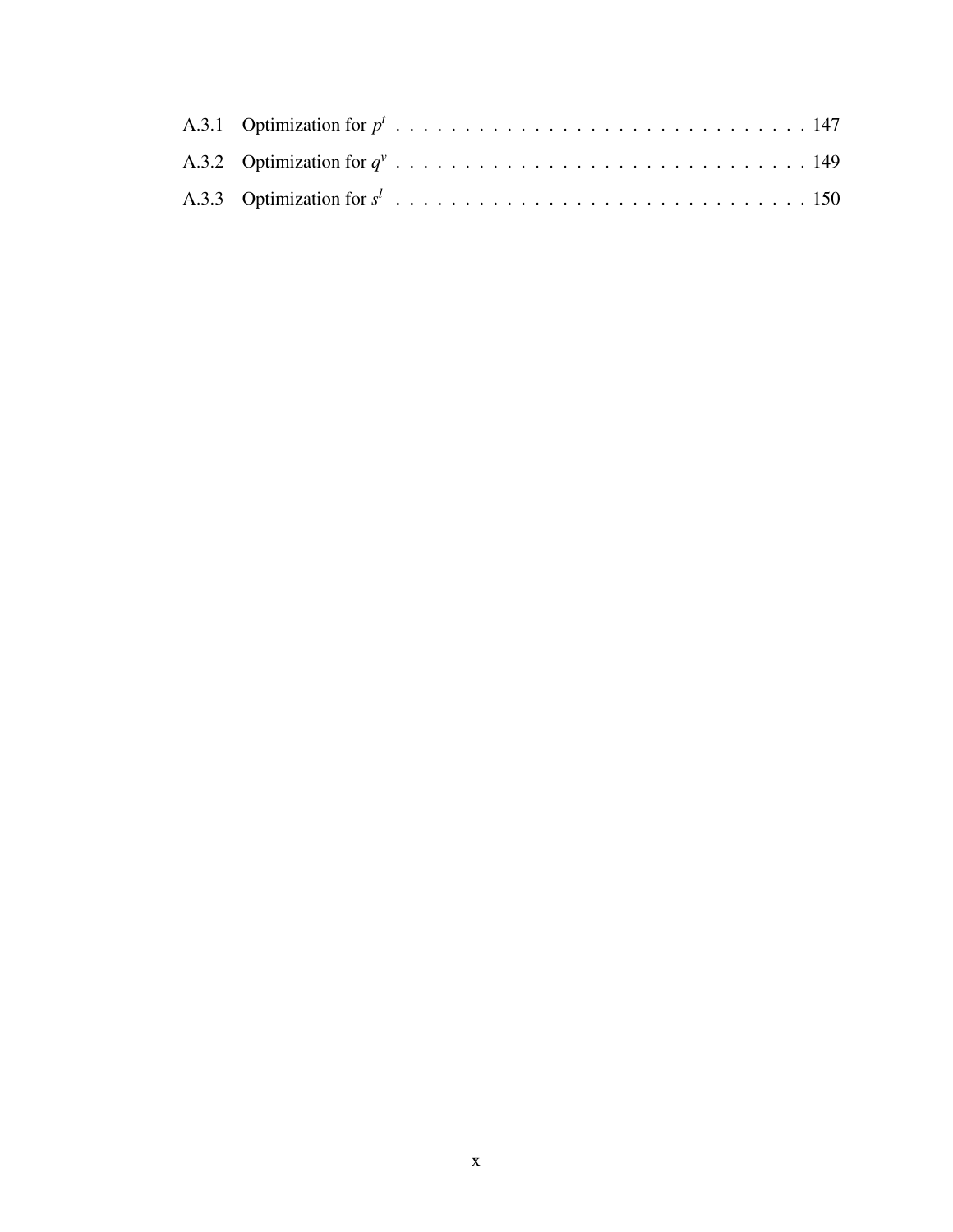# List of Figures

| 2.1 | Illustration of n-mode fibers. I: a tensor $A \in \mathbb{R}^{2 \times 3 \times 2}$ , II:1-mode (column) fibers, |    |
|-----|------------------------------------------------------------------------------------------------------------------|----|
|     |                                                                                                                  | 12 |
| 2.2 | Performance Comparison w/o Task-view-label Interactions                                                          | 30 |
| 3.1 |                                                                                                                  | 46 |
| 3.2 | Form Left to Right: 1. MLMTL on Restaurant & Consumer Data set; 2. MLMTL                                         |    |
|     | on School Data set; 3. CARS on Frappe Data Set; 4. CARS on Japan Restaurant                                      |    |
|     | Data Set. Algorithms: a. DP-MRM; b: MXDP-MRM; c: ANOVADP-MRM; d:                                                 |    |
|     |                                                                                                                  | 46 |
| 4.1 |                                                                                                                  | 57 |
| 4.2 |                                                                                                                  |    |
| 4.3 | Training time comparison of different algorithms on synthetic data set with varying                              |    |
|     | number of features from 100 to 1000. Left: Comparison of lslMTMV with other                                      |    |
|     | three baseline algorithms. Right: Comparison of IslMTMV with CoRegMTMV 73                                        |    |
| 4.4 | Training time comparison of different algorithms on synthetic data set with vary-                                |    |
|     | ing number of tasks from 10 to 100. Left: Comparison of lslMTMV with other                                       |    |
|     | three baseline algorithms. Middle: Comparison of IslMTMV with ELLA. Right:                                       |    |
|     |                                                                                                                  | 73 |
| 4.5 | Training time comparison of different algorithms on synthetic data set with varying                              |    |
|     | number of views from 2 to 20. Left: Comparison of IslMTMV with CoRegMTMV                                         |    |
|     |                                                                                                                  | 74 |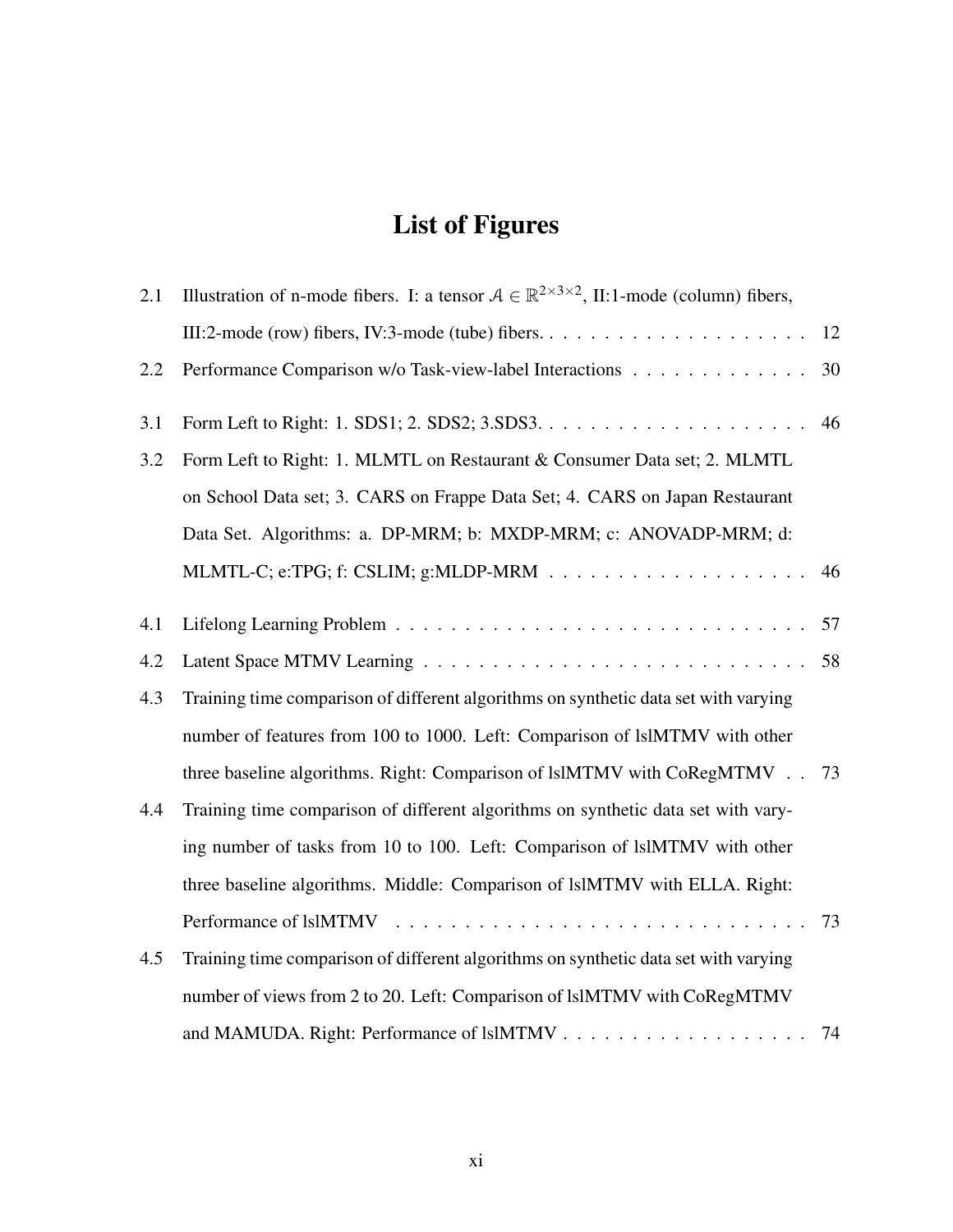| 5.1 | Issue of Fitness Principle: Left: Gound Truth; Middle: Tasks Constructed without              |    |
|-----|-----------------------------------------------------------------------------------------------|----|
|     | Using the Fitness Principle; Right: Tasks Constructed using the Selection Principle.          | 84 |
| 5.2 | Function of Selection Principle: $s_1$ : mean of positive samples; $s_2$ : mean of negative   |    |
|     | samples; $s_3$ : close to decision boundary; $s_4$ ; far away from decision boundary.         | 89 |
| 5.3 | Transparency Evaluation on Synthetic Data Set SDS2. Top: SVM, Middle: Ran-                    |    |
|     |                                                                                               |    |
| 5.4 | Tasks Construction Comparison: Left: Ground Truth, Middle: Tasks Constructed                  |    |
|     | by sDPMCM, Right: Tasks Constructed by sDPMCM-s 98                                            |    |
| 5.5 | Transparency Evaluation on School Data Set. Top: SVM, Middle: Random Forest,                  |    |
|     |                                                                                               |    |
| 6.1 | Constructivism Deep Learning. Left: The Network Architecture of a DNN. Middle                 |    |
|     | and Right: Two Different Dropout Architectures. The first dropout architecture is             |    |
|     | shared by instances $(x_1, y_1)$ and $(x_4, y_4)$ . The second dropout architecture is shared |    |
|     |                                                                                               |    |
| 6.2 | Case Study. Group1: Recommended for Banquets; Group2: Not Recommended                         |    |
|     | for Banquets; Blue: Training with All Instances; Red: Training with Splitted In-              |    |
|     |                                                                                               |    |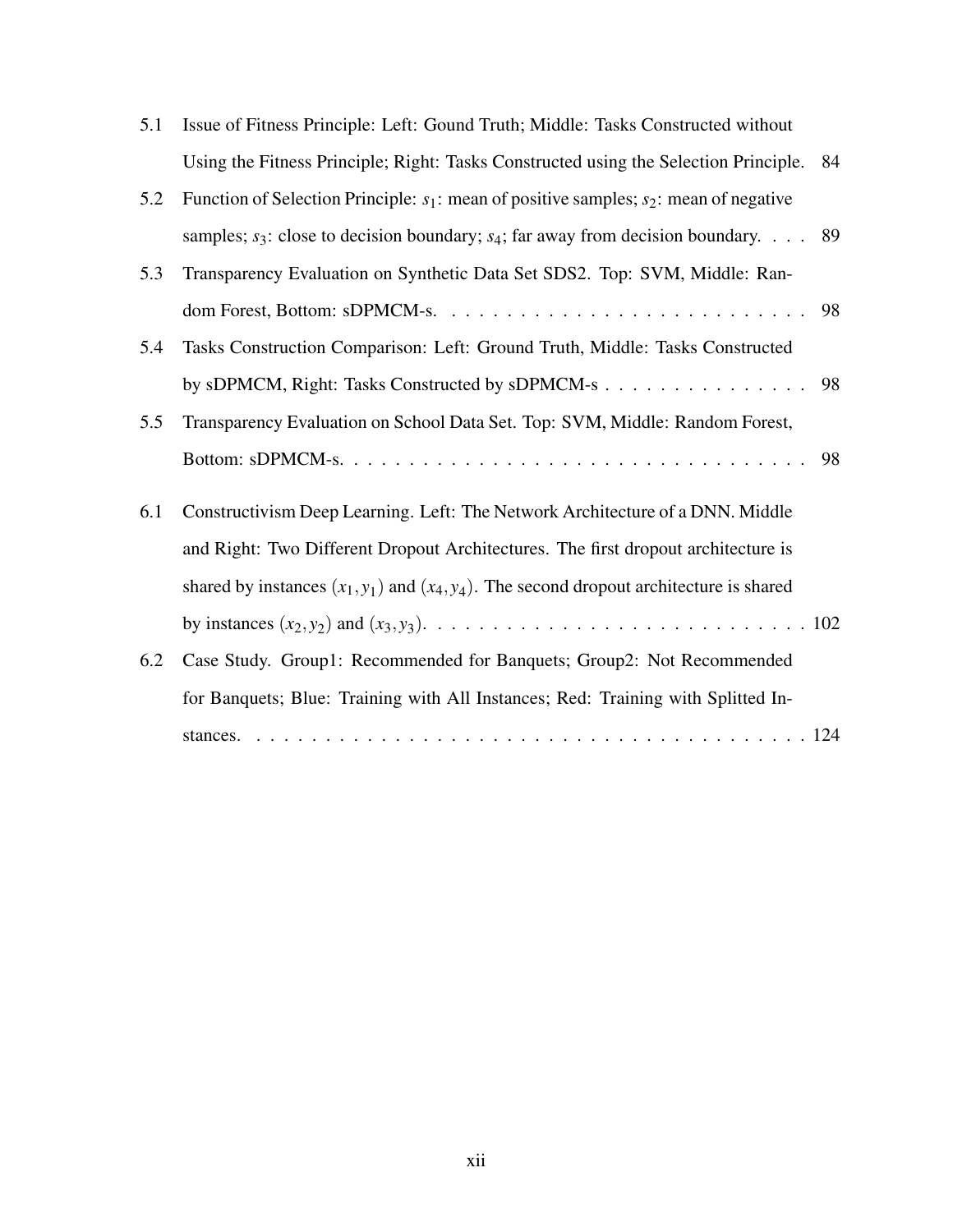# List of Tables

| 2.1 |                                                                                                          |    |
|-----|----------------------------------------------------------------------------------------------------------|----|
| 2.2 | Training Size and Test Size. $T$ is the total number of tasks. $V$ is the total number of                |    |
|     | views. $P_i$ is the number of features in each view $i, i \in \{1, 2\}$ . N is the total number          |    |
|     |                                                                                                          | 29 |
| 2.3 |                                                                                                          | 31 |
| 3.1 |                                                                                                          |    |
| 3.2 | Statistics of Synthetic Data Sets. N: Number of Factor Groups. $J_n$ : Number of                         |    |
|     | factors in <i>nth</i> group. $I_n$ : Dimension of latent parameter vectors for <i>nth</i> group. $N_b$ : |    |
|     | Number of Basis Measures. $N_c$ : Number of Total Components $(N_b \times 2)$ 46                         |    |
| 3.3 | Time Performance Comparison in Seconds between ANOVADP and MLDP. J:                                      |    |
|     | number of total factors; $M$ : number of instances; A: ANOVADP with only additive                        |    |
|     | effects; A+M: ANOVADP with both additive and multiplicative effects; ML: MLDP 51                         |    |
| 4.1 | Notations for the lifelong MTMV Learning Problem                                                         | 57 |
| 4.2 | Training Size and Test Size. $T$ : total number of tasks. $V$ : total number of views.                   |    |
|     | P: number of features in each view. $N_l$ : total number of labeled training samples                     |    |
|     | per task. $N_u$ : total number of unlabeled training samples per task. $N_t$ : total number              |    |
|     |                                                                                                          | 69 |
| 4.3 | Classification Accuracy of different offline algorithms on Test Data Sets                                | 70 |
| 4.4 | Classification AUC of different offline algorithms on Test Data Sets                                     | 70 |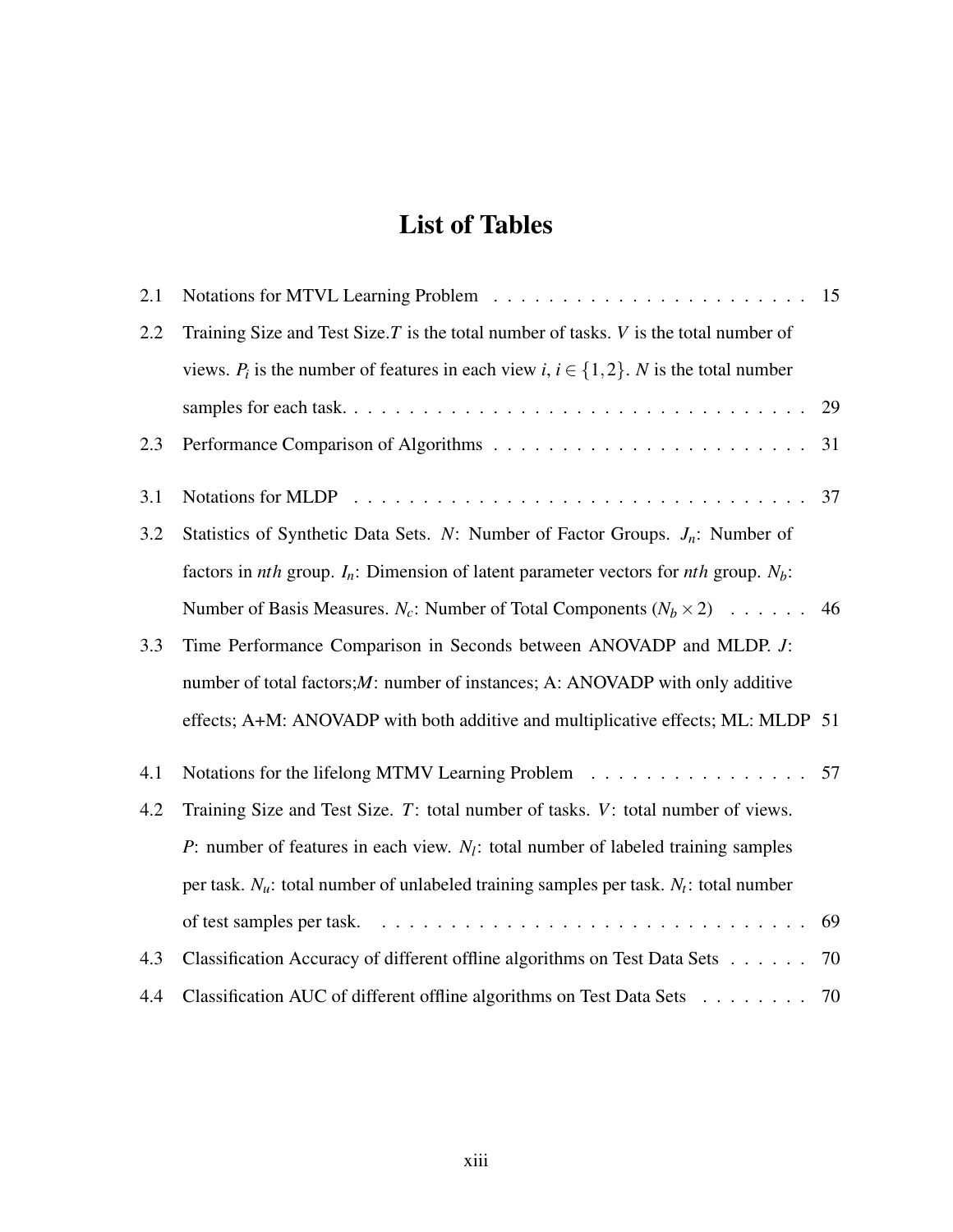| 4.5 | Classification Accuracy of the IslMTMV algorithm with Different Training Meth-      |
|-----|-------------------------------------------------------------------------------------|
|     | ods and of ELLA algorithm on Test Data Sets. M1: Sequential Training. M2:           |
|     | Round-robin Training. M3: Random Training. For comparison we duplicate the          |
|     |                                                                                     |
| 4.6 | Classification AUC of the IslMTMV algorithm with Different Training Methods         |
|     |                                                                                     |
| 5.1 | Comparison of KLD and Posterior Predictive Probability (Pr) 88                      |
| 5.2 | Statistics of Synthetic Data Sets. T: Number of Hidden Tasks. N: Number of          |
|     |                                                                                     |
| 5.3 | Statistics of Real Data Sets. N: number of samples d: number of features 94         |
| 5.4 | Comparison of Algorithms on Synthetic Data Sets. AUC is used for the perfor-        |
|     | mance metric.*: statistically significant with 5% significance level. 96            |
| 5.5 | Comparison of Algorithms on Real Data Sets. AUC is used for the performance         |
|     |                                                                                     |
| 6.1 |                                                                                     |
| 6.2 | Statistics of Synthetic Data Sets. N: Number of Instances, D: Number of features,   |
|     | L: Number of Labels, U: number of hidden units in each hidden layer, K: number      |
|     |                                                                                     |
| 6.3 | Statistics of Real-world Data Sets. N: Number of Instances, D: Number of features,  |
|     |                                                                                     |
| 6.4 | Optimization Evaluation on Synthetic Data Sets. **: statistically significant with  |
|     | 1% significance level; *: statistically significant with 5% significance level. 121 |
| 6.5 | Optimization Evaluation on Real-world Data Sets 122                                 |
| 6.6 | Model Performance using F1 score with Different Methods on Synthetic Data Sets 123  |
| 6.7 | Model Performance using F1 score with Different Methods on Real-world Data Sets 123 |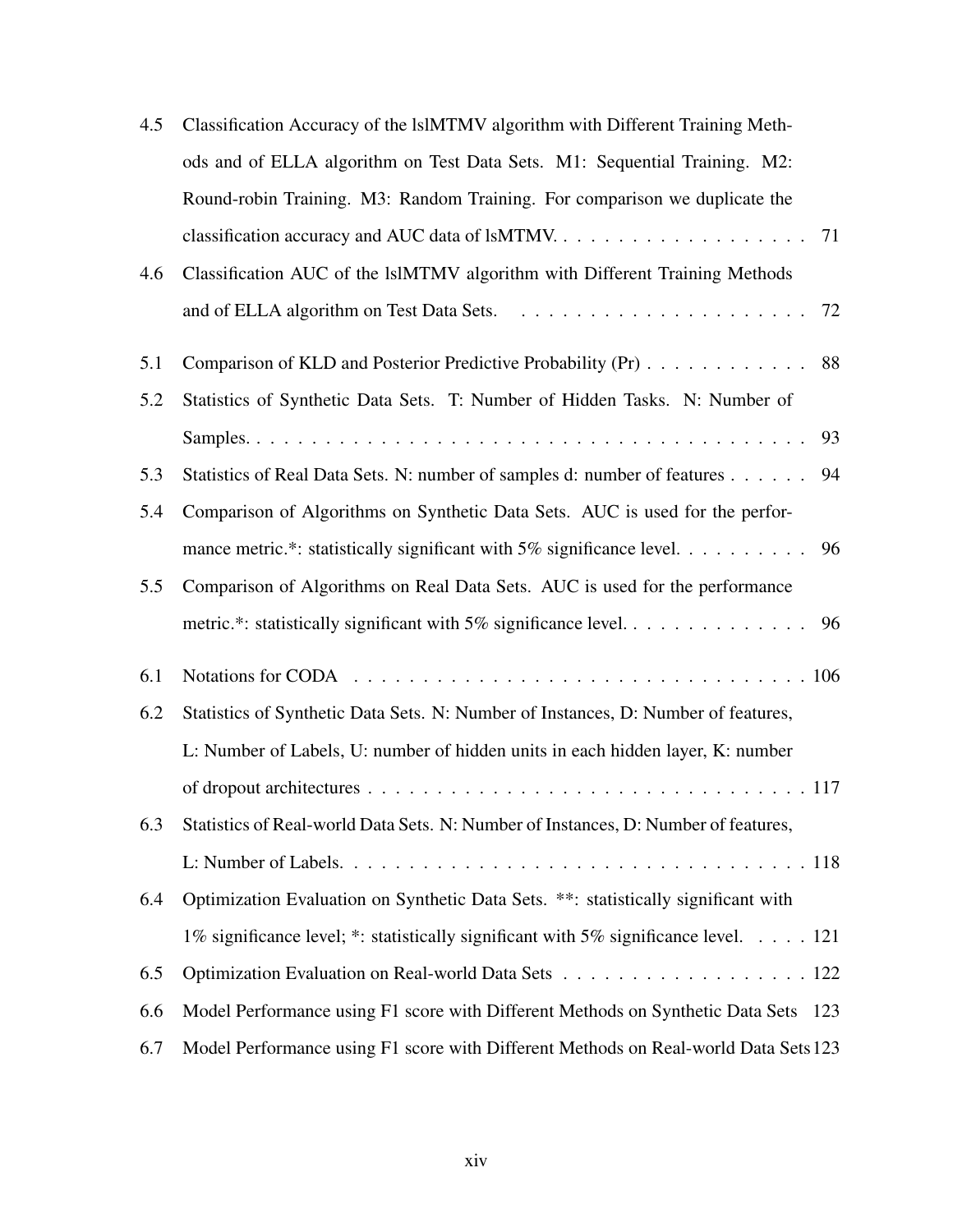# Chapter 1

# Introduction

<span id="page-14-0"></span>To implant learning capabilities possessed by intelligent beings, especially human, into computers, machine learning researchers have strived for decades to acquire inspirations from various sources and devise novel algorithms based on those inspirations. Among those different sources, one important source is human intelligence and learning. Many lines of research in machine learning can trace its underling ideas to this source, for example, reinforcement learning, active learning, curriculum learning, and deep learning.

Following this long-standing tradition in machine learning, in this work, we try to simulate and investigate the human learning situation where a learner will learn multiple tasks under different cases. Specially, we aim to answer the following questions:

- How to model the interactions among different learning factors when those learning tasks have information from multiple data sources with multiple labels or there exist a complex structure among those tasks?
- How to gradually and efficiently improve the learning performance by borrowing knowledge from previous learning when those tasks arrive over time?
- If those learning tasks are not predefined, how the learning algorithm can posses the capability to determine when a new task should be constructed for a new experience and acquire new knowledge?

To answer those questions, we start our study from a new direction of multi-task multi-view learning where we have data sets with multiple tasks, multiple views and multiple labels. We call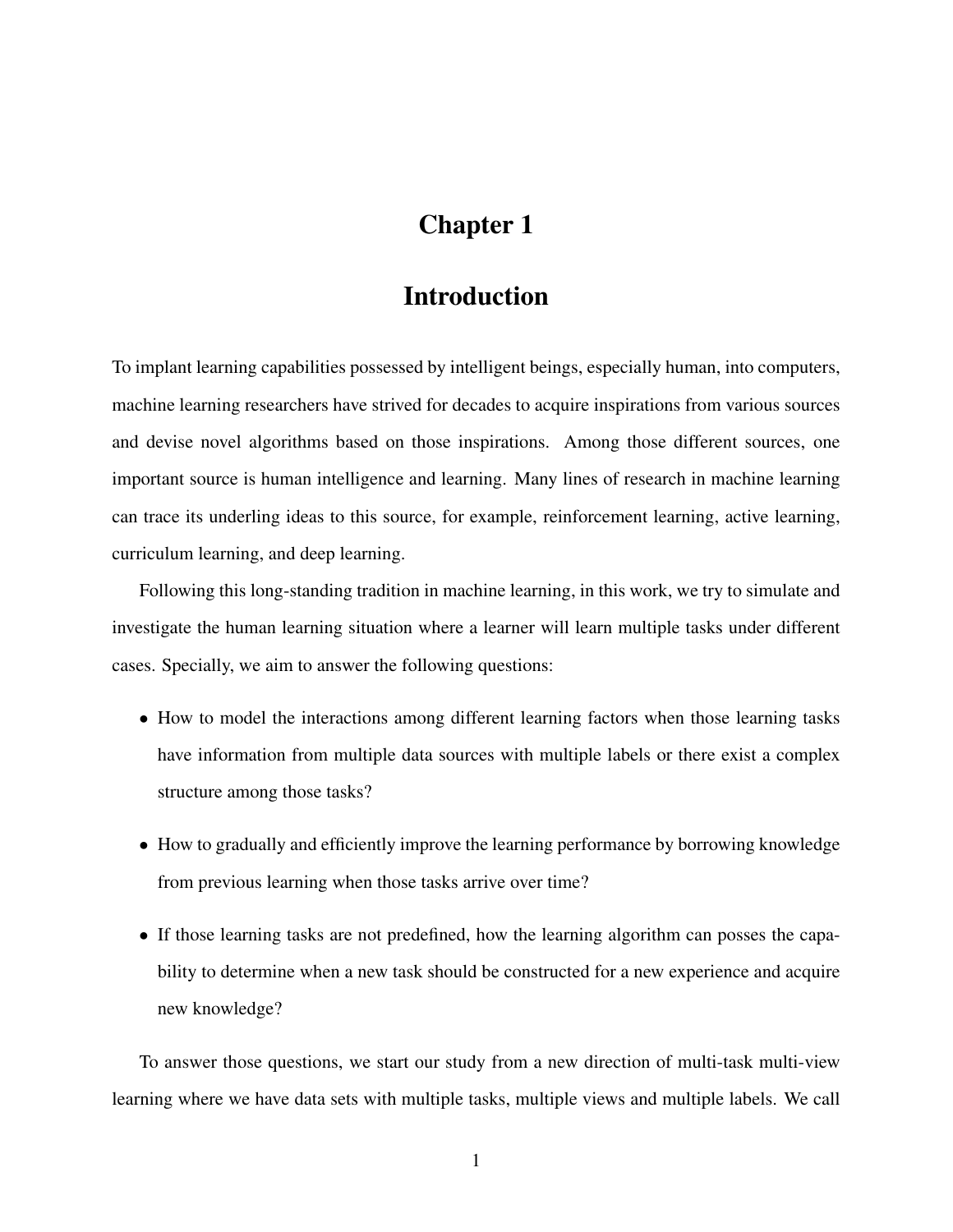this problem a multi-task multi-view multi-label learning problem or MTVL learning for short. There is a wide application of MTVL leaning where examples include Internet of Things, brain science, and document classification. In designing effective MTVL learning algorithms, we hypothesize that a key component is to "disentangle" interactions among tasks, views, and labels, or the *task-view-label interactions*. For that purpose we have developed an adaptive-basis multilinear analyzers(aptMLFA) that utilizes a loading tensor to modulate interactions among multiple latent factors. With aptMLFA we designed a new MTVL learning algorithm, aptMTVL, and evaluated its performance on 3 real-world data sets. The experimental results demonstrated the effectiveness of our proposed method as compared to the state-of-the-art MTVL learning algorithm.

To accommodate the complex dependent structure that may exist in multiple tasks, we investigate to utilize Dependent Dirichlet processes (DDP). DDP have been widely applied to model data from distributions over collections of measures which are correlated in some way. However, few researchers have addressed the heterogeneous relationship in data brought by modulation of multiple factors resulting from the complex dependent structure using techniques of DDP. To bridge this gap, we propose a novel technique, MultiLinear Dirichlet Processes (MLDP), to construct DDPs by combining DP with a state-of-the-art factor analysis technique, multilinear factor analyzers (MLFA). We have evaluated MLDP on real-word data sets for different applications and have achieved state-of-the-art performance.

To answer the second question, we study the problem of MTMV learning in a lifelong learning framework. Lifelong machine learning, like human lifelong learning, learns multiple tasks over time. Lifelong multi-task multi-view (Lifelong MTMV) learning is a new data mining and machine learning problem where new tasks and/or new views may come in anytime during the learning process. Our goal is to efficiently learn a model for a new task or new view by selectively transferring knowledge learned from previous tasks or views. To this end, we propose a latent space lifelong MTMV (lslMTMV) learning method to exploit task relatedness and information from multiple views. In this new method we map views to a shared latent space and then learn a decision function in the latent space. Our new method supports knowledge sharing among mul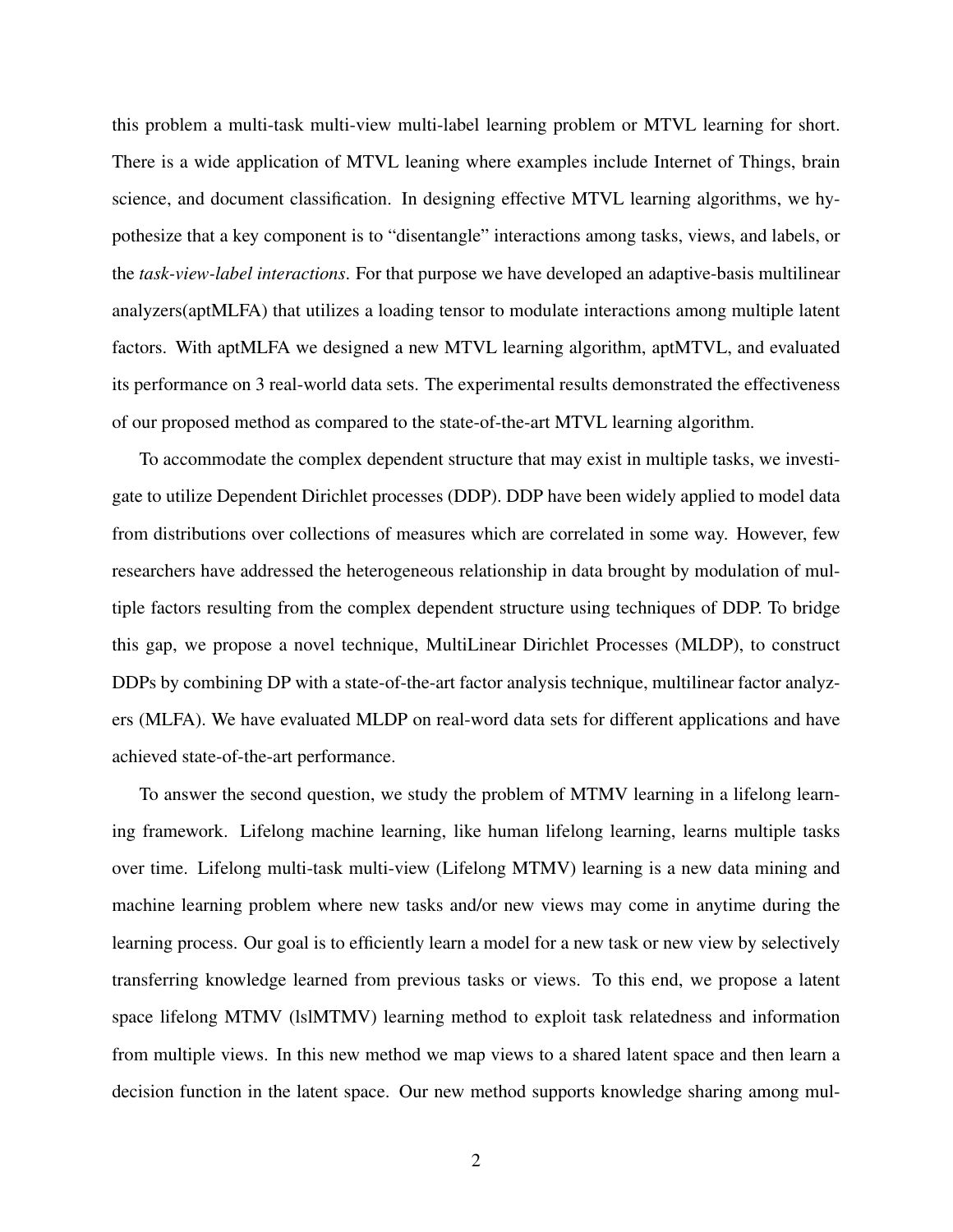tiple views and knowledge transfer from existing tasks to a new learning task naturally. We have evaluated our method using 3 real-world data sets. The experimental study results demonstrate that the classification accuracy of our algorithm is close or superior to state-of-the-art offline MTMV learning algorithms while the time needed to training such models is orders of magnitude less.

Learning with multiple tasks is an effective way to exploit inductive bias or prior knowlege. However, in human learning, it is often the situation that learning tasks are not predefined, which raises the third question we mentioned before. In the meantime, we aim to achieve transparent predictive analytics and understand the internal and often complicated modeling processes. To this end, we adopt a contemporary philosophical concept called "constructivism", which is a theory regarding how human learns. We hypothesis that a critical aspect of transparent machine learning is to "reveal" model construction with two key process: (1) the assimilation process where we enhance our existing learning models and (2) the accommodation process where we create new learning models. With this intuition we propose a new learning paradigm using a Bayesian nonparametric to dynamically handle the creation of new learning tasks. Our empirical study on both synthetic and real data sets demonstrate that the new learning algorithm is capable of delivering higher quality models (as compared to base lines and state-of-the-art) and at the same time increasing the transparency of the learning process.

To further exploit the advantage of constructivism learning, we also apply it to deep learning. Specially, we propose a method called constructivism deep learning. Based on dropout, which has attracted widespread interest due to its effectiveness in training deep neural networks, the goal of constructivism deep learning is to determine whether a new dropout architecture or an existing dropout architecture should be used for an instance. Mathematically, we design a method, Uniform Process Mixture Models, based on a Bayesian nonparametric method, Uniform process. We have evaluated our proposed method on 3 real-world datasets and compared the performance with other state-of-the-art dropout techniques. The experimental results demonstrated the effectiveness of our method.

The reminder of this work is organized as follows. In the first three chapters, we present our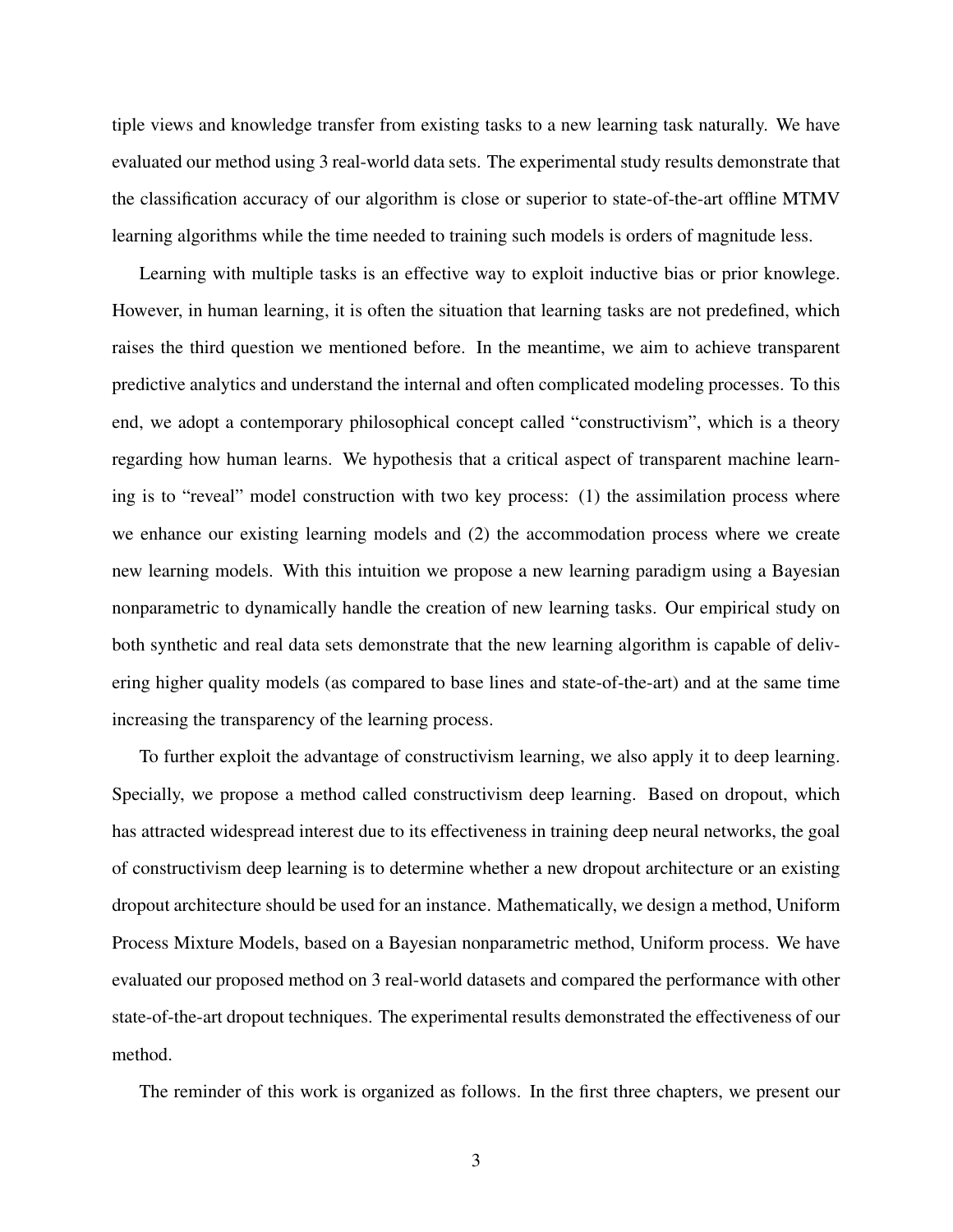research on three different learning problems related to learning with multiple tasks, multi-task multi-view multi-label learning, multilinear multi-task learning, and lifelong multi-task learning. Then we introduce our work on constructivism learning in chapter 5 and chapter 6. We conclude the whole work in chapter 7.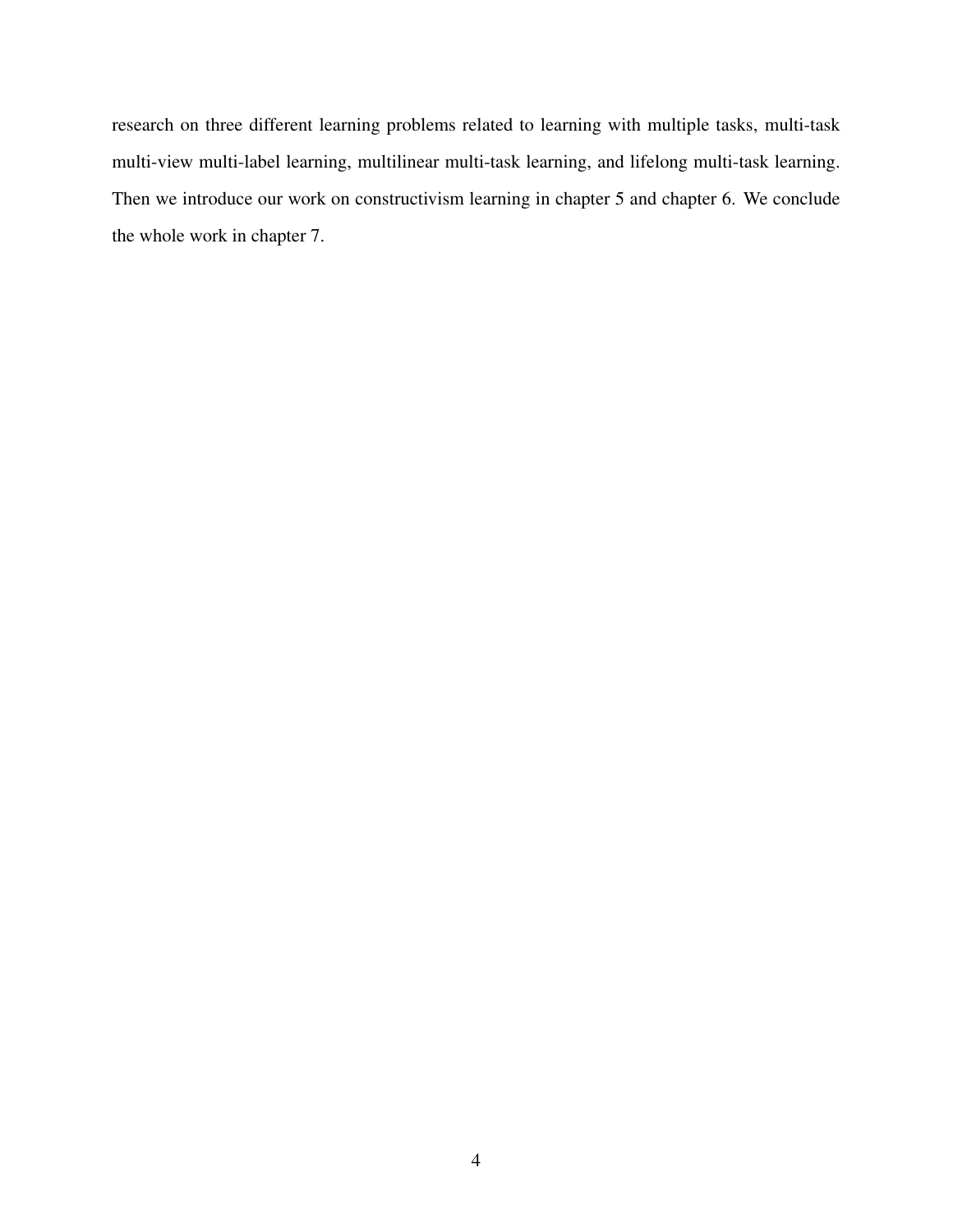# Chapter 2

# <span id="page-18-0"></span>Nailing Interactions in Multi-Task Multi-View Multi-Label Learning

#### <span id="page-18-1"></span>2.1 Introduction

We investigate a new setting of multi-task multi-view (MTV) learning where we have multiple related learning tasks. For each task the data is collected from multiple sources and is labeled with more than one labels. We call this type of data analytics problems multi-task, multi-view, and multi-label learning, or MTVL learning for short. Our research is motivated by the observation that with the fast accumulation of big data there is a clear interaction between data sources, labels of data, and learning tasks. Specifically we list a few examples of MTVL with real-world application below.

- In the application of Internet of Things to targeted marketing of products and services, we collect behavioral statistics of users who use various kinds of devices connected by Internet to recommend products or services to users. We may treat each user as a task, the information acquired through each kind of device as a view, and each type of product or service as a label. Then we use MTVL learning techniques to construct personalized product recommendations for users [\[Moss, 2015\]](#page-148-0).
- To understand how the brain works, scientists often collect different types of features of brain imaging. Examples include the firing activity of a neural circuit, the connectivity of the circuit, and the functional or behavioral output of the circuit. These data is used to construct predictive models to understand the set of objects that a human subject is thinking. If we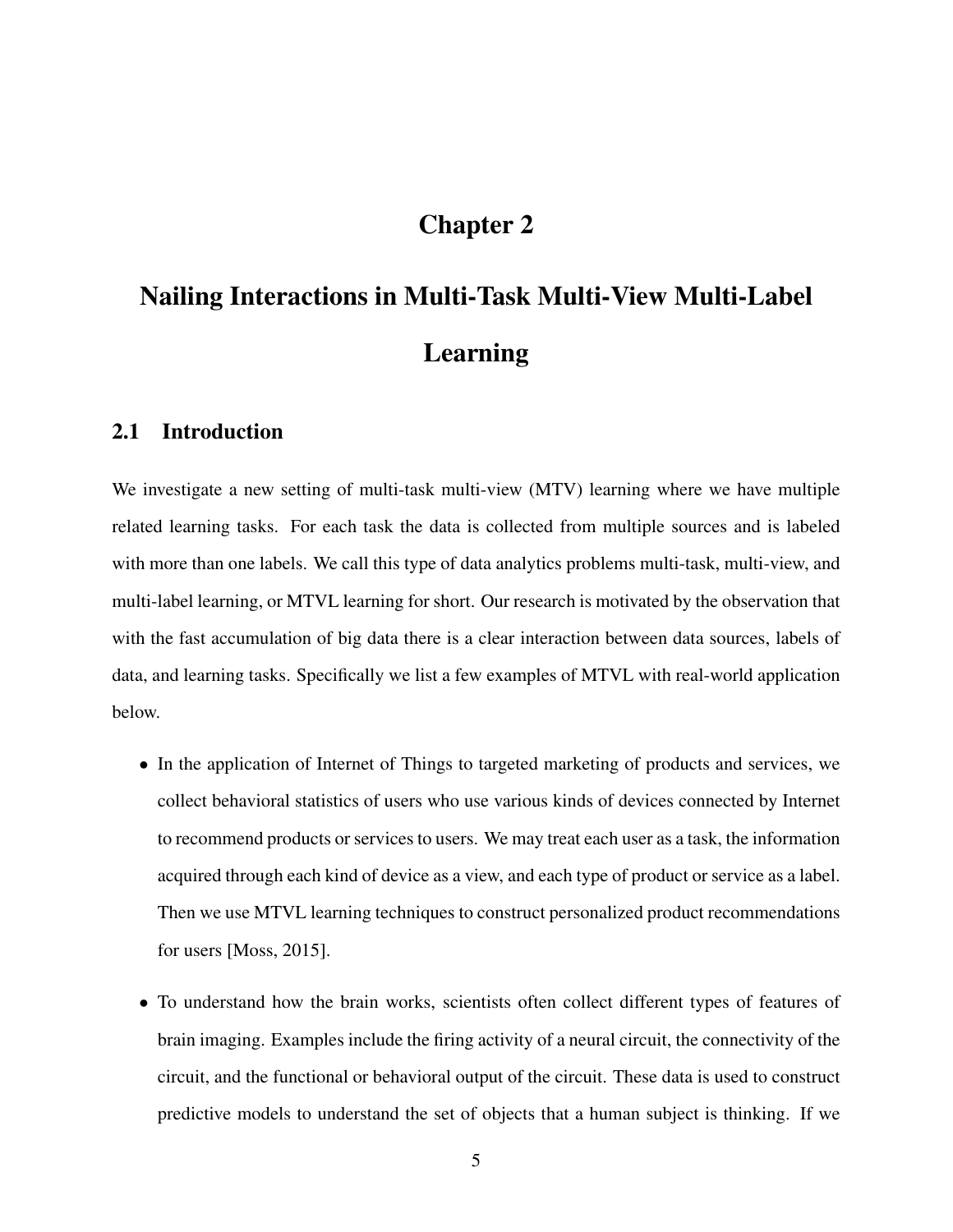treat each experimental subject (i.e., a person) as a task, each object as a label, we formalize this problem as a MTVL learning problem [\[Alivisatos et al., 2012,](#page-140-0) [Wehbe et al., 2014\]](#page-153-0).

• In hierarchical document classification the categories are organized in a tree. In order to perform efficient categorization, we often collect multiple feature groups, each of which is considered as a view. We then treat all leaf categories as labels and we may select some internal nodes as tasks [\[Yang & He, 2015\]](#page-153-1). If we formalize the learning process as outlined here we have a MTVL learning problem.

To the best of our knowledge Yang and He developed the first and the only MTVL algorithm, hierarchical Multi-Latent Space Model(HiMLS) [\[Yang & He, 2015\]](#page-153-1). In HiMLS, the object-feature matrices and object-label matrices are decomposed using a 3-way non-negative matrix factorization. Task-view interactions and task-label interactions were captured through two groups of colatent space matrices. Though produced promising preliminary data, the limitation of HiMLS is that HiMLS can only handle features with positive values due to the application of non-negative matrix factorization (NMF). In addition, HiMLS tries to decompose data instead of parameters. This may limit the scalability of the algorithm since the dimensionality of data is usually much higher than the dimensionality of parameters. Moreover HiMLS handles only two types of pairwise interactions, i.e. task-view interactions and task-label interactions, and ignores completely the interactions between view and labels. The triplewise interaction, task-view-label interactions, is not captured as well.

We believe that we have an effective multi-task multi-view multi-label (MTVL) algorithm that avoids the aforementioned deficiencies. In our research we argue that a key component of MTVL is the capacity of handling interactions among latent factors that characterize tasks, views and labels. For example different tasks may rely on different views to make decisions. The relationship between tasks and views, however, are contingent on labels. To better handle task-view-label interactions we propose a novel MTVL learning algorithm that adopts a multilinear factor analysis (MLFA) technique, or specifically the recently developed Tensor Analyzer (TA) algorithm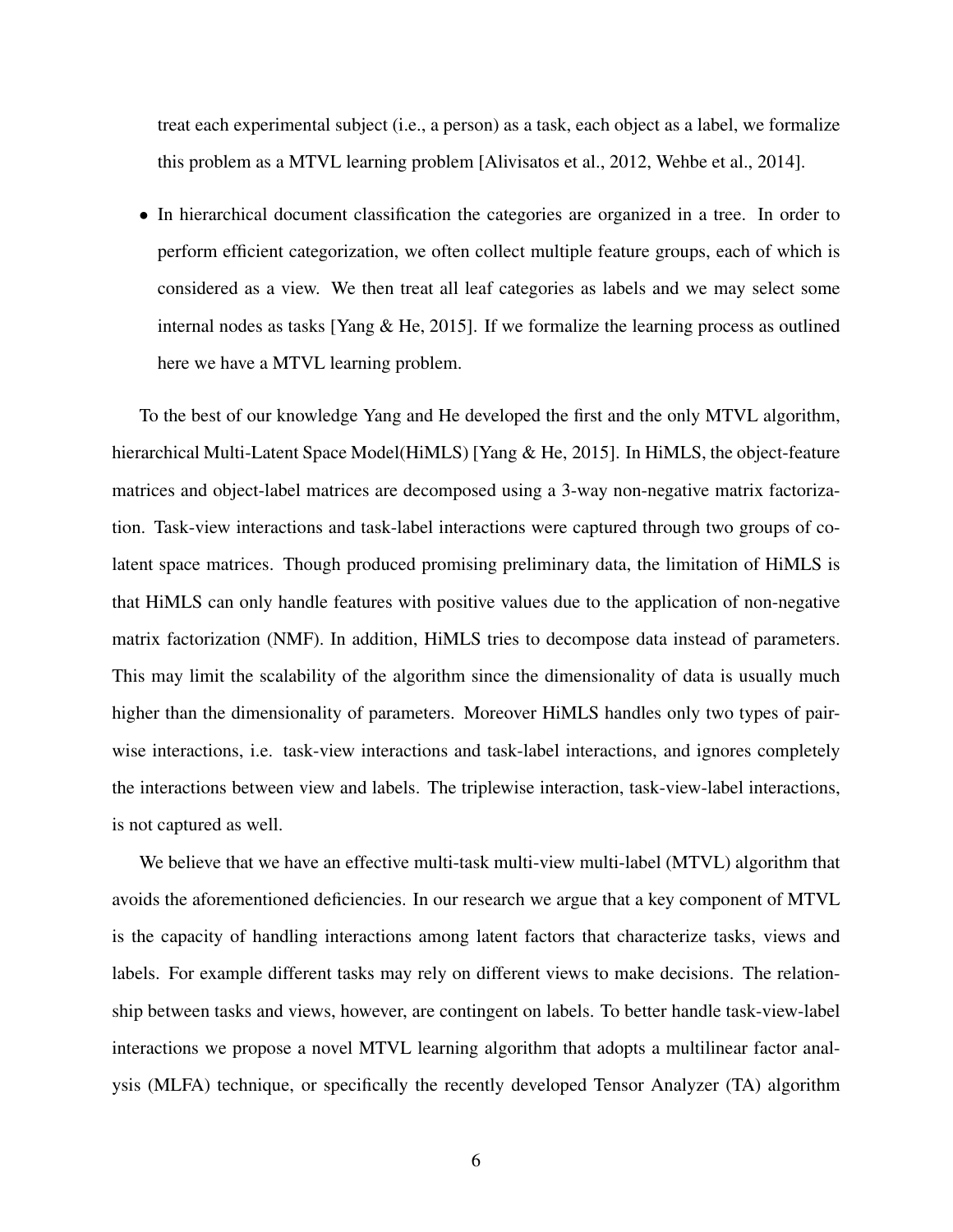[\[Tang et al., 2013\]](#page-152-0) for our purposes. Tensor Analyzer (TA $<sup>1</sup>$  $<sup>1</sup>$  $<sup>1</sup>$ ) is a generalization of Bayesian Factor</sup> Analyzer (BFA) by replacing the factor loading matrix of BFA by a factor-loading tensor to model the interactions of multiple latent factors. Although BFA is widely applied, TA only finds limited applications outside image processing as of today. With comprehensive literature survey, we believe that we are the first group to explore the utility of multi-linear factor analysis in a multi-task multi-view multi-label learning setting.

The adaptation of TA for MTVL is by no means straightforward. Specifically different views may have different number of features, which hinders the direct application of the existing TA to MTVL learning. To handle this, we developed a flexible multilinear factor analysis method, which we call adaptive-basis multilinear analyzers, for modeling data with different dimensions. Different from the empirical Bayesian framework under which the original TA algorithm was developed, we formalized an optimization based framework for the efficient parameter learning and showed that we could derive a closed form solution by computing gradients of tensor products. We then designed an efficient MTVL algorithm and tested the algorithm on three real-world data sets. The experimental results demonstrate the effectiveness of our proposed method comparing to the state-of-the-art MTVL algorithm HiMLS.

We summarize the main contributions of this work below.

- We modified the existing multilinear factor analyzers (i.e. the Tensor Analyzer) to handle the interactions between tasks, views, and labels by designing a flexible adaptive-basis multilinear factor analyzers, which support factors with different dimensions, using a transformation matrix for each factor.
- We derived an efficient optimization and developed a new algorithm aptMTVL for the multitask multi-view multi-label learning problem.
- We have tested our algorithm on three real-world data sets and achieved performance gain with large margin, as compared to the state-of-the-art MTVL learning method HiMLS.

<span id="page-20-0"></span><sup>&</sup>lt;sup>1</sup> Precisely TA should be called Bayesian Tensor Analyzer due to its empical Bayesian framework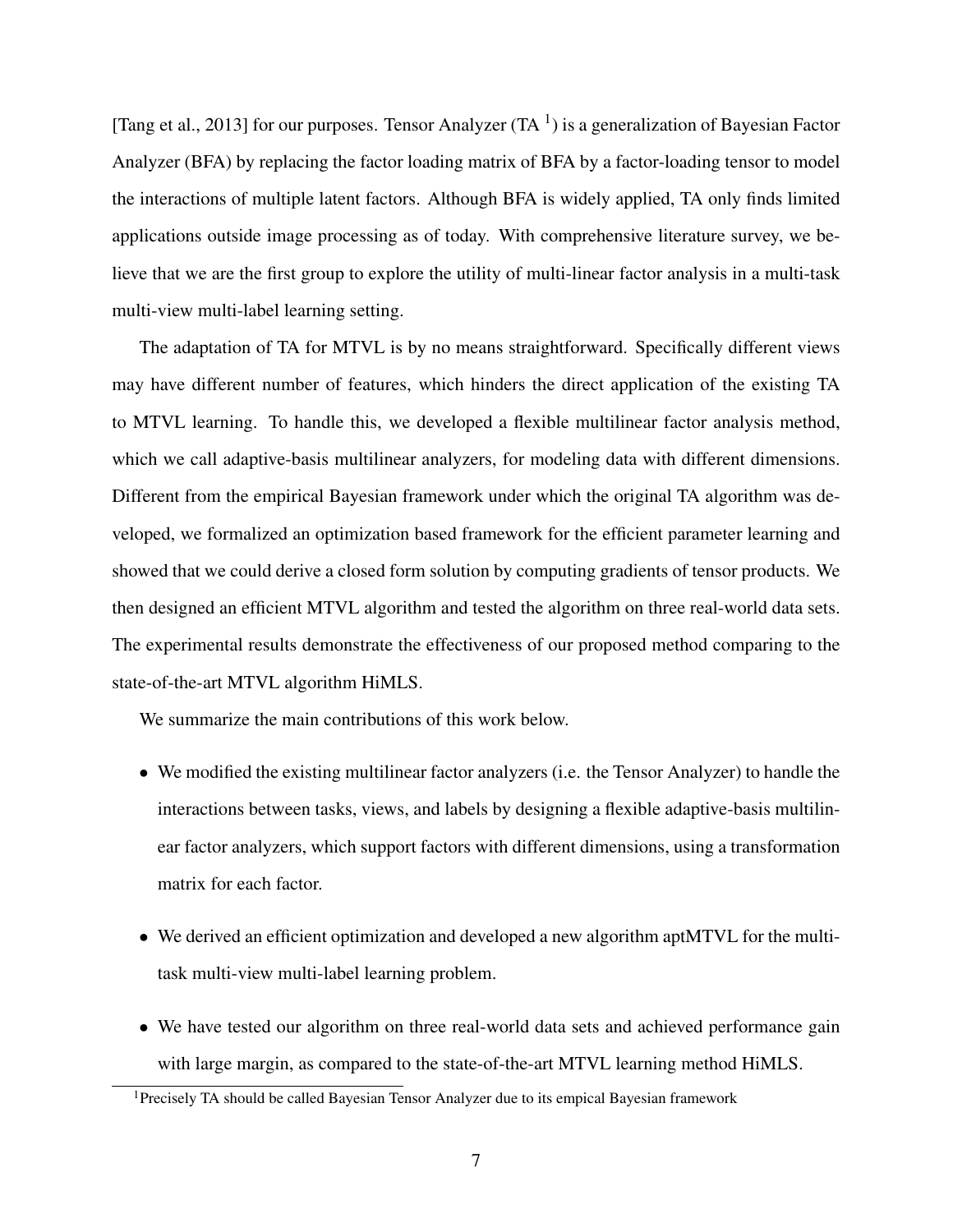The remainder of the chapter is organized in the following way. First, we introduce related studies in Section [2.2.](#page-21-0) Next, we describe some basic definitions about tensors and give a brief description of multilinear factor analyzers in Section [2.3.](#page-23-0) In Section [2.4](#page-27-0) we first extend the ordinary multilinear factor analyzers to a flexible adaptive-basis multilinear factor analyzers; and then we formally define our MTVL learning approach. We present experimental setup and results in Section [2.5.](#page-39-0) A detailed discussion is also given in this section. We conclude the whole current work in Section [2.6.](#page-44-0) possible future work

### <span id="page-21-0"></span>2.2 Related work

We organize related research work by two threads: that of multilinear factor analysis and that of machine learning algorithms involving combinations of multi-task, multi-view, and multi-label learning.

## <span id="page-21-1"></span>2.2.1 Bilinear Factor Analysis and Multilinear Factor Analysis

The relationship between Tensor Analyzer and Bayesian Factor Analyzer is well explained in the original paper of TA [\[Tang et al., 2013\]](#page-152-0). Below we review TA through the angle of multilinear factor analysis and show that it is an extension of the widely used bilinear models [\[Tenenbaum & Freeman, 2000\]](#page-152-1). This relationship helps us see why TA is a great start point if we want to handle the interactions of tasks, views, and labels.

Bilinear models, originally developed in image processing, aim to "disentangle" the interactions of two factors. One example of a pair of interacting factors (in the context of image processing) is illuminant and object colors in that if we change illuminant, the perceived color of an object may change. Other examples include face identification and head pose, and font and letter classes. In bilinear models, each factor is described by a vector. The interaction between the two factors is captured by a tensor of order 3 to produce a generative model. Different from bilinear models, the objective of MLFA is to explain variations of data and to dis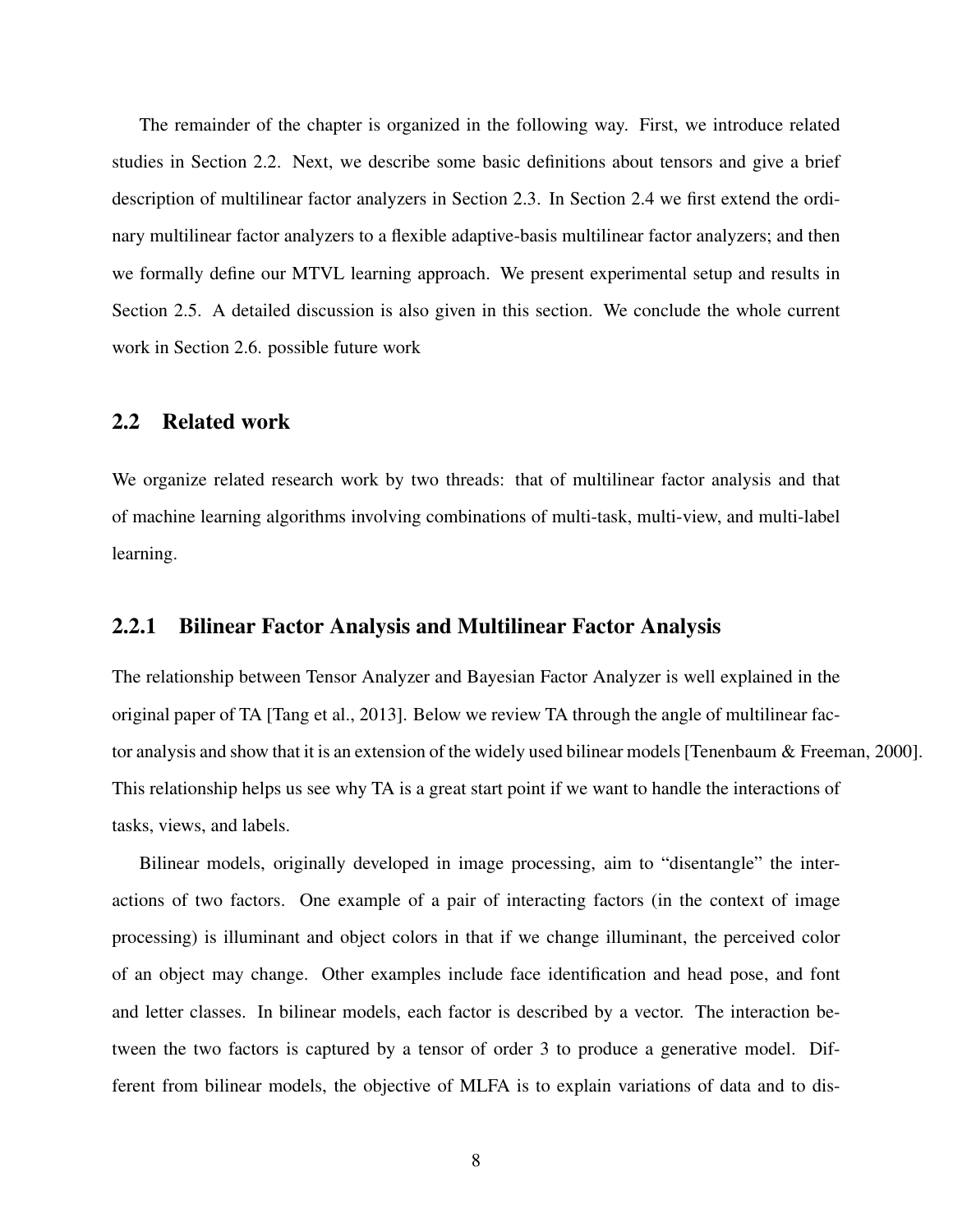entangle interactions with multiple latent factors. Although bilinear models are extensively applied in areas such as image processing [\[Olshausena et al., 2007\]](#page-149-0), robotic movements generation [\[Matsubara et al., 2015\]](#page-147-0), latent feature extraction [\[Matsubara & Morimoto, 2013\]](#page-147-1), and recommender systems [\[Chu & Park, 2009,](#page-141-0) [Luo et al., 2015\]](#page-147-2), MLFA is primarily applied in image processing. In addition MLFA can only model data with same dimensions. Thus they cannot be directly applied to model the parameters of predictors for different tasks and views due to the various dimensionality of data from different views.

## <span id="page-22-0"></span>2.2.2 MTVL Learning

The only work we have seen in MTVL learning was proposed by Yang and He [\[Yang & He, 2015\]](#page-153-1). They proposed to use hierarchical multi-way clustering along features and samples through NMF to model task-view interactions and task-label interactions. At the same time, task relatedness was achieved by sharing feature clustering coefficients across tasks and sample clustering coefficients across views. However, they cannot capture the three-way interactions, task-view-label interactions directly.

In addition to MTVL that are closely related to our work, various research work has also been done for other machine learning problems including more than one type of relationships, such as multi-task multi-view learning (MTV), multi-task multi-label (MTL) learning and multi-view multi-label (MVL) learning. Due to space limitation, we only highlight MTV learning below. For other topics, readers see the related references such as [\[Huang et al., 2013,](#page-143-0) [Saha et al., 2015\]](#page-151-0) for Multi-task multi-label learning and [\[Fang & Zhang, 2012,](#page-142-0) [He et al., 2015\]](#page-143-1) for Multi-view multilabel learning.

#### <span id="page-22-1"></span>2.2.3 MTV Learning

MTV learning has been applied to both classification and clustering problems. To handle inter-task relationship and inter-view relationship, a common strategy which the existing MTMV learning algorithms used is to decompose the MTMV learning problem into multi-task learning problems in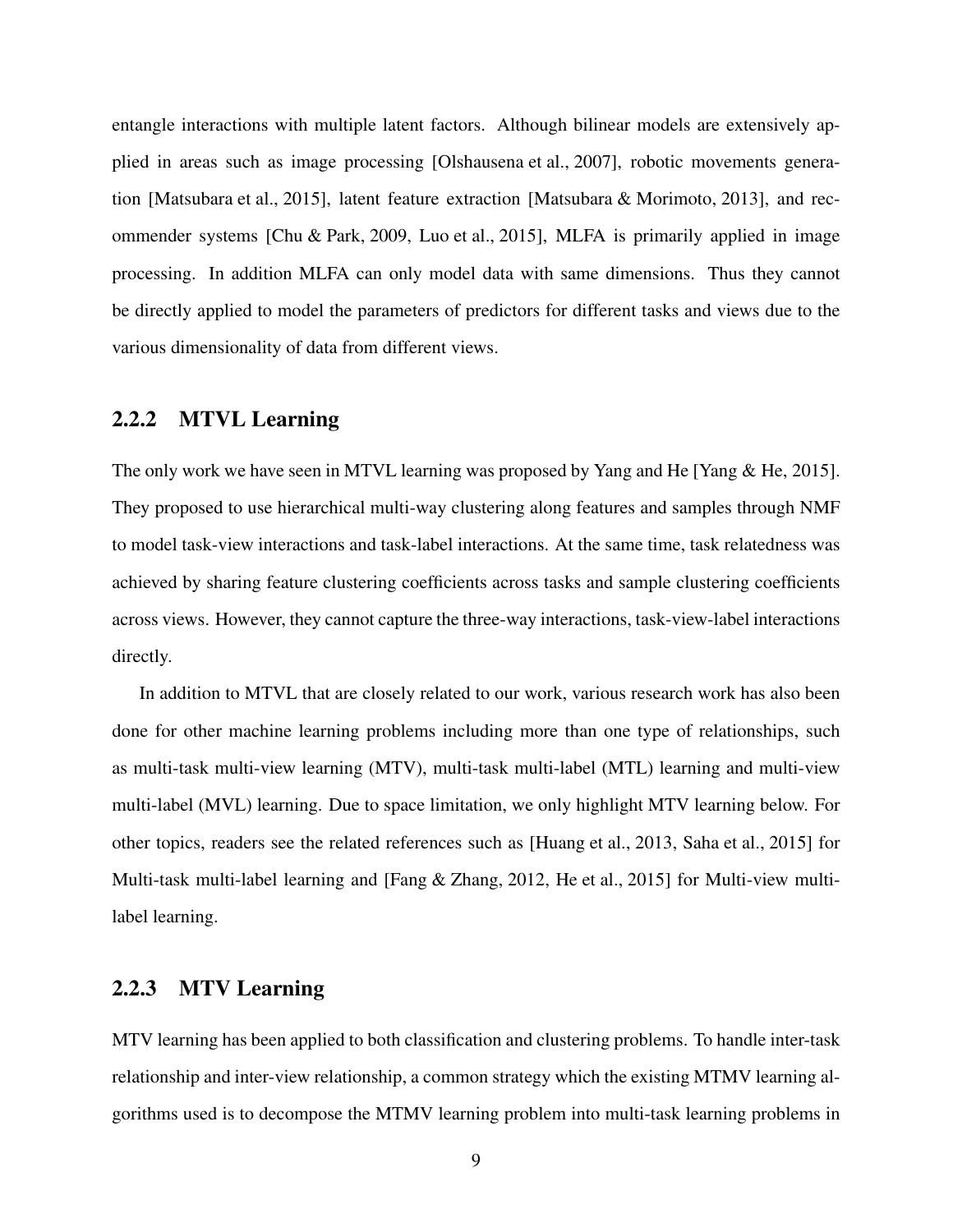each view by enforcing similar predictors among tasks, using shared latent space [\[Jin et al., 2014,](#page-144-0) [Jin et al., 2015\]](#page-144-1), or feature-based functions [\[He & Lawrence, 2011,](#page-143-2) [Yang et al., 2015\]](#page-153-2) and multiview learning problems in each task using co-regularization [\[Nie et al., 2015\]](#page-149-1), covariance matrices [\[Yang & He, 2014\]](#page-153-3), instance-based functions [\[He & Lawrence, 2011,](#page-143-2) [Yang et al., 2015\]](#page-153-2) or similarity matrices of clustering [\[Zhang et al., 2015\]](#page-154-0). The limitation of the above mentioned work is that the interactions among tasks and views are not considered.

#### <span id="page-23-0"></span>2.3 Preliminary

We describe the notional conventions that we use. We then introduce some necessary background about tensors and multilinear factor analyzers.

#### <span id="page-23-1"></span>2.3.1 Notation

We use lowercase letters to represent scalar values, lowercase letters with bold font to represent vectors (e.g. *u*), uppercase bold letters to represent matrices (e.g. A), Euler script letters to represent Tensors (e.g. T), Greek letters  $\{\alpha, \lambda, \gamma, \dots\}$  to represent Lagrangian regularization parameters. An entry in a matrix **A** at the row *i* and the column *j*, i.e., $(A)_{i,j}$ , is  $a_{ij}$ . Similarly, an entry in a tensor T at indices  $i_1, i_2, \dots, i_N$  is  $t_{i_1 i_2 \dots i_N}$ . Given a d dimensional vector  $u = (u_1, u_2, \dots, u_d)^T$ , the  $_p$ norm of *u* is  $||u||_p = (\sum_{i=1}^d$  $\sum_{i=1}$  $|u_i|^p$ <sup> $\frac{1}{p}$ . We exclusively use <sub>2</sub> norm of vectors in this paper. Given a matrix</sup>  $\mathbf{A} = (a_{ij}) \in \mathbb{R}^{p \times k}$ ,  $\|\mathbf{A}\|_F =$ s *p*  $\sum_{i=1}$ *k* ∑ *j*=1  $|a_{ij}|^2$  is the Frobenius norm of **A**. Unless stated otherwise, all vectors in this paper are column vectors.  $u^T$  is the transpose of the vector *u*. We use  $[1:N]$  to denote the set  $\{1, 2, \dots, N\}$ . An identity matrix with dimension  $n \times n$  is denoted as  $I_n$  or I if the size of the matrix is clear from context.

### <span id="page-23-2"></span>2.3.2 Definitions for Tensors

Following [\[De Lathauwer et al., 2000,](#page-142-1) [Kolda & Bader, 2009\]](#page-145-0), we introduce tensor related definitions.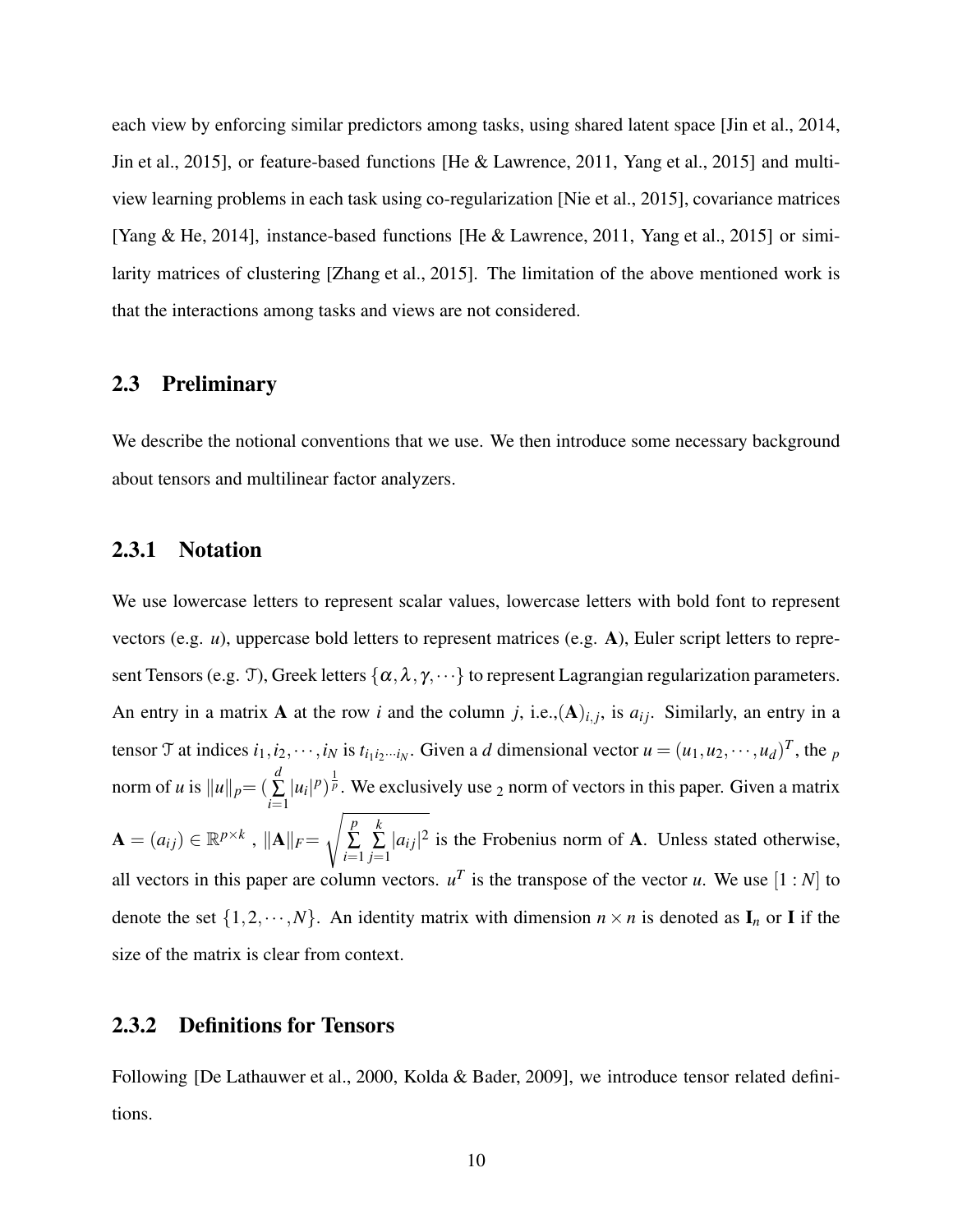Definition 1 (Tensor Order). The *order* of a tensor is the number of its dimensions. Given an *N*th-order tensor  $\mathcal{T} \in \mathbb{R}^{I_1 \times I_2 \times \cdots \times I_N}$  with *N* indices, each index addressing a *mode* of  $\mathcal{T}$ .

**Example 1.** We use the tensor  $A \in \mathbb{R}^{2 \times 3 \times 2}$  where  $I_1 = 2, I_2 = 3, I_3 = 2$  through out this paper for illustration purposes. In this example  $A$  is specified as

$$
\mathbf{A}_{:,:,1} = \begin{pmatrix} 1 & 1 & 0 \\ 2 & 1 & 3 \end{pmatrix}, \mathbf{A}_{:,:,2} = \begin{pmatrix} 2 & 1 & 2 \\ 1 & 1 & 0 \end{pmatrix},
$$

where  $A_{...1}$  is the matrix found in the tensor A by fixing the last index and varying other indices. Clearly the order of  $A$  is 3.

Definition 2 (n-mode Fibers). Fibers are generalization of row/column vectors of a tensor. A *n-mode tensor fiber* of a tensor T is any vector obtained in T by fixing all but the *n*th index of T.

Example 2. For a 2nd-order tensor ( i.e., a matrix), the 1-mode fibers are its columns and the 2-mode fibers are its rows.

In Fig. [2.1,](#page-25-0) we illustrate the three n-mode fibers of A, where  $n = 1, 2, 3$ . Each 1-mode fiber of A is a vector of length  $I_1 = 2$  and there are a total of  $I_2 \times I_3 = 3 \times 2 = 6$  1-mode fibers in A. Those fibers are:

$$
\begin{pmatrix} 1 \\ 2 \end{pmatrix}, \begin{pmatrix} 2 \\ 1 \end{pmatrix}, \begin{pmatrix} 1 \\ 1 \end{pmatrix}, \begin{pmatrix} 1 \\ 1 \end{pmatrix}, \begin{pmatrix} 0 \\ 3 \end{pmatrix}, \begin{pmatrix} 2 \\ 0 \end{pmatrix}.
$$

By convention 1-mode fibers are called *column* fibers, 2-mode fibers are *row* fibers, and 3-mode fibers are *tube* fibers. For a tensor T with order 3, we use  $t_{(:,j,k)}$  to denotes its column fibers,  $t_{(i,:k)}$ for its row fibers,  $t_{(i,j,:)}$  for its tube fibers.

<span id="page-24-0"></span>**Definition 3** (n-mode Product). Given an *N*th-order tensor  $\mathcal{T} \in \mathbb{R}^{I_1 \times I_2 \times \cdots \times I_N}$  and a vector  $v \in \mathbb{R}^{1 \times I_n}$ , the *n-mode tensor-vector product*  $(1 \le n \le N)$  between T and *v* is a tensor of order *N*-1, denoted by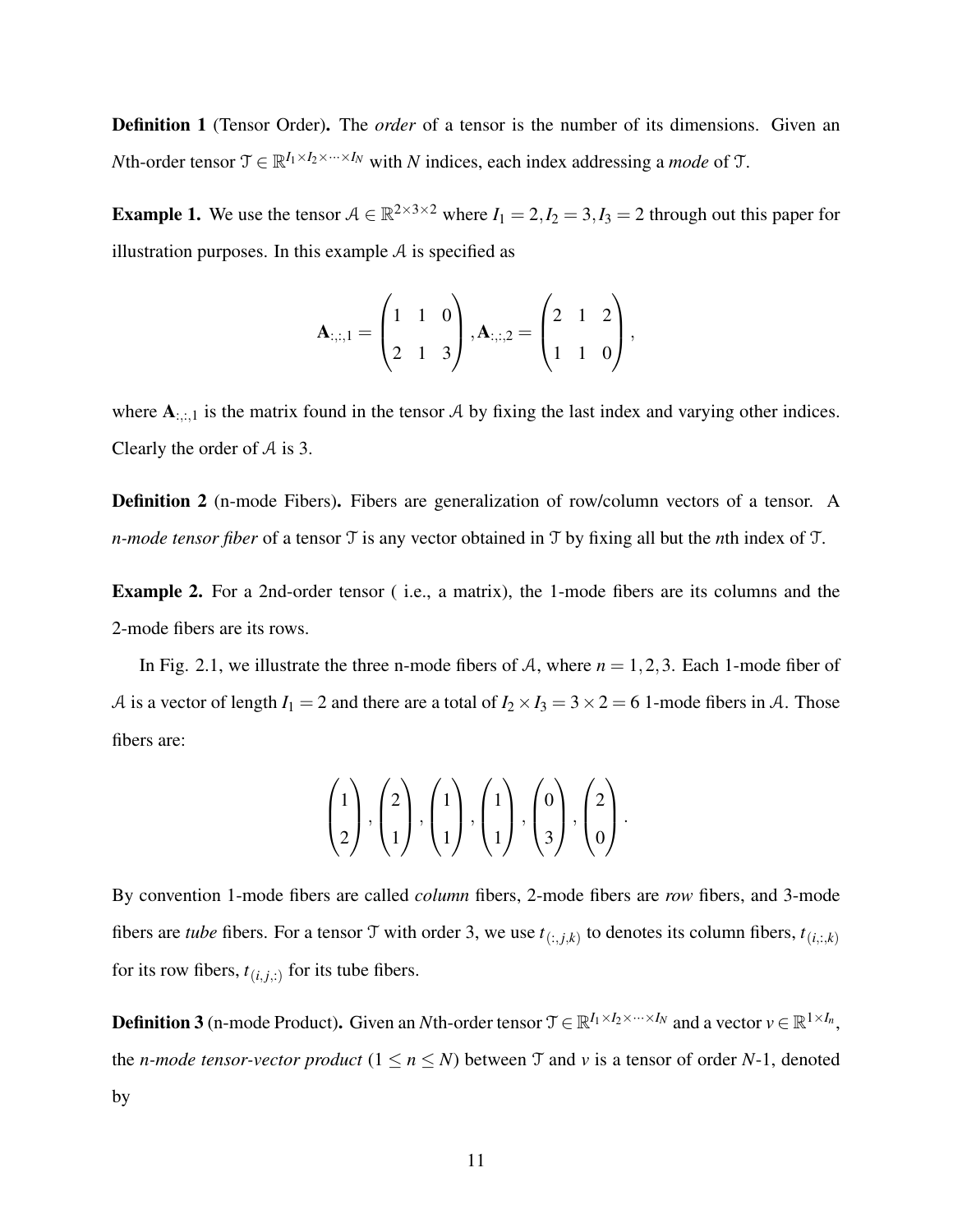

<span id="page-25-0"></span>Figure 2.1: Illustration of n-mode fibers. I: a tensor  $A \in \mathbb{R}^{2 \times 3 \times 2}$ , II:1-mode (column) fibers, III:2mode (row) fibers, IV:3-mode (tube) fibers.

 $\mathcal{T} \times_n \mathbf{v} \in \mathbb{R}^{I_1 \times I_2 \times \cdots \times I_{n-1} \times I_{n+1} \times \cdots \times I_N}$ , and the entries of the new tensor are given by

$$
(\mathcal{T} \times_n v)_{i_1 i_2 \cdots i_{n-1} i_{n+1} \cdots i_N} = \sum_{i_n} t_{i_1 i_2 \cdots i_{n-1} i_n i_{n+1} \cdots i_N} v_{i_n}.
$$
 (2.1)

**Example 3.** Let  $v = \begin{bmatrix} 1 & 2 & 1 \end{bmatrix}$ , the 2-mode tensor vector product between A and *v* is a matrix where elements are the inner products between the row-fibers of A and *v*, or

$$
\mathcal{A} \times_2 v = \begin{pmatrix} va_{(1,:,1)} & va_{(1,:,2)} \\ va_{(2,:,1)} & va_{(2,:,2)} \end{pmatrix} = \begin{pmatrix} 3 & 6 \\ 7 & 3 \end{pmatrix}
$$

Throughout this paper we only use tensor vector multiplication and hence we do not attempt to define tensor matrix multiplication.

Tensor matricization is a widely used operation to "unfold" a tensor into a matrix, as defined below.

Definition 4 (n-mode Matricization). Given a tensor T, the *n-mode matricization*, denoted as  $\mathbf{T}_{(n)} \in \mathbb{R}^{I_n \times (I_{n+1}I_{n+2}\cdots I_NI_1I_2\cdots I_{n-1})}$ , is the matrix  $\mathbf{T}_{(n)}$  whose columns are the *n*-mode fibers of T.

**Example 4.** For the tensor A, it has three *n*-mode matricization, where  $n = 1, 2, 3$ . Its 1-mode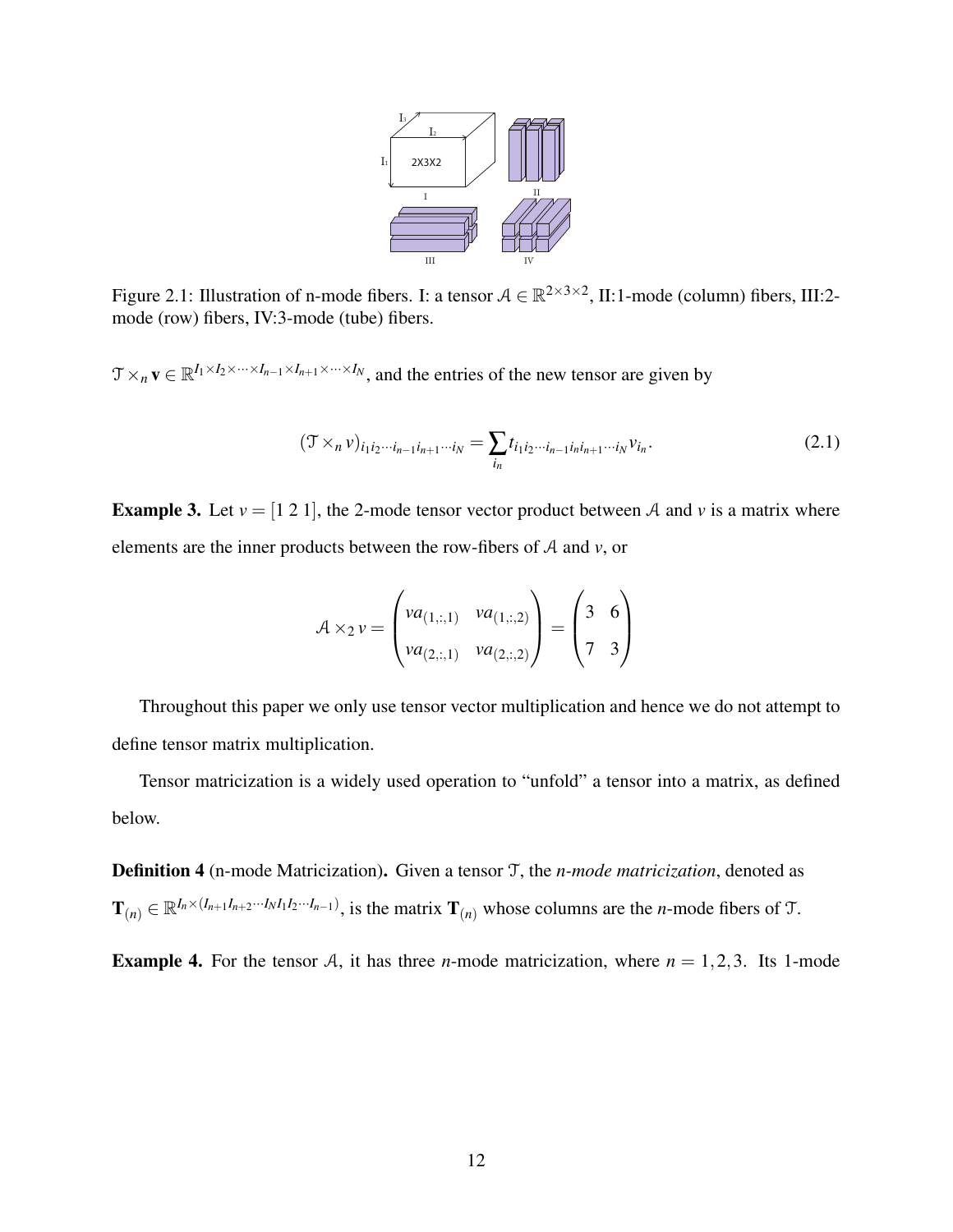matricization is  $\mathbf{A}_{(1)}$  of size  $\mathbb{R}^{I_1 \times (I_2 I_3)}$ , where  $I_1 = 2, I_2 I_3 = 3 \times 2 = 6$ .

$$
\mathbf{A}_{(1)} = \begin{pmatrix} a_{(:,1,1)} & a_{(:,1,2)} & a_{(:,2,1)} & a_{(:,2,2)} & a_{(:,3,1)} & a_{(:,3,2)} \end{pmatrix}
$$
  
= 
$$
\begin{pmatrix} 1 & 2 & 1 & 1 & 0 & 2 \\ 2 & 1 & 1 & 1 & 3 & 0 \end{pmatrix}.
$$

## <span id="page-26-0"></span>2.3.3 Probabilistic Multilinear Factor Analyzers (MLFA)

Extending from classical factor analyzer (FA), which use one latent variable, bilinear models [\[Tenenbaum & Freeman, 2000\]](#page-152-1) consider the situation where observations are modulated by two latent variables. Multilinear factor analyzers (MLFA) [\[Tang et al., 2013\]](#page-152-0) are further generalization of bilinear models so that they model multiplicative interactions of *N* different latent variables, corresponding to *N* groups of factors. Given an observed vector  $x \in \mathbb{R}^P$ , *N* latent variables as  $z_1, z_2 \cdots z_N$  where  $z_i \in \mathbb{R}^{I_i}$ , a factor loading tensor  $\mathcal{D} \in \mathbb{R}^{P \times I_1 \times I_2 \times \cdots \times I_N}$  with order  $N+1$ , a generative model for *x* can be conveniently formulated by the tensor vector multiplication as:

<span id="page-26-1"></span>
$$
x = \mathcal{D} \times_2 z_1 \times_3 z_2 \cdots \times_{N+1} z_N + \varepsilon \tag{2.2}
$$

where  $\varepsilon$  is an i.i.d error term following a multinomial Gaussian distribution. With the error term  $\varepsilon$ , one may apply maximum likelihood estimation or Bayesian to estimate model parameters such as *z*s and/or D for different learning tasks.

Before we start to connect probabilistic MLFA to MTVL learning, we show two variations of [\(2.2\)](#page-26-1). These variations are obtained by straightforward algebraic operations but are useful in extending the calculation to MVTL learning and in deriving efficient optimization techniques.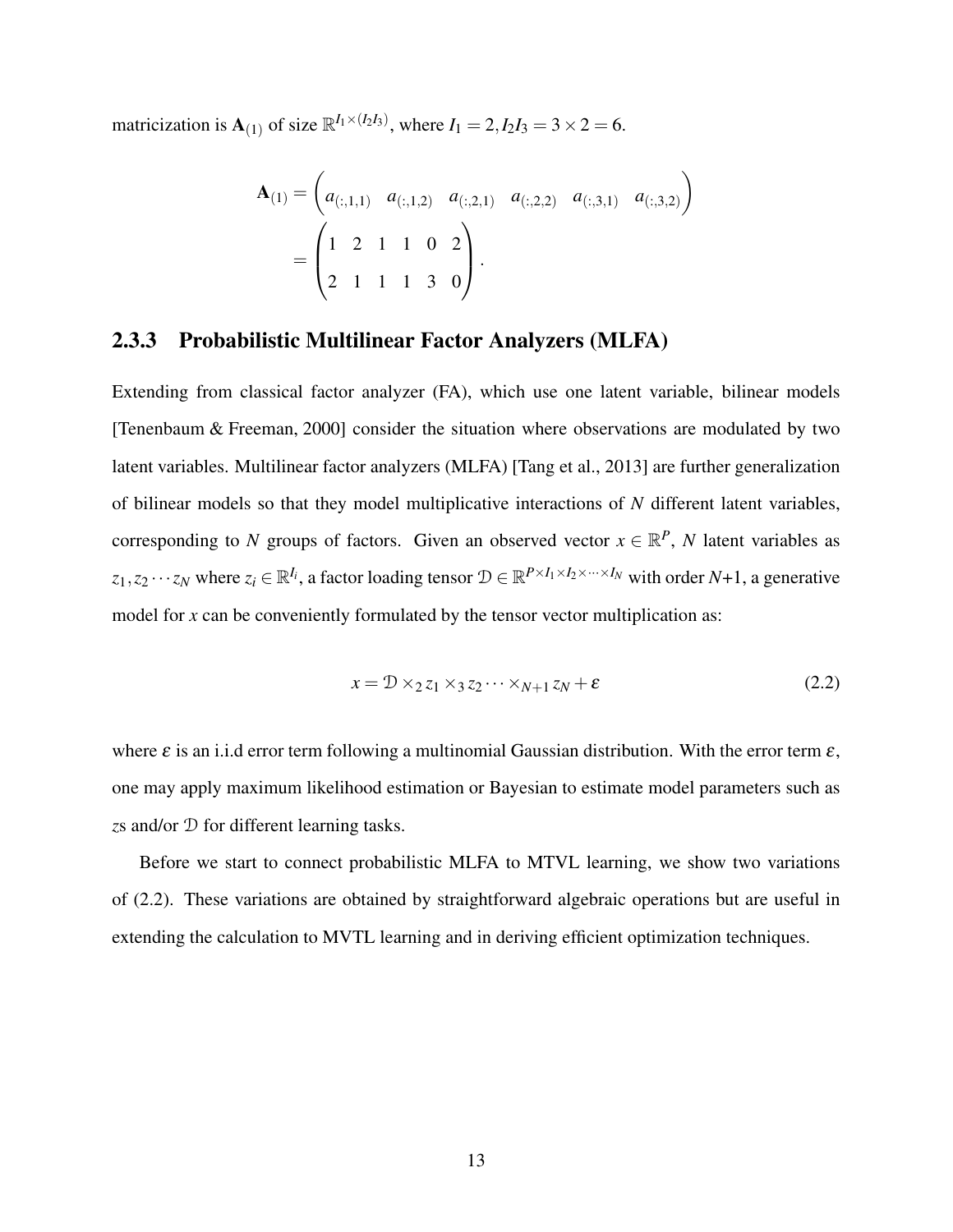**Proposition 1.** With the same set up of [\(2.2\)](#page-26-1), we have

<span id="page-27-1"></span>
$$
\mathcal{D} \times_2 z_1 \times_3 z_2 \cdots \times_{N+1} z_N
$$
  
=**D**<sub>(1)</sub>(z<sub>1</sub> \otimes z<sub>2</sub> \otimes \ldots \otimes z<sub>N</sub>) (2.3)

<span id="page-27-2"></span>
$$
= \sum_{(1, j) \in \mathbb{Z}} (\prod_{k}^{N} z_{k, i_k}) d_{:, i_1, ..., i_N}
$$
 (2.4)

$$
=\sum_{(i_1,i_2,\cdots,i_N)}\left(\prod_{k=1}^{n}z_{k,i_k}\right)d_{:,i_1,\cdots,i_N}
$$
\n(2.4)

where  $\mathbf{D}_{(1)}$  is the 1-mode matricization of the loading tensor  $\mathcal{D}, \otimes$  is the Kronecker product operator,  $d_{:,i_1,...,i_N}$  is a column fiber (1-mode fiber) of D.  $z_{k,i_k}$  is the  $i_k$ th element of the vector  $z_k$ .

The significance of [\(2.3\)](#page-27-1) is that it shows tensor vector multiplication has an equivalent matrix vector multiplication format. We use this property to derive efficient optimization techniques in the next section. [\(2.4\)](#page-27-2) shows that the same calculation can be viewed as a linear span of 1-mode fibers of the tensor D where the weight are provided by (multiplicative) interactions of the vectors. We use this formula to extend MLFA to generate vectors with different lengths.

The proof of the propositions is a straightforward application of definitions that we provide before. Readers may check the appendix [A](#page-155-0) for expanded details of proofs that we omit in this section and the next section.

## <span id="page-27-0"></span>2.4 Algorithm

In this section, we first formally define the MTVL learning problem. We then develop a new multilinear factor analysis algorithm, adaptive-basis multilinear factor analyzers (aptMLFA). Based on aptMLFA, We propose an algorithm aptMTVL for MTVL learning to disentangle *task-view-label interactions*. We also develop a variation of our own method without considering interactions for the comparison with aptMTVL.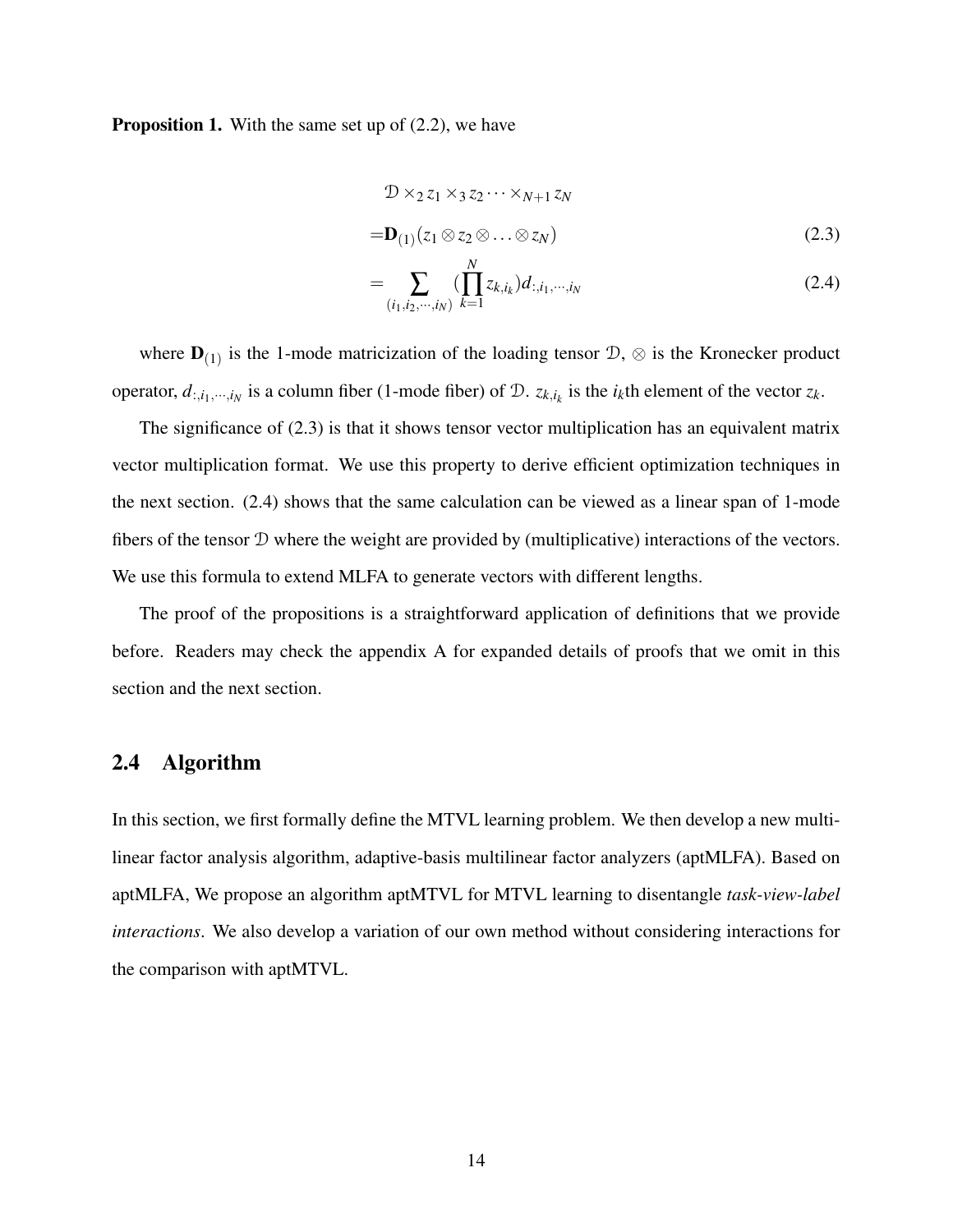| Table 2.1: Notations for MTVL Learning Problem |  |  |  |
|------------------------------------------------|--|--|--|
|------------------------------------------------|--|--|--|

<span id="page-28-2"></span>

| T                      | Total number of tasks                           |
|------------------------|-------------------------------------------------|
| V                      | Total number of views                           |
| L                      | Total number of labels                          |
| $\mathbf{X}^{t,v}$     | Object-feature matrix of the labeled training   |
|                        | data for the task $t$ in the view $v$           |
| $\mathbf{Y}^{t,v}$     | Object-label matrix of the training data for    |
|                        | the task $t$ in the view $v$                    |
| $\mathbf{X}_{u}^{t,v}$ | Object-feature matrix of the unlabeled training |
|                        | data for the task $t$ in the view $v$           |
| $V_t$                  | The set of views present in the task $t$        |
| $T_{\nu}$              | The set of tasks having the view $\nu$          |
|                        |                                                 |

### <span id="page-28-0"></span>2.4.1 Problem Formulation

Suppose we have data from *T* tasks, *V* views. The label space of the data is denoted as  $\mathcal{L} =$  $l_1, l_2, \dots, l_L$  with *L* possible labels. For each task  $t \in [1 : T]$  from view  $v \in [1 : V]$ , we have labeled training data  $(X^{t,v}, Y^{t,v})$  and unlabeled training data  $X^{t,v}_u$ .  $X^{t,v} \in \mathbb{R}^{N^t \times P^v}$  is the object-feature matrix for the labeled training data.  $Y^{t,y} \in \{0,1\}^{N^t \times L}$  is the binary object-label matrices for the labeled training set where each row corresponds to a sample and each column is a label for the sample. The entry of  $Y^{t,\nu}$  at the *i*th row and *j*th column is 1 if the sample *i* is annotated with the label  $l_j$ and 0 otherwise.  $N<sup>t</sup>$  is the total number of labeled training samples for the task  $t$ . In addition, we denote the set of views present in task *t* as  $V_t$ ,  $|V_t| \leq V$ .

We assume that each sample of task *t* has the same number of views, i.e., if a view is present in one sample in a task, it is present in every sample in this task. The set of tasks having the view *v* is denoted as  $T_v$ , where  $|T_v| \leq T$ .

We summarize some important notations used for our problem in Table [6.1.](#page-119-1)

## <span id="page-28-1"></span>2.4.2 MTVL Learning with Task-View-Label Interactions

The goal of our algorithm is to learn a predictor  $f^{t,v,l}$  for each task *t* from view *v* associated with label *l*. For simplicity we assume the function is linear and is parameterized by a vector  $\theta^{t,v,l}$ . Our hypothesis is that those vector  $\theta^{t,v,l}$  are modulated simultaneously by three types of factors, tasks,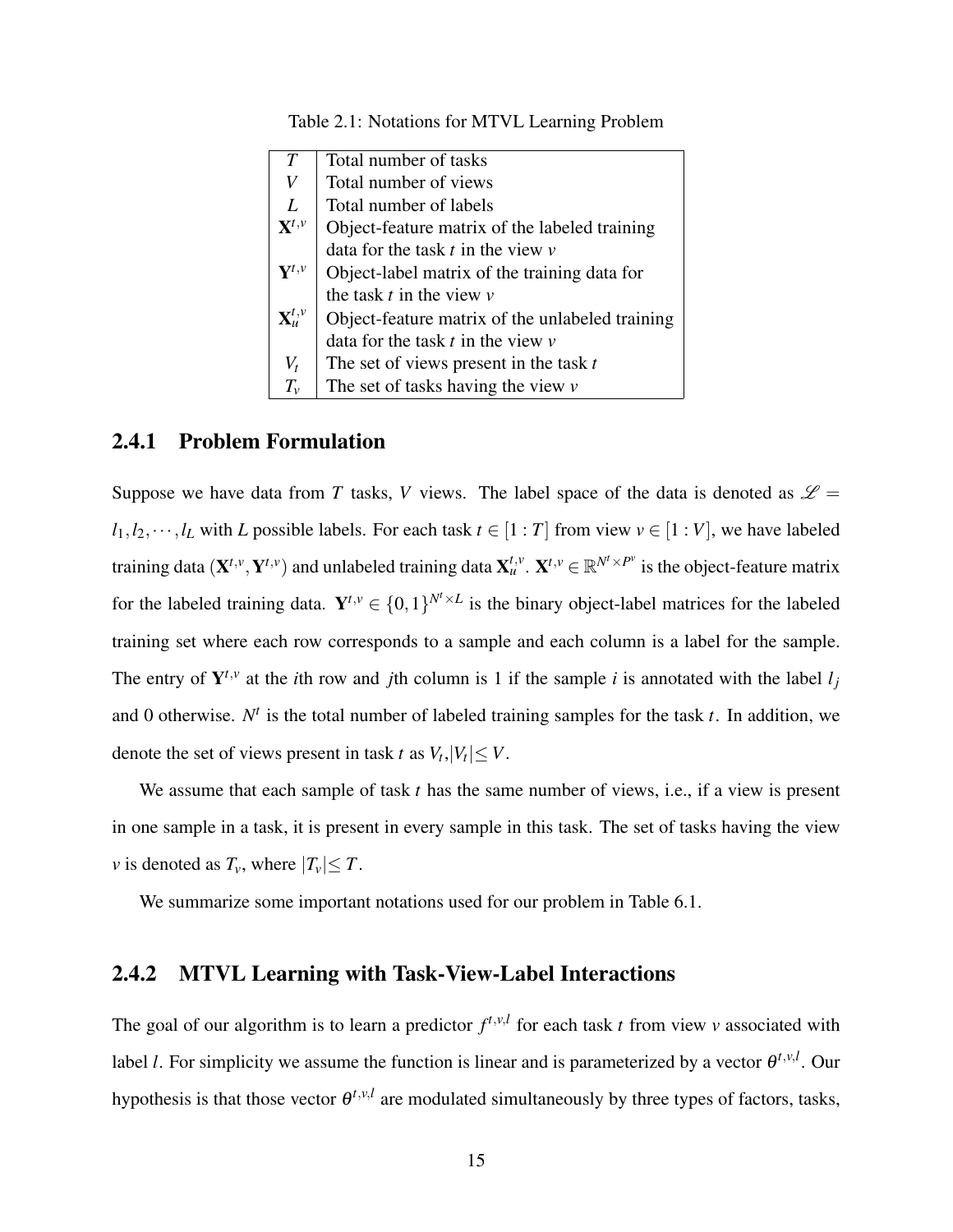views and labels, naming as *task factor*, *view factor* and *label factor* respectively. These 3 types of factors influence each other on the predictors. A learning model that is capable of accommodating the interactions between these different types of factors should achieve better performance. To this end, we treat  $\theta^{t,v,l}$  as "observed data" in MLFA; and use three latent variables to represent task, view and label respectively. However, multilinear factor analyzers cannot be directly applied to MTVL learning problem because the vectors generated by MLFA must have the same length. However in our case the length of the model parameters may be different for different views. Therefore, those  $\theta^{t,v,l}$  cannot share the same factor loading tensor. To handle this, we develop a flexible multilinear factor analyzers, adaptive-basis multilinear factor analyzers, where each group of factors can affect the basis vectors in some way.

#### <span id="page-29-0"></span>2.4.2.1 Adaptive-basis Multilinear Factor Analyzers (aptMLFA)

In adaptive-basis multilinear factor analyzers, we expect that each factor may have its own loading tensor. To avoid having too many parameters, some information must be shared among those loading tensors. To this end, our idea is to introduce another type of latent variables for each group of factors so that each factor may modulate the factor loading tensor. Specifically, given *N* groups of factors, for the *n*th group, there are  $J_n$  factors. We denote the  $j_n$ th factor in this group as  $z^{n,j_n}$ , where  $z^{n,j_n} \in \mathbb{R}^{J_n}$ ,  $n \in [1:N]$ . For each factor  $z^{n,j_n}$ , we introduce another latent factor  $\mathbf{U}^{n,j_n}$ , which corresponds to a transformation matrix. Let  $D \in \mathbb{R}^{P \times I_1 \times I_2 \times \cdots \times I_N}$  be the factor loading tensor. Then we use the following generative model for the observed data *x* modulated by latent vectors  $z^{1,j_1}, z^{2,j_2}, \cdots, z^{N,j_N}$  as

<span id="page-29-1"></span>
$$
x^{j_1, j_2, \cdots, j_N} = \sum (z_{i_1}^{1, j_1} \mathbf{U}^{1, j_1}) (z_{i_2}^{2, j_2} \mathbf{U}^{2, j_2}) \cdots (z_{i_N}^{N, j_N} \mathbf{U}^{N, j_N}) d_{:, i_1, i_2, \cdots, i_N} + \varepsilon
$$
\n(2.5)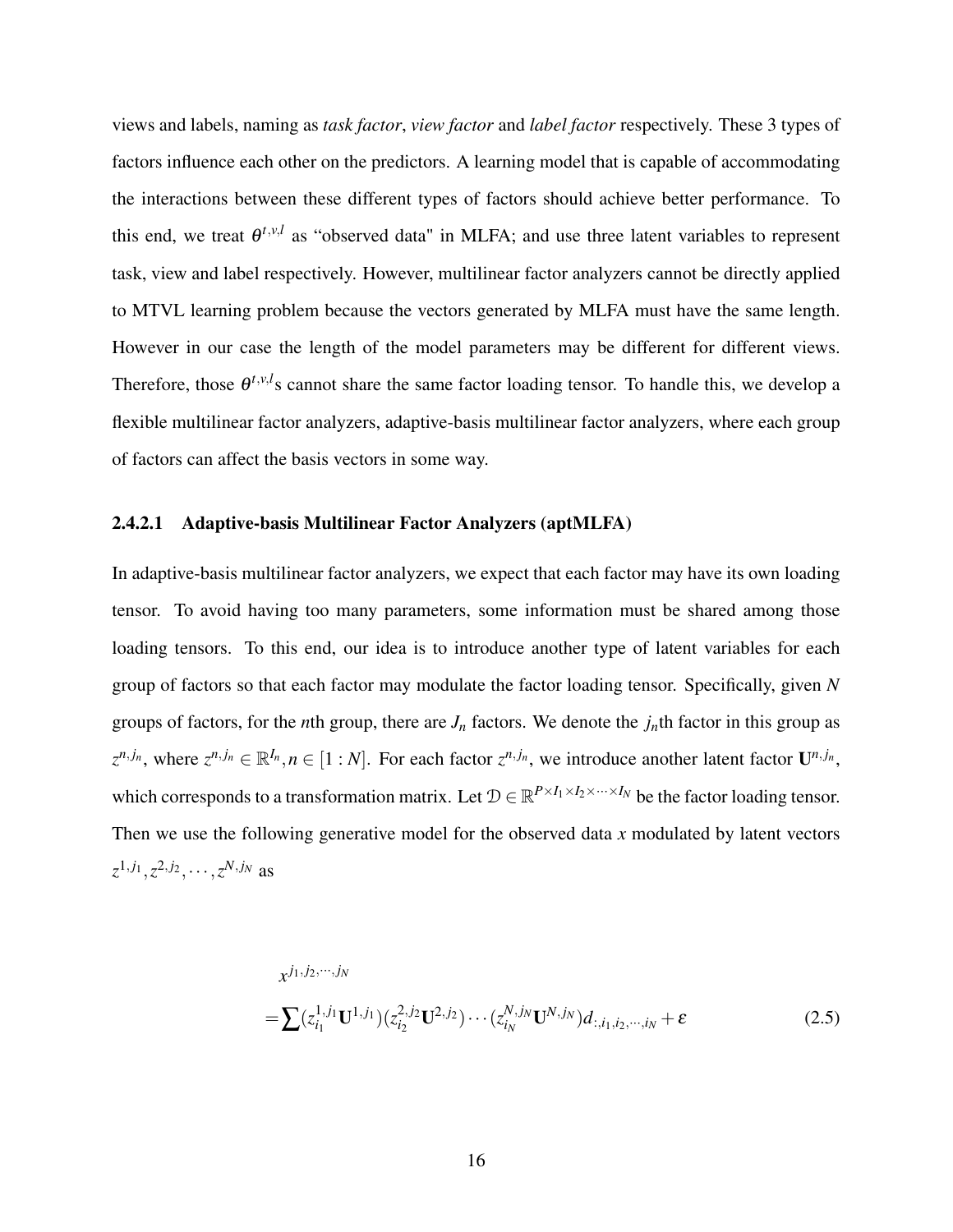where the summation is across all tuples  $(i_1, i_2, \dots, i_N)$ .  $d_{:, i_1, i_2, \dots, i_N}$  are 1-mode fibers of  $D$ . Note that the dimensions of  $U^{n,j_n}$ 's need to be compatible. Different from the preliminary section, we use superscripts rather than subscripts for vector *z*. The notation change makes sense since we are adapting MLFA to MTVL learning where we will soon use superscripts for tasks, views, and labels.

In classical MLFA, each observed data *x* can be seen as a point in a  $I_1 \times I_2 \times \cdots \times I_N$ -dimensional space. Each dimension of that space represents a prototype of data identified by a basis vector, which is a 1-mode fiber of the loading tensor D. The coordinates of *x* in this space are determined by the *N* latent factors. Note that the dimension of each basis vector must be the same since all latent factors share the same loading tensor. Therefore, MLFA cannot be used to model data with different dimensions.

Different from MLFA, aptMLFA avoids the vector length limitation by enabling each factor to use a specific loading tensor, which may be different from the loading tensors used by other factors. At the same time, those factor-specific loading tensors are related to each other through a basic loading tensor D. The interpretation of aptMLFA is that each observed data *x* can be in a different  $I_1 \times I_2 \times \cdots \times I_N$ -dimensional space. Those spaces are transformations of the basic space formed by the 1-mode fibers of D. Those transformations are realized through modifying basis vectors of prototypes. In other words, [\(2.5\)](#page-29-1) suggests that to generate *x* we simultaneously take two considerations: (i) the linear span of 1-mode fibers of a loading tensor where the weights are provided by multiplication of components in *z*s, and (ii) the transformation itself is the multiplication of transformations associated with each *z*.

With AptMLFA we are ready to present our design of the MTVL learning algorithm that are capable of disentangling interactions of tasks, views, and labels. In this set up we have three factor groups: tasks, views, and labels, and hence  $N = 3$ . For each group we have multiple factors. For example for the task group we have multiple tasks and each task is described by a latent vector *z*. Associated with latent vector is a transformation matrix U and all of the latent vectors share the same loading tensor (of order 4). Below we present the algorithm to "learn" those latent vectors,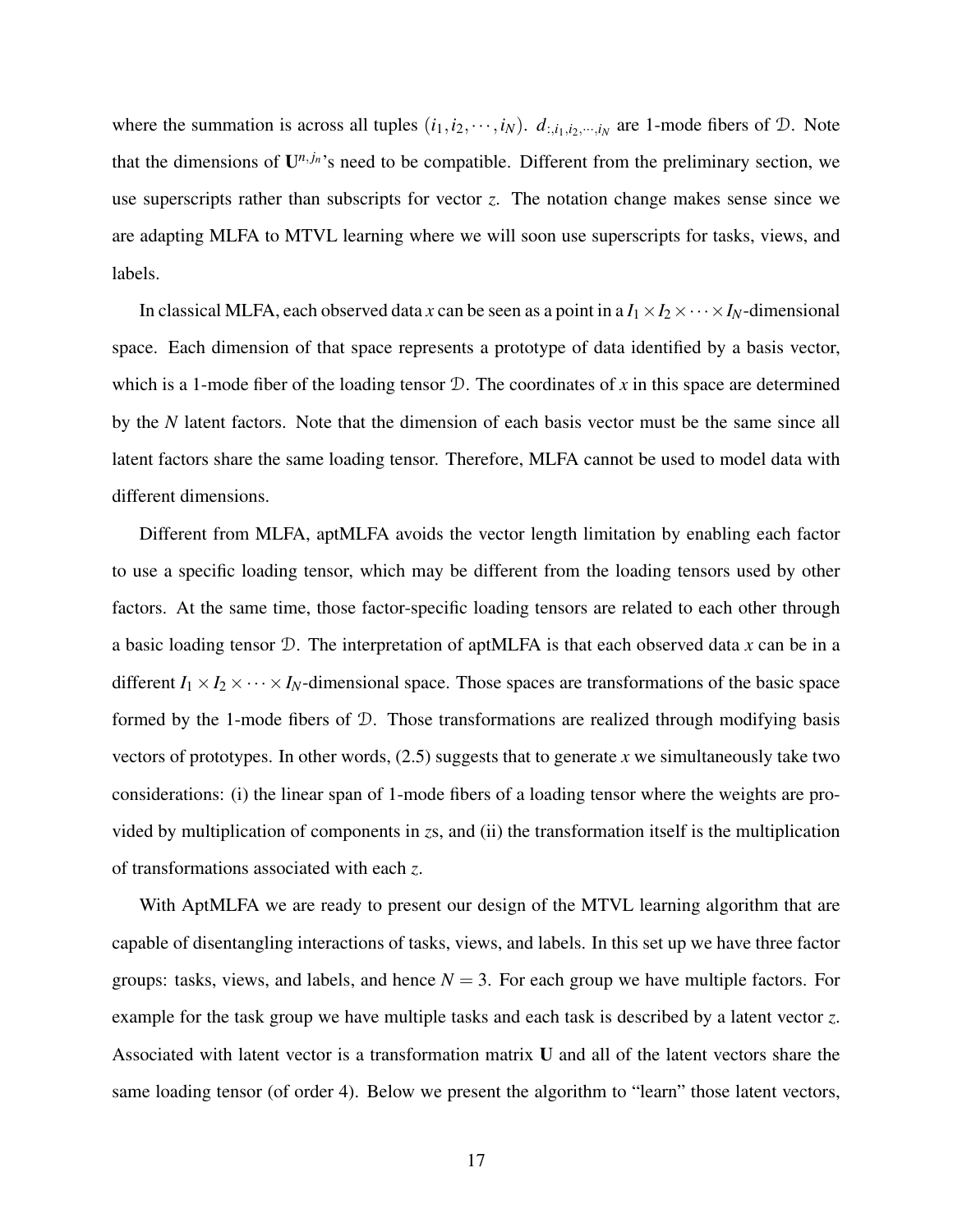transformation matrices, and the order 4 loading tensors in an efficient approach.

#### <span id="page-31-0"></span>2.4.2.2 MTVL Learning using aptMLFA (aptMTVL)

In this section, we give the details of using adaptive-basis multilinear factor analyzers to design MTVL learning. For simplicity, we formulate our algorithm using linear function as the prediction function  $f^{t,v,l}$ . The objective function  $\mathscr J$  of aptMTVL consists of four components, as denoted below:

<span id="page-31-1"></span>
$$
\mathcal{J} = \mathcal{O} + \mathcal{C} + \mathcal{I} + \mathcal{R} \tag{2.6}
$$

The first term in [\(2.6\)](#page-31-1) is the squared loss for labeled training samples and we have:

$$
\mathscr{O} = \sum_{t=1}^T \sum_{\nu=1}^{|V_t|} \|\mathbf{Y}^{t,\nu} - \mathbf{X}^{t,\nu} \Theta^{t,\nu}\|_F^2
$$

The second term is employed to achieve view consistency using co-regularization technique [\[Sindhwani et al., 2005\]](#page-151-1) by penalizing the difference among the prediction results on unlabeled samples from different views of the same task *t*. To be specific,

$$
\mathscr{C} = \alpha \sum_{t=1}^{T} \sum_{v,v'=1}^{|V_t|} \|\mathbf{X}_{u}^{t,v} \Theta^{t,v} - \mathbf{X}_{u}^{t,v'} \Theta^{t,v'}\|_{F}^{2}
$$
(2.7)

here  $\alpha \in \mathbb{R}$  is a parameter for controlling the weight of this term in the objective function.

The third term is used to model the task-view-label interactions. To be specific, each  $\theta^{t,v,l}$  is modeled as interactions of three groups of factors, task factors, view factors and label factors. Let  $p^t \in \mathbb{R}^m$  denote the task factor of task *t*,  $q^v \in \mathbb{R}^n$  the view factor of view *v* and  $s^l \in \mathbb{R}^k$  the label factor for label *l*. For task factors and label factors, we assume that they do not change the factor loading tensor. That is, the transformation matrices for task factors and label factors are identity matrices **I**. That is,  $U^t = I_{P_v}$  and  $U^l = I_P$ . For view factor  $q^v$ , we denote the transformation matrix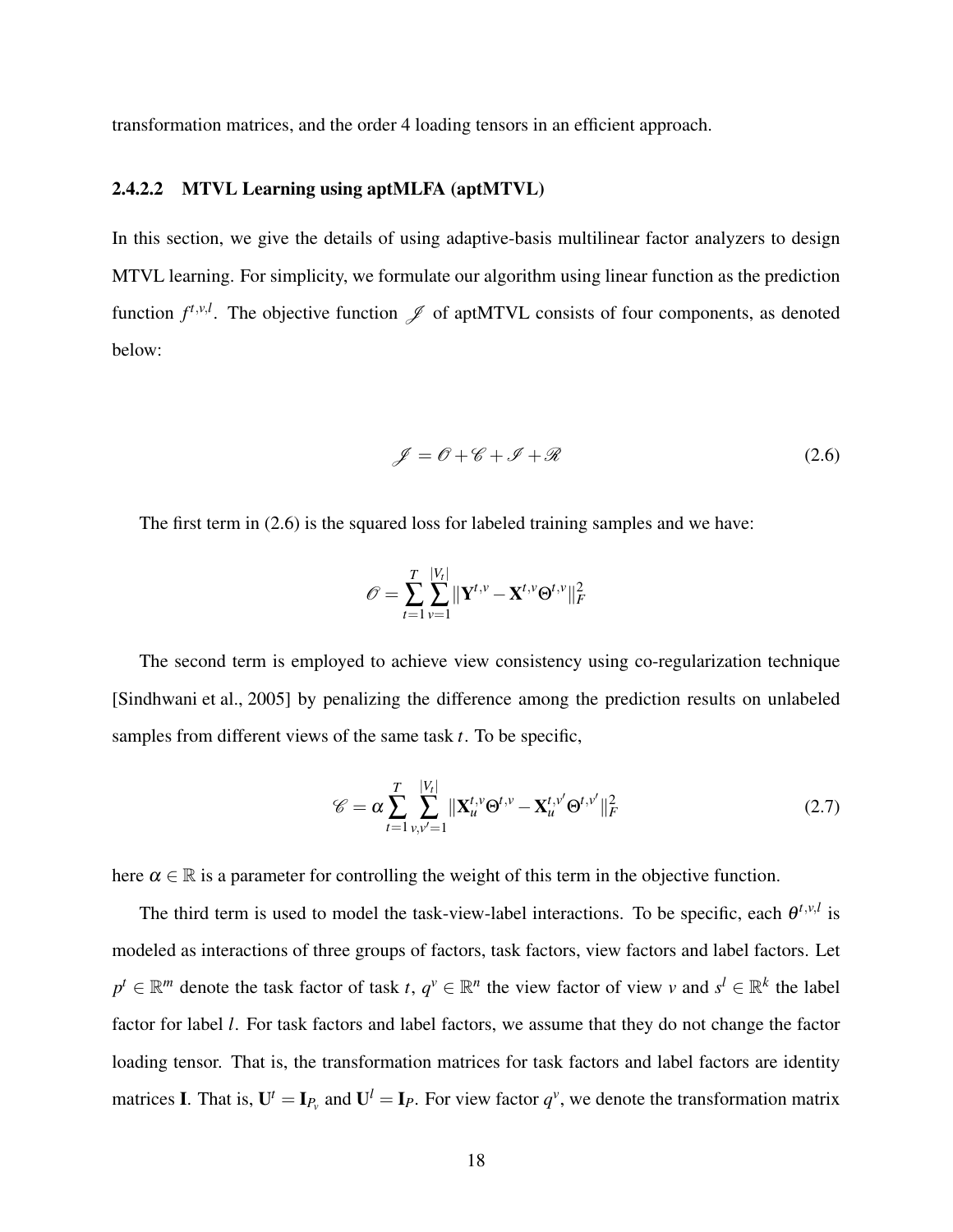as  $\mathbf{U}^{\nu} \in \mathbb{R}^{P^{\nu} \times P}$ . Let  $\mathcal{D} \in \mathbb{R}^{P \times m \times n \times k}$  be the factor loading tensor, then  $\theta^{t, v, l}$  can be formulated as

$$
\theta^{t,v,l} = \sum_{i,j,h} (p_i^t \mathbf{U}^t) (q_j^v \mathbf{U}^v) (s_h^l \mathbf{U}^l) d_{:,i,j,h}
$$
  
= 
$$
\sum_{i,j,h} (p_i^t \mathbf{I}_{P_v}) (q_j^v \mathbf{U}^v) (s_h^l \mathbf{I}_P) d_{:,i,j,h}
$$
  
= 
$$
\sum_{i,j,h} p_i^t q_j^v s_h^l \mathbf{U}^v d_{:,i,j,h}
$$
 (2.8)

For convenience, we represent this formulation in a more concise but equal form,

<span id="page-32-1"></span><span id="page-32-0"></span>
$$
\boldsymbol{\theta}^{t,v,l} = \mathbf{W}_{(1)}^v (p^t \otimes q^v \otimes s^l), \tag{2.9}
$$

where  $W^{\nu}_{(1)} = U^{\nu}D_{(1)}$ .  $W^{\nu}_{(1)}$  is the 1-mode matricization of the transformed loading tensor  $W^{\nu} \in$  $\mathbb{R}^{P^v \times m \times n \times k}$  for the view *v* and  $\mathbf{D}_{(1)}$  is the 1-mode matricization of the basic loading tensor  $\mathcal{D}$ . The equivalence of [\(2.8\)](#page-32-0) and [\(2.9\)](#page-32-1) follows from proposition [\(4\)](#page-157-1).

To sum, applying aptMLFA we introduce a view specific loading tensor W*<sup>v</sup>* . To avoid leaning too many parameters we require that all the view specific loading tensors are transformations of a common base loading tensor. Mathematically we specify the third term in [\(2.6\)](#page-31-1) as:

$$
\mathscr{I} = \beta \sum_{t=1}^{T} \sum_{v=1}^{|V_t|} \sum_{l=1}^{L} ||\boldsymbol{\theta}^{t,v,l} - \mathbf{W}_{(1)}^{v}(p^t \otimes q^v \otimes s^l)||_2^2 +
$$
  

$$
\gamma \sum_{v=1}^{V} ||\mathbf{W}_{(1)}^{v} - \mathbf{U}^{v}\mathbf{D}_{(1)}||_F^2
$$
 (2.10)

The last term in [\(2.6\)](#page-31-1) regularizes the complexity of predictor parameters using norms of pa-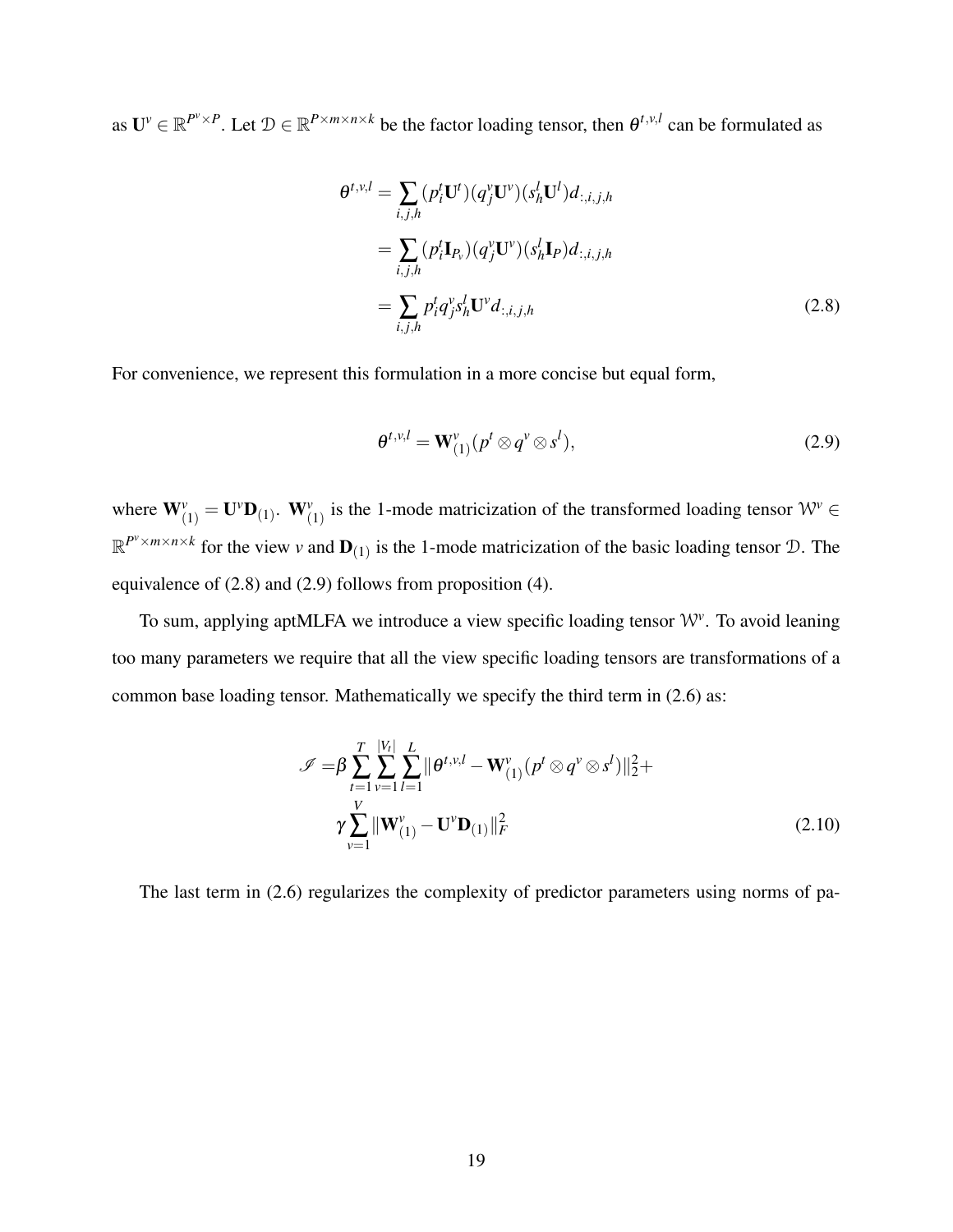rameters and hence avoids overfitting. It is:

$$
\mathcal{R} = \lambda \sum_{\nu=1}^{V} ||\mathbf{U}^{\nu}||_{F}^{2} + \mu ||\mathbf{D}_{(1)}||_{F}^{2} + \eta \sum_{t=1}^{T} ||p^{t}||_{2}^{2} + \zeta \sum_{\nu=1}^{V} ||q^{\nu}||_{2}^{2} + \rho \sum_{\nu=1}^{L} ||s^{l}||_{2}^{2}
$$
\n(2.11)

By utilizing multilinear factor analyzers, we provide a principled framework to design machine learning algorithms entangling interactions of many factors. Our model can be easily applied to multi-task multi-view learning, multi-view multi-label learning, and multi-task multi-label learning. When there are new types of relationship need to be considered, our model can be easily extended to incorporate the new relationship by introducing a new group of factors. In addition missing data including missing views and missing labels can also be addressed in aptMTVL by only regulating the interactions between existing labels in a task and a view. More over transfer learning can be realized for missing views or missing labels. To be specific, for missing views in a task, view factor  $q^v$  learned from other tasks can be leveraged to estimate  $\theta$ . Similarly, a label factor  $s^l$  learned from other tasks can be used for a task with missing labels. Rather than extending those points in the subsequence study we focus on the approach that we use to efficiently learn those parameters.

We denote all the model parameters as

$$
\Omega = (\theta^{t,v,l}, \mathbf{W}_{(1)}^v, \mathbf{U}^v, p^t, q^v, s^l, \mathbf{D}_{(1)}),
$$
  

$$
\forall t \in [1:T], v \in [1:V], l \in [1:L]
$$

then our aim is to solve the optimization problem:

$$
\underset{\Omega}{\text{argmin}} \mathcal{J} \tag{2.12}
$$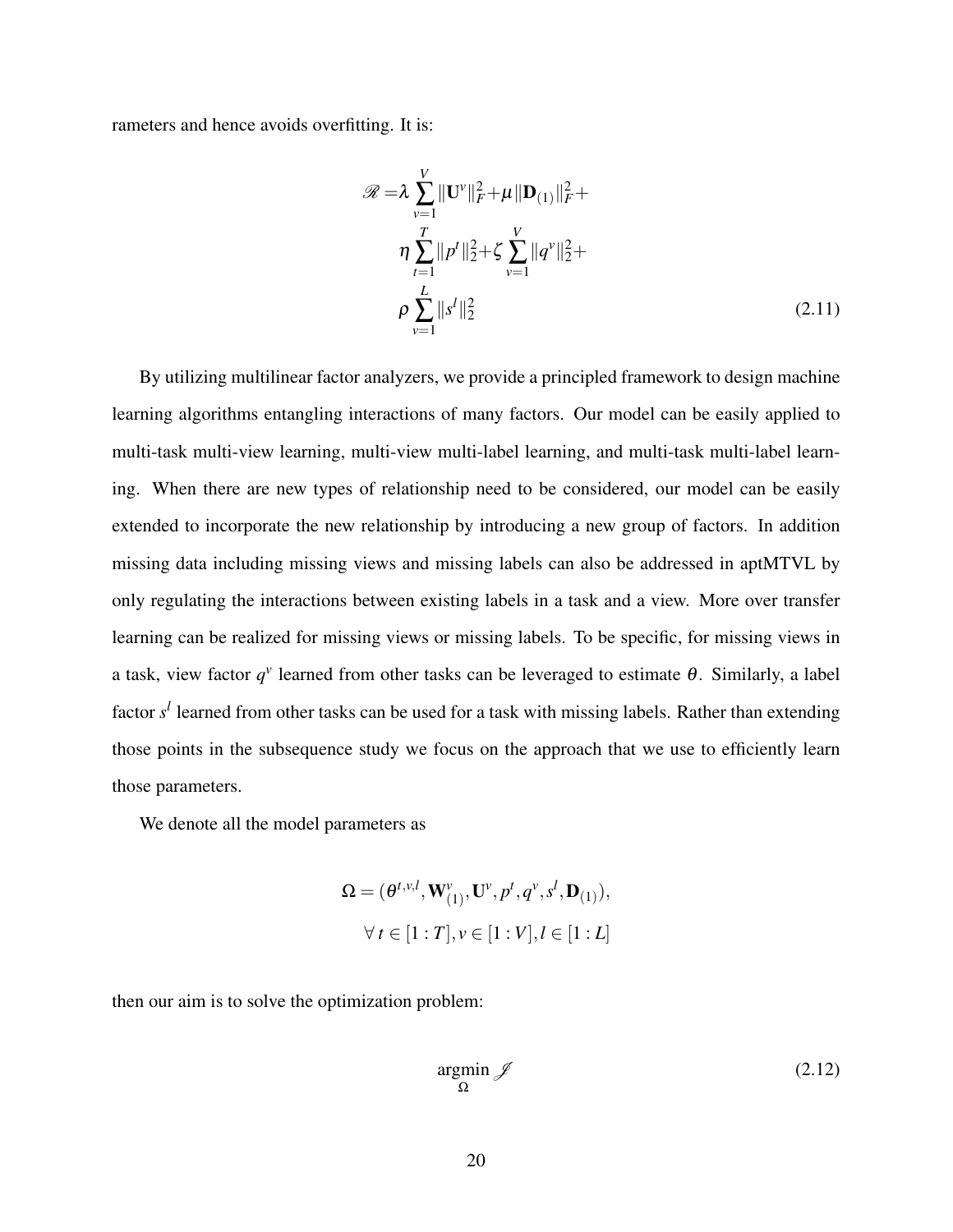#### <span id="page-34-0"></span>2.4.2.3 Optimization for aptMTVL

For optimization, we use an alternating method to solve  $\theta^{t,v,l},\mathbf{W}_{(1)}^v,\mathbf{U}^v,p^t,q^v,s^l,\mathbf{D}_{(1)}$  iteratively. In each iteration, we identify the optimal value for a parameter by fixing the rest parameters. To do so we compute the gradient of the corresponding objective function and we show that we have close form solution. The non-trivial part in gradient calculation is to identify optimal values for  $p^t, q^v, s^l$ because of the Kronecker product. For that we derive a set of propositions to assist the calculation. Our strategy is to first convert  $W^v_{(1)}(p^t \otimes q^v \otimes s^l)$  into an equivalent tensor multiplication form  $W \times_2 (p^t)^T \times_3 (q^v)^T \times_4 (s^t)^T$  (Proposition [4\)](#page-157-1) and then calculate the derivative of  $W \times_2 (p^t)^T \times_3$  $(q^v)^T \times_4 (s^l)^T$  using a general and simple formula (Proposition [5\)](#page-159-1).

**Proposition 2.** Given the tensor  $\mathcal{T} \in \mathbb{R}^{I_1 \times I_2 \times \cdots \times I_N}$  and the vectors  $x_2 \in \mathbb{R}^{1 \times I_2}$ ,  $x_3 \in \mathbb{R}^{1 \times I_3}$ ,  $\cdots$ ,  $x_N \in$  $\mathbb{R}^{1 \times I_N}$ , one has

$$
\frac{\partial (\mathcal{T} \times_2 x_2 \times_3 x_3 \cdots \times_N x_N)}{\partial (x_k)^T} =
$$
\n
$$
(\mathcal{T} \times_2 x_2 \cdots \times_{k-1} x_{k-1} \times_{k+1} x_{k+1} \cdots \times_N x_N)^T
$$
\n(2.13)

Rather than proving the proposition we provide an example to illustrate the calculation.

**Example 5.** Given a tensor A, which is a matrix  $A \in \mathbb{R}^{I_1 \times I_2}$ , and a vector  $x \in \mathbb{R}^{I_2}$ , we have  $A \times_2 x \in$  $\mathbb{R}^{I_1}$  according to Def. [3](#page-24-0) and the entries of  $A \times_2 x$  are given by

$$
(\mathcal{A} \times_2 x)_{i_1} = \sum_{i_2=1}^{I_2} a_{i_1 i_2} x_{i_2}
$$

It is obvious that  $A x^T \in \mathbb{R}^{I_1}$  and

$$
(\mathbf{A}x^T)_{i_1} = \sum_{i_2=1}^{I_2} a_{i_1 i_2} x_{i_2}
$$

Thus, we have  $A \times_2 x = Ax^T$  and  $\frac{\partial (A \times_2 x)}{\partial x^T} = \frac{\partial (Ax^T)}{\partial x^T} = A^T$ .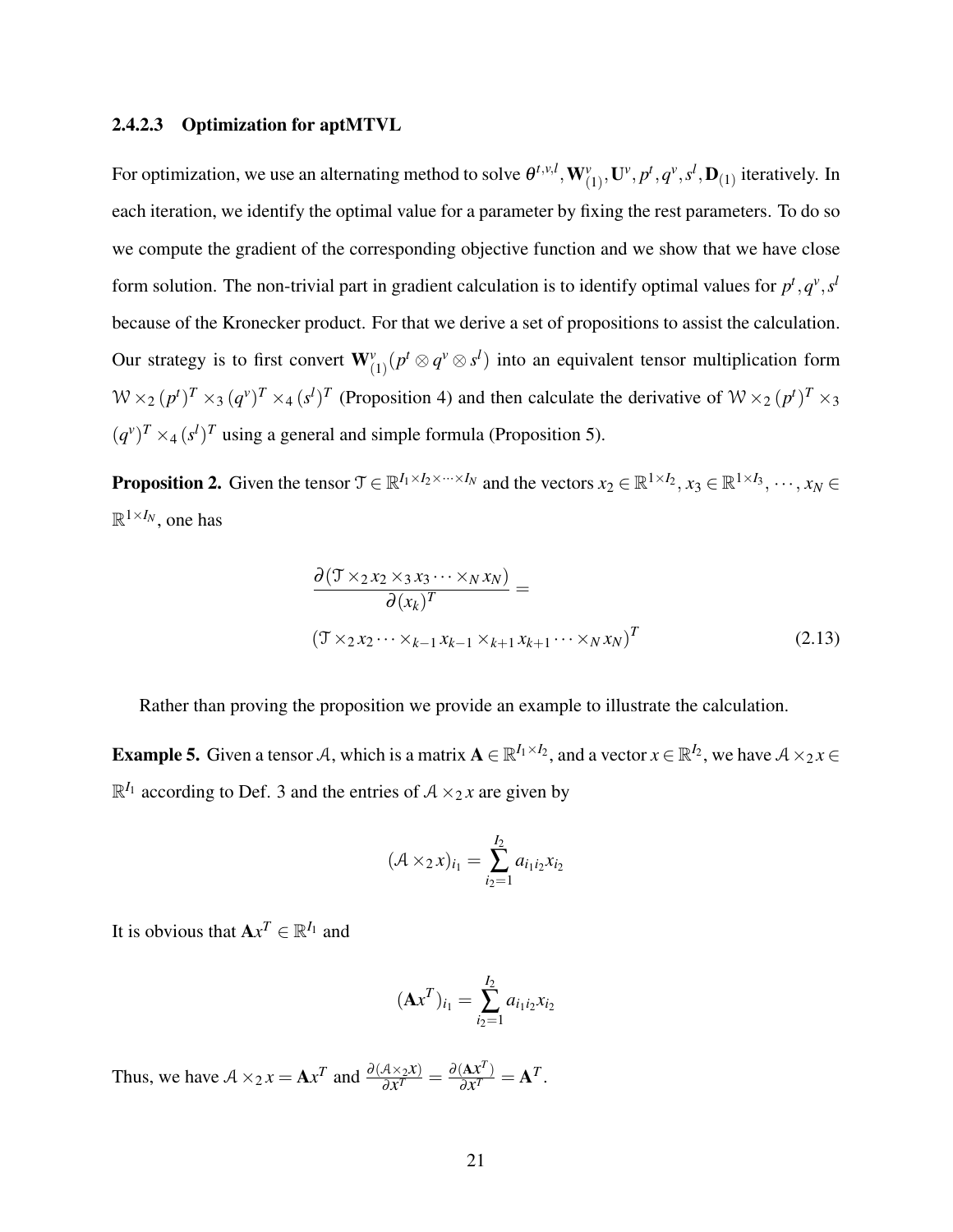Below we provide the results of our calculation. The proof of the proposition [\(5\)](#page-159-1) and the details derivation process of the optimization are documented in the Appendix section of this paper, available online.

$$
\theta^{t,v,l} = ((\mathbf{X}^{t,v})^T \mathbf{X}^{t,v} + \alpha (|V_t| - 1) (\mathbf{X}_u^{t,v})^T \mathbf{X}_u^{t,v} + \beta \mathbf{I}_{P^v})^{-1}
$$
  

$$
((\mathbf{X}^{t,v})^T y^{t,v} + \alpha \sum_{\substack{v' \neq v, \\ v' = 1}}^{|V_t|} (\mathbf{X}_u^{t,v})^T \mathbf{X}_u^{t,v'} \theta^{t,v',l}) +
$$
  

$$
\beta \mathbf{W}_{(1)}^v (p^t \otimes q^v \otimes s^l))
$$
 (2.14)

$$
p^{t} = (\beta \mathbf{C}_p + \eta \mathbf{I}_m)^{-1} \beta \sum_{\nu=1}^{|V_t|} \sum_{l=1}^{L} (\mathbf{A}_p^{\nu,l})^T \theta^{t,\nu,l}
$$
(2.15)

 $\mathbf{W}$ here  $\mathbf{A}_{p}^{v,l} = \mathcal{W} \times_3 (q^v)^T \times_4 (s^l)^T \in \mathbb{R}^{P^v \times m}$ . The c-th column of  $\mathbf{C}_p$  is  $\sum_{i=1}^{|V_t|}$ ∑ *v*=1 *L*  $\sum_{l=1}$ *n* ∑ *i*=1 *k*  $\sum_{j=1}^{k} b_{:,(c-1)nk+(i-1)k+j} q_i^{v} s_j^{l},$ where *b*'s are columns of  $\mathbf{B}_p^{\nu,l} = (\mathbf{A}_p^{\nu,l})^T \mathbf{W}_{(1)}^{\nu}$ 

$$
q^{\nu} = (\beta \mathbf{C}_q + \zeta \mathbf{I}_n)^{-1} \beta \sum_{t=1}^{|T_{\nu}|} \sum_{l=1}^{L} (\mathbf{A}_q^{t,l})^T \theta^{t,\nu,l}
$$
(2.16)

Where  $\mathbf{A}_q^{t,l} = \mathcal{W} \times_2 (p^t)^T \times_4 (s^l)^T \in \mathbb{R}^{P^v \times n}$ . The c-th column of  $\mathbf{C}_q$  is  $|T_{\nu}|$  $\sum_{t=1}$ *L* ∑ *l*=1 *n* ∑ *i*=1 *k*  $\sum_{j=1}^{k} b_{:,(i-1)nk+(c-1)k+j} p_i^t s_j^l$ where *b*'s are columns of  $\mathbf{B}_{q}^{t,l} = (\mathbf{A}_{q}^{t,l})^T \mathbf{W}_{(1)}^v$ 

$$
s^{l} = (\beta \mathbf{C}_{s} + \eta \mathbf{I}_{k})^{-1} \beta \sum_{t=1}^{T} \sum_{\nu=1}^{V} (\mathbf{A}_{s}^{t,\nu})^{T} \theta^{t,\nu,l}
$$
(2.17)

Where  $\mathbf{A}_s^{t,v} = \mathcal{W} \times_2 (p^t)^T \times_3 (q^v)^T \in \mathbb{R}^{p^v \times k}$ . The c-th column of  $\mathbf{C}_s$  is *T*  $\sum_{t=1}$ *V* ∑ *v*=1 *n*  $\sum_{i=1}$ *k*  $\sum_{j=1}^{n} b_{:,(i-1)nk+(j-1)k+c} p_i^t q_j^v,$ where *b*'s are columns of  $\mathbf{B}_{s}^{t,v} = (\mathbf{A}_{s}^{t,v})^T \mathbf{W}_{(1)}^{v}$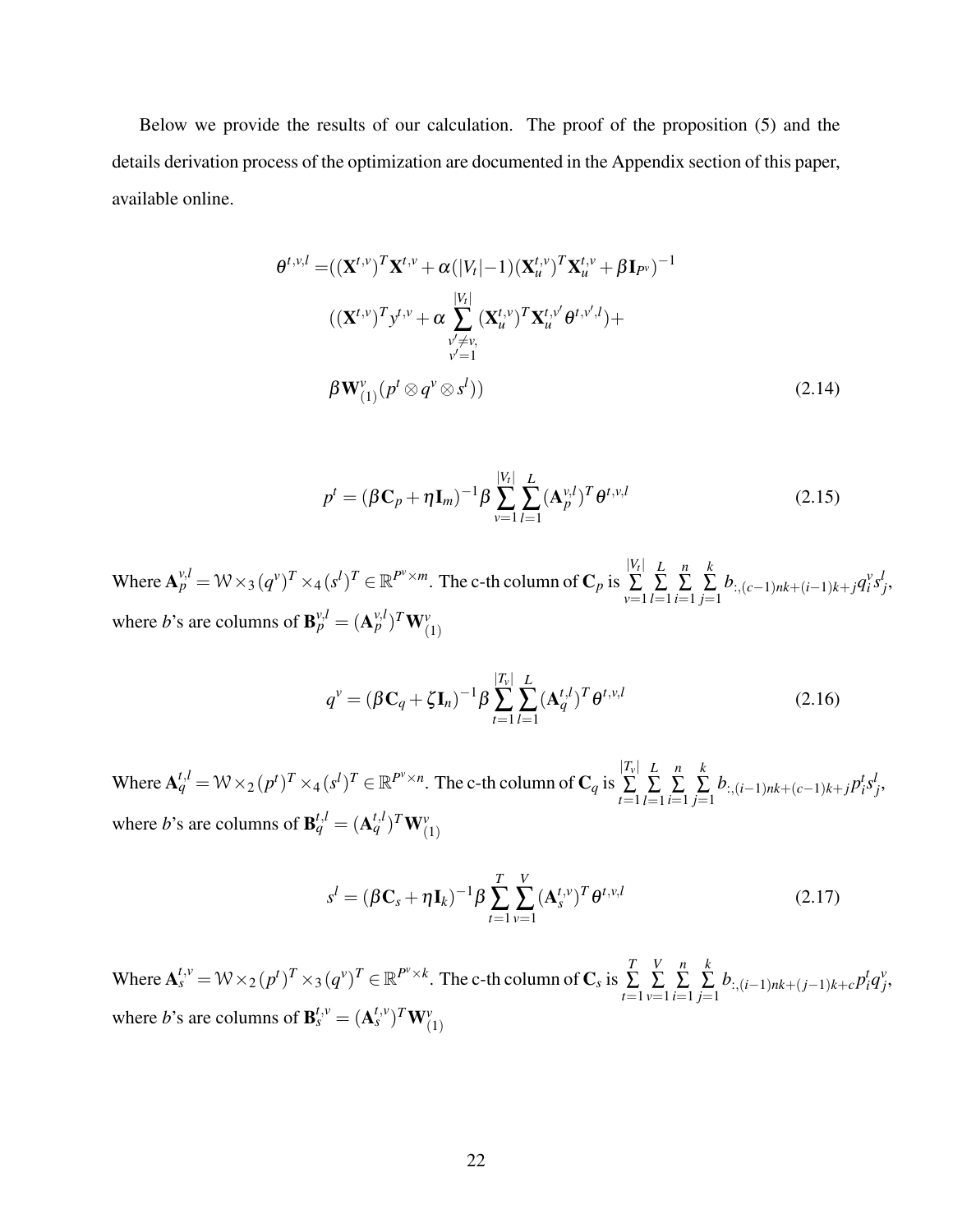$$
\mathbf{W}_{(1)}^{\nu} = (\beta \sum_{t=1}^{|T_{\nu}|} \theta^{t,\nu} (p^t \otimes q^{\nu} \otimes s^l)^T + \gamma \mathbf{U}^{\nu} \mathbf{D}_{(1)})
$$
  

$$
(\beta \sum_{t=1}^{|T_{\nu}|} (p^t \otimes q^{\nu} \otimes s^l)(p^t \otimes q^{\nu} \otimes s^l)^T + \gamma \mathbf{I}_{mnk})^{-1}
$$
(2.18)

<span id="page-36-2"></span><span id="page-36-1"></span><span id="page-36-0"></span>
$$
\mathbf{U}^{\nu} = \gamma \mathbf{W}_{(1)}^{\nu} \mathbf{D}_{(1)}^T (\gamma \mathbf{D}_{(1)} \mathbf{D}_{(1)}^T + \lambda \mathbf{I}_P)^{-1}
$$
(2.19)

$$
\mathbf{D}_{(1)} = (\gamma \sum_{\nu=1}^{V} ((\mathbf{U}^{\nu})^{T} \mathbf{U}^{\nu} + \mu \mathbf{I}_{P})^{-1} \gamma \sum_{\nu=1}^{V} ((\mathbf{U}^{\nu})^{T} \mathbf{W}_{(1)}^{\nu})
$$
(2.20)

We summarize our algorithm in Algorithm [1.](#page-37-0)

# 2.4.3 MTVL Learning without Interactions  $(\text{aptMTVL}^-)$

To demonstrate the effect of modeling task-view-label interactions, we propose a base-line method without considering the interactions. The objective functions of this base-line method is also composed of four components:

$$
\mathcal{J}^- = \mathcal{O} + \mathcal{C} + \mathcal{I}^- + \mathcal{R}^- \tag{2.21}
$$

The first term and the second term are the same as the corresponding terms in [\(2.6\)](#page-31-0). For the third term, we replace  $p^t \otimes q^v \otimes s^l$  with  $r^{t,v,l}$  so that the interactions are not formulated. Thus we denote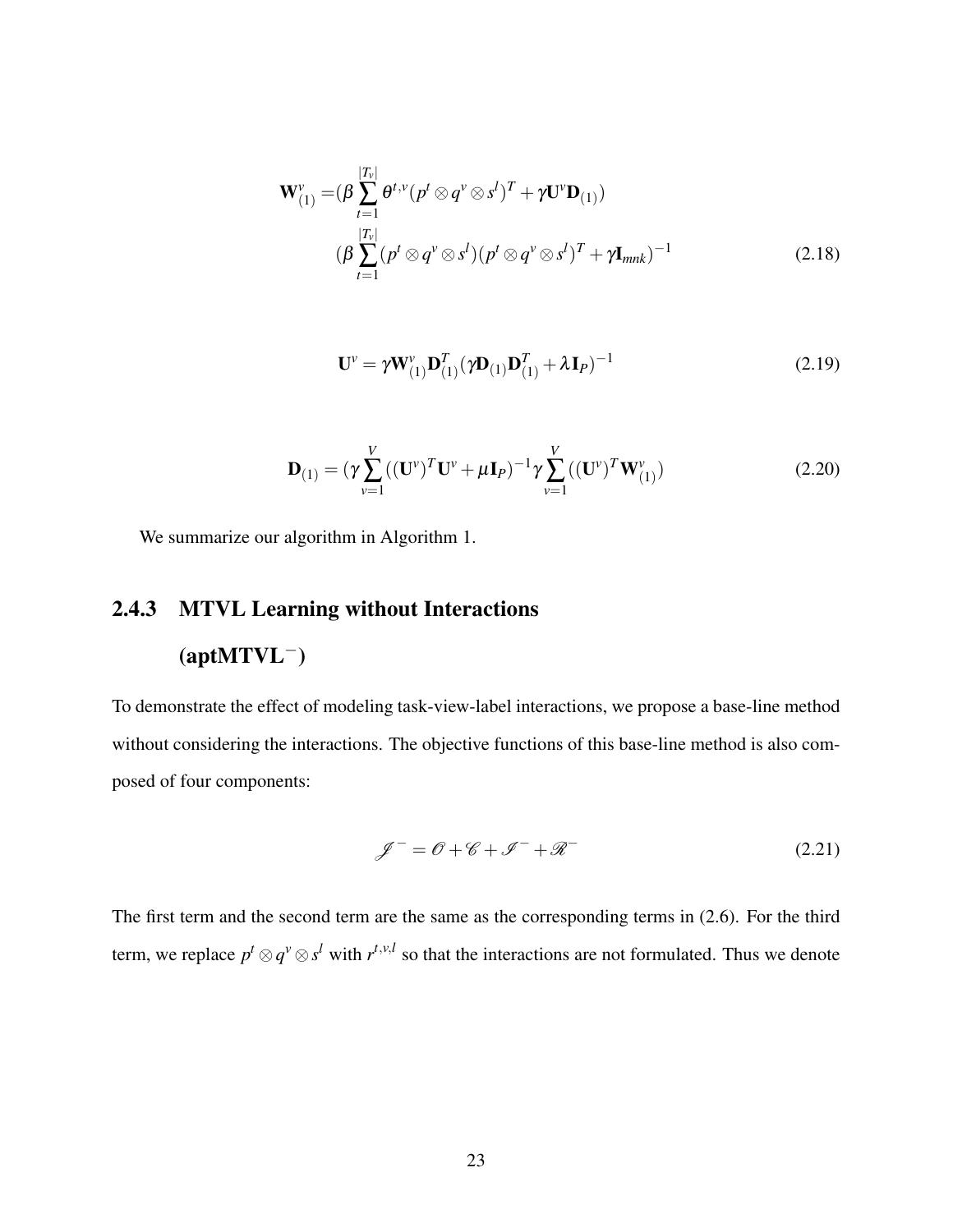<span id="page-37-0"></span>Algorithm 1 MTVL Learning using Adaptive-basis Multilinear Factor Analyzers (aptMTVL)

```
1: Input: (\mathbf{X}^{t,v}, \mathbf{Y}^{t,v}), \mathbf{X}^{t,v}_u2: for v \leftarrow 1 : V do
 3: for t \leftarrow 1 : T do
 4: initialize \theta^{t,v,l}5: end for
 6: initialize \mathbf{W}_{(1)}^{\nu}7: end for
 8: for t \leftarrow 1 : T do
 9: initialize p^t10: end for
11: for t \leftarrow 1 : V do
12: initialize q^v13: end for
14: initialize \mathbf{D}_{(1)}15: repeat
16: for l \leftarrow 1 : L do
17: obtain s^l(2.17)
18: end for
19: for v \leftarrow 1 : V do
20: obtain U^{\nu}(2.19)
21: end for
22: obtain \mathbf{D}_{(1)}(2.20)
23: for v \leftarrow 1 : V do
24: obtain \mathbf{W}_{(1)}^{\nu}(2.18)
25: end for
26: for t \leftarrow 1 : T do
27: obtain p^t(2.15)
28: end for
29: for t \leftarrow 1 : V do
30: obtain q^v(2.16)
31: end for
32: for v \leftarrow 1 : V do
33: for t \leftarrow 1 : T do
34: for t \leftarrow 1 : L do
35: obtain \theta^{t,v,l}(2.14)
36: end for
37: end for
38: end for
39: until \{\theta^{t,v}, p^t, q^v, s^l, \mathbf{W}_{(1)}^v, \mathbf{U}^v, \mathbf{D}_{(1)}, \forall t \in [1:T], v \in [1:V], l \in [1:L] \text{ converge}\}40: Output: \theta^{t,v}, p^t, q^v, s^l, \mathbf{W}_{(1)}^v, \mathbf{U}^v, \mathbf{D}_{(1)}, \forall t \in [1:T], v \in [1:V], l \in [1:L]
```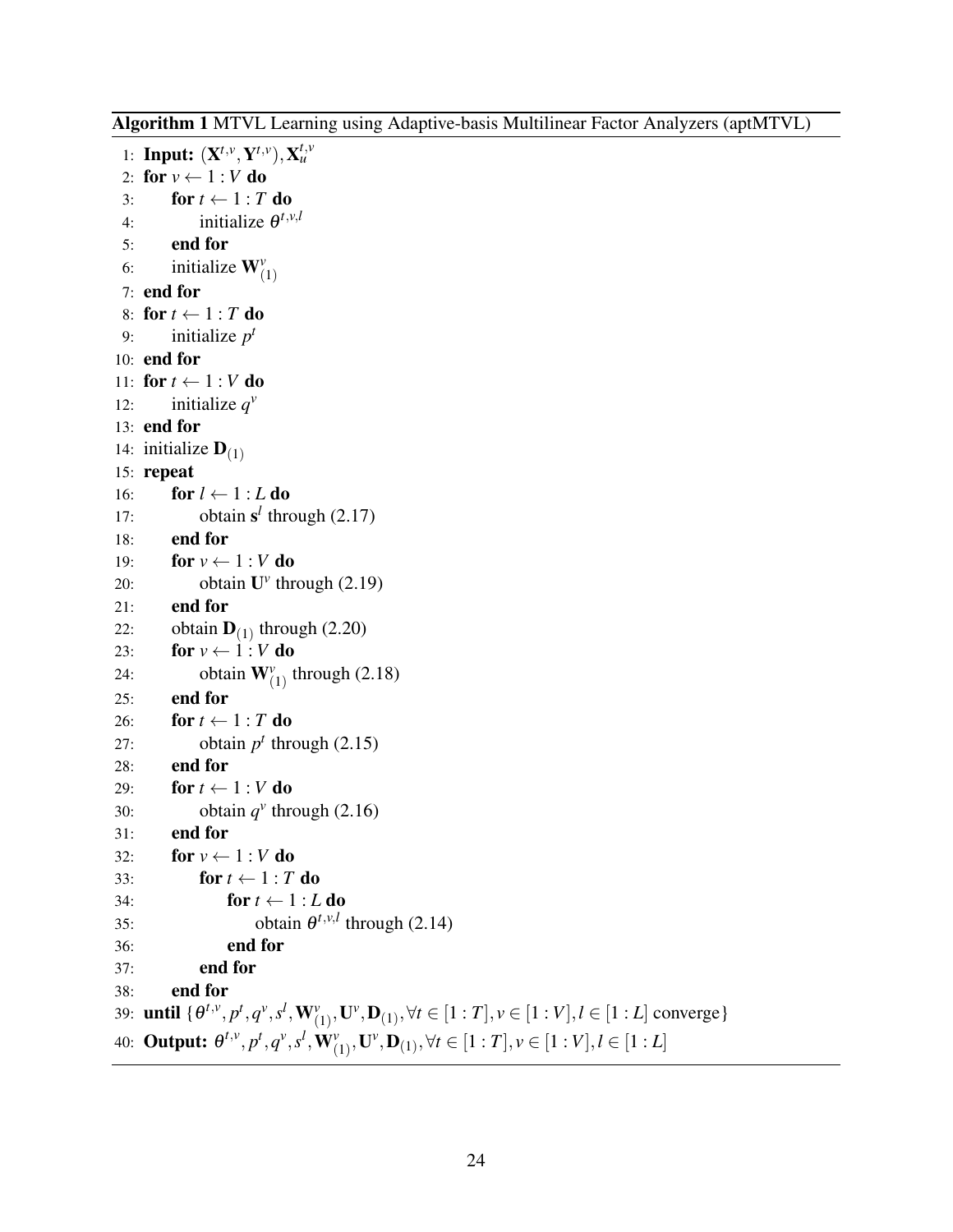it as:

$$
\mathscr{I}^{-} = \beta \sum_{t=1}^{T} \sum_{\nu=1}^{|V_t|} \sum_{l=1}^{L} ||\theta^{t,\nu,l} - \mathbf{W}^{\nu} r^{t,\nu,l}||_2^2 +
$$
  

$$
\gamma \sum_{\nu=1}^{V} ||\mathbf{W}^{\nu} - \mathbf{U}^{\nu} \mathbf{D}||_F^2
$$
 (2.22)

and modify the regularization term correspondingly:

$$
\mathcal{R}^{-} = \lambda \sum_{\nu=1}^{V} \|\mathbf{U}^{\nu}\|_{F}^{2} + \mu \|\mathbf{D}\|_{F}^{2} + \eta \sum_{t=1}^{T} \sum_{\nu=1}^{V} \sum_{l=1}^{L} \|\mathbf{r}^{t,\nu,l}\|_{2}^{2}
$$
\n(2.23)

This formulation can be seen as an extension of the latent space based approach proposed in [\[Kumar & Daumé III, 2012\]](#page-145-0) for multi-task learning to MTVL learning using the strategy proposed in previous MTMV learning methods [\[Yang & He, 2014,](#page-153-0) [Zhang & Huan, 2012\]](#page-154-0). That is, we decompose MTVL learning into *V* multi-task multi-label learning problems with one multi-task multi-label learning problem in each view. To capture the inter-task and inter-label relationship in view *v*, we assume that each  $\theta^{t,v,l}, \forall t \in T_v, \forall l \in L$ , can be factorized into two factors, a latent basis  $\mathbf{W}^{\nu}$  and a vector  $r^{t,v,l}$ , where  $\mathbf{W}^{\nu} \in \mathbb{R}^{P^{\nu} \times k}$ ,  $r^{t,v,l} \in \mathbb{R}^{k}$ .  $\mathbf{W}^{\nu}$  is shared among all tasks in v and  $r^{t,v,l}$ is task, view and label specific. In addition, to handle the inter-view relationship, we assume latent bases W*<sup>v</sup>* s for different views are linear transformations of a underlying latent space, denoted as  $\mathbf{D} \in \mathbb{R}^{P \times k}$ . We denote the transformation matrix for view *v* as  $\mathbf{U}^{\nu} \in \mathbb{R}^{P^{\nu} \times P}$ .

Using the similar method for optimizing [\(2.6\)](#page-31-0), we can get closed form solution for  $\theta^{t, v, l}, r^{t, v, l}, W^v, U^v, D, \forall t \in$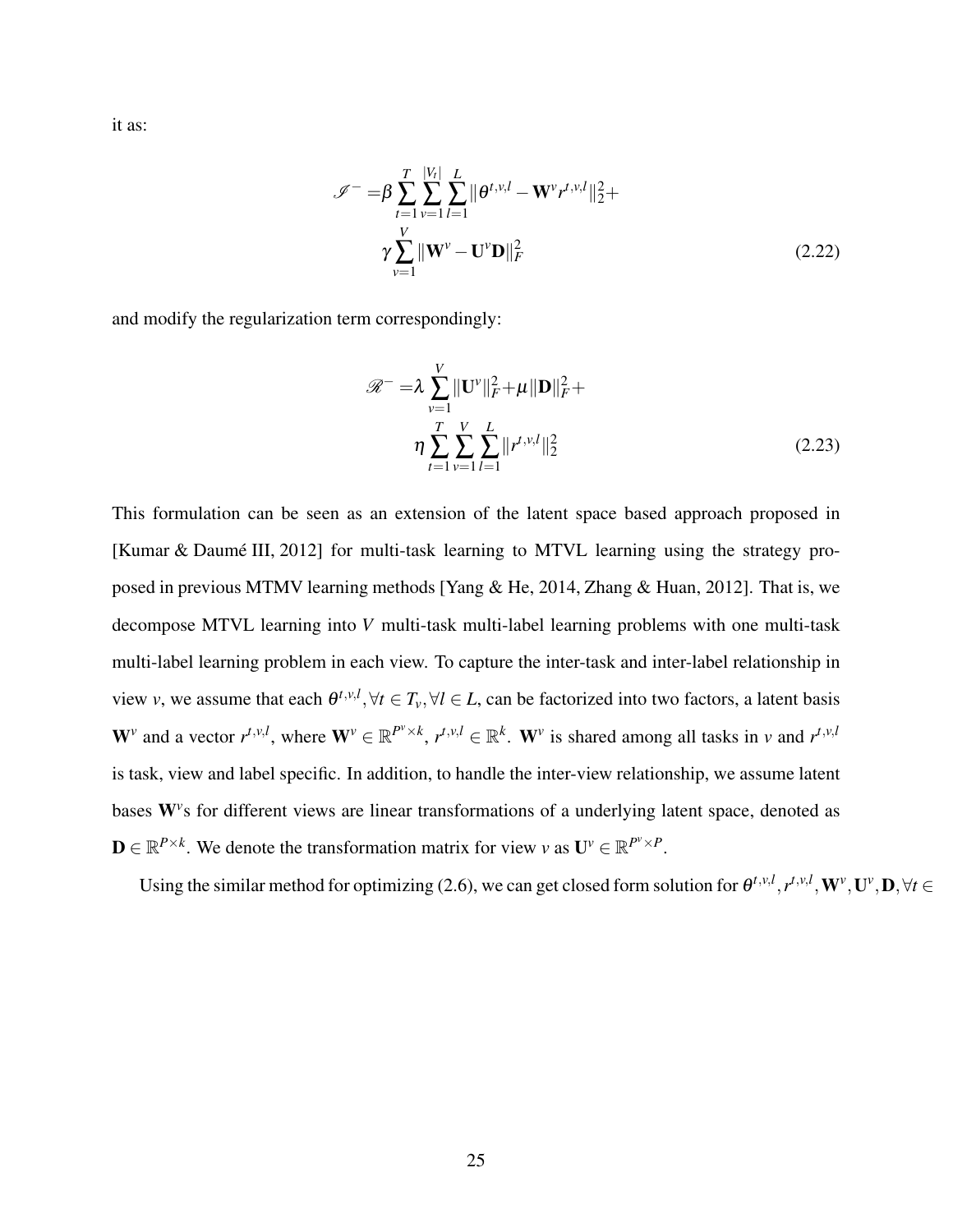$[1 : T]$ ,  $v \in [1 : V]$  at each step of iteration:

$$
\theta^{t,v,l} = ((\mathbf{X}^{t,v})^T \mathbf{X}^{t,v} + \alpha (|V_t| - 1)(\mathbf{X}_u^{t,v})^T \mathbf{X}_u^{t,v} + \beta \mathbf{I}_{P^v \times P^v})^{-1}
$$

$$
((\mathbf{X}^{t,v})^T y^{t,v,l} + \alpha \sum_{\substack{v' \neq v, \\ v'=1}}^{|V_t|} (\mathbf{X}_u^{t,v})^T \mathbf{X}_u^{t,v'} \theta^{t,v',l}) +
$$

$$
\beta \mathbf{W}^v r^{t,v,l})
$$
(2.24)

<span id="page-39-4"></span>
$$
r^{t,v,l} = (\beta(\mathbf{W}^v)^T \mathbf{W}^v + \eta \mathbf{I})^{-1} \beta(\mathbf{W}^v)^T \theta^{t,v,l}
$$
\n(2.25)

<span id="page-39-0"></span>
$$
\mathbf{W}^{\nu} = (\beta \sum_{t=1}^{|T_{\nu}|} \sum_{l=1}^{L} \theta^{t, v, l} (r^{t, v, l})^{T} + \gamma \mathbf{U}^{\nu} \mathbf{D})
$$
  
\n
$$
(\beta \sum_{t=1}^{|T_{\nu}|} \sum_{l=1}^{L} r^{t, v, l} (r^{t, v, l})^{T} + \gamma \mathbf{I}_{k})^{-1}
$$
\n(2.26)

<span id="page-39-3"></span><span id="page-39-2"></span><span id="page-39-1"></span>
$$
\mathbf{U}^{\nu} = \gamma \mathbf{W}^{\nu} \mathbf{D}^{T} (\gamma \mathbf{D} \mathbf{D}^{T} + \lambda \mathbf{I}_{P})^{-1}
$$
 (2.27)

$$
\mathbf{D} = (\gamma \sum_{v=1}^{V} ((\mathbf{U}^{v})^{T} \mathbf{U}^{v} + \mu \mathbf{I}_{P})^{-1} \gamma \sum_{v=1}^{V} ((\mathbf{U}^{v})^{T} \mathbf{W}^{v})
$$
(2.28)

We summarize aptMTMV<sup>−</sup> in Algorithm [2.](#page-40-0)

## 2.5 Experimental Studies

We implemented the proposed aptMTVL learning algorithm using Matlab. We conducted several experiments to evaluate the classification accuracy of aptMTVL learning using multiple real-world data sets. We compared our algorithm with HiMLS since it is the only existing work on MTVL learning and its effectiveness has been demonstrated in [\[Yang & He, 2015\]](#page-153-1) in comparing with other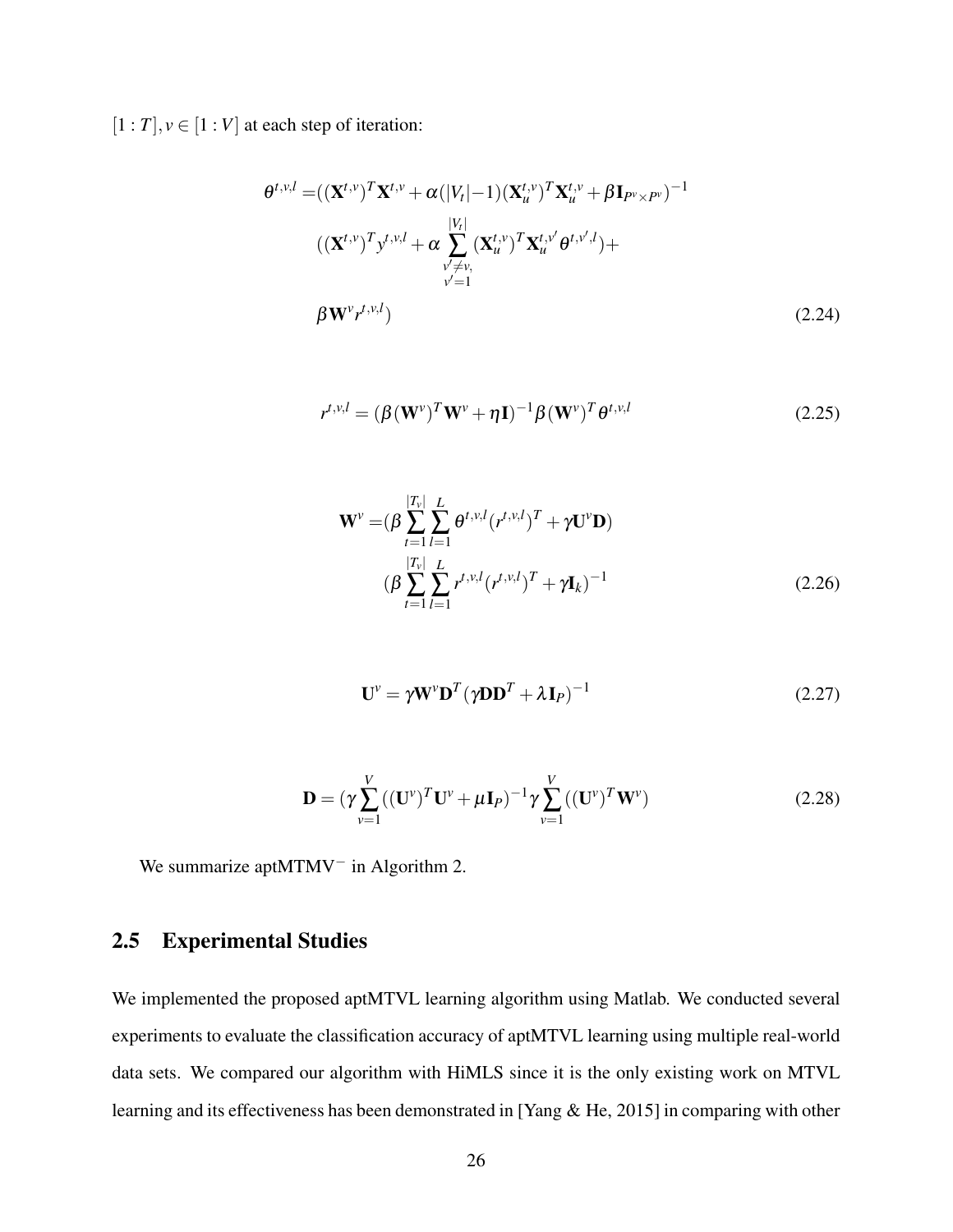<span id="page-40-0"></span>Algorithm 2 MTVL Learning without task-view-label Interactions (aptMTVL−)

```
1: Input: (X^{t,v}, Y^{t,v,l}), X^{t,v}_{u}2: for v \leftarrow 1 : V do
 3: for t \leftarrow 1 : T do
 4: initialize \theta^{t,v,l}5: end for
 6: initialize Wv
 7: end for
 8: initialize D
 9: repeat
10: for v \leftarrow 1 : V do
11: for t \leftarrow 1 : T do
12: for l \leftarrow 1 : L do
13: obtain r^{t,v,l}(2.25)
14: end for
15: end for
16: end for
17: for v \leftarrow 1 : V do
18: obtain U^{\nu}(2.27)
19: end for
20: obtain D through (2.28)
21: for v \leftarrow 1 : V do
22: obtain W^{\nu}(2.26)
23: end for
24: for v \leftarrow 1 : V do
25: for t \leftarrow 1 : T do
26: for l \leftarrow 1 : L do
27: obtain \theta^{t,v,l}(2.24)
28: end for
29: end for
30: end for
31: until \{\theta^{t,v,l}, r^{t,v,l}, \mathbf{W}^v, \mathbf{U}^v, \mathbf{D}, \forall t \in [1:T], v \in [1:V] \text{ converge}\}32: Output: \theta^{t,v,l}, r^{t,v,l}, \mathbf{W}^v, \mathbf{U}^v, \mathbf{D}, \forall t \in [1:T], v \in [1:V]
```
multi-label or multi-view multi-label learning algorithms. We obtained the matlab sources code of HiMLS from the original developing teams. In order to further evaluate the effectiveness of aptMTVL we also implemented the aptMTVL<sup>−</sup> algorithm which does not handle the interactions with tasks, views, and labels.

In the following, we first describe the data sets and our experimental protocol. We then present the experimental results and a brief discussion.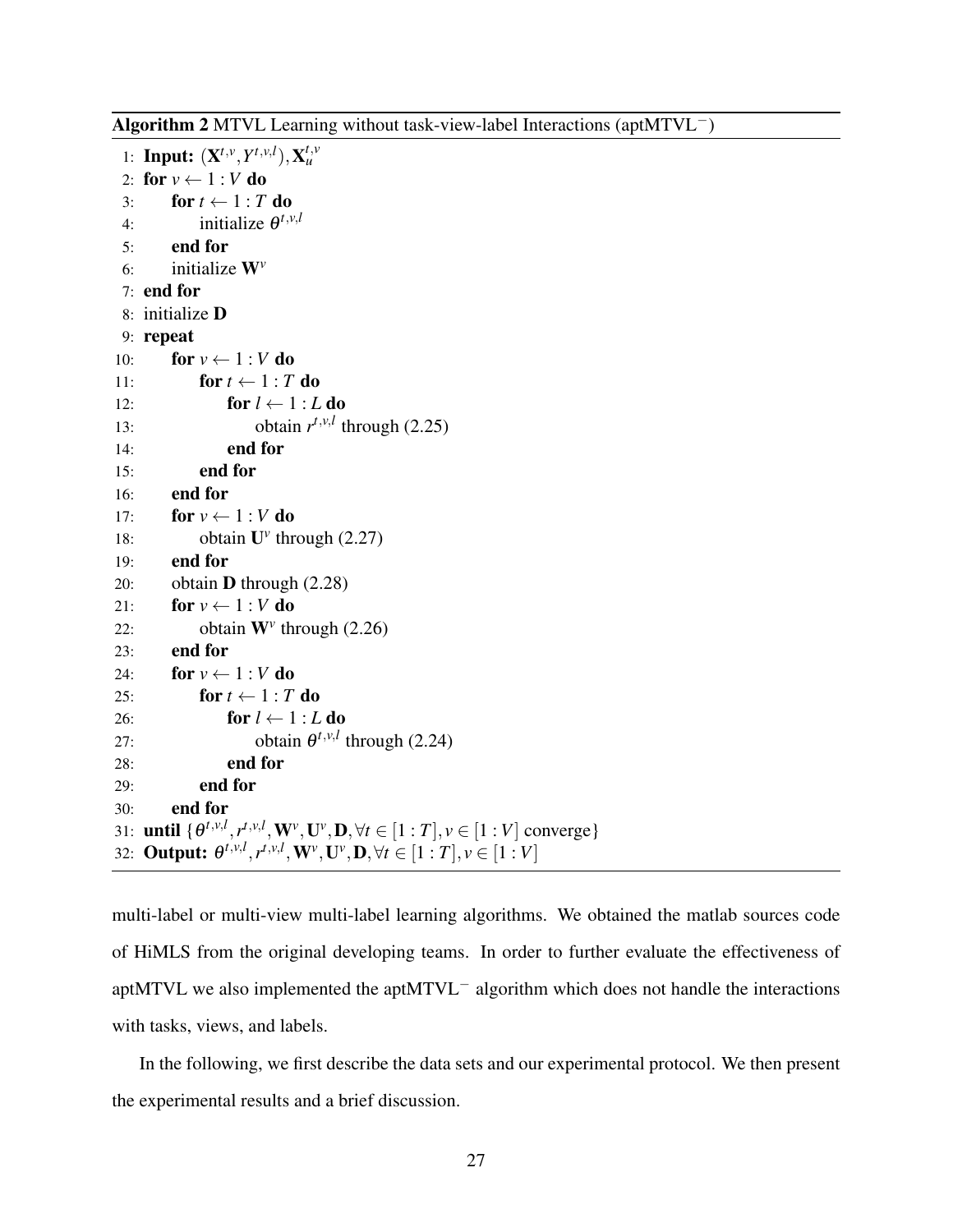### 2.5.1 Data Sets

The three data sets used in experiments are described as follows.

**Enron Data Set.** This data set [\[Alcalá et al.,](#page-140-0) ] contains 1,702 email messages labeled using 53 labels that forms a hierarchy of two levels. Bag-of-words is used for features and the number of features for each message is 1001. We used 33 leaf labels for our experiments by excluding those leaf labels with less than 50 messages. Each label in the top level is considered as a task. Thus we generate 3 tasks by using all the documents that belong to the corresponding first-level label as training and test data. we applied two dimensionality reduction methods, ICA and PCA, to the original features to generate 2 views.

Eurlex Data Set. This data set [\[Loza Mencíá & Fúrnkranz, 2010\]](#page-147-0) is a collection of 19,348 documents about European Union law. The first most frequent 5,000 words are used to calculate TF-IDF features for each document. All the documents are classified using 412 categories organized in a hierarchy of four levels. Leaf categories can be in any level of the hierarchy. We use leaf categories with more than 100 documents as selected labels to get 65 labels. Each category in the top level is treated as a task. Those first-level categories whose child nodes do not contain any selected labels are excluded. We generate 17 tasks in total. For each label in each task, we randomly select less than 200 documents to generate training and test data samples. Similar to Enron data set, we also applied two dimensionality reduction methods to the original features to generate 2 views.

Reuters Corpus Data Set. Reuters Corpus data set [\[Lewis et al., 2004\]](#page-146-0) contains 80,4414 documents classified using 101 hierarchical categories. We constructed the data for our experiments using a subset of this data set using the following process. We generate 9 tasks from 13 secondlevel categories that do not correspond to assignable categories by selecting those categories that contain at least 2 child categories and in whose documents at least 50 assignable categories present. We selected those leaf categories that present in each task and contains at least 40 documents to generate 11 labels. For each task and each label, we randomly selected 100 documents to generate training and test data samples. Two views are generated by applying PCA to features generated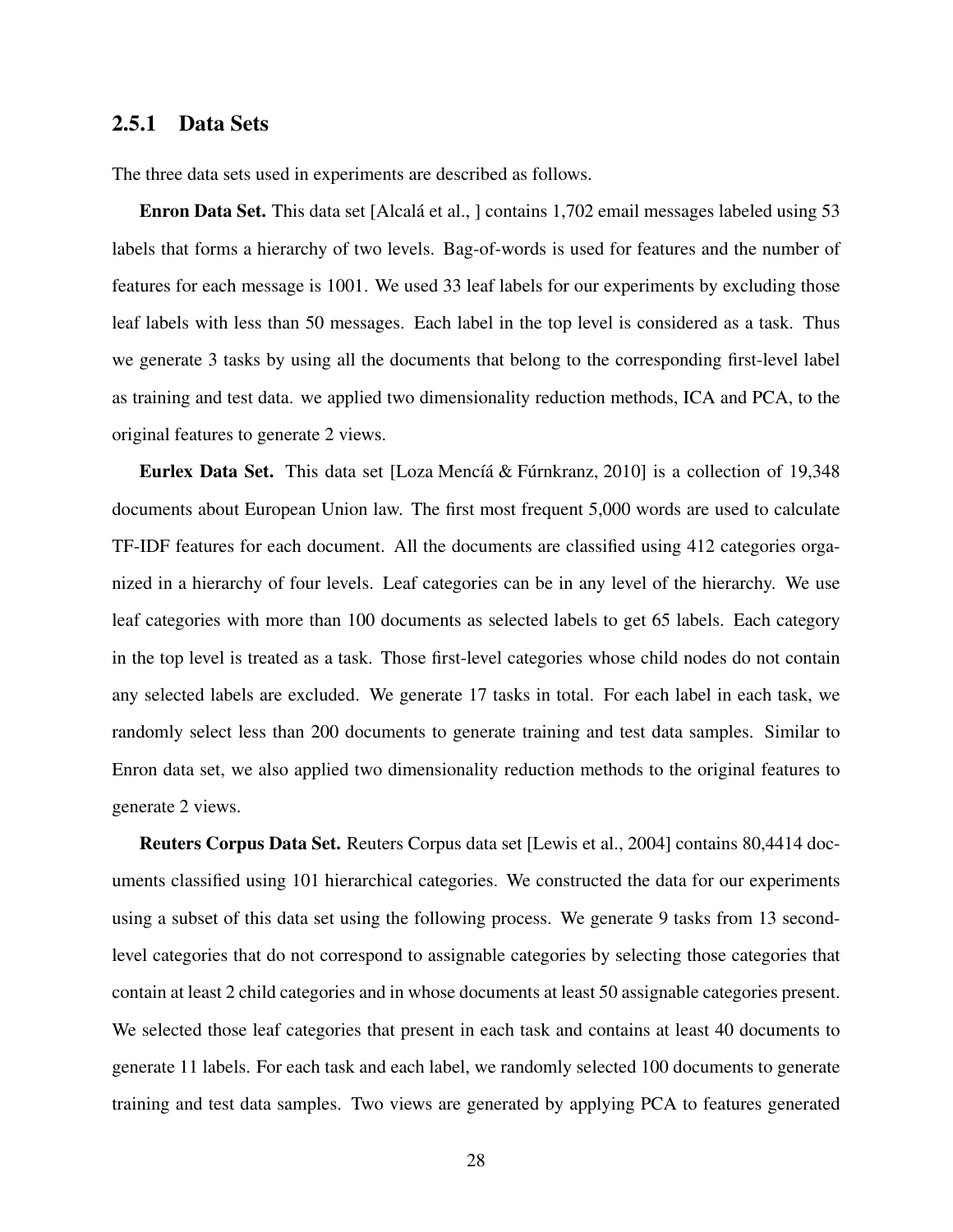using TF-IDF and bag-of-words.

For clarity, we summarize the characteristics for each data set in Table [2.2.](#page-42-0)

<span id="page-42-0"></span>Table 2.2: Training Size and Test Size.*T* is the total number of tasks. *V* is the total number of views.  $P_i$  is the number of features in each view *i*,  $i \in \{1,2\}$ . *N* is the total number samples for each task.

| Data Set |   | $P_1$ | $P_{2}$ |        |
|----------|---|-------|---------|--------|
| Enron    |   | 371   | 514     | 3,841  |
| Eurlex   |   | 1,360 | 1,800   | 11.724 |
| Reuters  | Q | 3,205 | 3,205   | 9,699  |

## 2.5.2 Experimental Protocol

In this section, we explain the procedure we used for model selection and the metrics used for performance evaluation

**Model Selection**. For each algorithm, we randomly select 80% of the samples from each task for training and the rest for test.

We tuned all the parameters of aptMTVL and other baseline methods using 5-fold cross validation on the training data set. In this approach 80% of the training data was used for building a model, the rest was used for validation. After the optimal parameters were found, final models were trained using all the training data. Then we applied final models to the test data to get experimental results.

We repeated our training, model selection, and model evaluation process for 10 times. We report the average the performance on the testing data sets.

Model Evaluation Metrics. We use both F1 and the area under the ROC curve (AUC) to compare performance of algorithms. F1 is defined as follows,

$$
F1 = \frac{1}{L} \sum_{l=1}^{L} \frac{2 \times TP_l}{2 \times TP_l + FP_l + FN_l}
$$

Where  $TP_l$ ,  $FP_l$ ,  $FN_l$  are true positives, false positives, false negatives for the *l*th label respectively. We then calculate the average *F*1 score across all labels. In literature this is known as the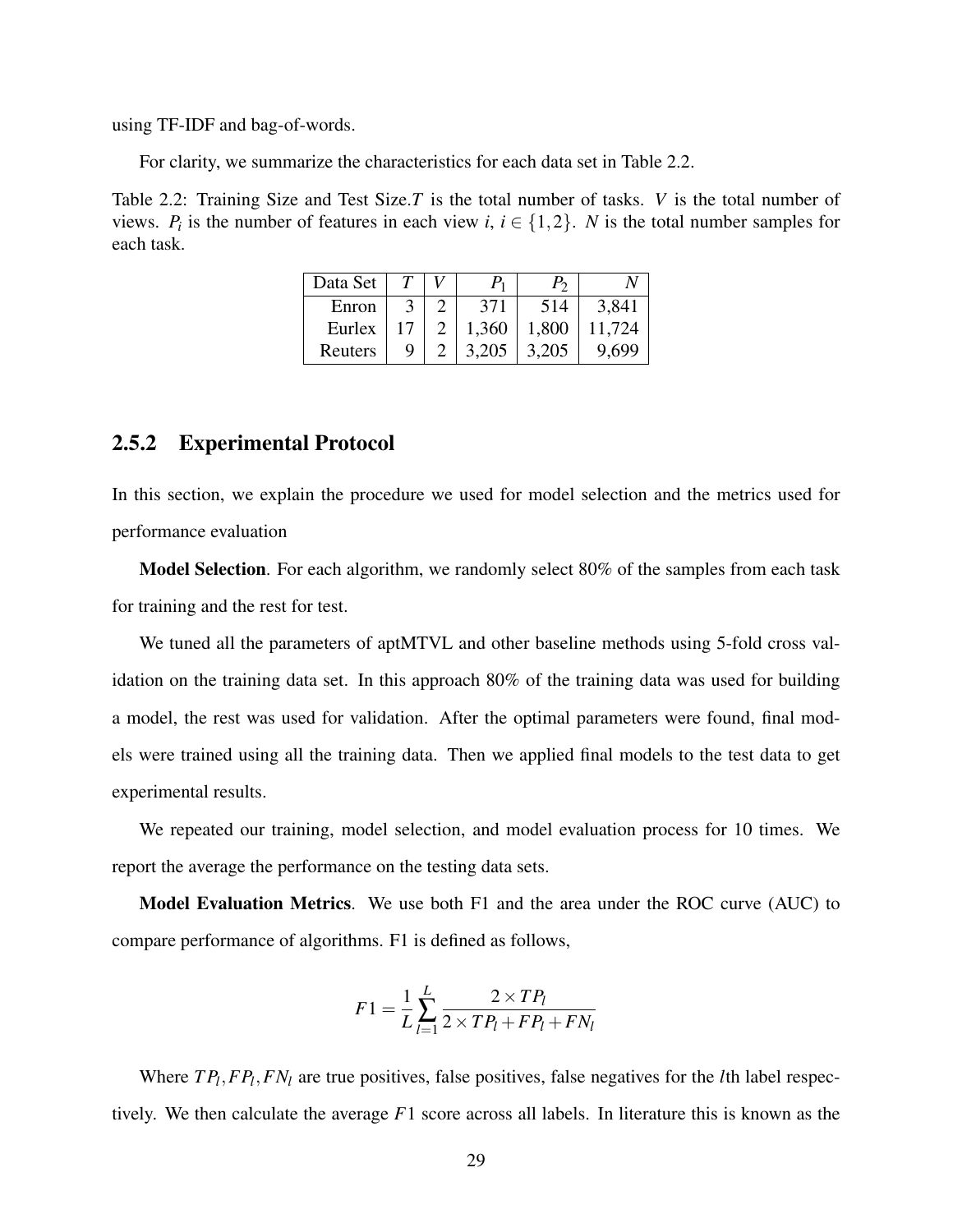<span id="page-43-0"></span>

Figure 2.2: Performance Comparison w/o Task-view-label Interactions

macro-F1 score.

AUC is calculated as the average AUC for each label using

$$
AUC = \frac{1}{L} \sum_{l=1}^{L} AUC_l
$$

Where *AUC<sup>l</sup>* is calculated for the *l*th label. In literature this is known as the macro AUC.

## 2.5.3 Experimental Results and Discussion

To test our hypothesis that handling interactions of tasks, views, and labels is the key factor for the success of multi-task, multi-view, multi-label learning, we compare our proposed algorithm aptMTVL with the base line method,

aptMTVL−, where interactions are not modeled. We then present the results of performance comparison between

aptMTVL and HiMLS.

Performance Comparison Between aptMTVL and aptMTVL<sup>-</sup>. In Fig. [2.2](#page-43-0) we show the comparison results between aptMTVL and its variation, aptMTVL−. We see that aptMTVL achieved better performance than aptMTVL<sup>−</sup> on all three data sets. On Enron data set, the performance of aptMTVL<sup>-</sup> is close to aptMTVL. The reason of this may be that the relatedness between leaf categories that belong to different parent categories are weak.

<span id="page-43-1"></span>**Performance Comparison Between aptMTVL and HiMLS.**<sup>[2](#page-43-1)</sup> We present the performance <sup>2</sup>It is worth noting that we use subsets of Eurlex and Reuters different from those used in [\[Yang & He, 2015\]](#page-153-1) for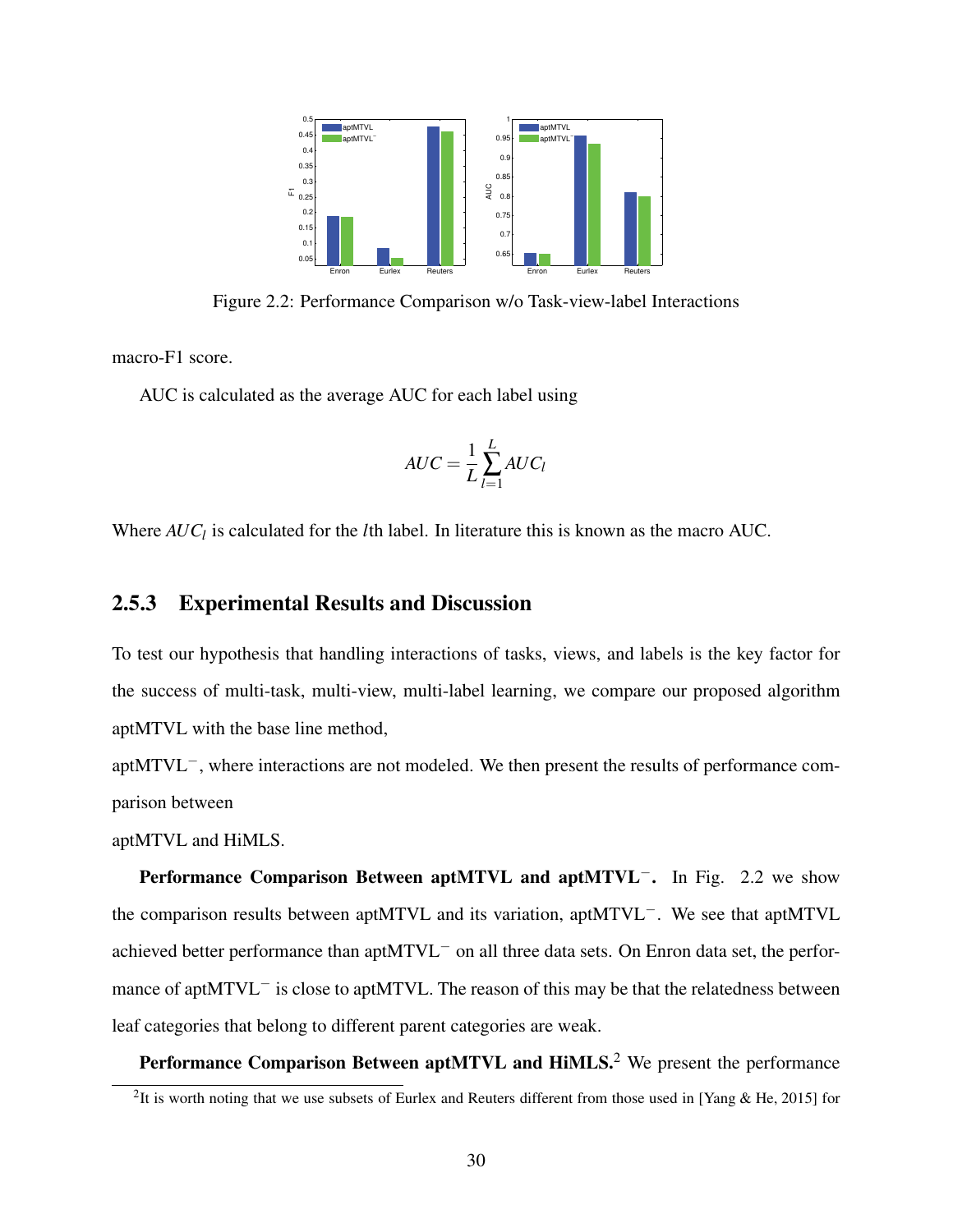<span id="page-44-0"></span>

|          | <b>AUC</b>   |         | F1           |         |  |
|----------|--------------|---------|--------------|---------|--|
| Data Set | <b>HiMLS</b> | aptMTVL | <b>HiMLS</b> | aptMTVL |  |
| Enron    | 0.570        | 0.652   | 0.054        | 0.187   |  |
| Eurlex   | 0.909        | 0.957   | 0.009        | 0.086   |  |
| Reuters  | 0.517        | 0.810   | 0.056        | 0.476   |  |

Table 2.3: Performance Comparison of Algorithms

comparison of between aptMTVL and HiMLS in Table [2.3.](#page-44-0) From the results we see that aptMTVL consistently outperforms HiMLS on all three data sets on AUC and F1 scores. Note that HiMLS has a very low macroF1 score on Eurlex. To uncover the possible reason, we examined the prediction results of HiMLS and found that the results were predicted according to majority vote. That is, the predicted labels for all the samples are the same as the true label that had majority number of samples. For the Reuters Corpus data set we notice that the object-feature matrices of reuters corpus data set is very sparse, in which about 98% entries are zero. This may pose a challenge for learning relationship among data through matrix factorization, which is the technique used by HiMLS. From the testing results aptMTVL tolerates sparse matrices well.

### 2.6 Conclusion

We studied MTVL learning that involving complex relationship modulated by three types of factors, task factors, view factors and label factors. To tackle the complex relationship, we developed an adaptive basis multilinear factor analyzers and applied it to MTVL learning. The flexibility of aptMTVL enables our algorithm to be easily adapted to other machine learning problems with relationship affected by more than one factor, such as MTV, MTL and MVL learning. In addition, our algorithm can also be extended to incorporate new kinds of relationships by simply introducing new factors. We compared our proposed algorithm with the state-of-the-art MTVL learning algorithm using three real-world data sets and demonstrated the effectiveness of the algorithm.

our experiments. In addition, random splitting instead of a specific splitting of training and test is performed in our experiments.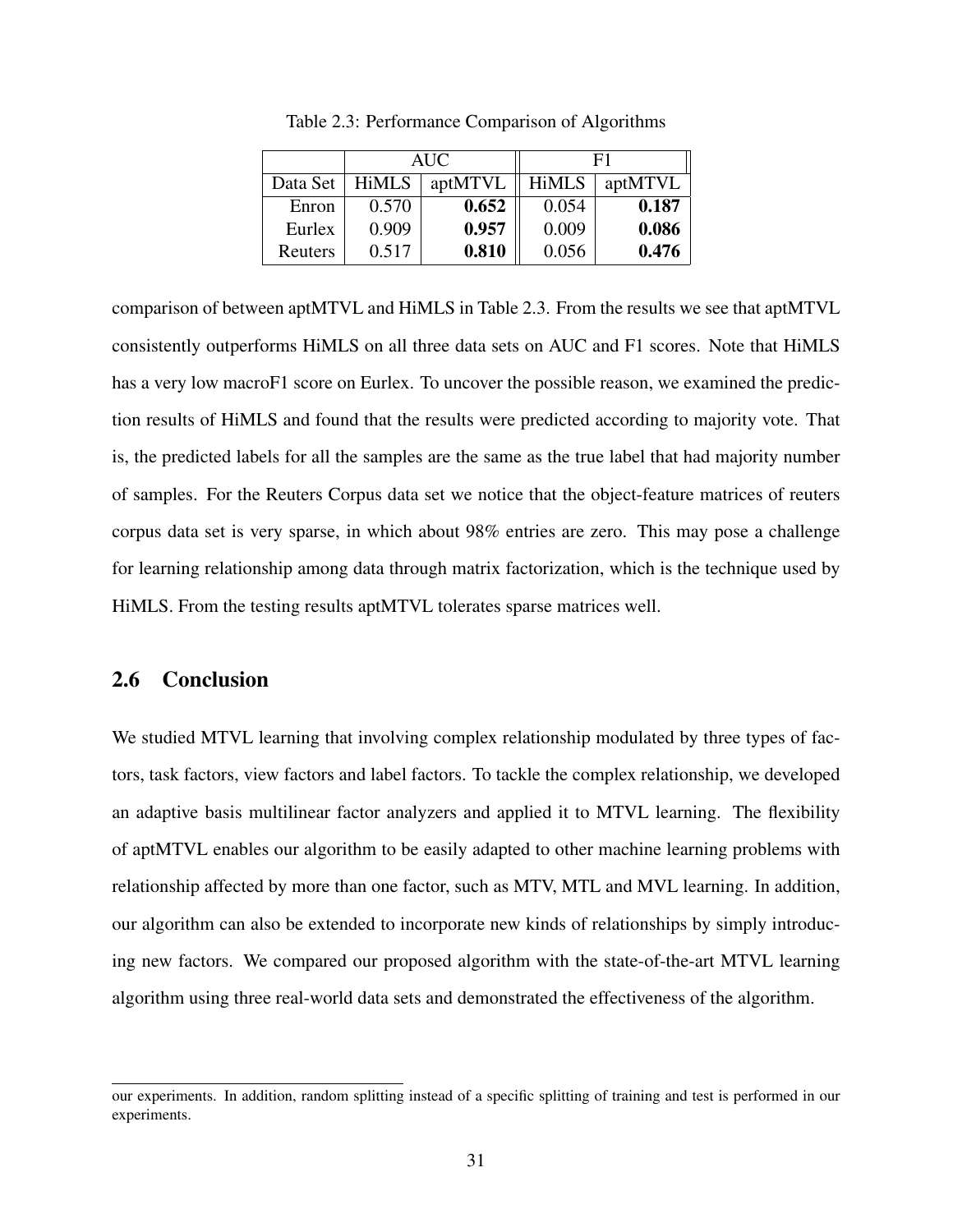## Chapter 3

## Multilinear Dirichlet Processes

#### 3.1 Introduction

Dependent Dirichlet processes (DDP) have been widely applied to model data from distributions over collections of measures which are correlated in some way. To introduce dependency into DDP, various techniques have been developed via correlating through components of atomic measures, such as atom sizes [\[Griffin & Steel, 2006,](#page-143-0) [Rodriguez & Dunson, 2011\]](#page-150-0) and atom locations [\[De Iorio et al., 2004,](#page-141-0) [Gelfand et al., 2005\]](#page-142-0), sampling from a DP with random distributions as atoms [\[Rodriguez et al., 2008\]](#page-150-1), operating on underlying compound Poisson processes [\[Lin et al., 2010\]](#page-146-1), regulating by Lévy Copulas [\[Leisen et al., 2013\]](#page-145-1), or constructing those measures through a mixture of several independent measures drawn from DPs [\[Hatjispyros et al., 2016,](#page-143-1) [Kolossiatis et al., 2013,](#page-145-2) [Ma et al., 2015\]](#page-147-1).

On the other hand, in recent years, increasing research efforts in machine learning and data mining have been dedicated to dealing with heterogeneously related data involving interactions from two or more factors. For example, in multilinear multi-task learning [\[Romera-Paredes et al., 2013\]](#page-150-2), predictions of a student's achievement may be affected by both her school environment and time. In context aware recommender systems, different conceptual factors, such as time and companions, play major roles on a user's preferences for restaurants.

However, few researchers have addressed the heterogeneous relationship in data brought by modulation of multiple factors using techniques of DDP. To the best of our knowledge, the only work that considered multiple groups of factors was proposed by De Iorio et al. [\[De Iorio et al., 2009,](#page-141-1) [De Iorio et al., 2004\]](#page-141-0). In their work, the dependence in collections of related data was introduced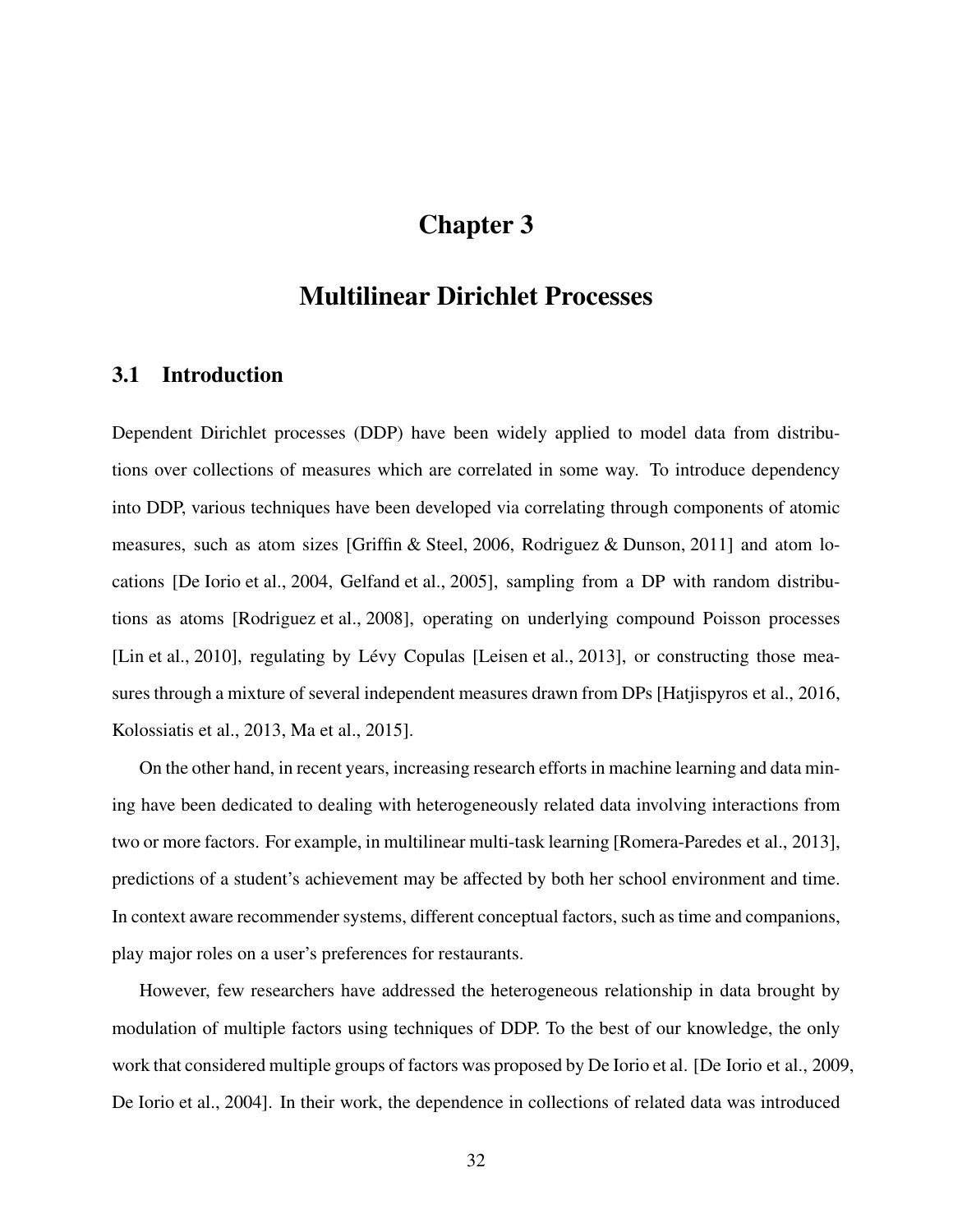by building an ANOVA structure across atom locations of random measures. The main weakness of ANOVA based DDP is that the model becomes cumbersome when the number of factors increases and the inference may be computationally daunting, especially when the multiplicative interactions of factors are also included in the ANOVA effects. In addition, the method assumes that the effects of a factor are the same for those samples which are affected by that factor. However, this assumption may be invalid in some situations. For example, the school environment may have varying degrees of impact in the academic performance of each student.

In this work, we propose a novel technique of constructing DDP based on DP and multilinear factor analyzers (MLFA) [\[Tang et al., 2013\]](#page-152-0) to overcome the limitations in aforementioned studies. We refer to this method as Multilinear Dirichlet Processes (MLDP). Specifically, we are trying to model *S* sets of samples that are correlated through *N* groups of factors by constructing *S* dependent random measures, with one random measure used to model the distribution of one set of samples. To capture the correlations among different sets of samples, we hypothesize that those *S* dependent random measures are the results of multiplicative interactions of *N* groups of factors. Specifically, we represent each random measure as a linear combination of *I* different latent basis measures. We may consider each basis measure as a 1-mode fiber of a shared latent factor tensor in MLFA. Then we determine the weights of those linear combinations using multiplicative interactions of latent parameter vectors that correspond to different factor groups by borrowing the ideas from MLFA.

To evaluate the performance of MLDP, we have compared it with DP-based methods using 3 synthetic data sets and 4 real world data sets. In addition, we have applied MLDP to various machine learning problems, multilinear multi-task learning, and context-aware recommendation, which have received much attention from researchers recently. The comprehensive experiments demonstrate the effectiveness of MLDP on different applications.

The contribution of this work is two-fold:

- We have developed a novel technique MLDP to construct DDPs by combine DP with multiliear factor analyzers to model the distributions of data modulated by different factors.
- We have demonstrated the effectiveness of MLDP by applying it to density estimation and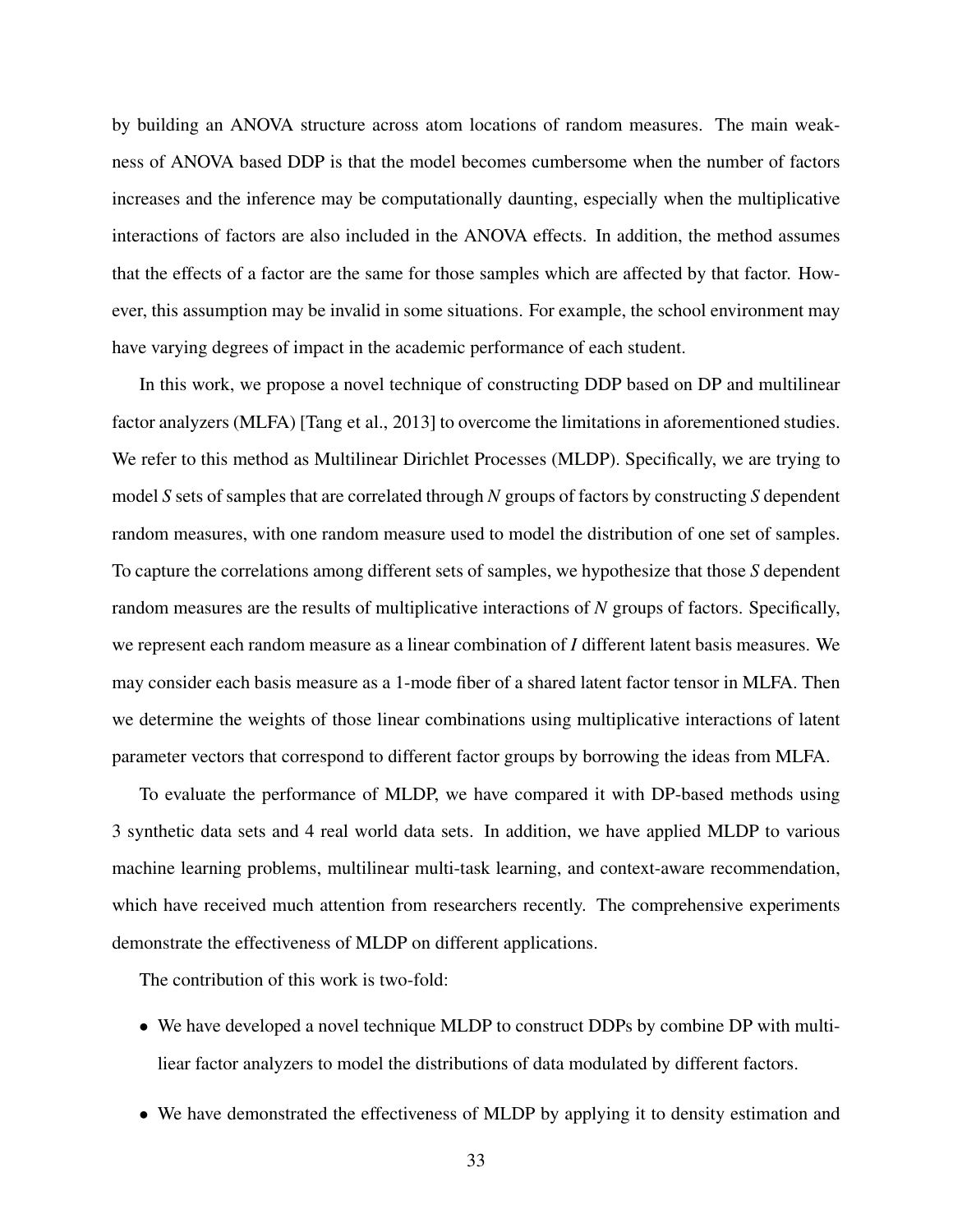two real world applications, multilinear multi-task learning and context-aware recommender systems and evaluating MLDP on 4 real-word data sets. The state-of-the-art performance achieved by MLDP has validated its applicability to those applications.

### 3.2 Related Work

Dependent Dirichlet Processes has long standing in the literature of Bayesian nonparametric methods. A wide variety of techniques have been developed to address various correlations of sets of samples. The interested reader is referred to a comprehensive survey conducted by Foti and Williamson [\[Foti & Williamson, 2015\]](#page-142-1). Those techniques can be categorized into two groups according to the heterogeneity of underlying factors which a method aims to capture for untangling the correlations. Most of existing techniques of DDP, which belong to the first group, only consider one underlying factor which leads to the correlations among samples, such as space [\[Gelfand et al., 2005\]](#page-142-0), time [\[Caron et al., 2007\]](#page-141-2), study [\[Muller et al., 2004\]](#page-148-0), or pairwise distance [\[Blei & Frazier, 2011\]](#page-141-3).

For the methods in the second group, multiple groups of factors were taken into account when modeling correlations. Compared with the considerably large number of previous works in the first group, few studies have been dedicated to capturing multiple factors. De Iorio et al. [\[De Iorio et al., 2004\]](#page-141-0) proposed a method to model dependence across related random measures by building an ANOVA dependence structure among atom locations of random measures. In a later work, De Iorio et al. [\[De Iorio et al., 2009\]](#page-141-1) further proposed a linear DDP model by extending the ANOVA DDP model to include continuous covariates through a DP mixture of linear models.

## 3.3 Preliminary

In this section, we introduce necessary background knowledge about tensors and Multilinear Factor Analyzers on which our method is based.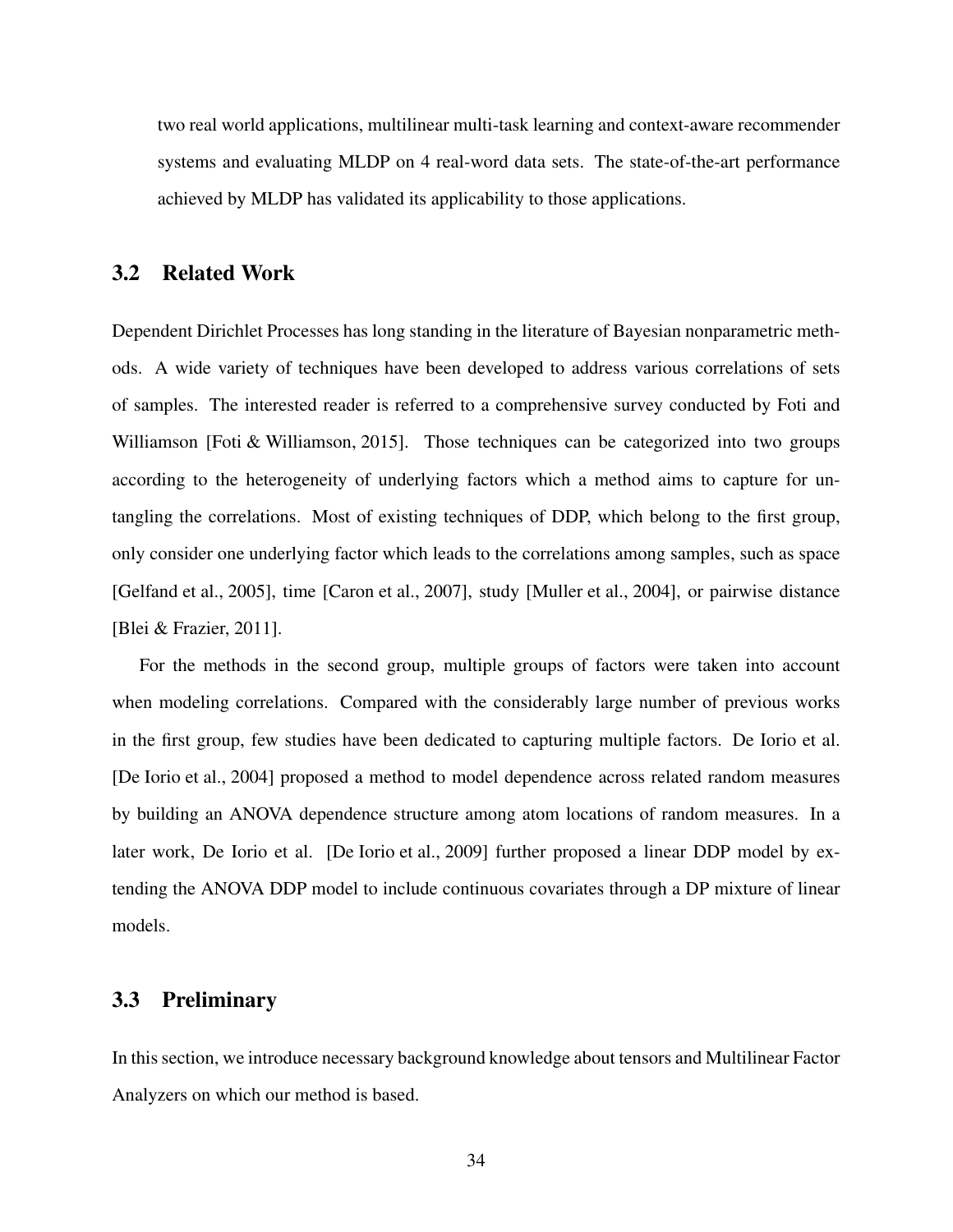## 3.3.1 Notations

For clarity, we introduce the notations that will be used throughout the paper. We use lowercase letters to represent scalar values, lowercase letters with bold font to represent vectors (e.g. *u*), uppercase bold letters to represent matrices (e.g. A), and Euler script letters to represent Tensors (e.g. T). Unless stated otherwise, all vectors in this paper are column vectors. We use [1 : *N*] to denote the set  $\{1,2,\ldots,N\}$ .

## 3.3.2 Basic definitions for Tensors

Following [\[De Lathauwer et al., 2000,](#page-142-2) [Kolda & Bader, 2009\]](#page-145-3), we introduce some basic definitions for tensors.

**Definition 5** (Order). The order of a tensor is defined as the number of dimensions of a tensor. A Nth-order tensor, denoted as  $A \in \mathbb{R}^{I_1 \times I_2 \times \cdots \times I_n}$ , has *N* indices with each index addressing a mode of A.

**Definition 6** (n-mode Fiber). Fibers are defined as vectors that constitute a tensor. A n-mode tensor fiber is obtained by varying the *nth* index of the tensor while fixing all other indices. Columns and rows are 1-mode and 2-mode fibers for a matrix, i.e. a 2nd-order tensor, respectively.

### 3.3.3 Multilinear Factor Analyzers

As an extension of bilinear models [\[Tenenbaum & Freeman, 2000\]](#page-152-1), which was originally developed to untangle "content" and "style" factors in images, Multilinear factor analyzers (MLFA) [\[Tang et al., 2013\]](#page-152-0) were developed to model data that is the result of multiplicative interactions of *N* groups of factors, with  $J_n$  factors in each group. Let denote the  $j_n$ th factor in factor group *n* using a latent parameter vector  $z^{n,j_n}$ , where  $j \in [1:J_n]$ ,  $z^{n,j_n} \in \mathbb{R}^{I_n}$ , and  $n \in [1:N]$ , then MLFA formulate an observed vector  $x^{j_1,...,j_N} \in \mathbb{R}^P$  modulated by factors  $j_1,...,j_N$  using a shared latent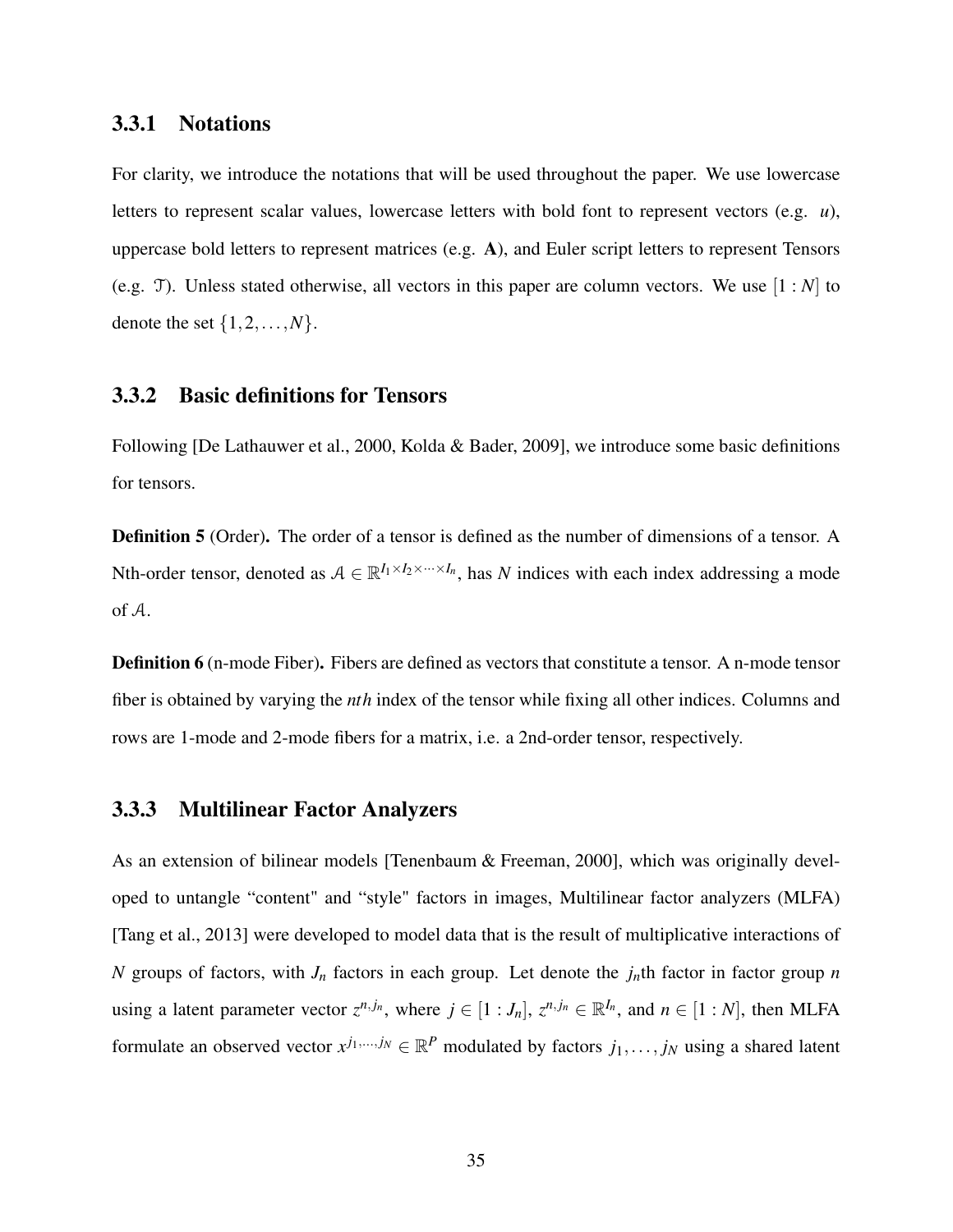factor tensor  $\mathcal{D} \in \mathbb{R}^{P \times I_1 \times I_2 \times ... \times I_N}$  as follows [\[Li & Huan, 2016\]](#page-146-2):

$$
x^{j_1,\dots,j_N} = \sum_{i_1,\dots,i_N} \left( \prod_{n=1}^N z_{i_n}^{n,j_n} \right) d_{:,i_1,\dots,i_N} + \varepsilon \tag{3.1}
$$

where  $d_{:,i_1,...,i_N}$  is a 1-mode fiber of  $\mathcal{D}.$   $z_{i_n}^{n,j_n}$  $i_n^{n}$  is the *i<sub>n</sub>*th element of the vector  $z^{n}$ ,  $\hat{i}_n$ .  $\varepsilon$  is an i.i.d error term following a multivariate Normal distribution.

## 3.4 Algorithm

In this section, we first formulate the problem we aim to solve. Then we describe the details of the proposed method multilienar Dirichlet Processes (MLDP). Lastly, we present the inference algorithm we have developed for MLDP.

#### 3.4.1 Problem Formulation

Given *N* groups of factors, and  $J_n$  observed factors in the *n*th group, we collect a set of samples,  $X^{j_1,...,j_N} \in \mathbb{R}^{M^{j_1,...,j_N} \times P}$ , for each combination of factors from *N* groups, where one factor is used for each group, to get  $S = J_1 \times J_2 \dots J_N$  sets of samples in total. Here  $j_n$  is used to specify that  $j_n$ th factor in group *n* is used in the combination. For example, suppose there are 2 groups of factors with 2 factors in each group, i.e.  $J_1 = J_2 = 2$ , then we have  $S = J_1 \times J_2 = 4$  sets of samples  $\mathbf{X}^{1,1}$ ,  $X^{2,1}, X^{1,2}, X^{2,2}$ , where  $X^{1,2}$  is affected by two factors, 1st factor in factor group 1 and 2nd factor in factor group 2.

Our goal is to fit *S* sets of samples using generative models based on DDP techniques. Note that those *S* sets of samples are modulated by the interactions of *N* groups of factors. Therefore, to better fit the data, a model that can capture the interactions among different factors is needed. To this end, we propose Multilinear Dirichlet Processes by borrowing ideas of modeling interactions among factors from Mulitlinear factor analyzers (MLFA). Note that MLFA were designed for factor analysis of observed samples represented in vectors. It cannot be directly applied to modeling distributions. To leverage the advantage of MLFA for tackling multiplicative interactions of fac-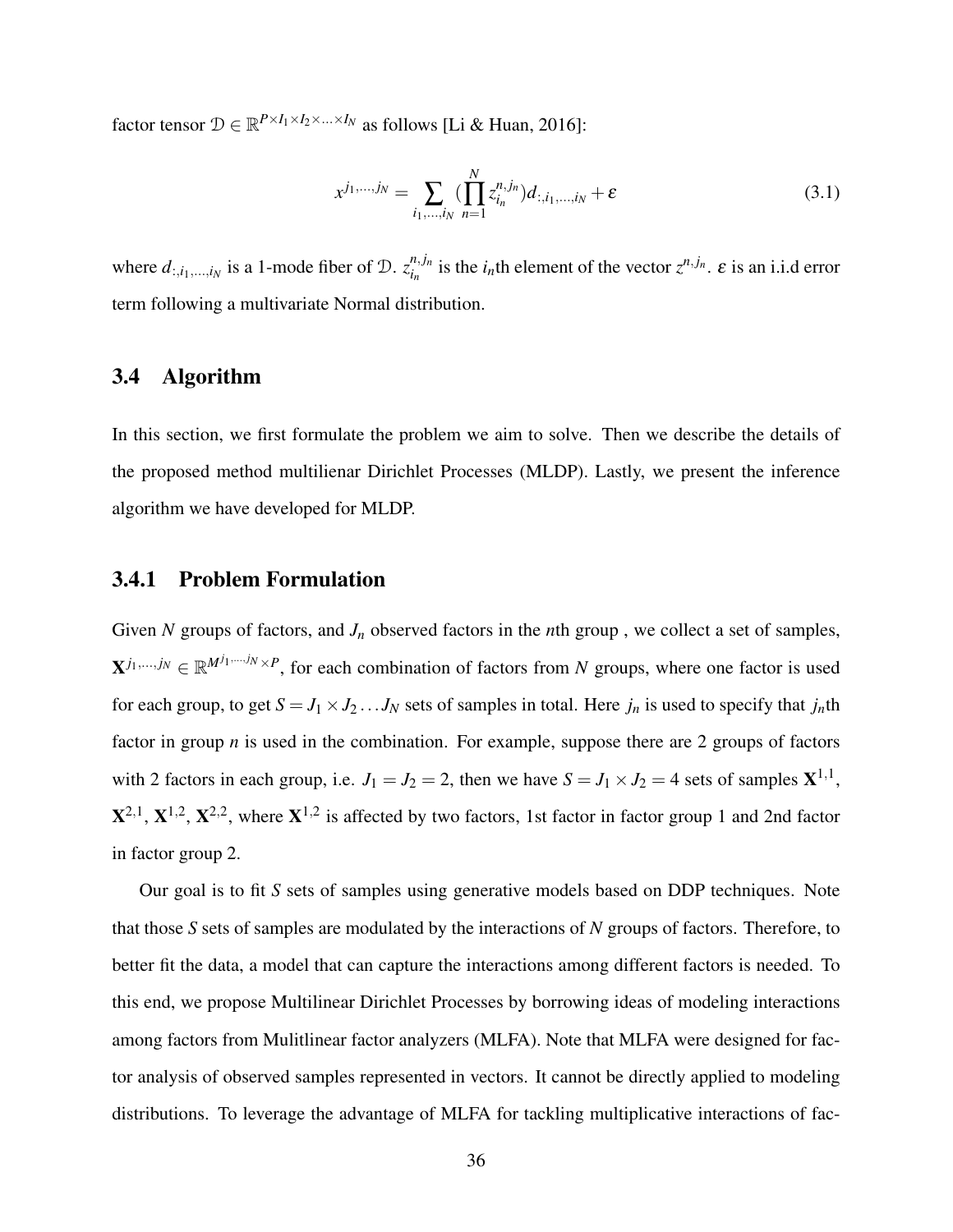Table 3.1: Notations for MLDP

<span id="page-50-0"></span>

| $\it N$                 | Total number of factor groups              |
|-------------------------|--------------------------------------------|
| $J_n$                   | Total number of factors in the <i>n</i> th |
|                         | factor group                               |
| $S_{-}$                 | Total number of sets of samples            |
| $\mathbf{X}^{j_1,,j_N}$ | The set of samples modulated by            |
|                         | factors $j_1, \ldots, j_N$                 |
| $I_n$                   | Total number of basis measures for         |
|                         | the <i>n</i> th factor group               |
| $G^*_{i_1,,i_N}$        | The basis measure indexed by               |
|                         | $(i_1,\ldots,i_N)$                         |
| $G^{j_1,,j_N}$          | The random measure used to model           |
|                         | ${\bf X}^{j_1,,j_N}$                       |
| $u^{n,j_n}$             | The latent parameter vector for $j_n$ th   |
|                         | factor in factor group $n$                 |
| $W^{J1,\dots,JN}_{i_1}$ | The linear combination weight              |
|                         | of $G^*_{i_1,,i_N}$ for $G^{j_1,,j_N}$     |
|                         |                                            |

tors, we equate a group of basis random measures with the shared latent factor tensor D in MLFA, treating each basis measure as a 1-mode fiber of D. Then a random measure can be constructed using a linear combination of those basis random measures by determining the weights of linear combinations using the same technique in MLFA. However, there is another challenge posed by employing MLFA for model random distribution. In MLFA, the weights of linear combinations can be any real numbers. In order to construct a valid random measure, the weights of a linear combination must be positive and sum to one. To this end, we utilize a softmax function to normalize the weights.

Before proceeding to the formulation of MLDP, we summarize important notations for MLDP in Table [3.1.](#page-50-0)

## 3.4.2 Multilinear Dirichlet Processes

Given *N* groups of factors, we assume that each factor in a factor group corresponds to a latent parameter vector  $u \in \mathbb{R}^{I_n}$ . Then we use linear combinations of  $I = I_1 \times I_2 \dots I_N$  basis measures  $G^*$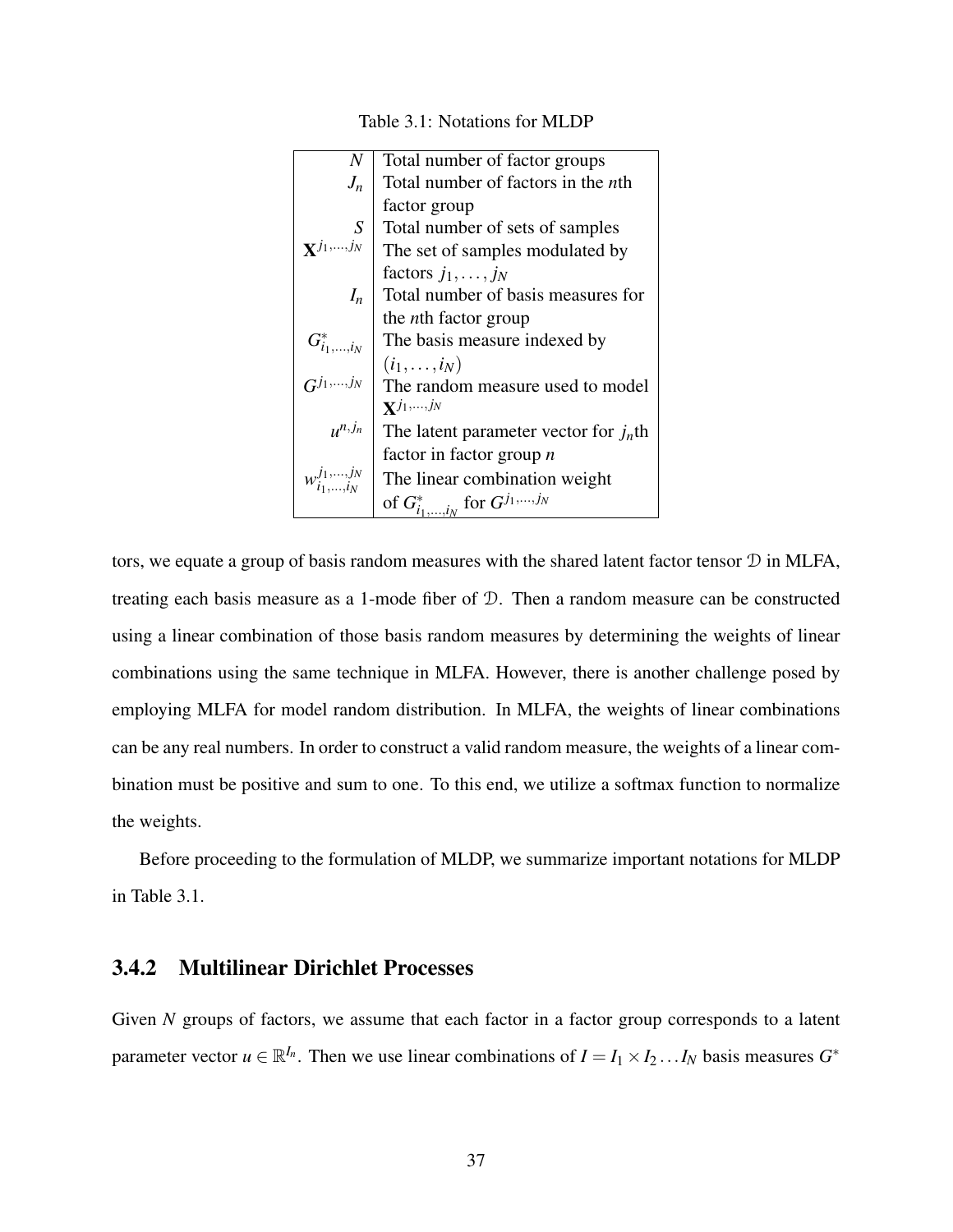to define Multilinear Dirichlet Processes (MLDP) as follows:

$$
G^{j_1,...,j_N} = \sum_{i_1,...,i_N} w^{j_1,...,j_N}_{i_1,...,i_N} G^*_{i_1,...,i_N}
$$

$$
G^*_{i_1,...,i_N} \sim DP(\alpha, H)
$$
  
for  $j_n \in [1 : J_n], i_n \in [1 : I_n], n \in [1 : N]$  (3.2)

 $G^*_{i_1,\dots,i_N}$  is represented using the form:

<span id="page-51-0"></span>
$$
G_{i_1,...,i_N}^*=\sum_{k=1}^\infty \pi_{i_1,...,i_N}^k\delta_{\phi_{i_1,...,i_N}^k}
$$

where the weights  $\pi_{i_1,\dots,i_N}^k$  can be iteratively constructed using a stick-breaking process with parameter  $\alpha$  [\[Sethuraman, 1994\]](#page-151-0). And each atom  $\phi_{i_1,...,i_N}^k$  is an i.i.d draw from the base distribution *H*.

The weights for the linear combinations of basis measures  $G^*$ 's are determined by latent parameter vectors *u*'s through softmax functions:

$$
w_{i_1,\dots,i_N}^{j_1,\dots,j_N} = \frac{e^{u_{i_1}^{1,j_1}u_{i_2}^{2,j_2}\dots u_{i_N}^{N,j_N}}}{\sum_{k_1,k_2,\dots,k_N}e^{u_{k_1}^{1,j_1}u_{k_2}^{1,j_2}\dots u_{k_N}^{N,j_N}}}
$$

$$
u_{i_n}^{n,j_n} \sim N(0, (\sigma_u^n)^2) \log((\sigma_u^n)^2) \sim N(0, \sigma_0^2)
$$

$$
for i_n \in [1: I_n], j_n \in [1: J_n], n \in [1:N]
$$

where  $u^{n,j_n} = [u_1^{n,j_n}]$  $u_1^{n,j_n}, \ldots, u_{I_n}^{n,j_n}$  $\prod_{I_n}^{n,j_n}$ <sup>*T*</sup> is a latent parameter vector for *j<sub>n</sub>*th factor in factor group *n*.  $u_{i_n}^{n,j_n}$  $\int_{i_n}^{n}$  is the *i<sub>n</sub>*th element of  $u^{n,j_n}$ . Note that  $w_i^{j_1,...,j_N}$  $\sum_{i_1,\dots,i_N}^{j_1,\dots,j_N}$  has the property that  $\sum_{i_1,\dots,i_N}$ *i*1,...,*i<sup>N</sup>*  $w_{i_1}^{j_1,...,j_N}$  $\frac{J_1,...,J_N}{i_1,...,i_N}=1.$ 

Properties of MLDP. Let denote all the latent parameter vectors *u*'s as U, then it is apparent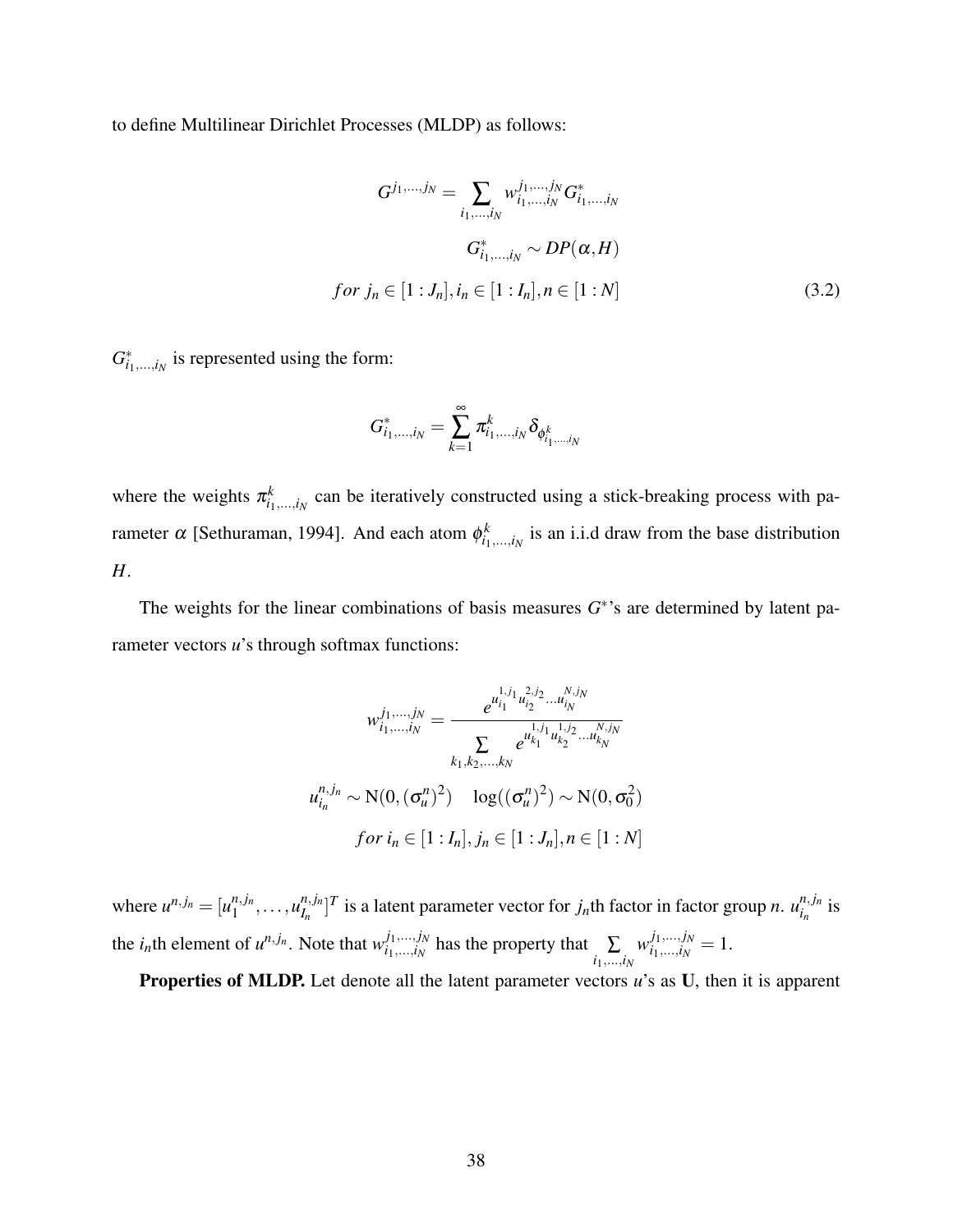that for any Borel set *B*, we have:

$$
E\{G^{j_1,...,j_N}(B)|\mathbf{U}\}\
$$
  
=  $\sum_{i_1,...,i_N} w_{i_1,...,i_N}^{j_1,...,j_N} H(B) = H(B)$  (3.3)  

$$
V\{G^{j_1,...,j_N}(B)|\mathbf{U}\}\
$$
  
=  $\sum_{i_1,...,i_N} \frac{(w_{i_1,...,i_N}^{j_1,...,j_N})^2}{1+\alpha} H(B)(1-H(B))$  (3.4)

From the above properties of MLDP, we can see that the expectation of each random distribution,  $G^{j_1,...,j_N}(B)$ , which corresponds to a combination of factors from *N* groups, is the same given **U**. And the difference in variance of  $G^{j_1,...,j_N}(B)$  is determined by  $\sum_{i=1}^{N}$ *i*1,...,*i<sup>N</sup>*  $(w_{i_1}^{j_1,...,j_N})$  $\frac{j_1,...,j_N}{i_1,...,i_N}$ <sup>2</sup>.

It is worth noting that DP is a special case of MLDP when the dimensions of *u*'s are 1.

$$
w_{1,1,\dots,1}^{j_1,\dots,j_N} = \frac{e^{u_1^{1,j_1}u_1^{2,j_2}\dots u_1^{N,j_N}}}{e^{u_1^{1,j_1}u_1^{1,j_2}\dots u_1^{N,j_N}}} = 1
$$
  

$$
G^{j_1,\dots,j_N} = w_{1,1,\dots,1}^{j_1,\dots,j_N}G_{1,1,\dots,1}^* = G^*
$$
  
*for*  $j_n \in [1:J_n], n \in [1:N]$ 

From the above derivation, we can see that here is only one basis measure when the dimensions of *u*'s are 1 and this basis measure is a draw from a DP. That is,  $G^{j_1,...,j_N}$  is a draw from a classical DP and a MLDP degenerates to a DP.

In the above definition of MLDP [\(3.2\)](#page-51-0), we assume that basis measures are drawn from the same  $DP(\alpha, H)$  to allow rather limited heterogeneity in data. On the other end of the spectrum of the heterogeneity, we may use DP's with different parameters for  $G^*$ s to have:

<span id="page-52-0"></span>
$$
G_{i_1,...,i_N}^* \sim DP(\alpha_{i_1,...,i_N}, H_{i_1,...,i_N})
$$
  
for  $i_n \in [1 : I_n], n \in [1 : N]$  (3.5)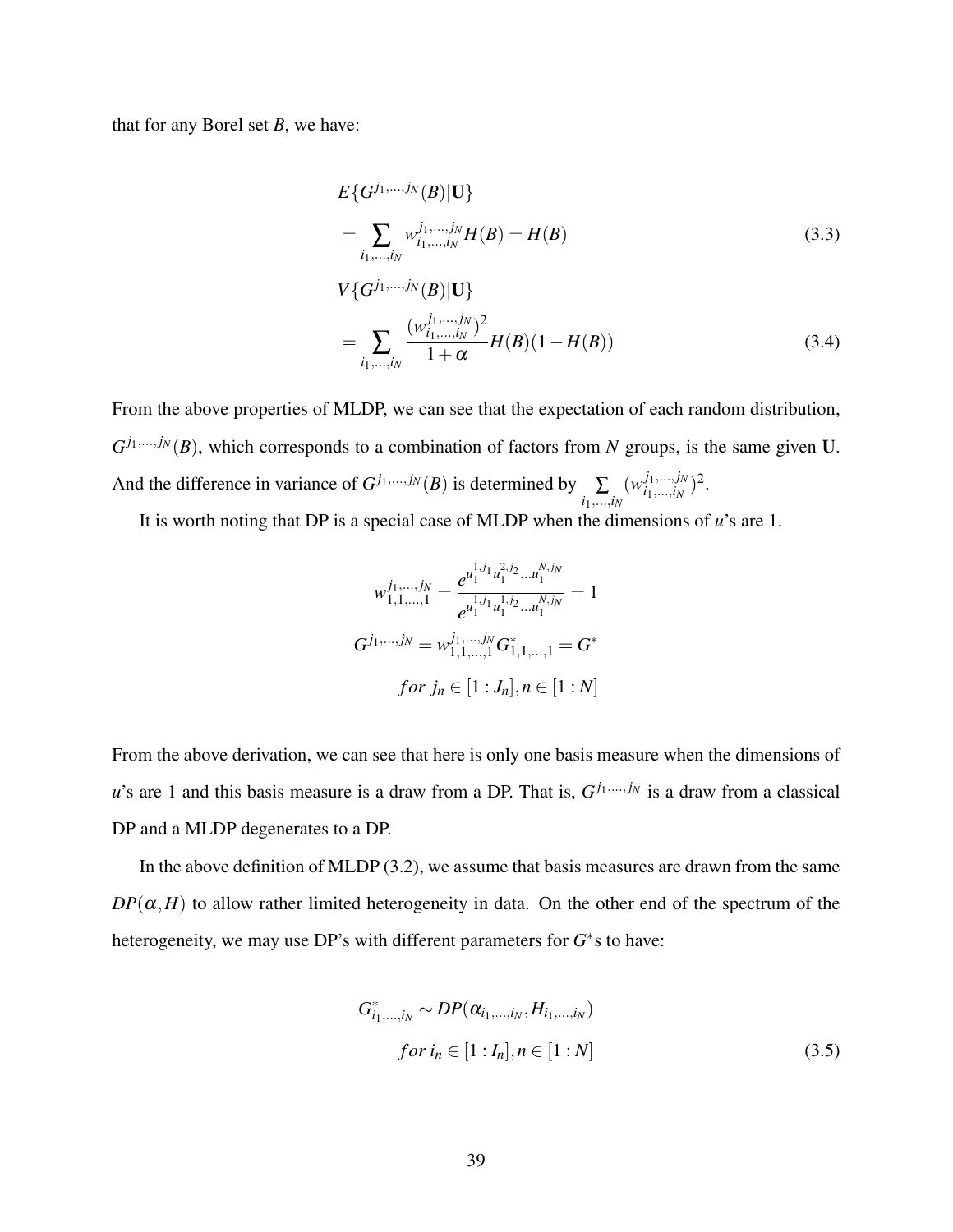$G_{i_1,\dots,i_N}^*$  can be represented using the form:

$$
G^*_{i_1,...,i_N}=\sum_{k=1}^\infty \pi^k_{i_1,...,i_N}\delta_{\phi^k_{i_1,...,i_N}}
$$

Similarly, the weights  $\pi_{i_1,\dots,i_N}^k$  can be iteratively constructed using a stick-breaking process with parameter  $\alpha_{i_1,...,i_N}$ . And each atom  $\phi^k_{i_1,...,i_N}$  is an i.i.d draw from base distribution  $H_{i_1,...,i_N}$ .

Although the high flexibility of MLDP allows it to model extremely heterogeneous data, this may entail the issue of unidentifiability. To address this issue, we may add constraints to those factor loadings *u*'s or induce sparsity into MLDP. Specially, we may consider using sparsitypromotion priors, such as a hierarchical Student-t prior [\[Tipping, 2001\]](#page-152-2) or a spike-and-slab prior [\[Ishwaran & Rao, 2005\]](#page-144-0), to allow a small set of basis measures are used and improve identifiability. We defer this topic to future work.

## 3.4.3 MLDP Mixture of Models

Having defined MLDP, the mixture of models using MLDP is straightforward. Given a set of samples,  $X^{j_1,...,j_N} \in \mathbb{R}^{M^{j_1,...,j_N} \times P}$ , for each combination of factors from *N* groups, where there are  $J_n$  factors in the *nth* factor group. We use the following generative model for **X**'s

$$
x_m^{j_1,\dots,j_N} \sim f(\cdot | \theta_m^{j_1,\dots,j_N})
$$

$$
\theta_m^{j_1,\dots,j_N} \sim G^{j_1,\dots,j_N}
$$

$$
G^{j_1,\dots,j_N} \sim MLDP
$$
  
for  $m \in [1:M^{j_1,\dots,j_N}], j_n \in [1:J_n], n \in [1:N]$ 

where  $x_m^{j_1,...,j_N} \in \mathbb{R}^{1 \times P}$  is the *m*th row of  $\mathbf{X}^{j_1,...,j_N}$ .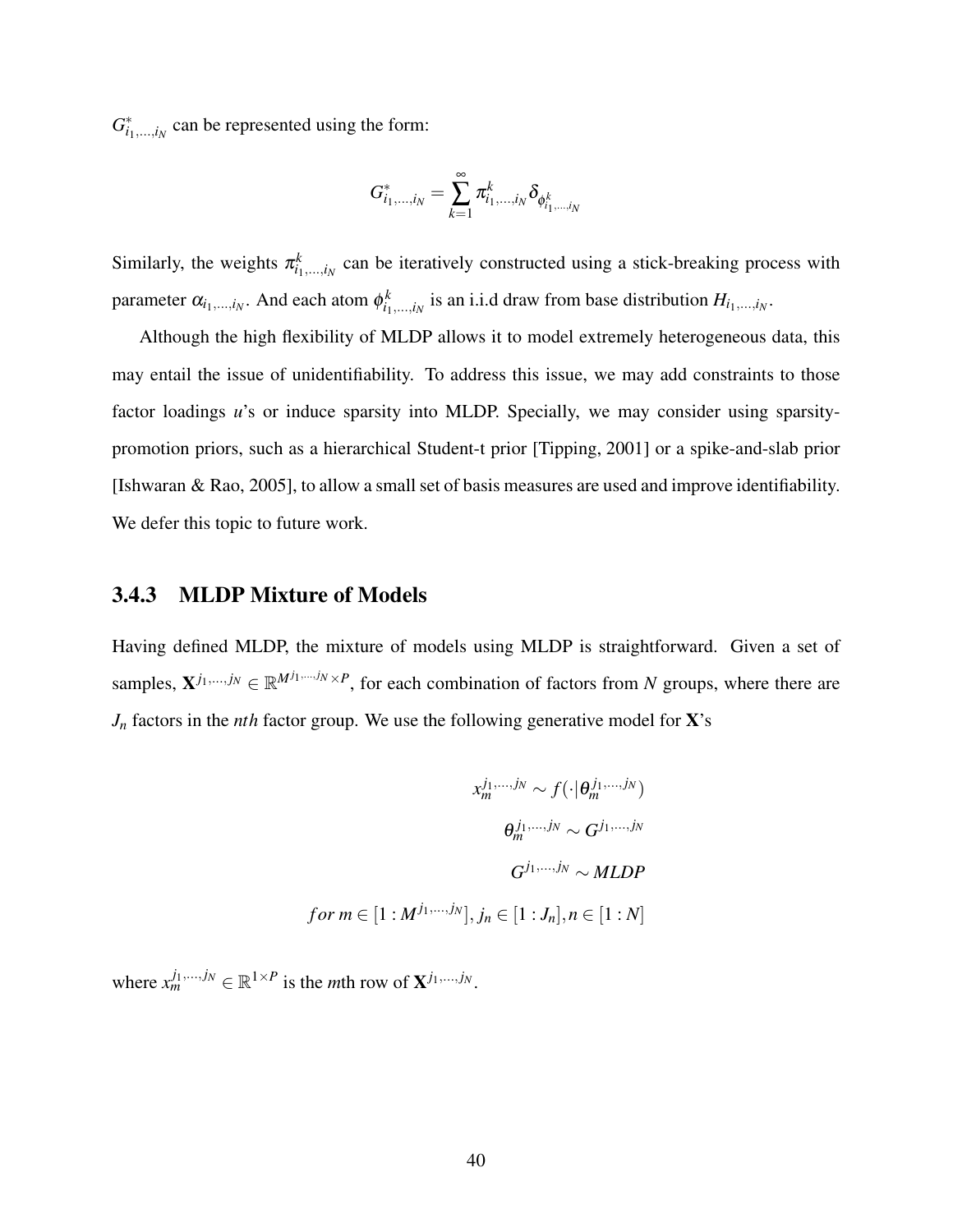## 3.4.4 Computation

We use approximate inference based on Markov Chain Monte Carlo (MCMC) methods for MLDP since the inference cannot be obtained analytically. Specifically, we use a Gibbs sampler to approximate the posterior distribution of model parameters  $(\phi_{i_1,...,i_N}^k, u^{n,j_n}, \sigma_u^n)$  by extending Algorithm 8 proposed in [\[Neal, 2000\]](#page-148-1) since it does not require fixed truncation and can handle non-conjugate base measures by using auxiliary clusters.

There are two main challenges in inference of MLDP. First, a mixture of multiple basis measures is used in MLDP. Secondly, the weights of the mixture are determined by groups of factors in a multilinear way. For the first challenge, we introduce additional indicator variables  $b_m^{j_1,...,j_N}$  to specify which basis measure is used for a sample. To be specific, we have  $b_m^{j_1,...,j_N} = (i_1,...,i_N)$ if and only if the corresponding basis measure for  $x_m^{j_1,...,j_N}$  is  $G_{i_1,...,i_N}^*$ . For the second challenge, that is, the posterior approximation of  $w_i^{j_1,...,j_N}$  $i_1, \ldots, i_N$ , we have developed a method based on Hamiltonian dynamics [\[Neal et al., 2011\]](#page-148-2) to update  $u^{n,j_n}$  since w are deterministic given u.

In the following, we give the detailed process of computing model parameters  $(\phi_{i_1,...,i_N}^k, u^{n,j_n}, \sigma_u^n)$ in each iteration of MCMC. We first describe the steps of assigning a sample to a basis measure and a cluster of that basis measure. Then we present the formulations used for updating model parameters.

Update cluster and basis measure assignments. The major difference between the inference of MLDP and that of classical DP is that we also need to determine which basis measure, i.e.  $G^*$ , is used for a specific sample in addition to cluster assignment decisions. To tackle this, We introduce additional indicator variables  $b_m^{j_1,...,j_N}$  to indicate which basis measure is used for a sample. To be specific, we have  $b_m^{j_1,...,j_N} = (i_1,...,i_N)$  if and only if the corresponding basis measure for  $x_m^{j_1,...,j_N}$ is  $G^*_{i_1,\dots,i_N}$ . In addition, similar to the inference in classical DP, we also introduce a latent indicator variable  $c_m^{j_1,...,j_N}$ , which specify the cluster a sample  $x_m^{j_1,...,j_N}$  belongs to, to facilitate the inference. We use the following procedure in each iteration to update  $b_m^{j_1,...,j_N}$ ,  $c_m^{j_1,...,j_N}$ , for  $m \in [1 : M^{j_1,...,j_N}]$ ,  $j_n \in [1:J_n], n \in [1:N].$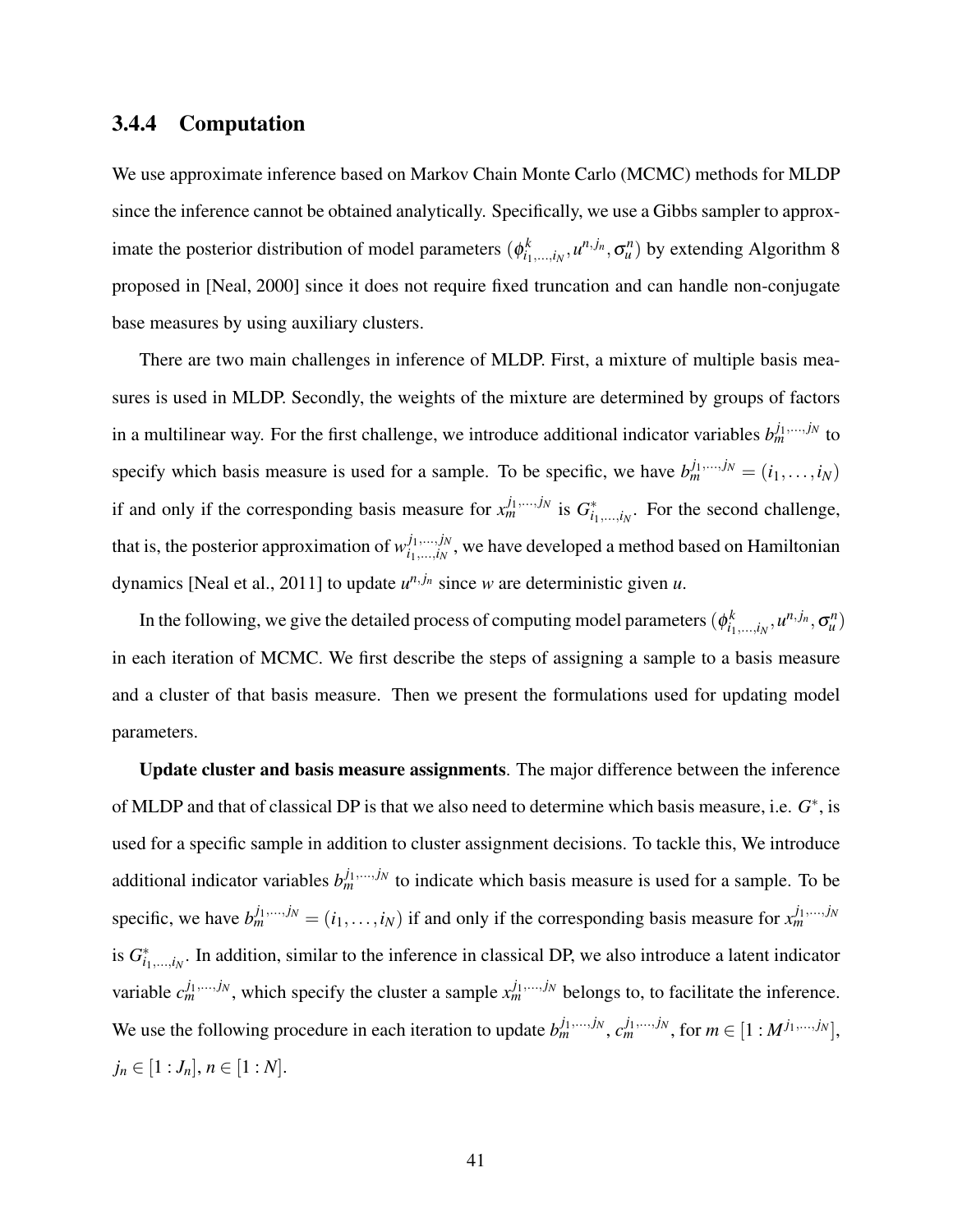First let define:

$$
\rho_{i_1,\dots,i_N}^k = \begin{cases}\nr^{\frac{w_{i_1,\dots,i_N}^{j_1,\dots,j_N} l_{i_1,\dots,i_N}^{-m,k}}{L_{i_1,\dots,i_N}^{-m}+\alpha} f(x_m^{j_1,\dots,j_N}|\phi_{i_1,\dots,i_N}^k) \\
for k = 1,\dots,K_{i_1,\dots,i_N}^{-m} \\
r^{\frac{w_{i_1,\dots,i_N}^{j_1,\dots,j_N} \alpha/s}{L_{i_1,\dots,i_N}^{-m}+\alpha}} f(x_m^{j_1,\dots,j_N}|\phi_{i_1,\dots,i_N}^k) \\
for k = K_{i_1,\dots,i_N}^{-m} + 1,\dots,K_{i_1,\dots,i_N}^{-m} + s\n\end{cases}
$$

here *r* is the appropriate normalizing constant; *s* is the number of auxiliary clusters;  $K_i^{-m}$  $\sum_{i_1,\ldots,i_N}^{-m}$  is the number of active clusters in basis measure  $G^*_{i_1,\dots,i_N}; L^{m}_{i_1,\dots,i_N}$  $\frac{-m}{i_1,\dots,i_N}$  is the total number of samples assigned to the basis measure  $G_{i_1,...,i_N}^*$ ; and  $l_{i_1,...,i_N}^{-m,k}$  $\sum_{i_1,\dots,i_N}^{-m,k}$  is the number of samples that are allocated to cluster *k*. Note that we use the superscript  $-m$  to denote that the sample  $x_m^{j_1,...,j_N}$  is excluded.  $\phi_{i_1,...,i_N}^k$ 's are drawn from the base distribution of  $G_{i_1,...,i_N}^*$  when  $K_{i_1,...}^{-m}$  $\sum_{i_1,\dots,i_N}^{n-m}+1 \leq k \leq K_{i_1,\dots}^{-m}$  $\frac{m}{i_1,...,i_N}+s$ .

Then we generate a draw  $(b_m^{j_1,...,j_N}, c_m^{j_1,...,j_N})$  based on the following probability:

$$
(b_m^{j_1,\dots,j_N} = i_1,\dots,i_N,c_m^{j_1,\dots,j_N} = k | \Omega)
$$
  
=  $\rho_{i_1,\dots,i_N}^k$  (3.6)

where  $\Omega = (x_m^{j_1,...,j_N}, \mathbf{U}, B^{-m}, C^{-m}, \Phi)$ . We use **U** to denote all the latent vectors  $u^{n,j_n}$ 's.  $B^{-m}$  and  $C^{-m}$  are used to denote sets of indicator variables  $b_m^{j_1,...,j_N}$ 's and  $c_m^{j_1,...,j_N}$ 's respectively without considering  $x_m^{j_1,...,j_N}$ . And  $\Phi$  is the set of  $\phi_{i_1,...,i_N}^k$ 's.

Update U. To update U, we use the Hamiltonian dynamics method [\[Neal et al., 2011\]](#page-148-2). A nontrivial step in applying Hamiltonian dynamics is to compute the derivative of log probability of *B* w.r.t. U. To tackle this, we first encode the value of  $b_m^{j_1,...,j_N}$  using a vector  $z_m^{j_1,...,j_N} \in \mathbb{R}^{I_1 \times I_2 \times \cdots \times I_N}$ , where the  $i_1, \ldots, i_N$ th element of  $z_m^{j_1, \ldots, j_N}$  is 1 if  $b_m^{j_1, \ldots, j_N} = i_1, \ldots, i_N$ . For the following derivation, we use *z* by omitting the superscript and subscript of  $z_m^{j_1,...,j_N}$  for clarity.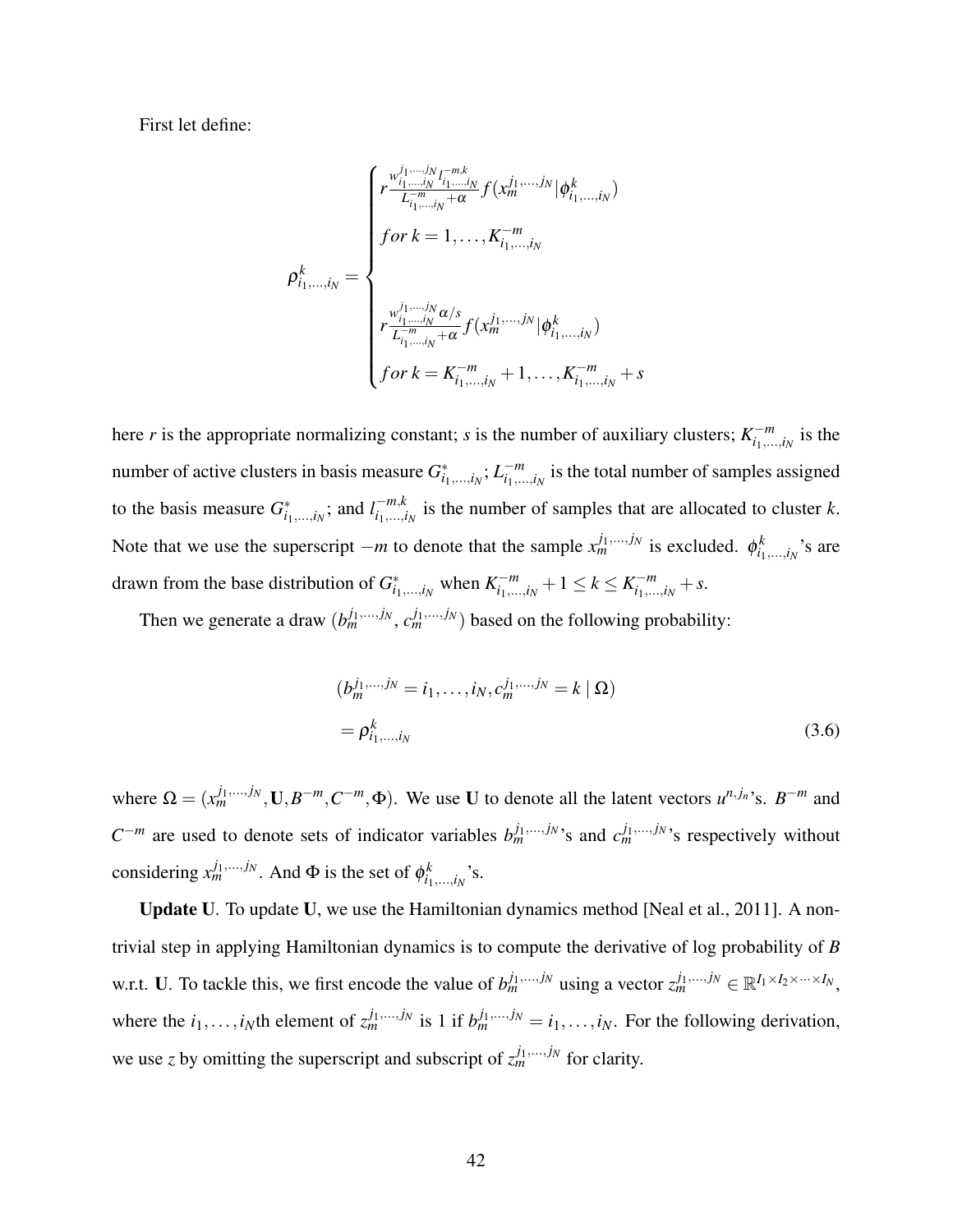According to MLDP, the probability of  $b_m^{j_1,...,j_N}$  given **U** can be written as:

$$
p(b_m^{j_1,\ldots,j_N} = i_1,\ldots,i_N|\mathbf{U})
$$
  
= 
$$
\frac{e^{u_{i_1}^{1,j_1}u_{i_2}^{2,j_2}\ldots u_{i_N}^{N,j_N}}}{\sum_{k_1,k_2,\ldots,k_N}e^{u_{k_1}^{1,j_1}u_{k_2}^{2,j_2}\ldots u_{k_N}^{N,j_N}}}
$$
  
= 
$$
\frac{e^{(u^{1,j_1}\otimes u^{2,j_2}\ldots\otimes u^{N,j_N})^T\times z}}{\sum_{k_1,k_2,\ldots,k_N}e^{u_{k_1}^{1,j_1}u_{k_2}^{1,j_2}\ldots u_{k_N}^{N,j_N}}}
$$

Then the log probability of all *b*'s which are determined by  $u_{i}^{n,j_n}$  $\int_{i_n}^{n}$  has the following form:

$$
L = \log \prod_{\substack{\mathcal{J}_{-n}}}\prod_{m=1}^{M^{j_1,\dots,j_N}} p(b_m^{j_1,\dots,j_N})
$$
  
= 
$$
\sum_{\substack{\mathcal{J}_{-n}}}\Big(\sum_{m=1}^{M^{j_1,\dots,j_N}} (u^{1,j_1} \otimes u^{2,j_2} \dots \otimes u^{N,j_N})^T \times z -
$$
  

$$
M^{j_1,\dots,j_N} \log \sum_{k_1,k_2,\dots,k_N} e^{u_{k_1}^{1,j_1} u_{k_2}^{2,j_2} \dots u_{k_N}^{N,j_N}}\Big)
$$

The derivative of *L* w.r.t  $u_{i_n}^{n,j_n}$  $\int_{i_n}^{n}$  *i*<sub>n</sub> is calculated using:

$$
\frac{\partial L}{\partial u_{i_n}^{n,j_n}} = \sum_{\mathcal{J}_{-n}} \left( \sum_{m=1}^{M^{j_1,\dots,j_N}} (u^{1,j_1} \otimes \dots \right. \n u^{n-1,j_{n-1}} \otimes u^{n+1,j_{n+1}} \dots \otimes u^{N,j_N} \right)^T \times \tilde{z} - \n \sum_{\mathcal{K}_{-n}} u_{k_1}^{1,j_1} \dots u_{k_N}^{N,j_N} e^{\alpha} \tag{3.7}
$$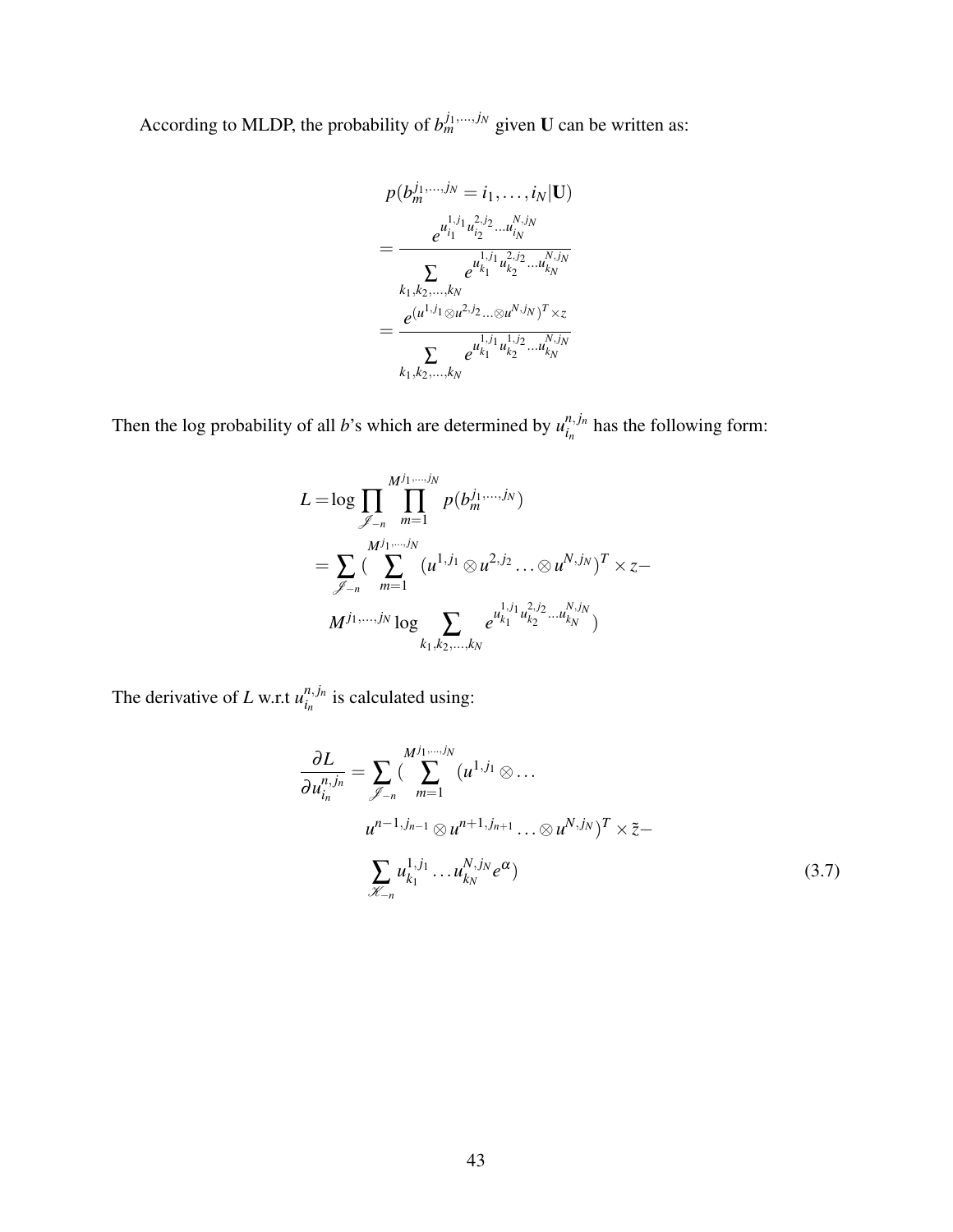where

$$
\alpha = u_{k_1}^{1,j_1} \dots u_{k_N}^{N,j_N} u_{i_n}^{n,j_n} -
$$
  
\n
$$
\log \sum_{k_1, k_2, ..., k_N} e^{u_{k_1}^{1,j_1} u_{k_2}^{1,j_2} \dots u_{k_N}^{N,j_N}},
$$
  
\n
$$
\mathscr{I}_{-n} = \{j_1, \dots, j_{n-1}, j_{n+1}, \dots, j_N\},
$$
  
\n
$$
\mathscr{I}_{-n} = \{i_1, \dots, i_{n-1}, i_{n+1}, \dots, i_N\},
$$
  
\n
$$
\mathscr{K}_{-n} = \{k_1, \dots, k_{n-1}, k_{n+1}, \dots, i_N\},
$$

and  $\tilde{z}$  only contains elements of *z* which will multiply  $u_{i}^{n,j_n}$  $a_{i_n}^{n,j_n}$  in  $u^{1,j_1} \otimes u^{2,j_2} \dots \otimes u^{N,j_N}$ .

After having derived  $\partial L / \partial u_{i_n}^{n,j_n}$  $\hat{a}_{i_n}^{n}$ , the updating of U is straightforward. The interested user is referred to [\[Neal et al., 2011\]](#page-148-2) for details.

**Update**  $\Sigma_u$ . Given  $u^{n,j_n}$ , for  $j_n \in [1 : J_n]$ ,  $n \in [1 : N]$ , we can sample  $\sigma_u^n$  from the posterior using:

$$
p(\sigma_u^n|\cdot) \propto \prod_{j_n=1}^{J_n} \prod_{i_n=1}^{I_n} p(u_{i_n}^{n,j_n}|\sigma_u^n)p(\sigma_u^n)
$$
\n(3.8)

Update  $\Phi$ . To reduce clutter, we abbreviate the subscript and superscript of  $x_m^{j_1,...,j_N}$  as  $g =$  $[m,(j_1,\ldots,j_N)]$  and denote  $x_m^{j_1,\ldots,j_N}$  as  $x_g$ . Let use  $\mathcal{G}_{i_1,\ldots,i_N}^k$  to denote the set of g's of x's which belong to cluster *k* of basis measure  $G^*_{i_1,...,i_N}$ . Then we draw a new value for  $\phi^k_{i_1,...,i_N}$  according to the following probability:

$$
p(\phi_{i_1,\dots,i_N}^k|\cdot) \propto \prod_{g \in \mathcal{G}_{i_1,\dots,i_N}^k} f(x_g|\phi_{i_1,\dots,i_N}^k) H(\phi_{i_1,\dots,i_N}^k)
$$
(3.9)

#### 3.5 Experimental Studies

In this section, we evaluate the performance of MLDP by applying it to density estimation and two real world applications: multilinear multi-task learning (MLMTL), and context-aware recommendation system (CARS) using 3 synthetic data sets and 4 real-world data sets. For each data set, we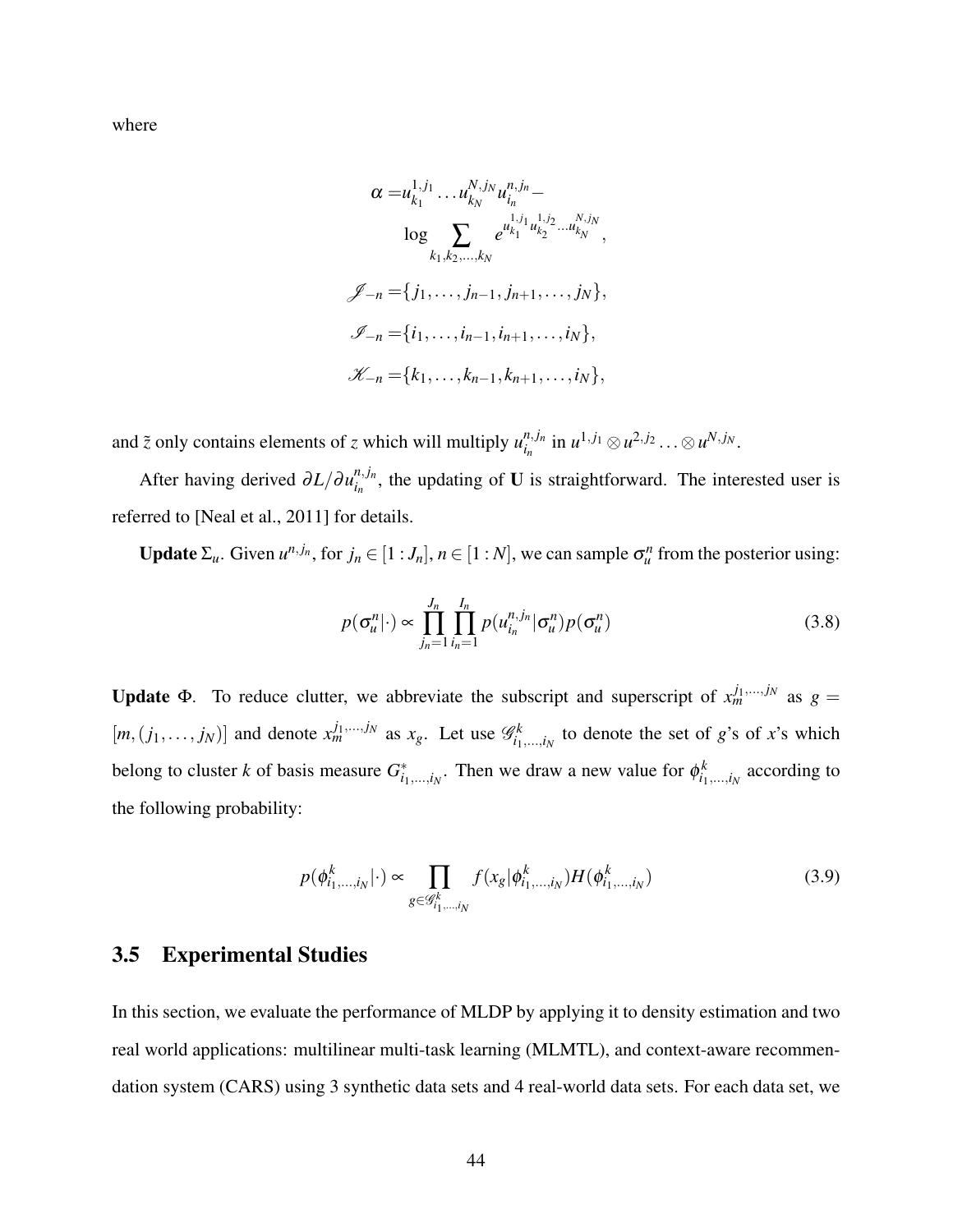randomly selected r% of samples as training data set and used all the rest as test data set, where  $r = 10, 20, \ldots, 80$  for experiments of density estimation and  $r = 50$  for experiments of MLMTL and CARS. We repeated this process 10 times for each data set and reported the averaged performance on the test data set. We select the hyperparameters through 10-fold cross validation. For MCMC, we ran for 5,000 iterations with a burn in period of 3,000. The inference did converge according to our examination of the parameters for each cluster. We computed the final results by following the method used in [\[Shahbaba & Neal, 2009\]](#page-151-1). Specially, 2,000 post-convergence samples simulated from MCMC were used to estimate posterior predictive probabilities.

#### 3.5.1 Density Estimation

To study the performance of MLDP on estimating the density of heterogeneous data that is modulated by different groups of factors, we generate 3 synthetic data sets according to our MLDP model, except the number of components in each basis measure is fixed to 2. The statistics of these data sets are summarized in Table [3.2.](#page-59-0) We use Normal Gamma distribution NG( $\mu_0, \lambda_0, \kappa_1, \kappa_2$ ) as the base distribution for each basis measure. For the parameters, we have  $\mu_0 = 100 \times i$ ,  $\lambda_0 = 0.01$ ,  $\kappa$ 1 = 2 \* *i*,  $\kappa$ 2 = 0.01, and  $\sigma_u^0$  = 1, where *i*  $\in$  [1 : 2 × *N<sub>b</sub>*] and *N<sub>b</sub>* is the number of total basis measures.

For the comparison methods, we use DP, and two DDP methods, a mixture of Dirichlet Processes (MXDP) proposed in [\[Muller et al., 2004\]](#page-148-0), and ANOVA-based dependent Dirichlet processes (ANOVADP) [\[De Iorio et al., 2004\]](#page-141-0).

The results are presented in Fig. [3.1.](#page-59-1) We observe that MXDP, ANOVADP, and MLDP outperforms DP on both SDS1 and SDS2, which demonstrates the effectiveness of DDP-based methods on borrowing strength across sets of samples. On all 3 data sets, MLDP achieves best performance, showing a clear advantage over the other 3 methods. This strengthens our conviction that MLDP can better model heterogeneous data modulated by different factors.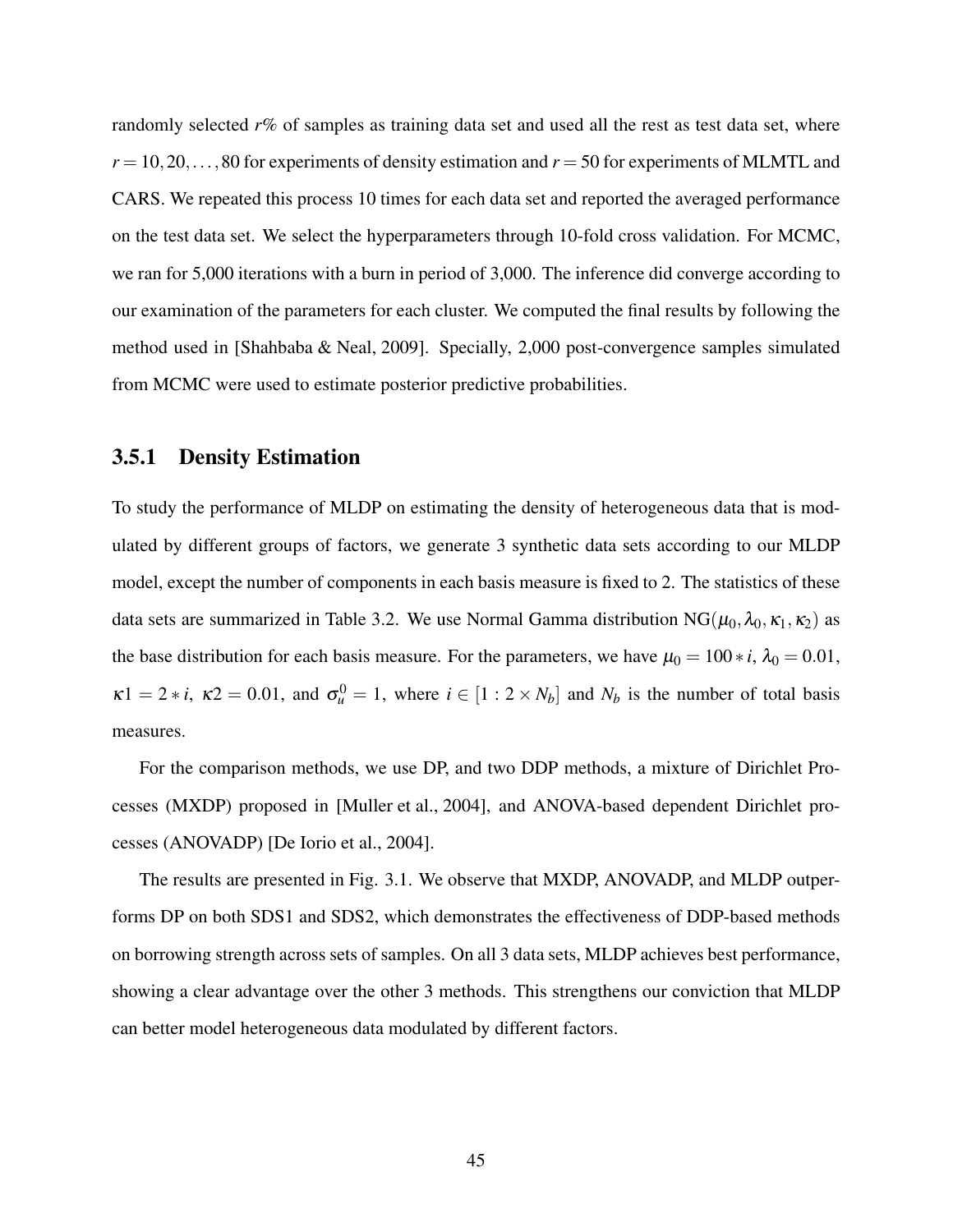| Data Set         | Jn | $\iota_n$ |   |    |
|------------------|----|-----------|---|----|
| SDS1             |    |           |   |    |
| SDS <sub>2</sub> |    |           | g | 18 |
| SDS3             |    |           | 8 | 6  |

<span id="page-59-0"></span>Table 3.2: Statistics of Synthetic Data Sets. *N*: Number of Factor Groups. *Jn*: Number of factors in *nth* group. *In*: Dimension of latent parameter vectors for *nth* group. *Nb*: Number of Basis Measures.  $N_c$ : Number of Total Components ( $N_b \times 2$ )

<span id="page-59-1"></span>

Figure 3.1: Form Left to Right: 1. SDS1; 2. SDS2; 3.SDS3.

<span id="page-59-2"></span>

Figure 3.2: Form Left to Right: 1. MLMTL on Restaurant & Consumer Data set; 2. MLMTL on School Data set; 3. CARS on Frappe Data Set; 4. CARS on Japan Restaurant Data Set. Algorithms: a. DP-MRM; b: MXDP-MRM; c: ANOVADP-MRM; d: MLMTL-C; e:TPG; f: CSLIM; g:MLDP-MRM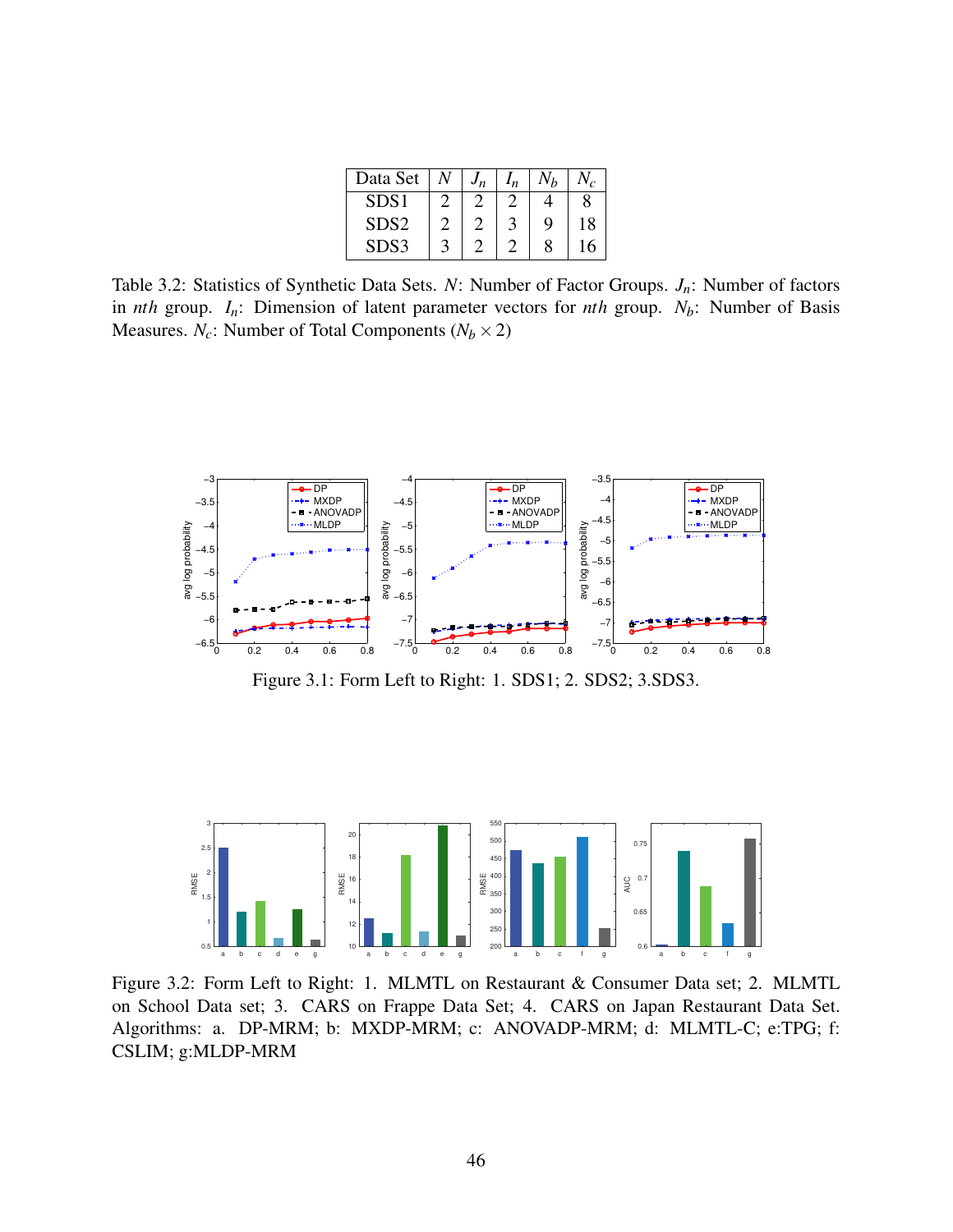## 3.5.2 Multilinear Multi-task Learning (MLMTL)

In multilinear multi-task learning (MLMTL), each task is associated with two or multiple modes. For example, in predicting ratings given by a specific consumer to different aspects of a restaurant, such as food quality or service quality, a MLMTL algorithm formulates the problem by considering each combination of one consumer and one aspect (two modes) as a task using a 2-dimensional indexing.

To handle MTMTL, we use MLDP Mixture of Regression Models (MLDP-MRM) by treating each mode as a factor group. Suppose there is a set of tasks associated with  $N$  modes with  $J_n$  aspects in the *nth* mode. For a task indexed by  $(j_1, \ldots, j_N)$ , we obtain a set of samples  $(\mathbf{X}^{j_1, \ldots, j_N}, y^{j_1, \ldots, j_N})$ , where  $\mathbf{X}^{j_1,...,j_N} \in \mathbb{R}^{M^{j_1,...,j_N} \times P}$  and  $y^{j_1,...,j_N} \in \mathbb{R}^{M^{j_1,...,j_N}}$ . The following MLDP-MRM model is used in our experiments:

$$
x_m^{j_1,...,j_N} \sim \mathcal{N}(\mu_{x,m}^{j_1,...,j_N}, \Sigma_{x,m}^{j_1,...,j_N})
$$

$$
y_m^{j_1,...,j_N} \sim \mathcal{N}(x_m^{j_1,...,j_N} \beta_m^{j_1,...,j_N}, \sigma_{y,m}^{j_1,...,j_N})
$$

$$
(\mu_m^{j_1,...,j_N}, \Sigma_{x,m}^{j_1,...,j_N}, \beta_m^{j_1,...,j_N}, \sigma_{y,m}^{j_1,...,j_N}) \sim G^{j_1,...,j_N}
$$

$$
G^{j_1,...,j_N} \sim MLDP
$$
  
for  $m \in [1:M^{j_1,...,j_N}], j_n \in [1:J_n], n \in [1:N]$ 

We use generative regression models to model the distributions of both *x* and *y* since they have been widely used for DP-based mixture models and their effectiveness has been demonstrated in previous work [\[Wade et al., 2014,](#page-153-2) [Shahbaba & Neal, 2009\]](#page-151-1). But note that it is not the limitation of MLDP and other types of regression models can also be used with MLDP, for example, we may only model the distribution of *y* given *x*.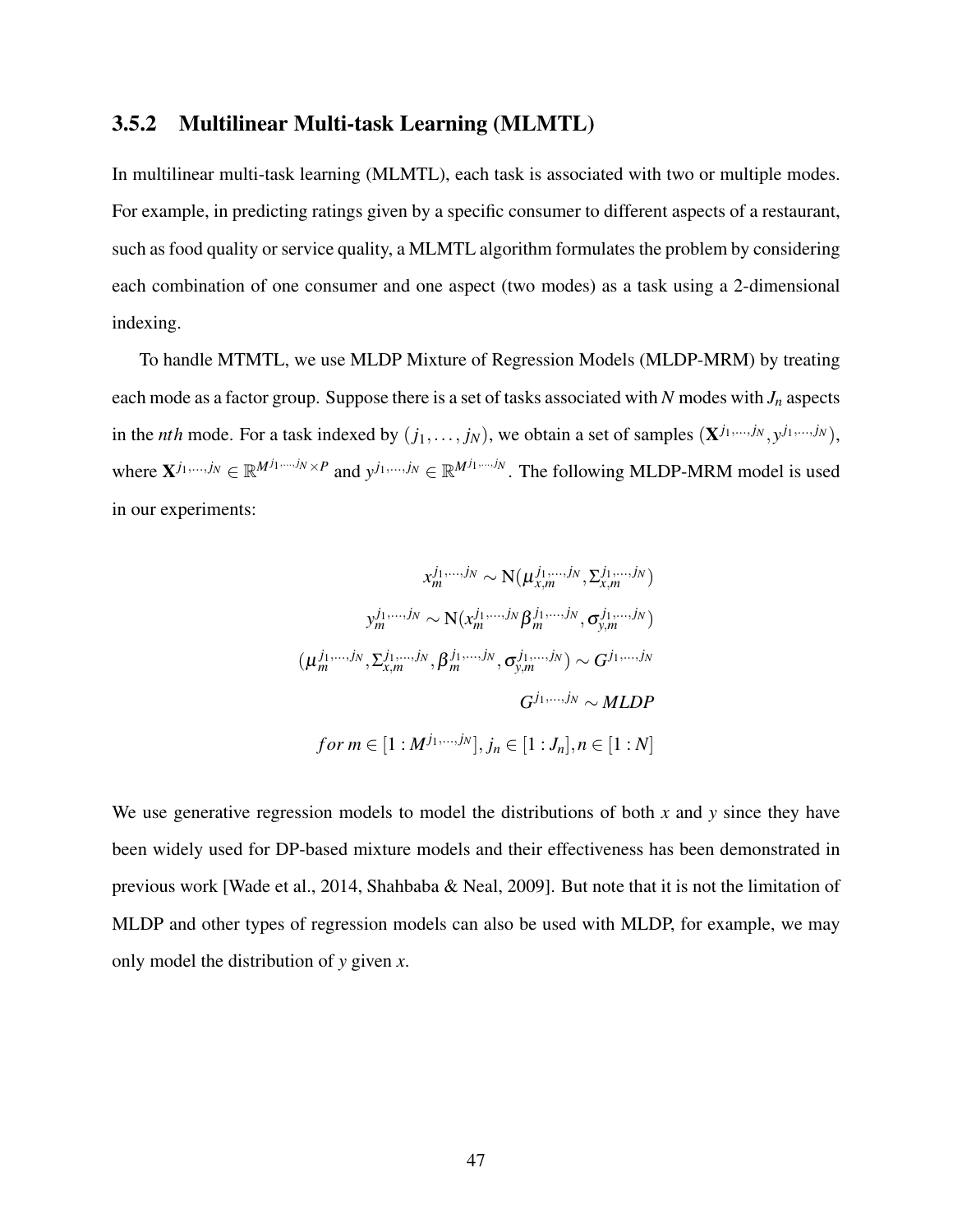For computationally convenient, we use the following priors for basis distribution *H*

$$
H(\mu_x, \Sigma_x, \beta, \sigma_y) = NIW(\mu_x, \Sigma_x; \mu_x^0, \lambda_0, \Psi_x^0, v_0)
$$
  

$$
N(\beta; 0, \sigma_y^2 V)IG(\sigma_y^2; a_y, b_y)
$$
 (3.10)

We compared MLDP-MRM with 3 other Mixture of Generative Regression Models, DP-MRM, MXDP-MRM and ANOVADP-MRM, using different mixing measure, DP, MXDP [\[Muller et al., 2004\]](#page-148-0), and ANOVADP [\[De Iorio et al., 2004\]](#page-141-0) respectively. In addition, we also used two state-of-the-art MLMTL algorithms, MLMTL-C [\[Romera-Paredes et al., 2013\]](#page-150-2), which is based on convex tensor trace norm regularization, and TPG [\[Yu & Liu, 2016\]](#page-154-1), which is based on prototypical method of projected gradient descent, for comparison. 2 real-world data sets, restaurant data set and school data set, were utilized for the experiments, which we describe in the following.

**Restaurant & Consumer Data Set.** This data set contains 1161 ratings, including food rating, service rating, and overall rating, from 131 consumers for 130 restaurants [\[Vargas-Govea et al., 2011\]](#page-152-3). The task is to predict a consumer's rating for a restaurant given the attributes of the consumer and the restaurant. We converted categorical attributes using binary coding to obtain 71 features for each sample. Then we applied PCA to the training data set to keep the first 25 components and then performed the same transformation on the test data set using the learned loadings. There are 2 groups of factors, corresponding to consumers and different aspects of the ratings. For the number of factors, we have  $J_1 = 131$  and  $J_2 = 3$ .

School Data Set. The school data set consists of examination records from 140 secondary schools in years 1985,1986 and 1987. The attributes of the data include 4 school-specific attributes and 3 student-specific attributes, where categorical attributes are expressed as binary features [\[Argyriou et al., 2008\]](#page-140-1). The number of features used in the experiments were 19 after applying PCA. We organized the data according to 2 groups of factors, corresponding to schools and years of examination. We excluded those schools which did not contain records from all 3 years to obtain 64 schools. Thus we have  $J_1 = 64$  and  $J_2 = 3$ . The prediction goal is to estimate a student's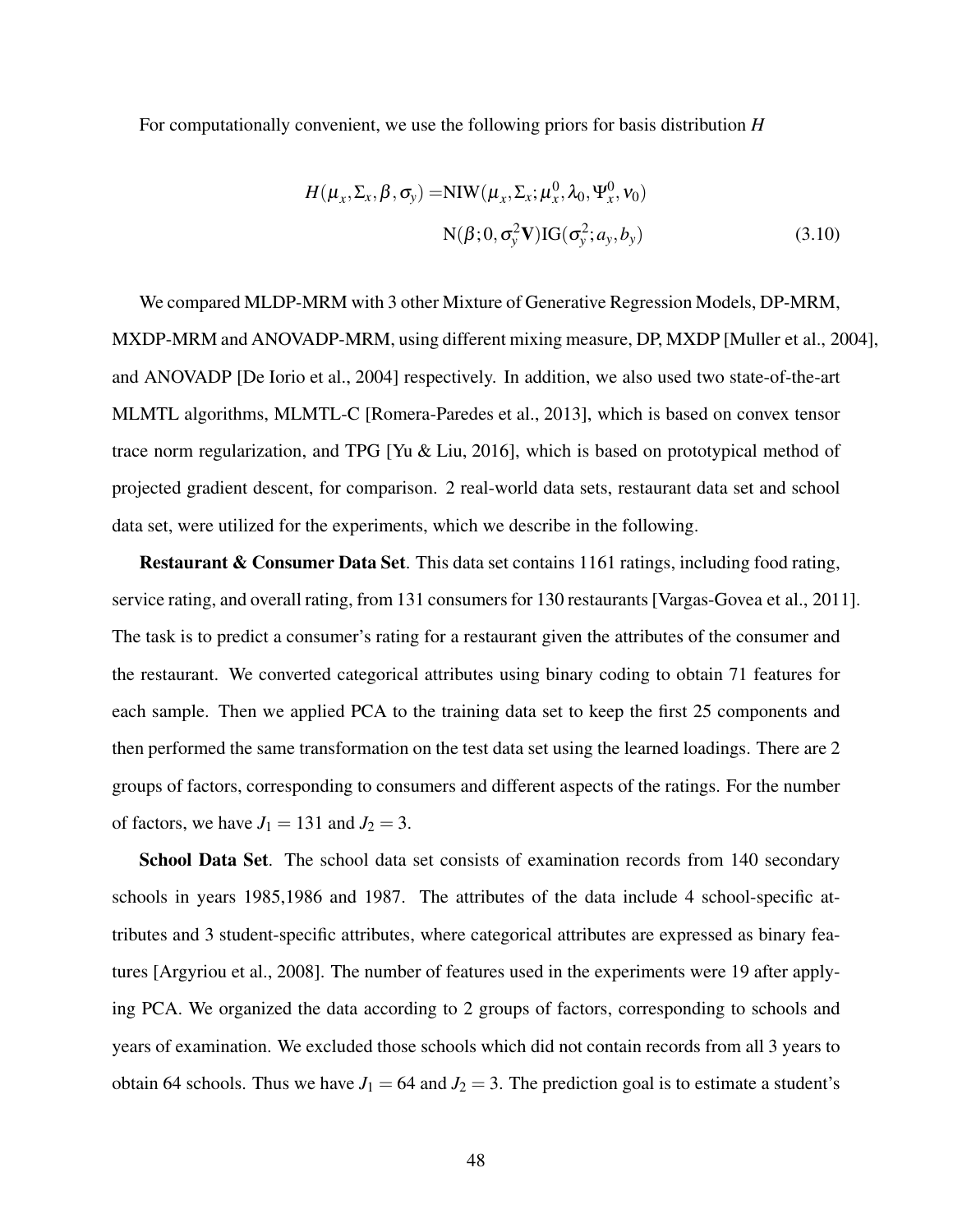examination score.

Root mean squared error (RMSE) was employed to evaluate the results. The performance of different algorithms is showed in the first 2 sub-figures of Fig. [3.2.](#page-59-2) On the restaurant  $\&{\rm con}$ sumer data set, we observe that DDP-based methods, i.e. MXDP-MRM, ANOVADP-MRM, and MLDP-MRM, outperforms DP-MRM with a large margin. Compared with MXDP-MRM and ANOVADP-MRM, MLMTL-C, which is specially designed for MLMTL, has a clear advantage. However, it is worth noting that our proposed method has achieved better performance than both MLMTL and TPG. The results on school data set, showed in the 2nd sub-figure of Fig. [3.2,](#page-59-2) present the similar trend except that ANOVADP-MRM performed worse than DP-MRM. This demonstrated the applicability of MLDP to multilinear multi-task learning problems.

## 3.5.3 Context-aware Recommendation

In context-aware recommender systems, conceptual variables are also considered in making recommendations in addition to the attributes of users and items. In this experiment, we evaluate the performance of rating predictions based on MLDP models. To apply MLDP to context-aware recommendation, we map each conceptual variable to a factor group and treat each context condition as a factor.

Similar to the experiment for MLMTL, we used MLDP-MRM for prediction tasks and compared it with DP-MRM, MXDP-MRM, and ANOVADP-MRM. Furthermore, we compared MLDP-MRM with a context-aware recommender system, CSLIM [\[Zheng et al., 2014\]](#page-154-2), to investigate whether MLDP-MRM is competitive with the current state-of-the-art technique. Two real-world data sets, Japan Restaurant Data set and Frappe Data set were utilized in the experiment. We describe them in the following.

Frappe Data Set. This data set consists of usage history logs of 4082 context-aware mobile apps from 957 users [\[Baltrunas et al., 2015\]](#page-140-2). There are 96203 entries in total. We randomly selected 2000 entries for our experiment. For MLDP, we use 2 features, daytime and isweekend, as 2 factor groups, with  $J_1 = 2$  and  $J_2 = 7$ , to organize the data. For CSLIM, we use all the features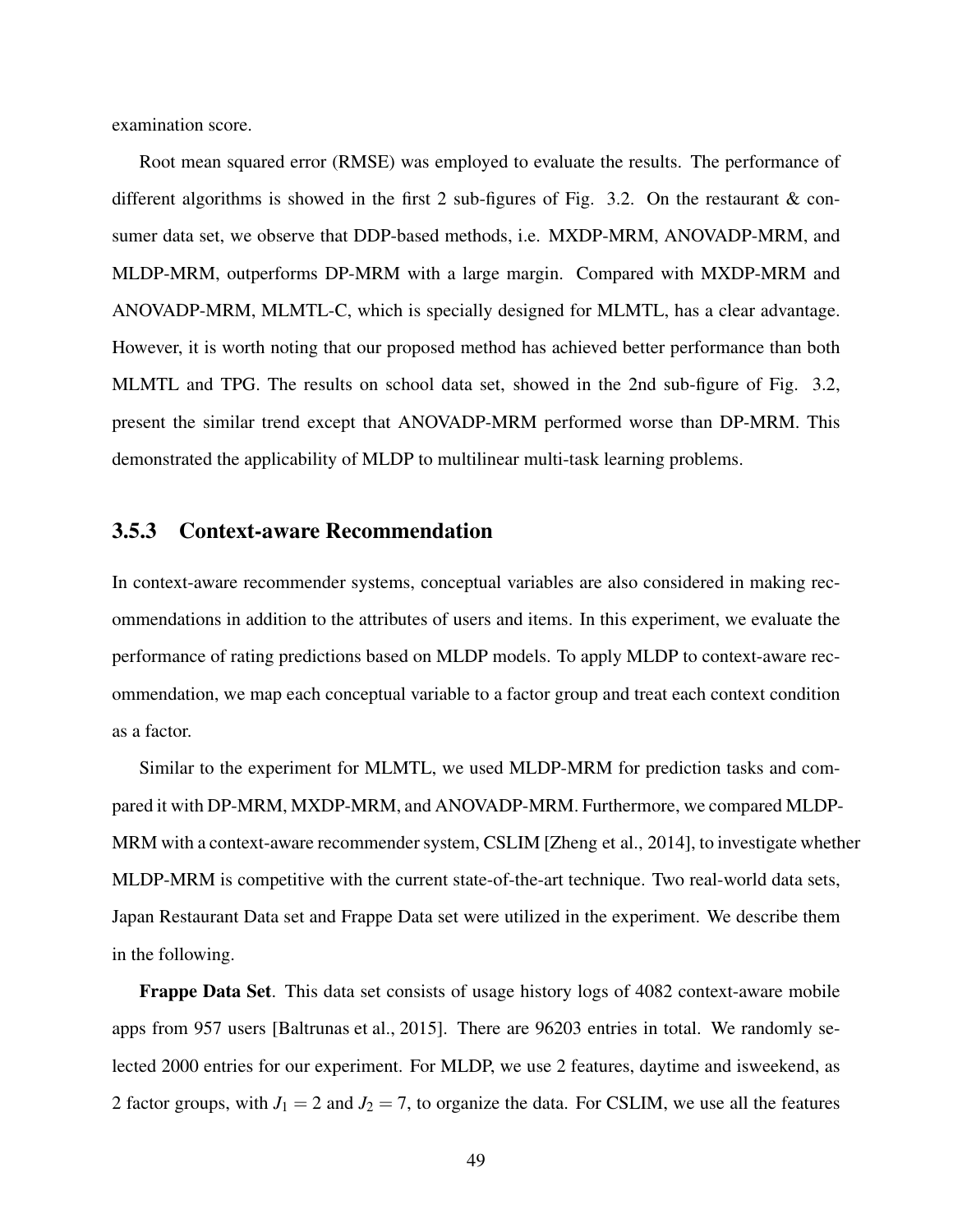as context parameters. The prediction goal is to estimate the number of times an app is used by a user.

**Japan Restaurant Data Set.** It consists of 800 ratings from 8 users for 69 restaurants in Japan [\[Oku et al., 2006\]](#page-149-0). There are 31 features in the data set. The prediction task for this data set is to estimate a user's rating for a restaurant given the restaurant attributes and context conditions. For MLDP, we use 2 event parameters, holiday and relation, and users as 3 factor groups with  $J_1 = 6$ ,  $J_2 = 6$  and  $J_3 = 8$ . For CSLIM, we use all the features as context parameters.

We show the results of comparison using the last 2 sub-figures of Fig. [3.2.](#page-59-2) Similar to MLMTL, RMSE was used for performance evaluation on Frappe data set. For this data set, we observed large variance. The app usage count varies from 1 to about 20,00. For the results, we notice that DP or DDP based methods outperforms the state-of-the-art context aware recommender method, CSLIM. Among DP or DDP based methods, our proposed methods MLDP-MRM is significantly better than other methods. It is worth pointing out that we conducted two studies use two different definitions of MLDP, [\(3.2\)](#page-51-0) and [\(3.5\)](#page-52-0), due to the large variance in the data. We found that MLDP-MRM achieved better performance when using [\(3.5\)](#page-52-0) (In Fig. [3.2,](#page-59-2) we only show the results of using [\(3.5\)](#page-52-0)). This provides further evidence that MLDP has advantage in handling heterogeneous data. For Japan restaurant data set, we used AUC since the labels are binary. On this data set, CSLIM performed better than DP-MRM while the performance is worse than 3 other DDP based methods, ANOVADP-MRM, MXDP-MRM and MLDP-MRM. Among those 3 methods, MXDP-MRM performed consistently better.

## 3.5.4 Time Performance Evaluation

To evaluate the computation efficiency of MLDP, we conducted experiments using 4 real world data sets on a machine with 3.5GHz CPU and 16GB memory. We reports the time (in seconds) needed for each iteration in MCMC of ANOVADP and MLDP in table [3.3.](#page-64-0) From the results we can see that the performance of ANOVADP decreases dramatically when the total number of factors increases, which confirms the weakness of ANOVADP in handling relatively large number of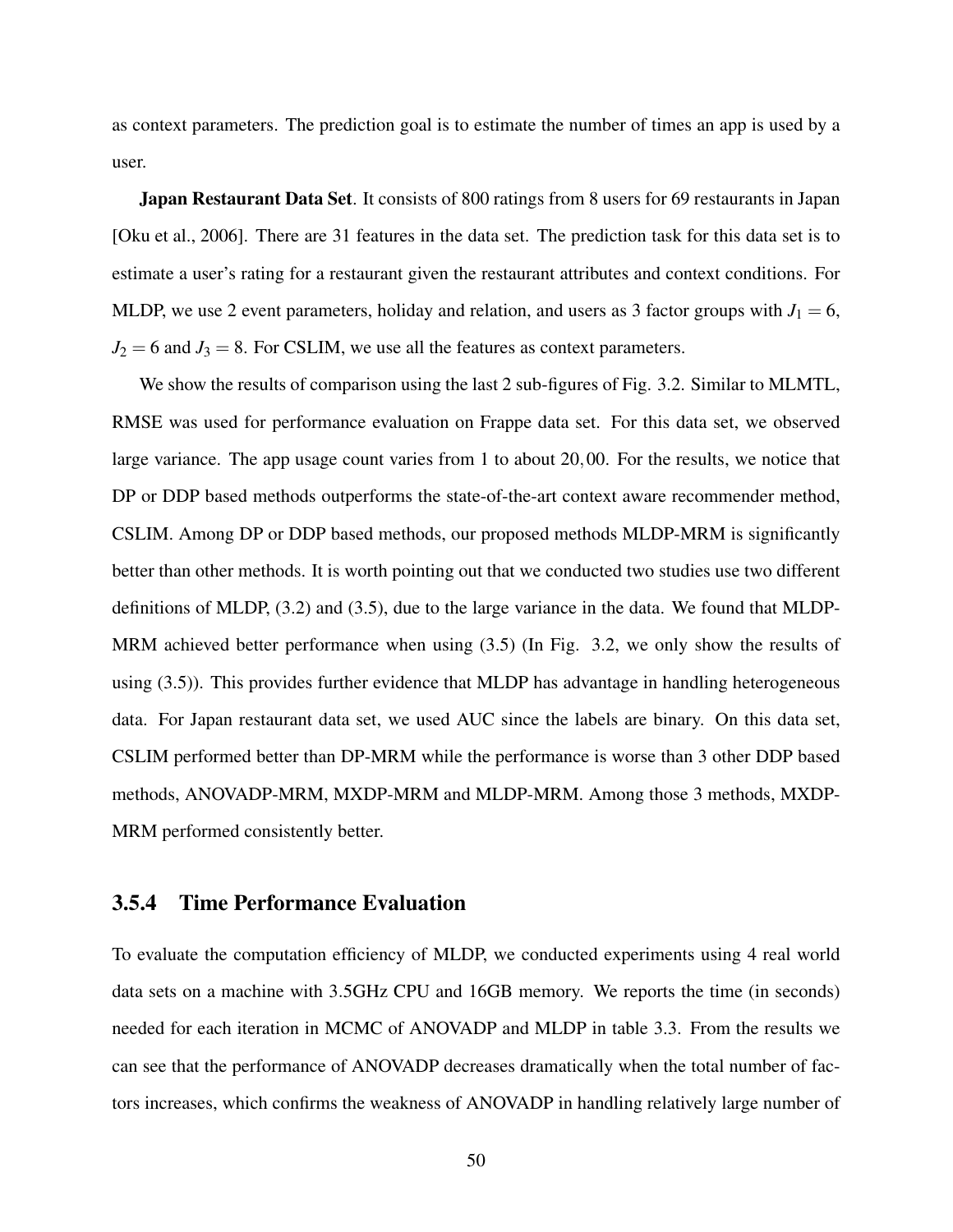<span id="page-64-0"></span>Table 3.3: Time Performance Comparison in Seconds between ANOVADP and MLDP. *J*: number of total factors;*M*: number of instances; A: ANOVADP with only additive effects; A+M: ANOVADP with both additive and multiplicative effects; ML: MLDP

|            |     | M    |     | $A+M$ | ML. |
|------------|-----|------|-----|-------|-----|
| Restaurant | 134 | 1662 | 350 | 1330  | 15  |
| School     | 67  | 4732 | 100 | 415   | 34  |
| Frappe     | 9   | 1000 | 6   | 22    |     |
| JapanR     | 20  | 400  | 33  | 489   | っ   |

factors. Compared with ANOVADP, the advantage of MLDP in computation efficiency is significant. Especially for Restaurant & Consumer and JapanRestaurant data sets, it required two orders of magnitude less time .

## 3.6 Conclusion

In this work, we have devised a novel DDP technique, MLDP, for tackling heterogeneous data modulated by multiple groups of factors, which has been largely ignored in the field of DDP-based methods. To demonstrate the effectiveness of our proposed method, we have applied MLDP to different applications, multilinear multi-task learning, and context aware recommendations using 4 real-world data sets. Compared with other state-of-the-art methods, MLDP has achieved better or competitive performance. This confirms the usefulness of MLDP as a way to handle data affected by multiple factors.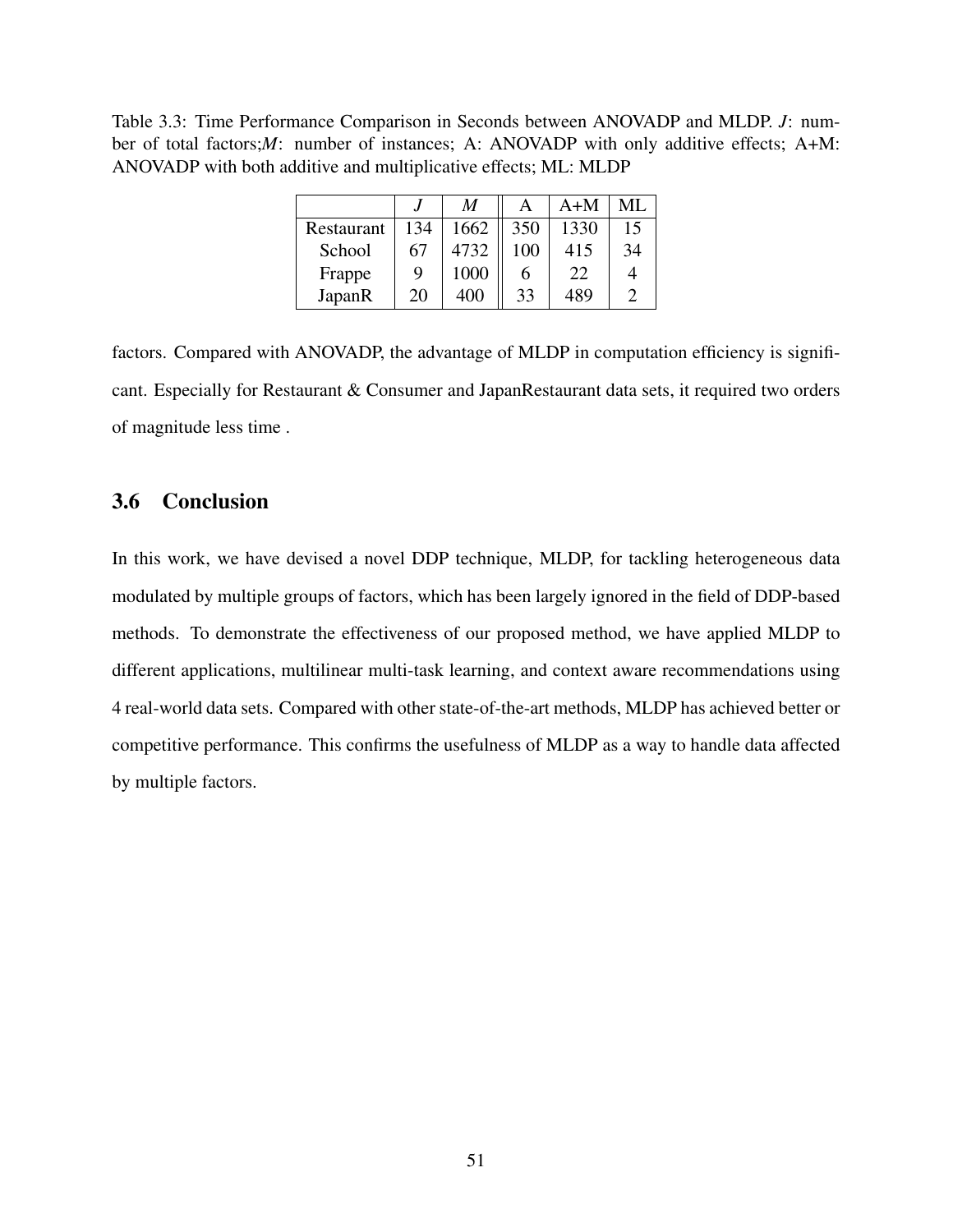## Chapter 4

## Lifelong Multi-task Multi-view Learing

#### 4.1 Introduction

As a promising method to exploit information from multiple related tasks with multiple data sources (a.k.a. views), Multi-task multi-view(MTMV) learning has begun to gain attention from investigators in the data mining and machine learning communities [\[He & Lawrence, 2011,](#page-143-2) [Jin et al., 2013,](#page-144-1) [Jin et al., 2014,](#page-144-2) [Yang & He, 2014,](#page-153-0) [Zhang & Huan, 2012\]](#page-154-0). MTMV learning aims to improve performance of learning algorithms by leveraging relatedness from both tasks and views. To this end, different MTMV methods have been proposed to model task and view relatedness simultaneously and have been applied to many application areas including web page classification [\[He & Lawrence, 2011\]](#page-143-2), image recognition and classification [\[Zhang & Huan, 2012\]](#page-154-0), and spam email filtering [\[Yang & He, 2014\]](#page-153-0).

Differing from previously investigated MTMV learning topics, in this paper we study the problem of MTMV learning in a lifelong learning framework. *Lifelong machine learning*, like human lifelong learning, learns multiple tasks over time [\[Silver et al., 2013\]](#page-151-2). Lifelong multi-task multiview (Lifelong MTMV) learning is a new data mining and machine learning problem where new tasks and/or new views may come in anytime during the learning process.

To the best of our knowledge, there has been no previous effort dedicated to lifelong MTMV learning. Our study of lifelong MTMV learning problem is motivated by many real-world applications. Examples are:

• In object recognition, MTMV learning has been utilized to improve prediction modeling by leveraging the shared representation among different object categories (tasks) and different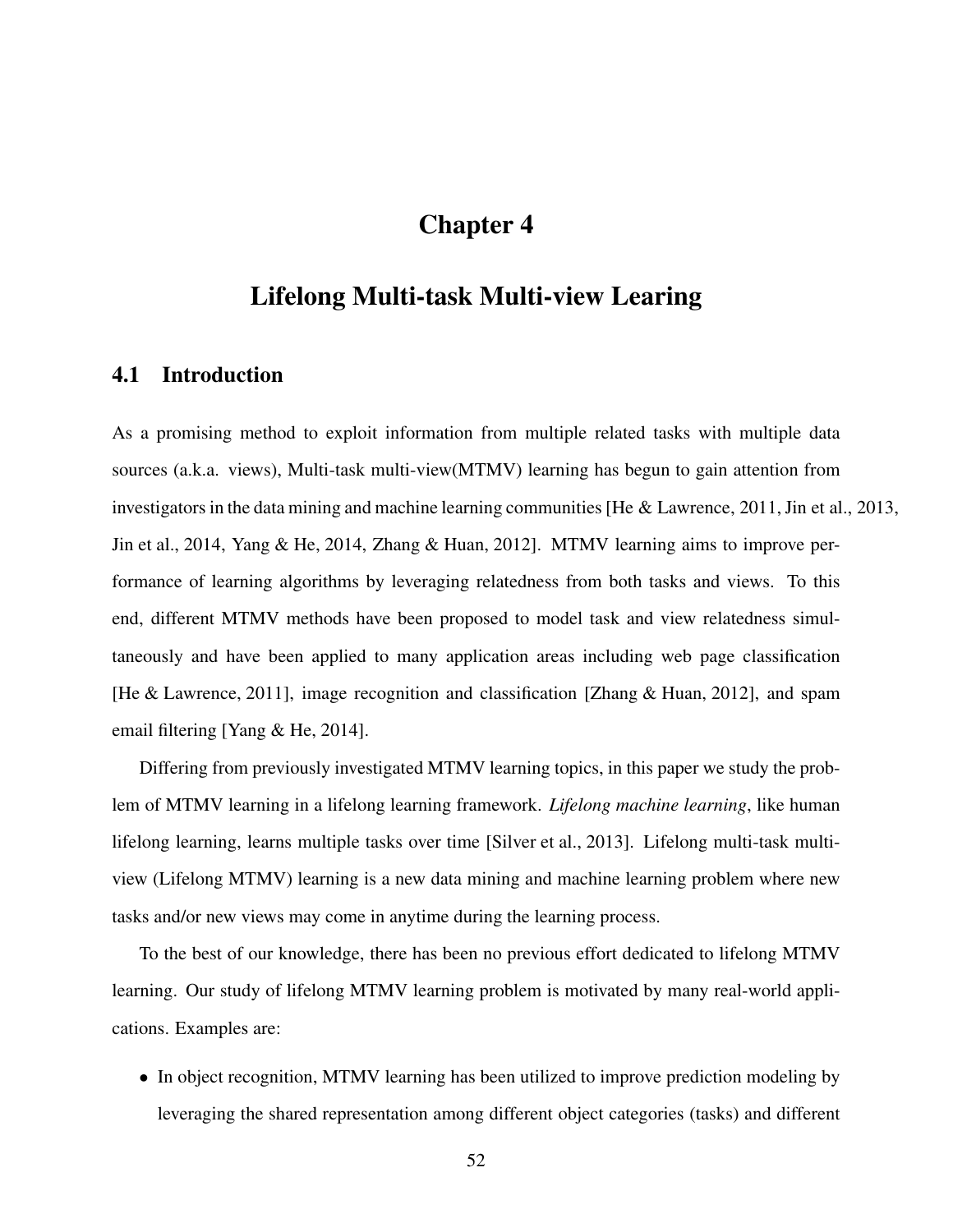types of features, such as shape, margin and texture. However, current MTMV learning approaches do not consider the situation where learning systems may encounter objects from new categories or new types of features.

- In user behavior prediction, investigators usually exploit similarity among different users (tasks) for better modeling. In addition, the prevalence of social media sites like Facebook, Twitter and LinkedIn provides the possibility to utilize information from multiple sources, such as connections, blogs, and interest. How to deal with new users and/or information from different sources of social media poses a challenge for current MTMV learning algorithms.
- Although MTMV learning has been successfully applied to spam email filtering [\[Yang & He, 2014\]](#page-153-0), how to adapt learned models to identify spam emails for new users (tasks) is still an issue. Moreover, we may get new views, such as features about the sender's domain. How to incorporate these new views into learning process at any time without modifications to existing learning systems is also a problem.

To design efficient algorithms for lifelong MTMV we propose a latent space lifelong MTMV (lslMTMV) learning method to exploit task relatedness and information from multiple views. In this new method we map views to a shared latent space and then learn a decision function in the latent space. Specifically, for each task and for each view in the task we learn a predictive model. To handle view and task relationship we factorize the predictive model for a task *t* and a view *v* into two components: a view specific mapping that maps the view *v* to a latent space and a task specific decision function that maps from the latent space to the decision space. We further hypothesize that the view specific mapping is shared among all tasks and the task specific mapping is shared among all views. Our model has many advantages among which the most significant one is that we could retain the learned knowledge from previous tasks or view and transfer it to a new model easily when a new task w/o new views arrive. To meet the efficiency requirement of lifelong learning when more and more data arrives, we develop an optimization algorithm with low time complexity by employing techniques from recursive least squares (RLS) for dictionary learning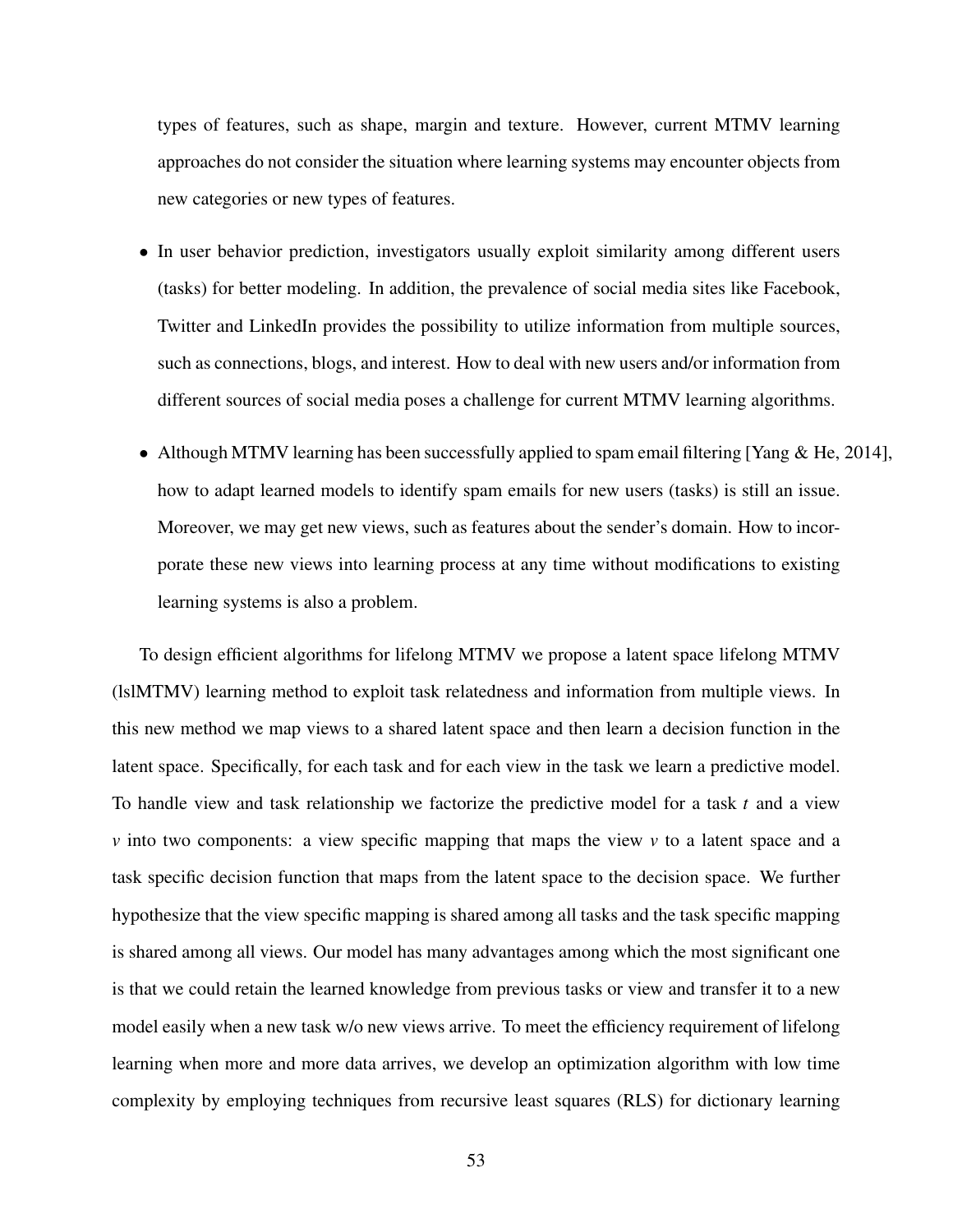[\[Skretting & Engan, 2010\]](#page-151-3) and stochastic gradient descent (SGD). We have evaluated our method using 3 real-world data sets. The experimental study results demonstrate that the classification accuracy of our algorithm is close or superior to state-of-the-art offline MTMV learning algorithms while the time needed to training such models is orders of magnitude less.

The main contributions of this work are three-fold:

- We are the first to study the MTML learning problem in an lifelong learning setting.
- We propose a latent space based MTMV learning algorithm (lslMTMV) to model relatedness between tasks and views.
- We adapt our MTMV learning method to an lifelong learning setting by utilizing RLS and SGD, allowing for efficiently coping with both new views and new tasks using learned knowledge while refining it over time.

## 4.2 Related Work

Our work is related to two lines of research, MTMV learning and lifelong learning. We discuss them separately in the following part.

**MTMV Learning.** To model task relatedness and view consistency, various techniques have been developed by employing bipartite graph [\[He & Lawrence, 2011\]](#page-143-2) or tree [\[Song et al., 2015\]](#page-151-4), regularization based method [\[Jin et al., 2013,](#page-144-1) [Nie et al., 2015,](#page-149-1) [Zhang & Huan, 2012\]](#page-154-0), Bayesian nonparametric [\[Yang & He, 2014\]](#page-153-0), or LDA [\[Jin et al., 2014\]](#page-144-2). In addition to supervised learning, MTMV learning has also been used for clustering [\[Zhang et al., 2015\]](#page-154-3) by using bipartite graph co-clustering.

It is worth noting that all the previous works in MTMV learning are designed for the situation where the training data are collected before the learning starts. One shortcoming of this offline strategy is that it cannot efficiently deal with large training sets. In addition, they cannot handle new tasks or new views.

Lifelong Learning. Lifelong learning is an active research area. It has been applied to supervised learning, semi-supervised learning, unsupervised learning and reinforcement learning. For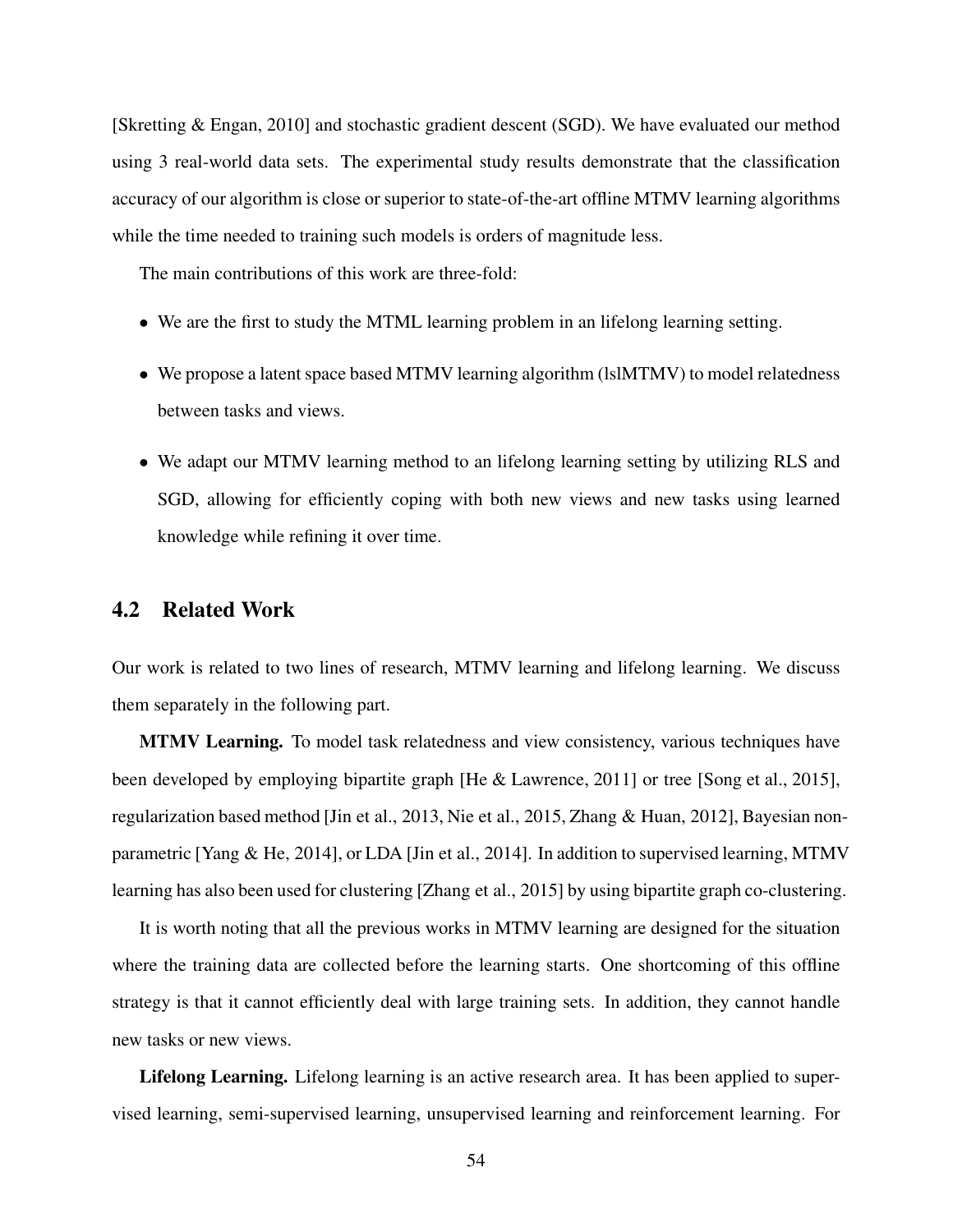supervised learning, Silver et al. have proposed variants of sequential learning and consolidation systems based on neural networks to address the problem of knowledge consolidation and the stability-plasticity problem using task rehearsal [\[Fowler & Silver, 2011,](#page-142-3) [Oquinn et al., 2005\]](#page-149-2). In recent years, Lifelong learning has began to be applied to sentiment classification[\[Chen et al., 2015\]](#page-141-4) and opinion mining[\[Wang et al., 2016\]](#page-153-3). For semi-supervised learning, Mitchell & Cohen have developed Never-Ending Language Learner to cumulatively learning to read the web by acquiring knowledge from the web 24 hours/day [\[Mitchell & Cohen, 2015\]](#page-148-3). For unsupervised learning, one of the most recent work is [\[Le et al., 2012\]](#page-145-4). Le et al. have proposed a model, a deep autoencoder with pooling and local contrast normalization using deep learning method, to build high-level features for large-scale applications using only unlabeled data. Chen and Liu [\[Chen & Liu, 2014\]](#page-141-5) applied lifelong learning to topic modeling using topics from many domains. For reinforcement learning, Ammar et al. recently developed a multi-task policy gradient method to learn decision making tasks consecutively, transferring knowledge between tasks to accelerate learning.

Mostly related to our work, Ruvolo and Eaton [\[Ruvolo & Eaton, 2013c\]](#page-150-3) developed an algorithm to incorporate aspects of both transfer and multi-task learning using latent task structure for lifelong learning. In an extended work [\[Ruvolo & Eaton, 2013a\]](#page-150-4), they proposed to use active task selection to boost performance in lifelong learning. None of the aforementioned algorithms handles training data from multiple views.

In summary, although a considerable amount of research work has been carried out for lifelong learning and MTMV learning separately. The investigation of the interplay of lifelong learning and MTMV learning has just started and that is the focus of our paper.

## 4.3 Algorithm

### 4.3.1 Notations

We use the following notations throughout the rest of the paper. We use lowercase letters to represent scalar values, lowercase letters with bold font to represent vectors (e.g. *u*), uppercase bold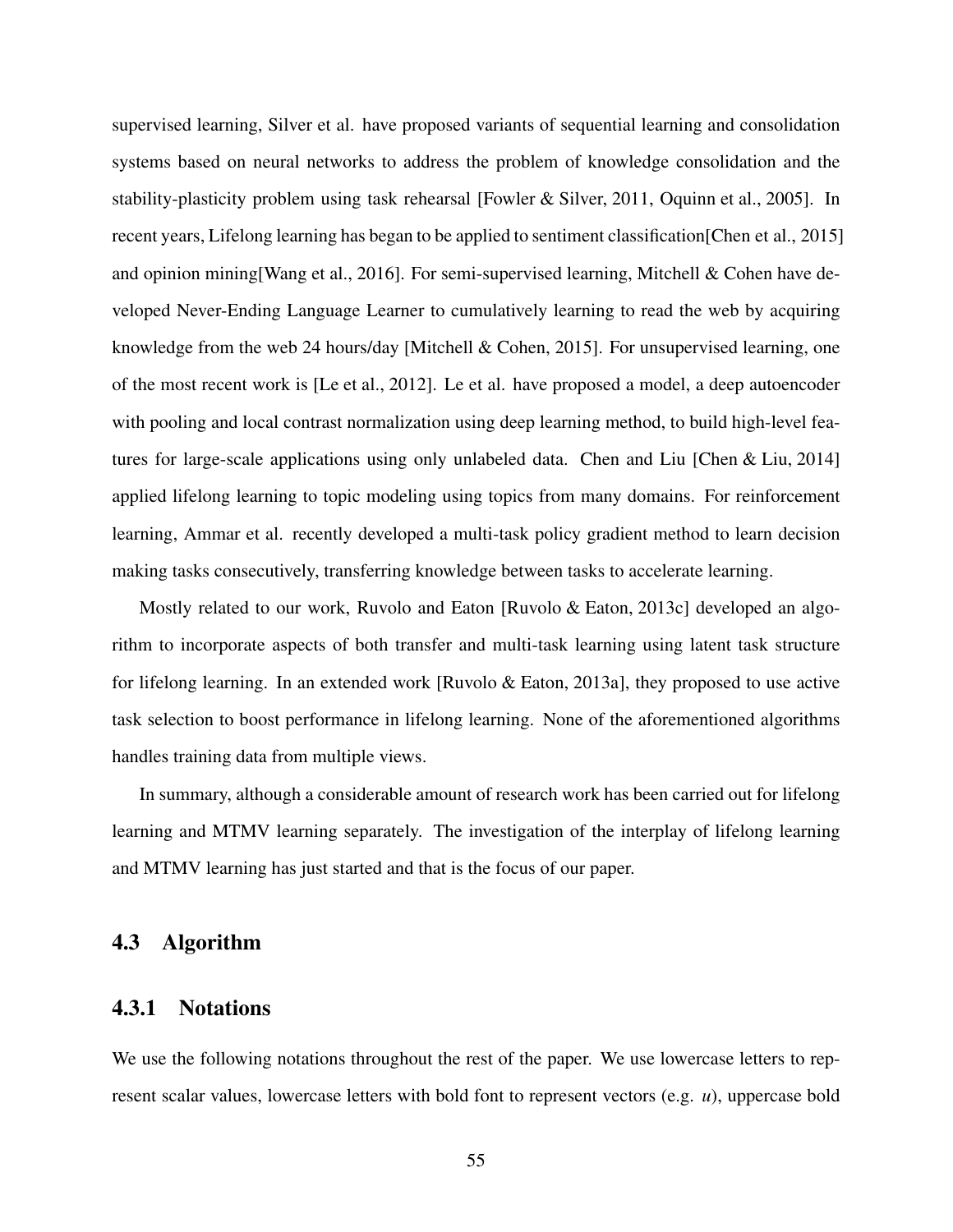letters to represent matrices (e.g. A), Greek letters  $\{\alpha, \lambda, \gamma, \dots\}$  to represent regularization parameters. Given a *p* dimensional vector  $u = (u_1, u_2, \dots, u_p)^T$ , we define the  $L_q$  norm of *u* as  $\|u\|_q = ($ *p*  $\sum_{i=1}$  $|u_i|^q$ , Specially, we  $L_2$  norm of vectors in this paper. Given a matrix  $\mathbf{A} = (a_{i,j}) \in \mathbb{R}^{p \times k}$ ,  $\Vert \mathbf{A}\Vert_F =$ s *p*  $\sum_{i=1}$ *k* ∑ *j*=1  $|a_{ij}|^2$  is the Frobenius norm of A. Unless stated otherwise, all vectors in this paper are column vectors.  $u^T$  is the transpose of the vector *u*.

We use superscripts to denote indices of views or tasks when we iterate over all the views or tasks.

## 4.3.2 Problem Formulation

Suppose that we are given *T* tasks with features from *V* views. The number of features from some view  $v \in \{1, 2, \ldots V\}$  is denoted as  $P^v$ . For some task  $t \in \{1, 2, \ldots, T\}$ , we are given  $N^t$  labeled and  $M<sup>t</sup>$  unlabeled training samples from  $|V^t| \leq V$  views, where  $V^t$  is a set containing views present in task *t*. We assume that each batch data of task *t* has the same number of views, i.e., if a view is present in one sample in a batch, it is present in every sample in this batch. For some view  $v \in V^t$  present in the task *t*, we denote the training set from the view of the task *t* as  $(\mathbf{X}^{t,v}, \mathbf{U}^{t,v}, y^{t,v})$ , where  $\mathbf{X}^{t,v} \in \mathbb{R}^{N^t \times P^v}$  is the object-feature matrix for the labeled training set,  $\mathbf{U}^{t,v} \in \mathbb{R}^{M^t \times P^v}$  is the object-feature matrix for the unlabeled training set, and  $y^{t,v} \in \mathbb{R}^{N^t}$  is the label vector for the labeled training set. The set of tasks having the view *v* is denoted as  $T^{\nu}$ , where  $|T^{\nu}| \leq T$ . For example, in Figure [4.1,](#page-70-0) we have  $T^1 = \{1, 2\}$  for view 1,  $T^2 = \{1, 2\}$  for view 2,  $T^3 = \{1\}$  for view 3, and  $T^4 = \{4\}$  for view 4.

We summarize some important notations used for our problem in Table [4.1.](#page-70-1)

## 4.3.3 Latent Space MTMV Learning

Before we present our algorithm for the lifelong multi-task multi-view problem, we first present a latent space based approach for the off-line multi-task multi-view (MTMV) learning problem. In our method, for each view *v* of each task *t*, we first learn a prediction function  $f^{t,v}(x) = f(x; \theta^{t,v})$ ,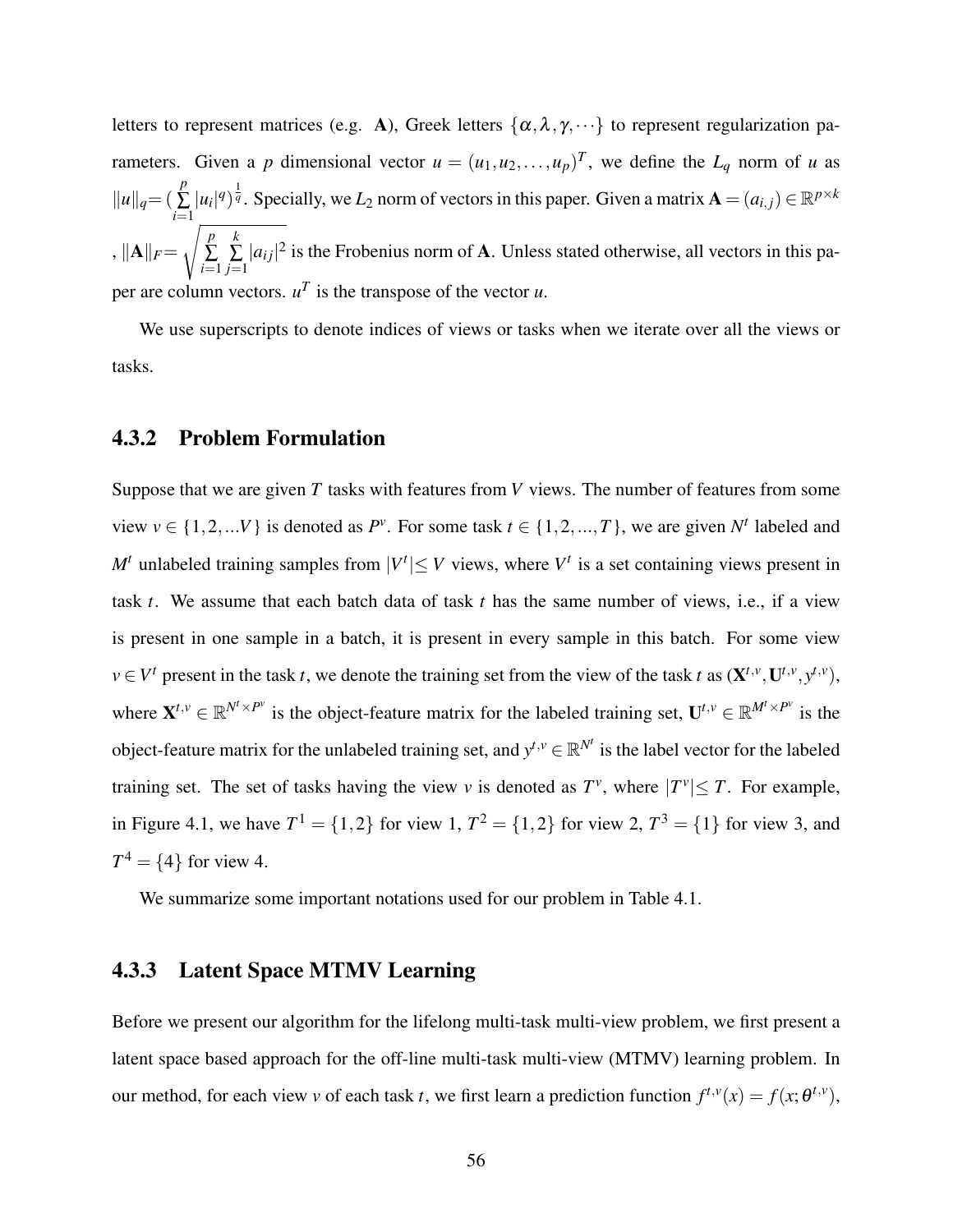<span id="page-70-0"></span>

Figure 4.1: Lifelong Learning Problem

<span id="page-70-1"></span>Table 4.1: Notations for the lifelong MTMV Learning Problem

| T                  | Total number of tasks                                        |
|--------------------|--------------------------------------------------------------|
| V                  | Total number of views                                        |
| $\mathbf{X}^{t,v}$ | Object-feature matrix of the labeled training data for       |
|                    | the task $t$ in the view $v$                                 |
| $y^{t,v}$          | Labels of the training data for the task $t$ in the view $v$ |
| $\mathbf{U}^{t,v}$ | Object-feature matrix of the unlabeled training data for     |
|                    | the task $t$ in the view $v$                                 |
| $\mathbf{L}^{\nu}$ | The latent space shared by tasks from view $\nu$             |
| $s^t$              | The weight vector shared by all views in the task $t$        |
| $V^t$              | The set of views present in the task $t$                     |
| $T^{\nu}$          | The set of tasks having the view $\nu$                       |

parameterized on  $\theta^{t,v} \in \mathbb{R}^{P^v}$ . We then make prediction by averaging the prediction results from all views of task *t*. Instead of using training data only from the view *v* in the task *t*, we hope to learn a better model for the task *t* by exploiting sharable knowledge from related tasks and multiple views. To achieve this, we factorize  $\theta^{t,v}$  into two latent factors,  $\theta^{t,v} = L^v s^t$ , where  $L^v$  is a matrix factor shared by all the tasks from the view  $v$  and  $s<sup>t</sup>$  is a vector factor shared by all the views from the task *t*. In essence, we characterize views using **L** and tasks using *s*. The interaction between  $L^{\nu}$ and  $s<sup>t</sup>$  captures the interaction between view *v* and task *t*. We assume that features of each task in the same view  $\nu$  have similar contributions to that task so that they can share a latent space  $L^{\nu}$ .

We illustrate the factorization in a schematic plot in Figure [4.2.](#page-71-0) In this figure,  $\theta^{1,1}$  and  $\theta^{2,1}$ share  $L^1$  since they are from the same view.  $\theta^{1,1}$ ,  $\theta^{1,2}$  and  $\theta^{1,3}$  share  $s^1$  since they are from the same task. If the function *f* is a linear functional (which we focus in this paper) we have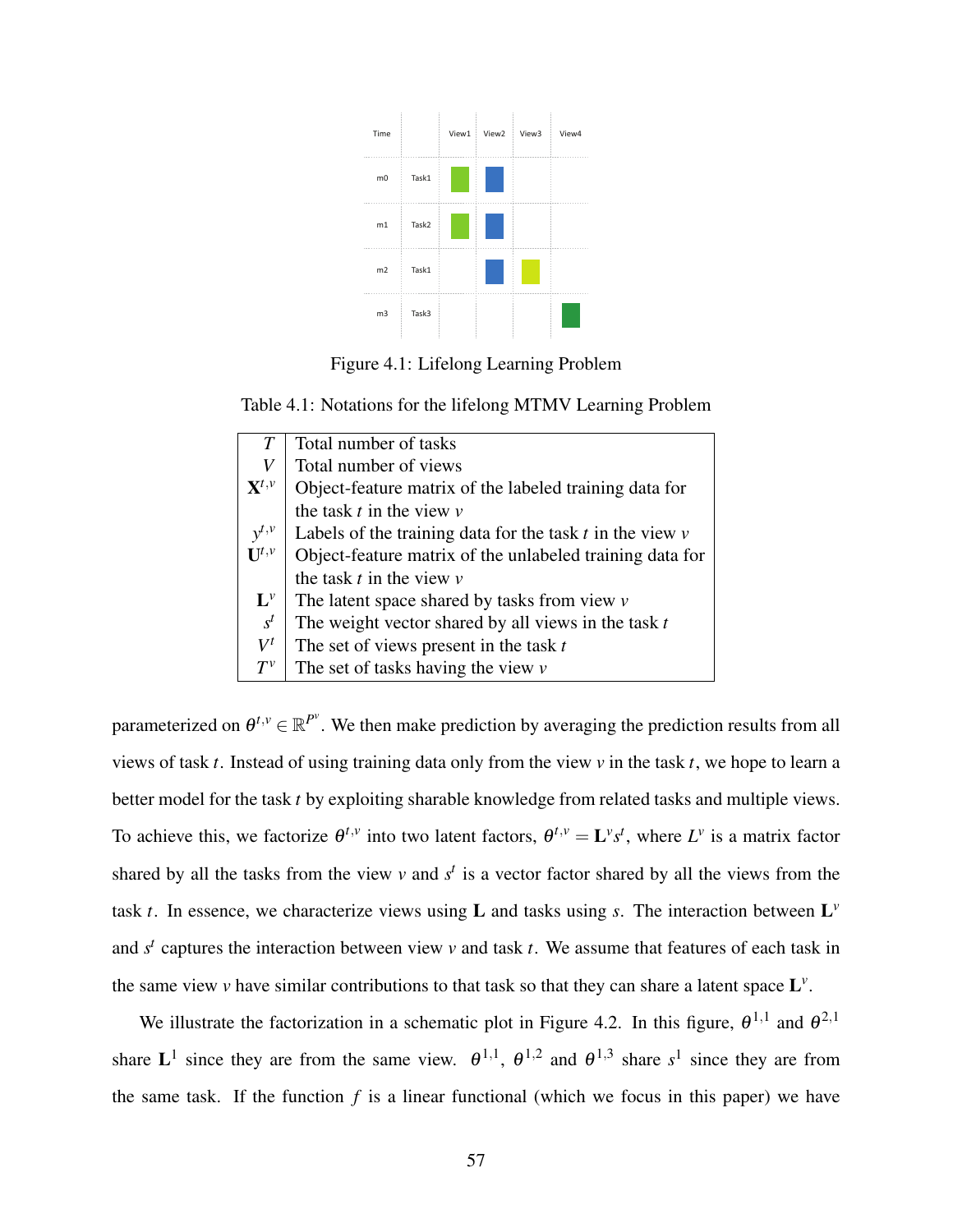$f(x; \theta^{t,v}) = x^T \theta^{t,v} = x^T L^v s^t$ . We see that  $L^v$  maps the raw data to a latent space and  $s^t$  maps from the latent space to a decision space. Following this interpretation, the matrix factorization is interpreted as for a given view the mapping from the raw space to the latent space is shared among all tasks (and hence  $L^{\nu}$  is task invariant). For a given task, different views are mapped to the shared latent space and the final decision is made based on the information of the latent space (and hence *s t* is view invariant).

<span id="page-71-0"></span>

Figure 4.2: Latent Space MTMV Learning

Our latent space formalization for MTMV is novel and was never explored for MTMV problems. The advantages of this formalization, especially for lifelong learning with new tasks and new views, are multifaceted. First, knowledge sharing among views is natural. All views are mapped to the same latent space and the sharing of the knowledge gained from different views is very intuitive and natural. Second, knowledge transfer among tasks can be easily achieved. When new tasks with views that have seen before arrives (Case 2), knowledge learned from other tasks with same views can be utilized to learn a better model for these tasks by sharing L. Similarly, when new views for a task that has been studied before arrives (Case 3), the learned *s* can be used as a prior knowledge so that there is no need to learn from scratch. Third, knowledge learned from new tasks or new views can also be used to refine the model of tasks studied before since  $L^{\nu}$  is shared by all the tasks in the same view  $v$  and  $s^t$  is shared across views for some task  $t$ . Moreover this formalization handles missing views naturally. For tasks with missing (training) views, we are still able to use those views if they are present in the test data set since we can use L of those missing views learned from other tasks. We want to point out that our approach is a general form for the methods proposed in [\[Kumar & Daumé III, 2012\]](#page-145-0) and [\[Jia et al., 2010\]](#page-144-3). When there is only one view, our approach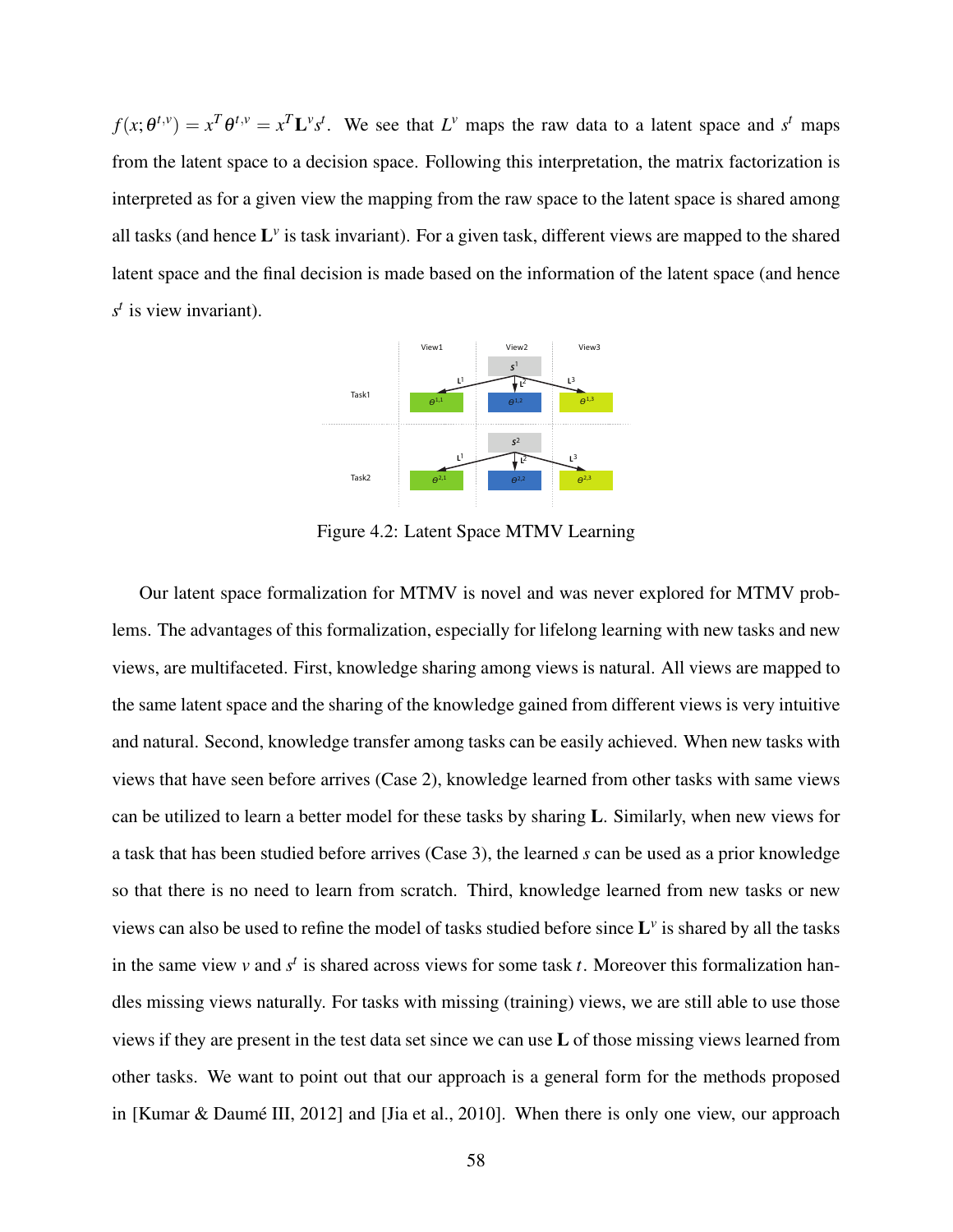degenerates to a latent space multi-task single view learning problem [\[Kumar & Daumé III, 2012\]](#page-145-0). When there is only one task, our method degenerates to a single task multi-view learning problem [\[Jia et al., 2010\]](#page-144-0), where we have the relationship:  $\mathbf{L}^{\nu} = ((\mathbf{D}^{\nu})^T \mathbf{D}^{\nu})^{-1} (\mathbf{D}^{\nu})^T$ . Note that the only difference is that we use  $L_2$  norm instead of  $L_1$  norm for  $s^t$ .

Below we first give out details of the latent space MTMV learning algorithm and then we present our strategy to adapt the algorithm for on-line and lifelong learning.

## 4.3.4 Latent Space MTMV Learning Details

We introduce our algorithm in an off-line setting here. For simplicity, we formulate our algorithm using linear function as the prediction function  $f^{t,y}$ . Our objective function is formalized as:

<span id="page-72-0"></span>
$$
\underset{\mathbf{L},\mathbf{S}}{\operatorname{argmin}} \sum_{t=1}^{T} \sum_{\mathbf{v} \in V^t} \frac{1}{N^t} ||\mathbf{y}^{t,\mathbf{v}} - \mathbf{X}^{t,\mathbf{v}} \mathbf{L}^{\mathbf{v}} s^t||_2^2
$$
  
 
$$
+ \mu \sum_{t=1}^{T} \sum_{\substack{\mathbf{v}, \mathbf{u} \in V^t \\ \mathbf{v} \neq \mathbf{u}}} \frac{1}{M^t} ||\mathbf{U}^{t,\mathbf{v}} \mathbf{L}^{\mathbf{v}} - \mathbf{U}^{t,\mathbf{u}} \mathbf{L}^{\mathbf{u}}||_2^2
$$
  
 
$$
+ \lambda \sum_{t=1}^{T} ||s^t||_2^2 + \gamma \sum_{\mathbf{v}=1}^{V} ||\mathbf{L}^{\mathbf{v}}||_F^2
$$
(4.1)

The first term in Equation [4.1](#page-72-0) is the squared loss for labeled training samples. The second term is used to achieve view consistency by penalizing the difference among prediction results on unlabeled samples from different views of the same task  $t$ , where  $\mu$  regulates the degree of disagreement on different views. The parameter  $\lambda$  is used to control the complexity of  $s^t$ . The last term regularizes the complexity of predictor parameters and hence avoids overfitting. The number of latent bases is determined by parameter *k*, we use cross validation to obtain the optimal value of *k*.

We use an alternating method to iteratively optimize Equation [4.1](#page-72-0) between **L** and **S** since the equation is not jointly convex but is convex with respect to  $L$  or  $S$ . For a fixed  $L$ , the optimization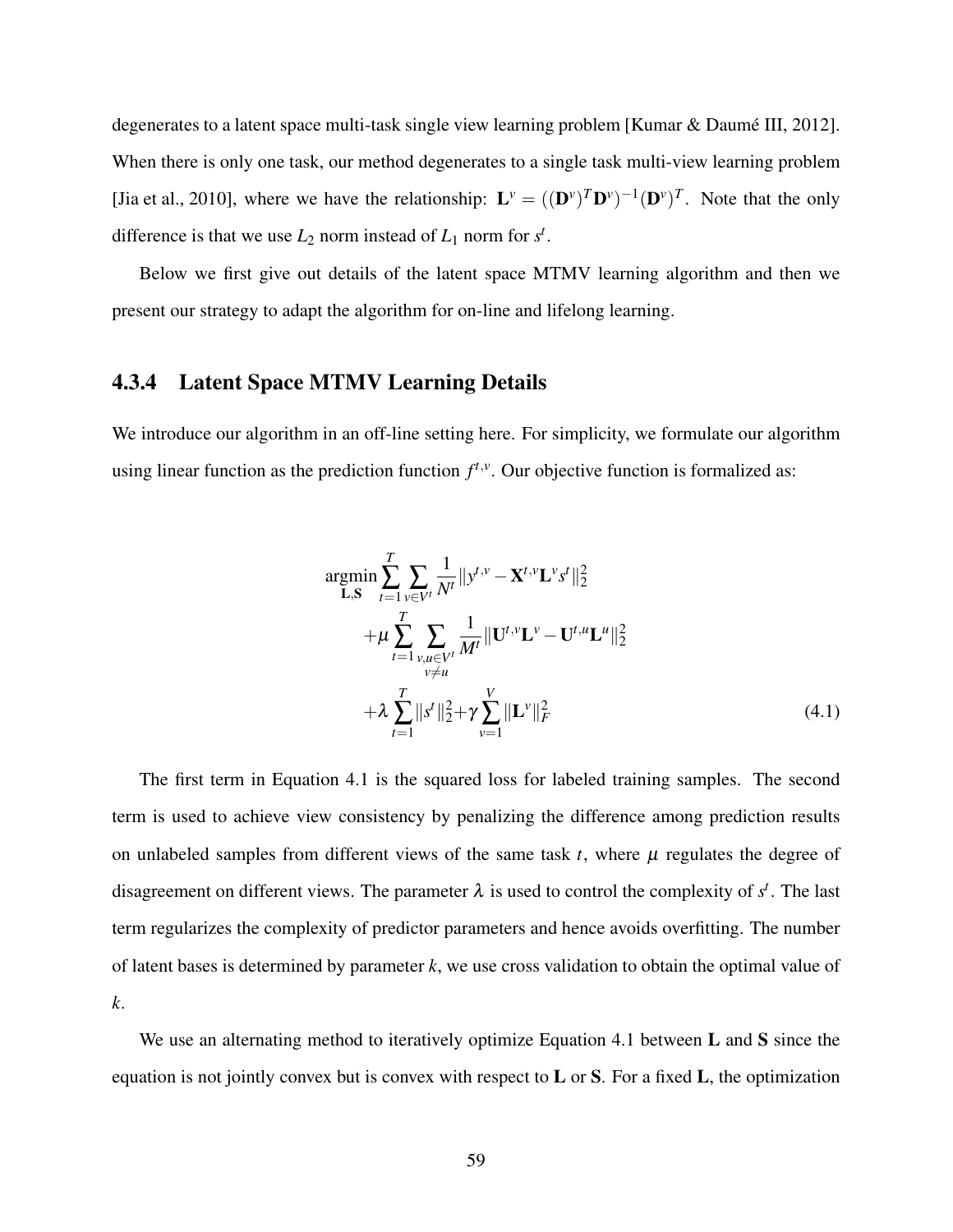function for a specific  $s^t$  is as follows:

<span id="page-73-0"></span>
$$
\underset{s^{t}}{\text{argmin}} \sum_{v \in V^{t}} \frac{1}{N^{t}} \| y^{t,v} - \mathbf{X}^{t,v} \mathbf{L}^{v} s^{t} \|_{2}^{2} + \lambda \| s^{t} \|_{2}^{2}
$$
\n(4.2)

To find the optimal  $L^{\nu}$ , we fix S and the rest of  $L^{\nu}$ s ( $u \in \{1, 2, ..., V\}$  and  $u \neq \nu$ ), and solve the following optimization function:

<span id="page-73-1"></span>
$$
\underset{\mathbf{L}^{\nu}}{\operatorname{argmin}} \sum_{t \in T^{\nu}} \frac{1}{N^{t}} \|y^{t,\nu} - \mathbf{X}^{t,\nu} \mathbf{L}^{\nu} s^{t} \|_{2}^{2} \n+ \mu \sum_{t \in T^{\nu}} \sum_{\substack{u \in V^{t} \\ v \neq u}} \frac{1}{M^{t}} \| \mathbf{U}^{t,\nu} \mathbf{L}^{\nu} - \mathbf{U}^{t,u} \mathbf{L}^{u} \|_{2}^{2} + \gamma \| \mathbf{L}^{\nu} \|_{F}^{2}
$$
\n(4.3)

The calculation for  $s^t$  and  $L^v$  is straightforward. We can have closed-form solutions for  $s^t$  and  $L^{\nu}$  by setting the derivative of [\(4.2\)](#page-73-0) w.r.t.  $s^t$  and [\(4.3\)](#page-73-1) w.r.t.  $L^{\nu}$  to zero. We omit the details due to the space limit.

## 4.3.5 Latent Space Lifelong MTMV learning

In this section, we adapt our proposed method to an lifelong setting where training data are given in mini-batches. Our goal is to design an lifelong MTMV learning algorithm that has lower computational cost in terms of CPU time and memory space than the offline version. The basic ideas are:

- We introduce intermediate variables  $\theta^{t,v}$  so that batches of training data can be used iteratively to gradually update L . In addition, the complexity for optimization of S increases with the total number of views instead of the amount of training data.
- We apply the optimization technique from Recursive Least Squares (RLS) [\[Skretting & Engan, 2010\]](#page-151-0) to continuously update  $\theta^{t,v}$ .
- We utilize stochastic gradient descent (SGD) to gradually improve L.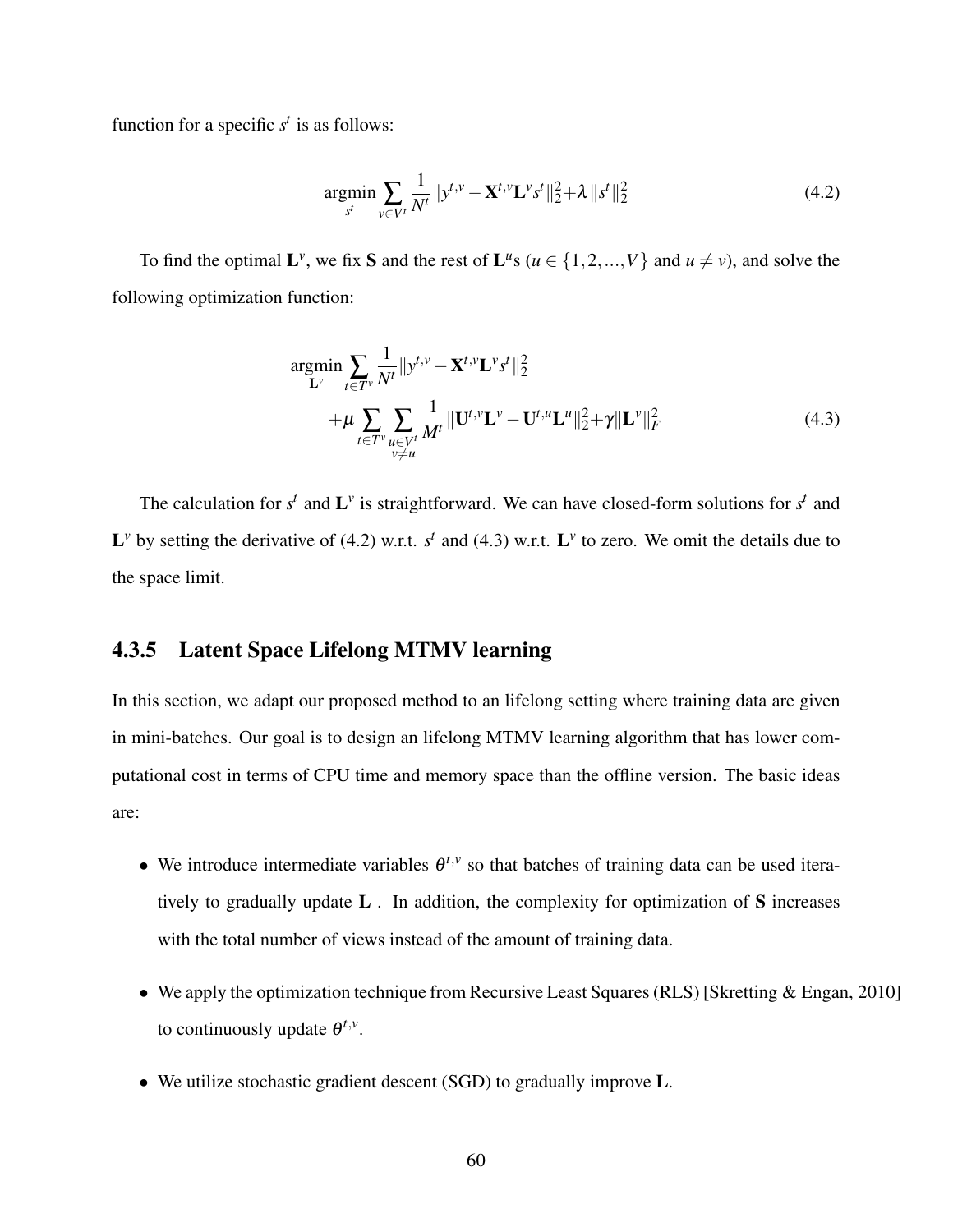• We partially update **L**,  $\theta^{t,v}$  and **S** at each time stamp.

#### Objective function For Lifelong MTMV learning

For the offline algorithm, all training data needs to be stored in memory and used to update L and S in each iteration since we try to exploit task relatedness and additional information from multiple views. To deal with this inefficiency, we first introduce intermediate variables  $\theta^{t,v}$  for each task *t* from view *v*. We use  $m \in \{1, 2, \dots\}$  to index each time stamp when a batch of new training data arrives. And we assume that the training data in each batch is from the same task. Then at each time stamp *m*, we have the following objective function:

$$
\mathscr{J} = \sum_{t=1}^{T_{(1:m)}} \sum_{v \in V_{(1:m)}^t} \frac{1}{N_{(1:m)}^t} ||y_{(1:m)}^{t,v} - \mathbf{X}_{(1:m)}^{t,v} \theta^{t,v}||_2^2
$$
  
+ 
$$
\sum_{t=1}^{T_{(1:m)}} \sum_{v \in V_{(1:m)}^t} ||\theta^{t,v} - \mathbf{L}^v s^t||_2^2
$$
  
+ 
$$
\mu \sum_{t=1}^{T_{(1:m)}} \sum_{v, u \in V_{(1:m)}^t} \frac{1}{M_{(1:m)}^t} ||\mathbf{U}_{(1:m)}^{t,v} \mathbf{L}^v - \mathbf{U}_{(1:m)}^{t,u} \mathbf{L}^u||_2^2
$$
  
+ 
$$
\lambda \sum_{t=1}^{T_{(1:m)}} ||s^t||_2^2 + \gamma \sum_{v=1}^{V_{(1:m)}} ||\mathbf{L}^v||_F^2
$$
 (4.4)

And our goal is to solve the following minimization problem:

<span id="page-74-0"></span>
$$
\underset{\mathbf{L},\mathbf{S},\Theta}{\text{argmin}}\mathscr{J} \tag{4.5}
$$

Where  $\Theta = \theta^{t,v}, \forall t \in \{1, 2, \dots, T_{(1:m)}\}, v \in \{1, 2, \dots, V_{(1:m)}\}.$  In the above Equation, we use subscript *m* to denote the value of a variable in time stamp  $m$ ,  $(1 : m)$  to denote the cumulative values of a variable from time stamp 1 to *m*. For examples,  $X_{(1)}^{t,v}$  $\binom{1, v}{1, m}$  denotes all the labeled training data has been received until *m*,  $\mathbf{X}_m^{t,v}$  the labeled training data arriving at time stamp *m*,  $T_{(1:m)}$  the total number of seen tasks, *V t*  $t'_{(1:m)}$  the set of seen views in task *t*.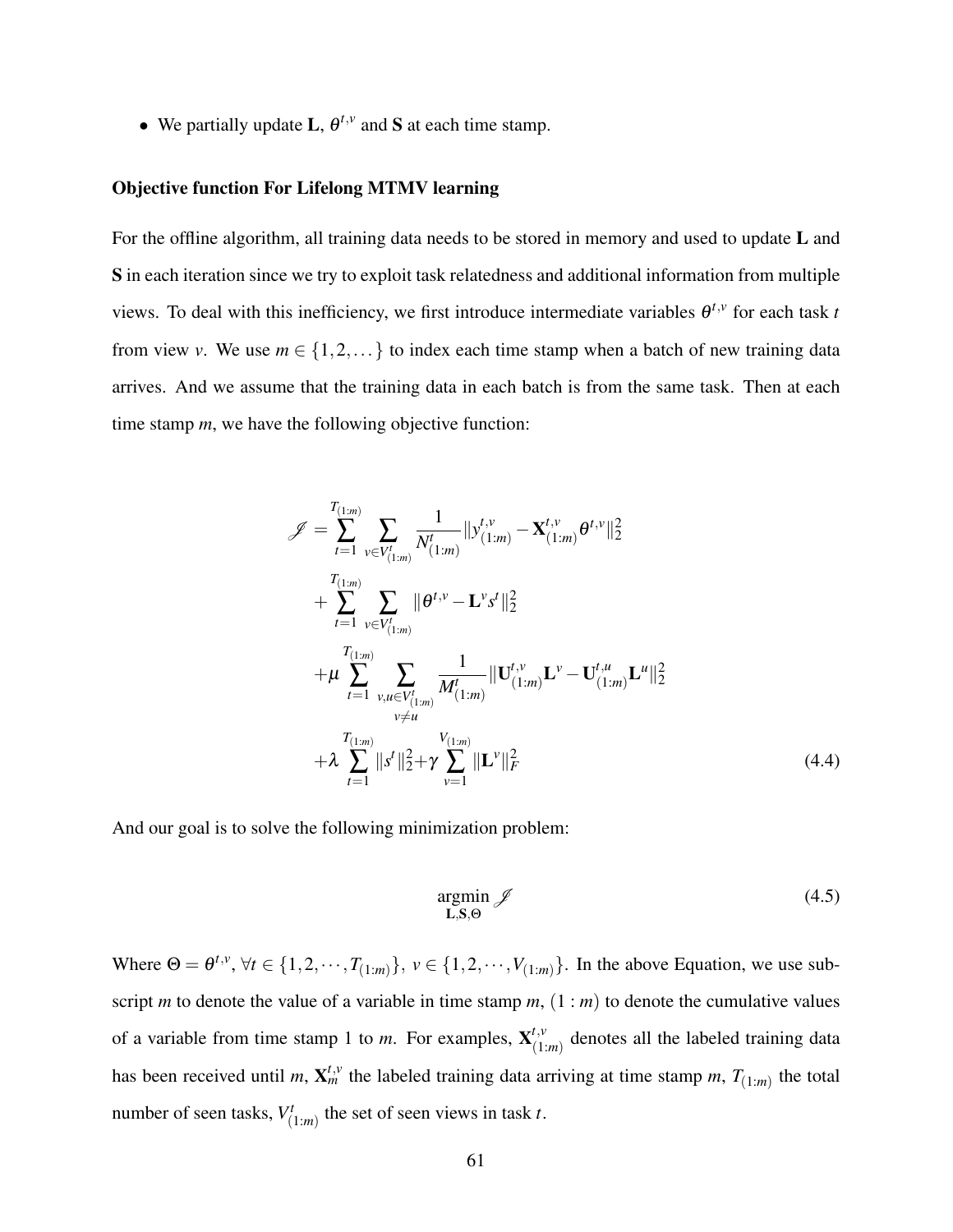To solve [\(4.4\)](#page-74-0), if we directly apply alternating method used in offline learning to this objective function, the complexity will increase dramatically with more and more data coming in because all the received training data needs to be stored and used for optimization at each *m*. Suppose at time stamp m, we receive a batch of data  $\mathbf{X}_{m}^{t,v} \in \mathbb{R}^{N_m \times P^v}, \mathbf{U}_{m}^{t,v} \in \mathbb{R}^{M_m \times P^v}$  and  $y_{m}^{t,v} \in \mathbb{R}^{N_m}, \forall v \in V_m^t$ , we introduce different techniques for efficiently solving  $\Theta$ , **L** and **S** in the following.

#### Optimization for Θ

The straightforward way to solve  $\theta^{t,v}$  is to directly compute the following equation obtained y setting the first derivative of [\(4.4\)](#page-74-0) w.r.t  $\theta^{t,v}$  to zero:

$$
\theta_m^{t,v} = ((\mathbf{X}_{(1:m)}^{t,v})^T \mathbf{X}_{(1:m)}^{t,v})^{-1} (\mathbf{X}_{(1:m)}^{t,v} y_{(1:m)}^{t,v} + L_m^v s_m^t)
$$
(4.6)

Note that in order to solve the above equation, we need to store and use all the received training data until *m*. To tackle this inefficiency, we let  $A_m^{t,v} = \left(\left(\mathbf{X}_{m}^{t,v}\right)\right)$  $(\binom{t,v}{1:m})^T \mathbf{X}_{(1)}^{t,v}$  $\sum_{(1:m)}^{(t,v)}$ <sup>-1</sup> and  $B_m^{t,v} = (\mathbf{X}_{(1:n)}^{t,v})$  $y^{t,v}_{(1:m)}$  $y^{t,v}_{(1:m)}$  +  $L_m^{\nu} s_m^t$ ), and update  $A_m^{t,\nu}$  and  $B_m^{t,\nu}$  iteratively as follows.

Updating  $A_m^{t,\nu}$  Utilizing the techniques from RLS (Woodbury matrix identity), we can use the following equation to update  $A_m^{t,v}$ :

$$
A_m^{t,v} = A_{m-1}^{t,v} - A_{m-1}^{t,v} (X_m^{t,v})^T ((X_m^{t,v}) A_{m-1}^{t,v} (X_m^{t,v})^T)^{-1} (X_m^{t,v}) A_{m-1}^{t,v}
$$
\n
$$
(4.7)
$$

By saving  $A^{t,v}_{m}$  $t, v$ <sub>*m*−1</sub> and using it to sequentially update  $A_m^{t,v}$ , all the received training data does not need to be stored and used at each time stamp.

Updating  $B_m^{t,\nu}$  Similarly, we can sequentially update  $B_m^{t,\nu}$  by applying linear algebra to avoid the cost of calculating using all the received data:

<span id="page-75-1"></span><span id="page-75-0"></span>
$$
B_m^{t,v} = B_{m-1}^{t,v} + (\mathbf{X}_m^{t,v})^T y_m^{t,v} + C_m^{t,v}
$$
\n(4.8)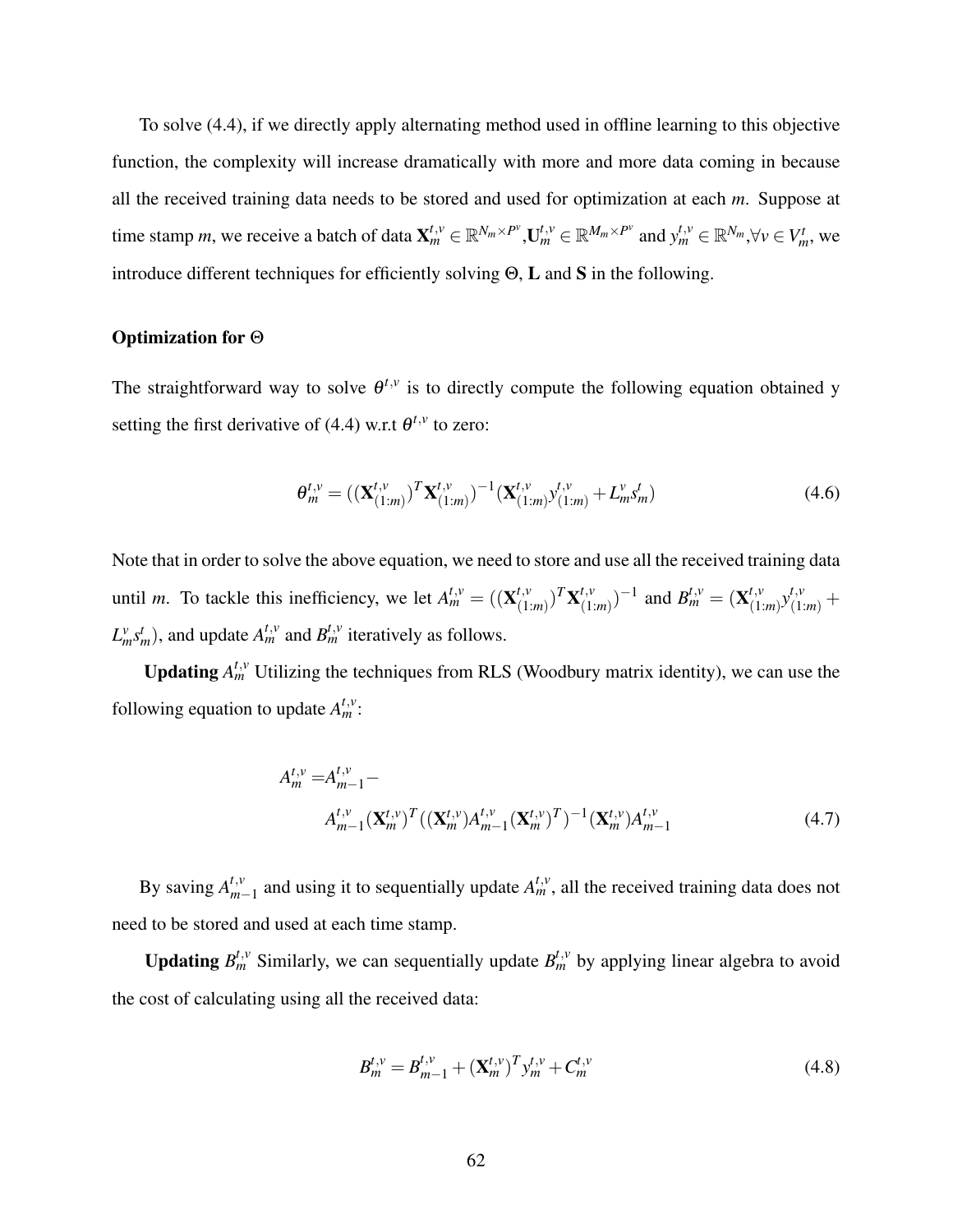Where  $C_m^{t,v} = \alpha L_m^v s_m^t - \alpha L_{m-1}^v s_{m-1}^t$  is used to adjust the difference of  $L^v$  and  $s^t$  in previous step and current step.

After updating  $A_m^{t,v}$  and  $B_m^{t,v}$ , we can compute:

<span id="page-76-2"></span><span id="page-76-0"></span>
$$
\theta_m^{t,v} = A_m^{t,v} B_m^{t,v} \tag{4.9}
$$

## Optimization for L

Assuming the received training data at *m* is composed of i.i.d samples from different views of a task and utilizing stochastic gradient descent, we update  $\mathbf{L}_m^v$  as follows:

<span id="page-76-1"></span>
$$
\mathbf{L}_m^{\nu} = \mathbf{L}_{m-1}^{\nu} - \eta_m \nabla \mathcal{J}_m(\mathbf{L}_{m-1}^{\nu})
$$
(4.10)

Where  $\nabla \mathscr{J}_m(\mathbf{L}_{m-1}^v)$  is a gradient estimator of  $\nabla \mathscr{J}(\mathbf{L}^v)$  using the batch of data at time stamp *m*:

$$
\nabla \mathscr{J}_{m}(\mathbf{L}_{m-1}^{v}) = \frac{1}{M_{m}^{t}} (\alpha \mathbf{L}_{m-1}^{v} \sum_{t \in T_{(1:m)}^{v}} s_{m}^{t} (s_{m}^{t})^{T} \n+ \lambda \mathbf{I} + \mu (|V_{m} - 1|) (\mathbf{X}_{m}^{t,v})^{T} \mathbf{X}_{m}^{t,v} \mathbf{L}_{m-1}^{v} \n- \alpha \sum_{t \in T_{(1:m)}^{v}} \theta_{m}^{t,v} (s_{m}^{t})^{T} \n- \mu \sum_{\substack{u \in V_{m}^{t} \\ u \neq v}} (\mathbf{X}_{m}^{t,v})^{T} \mathbf{X}_{m}^{t,u} \mathbf{L}_{m-1}^{u})
$$
\n(4.11)

Where  $\eta_m$  is the gradient step at time stamp *m*.

In the above equation, the complexity of computing  $\sum_{t \in T^{\nu}_{(1:m)}}$ *s*<sup>*t<sub>m</sub>*</sub>(*s<sup>t</sup><sub><i>n*</sub>)</sub><sup>*T*</sup> and <sub>*t*∈*T*<sup>*v*</sup><sub>(1:*m*)</sub></sup></sub>  $\theta_m^{t,v}(s_m^t)^T$  increases with the number of tasks. We may also alleviate this by letting  $C_m^v = \sum_{t \in T_{(1:m)}^v}$  $s_m^t (s_m^t)^T$  and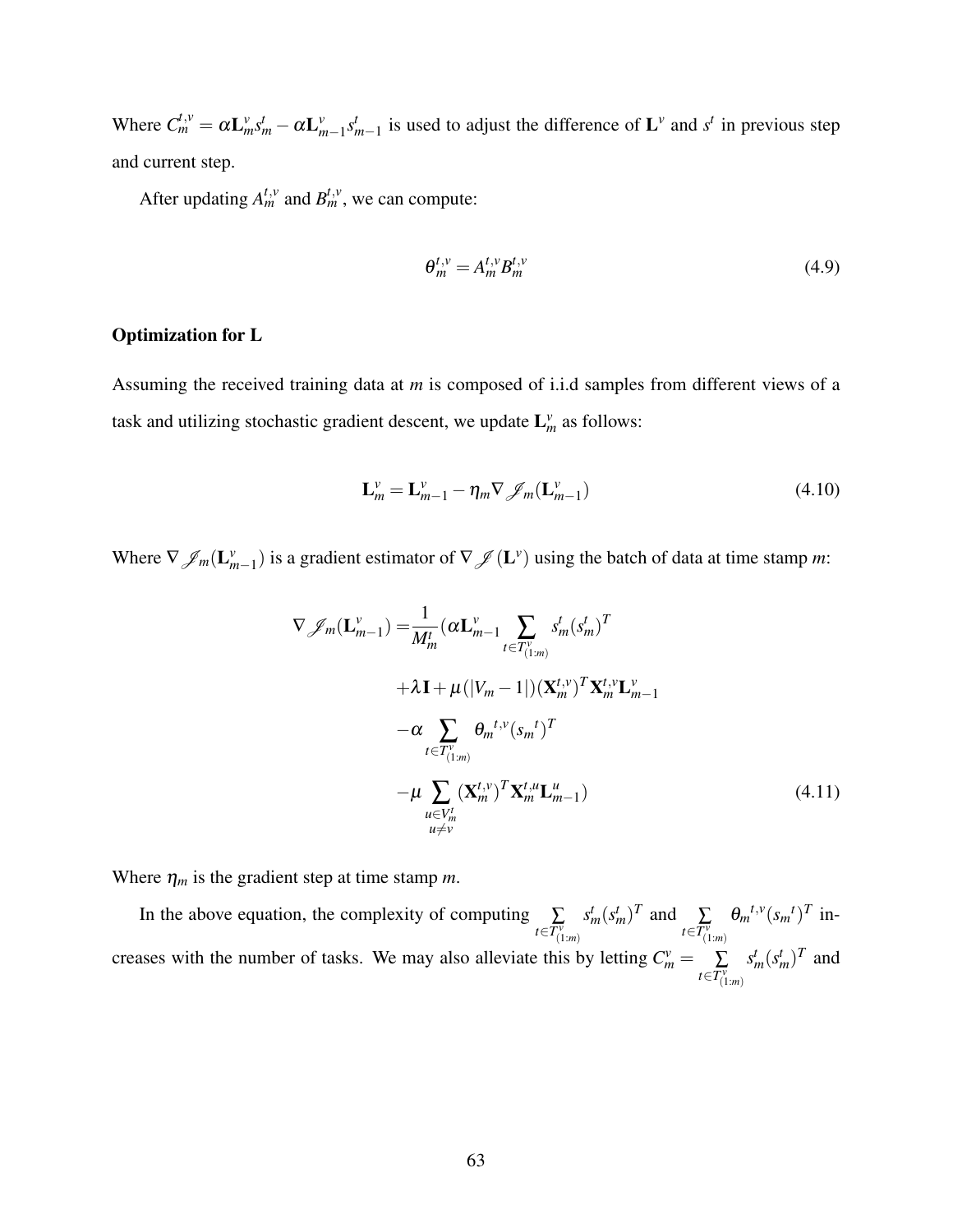$D_m^{\nu} = \sum_{t \in T_{(1:m)}^{\nu}}$  $\theta_m^{t,v}(s_m^t)^T$  and update  $C_m^v$  and  $D_m^v$  iteratively to avoid summation over all tasks:

$$
C_m^{\nu} = C_{m-1}^{\nu} - s_{m-1}^t (s_{m-1}^t)^T + s_m^t (s_m^t)^T
$$
\n(4.12)

$$
D_m^{\nu} = D_{m-1}^{\nu} - \theta_{m-1}^{t,\nu} (s_{m-1}^t)^T + \theta_m^{t,\nu} (s_m^t)^T
$$
\n(4.13)

Note that the past information aggregated through  $s_m^t$  and  $\theta_m^{t,v}$  can be used to improve  $\mathbf{L}_m^v$ .

#### Optimization for S

By introducing Θ, the updating of *s t* is relatively easy without incurring too much additional computing complexity when new data arrives. Specially, by setting the derivative of [\(4.4\)](#page-74-0) w.r.t *s t* to zero, we have:

<span id="page-77-0"></span>
$$
s_m^t = \left(\sum_{v \in V_{(1:m)}^t} (\mathbf{L}_{m-1}^v)^T \mathbf{L}_{m-1}^v + \gamma \mathbf{I}\right)^{-1}
$$
  

$$
\left(\sum_{v \in V_{(1:m)}^t} (\mathbf{L}_{m-1}^v)^T \boldsymbol{\theta}_m^{t,v}\right)
$$
(4.14)

#### Partially Update L, S and Θ

Instead of updating each  $\theta^{t,v}$ ,  $\mathbf{L}^v$  and  $s^t$  when new training data arrives, we only update  $\theta^{t,v}$ ,  $s^t$  of task *t* to which new training data comes from and L *<sup>v</sup>* of those views that present in task *t* due to the reason that statistics information from previous training data can be accumulated through  $s<sup>t</sup>$  and  $L<sup>v</sup>$ and transferred to tasks and views arriving later. Without significantly degrading the performance, this method has been proved to be computationally efficient by our experiments on three real-world data sets.

Algorithm [3](#page-78-0) outlines the detailed steps for our approach.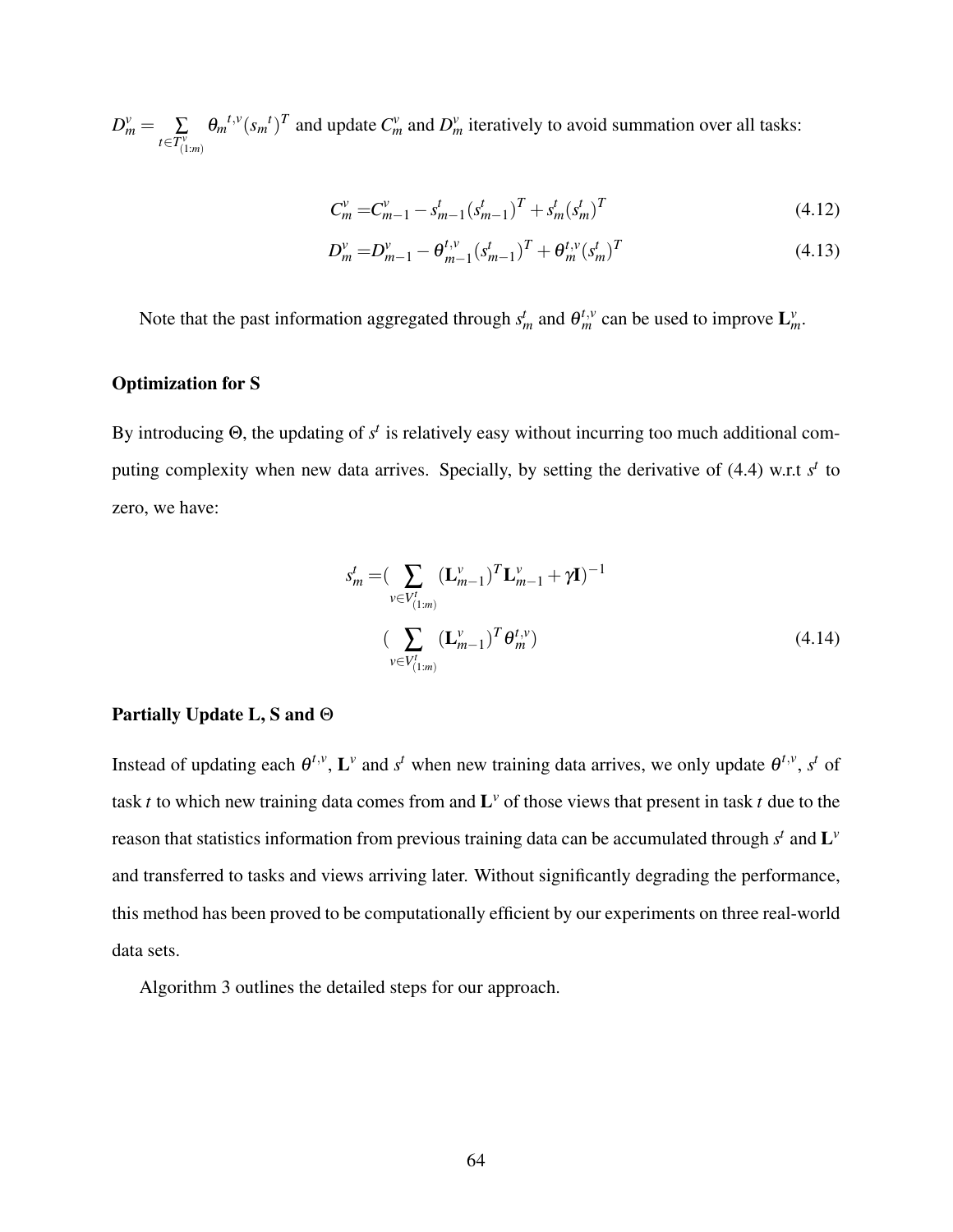<span id="page-78-0"></span>Algorithm 3 Lifelong MTMV Learning using Latent Spaces

```
1: Input: \mu, \lambda, \gamma, \alpha, k2: Initialize: T \leftarrow 0, V \leftarrow 03: for each m = 1, 2, \cdots do
 4: (X_{new}, y_{new}, U_{new}, t, V^t) \leftarrow getNewData()5: if isNewTask(t)||isNewView(v) then
 6: Initialize \theta_m^{t,v}7: end if
8: if isNewView(v) then
 9: Initialize \mathbf{L}_m^v10: end if
11: Compute s_m^t(4.14)
12: for each v \in V^t do
13: update A_m^{t,v}(4.7)
14: update B_n^{t,\nu}(4.8)
15: Compute \theta_m^{t,v}(4.9)
16: end for
17: for each v = 1 : V_{(1:m)} do
18: if viewHasTask(v,t) then
19: update C_m^v and D_m^v(6.5)
20: end if
21: end for
22: for each v \in V^t do
23: Compute \nabla \mathscr{J}_m(\mathbf{L}_{m-1}^{\nu})(4.11)
24: Update L_m^v using (4.10)25: end for
26: save L: L_{old} \leftarrow L27: save S: S_{old} \leftarrow S28: end for
29: Output: L,S,Θ
```
#### Analysis of Algorithm

Computational Complexity For simplicity, we assume the number of samples and the number of views in each batch are the same. Then we give the time complexity for updating  $\theta^{t,v}$ ,  $s^t$  and  $\mathbf{L}^v$ ,  $\forall v \in V_m^t$  respectively, which are the three main steps in each iteration. For simplicity, we use *P* as the maximum number of features in a view, omit subscript for the batch size *N<sup>m</sup>* and the total number of seen views  $V_{(1:m)}$ . For computing  $\theta^{t,v}, \forall v \in V_m^t$ , the time complexity is  $O(|V_m^t|(NP^2 + \theta^2))$  $PN^2 + N^3 + PN + PK)$ ). Since we usually expect a small number of samples in each batch, then we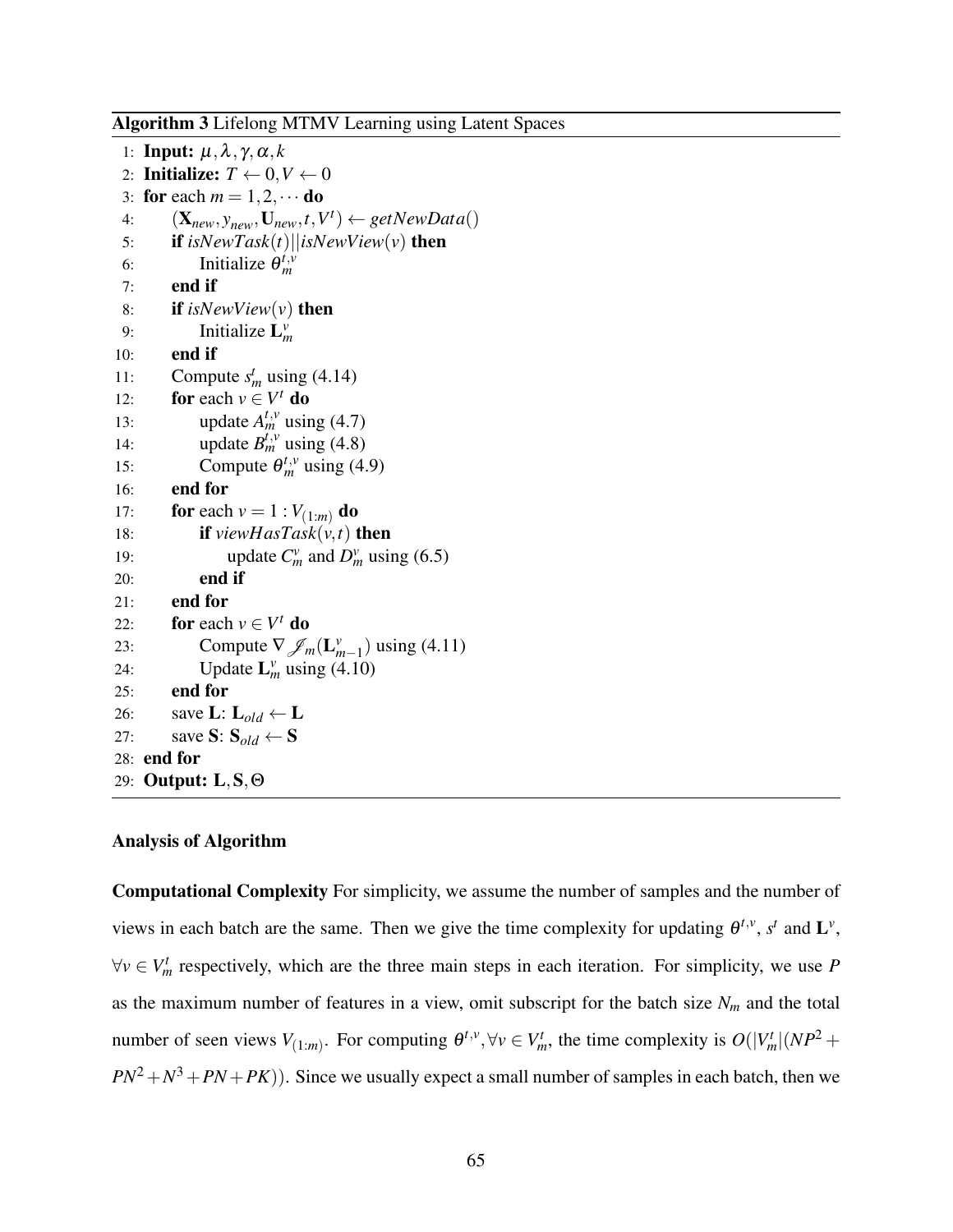have  $P \gg N$ . And we also assume  $P > k$  in general cases, thus the complexity will be dominated by  $|V_m^t|NP^2$ . For updating  $s^t$ , the time complexity is  $O(|V_l^t|)$  $\binom{r}{1:m}$   $\frac{k^2P+|V|^t}{|V|^t}$  $\binom{t}{1:m}$   $\left| k + k^3 \right\rangle$ , the complexity will be dominated by  $|V_m^t|k^2P$  since by utilizing the same assumption that  $P > k$  in general cases. The time complexity for updating  $\mathbf{L}^{\nu}, \forall \nu \in V_m^t$  is  $O(|V_m^t| (k^2 P + |V_m^t| (NP^2 + kP^2)) + V(k^2 + kP)).$ We can see that the major computational cost is from calculating  $|V_m^t|^2 kP^2 + VkP$ . To sum, the total complexity in each iteration is  $O(|V_m^t|NP^2 + |V_m^t|k^2P + |V_m^t|^2kP^2 + VkP)$  by only counting the dominant terms of complexity. If we assume the number of views in each batch is small and the total number of views  $V < P$ , the complexity can be further simplified to  $O(kP^2)$ . It is lower than the complexity  $O(k^2P^3)$  of the multi-task single-view lifelong learning algorithm proposed in [\[Ruvolo & Eaton, 2013c\]](#page-150-0). We also demonstrated the efficiency of our algorithm in the experiments section.

## 4.4 Experimental Studies

We empirically evaluated the classification accuracy and the training time efficiency of our proposed methods using multiple real-world and synthetic data sets. We have compared the offline version of our methods lsMTMV to two state-of-the-art MTMV learning: the co-regularized MTMV learning method CoRegMTMV [\[Zhang & Huan, 2012\]](#page-154-0) and the MAMUDA method [\[Jin et al., 2014\]](#page-144-1). In addition, we compare (lslMTMV) with a lifelong multi-task single-view learning algorithm ELLA. We could not compare with other algorithms in lifelong MTMV learning since we are the first group to propose an algorithm for lifelong MTMV learning. To compare with ELLA, we have concatenated features from all views to form a single view and used it as the training data for ELLA.

Below we briefly review the data sets that we used and our experimental protocol. We then present the results of the experimental study.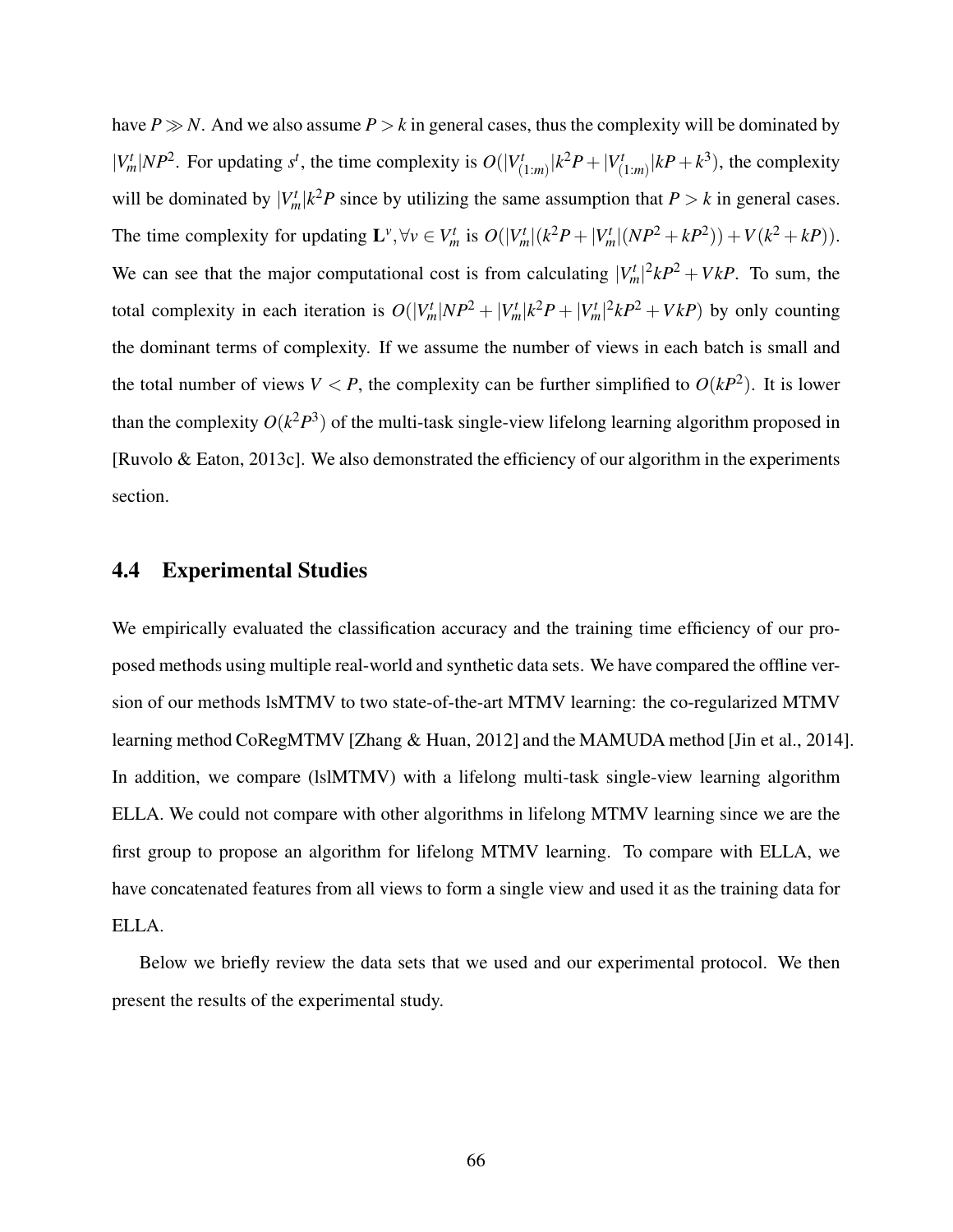## 4.4.1 Datasets

We evaluate the performance of the proposed approach on the following three real-world data sets.

#### 20 Newsgroups Data Set

The 20 Newsgroups data set consists of about 20,000 documents from 20 different newsgroups. We generate TF-IDF for all the documents in each newsgroup. Then we applied dimensionality reduction method PCA and ICA to generate 2 views for each document, with each view having 100 features. We treat each newsgroup as a task to form 20 tasks. The classification goal is to determine whether each document belong to a newsgroup or not.

WebKB Data Set This data set contains a subset of the web pages collected from computer science departments of 4 universities in January 1997 by the World Wide Knowledge Base (WebKb) project of the CMU text learning group [\[Rennie, 2007\]](#page-149-0). It is composed of 230 course pages and 821 non-course pages. For each web page, two types of representation are provided, text on the web page and anchor text of the hyperlinks to that page.

We treat each university as a task to form 4 tasks. Two views are created for each task using TF-IDF. we generate the first view from text on the web pages and the second view from the anchor text on the hyperlinks pointing to the corresponding pages. The classification goal here is to determine whether a web page is a course page or not.

Diabetes Data Set The diabetes data set was collected from the Comparative Toxicogenomic Database (CTD) [\[A.P. et al., 2016\]](#page-140-0). For our data set, we focussed on four diabetes diseases namely Diabetes Mellitus, Diabetes Neuropathies, Diabetic Cardiomyopathies and Diabetes Angiopathies.

We treat each diabetes disease as a task to form 4 tasks and use 2d descriptors, gene and pathway to form 3 views. For classification goal, we try to determine whether a drug interact with a specific disease or not.

Synthetic Data Sets We generate multiple synthetic data sets to evaluate the training time efficiency of different algorithms. To generate the data set, we first generate the shared matrix factor  $L^{\nu}$ ,  $\forall \nu \in \{1, 2, \dots, V\}$  for each view and  $s^t$ ,  $\forall t \in \{1, 2, \dots, T\}$  for each task using the following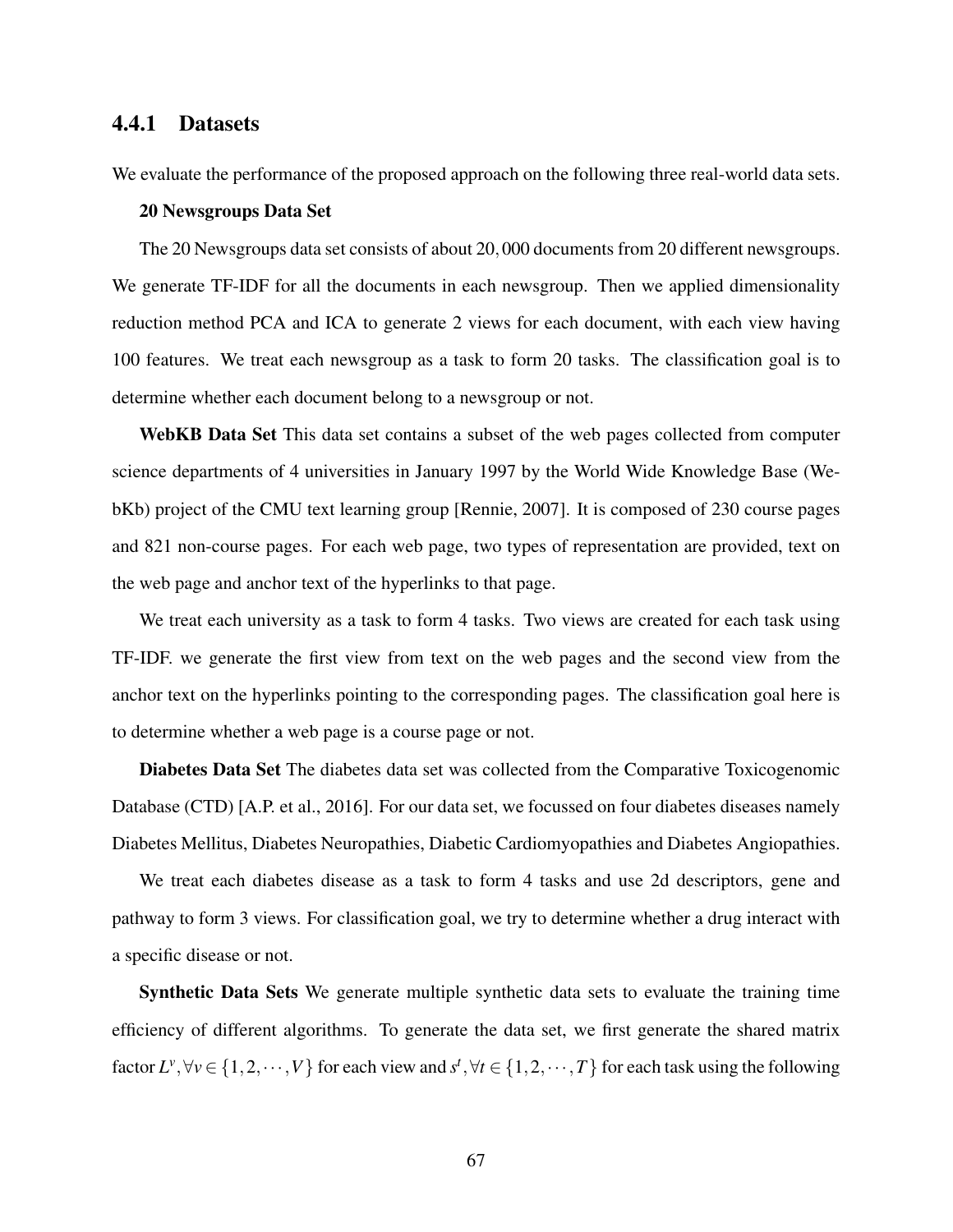procedure:

$$
\mu^{\nu} \stackrel{i.i.d.}{\sim} \mathcal{N}(10,1)
$$
  
\n
$$
\sigma^{\nu} \stackrel{i.i.d.}{\sim} \mathcal{N}(2,1)
$$
  
\n
$$
L^{\nu}(i,j) \stackrel{i.i.d.}{\sim} \mathcal{N}(\mu^{\nu}, (\sigma^{\nu})^2),
$$
  
\n
$$
\forall i \in \{1, 2, \cdots, P^{\nu}\}, j \in \{1, 2, \cdots, k\}
$$
  
\n
$$
s^{t} \stackrel{i.i.d.}{\sim} \mathcal{N}(0, \Sigma_s)
$$
\n(4.15)

Where  $\mathscr N$  is Gaussian distribution,  $\Sigma_s$  is a diagonal matrix with 10 in the main diagonal. Then we generate features in the first view using:

$$
X^{t,1}(i,j) \stackrel{i.i.d.}{\sim} \mathcal{N}(0,1),
$$
  
\n
$$
\forall i \in \{1,2,\cdots,N^t\}, j \in \{1,2,\cdots,P^v\}
$$
\n(4.16)

The features from other views are computed according to the following equation:

$$
X^{t,v} = X^{t,1}L^1(L^v)^T(L^v(L^v)^T + \lambda I)^{-1}
$$
\n(4.17)

Where  $I \in \mathbb{R}^{P^v \times P^v}$  is an identity matrix,  $\lambda = 1e - 5$ .

We generate 3 groups of synthetic data sets. For the first group, we vary the number of features in each view from 100 to 1000 incremented by 100 for 10 tasks from 2 views. For the second group, we have incremented the number of tasks from 10 to 100 by 10 while keeping 2 views and 500 features in each view fixed. To further study the performance of algorithms with varying number of views, we have prepared a data set by increasing the number of views from 2 to 20 by 2 and kept 10 tasks and 500 features in each view fixed.

The specific numbers for each data set are summarized in Table [4.2.](#page-82-0)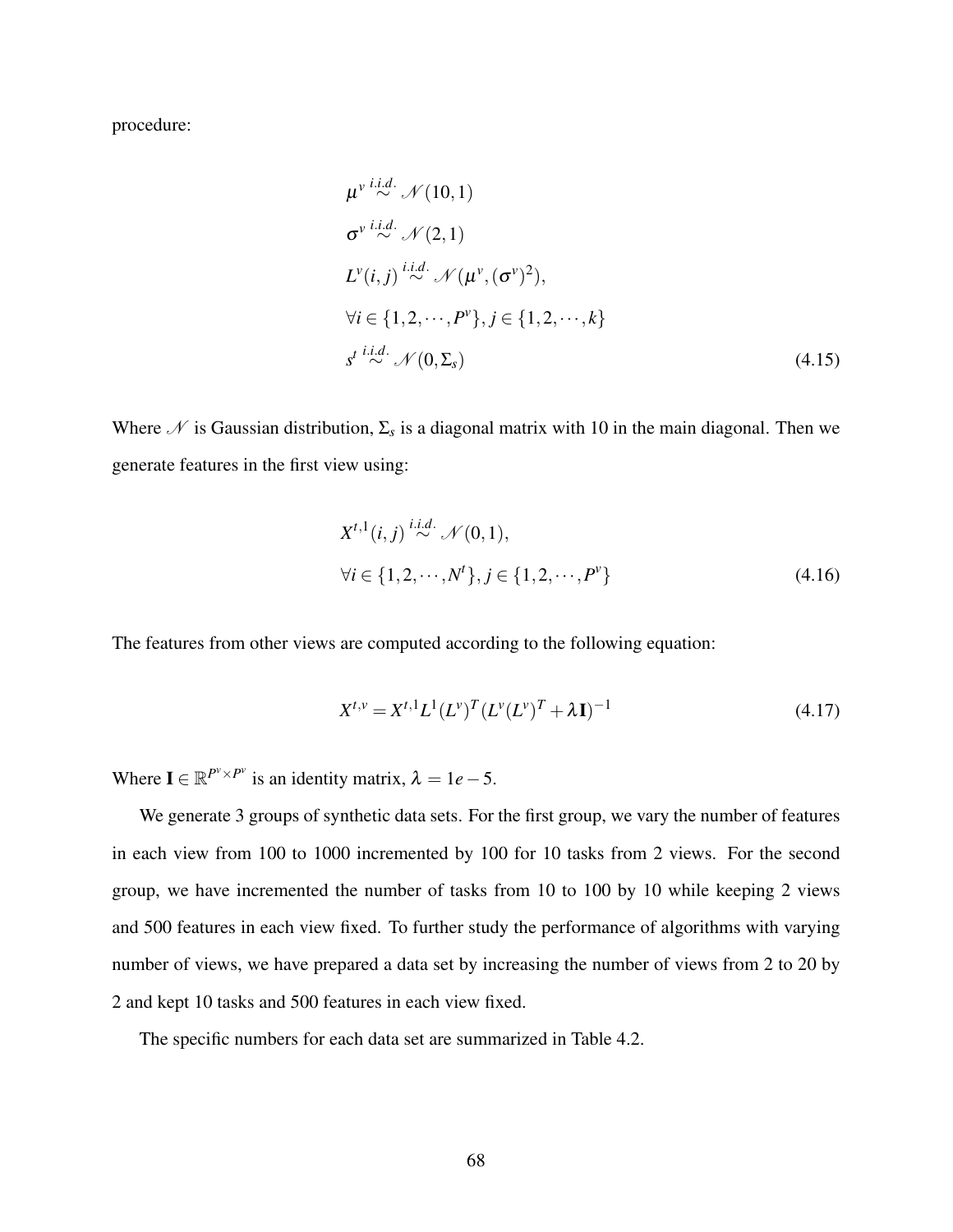<span id="page-82-0"></span>Table 4.2: Training Size and Test Size. *T*: total number of tasks. *V*: total number of views. *P*: number of features in each view. *N<sup>l</sup>* : total number of labeled training samples per task. *Nu*: total number of unlabeled training samples per task.  $N_t$ : total number of test samples per task.

| Data Set        |               |             |                 | $N_I$          | $N_u$          | 4Vf            |
|-----------------|---------------|-------------|-----------------|----------------|----------------|----------------|
| 20 Newsgroups   | 20            | ⌒           | 100             | 136            | 144            | 144            |
| WebKB           | 4             | ⌒<br>∠      | 100             | $121 \sim 199$ | $121{\sim}199$ | $121{\sim}199$ |
| <b>Diabetes</b> | 4             | 2           | $65{\sim}295$   | 39             | 157            | 157            |
| Synthetic       | $10 \sim 100$ | $2 \sim 20$ | $100 \sim 1000$ | 300            | 300            | 300            |

## 4.4.2 Experimental Protocol

Training Methods for lslMTMV. Considering that the performance of lslMTMV algorithm may be affected by the arrival order of new batch data, we trained the lslMTMV algorithm using the following 3 methods. For training method 1, tasks arrived sequentially according to a specific order. For example if we have 3 tasks. We first feed all the data belongs to the task 1 to our learning system. We then feed all the data belongs to task 2 to learning system and so on so forth. We call this training sequential training. Sequential training is a form of lifelong learning where tasks arrives in a sequential order. For training method 2, tasks arrived in a round-robin approach. In this method we divided all the data of each task into *n* batches with same batch size. In training the learning system receives the first batch of the first task, then the second task, the third task until the last task. Then the learning system receives the second batch of the first task, the second task, and so on so forth. For training method 3, batches of data from different tasks arrived randomly.

Model Selection. For offline algorithms, we tuned all the parameters of each algorithm using 5-fold cross-validation on the training data set. 80% of training samples from each task are used for training and the rest 20% are used for validation.

Once we obtain the optimal parameters, we use all the training data to get a final model and apply the model to the test data.

**Model Evaluation Metrics.** We use accuracy and area under ROC, i.e. AUC, to compare performance of algorithms. Accuracy is defined as follows,

$$
accuracy = \frac{TP + TN}{TP + TN + FP + FN}
$$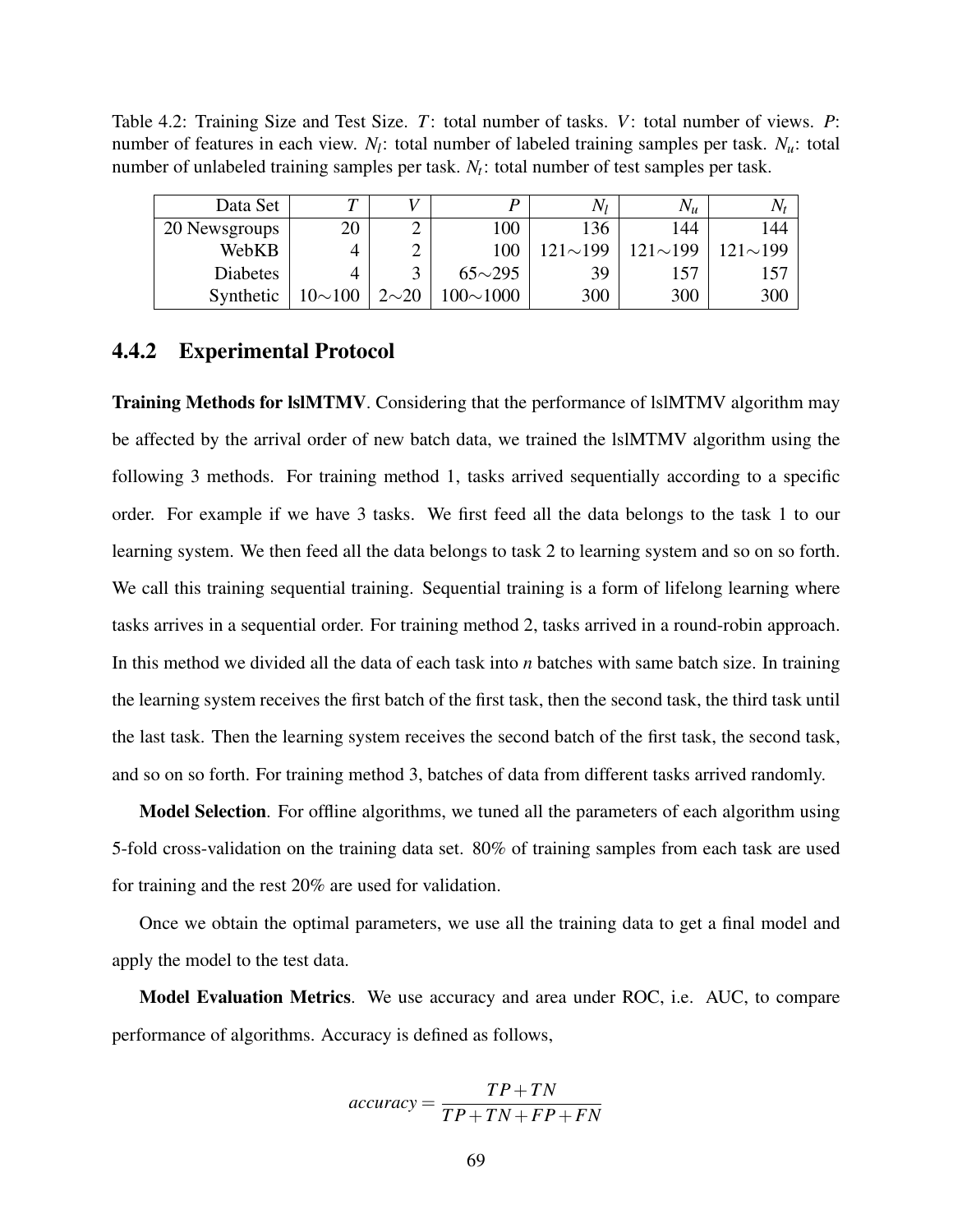| Data Set     | CoRegMTMV | <b>MAMUDA</b> | <b>IsMTMV</b> |
|--------------|-----------|---------------|---------------|
| 20Newsgroups | 0.708     | 0.670         | 0.715         |
| WebKB        | 0.909     | 0.931         | 0.944         |
| Diabetes     | 0.771     | 0.646         | 0.794         |

<span id="page-83-0"></span>Table 4.3: Classification Accuracy of different offline algorithms on Test Data Sets

<span id="page-83-1"></span>Table 4.4: Classification AUC of different offline algorithms on Test Data Sets

| Data Set     | CoRegMTMV | <b>MAMUDA</b> | <b>1sMTMV</b> |
|--------------|-----------|---------------|---------------|
| 20Newsgroups | 0.785     | 0.670         | 0.793         |
| WebKB        | 0.967     | 0.876         | 0.989         |
| Diabetes     | 0.752     | 0.510         | 0.785         |

Where TP is the number of true positives, TN is the number of true negatives, FP is the number of false positives and FN is the number of false negatives. All the statistics are collected on test data only.

For classification accuracy we compared our method lsMTMV and lslMTMV with CoRegMTMV and MAMUDA. We did not compare our algorithm with *IteM*<sup>2</sup> [\[He & Lawrence, 2011\]](#page-143-0) for two reasons. First it cannot deal with negative features which is a problem in our data sets. Second several previous studies demonstrated that CoRegMTMV and MAMUDA are better than *IteM*<sup>2</sup> .

## 4.4.3 Experimental Results and Discussion

#### 4.4.3.1 Performance Comparison of Offline Algorithms

Table [4.3](#page-83-0) and [4.4](#page-83-1) show the results of classification accuracy and AUC comparison among different algorithms. From the results, we observe that CoRegMTMV has better performances on all three data sets in terms of AUC compared with MAMUDA. In terms of accuracy, the advantage of CoRegMTMV is clear on 20 Newsgroups and Diabetes data sets while performs worth than MAMUDA on WebKB data set. For lsMTMV, it consistently outperforms CoRegMTMV and MAMUDA on all three data sets.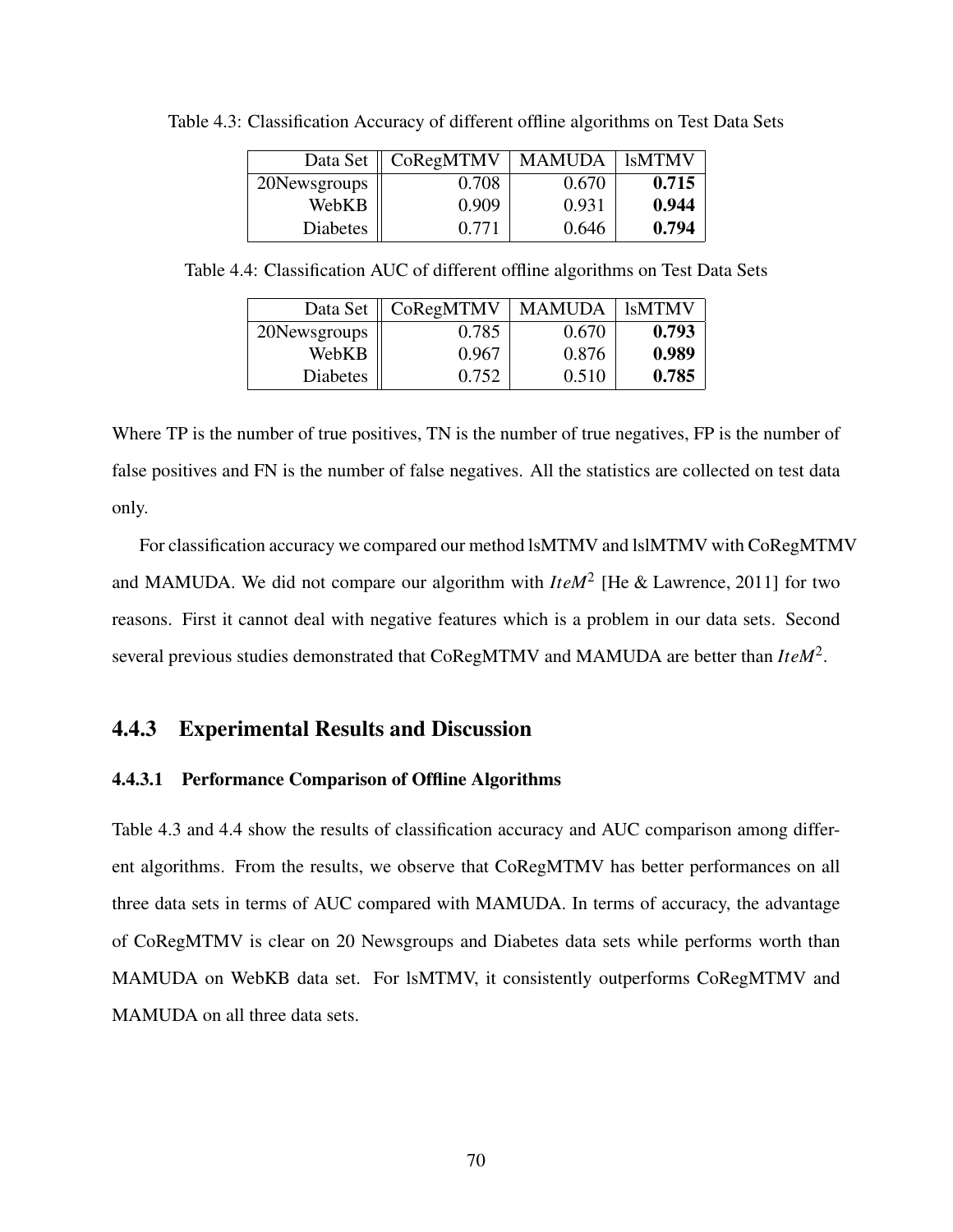<span id="page-84-0"></span>Table 4.5: Classification Accuracy of the lslMTMV algorithm with Different Training Methods and of ELLA algorithm on Test Data Sets. M1: Sequential Training. M2: Round-robin Training. M3: Random Training. For comparison we duplicate the classification accuracy and AUC data of lsMTMV.

|               | <b>IslMTMV</b> |                               |                | ELLA  | lsMTMV |
|---------------|----------------|-------------------------------|----------------|-------|--------|
| Data Set      | M1             | M <sub>2</sub>                | M <sub>3</sub> |       |        |
| 20 Newsgroups |                | $0.692 \mid 0.691 \mid 0.692$ |                | 0.610 | 0.715  |
| WebKB         | 0.914          | $0.912 \mid 0.917$            |                | 0.904 | 0.944  |
| Diabetes      | 0.787          | $0.794 \pm 0.788$             |                | 0.738 | 0.794  |

#### 4.4.3.2 Performance Comparison of Lifelong Learning Algorithms

We evaluated the performance of lslMTMV using the three training methods as mentioned before on the same three real-world data sets and compared the performance with ELLA. We present the results in Table [4.5](#page-84-0) and [4.6.](#page-85-0) For sequential training we repeat the experiments 10 times. Each time we pick up a different task order, train the model, and evaluate the model on test data. The results is average test data set error for the 10 trials. We use the same procedure for the roundrobin training. For random training, batches of data from tasks are randomly fed to the model each time. From the table we observe that the three training methods have comparable performances. Compared with offline learning algorithms, lslMTMV has a classification accuracy and AUC that is comparable to that of the offline lsMTMV algorithm using either training method. It achieves better results than CoRegMTMV on WebKB and Diabetes data set. It also has better performance than MAMUDA on all 3 data sets in terms of Accuracy and AUC; the only exception is the accuracy on WebKB. Compared with lifelong learning algorithm ELLA, lslMTMV outperforms it by large margin. This experimental study provides evidence to support our design of using latent space for MTMV learning.

#### 4.4.3.3 Training Time Comparison

To study the time complexity of lslMTMV, we also compared the training time required by different algorithms to learn all tasks. We have conducted 3 experiments by varying the number of features in each task, the total number of views and the total number of tasks using synthetic data. Note that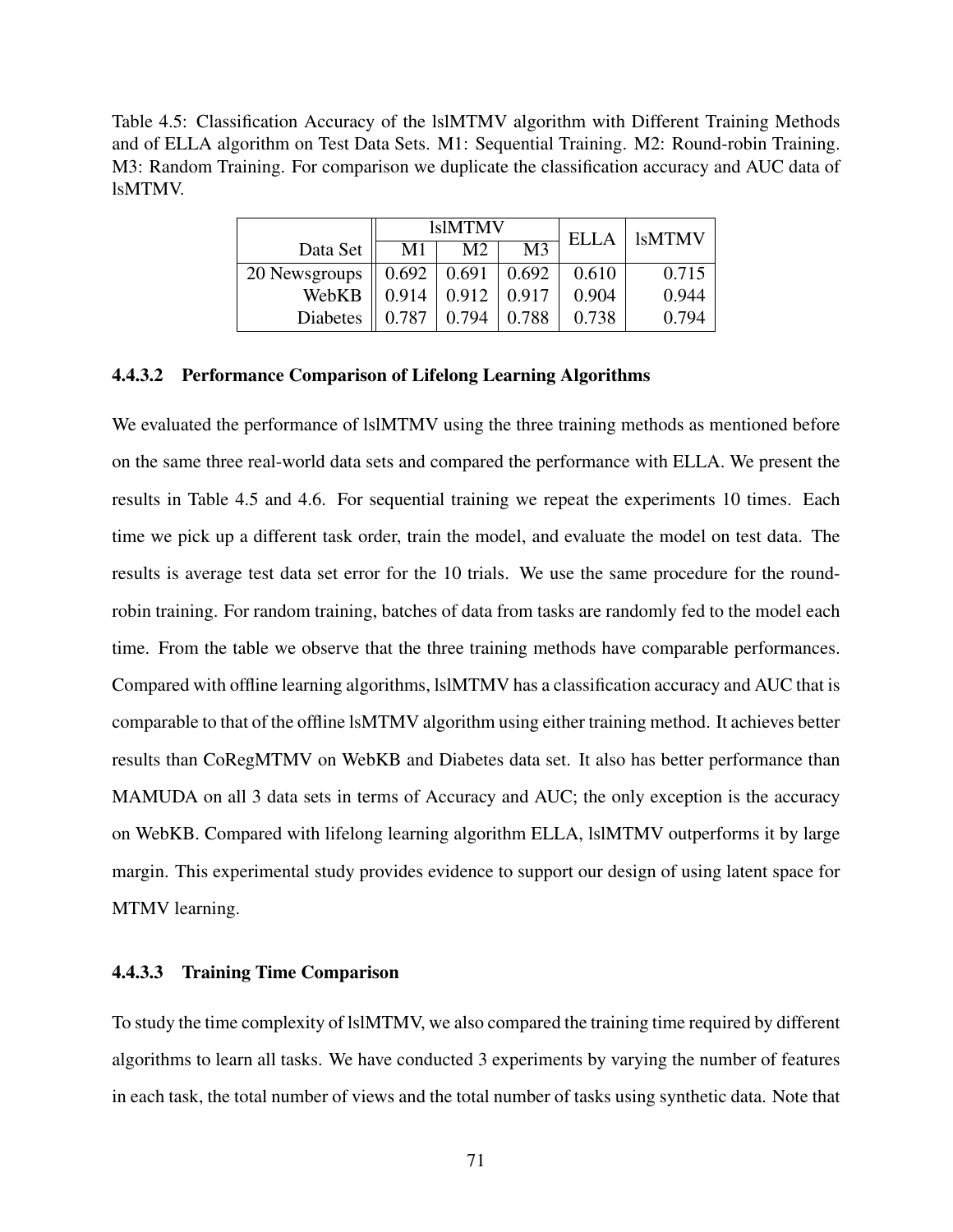|               | <b>AUC</b>     |                |                |       |               |
|---------------|----------------|----------------|----------------|-------|---------------|
|               | <b>lslMTMV</b> |                |                | ELLA  | <b>lsMTMV</b> |
| Data Set      | M <sub>1</sub> | M <sub>2</sub> | M <sub>3</sub> |       |               |
| 20 Newsgroups | 0.767          | 0.770          | 0.772          | 0.605 | 0.793         |
| WebKB         | 0.960          | 0.960          | 0.967          | 0.892 | 0.989         |
| Diabetes      | 0.780          | 0.778          | 0.783          | 0.586 | 0.785         |

<span id="page-85-0"></span>Table 4.6: Classification AUC of the lslMTMV algorithm with Different Training Methods and of ELLA algorithm on Test Data Sets.

we stopped the experiment if more than 24 hours were needed to finish the training. We present the results below.

Varying Number of Features The synthetic data sets used for this experiment consists of 10 tasks from 2 views. In each view, the number of features increases from 100 to 1000. The results are showed in Fig[.4.3.](#page-86-0) We observe that the training time needed for MAMUDA increases dramatically when the number of features is less than 400 or greater than 800. It is interesting that the training time increases modestly for the number of features between 400 and 800 due to some reason which is unknown to us. Compared with other algorithms, MAMUDA has a much higher time complexity. For another offline algorithm, CoRegMTMV, it demonstrates its capability to deal with high dimensional data and performs much efficiency even than the lifelong multi-task single-view algorithm ELLA. The disadvantage of ELLA is that the dimension of the training data is twice the dimension of the training data in each view for the other three MTMV learning algorithms since features from 2 views have to be concatenated to form a single view. To show clearly the performance difference between CoRegMTMV and lslMTMV, we also include the right figure in Fig[.4.3.](#page-86-0) From the figure, we can see that the training time needed for lslMTMV is orders of magnitude less than CoRegMTMV and increases almost linearly.

Varying Number of Tasks For this experiment, we have used the group of synthetic data sets with 2 views and 500 features in each view and vary the number of tasks from 10 to 100. The results are described using Fig. [4.4.](#page-86-1) We do not present the results for CoRegMTMV on those training data sets with more than 50 tasks because the required training time exceeded 24 hours. For the same reason, the results of MAMUDA on data sets with more than 70 tasks are not shown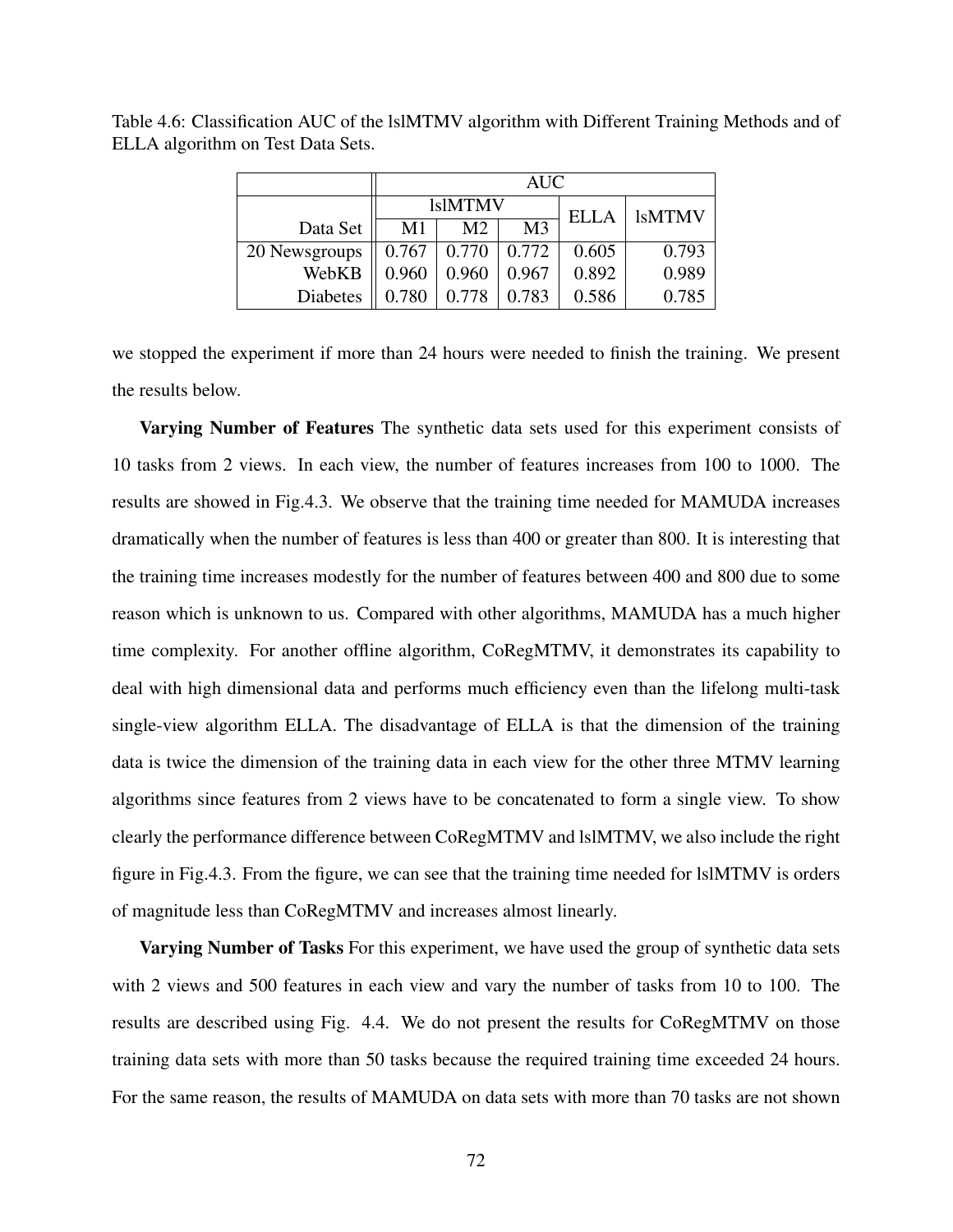<span id="page-86-0"></span>

Figure 4.3: Training time comparison of different algorithms on synthetic data set with varying number of features from 100 to 1000. Left: Comparison of lslMTMV with other three baseline algorithms. Right: Comparison of lslMTMV with CoRegMTMV

<span id="page-86-1"></span>

Figure 4.4: Training time comparison of different algorithms on synthetic data set with varying number of tasks from 10 to 100. Left: Comparison of lslMTMV with other three baseline algorithms. Middle: Comparison of lslMTMV with ELLA. Right: Performance of lslMTMV

here. We observe that the training time for CoRegMTMV increases exponentially although it achieves much better performance than MAMUDA and ELLA when the number of tasks is less than 40. Thus there is difficulty for it to be applied to the training data with large number of tasks. The training time for MAMUDA increases almost linearly when the number of tasks is less than 70 and has a dramatic growth when there are more tasks. Compared with the two lifelong learning algorithms, ELLA and lslMTMV, the training time for MAMUDA is over ten times longer than ELLA and thousands of times longer than lslMTMV. This demonstrates the efficiency of lifelong learning algorithms when more and more tasks coming in. From the comparison between two lifelong learning algorithms, we see that lslMTMV achieves two orders of magnitude speedup in training time.

Varying Number of Views The group of synthetic data sets generated for this experiment contain 10 tasks and 500 features in each view while the number of views vary from 2 to 20.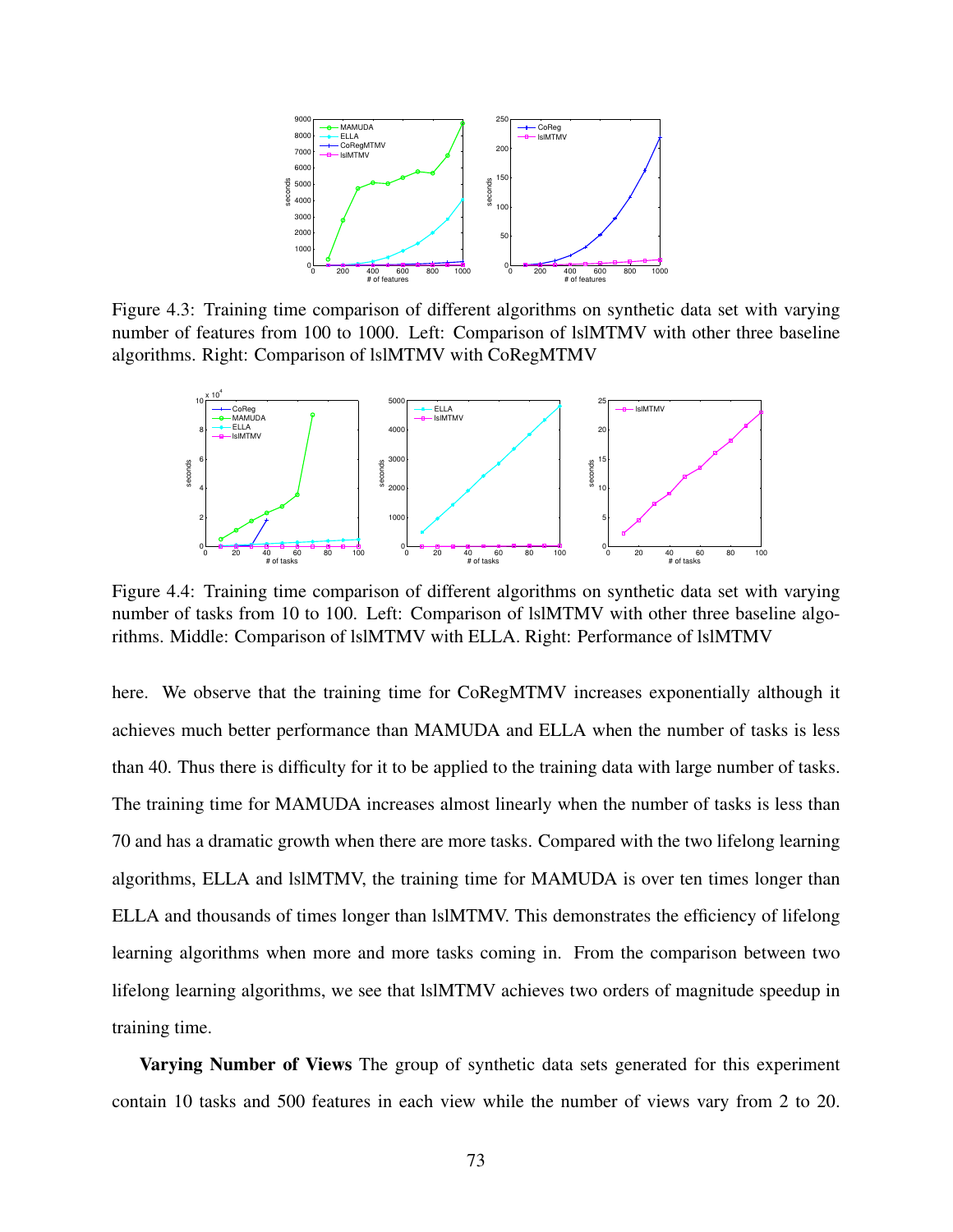<span id="page-87-0"></span>

Figure 4.5: Training time comparison of different algorithms on synthetic data set with varying number of views from 2 to 20. Left: Comparison of lslMTMV with CoRegMTMV and MA-MUDA. Right: Performance of lslMTMV

We describe the results using Fig. [4.5.](#page-87-0) We did not carry out this experiment for ELLA since it can only handle sing-view data. For MAMUDA, the training time is much higher than the other two algorithms when the number of views is less than 8. However, it achieves almost the same efficiency as CoRegMTMV when the number of views is 8 and outperforms it after that. MAMUDA has an almost linear growth although the increase is rather steep. For CoRegMTMV, we only show the results for data set with less than 10 views due to the training time needed for each data set with more views exceeded 24 hours. Compared with other two algorithms, the growth of training time for CoRegMTMV increases exponentially and can hardly be scaled to data set with large number of views. lslMTMV has achieved much better scalability than the other offline algorithms with more than two orders of magnitude less time.

## 4.5 Conclusion

In this work, we first propose a latent space based MTMV learning algorithm, lsMTMV, to improve prediction models by utilizing task relatedness and consistency among multiple views. Then we adapt it to a lifelong setting and propose an algorithm for lifelong MTMV learning, lslMTMV. lslMTMV can effectively handle new tasks and new views which may arrive at any time during learning process. Furthermore, it achieves lower computational cost through various techniques.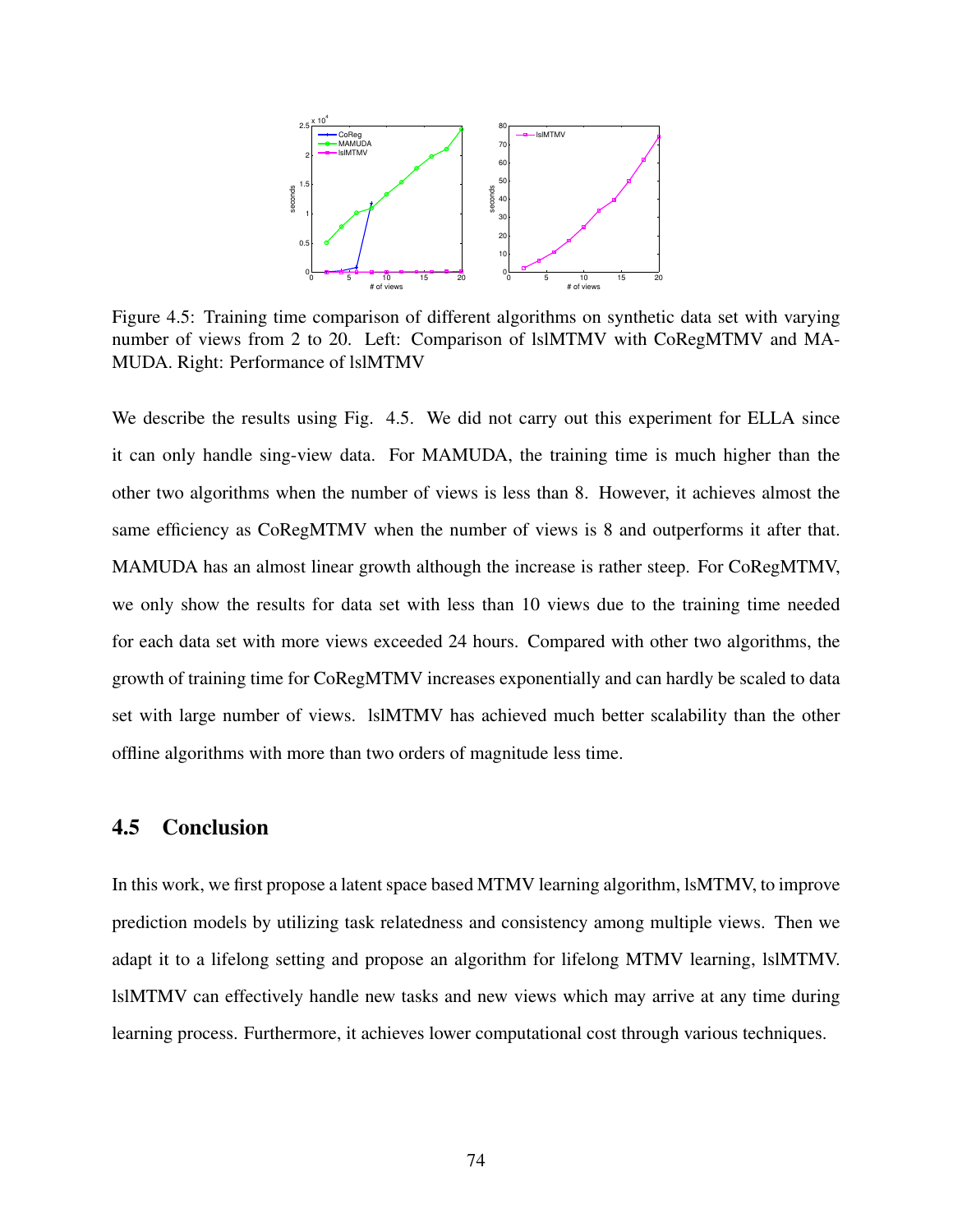# Chapter 5

## Constructivism Learning

### 5.1 introduction

Developing transparent predictive analytics has attracted significant research attention recently [\[Amershi et al., 2014,](#page-140-1) [Burrell, 2016\]](#page-141-0). There are many applications where transparent models are critical for the successful deployment of such systems. For example in the medical domain, it is hard for a physician to use results from predictive modeling without knowing how the results are derived. To better train robots, Thomaz and Breazeal showed that if a learning algorithm can reveal its uncertainty of an action in reinforcement learning, that information provides great help for human to better train robots [\[Thomaz & Breazeal, 2006\]](#page-152-0). In addition in legal system for recidivism prediction, using black box predictive analytics may lead to unfair treatment of minority groups and thus commit illegal discrimination [\[Zeng et al., 2016\]](#page-154-1).

There is intensive discussion on how to define transparency and how to introduce transparency in a predictive analytics. There is a large body of literature focuses on explaining the results of the prediction [\[Hara & Hayashi, 2016,](#page-143-1) [Kim, 2015\]](#page-144-2). The premise is that if we are able to explain the model results, we improve the transparency of the model and in this sense interpretability and transparency are two closely interleaved concepts. Exemplar work in this category includes sparse linear models [\[Ustun & Rudin, 2016\]](#page-152-1), prototype based methods such as Bayesian case models [\[Kim et al., 2014\]](#page-145-1), and approximating opaque models using local and interpretable models such as decision trees [\[Ribeiro et al., 2016\]](#page-150-1), among others. Additional theoretic model includes Situated Learning Theory [\[Thomaz & Breazeal, 2006\]](#page-152-0), regarding human learning in the context of social interactions and "black box in a glass box" [\[Höök, 2000,](#page-143-2) [Laura Chiticariu & Reiss, 2015\]](#page-145-2) where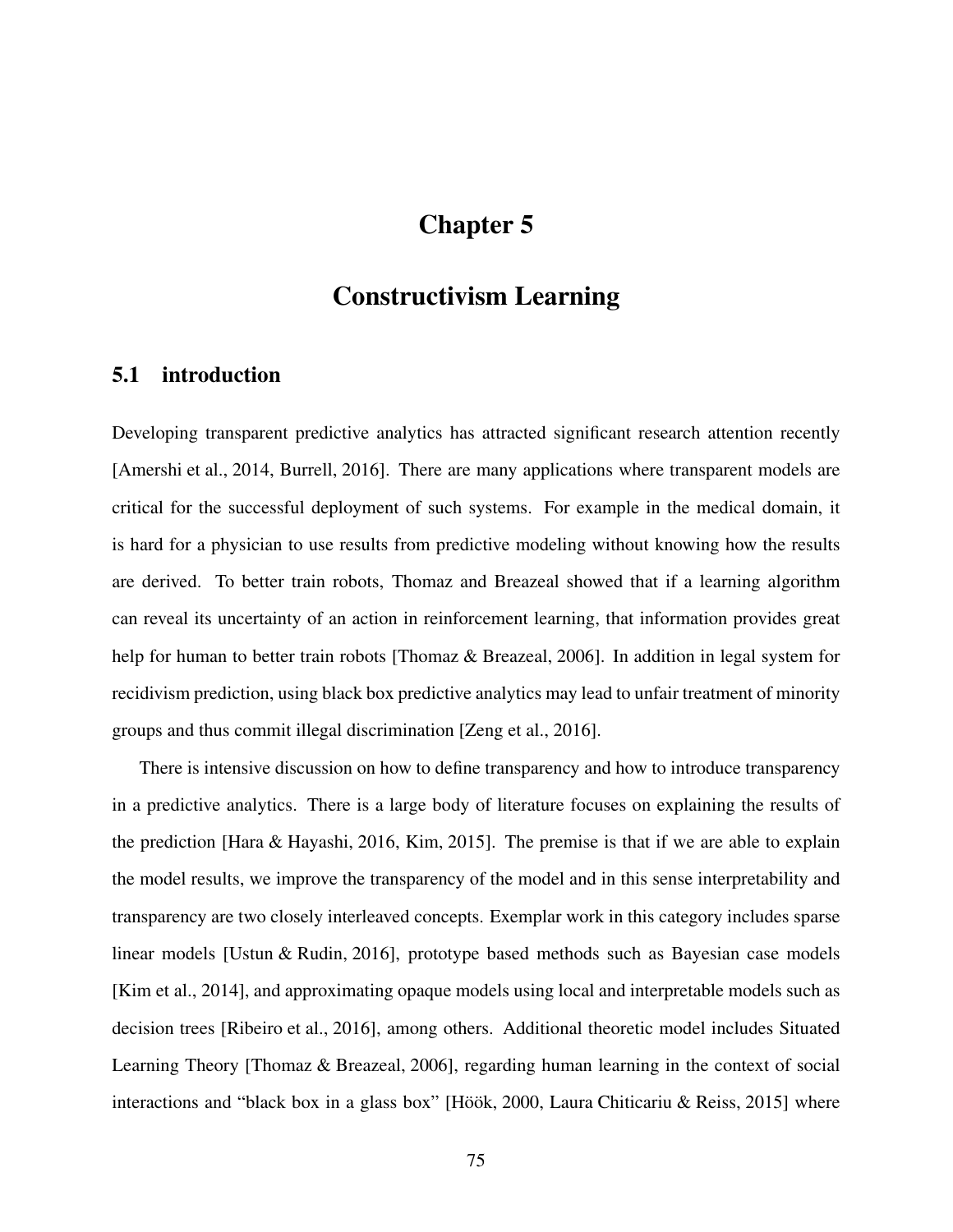different levels of modeling transparency are discussed.

The critical limitation of existing discussion is that all the aforementioned works focus on either making sense of the produced model to or delivering models that are easily understandable by end users. They do not aim to understand the internal and often complicated modeling process. We view machine learning decision process as a process of "trade-off" between model fitness (usually evaluated by a loss function) and modeler's experience (usually encoded as the prior distribution in Bayesian learning or the regularization in PAC learning). We argue that in order to achieve transparency we have to at least reveal the internal trade-off process that involves features, hyperparameters, learning machines, and key results statistics, to the end user as advocated for example in [\[Zhou et al., 2013\]](#page-154-2).

Our work is motivated by a much broader philosophical discussion called "constructivism", which has profound impact of modern viewpoint about the nature of knowledge. In the constructivism theory, the learner constructs new knowledge through her interaction with the world with two key processes *assimilation* and *accommodation*. Through assimilation, a learner incorporates new experience into an existing knowledge framework without changing that framework. Through accommodation, a learner changes her internal representation of the external world according to the new experience.

With this intuition, we propose a new learning paradigm where when we have new interactions with the world (i.e. through a new training sample), we evaluate whether existing knowledge can generalize well to this new interaction with minor modifications. If not we conclude that new knowledge should be constructed. Specifically in the context of data analytics, we assume samples arrive sequentially. For each newly introduced sample we evaluate our trained models and decide whether we should simply update the existing models (assimilation) or we should create a new learning model since we have sufficient evidence to believe that there is a new learning task in our data sets (accommodation). Here "we" is a machine learning algorithm.

We formalized a Bayesian nonparametric approach using sequential Dirichlet Process Mixture Models (DPMM) to support constructivism learning. The advantage of Bayesian nonparametric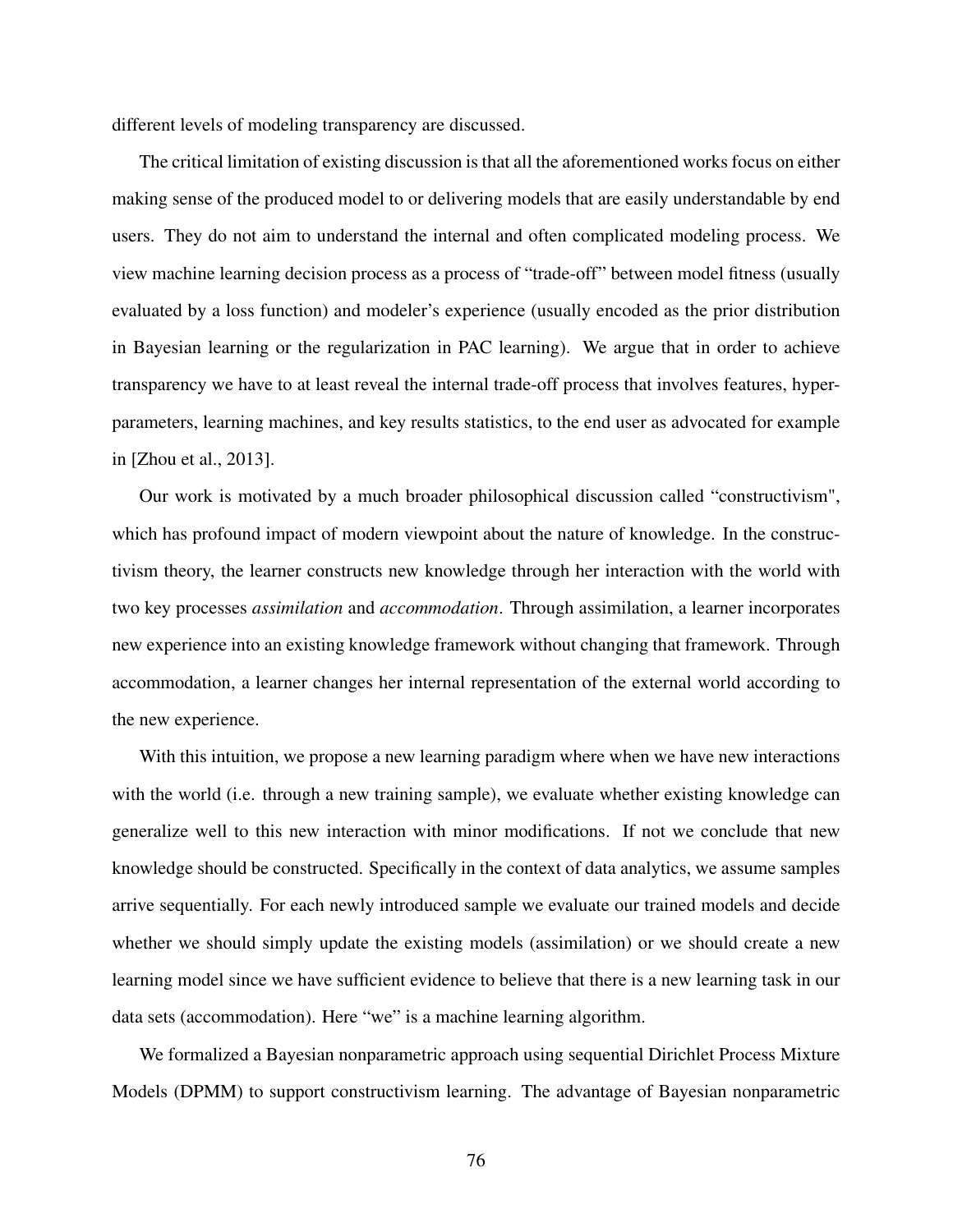is that we do not need to specify the total number of classification models up front and we use data driven approaches to explore a set with potentially infinite number of models. At the core of this new DPMM we aim to evaluate whether a newly introduced sample belongs to a particular classification task. For that we introduced a technique called the *selection principle* to improve the fitness principle, which is commonly used in traditional Dirichlet Process Mixture of models.

In summary the major contributions that we made in this paper towards transparent predictive analytics are highlighted below.

- We introduced the theory of constructivism in order to offer transparency in the learning process using two concepts: assimilation and accommodation. Based on the theory, we designed a principled approach called *constructivism learning*.
- We launched a systematic investigation and formalized the related learning problem as a novel sequential Dirichlet Process Mixture of Classification Model problem (a.k.a. sDPMCM) where with new training samples we may either update existing learning models or identify a new learning task.
- We introduced a novel and efficient variational inference method for sDPMCM with a technique that we call selection principle.
- Our experimental study confirmed the efficiency of the new learning paradigm and showed that the new paradigm revealed useful insights and improved transparency of the modeling process.

## 5.2 Related Work

We review related work in three highly relevant categories: transparent machine learning, constructivism (human) learning, and task construction in functional data analysis.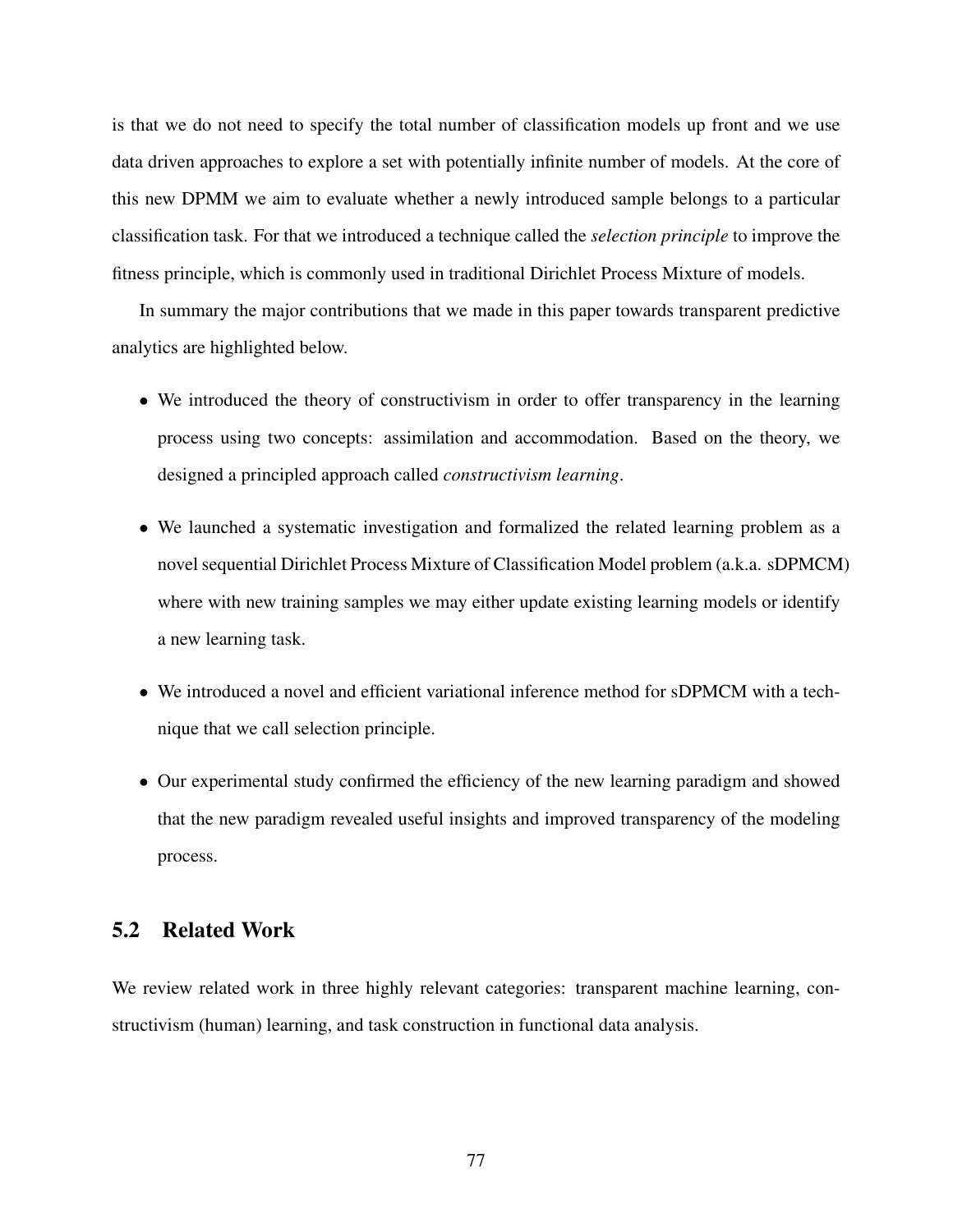## 5.2.1 Transparent Machine Learning

We notice that there are a few recent efforts aiming to reveal the underlying reasoning mechanics of a machine learning algorithm. For example Krause et al. [\[Krause et al., 2016\]](#page-145-3) employed a visual analytics to depict input-output relationship by treating the algorithm as a black-box. In this way the user gets a sense of internal learning process by observing how the output may change according to the change of input. Zhou et al. [\[Zhou et al., 2013\]](#page-154-2) developed a technique to improve transparency by revealing the internal status of a hierarchical beta process. In their study they visualize how output statistics (e.g. precision, recall) change according to different hyperparameter settings. However we lack principled and systematic approaches to address the problem. To initialize the discussion in this paper we adopted the theory of constructivism in human learning and designed an approach with comprehensive experimental study.

## 5.2.2 Constructivism Learning

We briefly review the constructivism theory in order to provide further background information and motivation of our work. The full treatment of the concept is clearly beyond this technical discussion and useful references can be found in [\[Piaget, 1985\]](#page-149-1). Constructivism aims to better understand the nature of knowledge and thus it belongs to epistemology, a branch of philosophy dated back to Aristotle. In that constructivism is not merely a pedagogy though it has been widely used in designing education methods. Following constructivism in education, the focus is to change the role of an educator from a supervisor to a facilitator. Construtivism thus promotes active learning where instructor provide all the necessary information aiming to help students acquire new knowledge.

## 5.2.3 Learning with Task Construction

Dynamically identifying learning tasks using Bayesian non-parametrics have been identified in different context, primarily in functional data clustering [\[Jacques & Preda, 2014\]](#page-144-3). In functional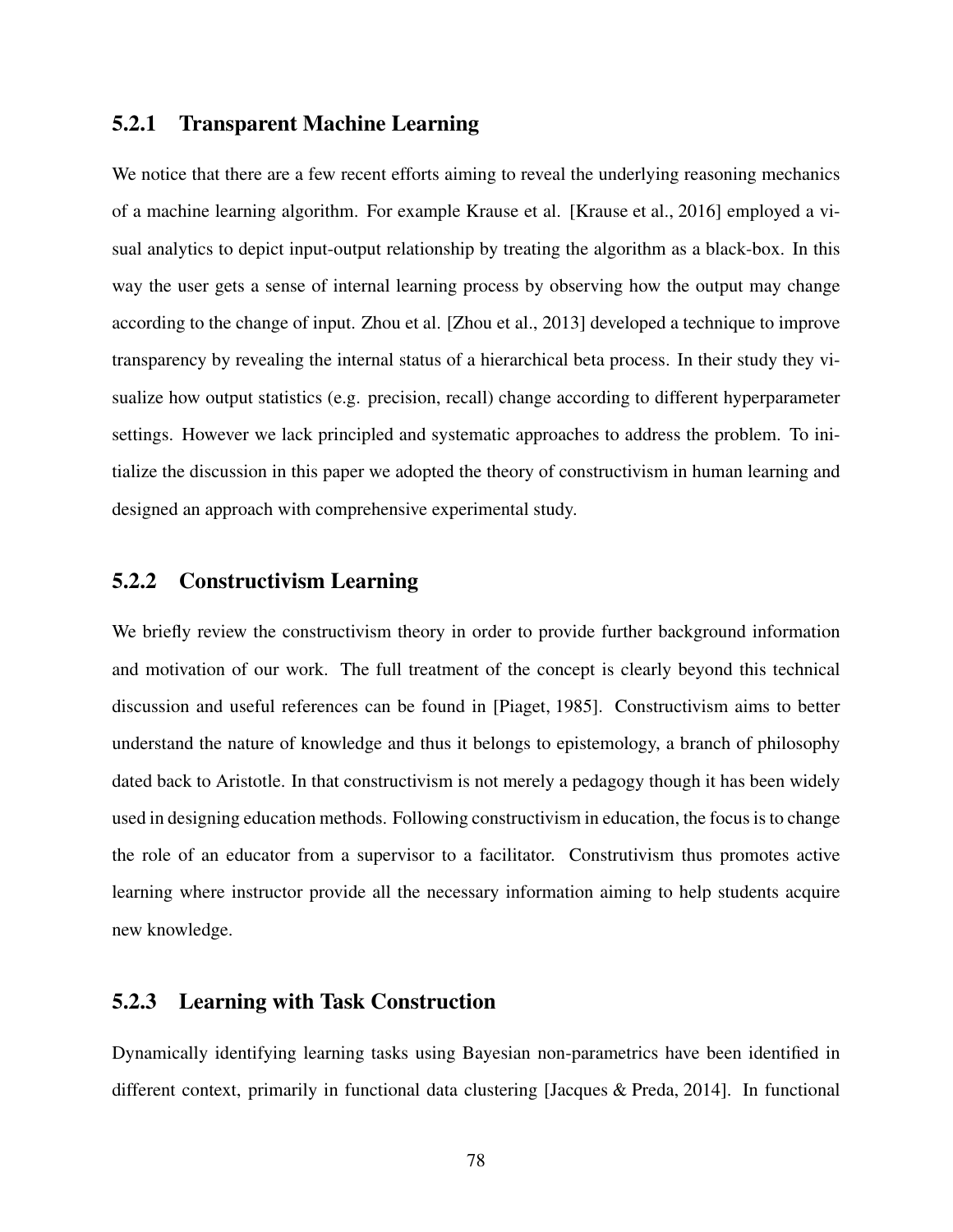data analysis, each data point is a function and functional clustering tries to cluster those functions.

Those techniques can be generally divided into two groups based on the mixing measure. Methods in the first group use classical DP as their mixing measure [\[Bigelow & Dunson, 2005,](#page-141-1) [Ray & Mallick, 2006\]](#page-149-2). To enable more flexible clustering, methods in the second group employed different variations of DP. For example MacLehose and Dunson [\[MacLehose & Dunson, 2009\]](#page-147-0) developed kernel-based priors for functional clustering with mixture of weighted kernels placed at unknown locations where a hierarchical DP prior is used for the locations. Nguyen and Gelfand [\[Nguyen & Gelfand, 2011\]](#page-149-3) presented Dirichlet labeling process to cluster functional data by relating input and output through a random distribution over label function. Other related techniques are enriched stick-breaking process [\[Scarpa & Dunson, 2014\]](#page-151-1), nested DP [\[Rodriguez et al., 2008\]](#page-150-2), Hidden Markov Random Fields coupled DP [\[Ross & Dy, 2013\]](#page-150-3). However all of the aforementioned methods are designed for batch data. For learning with task construction in constructivism learning, we need DP methods for streaming data where sample contribution to a learning task should be evaluated, as proposed in this paper.

#### 5.3 Preliminary

Before presenting our method, we give a brief introduction to Dirichlet Process in order to be selfcontained. We also present a streaming inference method for Dirichlet process [\[Lin, 2013\]](#page-146-0), which is the starting point of our formalization.

## 5.3.1 Dirichlet Process Mixtures

The Dirichlet process is a random probability measure defined using an concentration parameter α and a base distribution *H* over a set Θ, denoted as DP(α,*H*). It is a distribution over distributions. Each draw *G* from a DP is a discrete distribution consists of weighted sum of point masses with locations drawn from *H*. It has the property that, for any finite set of measurable partitions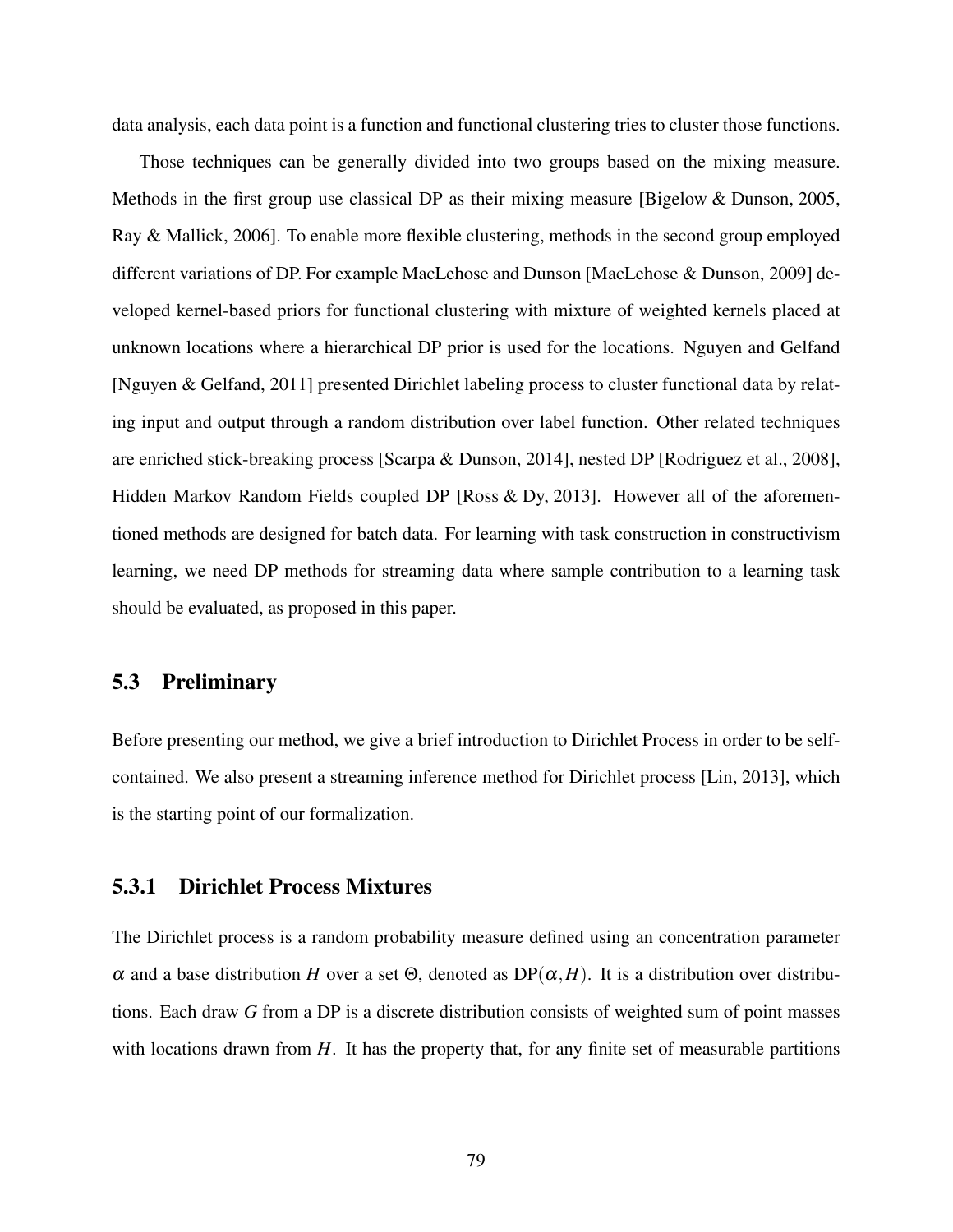$A_1, A_2, \cdots, A_k$  of  $\Theta$ ,

$$
(G(A_1), G(A_2), \cdots, G(A_k)) \sim \text{Dir}(\alpha H(A_1), \alpha H(A_2), \cdots, \alpha H(A_k))
$$

Where *Dir* denotes a Dirichlet distribution.

Consider drawing i.i.d sequence  $\theta_1, \theta_2, \dots, \theta_n \sim G$ , the predictive distribution of  $\theta_i$  conditioned on other  $\theta_j$ ,  $j < i$ , written  $\theta_{-i}$  is:

<span id="page-93-0"></span>
$$
\theta_i|\theta_{-i} = \frac{1}{\alpha + n - 1} \sum_{j < i} \delta_{\theta_j} + \frac{\alpha}{\alpha + n - 1} H \tag{5.1}
$$

Note that [\(5.1\)](#page-93-0) implies clustering property of DP, i.e., θs in the same cluster have the same value, due to the positive probability that  $\theta_i$  will take on the same value as other  $\theta_{-i}$ .

Relying on this clustering property of DP, we formalize DP mixture of classification models for data  $(x_i, y_i)$ ,  $i \in [1:N]$ , where  $x_i$  is a feature vector and  $y_i$  is a label, as follows:

<span id="page-93-1"></span>
$$
y_i | x_i, \beta_i \sim F_y(\cdot | x_i, \beta_i)
$$
  

$$
x_i | \theta_i \sim F_x(\cdot | \theta_i)
$$
  

$$
(\theta_i, \beta_i) | G \sim G
$$
  

$$
G \sim DP(\alpha, H_\theta \times H_\beta)
$$
 (5.2)

Here we model the joint distribution of  $x_i$  and  $y_i$  and assume that the base distribution  $H_\theta \times H_\beta$ is independent between parameters  $\theta_i$  and  $\beta_i$ . Through this formulation, data are grouped into different clusters with each cluster *k* represented by a generative model parameterized by  $(\theta_k^*)$  $_k^*, \beta_k^*$  $_{k}^{\ast}$ . We have  $\theta_i = \theta_k^*$  $\hat{\beta}_k^*$  and  $\beta_i = \beta_k^*$  $\int_{k}^{*}$  if  $(x_i, y_i)$  is generated using the model of cluster *k*.  $F_x$  and  $F_y$  are generative probabilistic models.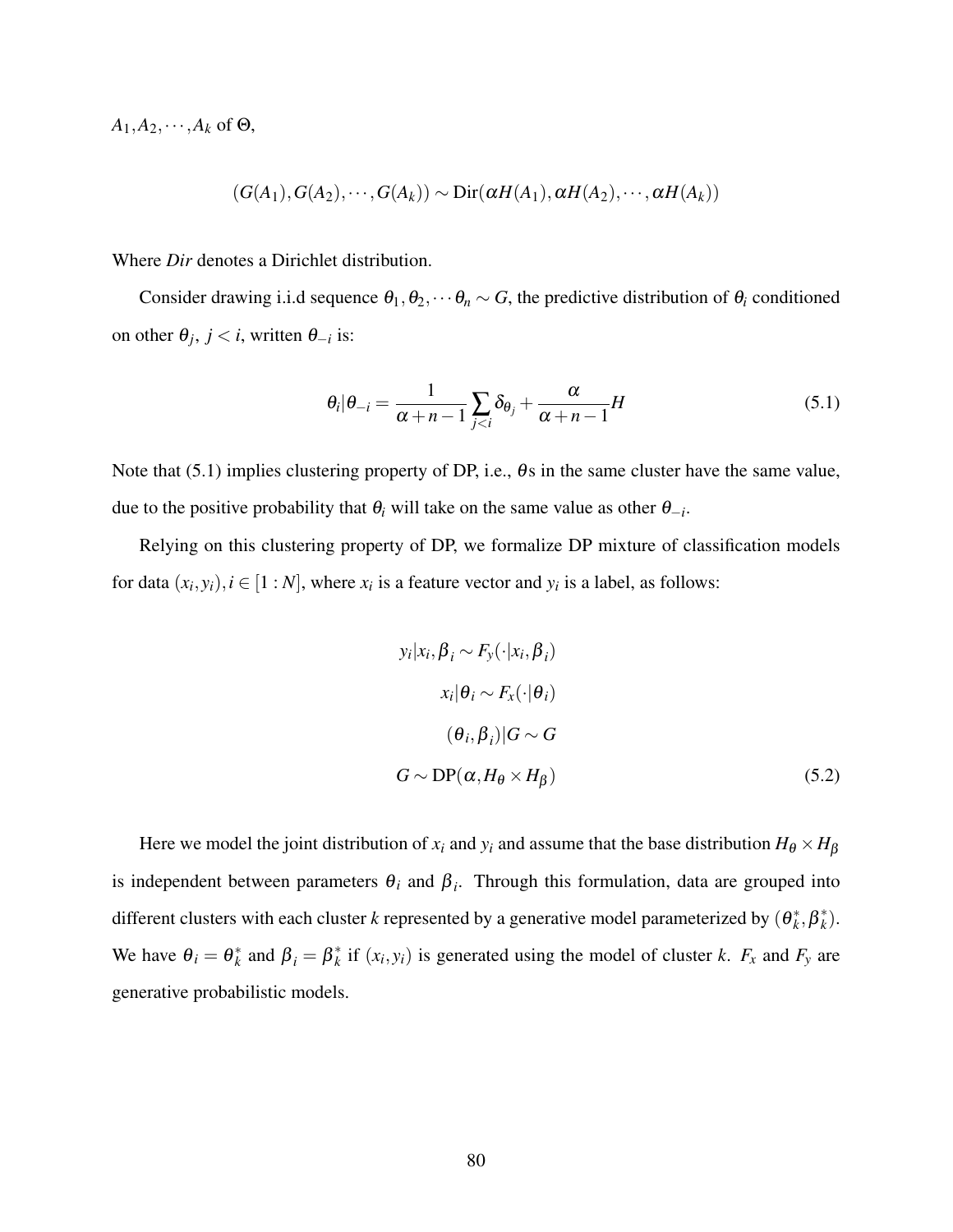## 5.3.2 Sequential DP Mixture Models (sDPMM)

To handle streaming data for the following generic DP mixture model:

$$
x_i | \theta_i \sim F(\cdot | \theta_i)
$$

$$
\theta_i | G \sim G
$$

$$
G \sim DP(\alpha, H)
$$

Lin proposed a sequential variational approximation method [\[Lin, 2013\]](#page-146-0). The advantage of Lin's method is that it is truncation free and a single pass over data can reliably estimate a DP mixture model. In this method suppose θs are grouped into *K* clusters, and there is a cluster indicator  $c_i$  for each  $\theta_i$ ,  $\forall i \in [1:N]$  such that  $\theta_i$  belongs to the *k*th cluster, i.e.,  $\theta_i = \theta_k^*$  $_{k}^{*}$ , if  $c_{i} = k$ . Lin proposed to approximate distribution:

$$
p(G|x_{1:N}) = \sum_{c_{1:N}} p(c_{1:N}|x_{1:N}) p(G|c_{1:N},x_{1:N})
$$

using a tractable distribution with the following form:

$$
q(G|x_{1:N}) = \sum_{c_{1:N}} \left(\prod_{i=1}^{N} \rho(c_i)\right) q_{V}^{(c)}(G|c_{1:N}).
$$

Here  $\theta_k^* \sim v_k$ , which is an independent distribution. The task of inference is to optimize two sets of parameters  $\rho \triangleq (\rho_1, \rho_2, \dots, \rho_i)$  and  $v_i \triangleq (v_1^i)$  $j^{i}$ <sub>1</sub>),  $v_{2}^{i}$  $\mathbf{z}_2^{i}, \dots, \mathbf{v}_K^{i}$  so that  $q(G|x_{1:N})$  best approximates the true posterior  $p(G|x_{1:N})$ .

By using variational approximation technique to minimize the Kullback-Leibler divergence between the true posterior and the approximate posterior, we have sequential approximation for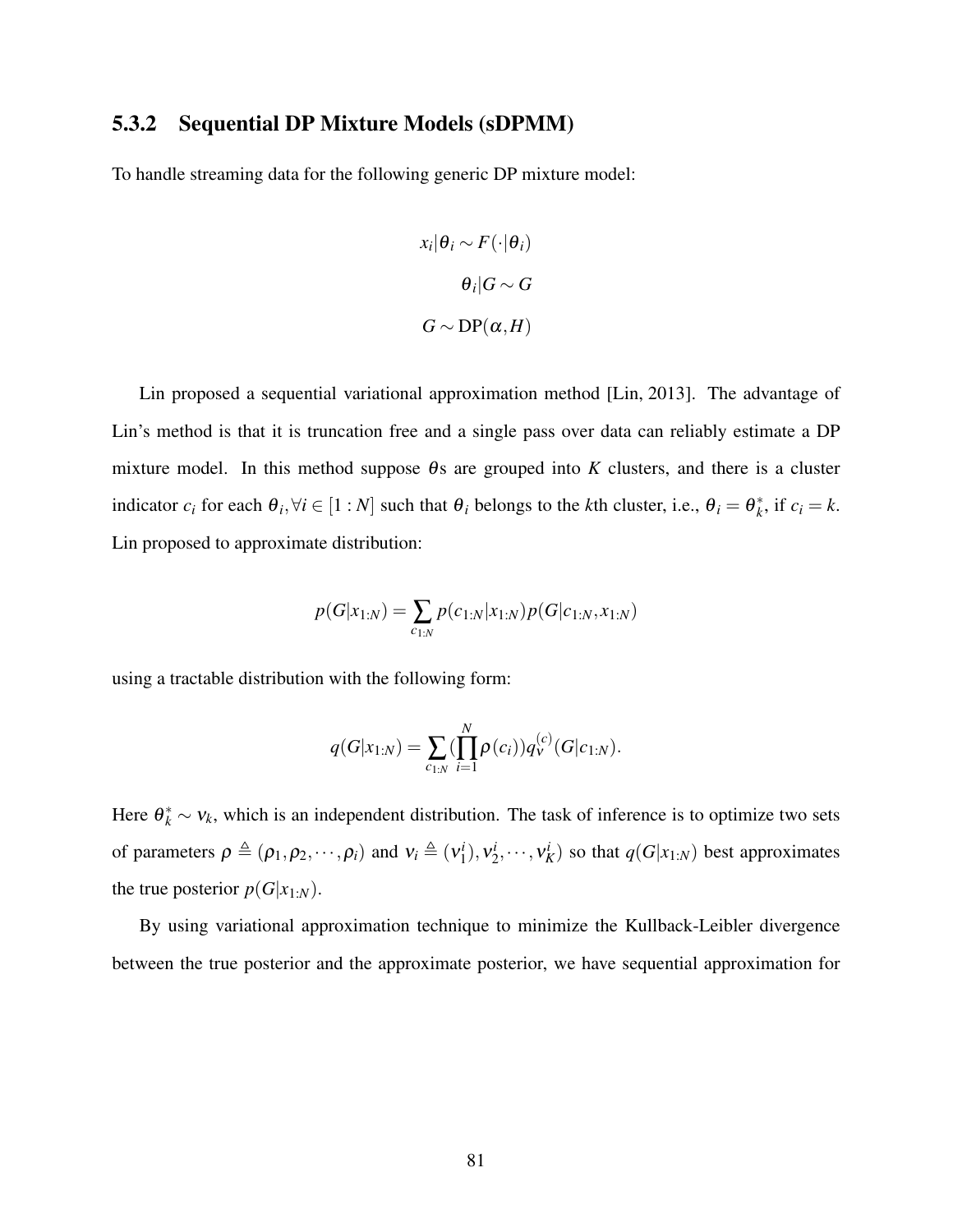the optimal settings of  $\rho_{i+1}$  and  $v^{i+1}$  after processing *i* samples:

$$
\rho_{i+1} \propto \begin{cases} w_k^i \int_{\theta} F(x_{i+1} | \theta) v_k^i(d\theta) & k \le K \\ \alpha \int_{\theta} F(x_{i+1} | \theta) H(d\theta) & k = K+1 \end{cases}
$$
(5.3)

Where  $w_k^i = \sum_{j=1}^i \rho_j(k)$ .

$$
v_k^{i+1}(d\theta) \propto \begin{cases} H(d\theta) \prod_{j=1}^{i+1} (F(x_j|\theta))^{\rho_j(k)} & k \le K \\ H(d\theta) (F(x_{i+1}|\theta))^{\rho_{i+1}(k)} & k = K+1 \end{cases} \tag{5.4}
$$

 $\rho_i(k)$ ,  $\forall k \in [1:K+1], i = 1, 2, \dots$ , are computed using:

$$
\rho_i(k) = \frac{w_k^{i-1} \exp(h_i(k))}{\sum_{c=1}^{K+1} w_c^{i-1} \exp(h_i(c))}
$$
\n(5.5)

Where  $h_i(k)$  is marginal log-likelihood of  $x_i$  belonging to cluster  $k$ .

## 5.4 Algorithm

In this section, we describe our proposed algorithm for constructivism learning (CL). We begin by formalizing the problem setting of CL. This is followed by the description of our sequential DP mixture of classification model(sDPMCM). Then we propose an improved version of sDPMCM , sequential DP mixture of classification model with selection (sDPMCM-s), which is enhanced using an approach we call the selection principle. In the last section, we present the sequential variational inference algorithm for sDPMCM-s adapted from [\[Lin, 2013\]](#page-146-0).

## 5.4.1 Notation

For clarity, we introduce the following notations. We use lowercase letters to represent scalar values, lowercase letters with bold font to represent vectors (e.g. *u*), uppercase bold letters to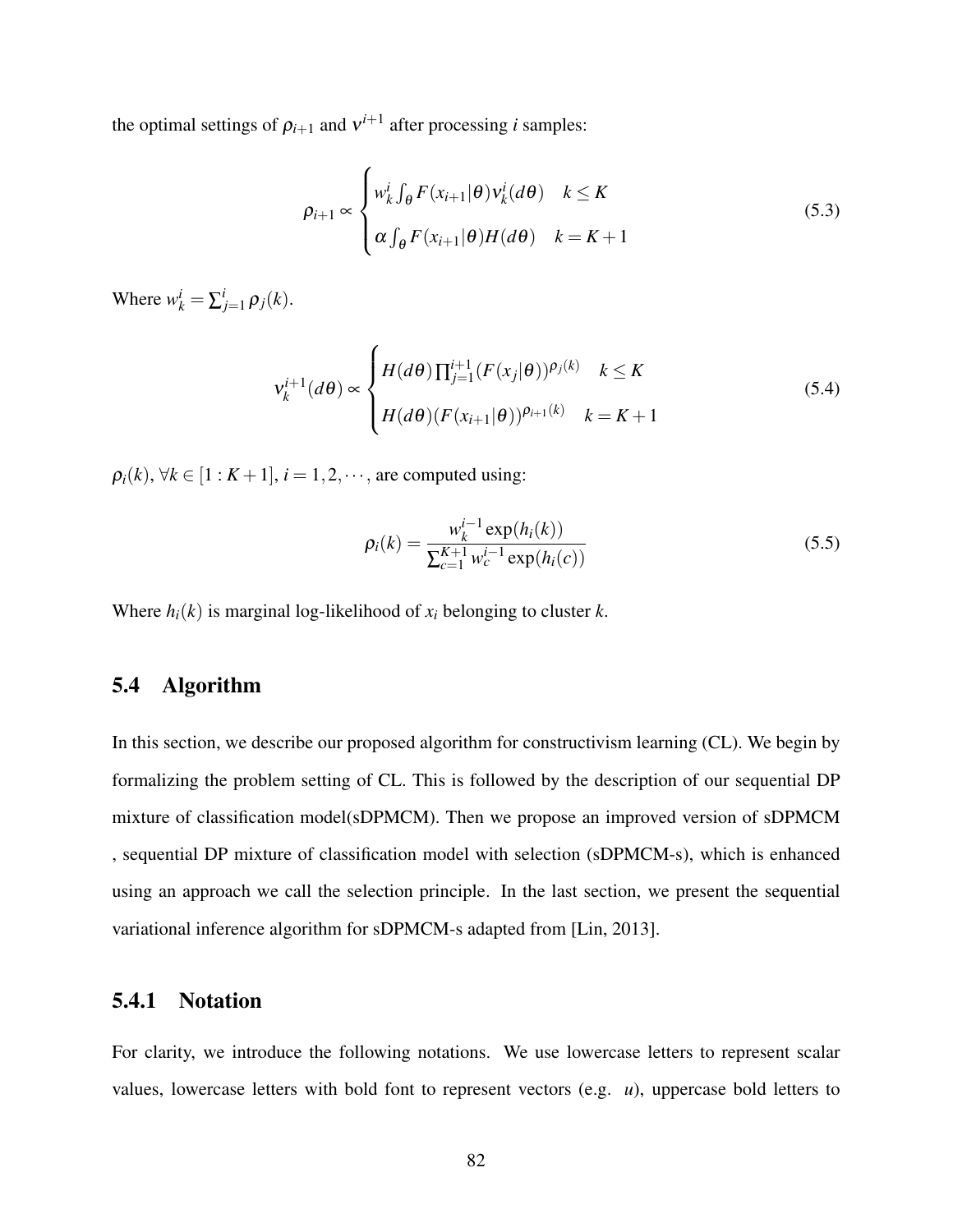represent matrices (e.g. A), Greek letters  $\{\alpha, \lambda, \gamma, \dots\}$  to represent parameters. Given a matrix  $A = (a_{i,j}) \in \mathbb{R}^{p \times k}$ , |A| is the determinant of A. Unless stated otherwise, all vectors in this paper are column vectors.  $u^T$  is the transpose of the vector *u*. We use  $[1:N]$  to denote the set  $\{1,2,\ldots,N\}$ .

## 5.4.2 Problem Setting and Challenges

Suppose that we have data that arrives sequentially, we aim to determine whether newly arrived sample  $(x_i, y_i)$  can be well classified using existing tasks constructed from previous data  $(x_j, y_j)$ ,  $j = 1, 2, \ldots, i - 1$ , or a new task needs to be constructed from scratch. Here  $x_i \in \mathbb{R}^d$  is a feature vector and  $y_i \in \{0,1\}$  its corresponding label. Giving a sequence of training samples  $(x_t, y_t)$ , indexed by *t*, the outcome of our learning algorithm is a set of classification models.

There are two technical challenges. First the number of tasks needed for the training data is not known a priori. Second the assignment of a sample to a classification task needs to be determined. Our setting is different from the classical machine learning setting where all the data belong to one model, or the setting for multi-task learning where we know which task a sample belongs to.

To determine the number of tasks, a common strategy is to use model selection to pick the "optimal" one from a range of arbitrary numbers. However model selection would incur substantial computational costs and the search space that contains the optimal number is difficult to determine. Furthermore, it is suboptimal for streaming data to use a pre-specified number of tasks. To tackle this, we resort to Bayesian nonparametric models that have infinite-dimensional space. Given a finite number of samples, only a finite subset of parameter dimensions is needed. This enables that the complexity of models adapts to data so that the number of tasks can be inferred from the data.

For the second challenge, we rely on the clustering property of DPMM models. In DPMM, the decision of assigning a sample to a task is based on the *fitness principle*, i.e., evaluating the likelihood that the sample is generated from the task. The drawback of this principle is that the contribution of a sample to a task is ignored. When DPMM is applied to streaming data for classification models, this may lead to undesirable tasks since they are estimated in a single pass over the data.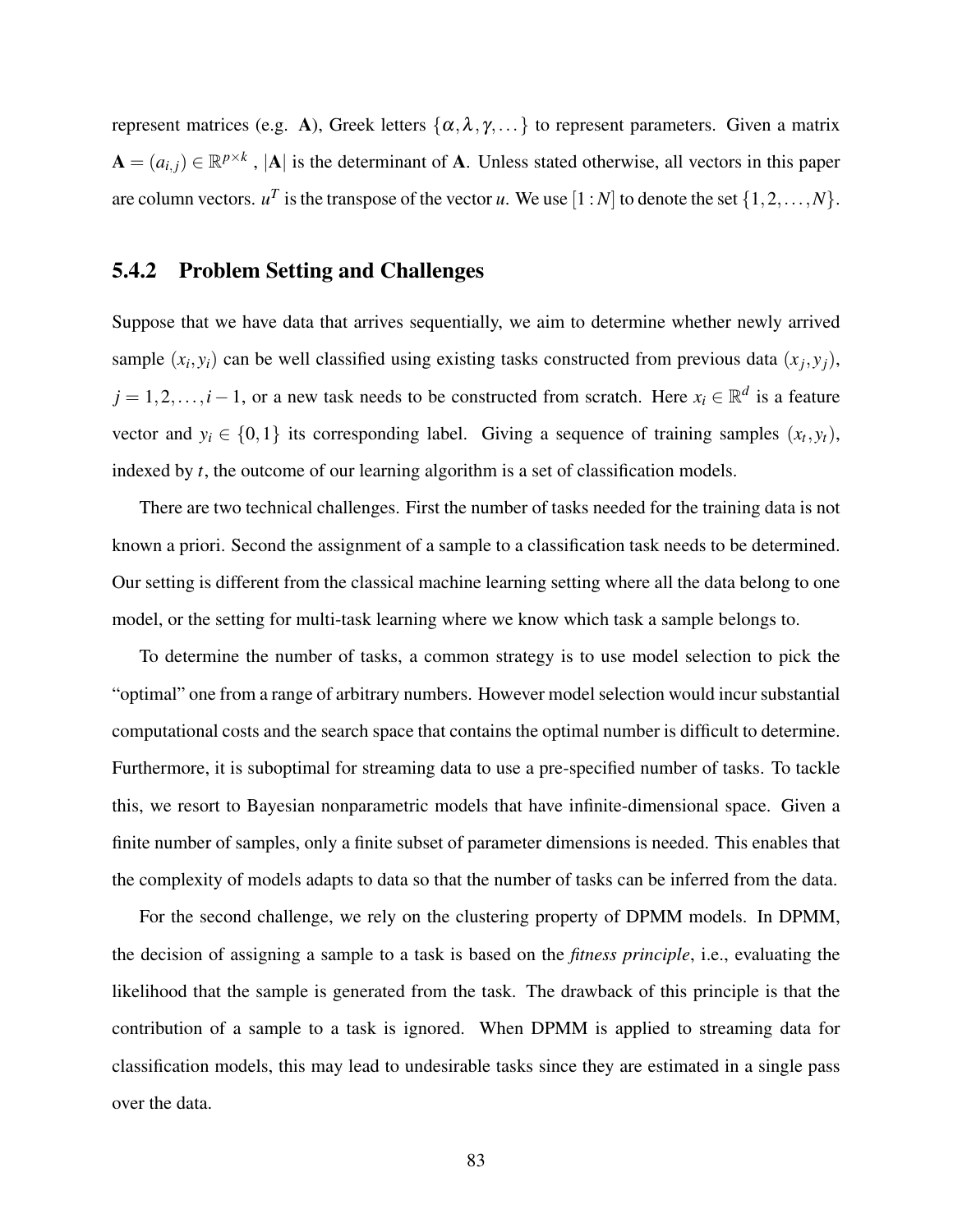<span id="page-97-0"></span>

Figure 5.1: Issue of Fitness Principle: Left: Gound Truth; Middle: Tasks Constructed without Using the Fitness Principle; Right: Tasks Constructed using the Selection Principle.

We illustrate the problem of fitness principle using a synthetic data set as shown in Fig. [5.1.](#page-97-0) Here we have samples from two hidden tasks  $T_1$  and  $T_2$  (Left panel). We adopted a DPMM, which outputted 4 tasks, rather than 2. In addition task  $\hat{T}_4$  has only positive samples and  $\hat{T}_2$  has only negative samples. Moreover the samples in  $\hat{T}_1$  are highly unbalanced. We believe the reason why DPMM produces large number of single-class tasks is that the samples in those tasks can be well classified and hence well *well fitted*. However, those tasks constructed by DPMM based only on fitness principle can hardly generalize well to unseen samples. Inspired by this observation, we develop a new DPMM model enhanced with *selection principle* utilizing Kullback-Leibler divergence (KLD). It is a complement to the fitness principle. When making assignment decision, the contribution of a sample to a task is considered.

To handle streaming data, we first adapt the method proposed in [\[Lin, 2013\]](#page-146-0) to DP mixture of classification models. Then we modify a variational approximation technique of logistic regression [\[Jaakkola & Jordan, 2000\]](#page-144-4) to achieve efficient parameter updating.

## 5.4.3 Sequential DP Mixture of Classification Model

In this section, we introduce the details of sequential DP mixture of classification models we use for CL. We first present the formulation of DP mixture of classification model using logistic regression as classification models within a task. This poses a challenge for model estimation of streaming data because the computation of posterior and posterior predictive are intractable. To tackle this, we introduce the variational approximation technique for logistic regression.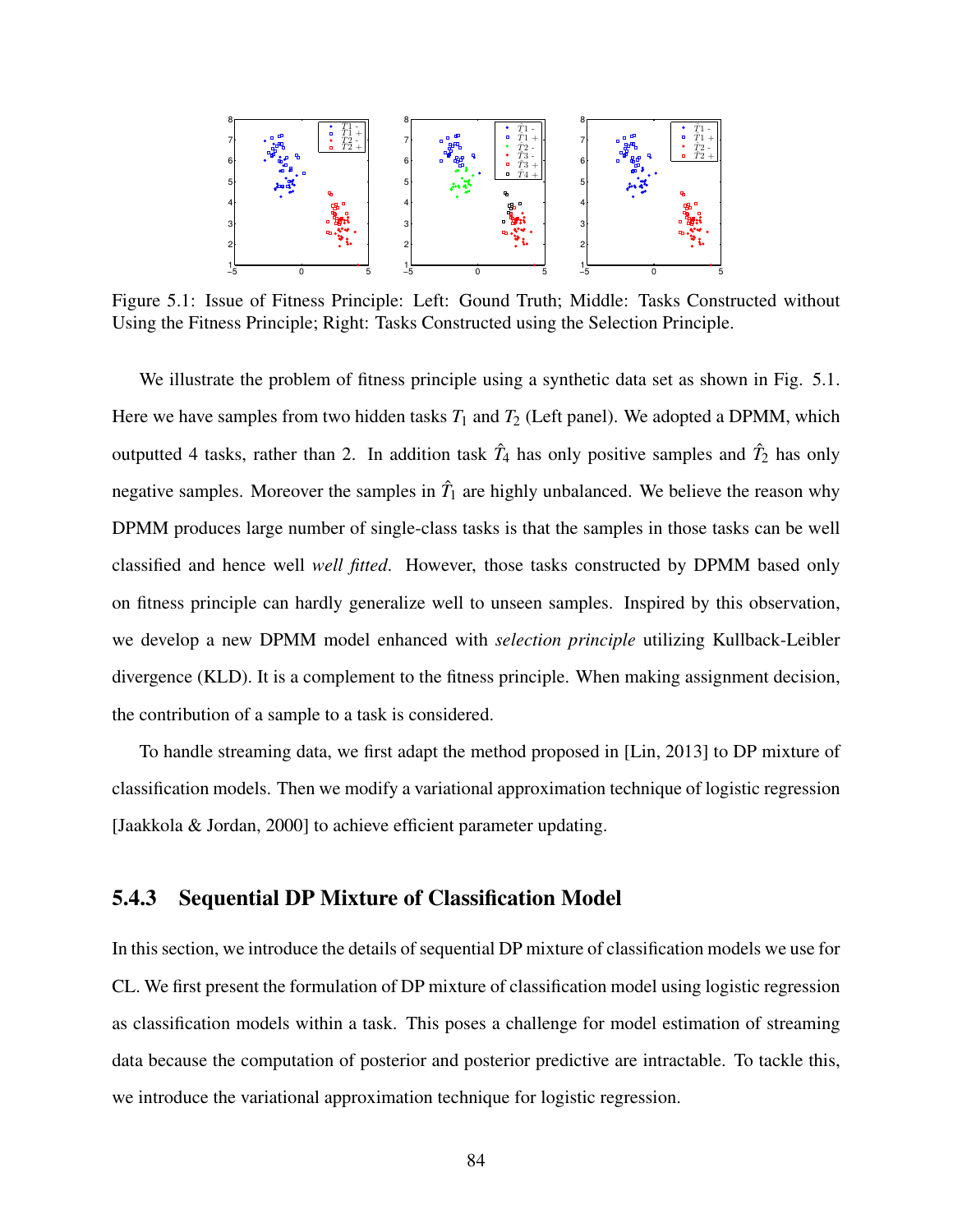#### 5.4.3.1 DP Mixture of Classification Model

The DP Mixture of Classification Model (DPMCM) we use for CL is based on the general formu-lation [\(5.2\)](#page-93-1). Here we model the joint distribution of *x* and *y*,  $p(x,y) = p(y|x) p(x)$ , instead of only modeling the conditional distribution  $p(y|x)$ . This provide us the benefit of discovering hidden structure of data by clustering *x* [\[Shahbaba & Neal, 2009\]](#page-151-2). Within each task of the mixture, we assume that x follow a Multivariate Normal (MN) distribution with mean  $m^x$  and covariance matrix  $\Sigma^x$ . For simplicity of computation, we assume a conjugate prior, Normal-Inverse-Wishart(NIW), for  $(m^x, \Sigma^x)$ . To model the relationship between *x* and *y*, we use logistic regression:

$$
F_{y}(y|x,\beta) = \frac{\exp(yx^T\beta)}{1 + \exp(x^T\beta)}
$$
\n(5.6)

Where  $\beta \in \mathbb{R}^d$ . And we use a Multivariate Normal distribution for  $\beta^y$  with parameters  $(\mu_0^{\beta})$  $_{0}^{\beta },\mathbf{\Psi }_{0}^{\beta }$  $\binom{p}{0}$ . Note that we assume independence between  $(m^x, \Sigma^x)$  and  $\beta^y$ , and the distribution of *y* does not depend on  $(m^x, \Sigma^x)$  given *x*. This results in simplified computations.

The complete DPMCM for CL is summarized as follows:

$$
G \sim \text{DP}(\alpha, \text{NIW}(\mu_0^x, \kappa_0^x, \Psi_0^x, \nu_0^x) \text{MN}(\mu_0^\beta, \Psi_0^\beta))
$$
\n(5.7)

For  $i = 1, 2, \ldots$ , draw i.i.d using:

$$
y_i | x_i, \beta_i^y \sim F_y(\cdot | x_i, \beta_i^y)
$$
  

$$
x_i | m_i^x, \Sigma_i^x \sim \text{MN}(\cdot | m_i^x, \Sigma_i^x)
$$
  

$$
(m_i^x, \Sigma_i^x, \beta_i^y) | G \sim G
$$
  
(5.8)

Due to the clustering property of DP,  $\Theta = (m_i^x, \Sigma_i^x, \beta_i^y)$  $\binom{y}{i}$  will be grouped into different clusters. Θs in the same cluster have an identical value.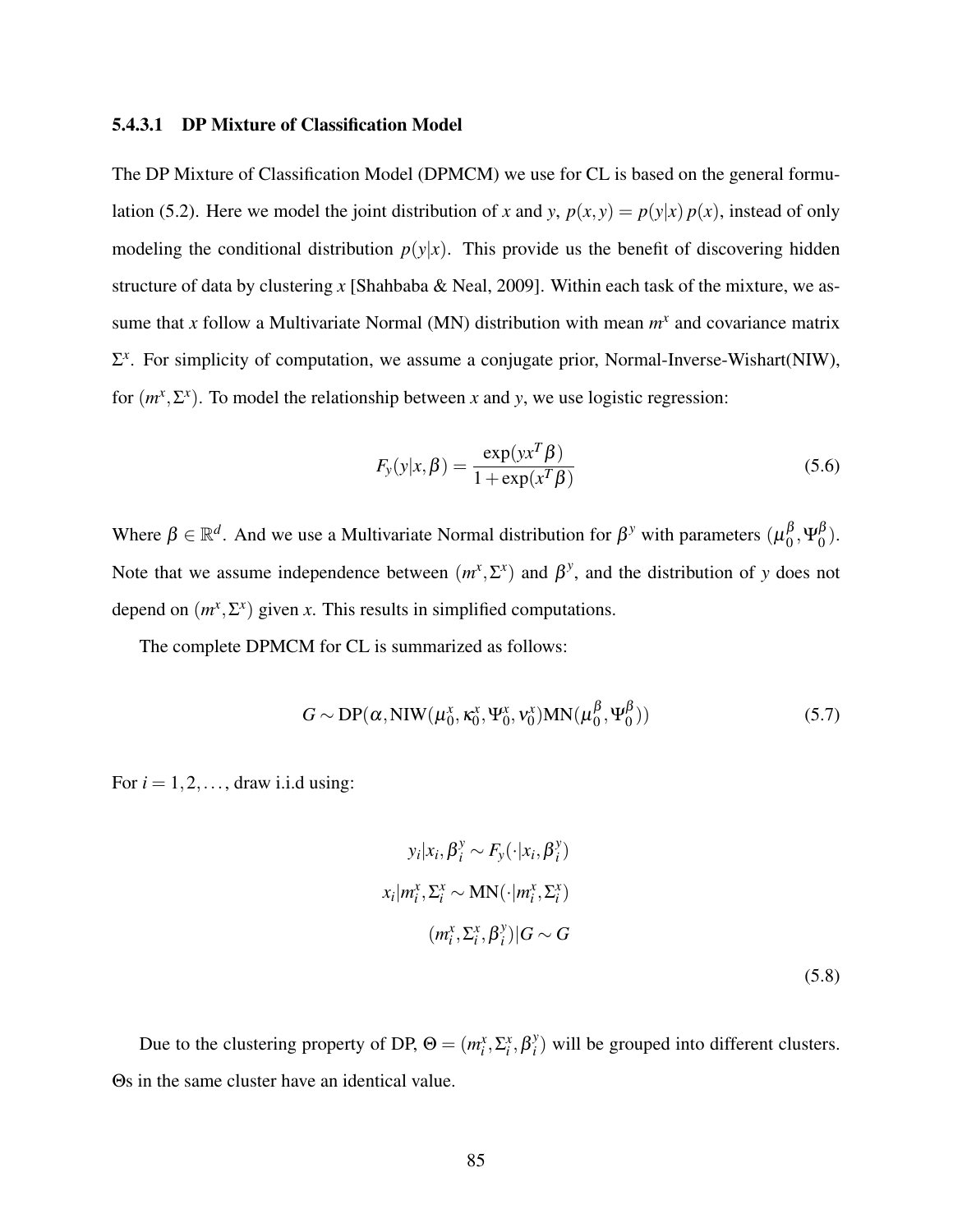Different from sDPMM model where only *x* is clustered, we cluster both *x* and *y* by modeling the joint distribution of *x* and *y*. Thus sDPMM cannot be directly applied to DP mixture of classification models. The main change required here is to modify the sequential approximation of  $\rho_{i+1}$ and  $v^{i+1}$  as follows :

<span id="page-99-0"></span>
$$
\rho_{i+1} \propto
$$
\n
$$
\begin{cases}\n w_k^i \int_{\Theta} F(x_{i+1}, y_{i+1} | \Theta) v_k^i(d\Theta) & k \le K \\
 \alpha \int_{\Theta} F(x_{i+1}, y_{i+1} | \Theta) H(d\Theta) & k = K + 1\n\end{cases}
$$
\n(5.9)

<span id="page-99-1"></span>
$$
V_k^{i+1}(d\Theta) \propto
$$
  
\n
$$
\begin{cases}\nH(d\Theta) \prod_{j=1}^{i+1} (F(x_j|\mu^x, \Sigma^x) F(y_j|\beta^y))^{\rho_j(k)} & k \le K \\
H(d\Theta) (F(x_{i+1}|\mu^x, \Sigma^x) F(y_{i+1}|\beta^y))^{\rho_{i+1}(k)} & k = K+1\n\end{cases}
$$
\n(5.10)

## 5.4.3.2 Variational Approximation of Logistic Regression

Using logistic regression to model the relationship between *x* and *y* poses challenges for computing posterior distribution of model parameters and predictive distribution since they are computationally intractable. To tackle this, we adopt the variational approximation proposed in [\[Jaakkola & Jordan, 2000\]](#page-144-4) to replace the logistic function with an adjustable lower bound that has a Gaussian form. This results in the Gaussian form of posterior due to the Gaussian prior of  $\beta^y$  and Gaussian variational form of  $p(y|x, \beta^y, \xi)$ . Here  $\xi$  is a variational parameter. Then the approximate Bayesian updates take the following form when receiving a new sample  $(x_{i+1}, y_{i+1})$ :

$$
\Psi_{i+1}^{\beta} = \left[ (\Psi_i^{\beta})^{-1} + 2f(\xi)x_{i+1}x_{i+1}^T \right]^{-1}
$$

$$
\mu_{i+1}^{\beta} = \Psi_{i+1}^{\beta} \left[ (\Psi_i^{\beta})^{-1} \mu_i^{\beta} + (y_{i+1} - \frac{1}{2})x_{i+1} \right]
$$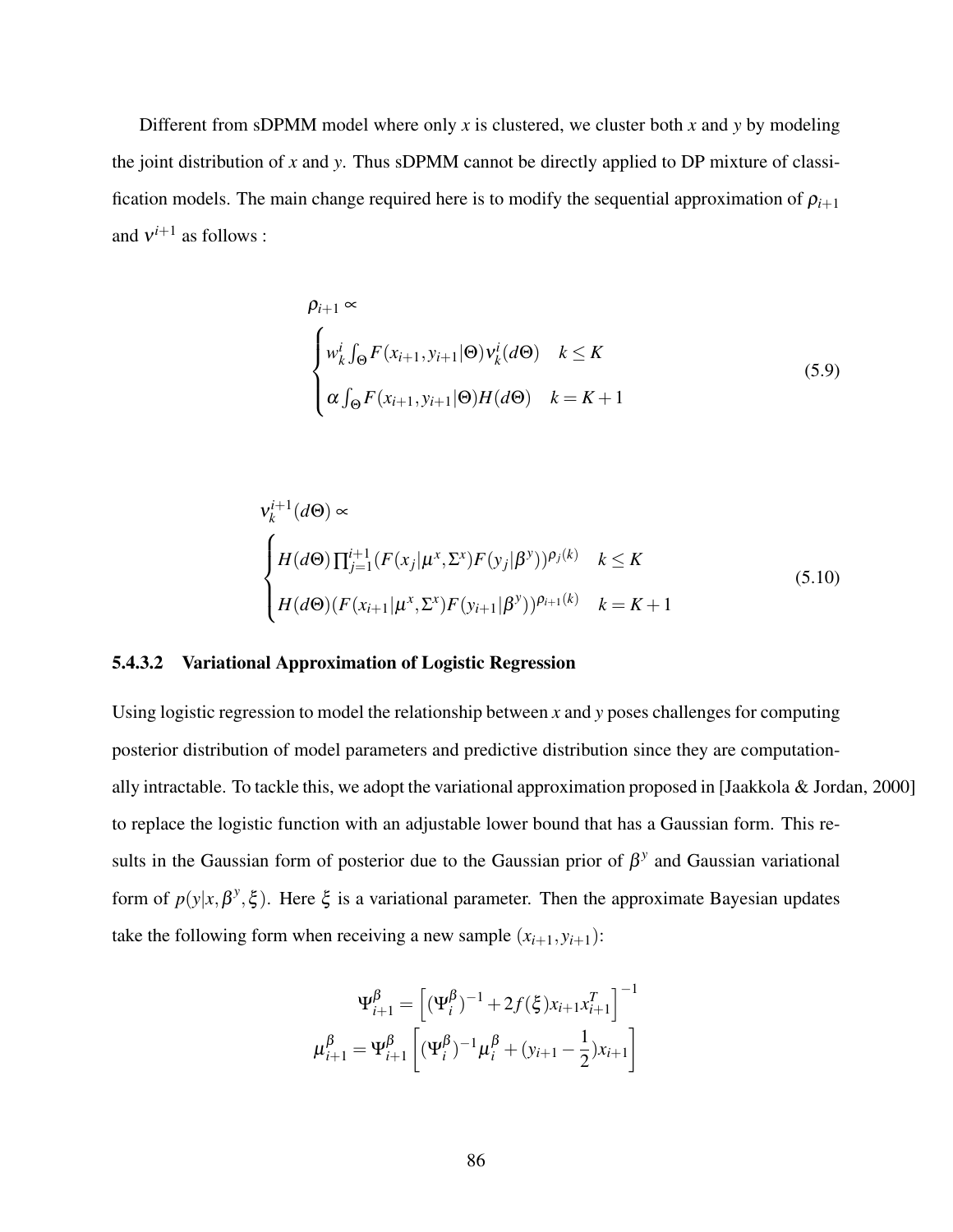Where  $f(\xi) = \tanh(\xi/2)/(4\xi)$ . And the closed-form update equation for  $\xi$  is

$$
\xi^{2} = x_{i+1}^{T} \Psi_{i+1}^{\beta} x_{i+1} + (x_{i+1}^{T} \mu_{i+1})^{2}
$$

To use this variational approximation for DPMM in sequential setting, we need to modify the updating of parameters  $\Psi^{\beta}, \mu^{\beta}, \xi$  so that the uncertainty of clustering brought by sequential inference can be incorporated. With straightforward calculation, we derive the following modification to the updating of parameters when  $\rho_{i+1} > 0$ :

$$
\Psi_{i+1}^{\beta} = \left[ (\Psi_i^{\beta})^{-1} + 2\rho_{i+1} f(\xi) x_{i+1} x_{i+1}^T \right]^{-1}
$$
  

$$
\mu_{i+1}^{\beta} = \Psi_{i+1}^{\beta} \left[ (\Psi_i^{\beta})^{-1} \mu_i^{\beta} + (\rho_{i+1} y_{i+1} - \frac{1}{2}) x_{i+1} \right]
$$
(5.11)

<span id="page-100-1"></span>
$$
\xi^2 = \rho_{i+1} \left[ x_{i+1}^T \Psi_{i+1}^\beta x_{i+1} + (x_{i+1}^T \mu_{i+1}^\beta)^2 \right]
$$

For the predictive lower bound for sample  $x_{i+1}, y_{i+1}$ , it takes the form:

<span id="page-100-0"></span>
$$
\ln q(y_{i+1}|x_{i+1}, D) = \ln g(\xi_{i+1}) - \frac{\xi_{i+1}}{2} + f(\xi_{i+1})\xi_{i+1}^{2}
$$
  

$$
- \frac{1}{2}(\mu_{i}^{\beta})^{T}(\Psi_{i}^{\beta})^{-1}\mu_{i}^{\beta}
$$
  

$$
+ \frac{1}{2}(\mu_{i+1}^{\beta})^{T}(\Psi_{i+1}^{\beta})^{-1}\mu_{i+1}^{\beta}
$$
  

$$
+ \frac{1}{2}\ln \frac{|\Psi_{i+1}^{\beta}|}{|\Psi_{i}^{\beta}|}
$$
 (5.12)

Where  $D = (x_1, y_1), (x_2, y_2), \ldots, (x_i, y_i)$ .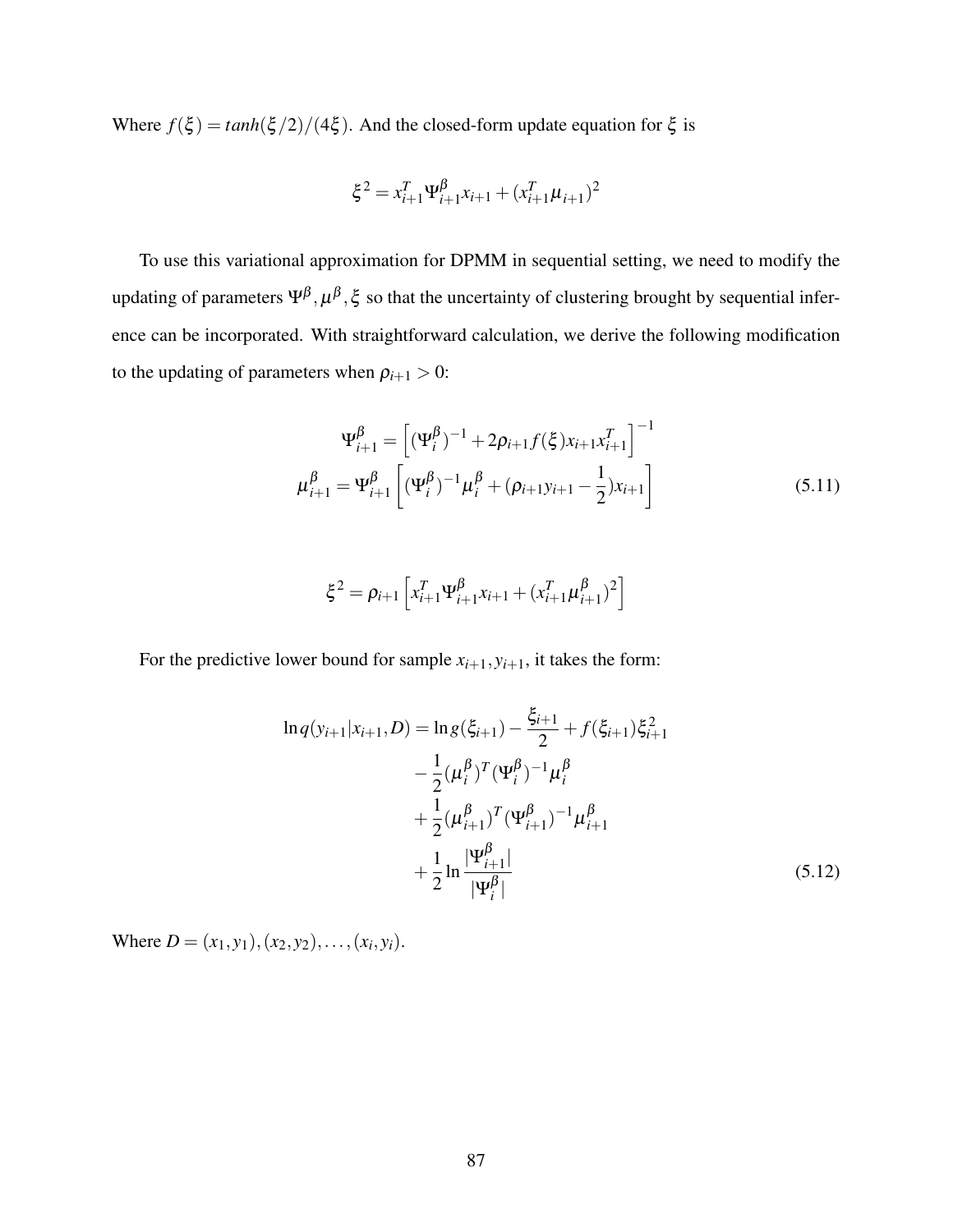|  | S2                                               | S3 | SΔ |
|--|--------------------------------------------------|----|----|
|  | KLD   $4.485$   $4.486$   $4.547$   $4.491$      |    |    |
|  | $Pr \mid 0.972 \mid 0.967 \mid 0.729 \mid 0.953$ |    |    |

<span id="page-101-0"></span>Table 5.1: Comparison of KLD and Posterior Predictive Probability (Pr)

# 5.4.4 Sequential DP Mixture of Classification Model with Selection Principle (sDPMCM-s)

#### 5.4.4.1 Selection Principle

In selection principle, we focus on evaluating the contribution of a sample to a task. Specially, we aim to measure the utility of an observation of a random variable, i.e. a sample, to other random variables, i.e., task parameters. To this end, we utilize Kullback-Leibler divergence (KLD). This technique has been used in Bayesian optimal experiment design (BOED) [\[Ryan et al., 2015\]](#page-150-4) to select the optimal design of experiment so that the expected utility of the experiment outcome can be maximized. Different from the general case in BOED, we focus on the utility of a given sample instead of the expected utility. Specifically, we assign a sample to a task so that KLD between the prior distribution of task parameters and the posterior given the sample is maximized. Suppose we have a sample  $(x, y)$  and task parameters  $\beta^y$ , the utility is defined as:

$$
U(\beta^{y}; x, y) = D_{KL}(p(\beta^{y}|x, y) \| p(\beta^{y}))
$$

The goal of selection principle is to assign a sample  $(x, y)$  to a task with parameter  $\beta^y$  such that  $U(\beta^{y};x,y)$  is maximized. To understand the function of selection principle, we illustrate it using Fig. [5.2](#page-102-0) and Table [5.1.](#page-101-0) In this example we selected four representative samples in a task.  $s_1$  and *s*<sup>2</sup> are mean of positive and negative samples separately. *s*<sup>3</sup> is close to decision boundary. *s*<sup>4</sup> is far away from decision boundary. We observe that although *s*1, *s*2, *s*<sup>4</sup> have higher posterior predictive probabilities, their utility to the task is lower than *s*3. This example confirms our hypothesis that the selection principle can act as a regularization factor to regulate the range of a task to form more compact clusters.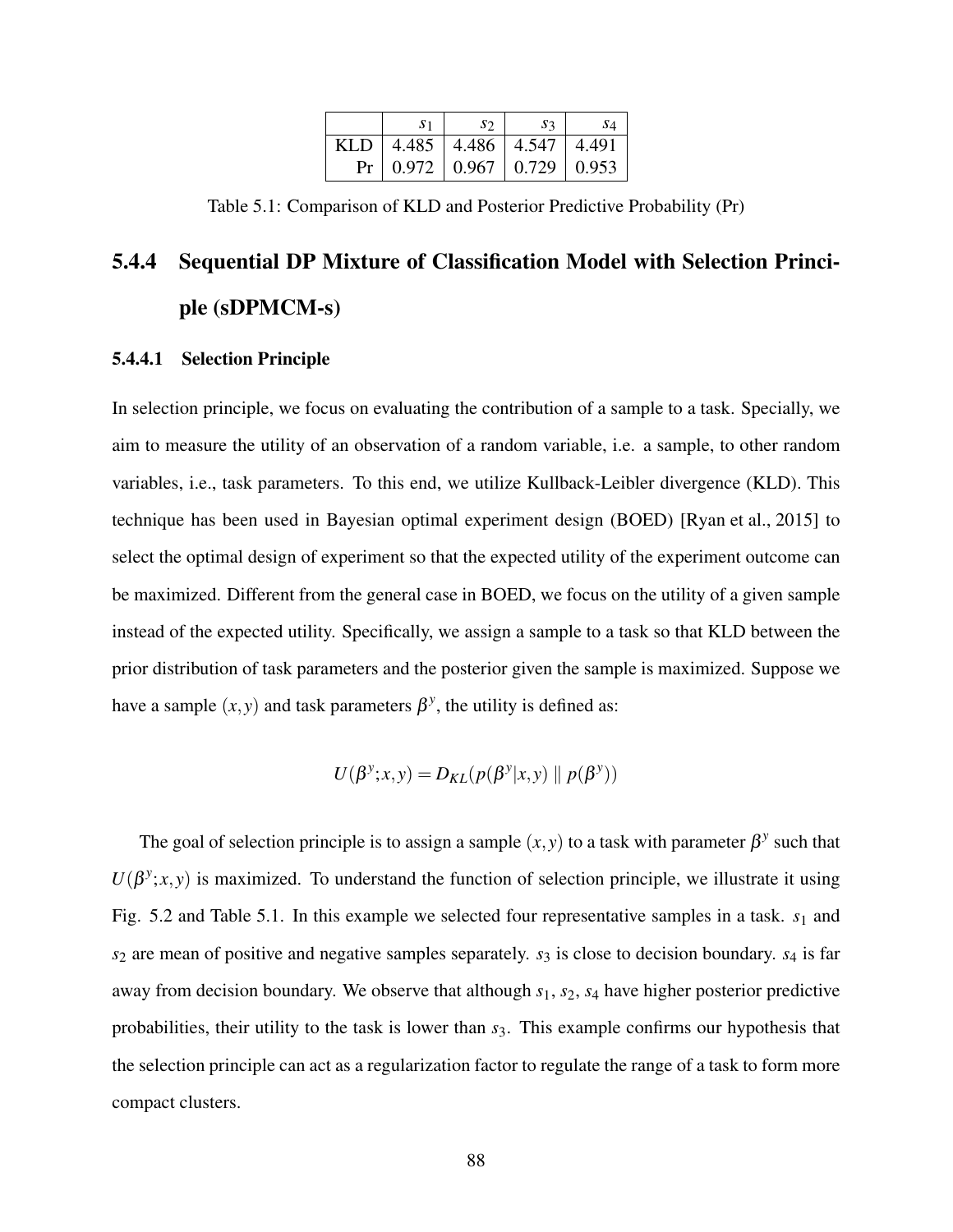<span id="page-102-0"></span>

Figure 5.2: Function of Selection Principle: *s*<sub>1</sub>: mean of positive samples; *s*<sub>2</sub>: mean of negative samples; *s*3: close to decision boundary; *s*4; far away from decision boundary.

### 5.4.4.2 Applying Selection principle

To incorporate selection principle when making assignment decision, we modify the computation of task assignment probability  $\rho_{i+1}$  as follows:

$$
\rho_{i+1} \propto \begin{cases} w_k^i s_k^{i+1} \int_{\Theta} F(x_{i+1}, y_{i+1} | \Theta) v_k^i(d\Theta) & k \le K \\ \alpha s_k^{i+1} \int_{\Theta} F(x_{i+1}, y_{i+1} | \Theta) H(d\Theta) & k = K+1 \end{cases}
$$
(5.13)

Where  $s_k^{i+1} = \exp(\gamma U(\beta^y; x_{i+1}, y_{i+1}))$ , where  $\gamma$  is a coefficient to regularize the effect of selection principle. Through  $s_k^{i+1}$  $k^{i+1}$ , the utility of  $x_{i+1}, y_{i+1}$  to the model parameter  $\beta^y$  is also considered when making task assignment decisions.

## 5.4.5 Inference

Several issues need to be addressed for the inference of the proposed sDPMCM-s for streaming data. First, an efficient method is needed to compute  $U(\beta^y; (x, y))$  when new samples arrive. Secondly, posterior distribution for Θ and prediction distribution for *x* and *y* needs to be updated with relatively low complexity during streaming inference. Thirdly, the inference method, i.e. sDPMM, proposed by Lin was designed for DPMM instead of DPMCM. Thus some modification is needed to adapt it to DPMCM. The first two problems can be directly solved with the adoption of vari-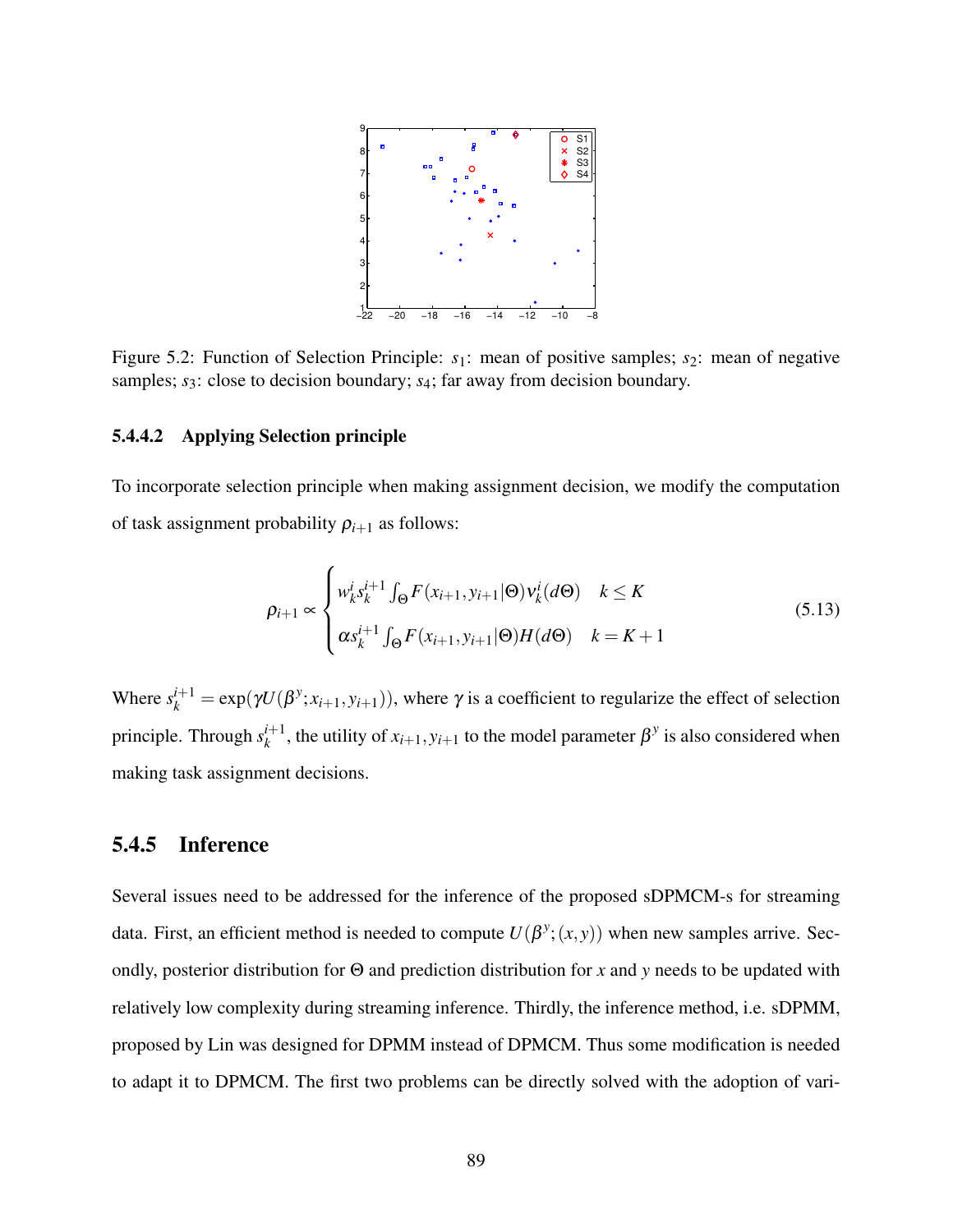ational approximation for logistic regression and the using of conjugate prior for  $\mu^x$ ,  $\Psi^x$ . For the third problem, we adopt the modification of approximation of proposed in [\(5.9\)](#page-99-0) and [\(5.10\)](#page-99-1) to cluster both *x* and *y*.

In the following, we give the specific formula for utility computation, describe the details of sequential inference for sDPMCM-s and introduce the strategy we use for prediction.

#### 5.4.5.1 Utility Computation

The computation of  $U(\beta^y; x_{i+1}, y_{i+1})$  is straightforward after the variational approximation is used for logistic regression. Let denote the distribution as  $p_i(\beta^y \mid \mu_i^{\beta})$  $<sup>β</sup><sub>i</sub>$ , Ψ $<sup>β</sup><sub>i</sub>$ </sup></sup>  $\binom{p}{i}$  before  $(x_{i+1}, y_{i+1})$  is assigned to a model and  $p_{i+1}(\beta^y \mid \mu_i^{\beta})$  $^{\beta}_{i+1},\Psi^{\beta}_{i}$  $_{i+1}^{p}$ ) after assignment, we can calculate the KLD of two MN distributions  $p_i$  and  $p_{i+1}$ :

$$
U(\beta^{y}; x_{i+1}, y_{i+1}) = \frac{1}{2} \left[ \ln \frac{|\Psi_i^{\beta}|}{|\Psi_{i+1}^{\beta}|} - d + tr((\Psi_i^{\beta})^{-1} \Psi_{i+1}^{\beta}) + (\mu_i^{\beta} - \mu_{i+1}^{\beta})^{T} (\Psi_i^{\beta})^{-1} (\mu_i^{\beta} - \mu_{i+1}^{\beta}) \right]
$$

#### 5.4.5.2 Sequential Inference for sDPMCM-s

To handle streaming data, we consider the method proposed in [\[Lin, 2013\]](#page-146-0). The advantage of this method is that it starts with one model and increases the number of models on the fly when existing models cannot generalize well to new samples. Specifically, when a new sample arrives, we first determine whether it will be assigned to an existing task or a new task. Then the model parameters of assigned task are updated. We describe these two steps separately in the following.

**Task Assignment**. To determine which task a newly arriving sample belongs to, we need to compute the assignment probability  $\rho_{i+1}$  based on [\(5.9\)](#page-99-0) and [\(5.10\)](#page-99-1). The probability of assigning newly arrived sample  $(x_{i+1}, y_{i+1})$  to task *k*, denoted as  $\rho_{i+1}(k)$ , is computed using:

$$
\rho_{i+1}(k) = \frac{w_k^i s_k^{i+1} \exp(h_{i+1}(k))}{\sum_{c=1}^{K+1} w_c^i s_c^{i+1} \exp(h_{i+1}(c))}
$$
(5.14)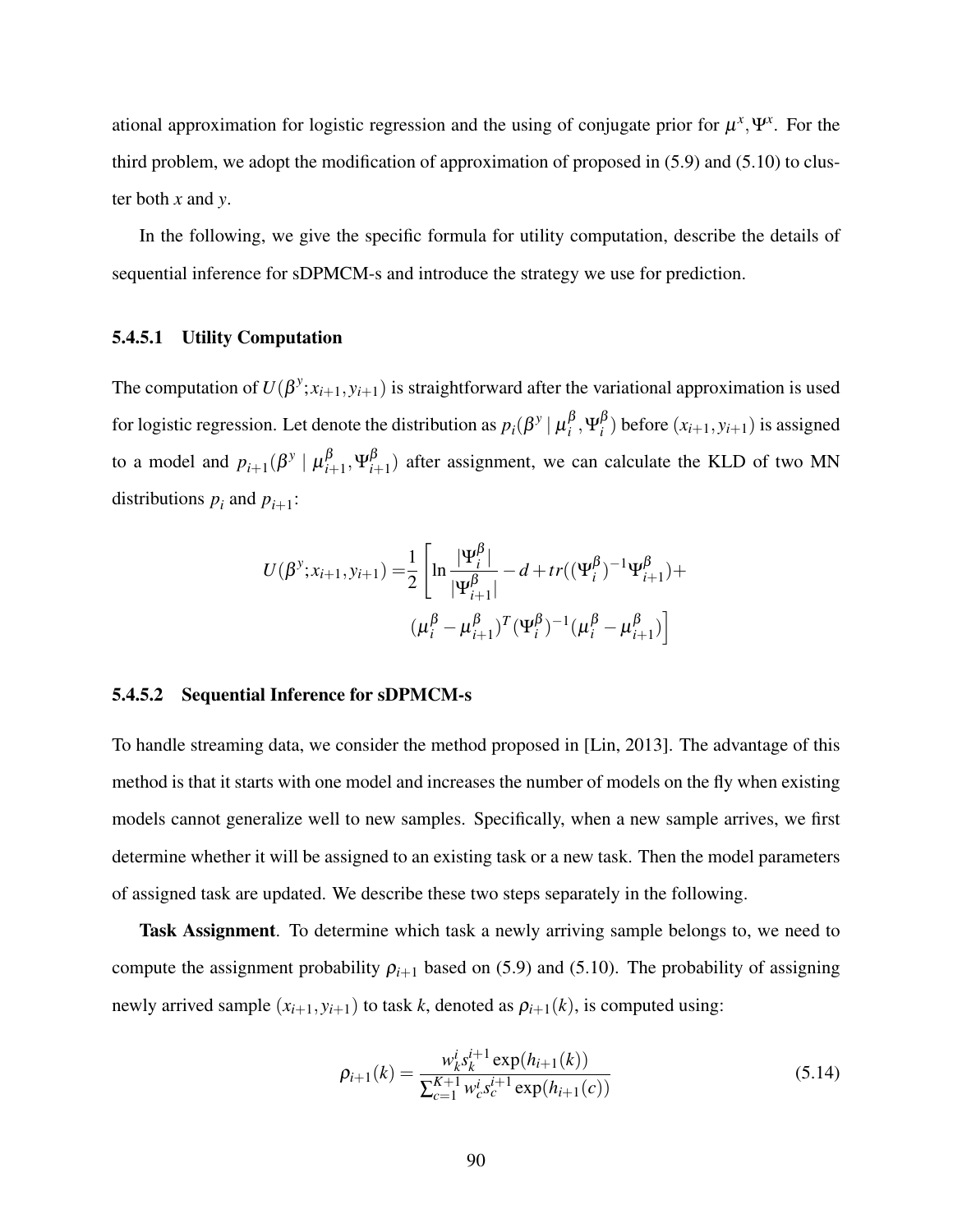Where  $h_{i+1}(k)$  is the log posterior predictive of  $(x_{i+1}, y_{i+1})$  belonging to cluster *k*. It can be decomposed into two parts  $h_{i+1}(k) = h_{i+1}^x(k) + h_i^y$  $i_{i+1}(k)$ . Due to the conjugate property, the posterior predictive, i.e.  $h_{i+1}^x(k)$ , is a multivariate t distribution with density function:

$$
\frac{\Gamma[(\delta_i+d)/2]}{\Gamma(\delta_i/2)\delta^{d/2}\pi^{d/2}|\Phi_i|^{1/2}}\left[1+\frac{1}{\delta_i}(x-\nu_i)^T\Phi_i^{-1}(x-\nu_i)\right]
$$
(5.15)

Where

<span id="page-104-0"></span>
$$
\delta_i = v_i^x(k) - d + 1
$$
  
\n
$$
v_i = \mu_i^x(k)
$$
  
\n
$$
\Phi_i = \frac{\kappa_i^x(k) + 1}{\kappa_i^x(k)(v_i^x(k) - d + 1)} \Psi_i^x(k)
$$

 $\mu_i^x(k), \Psi_i^x(k), \kappa_i^x(k), \nu_i^x(k)$  are posterior parameters of a NIW distribution for task *k* after receiving *i* samples. With [\(5.15\)](#page-104-0),  $h_{i+1}^x(k)$  can be computed directly.

For the computation of  $h_i^y$  $i_{i+1}(k)$ , we use the lower bound specified in [\(5.12\)](#page-100-0) derived from a variational approximation of logistic regression.

Updating Model parameters. Relying on the conjugate property, posterior parameters of the NIW distribution of task *k* have a closed-form updating when receiving a new sample  $x_{i+1}$ . For simplicity, we update natural parameters  $\Lambda = (\eta_i^1(k), \eta_i^2(k), \eta_i^3(k), \eta_i^4(k))$  of NIW distribution for task *k* at each step. They can be derived from  $\mu_i^x(k)$ ,  $\Psi_i^x(k)$ ,  $\kappa_i^x(k)$ ,  $\nu_i^x(k)$  using:

$$
\eta_i^1(k) = \kappa_i^x(k)\mu_i^x(k)
$$
  
\n
$$
\eta_i^2(k) = \kappa_i^x(k)
$$
  
\n
$$
\eta_i^3(k) = \Psi_i^x(k) + \kappa_i^x(k)\mu_i^x(k)(\mu_i^x(k))^T
$$
  
\n
$$
\eta_i^4(k) = \nu_i^x(k) + d + 2
$$

Modified from the sufficient statistics of the NIW distribution [\[Foti et al., 2014\]](#page-142-0), the following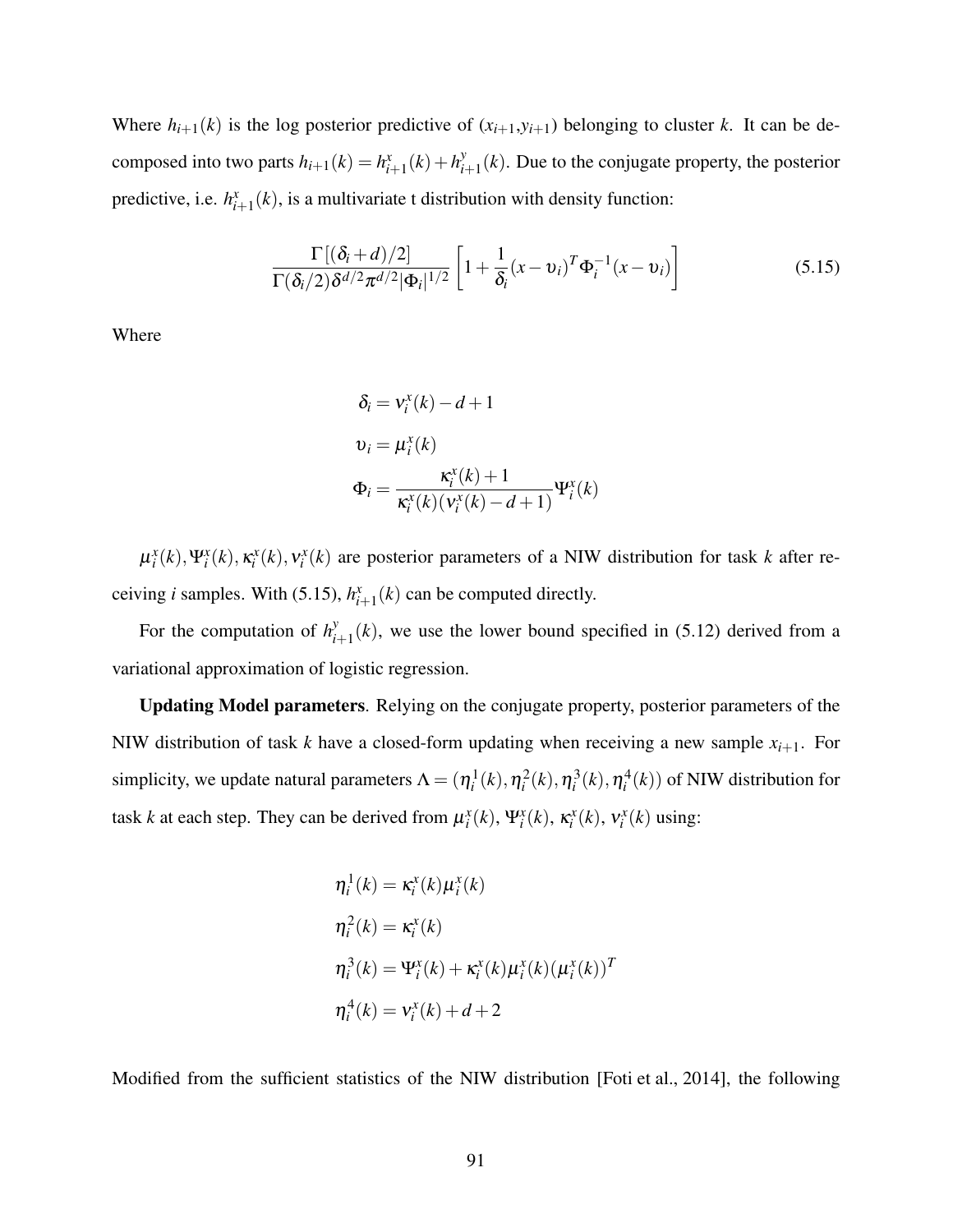form of updating for Λ with considering the uncertainty of task assignment are used:

$$
\eta_{i+1}^1(k) = \eta_i^1(k) + \rho_{i+1}(k)x_{i+1}
$$
  
\n
$$
\eta_{i+1}^2(k) = \eta_i^2(k) + \rho_{i+1}(k)
$$
  
\n
$$
\eta_{i+1}^3(k) = \eta_i^3(k) + \rho_{i+1}(k)x_{i+1}(x_{i+1})^T
$$
  
\n
$$
\eta_{i+1}^4(k) = \eta_i^4(k) + \rho_{i+1}(k)
$$

For the updating of parameters  $\mu_i^{\beta}$  $<sup>β</sup><sub>i</sub>$ , Ψ $<sup>β</sup><sub>i</sub>$ </sup></sup>  *for*  $β<sup>y</sup><sub>i</sub>$  $i<sub>i</sub>$ , we use the variational approximation in [\(5.11\)](#page-100-1).

#### 5.4.5.3 Prediction

For predicting the label of a test sample *x*, we use the following strategy. First, we use all the *K* tasks learned from training data to predict the label of *x* to get *K* labels,  $\hat{y}_1, \hat{y}_2, \ldots, \hat{y}_K$ . Then we compare the posterior predictive of  $P(x, \hat{y}_k)$ ,  $\forall k \in [1:K]$  and set the label of *x* to  $\hat{y}_{k^*}$  so that  $P(x, \hat{y}_{k^*}) = max(P(x, \hat{y}_1), P(x, \hat{y}_2), \ldots, P(x, \hat{y}_K)).$ 

## 5.5 Experimental Studies

In this section, we first introduce the data sets and experimental protocol used in our experiments. Then we evaluate the performance of our proposed methods, sDPMCM and its variation sDPMCM-s, by comparing them with base-line methods SVM, Random Forest, and a state-ofthe-art classification model based on enriched Dirichlet Process Mixture model (EDPMM) on 4 synthetic data sets and 3 real-world data sets. Lastly, we demonstrate how transparency can be improved through task construction.

## 5.5.1 Data Sets

For the experiments, we used both synthetic data sets and real-worlds data sets, as detailed below.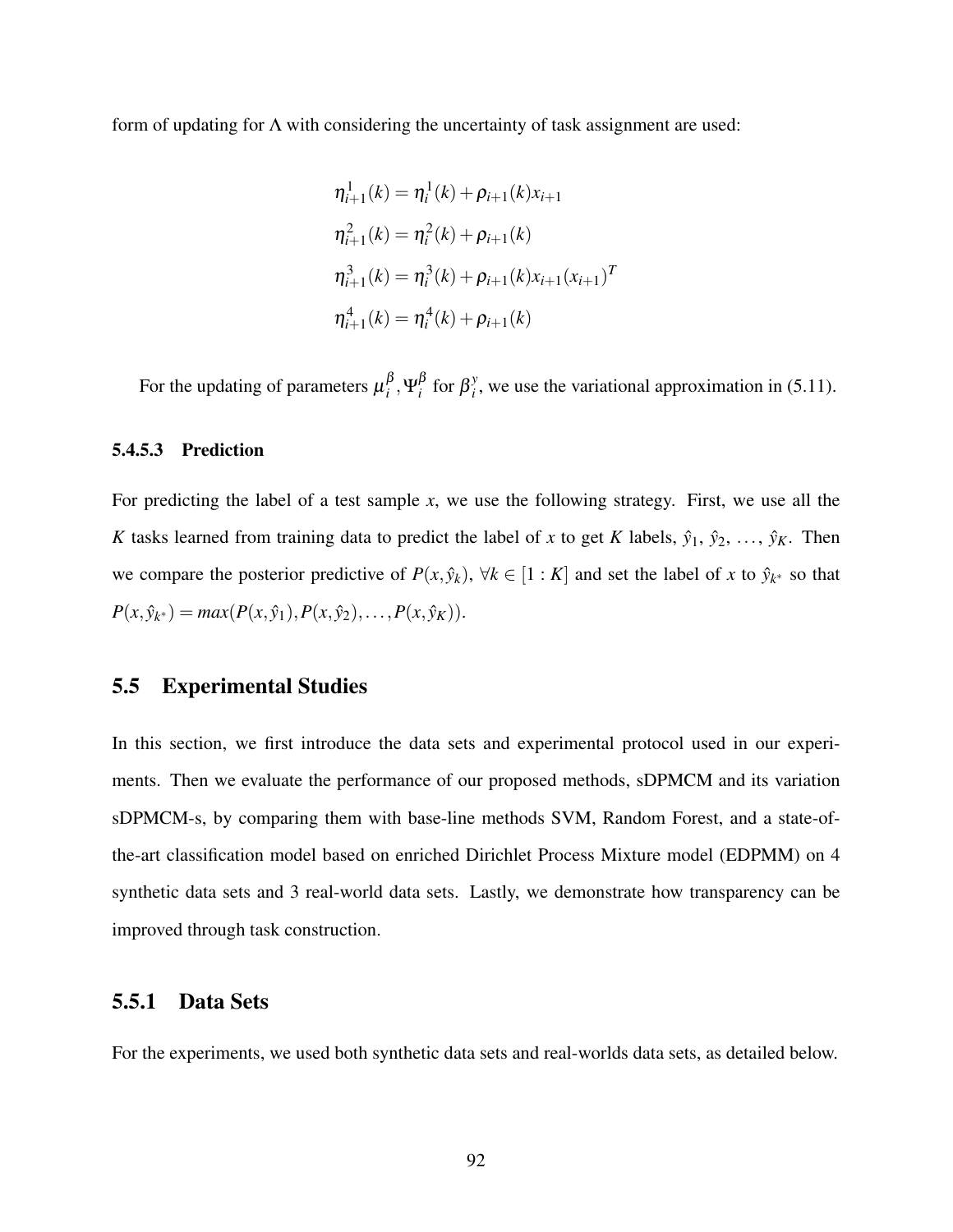#### 5.5.1.1 Synthetic Data Sets

we constructed 4 synthetic data sets with *K* hidden tasks each, where  $K \in [2:5]$ . For each task, we randomly draw its parameters from a NIW prior and a MN prior. For the NIW prior of  $m<sup>x</sup>$ and  $\Sigma^x$ , we use zero mean and a diagonal scale matrix  $\psi_0 I$ , where  $\psi_0 = 2$ . We set  $\kappa_0^x = 0.04$  and degree of freedom  $v_0^x = d + 3$ , where *d* is the dimension of *x*. For the MN prior of  $\beta^y$ , we use a MN distribution with zero mean and a unit diagonal covariance matrix. The data *x*, *y* are generated using the distribution described in [\(5.16\)](#page-106-0). We summarize the statistics of 4 synthetic data sets in Table [5.2.](#page-106-1)

<span id="page-106-0"></span>
$$
y_i | x_i, \beta_i^y \sim F_y(\cdot | x_i, \beta_i^y)
$$
  

$$
x_i | m_i^x, \Sigma_i^x \sim \text{MN}(\cdot | m_i^x, \Sigma_i^x)
$$
  
(5.16)

| Data Set   SDS1   SDS2   SDS3   SDS4 |     |     |     |     |
|--------------------------------------|-----|-----|-----|-----|
|                                      |     |     |     |     |
|                                      | 205 | 317 | 406 | 500 |

<span id="page-106-1"></span>Table 5.2: Statistics of Synthetic Data Sets. T: Number of Hidden Tasks. N: Number of Samples.

#### 5.5.1.2 Real-world Data Sets

We used 3 real-world data sets: WebKB, School Performance and Landmine.

WebKB. This data set contains a subset of the web pages collected from computer science departments of 4 universities in January 1997 by the World Wide Knowledge Base (WebKb) project of the CMU text learning group <sup>[1](#page-106-2)</sup>. It is composed of 230 course pages and 821 non-course pages. For each web page, two types of representation are provided, text on the web page and anchor text of the hyperlinks to that page. We generate the features from text on the web pages using TF-IDF.

<span id="page-106-2"></span><sup>1</sup><http://www.cs.cmu.edu/afs/cs/project/theo-20/www/data/>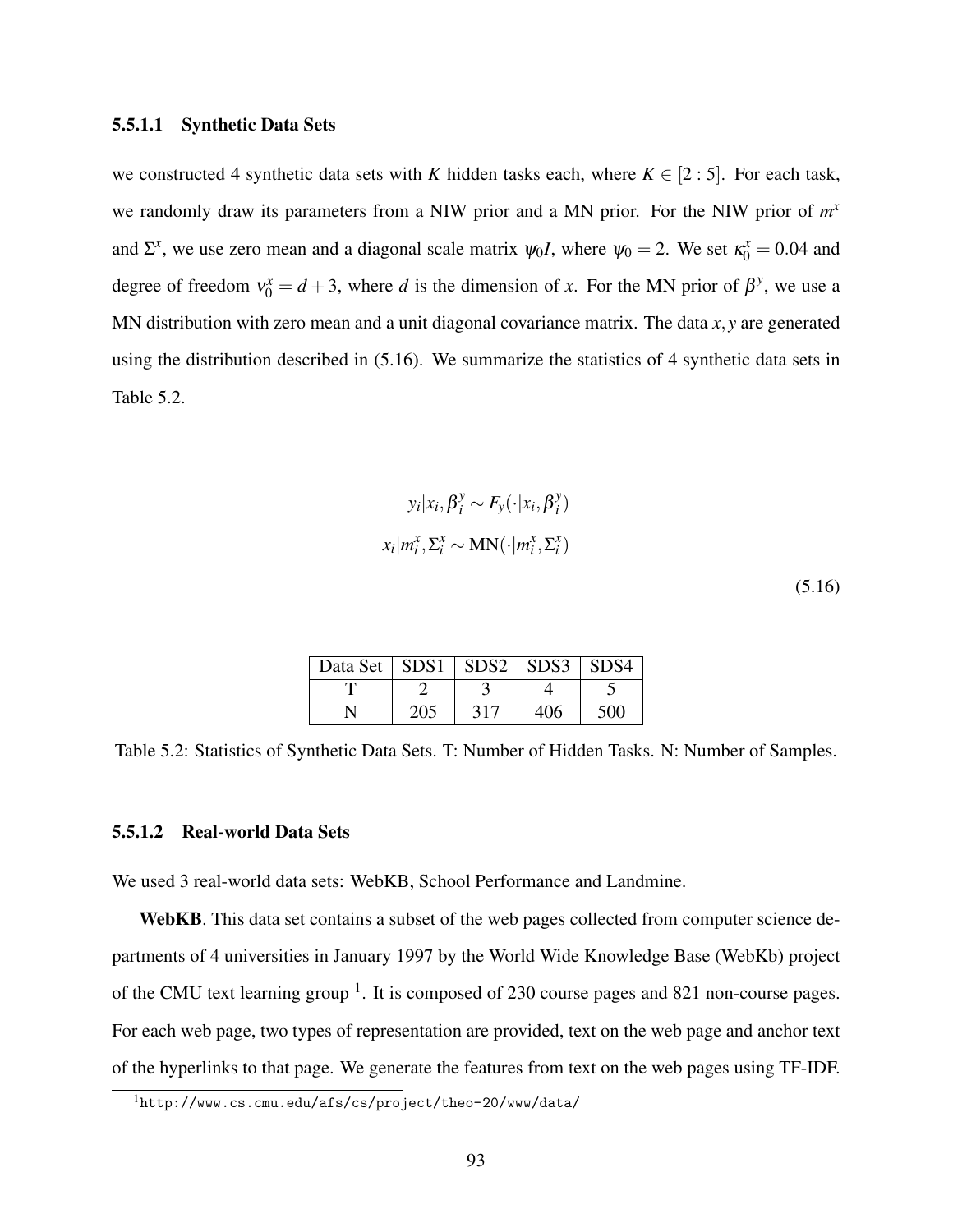Then we applied PCA to the features to keep the first 30 components. The classification goal here is to determine whether a web page is a course page or not.

**School Performance**. The school data set comes from the Inner London Education Authority (ILEA). It is composed of examination records from 140 secondary schools in years 1985,1986 and 1987. The original data includes the year of examination, 4 school-specific attributes and 3 student-specific attributes. In our experiments, we use the processed data set provided by [\[Argyriou et al., 2008\]](#page-140-2), where categorical features are expressed as binary features. To use this data set for classification, we labeled those samples with examination scores larger than 30 as positive and others as negative. We use data from 123 schools by removing those schools with less than 5 positive or 5 negative samples.

**LandMine.** The land mine data set [\[Ruvolo & Eaton, 2013b,](#page-150-5) [Xue et al., 2007\]](#page-153-0) consists of 14,820 samples from 29 different geographical regions. The features are extracted from radar data, including four-moment based features, three correlation-based features, one energy-ratio feature, one spatial variance feature, and a bias term. The classification goal is to detect whether or not a land mine is present in an area. We used 20% of the data for our experiments.

<span id="page-107-0"></span>For each data set, we randomly chose 50% of the data for training and the other 50% for testing. We applied bootstrap resampling to training data sets to create balanced data sets. The statistics about 3 data sets are summarized in Table [5.3.](#page-107-0)

| Data Set |       | d  |
|----------|-------|----|
| WebKB    | 1051  | 30 |
| School   | 11966 | 17 |
| LandMine | 2972  | 9  |

Table 5.3: Statistics of Real Data Sets. N: number of samples d: number of features

## 5.5.2 Experiment Protocol

Baseline Methods. To the best of our knowledge, there is no previous work on learning with task construction for classification of streaming data. Thus we only compare our methods with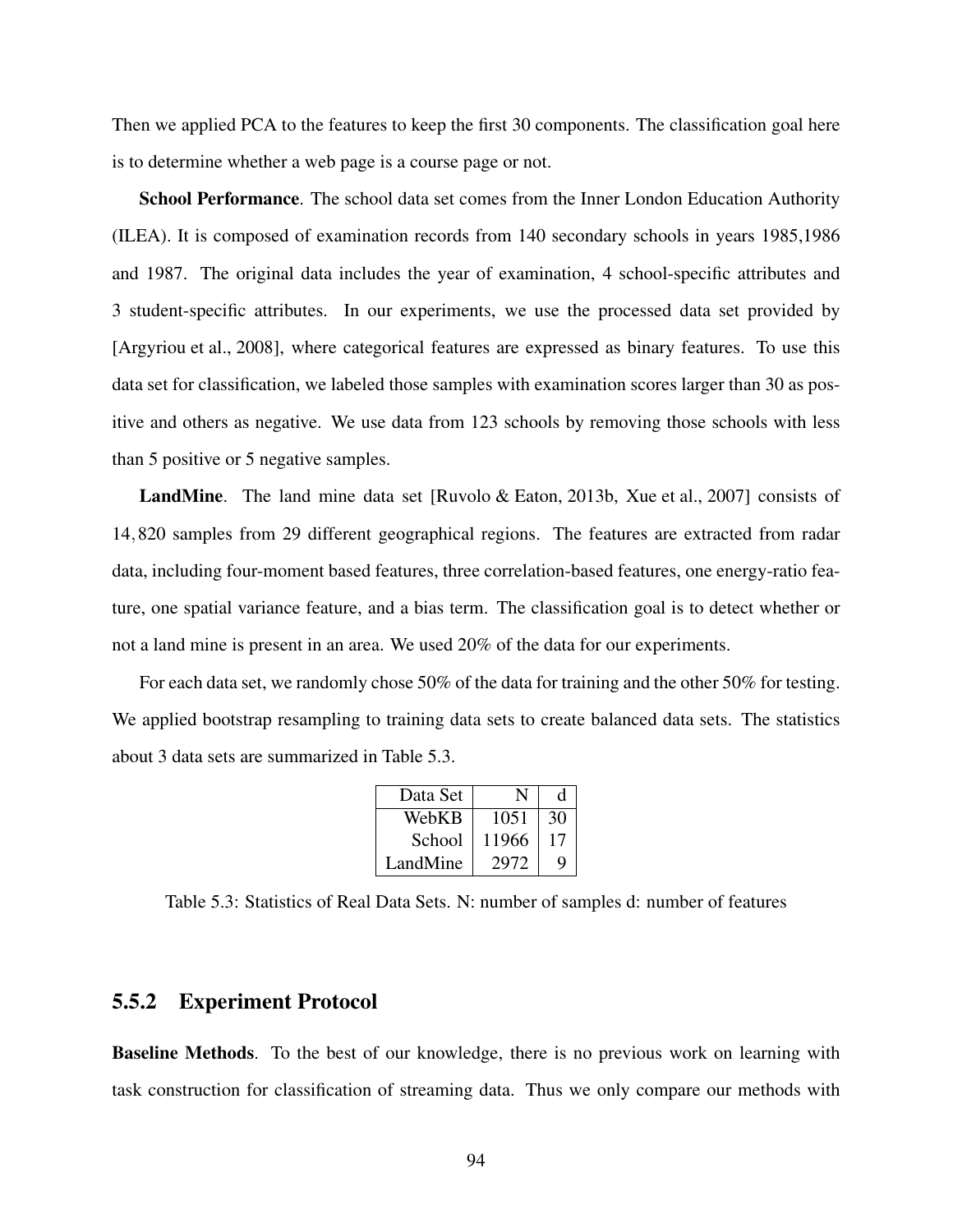two widely applied batch learning methods, SVM and Random Forest, and one state-of-the-art DP mixture of classification model, joint enriched Dirichlet process mixture model (EDPMM) proposed in [\[Wade et al., 2014\]](#page-153-0). For SVM, we used a SVM classifier with a RBF kernel provided in Matlab. For Random Forest, we used the algorithm implemented in scikit-learn python package. For EDPMM, we used the R code developed by the original authors. We implemented both sDPMCM and sDPMCM-s in Matlab.

Model Selection. We performed grid search to select optimal model parameters using 10-fold cross validation that was performed on the training data.

**Evaluation Metrics.** We used AUC, the area under a ROC curve, calculated on testing data only, to compare the performance of different algorithms.

#### 5.5.3 Performance Evaluation Results

To evaluate the performance of our proposed methods, we compared them with 4 baseline methods on 4 synthetic data sets and 3 real-world data sets.

#### 5.5.3.1 Comparison on Synthetic Data Sets

Table [5.4](#page-109-0) presents the results of comparison on 4 synthetic data sets. Compared with SVM and RF, DP-based methods achieves competitive or better results on 4 data sets. As we expected, batch DP mixture model, EDPMM, outperforms sDPMCM and sDPMCM-s on the 3 synthetic data sets. However, the performance difference on SDS1 and SDS2 is not statistically significant according to the paired student t test. Comparing sDPMCM and sDPMCM-s, we observe that sDPMCM- always outperforms sDPMCM. This demonstrates the effectiveness of selection principle on improving performance. It is worth noting that sDPMCM is comparable with EDPMM on SDS4 data set. And sDPMCM-s even performs significantly better than EDPMM on this data set. Our explanation is that the covariance structure may be more complicated with more hidden tasks. Compared with the Inverse-Gamma distribution adopted by EDPMM, the Inverse-Wishart distribution we used for sDPMCM and sDPMCM-s allows richer covariance structure.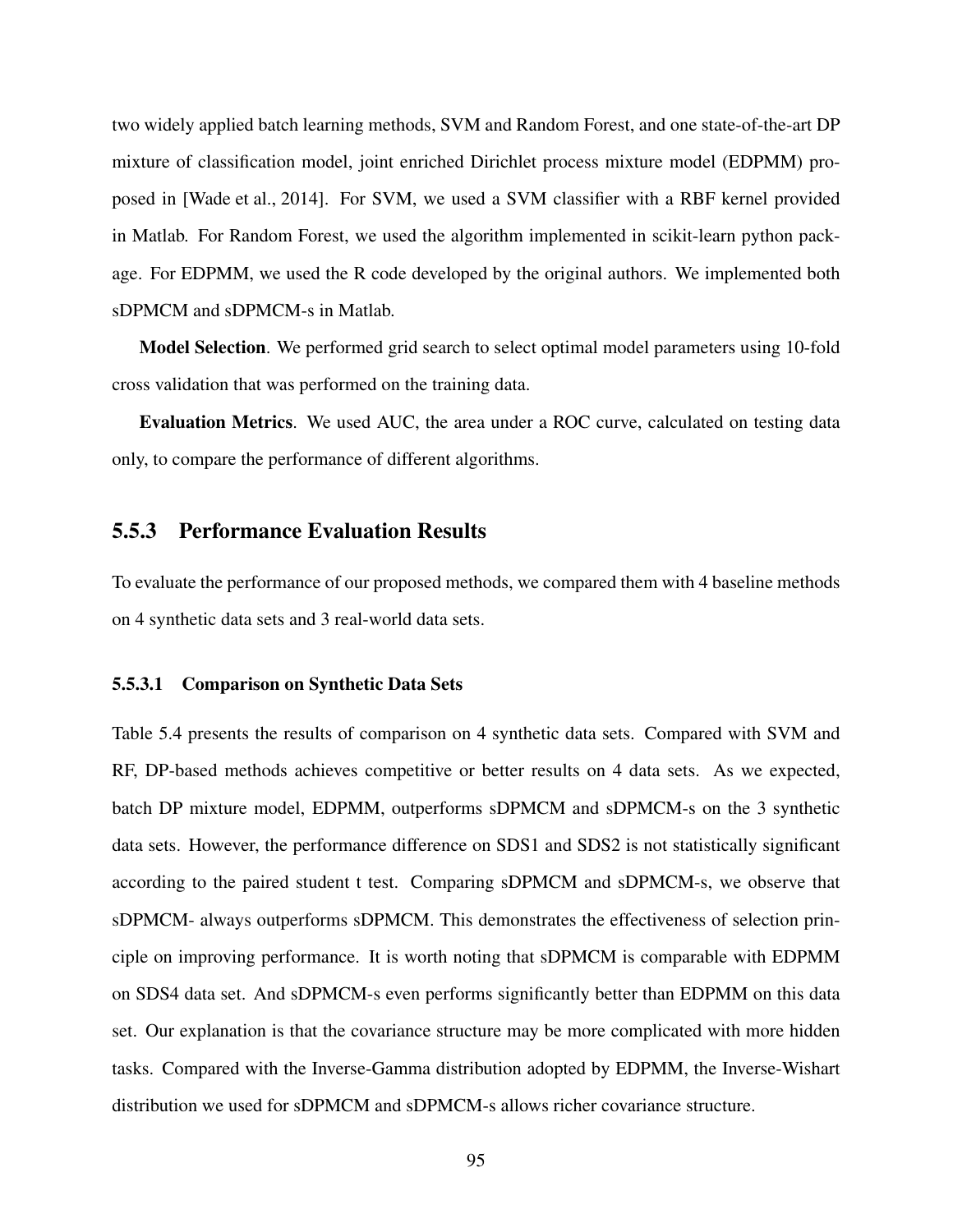<span id="page-109-0"></span>

| <b>DataSet</b>   | <b>SVM</b> | <b>RF</b> | <b>EDPMM</b> | <b>sDPMCM</b> | sDPMCM-s |
|------------------|------------|-----------|--------------|---------------|----------|
| SDS <sub>1</sub> | 0.812      | 0.801     | 0.860        | 0.847         | 0.856    |
| SDS <sub>2</sub> | 0.787      | 0.748     | $0.806*$     | 0.788         | 0.798    |
| SDS3             | 0.814      | 0.789     | 0.823        | 0.813         | 0.822    |
| SDS4             | 0.823      | 0.814     | 0.839        | 0.838         | $0.852*$ |

Table 5.4: Comparison of Algorithms on Synthetic Data Sets. AUC is used for the performance metric.\*: statistically significant with 5% significance level.

#### <span id="page-109-1"></span>5.5.3.2 Comparison on Real Data Sets

| <b>DataSet</b> | <b>SVM</b> | <b>RF</b> | <b>EDPMM</b> | <b>sDPMCM</b> | sDPMCM-s |
|----------------|------------|-----------|--------------|---------------|----------|
| WebKB          | 0.873      | 0.896     | 0.894        | 0.897         | $0.910*$ |
| School         | 0.718      | 0.718     | 0.676        | 0.715         | 0.717    |
| LandMine       | 0.676      | 0.670     | 0.552        | 0.670         | $0.687*$ |

Table 5.5: Comparison of Algorithms on Real Data Sets. AUC is used for the performance metric.\*: statistically significant with 5% significance level.

We show the results of comparison of algorithms on real data sets in Table [5.5.](#page-109-1) Compared with base-line methods, EDPMM achieves similar performance on WebKB data set. However, its performance on LandMine data set is much worse than those of SVM and RF. There are two possible reasons. First, as we mentioned before, it is possible that the Inverse-Gamma prior adopted by EDPMM cannot explain the complicated covariance structure of data. Secondly, EDPMM used a nested structure to form hierarchical clusters, where X-clusters are nested into each y-cluster. This choice of ordering X and y may be inappropriate for this data set. Although it is possible to use a different ordering, this choice is problem specific and the work did not provide a way to guide this decision. For the school data set, EDPMM also has the worst performance among all algorithms. But note that we collect the result of EDPMM from one run of the experiment due to the high computation cost. For our proposed method, sDPMCM, it achieves comparable performance with random forest. Relying on selection principle, sDPMCM-s achieves statistically significant advantages over other algorithms on WebKB and Landmine data sets.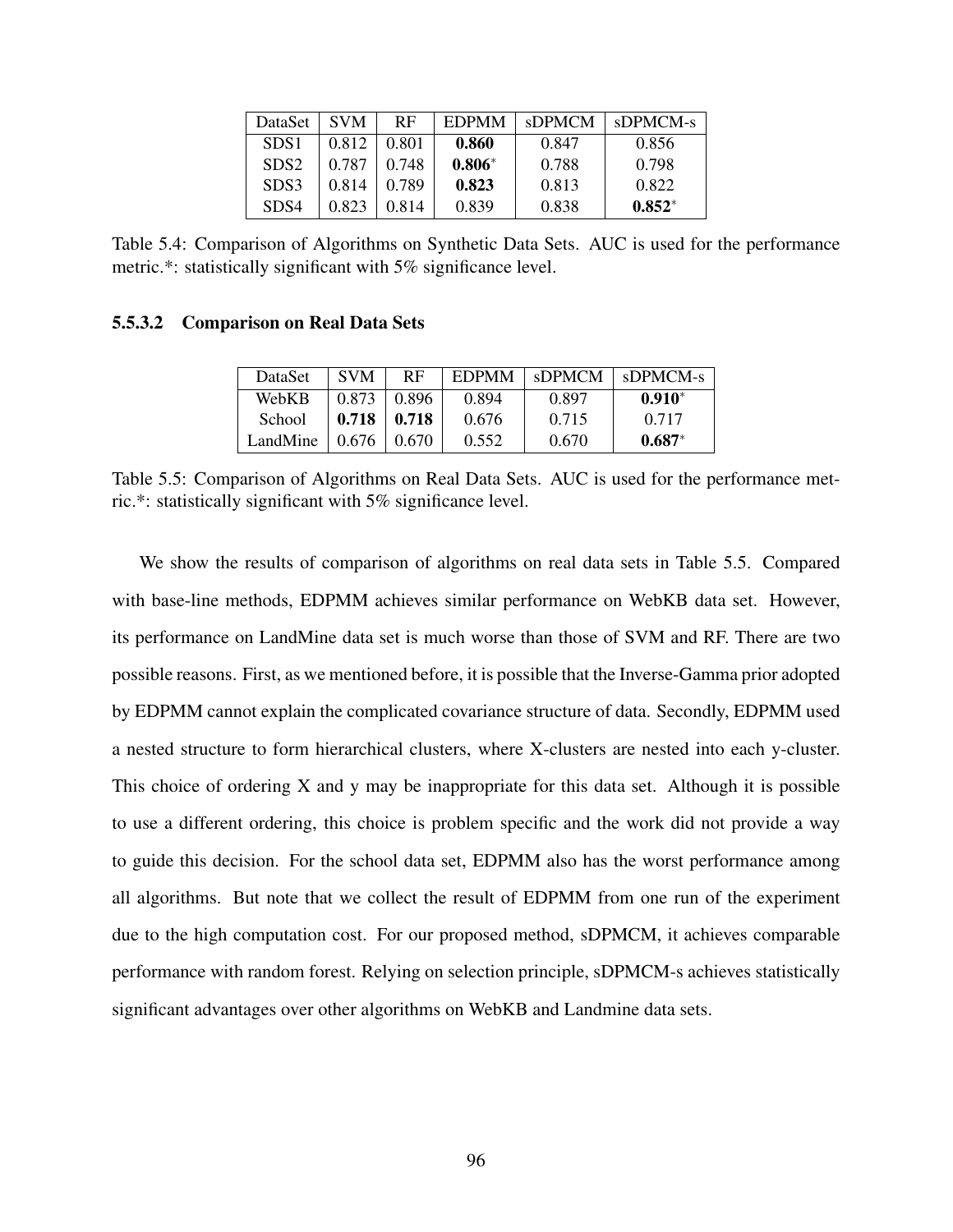#### 5.5.4 Transparency Evaluation

To study how the transparency of each model changes when the heterogeneity of data increases, we primarily focus on synthetic data sets where we know the number of tasks embedded in the data sets and hence a direct comparison is possible. For real-world data sets, we do not have such information. We evaluate an indirect metric in order to gain insights of the model transparency.

#### 5.5.4.1 Evaluation on Synthetic Data Sets

We first picked up the data set SDS3 and recorded model complexity of different algorithms with a increasing number of samples. To evaluate model complexity, for SVM, we record the number of support vectors. For Random Forest, we record the number of trees and for sDPMCM-s the number of constructed tasks. The results are shown in Fig. [5.3.](#page-111-0) In this test, the number of samples are sequentially introduced in such way that the first *n* samples are all from one task, then we have two tasks, three tasks and so on so forth. In Fig. [5.3](#page-111-0) we observe the model complexity increases as we have more samples (or more hidden tasks). sDPMCM-s captures precisely the right number of hidden tasks.

To further investigate the issue, in Fig. [5.4](#page-111-1) we display the tasks constructed when evaluating sDPMCM and sDPMCM-s on SDS3. With more samples, both algorithms can construct more tasks to accommodate the data. However, sDPMCM cannot correctly identify those hidden tasks due to the limitation of only using fitness principle. Although the complexity of models learned by sDPMCM-s increased in terms of number of tasks, it provides insights into the structure of data with newly constructed tasks. Compared with SVM and Random Forest, it affords explanation why higher complexity is needed. We observe the same trend in other synthetic data sets. With the space limitation, we do not show (similar) figures for other synthetic data sets.

#### 5.5.4.2 Evaluation on Real-World Data Sets

For real-world data sets, we do not know precisely the number of hidden tasks. In addition the data are in a much higher dimensional space and it is difficult to visualize the cluster structure that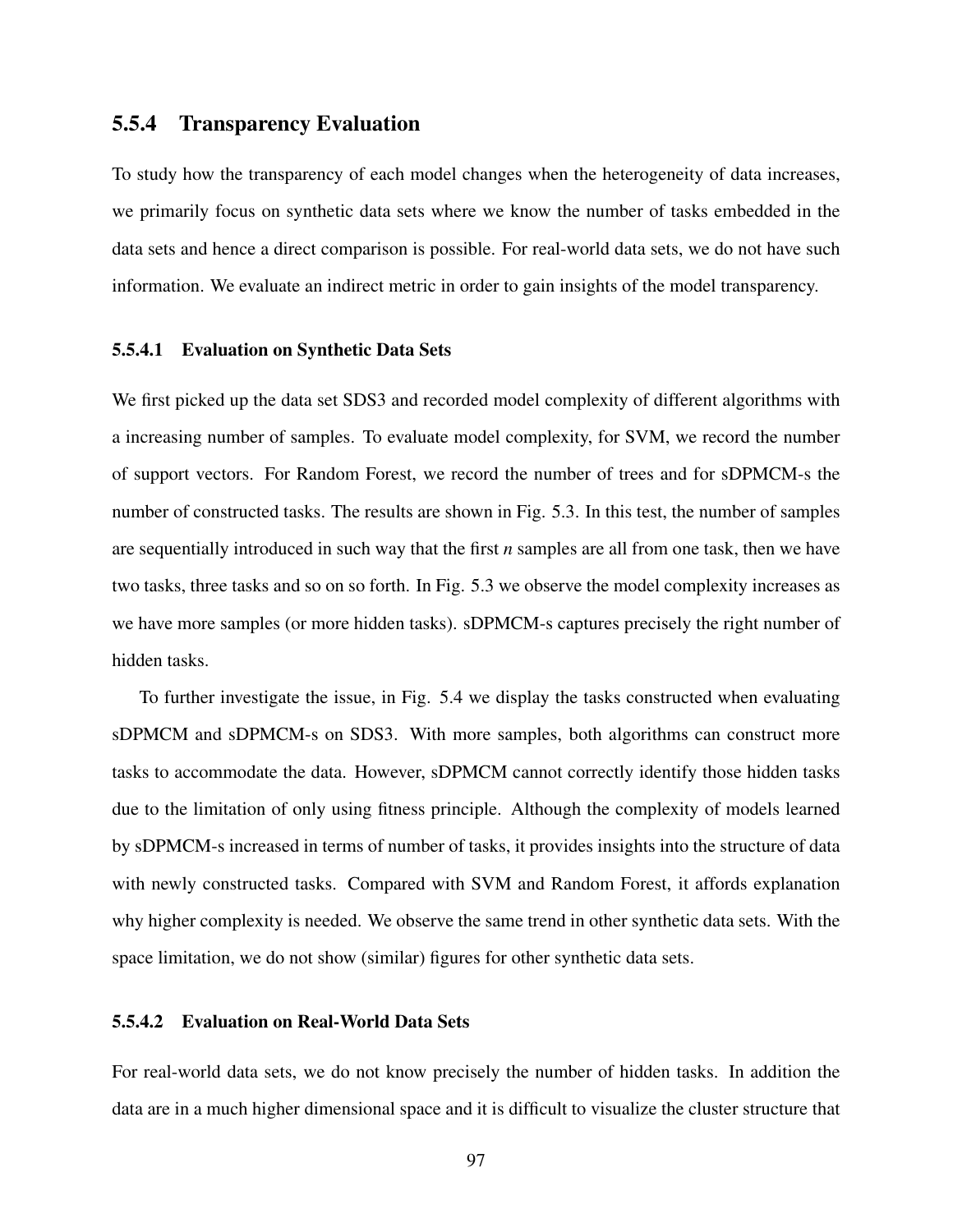<span id="page-111-0"></span>

Figure 5.3: Transparency Evaluation on Synthetic Data Set SDS2. Top: SVM, Middle: Random Forest, Bottom: sDPMCM-s.

<span id="page-111-1"></span>

<span id="page-111-2"></span>Figure 5.4: Tasks Construction Comparison: Left: Ground Truth, Middle: Tasks Constructed by sDPMCM, Right: Tasks Constructed by sDPMCM-s



Figure 5.5: Transparency Evaluation on School Data Set. Top: SVM, Middle: Random Forest, Bottom: sDPMCM-s.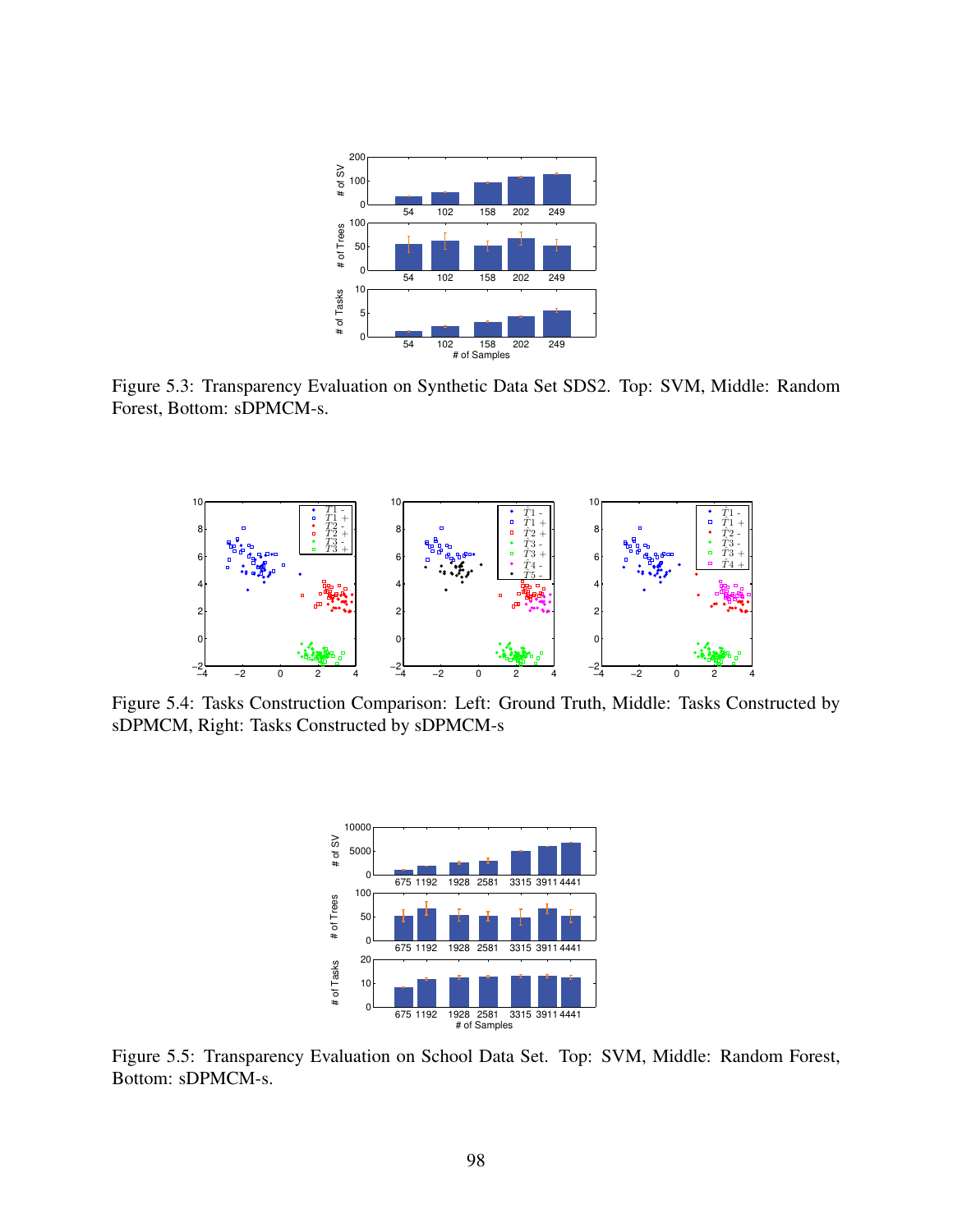we learned. Therefore we collect statistics regarding model complexity as we did for the synthetic data. In Fig. [5.5,](#page-111-2) we show how model complexity changes with increasing number of samples. Results are averaged over 10 runs at each collected point.

We notice that the number of support vectors of the SVM model consistently increases with increasing number of samples and the standard deviation across different runs is low. Compared with SVM, Random Forest and sDPMCM-s are more robust in the sense that the model complexity are not sensitive to the increasing number of samples. Comparing Random Forest and sDPMCMs, we notice that sDPMCM-s are more "stable" in the sense the variance of the number of tasks across different runs is much smaller. This phenomenon increases our confidence that sDPMCM-s captures the hiddern but important tasks embedded in the data sets.

## 5.6 Conclusion

In this work we proposed a new learning paradigm for transparent predictive analytics where we incorporate a contemporary philosophical concept of constructivism in machine learning. We developed a model formalization using Dirichlet Process Mixture Models for streaming data with efficient inference. Our experimental study demonstrated the utility of the proposed methods. Our future work is to extend the current algorithm to other learning scenarios such as semi-supervised learning.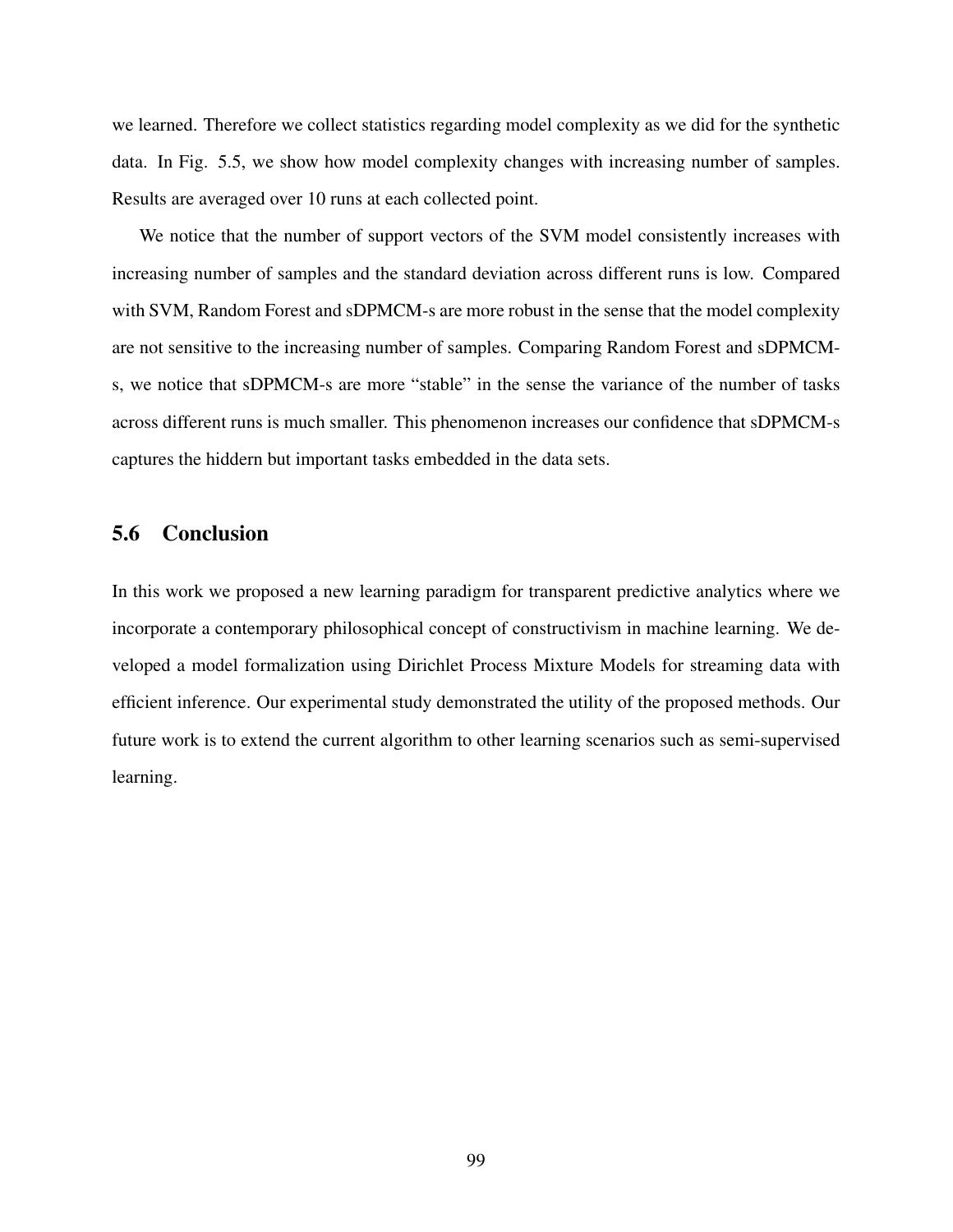## Chapter 6

# Constructivism Learning for Local Dropout Architecture **Construction**

#### 6.1 Introduction

Dropout is attracting intensive research interest in deep learning as an efficient approach to prevent overfitting [\[Hinton et al., 2012\]](#page-143-0). In the training phase, for each mini-batch, dropout works by randomly omitting some units from the original deep neural network to create a sub-network. In the testing phase, dropout simply computes the average of all the explored subnetworks. Since there is an exponential number of possible sub-networks for a given neural network, it is impractical to explore all of them and then perform model averaging. This requires huge amount of data and computing power, even for deep learning. Drop-out circumvents the problem by adding a regularization that all subnetworks must share the same weights on any shared nodes. With the constraint, the total number of weights need to be trained is still quadratic (assuming a fully connected network) to the number of nodes in the network. The power of dropout for overfitting prevention is attributed primarily to two factors: model averaging with bagging and model regularization. Both reduce model variance.

To design better dropout schemes, a large number of studies in the literature have focused on randomly dropped out some units in a network according to a predefined dropout rate [\[Gal & Ghahramani, 2016,](#page-142-0) [Wang & Manning, 2013\]](#page-153-1) or learned distributions on dropout rates [\[Ba & Frey, 2013,](#page-140-0) [Kingma et al., 2015,](#page-145-0) [Li et al., 2016,](#page-146-0) [Maeda, 2014,](#page-147-0) [Molchanov et al., 2017\]](#page-148-0). Recently incorporating "structural" information when deciding which units to drop out produced promising results comparing to methods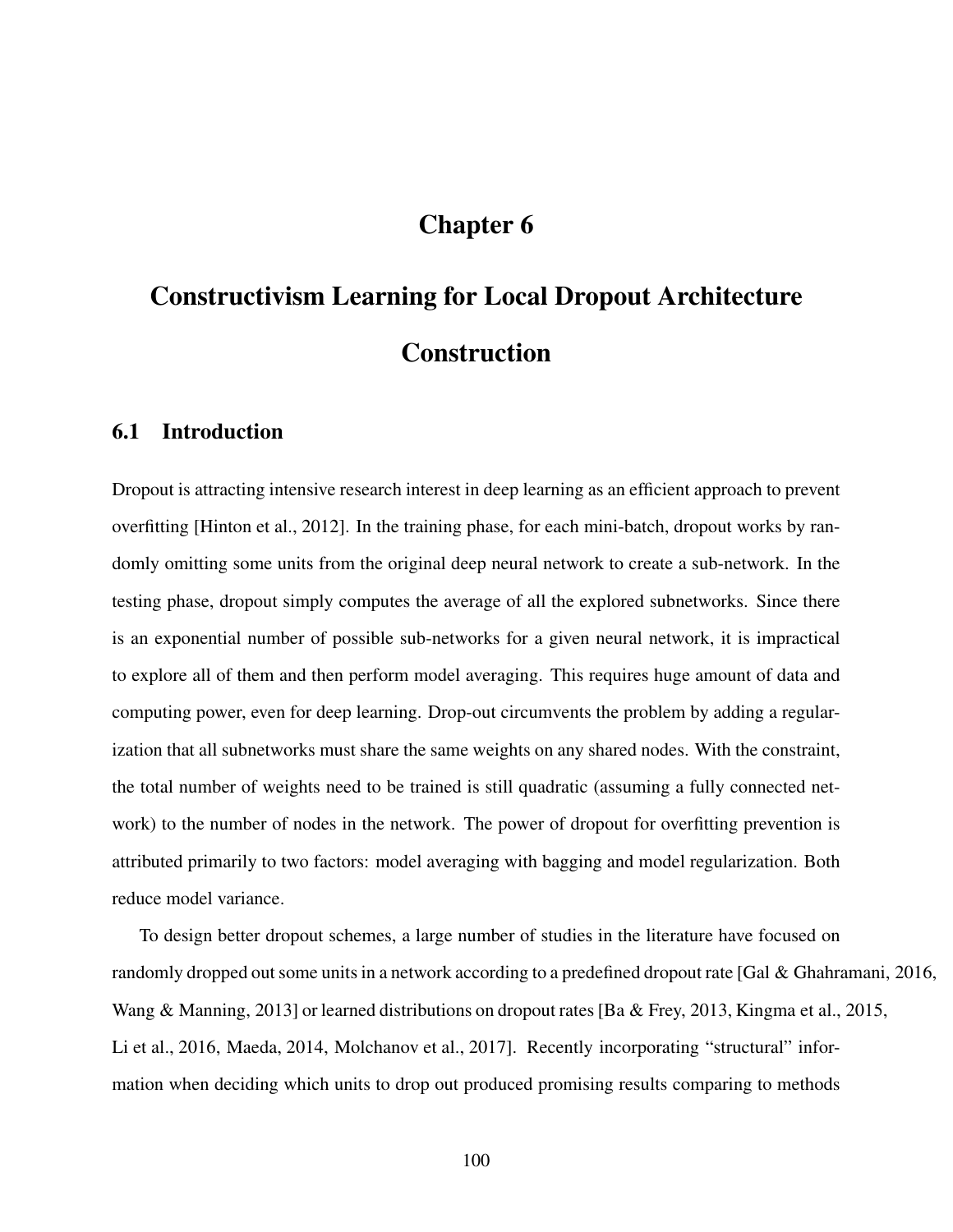that ignore the structural information. For example the work in [\[Li et al., 2017,](#page-146-1) [Tompson et al., 2015,](#page-152-0) [Neverova et al., 2016\]](#page-148-1) proposed to drop out a group of units simultaneously based on prior knowledge such as a specific feature map in a convolutional network or modality related information. Murdock et al. [\[Murdock et al., 2016\]](#page-148-2) developed a method, Blockout, to group the units of a network into clusters which are learned from the data and each dropout architecture consists of the units in a cluster. Both methods have obtained better empirical performance in various applications.

A major issue of the above mentioned work is that existing work constructed and applied drop out architectures globally to all the instances. It failed to differentiate among instances when constructing the dropout architecture. This can be a significant deficiency for certain applications. For example, when predicting the ratings given by consumers to different restaurants, consumers may weight the features of a restaurant differently in different activities, such as banquets or dates. Thus a neural network is more likely to achieve better performance if it has the capability to differentiate among instances and construct different dropout architectures for them so that varying weights can be given to the features.

To tackle this issue, we propose a method, CODA, for local dropout architecture construction, which is inspired from a philosophical theory regarding human learning, constructivism learning [\[Piaget, 1985,](#page-149-0) [Li & Huan, 2017\]](#page-146-2). This theory has had wide-ranging impact on human learning theories. The essence of this theory is that how human acquire knowledge from experiences through two fundamental processes: assimilation and accommodation. In assimilation, an experience can be incorporated into a learner's existing knowledge framework without changing that framework. In accommodation, new knowledge must be constructed in order to accommodate the experience.

Applying this theory to deep learning, for each instance, the algorithm decides whether an existing dropout architecture should be used, i.e., assimilation, or a new dropout architecture should be constructed, i.e., accommodation. We illustrate the concept of constructivism deep learning in Figure [6.1,](#page-115-0) where we have a deep neural network (DNN) with two hidden layers, depicted in the left figure. Given 4 instances  $\{(x_1, y_1), (x_2, y_2), (x_3, y_3), (x_4, y_4)\}$ , a dropout architecture, depicted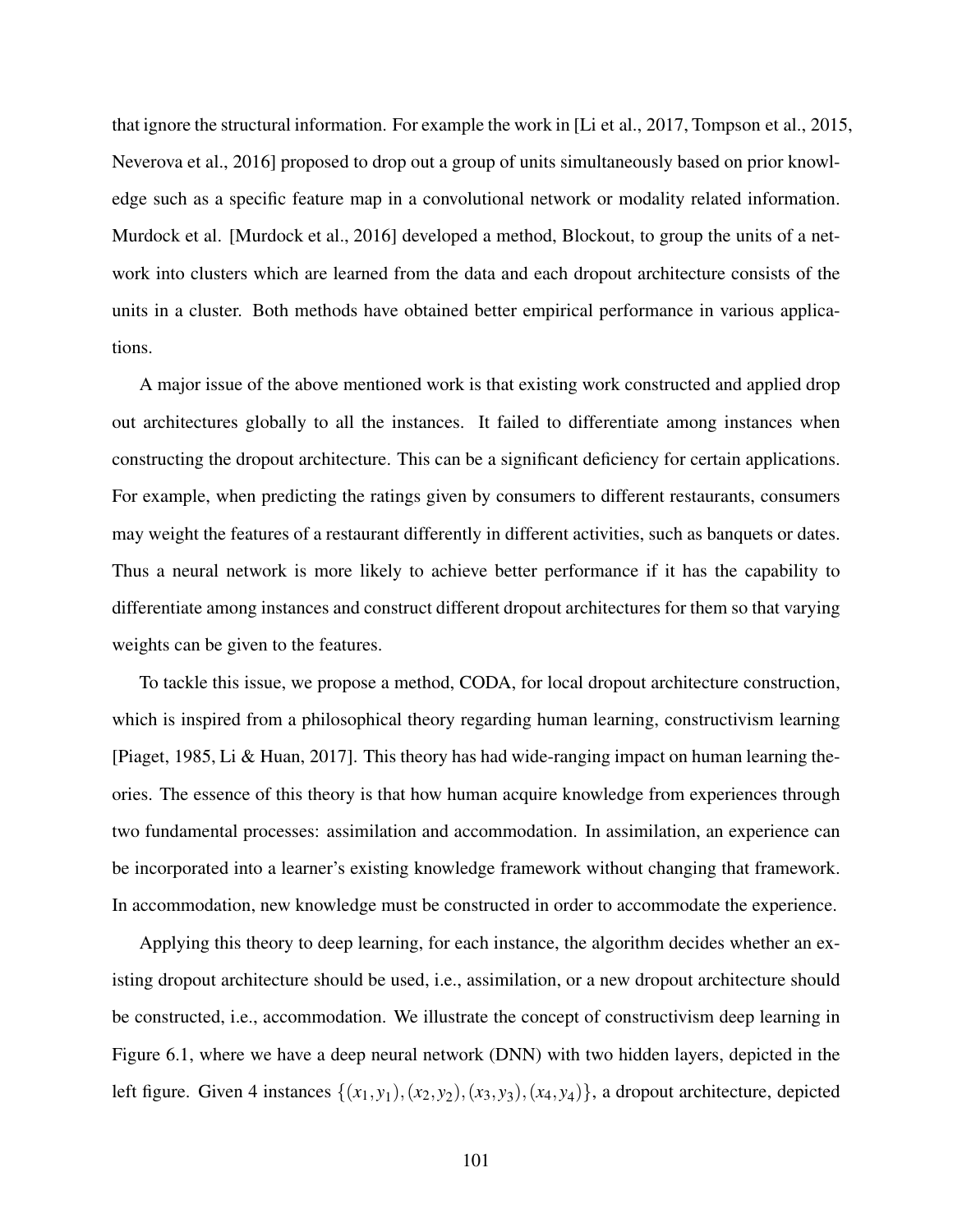<span id="page-115-0"></span>

Figure 6.1: Constructivism Deep Learning. Left: The Network Architecture of a DNN. Middle and Right: Two Different Dropout Architectures. The first dropout architecture is shared by instances  $(x_1, y_1)$  and  $(x_4, y_4)$ . The second dropout architecture is shared by instances  $(x_2, y_2)$  and  $(x_3, y_3)$ .

in the middle figure, is constructed and used for the first instance  $(x_1, y_1)$ . For the second instance, since it is quite different from the first instance, accommodation happens and a new dropout architecture, depicted in the right figure, is constructed for it. For the instance  $(x_3, y_3)$ , it triggers the assimilation process, sharing the same dropout architecture with  $(x_2, y_2)$ . It is the similar situation for  $(x_4, y_4)$ , which shares the same dropout architecture with  $(x_1, y_1)$ .

There are many challenges in adapting human constructivism learning to deep learning. First, we need to decide which instances should share the same dropout architecture; Secondly, we need to decide the optimal dropout architecture for those instances. We opted for Bayesian noparametric techniques for overcoming those challenges by adopting Uniform Process.

Specially, given an instance, we will determine which dropout architecture should be used according to the loss of that architecture and the similarity among different instances. Meanwhile, this process allows new architecture to be selected due to its nonparametric characteristics.

We have laughed a comprehensive experimental study with both synthetic and real-world data sets. Comparing the performance with other state-of-the-art dropout techniques, the experimental results demonstrated the effectiveness of our proposed method.

The contributions of this paper is as follows:

- We have adapted human constructivism learning to deep learning for local dropout architecture construction.
- We have designed an algorithm, Uniform Process Mixture Models (UPMM), for construc-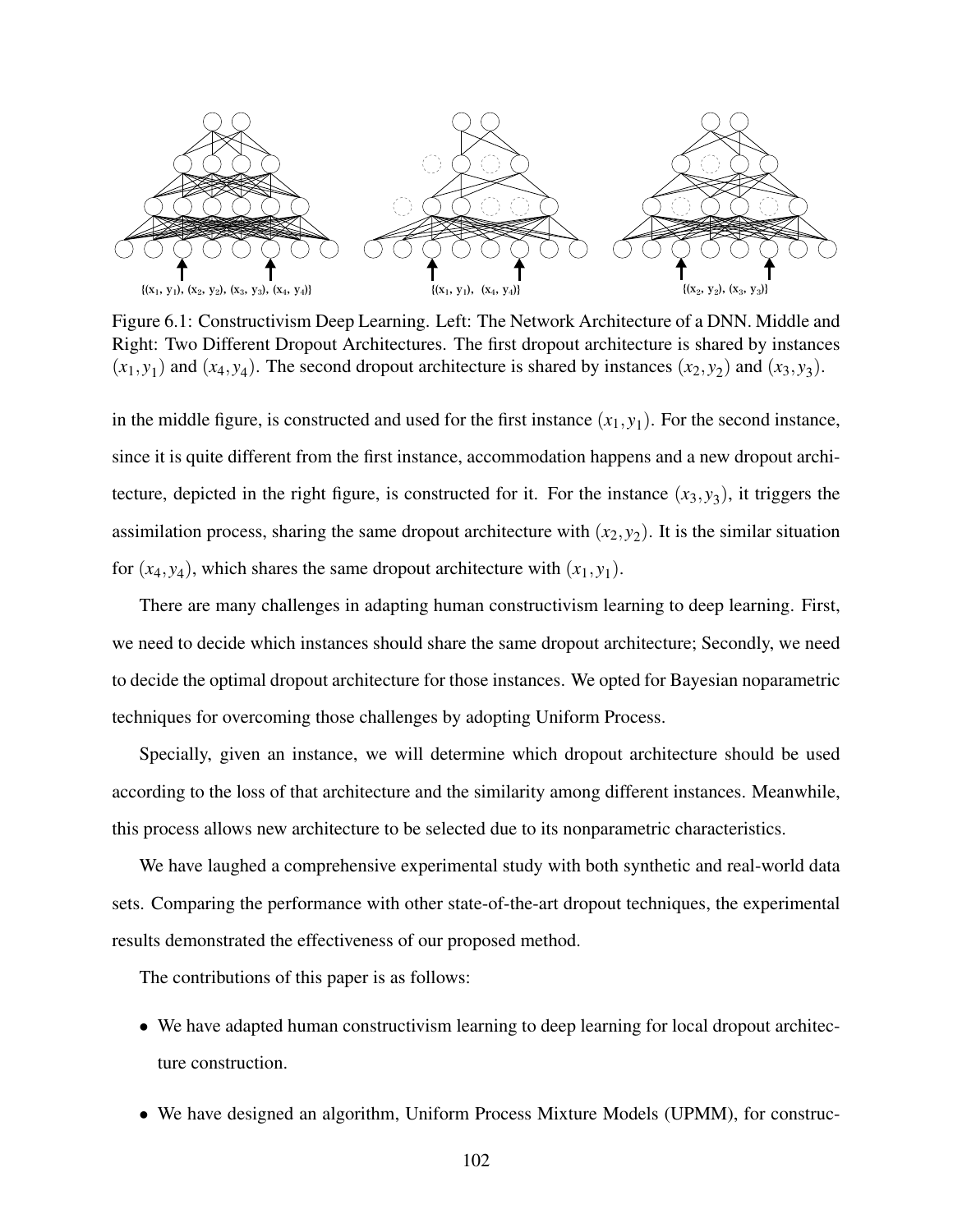tivism deep learning based on a Bayesian nonparametric technique, Uniform Process. In addition, we have developed an effective inference method for efficient computation of UPMM.

• We have compared our methods with 2 state-of-the-art techniques using 5 real-world data sets and demonstrated the effectiveness of our method.

#### 6.2 Related Work

In this section, we review two lines of research which are mostly related to our work, dropout training and constructivism learning.

#### 6.2.1 Dropout Training for Deep Neural Networks

Previous work in dropout training for deep neural networks can be categorized into two groups based on whether the dropout architectures are determined without or with considering prior knowledge related structure.

For the methods in the first group, the first study was conducted by Hinton et al. in [\[Hinton et al., 2012\]](#page-143-0), where hidden units were randomly selected using a fixed dropout rate for all the units. In recent years, different variations of dropout techniques have been developed by approximating the original dropout technique [\[Gal & Ghahramani, 2016,](#page-142-0) [Wang & Manning, 2013\]](#page-153-1) or learning adaptive dropout rates through imposing on different distributions, such as multinominal distributions [\[Li et al., 2016\]](#page-146-0), Bernoulli distributions [\[Srinivas & Babu, 2016\]](#page-152-1), distributions based on input activities [\[Ba & Frey, 2013\]](#page-140-0), or employing variational Bayesian inference methods [\[Kingma et al., 2015,](#page-145-0) [Maeda, 2014,](#page-147-0) [Molchanov et al., 2017\]](#page-148-0).

To incorporate a priori structural information in determining dropout architectures, Tompson et al. [\[Tompson et al., 2015\]](#page-152-0) developed the SpatialDropout method for convolutional networks to drop out all the units in a feature map simultaneously so that adjacent pixels in the feature map are either all inactive or all active. Neverova et al. [\[Neverova et al., 2016\]](#page-148-1) employed the modality information to drop out the input form a channel to achieve robustness in fusion of multiple modal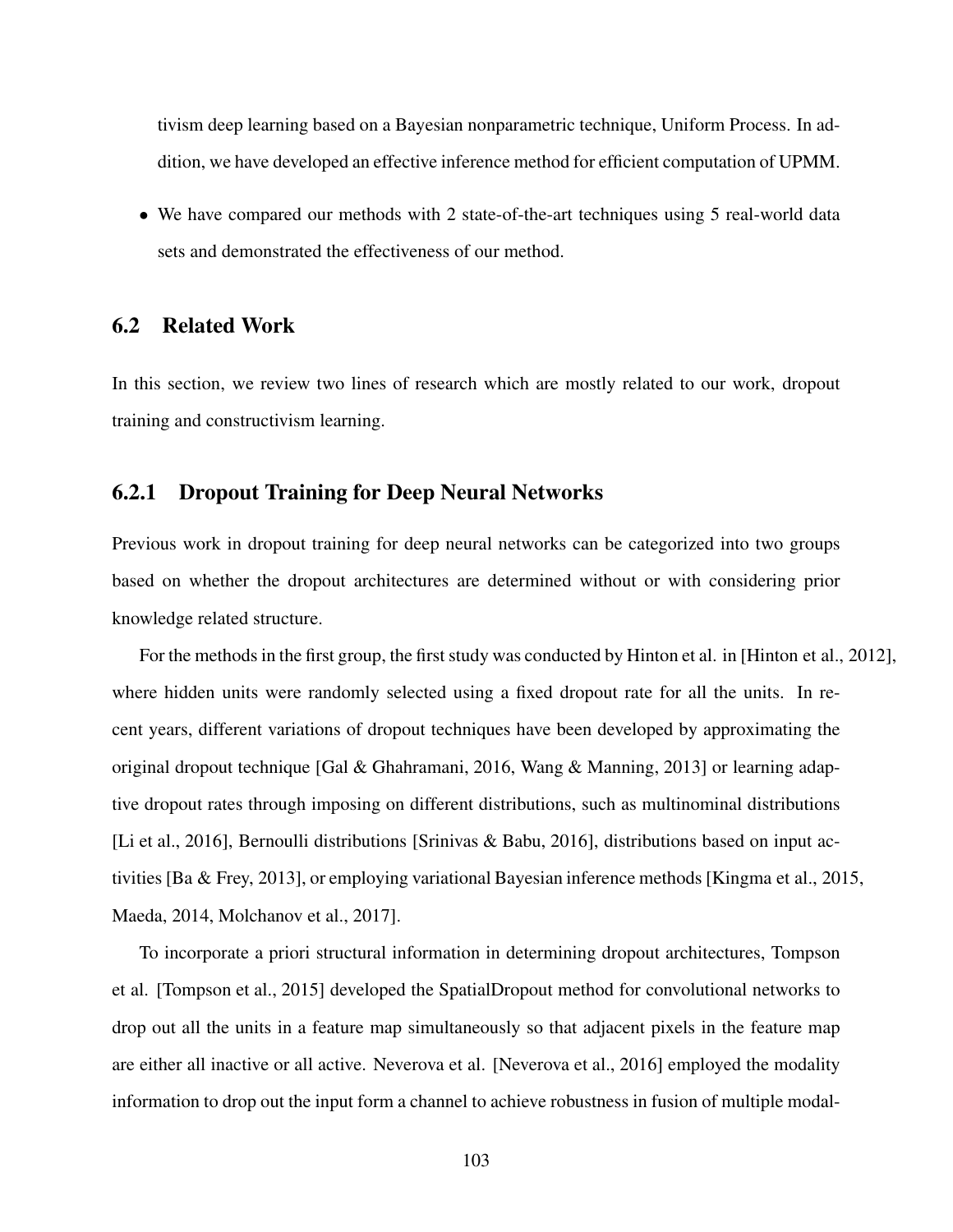ity channels for gesture recognition. Different from utilizing these structural information specific to some applications, Murdock et al. [\[Murdock et al., 2016\]](#page-148-2) aimed to construct general dropout architectures by grouping units into different clusters with learned probabilities. [\[Li et al., 2017\]](#page-146-1) extended this idea to multi-modal learning by constructing dropout architectures so that subsets of units correspond to individual modalities.

It is worth noting that all the aforementioned work has failed to address the issue of learning structured dropout where different instances may share different dropout architectures or subnetworks.

#### 6.2.2 Constructivism Learning in Machine Learning

Constructivism learning [\[Piaget, 1985\]](#page-149-0) provides a comprehensive framework of human cognitive development. It has been exploited for interactive machine learning [\[Sarkar, 2016\]](#page-151-0) and extensively studied in robotic learning [\[Aguilar & Pérez y Pérez, 2017\]](#page-140-1). A complete survey in this field is beyond the scope of this paper and the interested reader may refer to [\[Stojanov, 2009\]](#page-152-2) for a detailed discussion.

In our previous work [\[Li & Huan, 2017\]](#page-146-2), to achieve modeling transparency, we adapted constructivism learning to machine learning by taking advantage of Bayesian nonparametric techniques, Dirichlet process mixture models.

Note that in this paper, we adapted constructivism learning to deep learning, which has not been explored in the above mentioned studies.

#### 6.3 Preliminary

In this section, we first introduce the notations used throughout the paper. Then we give a brief overview of the Bayesian nonparametric technique, Uniform Process, on which our proposed method is based.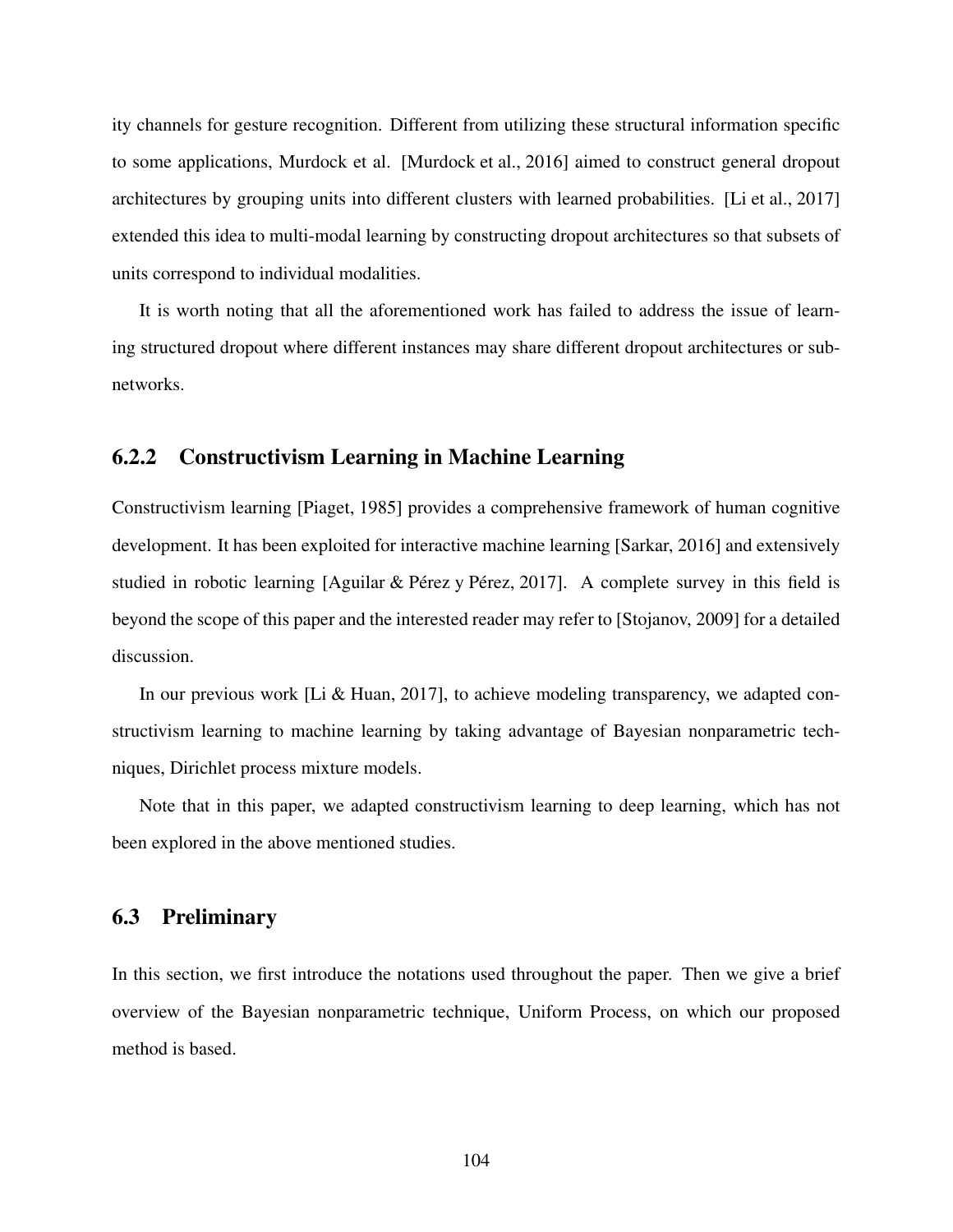#### 6.3.1 Notations

For clarity, we introduce the following notations. We use lowercase letters to represent scalar values, lowercase letters with bold font to represent vectors (e.g. *u*), uppercase bold letters to represent matrices (e.g. A), Greek letters  $\{\alpha, \lambda, \gamma, \dots\}$  to represent parameters. Unless stated otherwise, all vectors in this paper are column vectors.  $u^T$  is the transpose of the vector *u*. We use  $[1 : N]$  to denote the set  $\{1, 2, ..., N\}.$ 

#### 6.3.2 Uniform Process

To conquer the challenges of adapting constructivism learning to deep learning which we mentioned before, we rely on Bayesian nonparametric (BNP) clustering techniques. The advantage of BNP is that it provides a principled mechanicism for determining the partition of instances by imposing a prior over the partition. Meanwhile, it allows new clusters to be constructed when the existing clusters cannot fit a new instance well.

To be specific, we used uniform process (UP) [\[Jensen & Liu, 2008,](#page-144-0) [Wallach et al., 2010\]](#page-153-2) for constructivism learning. Uniform process is a variation of Dirichlet Process [\[Ferguson, 1973\]](#page-142-1). Different variations of DP has been extensively studied and applied to a wide range of applications in the machine learning literature [\[Paisley et al., 2015,](#page-149-1) [Teh et al., 2012\]](#page-152-3). A implicit priori property of DP is "rich-get-richer", i.e., new instances are more likely to be assigned to clusters with more instances. Thus the sizes of clusters induced by DP are often non-uniform, with a few very large clusters and some small clusters. Compared with DP, uniform process exhibits uniform distributions over cluster sizes.

The partition of a set of observed instances,  $x_1, x_2, \ldots$ , can be sequentially constructed using UP as follows. Given that  $N-1$  instances,  $x_1, x_2, \ldots, x_{N-1}$ , are partitioned into *K* clusters, let denote the cluster assignment of  $x_n$  using an indicator variable  $c_n$ . Then for a new instance  $x_N$ , it will be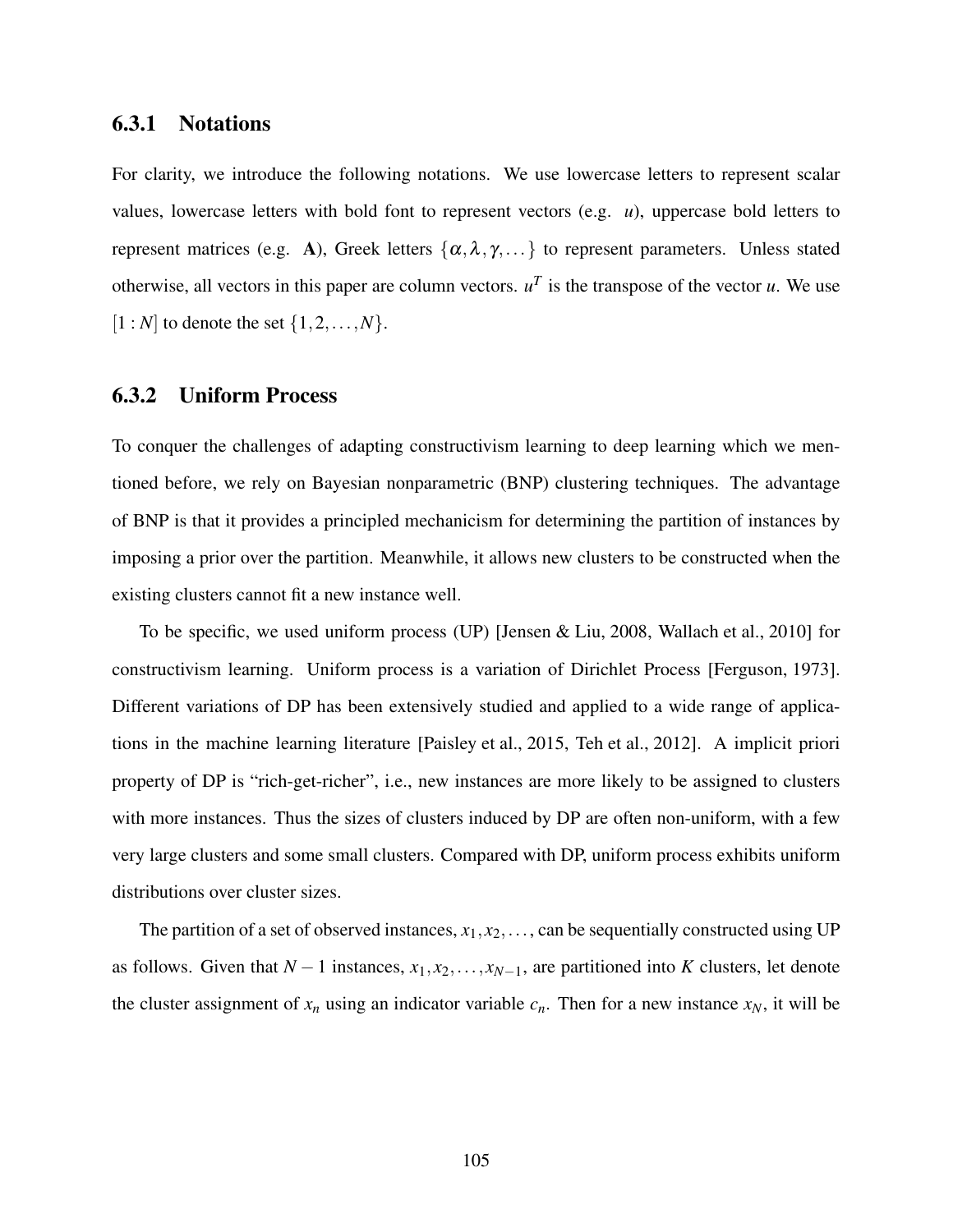<span id="page-119-0"></span>

| N               | Total number of instances                         |
|-----------------|---------------------------------------------------|
| M               | Total number of units in a nerual network         |
| L               | Total number of labels                            |
| D               | dimension of features                             |
| K               | Total number of architectures                     |
| $x_n$           | feature vector of the instance $n$                |
| $y_n$           | label for $x_n$ encoded as a 1-of-L binary        |
|                 | vector                                            |
| $z_n$           | dropout indicator for instance <i>n</i>           |
| $z_k^*$         | dropout indicator for architecture $k$            |
| $c_n$           | architecture indicator for instance $n$           |
| $\mathscr{N}_k$ | indices of instances assigned to architecture $k$ |
| $\alpha$        | Concentration parameter for UP                    |
| G0              | <b>Base Distribution for UP</b>                   |
|                 |                                                   |

either assigned to an existing cluster or a new cluster according to the following probability:

<span id="page-119-1"></span>
$$
p(c_{N+1} = k|) = \begin{cases} \frac{1}{K+\alpha} & k \le K \\ \frac{\alpha}{K+\alpha} & k = K+1 \end{cases}
$$
 (6.1)

where  $\alpha$  is a concentration parameter. It regulates the probability of assigning an instance to a new cluster. The higher it is, the more likely a new cluster will be constructed for a new instance.

## 6.4 Algorithm

In this section, we first formalize the problem of *CO*nstructivism learning for local *D*ropout *A*rchitecture construction (CODA) which we aim to solve. Then we describe the details of our proposed method using UP of mixture models (UPMM) for CODA. Lastly, we outline the inference method designed for the computation of UPMM.

Before proceeding to the details of algorithm, for convenience, we summarize important notations for CODA in Table [6.1.](#page-119-0)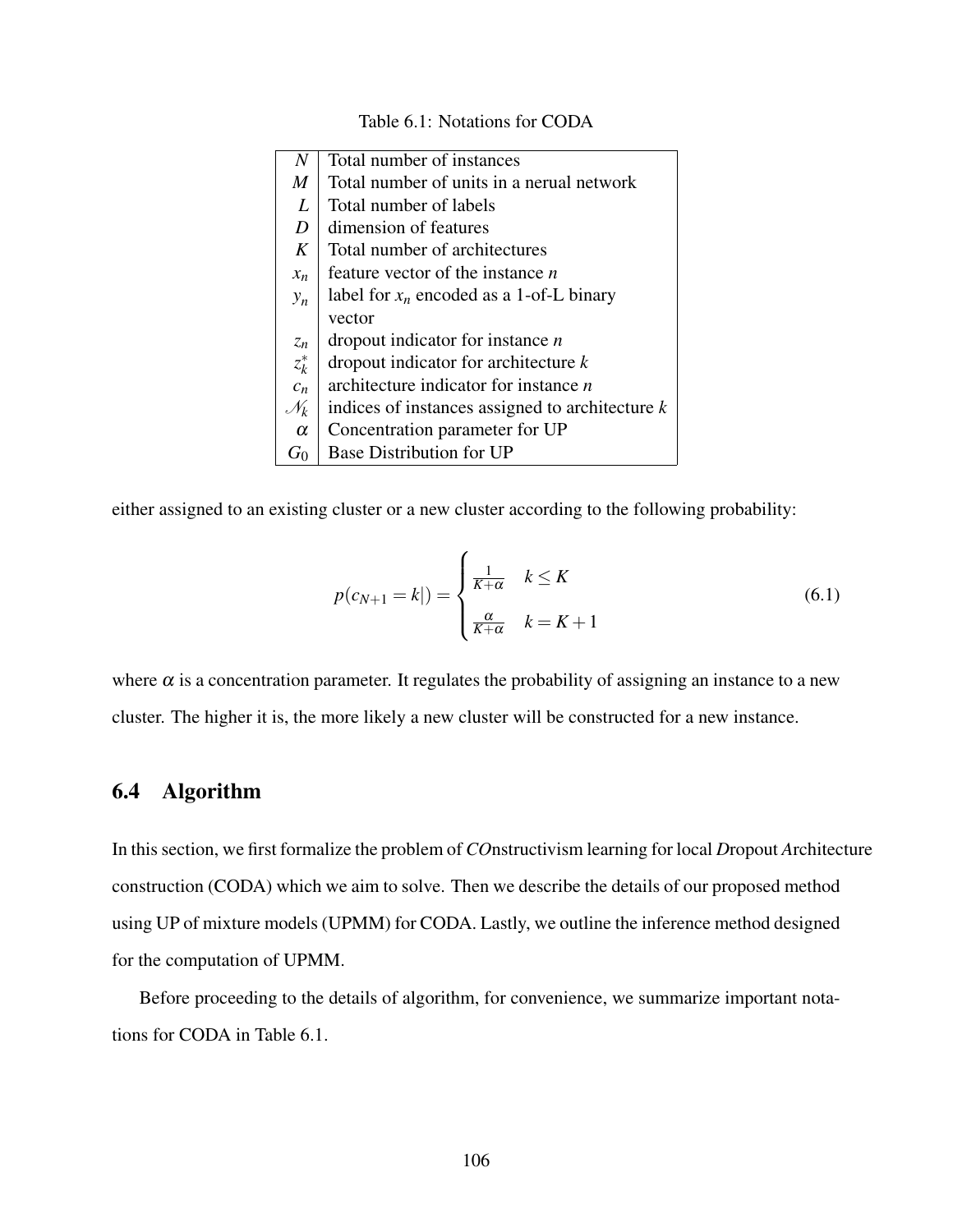## 6.4.1 Constructivism Learning for Local Dropout Architecture Construction (CODA)

Suppose we have a set of instances, denoted as a matrix :

$$
\mathbf{X}=[x_1;x_2;\ldots;x_N]
$$

where each row  $x_n \in \mathbb{R}^D$  is a row vector and corresponds to an instance, and their corresponding labels, denoted as a vector  $y = [y_1; y_2; \dots; y_N]$ ,  $y_n \in [1:L]$ . When a deep neural network is trained using X and *y*, the previous proposed dropout methods did not consider the possible structure in data or evaluate the relationship among instances when making decisions about which units to drop out. Accordingly, the units in the network are randomly selected to omit only according to the drop out rates, which may be fixed or adaptively learned from the data. To overcome this limitation, we propose to use *CO*nstructivism learning for local *D*ropout *A*rchitecture construction (CODA). During the training of a deep neural network, the goal of CODA is to determine:

- 1. Which instances should share the same dropout architecture for prediction and what the architecture is?
- 2. When a new dropout architecture should be constructed?

The above goal characterizes the critical challenge of CODA, that is to recognize assimilation, assigning an instance to an existing dropout architecture and accommodation, constructing a new dropout architecture for a instance, which corresponds to two fundamental processes of human constructivism learning. The solution therefore we seek to implement CODA must have the capability to address this critical challenge. Specifically, it first needs to have a mechanicism for clustering instances so that the dropout architecture inferred from those instances are optimal for the prediction performance of the member instances in that cluster. Secondly, it should afford a principled way for constructing a new dropout architecture when a instance cannot be well fitted by existing dropout architectures, which implies the complexity of the model, mainly assessed by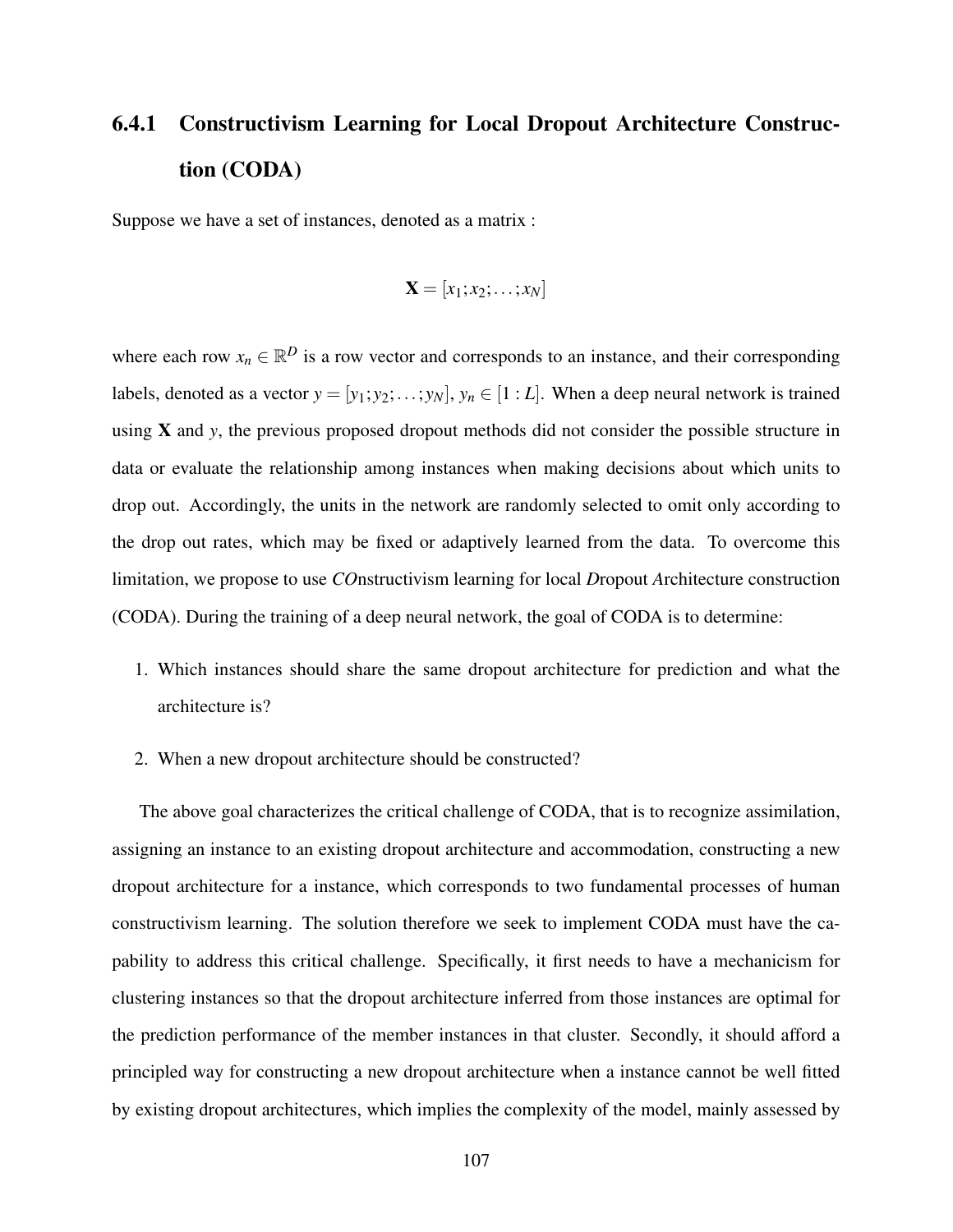the number of dropout architectures or the amount of knowledge learned by the model, needs to be automatically adaptive to the heterogeneity of the data.

Bayesian nonparametric (BNP) methods has long standing in the literature of statistical and machine learning. One major characteristics of BNP is that it is endowed with infinite-dimensional parameter space so that the complexity of model parameters is potentially unbounded and the amount of knowledge captured by the model increases with increasing number of instances. Counting on this characteristic, we can devise a model based on BNP to handle accommodation, constructing new knowledge for an unseen pattern in data. For assimilation, we resort to BNP clustering techniques to decide which instances can share the same dropout architecture, i.e., explained by the existing knowledge. Specially, we adopt uniform process (UP), a variation of Dirichlet process, and design a UP of mixture models for CODA, for which we present the details in the following section.

#### 6.4.2 UP Mixture Models for CODA

Mixture model based on BNP has been widely considered to be one of the most important method for regression and classification problems [\[Bastani et al., 2016,](#page-141-0) [Hannah et al., 2011,](#page-143-1) [Shahbaba & Neal, 2009,](#page-151-1) [Wade et al., 2014\]](#page-153-0). It utilizes local regression or classification models, such as linear regression or logistic regression, as basic building blocks for instances partitioned into different clusters, where instances in the same cluster share the same model. The distribution of cluster assignments is determined by a mixing measure, which can be a Dirichlet process or different variations of DP. Generally, the mixture model based on BNP for data X and *y* assuming the following form:

$$
y_n|P \sim f(y|G)
$$

$$
f(y|G) = \int F(y|\Phi) dG(\Phi)
$$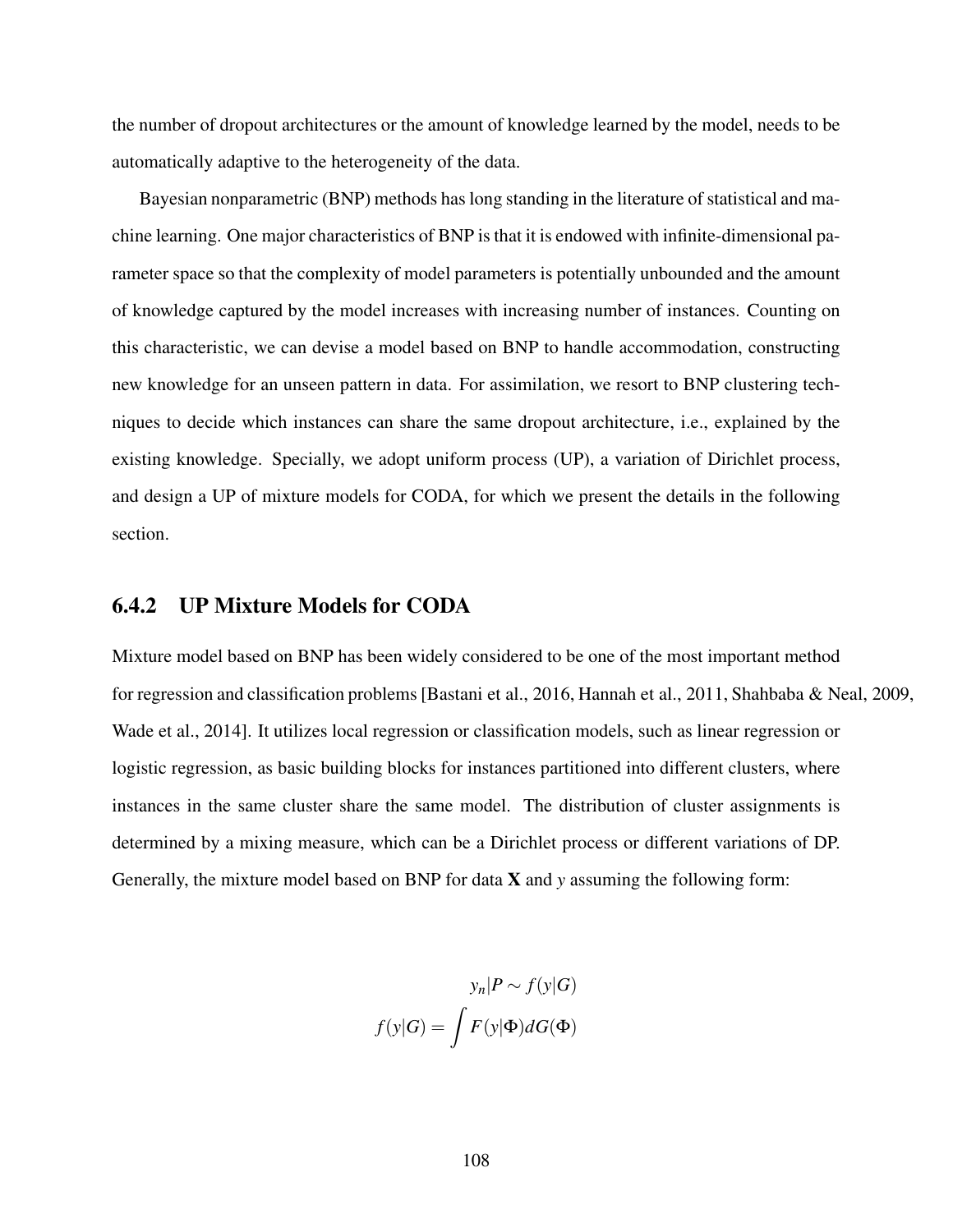where *F* is formulated by the local model used for each cluster and *G* is determined by the mixing measure.

Then for each instance  $(x_n, y_n)$ ,  $\forall n \in [1:N]$ , the generative process using DP as the mixing measure takes the form:

$$
y_n \sim F(y|x_n, \Phi_n)
$$
  
\n
$$
\Phi_n | G \sim G
$$
  
\n
$$
G \sim DP(\alpha, G_0)
$$
\n(6.2)

where  $\alpha$  is a concentration parameter of DP, which regulates how likely a new cluster will be constructed.  $G_0$  is a base distribution for model parameters  $\Phi_n$ . Due to the almost sure discreteness of *G*, some Φ's will have identical values. Then instances and their corresponding model parameters, Φ's, form clusters; and instances in the same cluster will share the same Φ.

In Bayesian nonparametric mixture models for classification or regression, for each cluster of instances, we need to determine the model parameters Φ, such as regression coefficients in linear regression. For CODA, however, our goal is to select dropout architectures. To this end, we parametrize each cluster-specific model with a vector consisting of Bernoulli variables  $z =$  $[z_1; z_2; \ldots; z_M]$ , where *M* is the total number of neural units in a DNN.  $z_i = 0$  if unit i is dropped out from the neural network. For the mixing measure, we use uniform process, a variation of Dirichlet process. Then the model we proposed for CODA can be described as: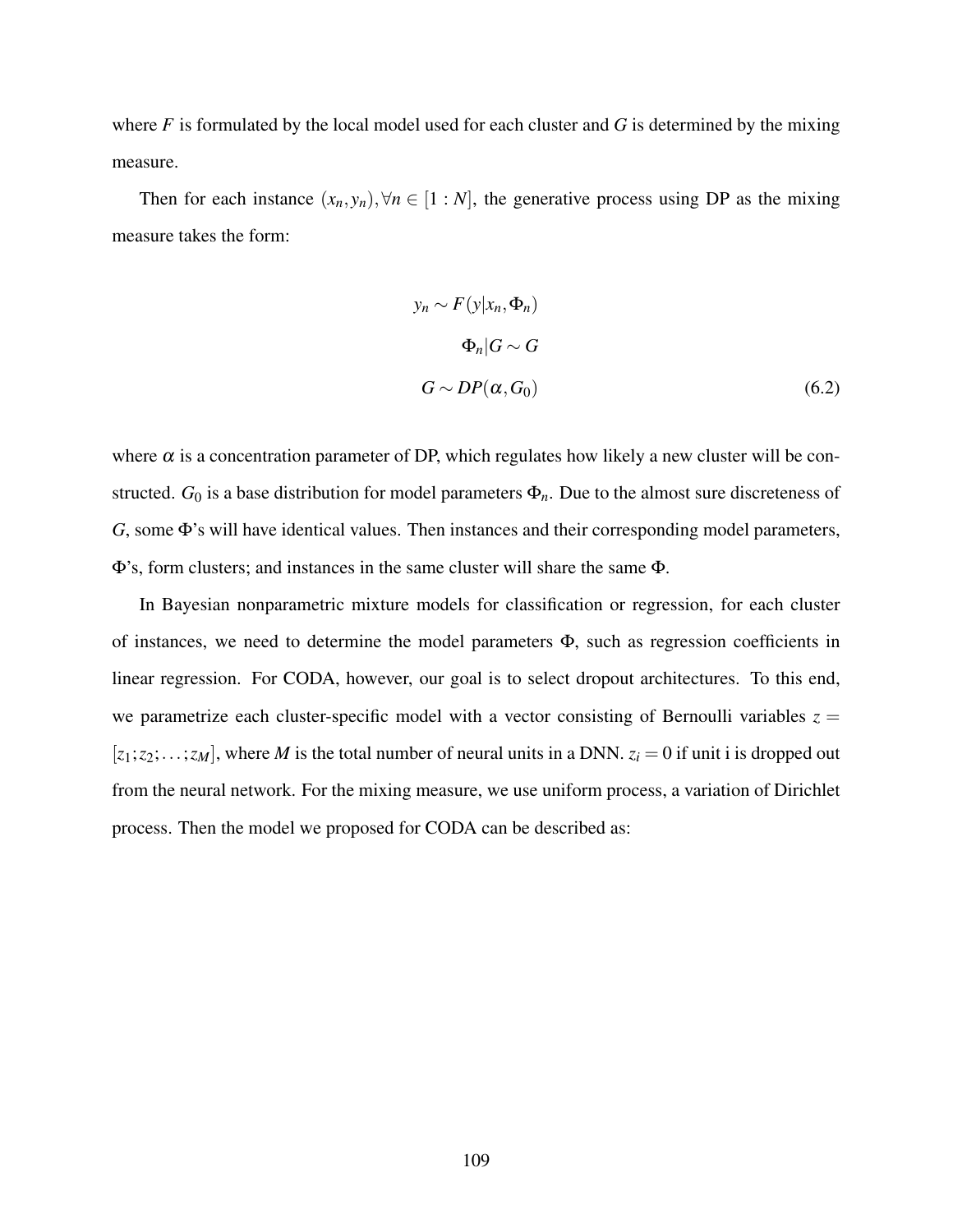<span id="page-123-0"></span>
$$
G_0 = \prod_{m=1}^{M} \text{Ber}(\theta_m)
$$
  
\n
$$
G \sim \text{UP}(\alpha, G_0)
$$
  
\n
$$
z_n | G \sim G, \quad \text{for } n = [1:N]
$$
  
\n
$$
y_n | x_n, z_n, \mathcal{W} \sim f(x_n, z_n, \mathcal{W}) \quad \text{for } n = [1:N]
$$
  
\n(6.3)

where we use Ber to denote Bernoulli distribution and  $\theta$ 's are parameters of Bernoulli distribution. *M* is the total number of neural units in DNN.  $w_{ij}$  is the weight from unit *i* to unit *j* and these two units are not in the same layer of DNN. And we use  $\mathcal W$  to denote the set of all  $w_{ij}$ 's. *N* is the total number of instances. Note that for simplicity, we assume independence for Bernoulli variables *z*'s.

The choice of probability form for *y<sup>n</sup>* depends on the type of a neural network and its output. For example, for multi-layered neural networks with Gaussian outputs, we may use a multivariate Gaussian for the distribution of  $y_n$ . In this paper, we focus on relatively simple neural networks with softmax function as output layers. We therefore compute the probability of  $y_n$  using:

$$
p(y_n|\hat{y}_n) = \exp\left[\sum_{l=1}^{L} y_{n,l} \log \hat{y}_{n,l}\right]
$$
 (6.4)

where  $y_n$  is generated by encoding  $y_n$  as a 1-of-L binary vector.  $\hat{y} = [\hat{y}_{n,1}; \hat{y}_{n,2}, \dots, \hat{y}_{n,L}]$  is the output value after propagation of  $x_n$  through the network.

Similar to the Dirichlet process, *G* drawn from UP is discrete a.s.. Hence *z*'s present ties with positive probability. Accordingly, instances are partitioned into different clusters, with the same *z* being shared by all the instances in the same cluster. Since the dropout architecture is completely determined by *z*, the instances in a cluster will also share the same dropout architecture. This provides the model a mechanisim for determining which instances should share a dropout architecture, i.e., assimilation. On the other hand, from  $(6.1)$  we can observe that given the partitions of  $N-1$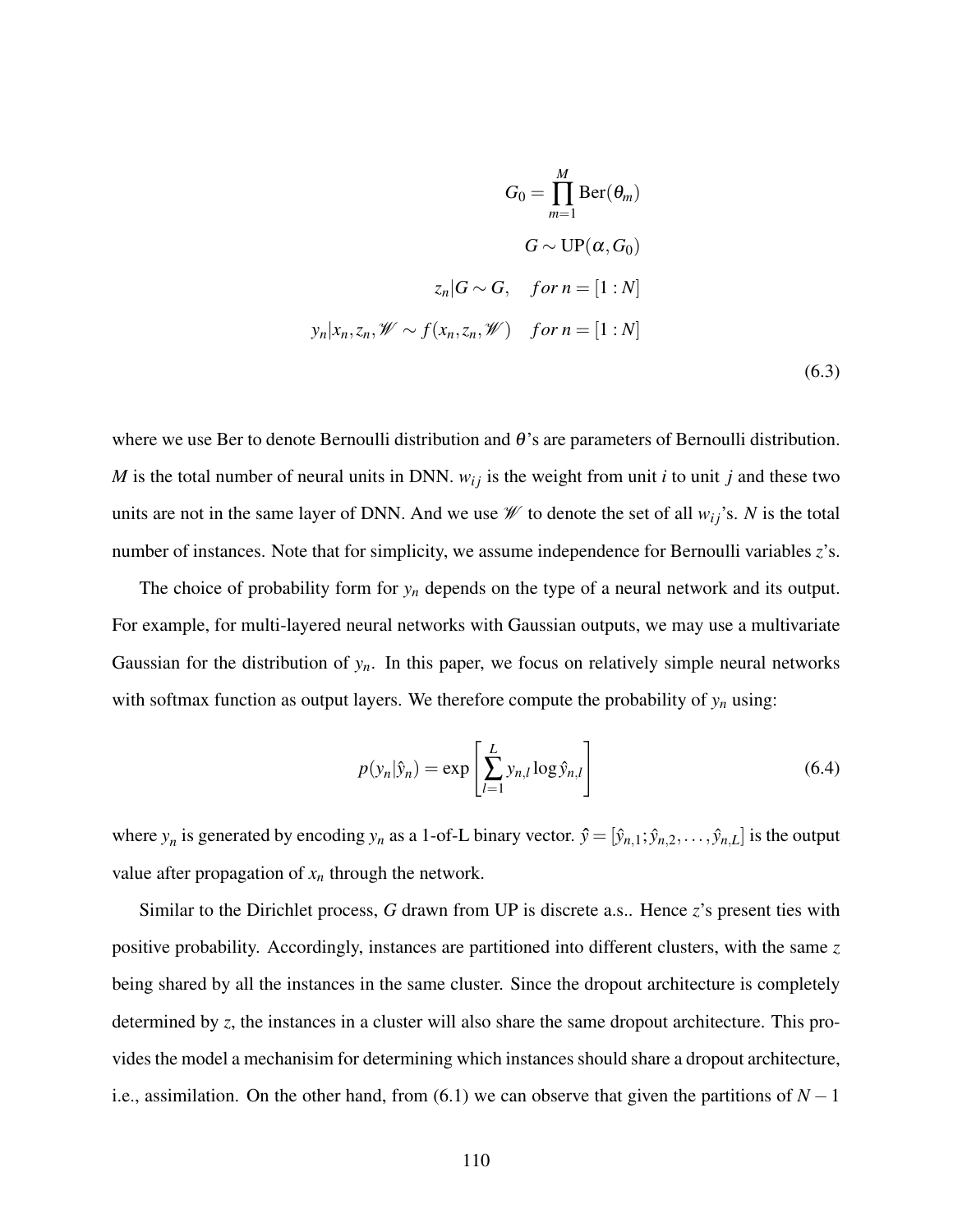instances into *K* clusters, a new instance has a positive probability proportional to  $\alpha/(K+\alpha)$  to be assigned to a new architecture, which enables accommodation.

For the computation of [\(6.3\)](#page-123-0), we need to infer the parameters:  $\Omega = {\mathbf{Z}^*, \mathcal{W}}$ . Here we use  $Z^* = [z_1^*]$  $_1^*, z_2^*$  $\{x_2, \ldots, x_K\}$  to denote the distinct values of  $z_n$ ,  $\forall n \in [1:N]$ . We outline the procedure of computation  $\Omega$  in the following section.

## 6.4.3 Computation

We adapted the method proposed in [\[Lin, 2013\]](#page-146-3) for the computation of UPMM since it is sequential and can be used for non-conjugate situations, which is the case in our proposed UPMM model. In addition, it allows model parameters  $\mathcal W$  to be efficiently updated in mini-batches using stochastic optimization methods.

One major issue of computation of UPMM is the inference of  $\mathbb{Z}^*$  since it is discrete and optimization methods based on stochastic gradients are infeasible. To solve this issue, we propose a method for updating *z* ∗ *k* using all the instances that share *z* ∗ *k* at once instead of updating stochastically by mini-batches. Although this method may incur more computation time, we found that the efficiency performance is acceptable for the data sets we used in our experiments.

In the following, we first describe how to assign instances to different architectures. Then we give the details of updating model parameters  $\mathscr W$  and  $\mathbb Z^*$ . Lastly, we present how the model is used for the prediction of test instances.

#### 6.4.3.1 Update architecture Assignment

To determine which instances should share the same dropout architecture, that is, which instances should be partitioned into the same cluster, we introduce latent variables  $c_n$  for instance  $(x_n, y_n)$  to indicate the assignment of the architecture. We have  $c_n = k$  iff  $(x_n, y_n)$  is assigned to architecture *k*. Then the probability of architecture assignment for  $(x_n, y_n)$  given the architecture assignments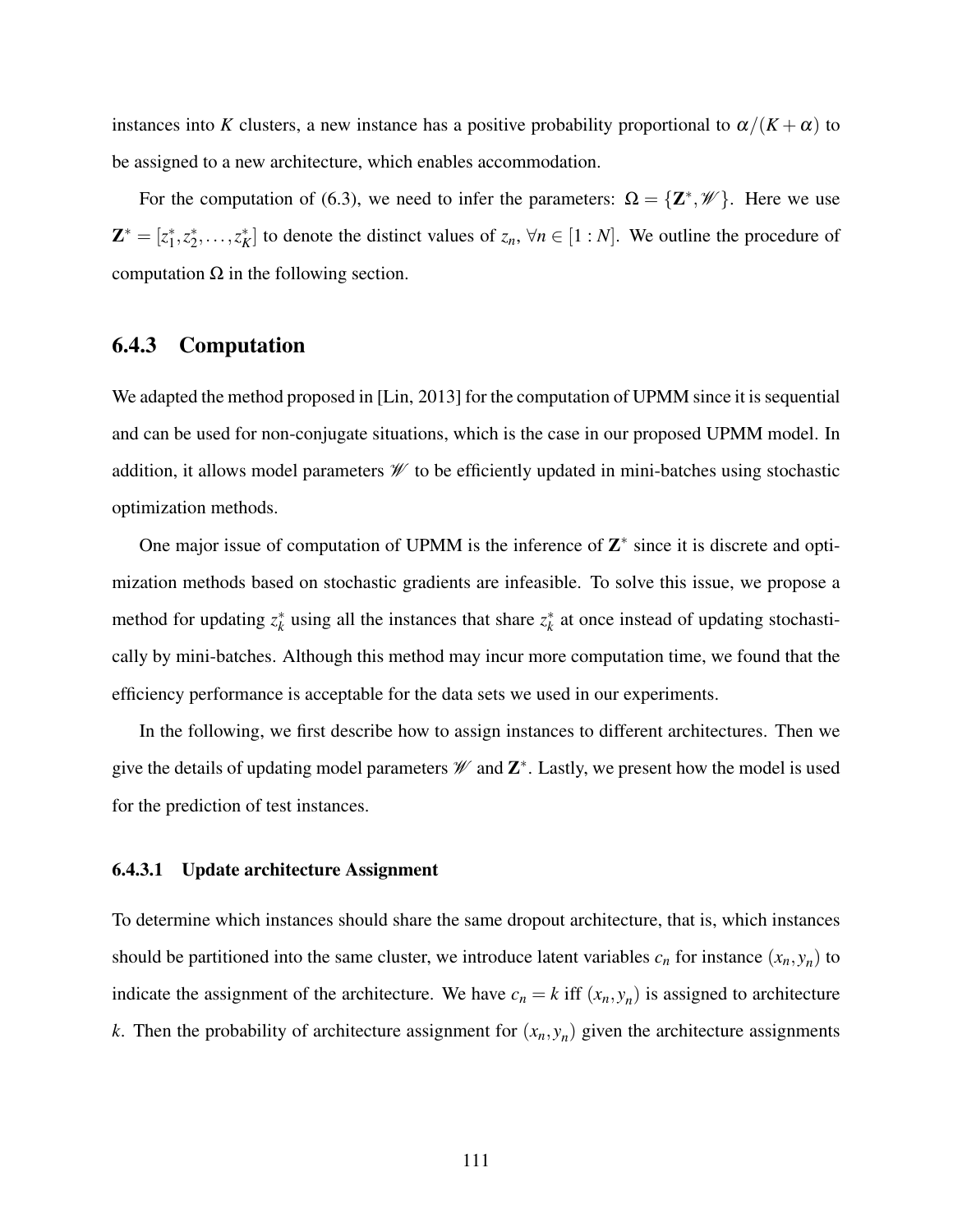of other instances is as follows:

<span id="page-125-0"></span>
$$
\rho_k(c_n = k | \cdot) \propto \begin{cases} \int_{z^*} f(y_n | z^*, \mathcal{W}) v_k(d_{z^*}) & k \le K \\ \alpha \int_{z^*} f(y_n | z^*, \mathcal{W}) G_0(d_{z^*}) & k = K + 1 \end{cases} \tag{6.5}
$$

Note that our method is different from [\[Lin, 2013\]](#page-146-3) in that we use hard-clustering for each instance. We choose this strategy due to the following considerations. First, we estimate the model parameters through a number of iterations while [\[Lin, 2013\]](#page-146-3) only performs one single pass over the data. Secondly and most importantly, by using hard-clustering, we only need use those instances belonging to architecture *k* to update architecture-specific parameters *z*. With soft-clustering, all the instances need to be used for the updating of parameters of each architecture. This may be computationally daunting when inferring from relatively large data sets.

**Regularization through Similarity among Instances.** In [\(6.5\)](#page-125-0), the assignment of dropout architectures is mainly determined by the prediction performance of each architecture. This strategy may raise two issues. Firstly, the probability that several architectures have similar prediction performance is high. Although each dropout architecture corresponds to a different decision boundary, the number of potential decision boundaries that have similar prediction performance for one instance is large. Thus it poses challenge in determining which architecture should be used. Secondly, it is likely to construct a relatively large number of architectures with a small number of instances assigned to each architecture if the prediction performance is used as the only assignment criteria. This may lead to overfitting since it is difficult to have a architecture well trained with limited number of instances and the generalization performance will be low.

To alleviate these two problems, we propose to regularize the architecture assignment based on similarity among instances. Our assumption is that similar instances tend to use the same dropout architecture. Specially, when making the decision whether an instance  $(x_n, y_n)$  should be assigned to the architecture  $k$ , we also consider the similarity between  $x_n$  and other instances which have been assigned to architecture *k* in addition to the prediction performance of using architecture *k*.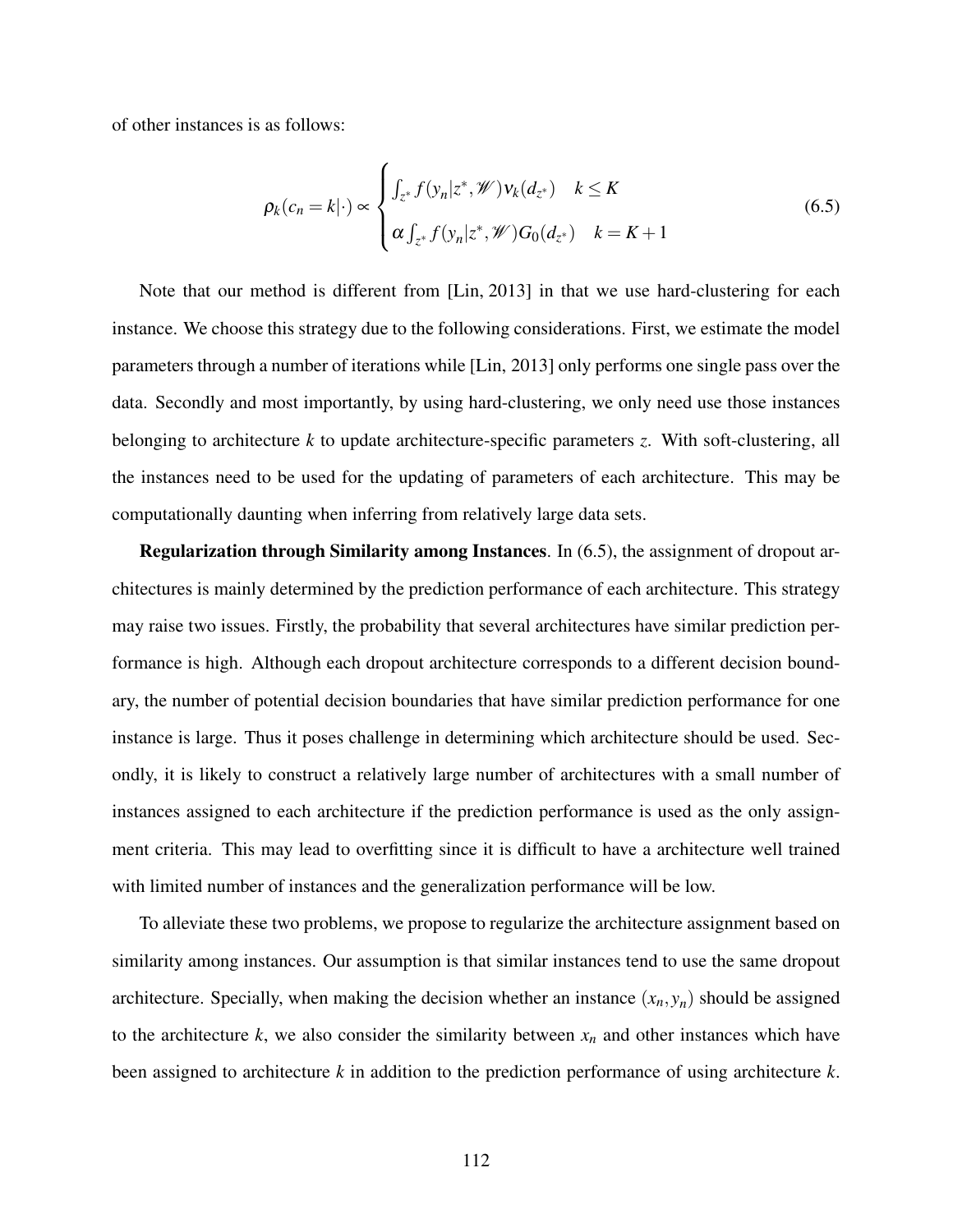Thus we add an regularization term to [\(6.5\)](#page-125-0) to get the following equation:

$$
\rho_k(c_n = k | \cdot) \propto \begin{cases} s_k^{\beta_1} (\int_{z^*} f(y_n | z^*, \mathcal{W}) \nu_k(d_{z^*}))^{\beta_2} & k \le K \\ \alpha \int_{z^*} f(y_n | z^*, \mathcal{W}) G_0(d_{z^*}) & k = K + 1 \end{cases} \tag{6.6}
$$

where  $s_k \in \mathbb{R}$  is used to denote the similarity between  $(x_n, y_n)$  and other instances assigned to architecture *k*.  $\beta_1, \beta_2 \in \mathbb{R}$  are regularization parameters. Let denote the set of instances assigned to architecture *k* as  $\mathcal{N}_k$ . To compute  $s_k$ , we first compute the mean of  $\mathcal{N}_k$  using:

<span id="page-126-1"></span>
$$
m_k = \frac{1}{|\mathcal{N}_k|} \sum_{x_i \in \mathcal{N}_k} x_i
$$

Then  $s_k$  is computed based on the distance between  $m_k$  and  $x_n$ :

<span id="page-126-0"></span>
$$
s_k = \exp(-\|x_n - m_k\|_2^2)
$$

#### 6.4.3.2 Update Z

Since  $G_0$  and  $f(y_n|z_n, W)$  are not a conjugate pair, there exist no closed-form formulas for calculating the posterior probability of  $z^*$ . Given the architecture assignments of instances, we can only know that the posterior probability of  $z^*$  proportional to the form:

$$
v_k(d_{z^*}) \propto \begin{cases} G_0(d_{z^*}) \prod_{i \in \mathcal{N}_k} f(y_n | z^*, \mathcal{W}) & k \le K \\ G_0(d_{z^*}) f(y_n | z^*, \mathcal{W}) & k = K + 1 \end{cases}
$$
 (6.7)

Thus we propose to address this problem using MAP point estimation since  $z^*$  is discrete and each element  $z_m^*$ ,  $\forall m \in [1 : M]$  in  $z^*$  will take on either value 1 or value 0. Specially, for the estimation of  $z_m^*$ , we fix the values of  $z_i^*$ ,  $\forall i \in [1 : M]$  and  $i \neq m$ , then select the value of  $z_m^*$  so that [\(6.7\)](#page-126-0) is maximized.

Preventing Local Optimum. The disadvantage of using MAP point estimation for updating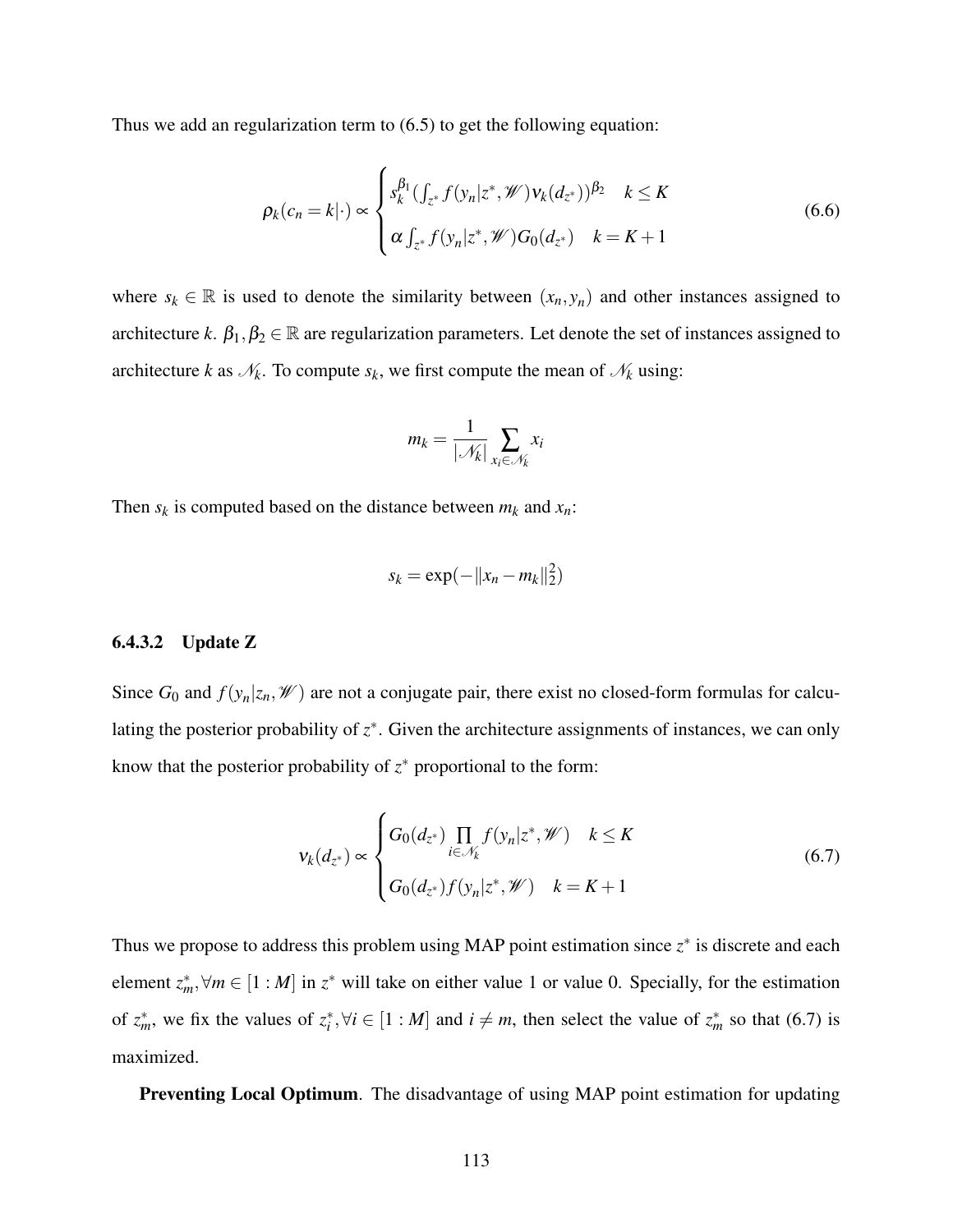**Z** is that it may trap into local optimum. To avoid this, we employ an updating strategy based on the Simulated Annealing (SA) algorithm proposed in [\[Locatelli, 2001\]](#page-147-1). In each iteration, when determine whether the new value of  $z_m^*$  should be accepted, there are two cases. In the first case,  $z_m^*$  will take on the new value if the value of [\(6.7\)](#page-126-0) is larger. In the second case,  $z_m^*$  will take on the new value with probability *p* even if the value of [\(6.7\)](#page-126-0) is smaller. Here *p* is calculated as follows:

$$
p = \exp(\log v_k^n - \log v_k^o)/T)
$$

where  $v_k^n$ *n*<sup>*n*</sup> is calculated from [\(6.7\)](#page-126-0) using the new value of  $z_m^*$ ; and  $v_k^n$  $\binom{n}{k}$  is calculated using the old value of  $z_m^*$ . *T* is updated in each iteration with  $T = \gamma_1(\log v_k)^{\gamma_2}$ . Here  $v_k = v_k^n$  $\binom{n}{k}$  if the new value is assigned to  $z_m^*$ , otherwise  $v_k = v_k^o$  $\mathcal{L}_{k}^{\circ}$ . The intuition behind this strategy is that when  $v_{k}$  is far away from the optimal value, the probability of  $z_m^*$  taking on the new value is high even if that new value leads to smaller  $v_k$  so that the parameter space explored by the algorithm will be larger.

#### 6.4.3.3 Update W

To reduce the variance of gradient estimation, we use mini-batches for the updating of  $W$  through backpropagation. The specific procedure is as follows. In each iteration of training, the training data arrive sequentially in mini-batches. Given the *b*th mini-batch containing *I* instances  $(x_{b,1}, y_{b,1}), (x_{b,1}, y_{b,1}), \ldots, (x_{b,I}, y_{b,I})$  we first determine the architecture assignments of each in-stance according to [\(6.6\)](#page-126-1) to get  $c_{b,1}, c_{b,2}, \ldots, c_{b,I}$ . Let denote the distinct values of  $c_{b,1}, c_{b,2}, \ldots, c_{b,I}$ as  $d_1; d_2; \ldots; d_J$  and the set of instances assigned to architecture  $d_j$  as  $\mathscr{S}_j$ , then for each architecture *d<sup>j</sup>* , we update the weights of that architecture following the same process in original dropout training by using  $\mathscr{S}_j$ , back propogating only through those nodes which are kept in the architecture after dropout.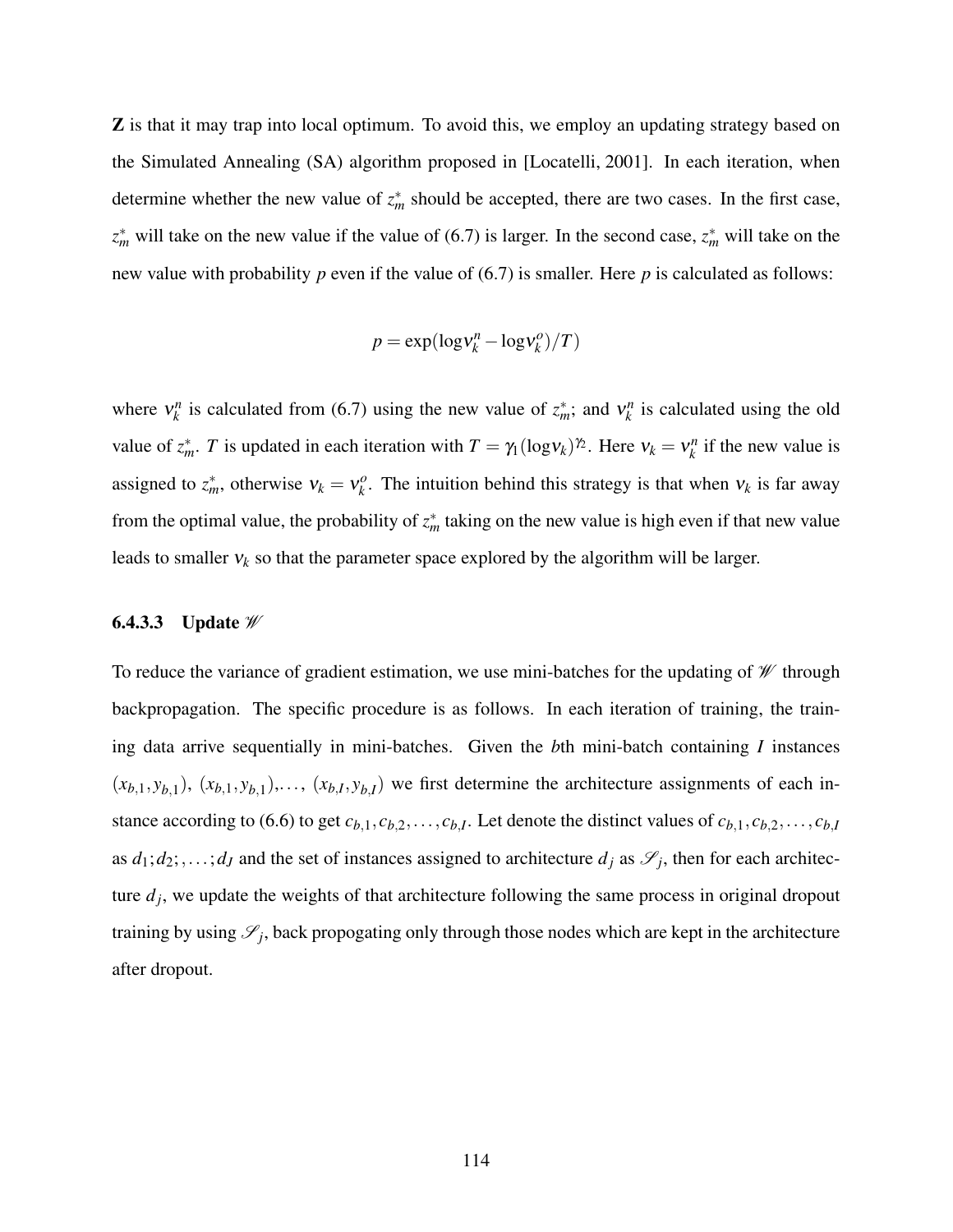#### 6.4.3.4 Prediction

The strategy we use for the prediction of a test sample *x* is as follows. First, we propagate forward through each dropout architecture to generate the *K* output vectors,  $\hat{y}_1, \hat{y}_2, \ldots, \hat{y}_K$ . Next we select the maximum element in in each vector to get  $\hat{y}_1^*$ 1 , ˆ*y* ∗  $\hat{y}_1^*, \ldots, \hat{y}_K^*$  and their corresponding indices,  $i_1, i_2$ , ..., $i_K$ , in each output vector. After have computed the similarity between *x* and  $\mathcal{N}_k$ ,  $\forall k \in [1:K]$  to get  $s_1, s_2, \ldots, s_k$ , we assign *x* to the architecture *k* based on both  $\hat{y}_1^*$  $j<sub>1</sub>$  and  $s<sub>1</sub>$ . That is, we have the cluster assignment of *x*:

$$
c = \max_{k} s_k^{\beta_1} (\hat{y}_k^*)^{\beta_2} \tag{6.8}
$$

and assign the label of *x* to *ic*.

We summarize the computation procedure in Algorithm [4.](#page-128-0)

#### <span id="page-128-0"></span>Algorithm 4 CODA using UPMM

```
1: Input: X,Y,numE pochs,numBatches
2: Initialize: T \leftarrow 0, V \leftarrow 03: for t < numE poths do
4: for b < numBatchs do
5: get bth batch of instances (X_b, Y_b)6: for each instance (x_{b,i}, y_{b,i}) in (X_b, Y_b) do
7: Assign dropout architecture according to (6.5)
8: end for
9: Update W according to architecture assignments of
10: (\mathbf{X}_b, \mathbf{Y}_b)11: b \leftarrow b+112: end for
13: for k = 1 to K do
14: Update dropout indicator z_k^*k
15: end for
16: t \leftarrow t+117: end for
18: Output: \mathbf{Z}^*, \mathcal{W}
```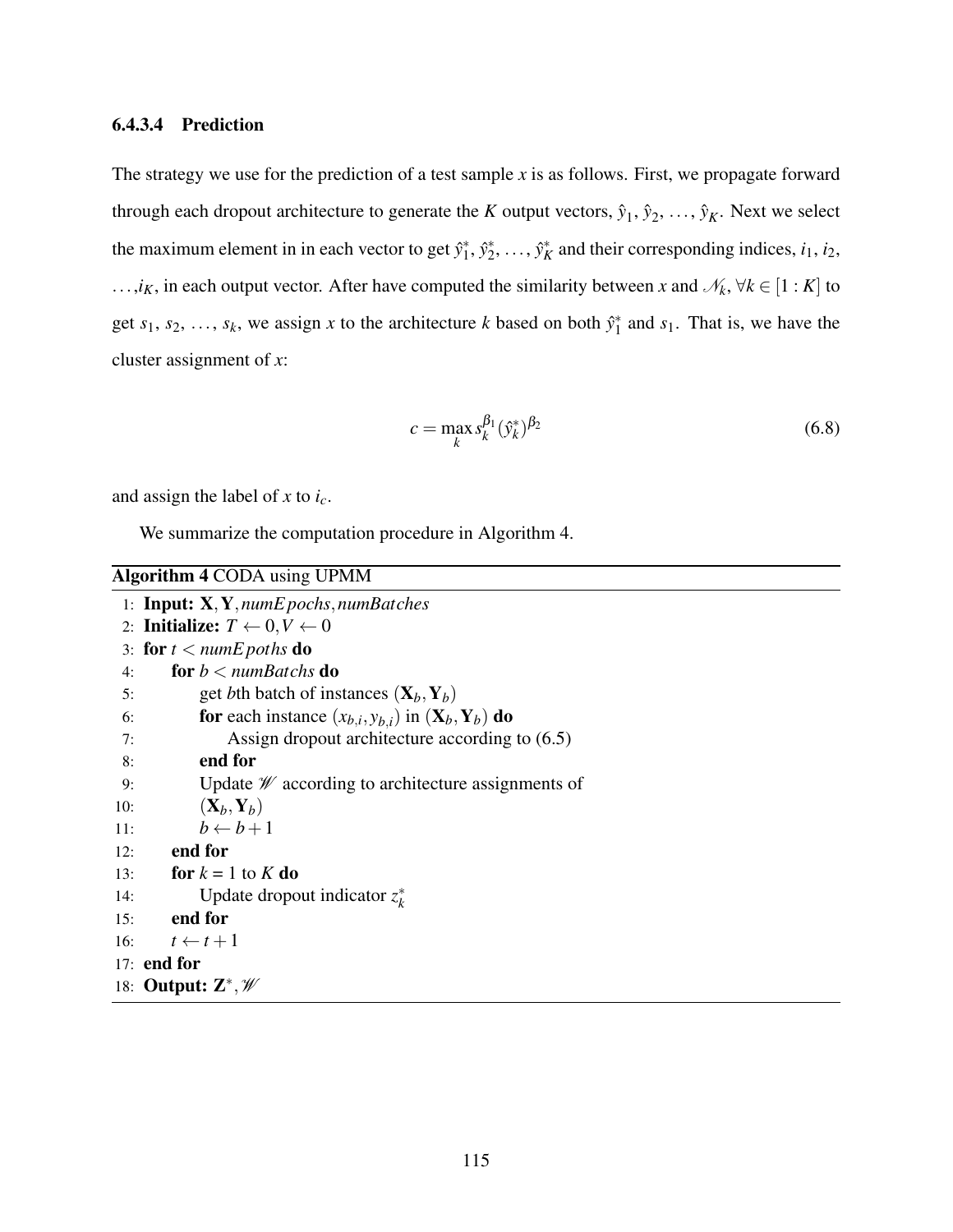## 6.5 Experiments

To investigate the performance of our proposed method, we evaluated it on 5 real-world data sets and compared the results with 2 other state-of-the-art dropout techniques. In the following, we begin by describing the details of those data sets and methods being compared. Then we present the specific protocol used for the experiments. Lastly, we analyze the experimental results and give a detailed discussion.

#### 6.5.1 Data Sets

We used 5 real-world data sets and 4 synthetic data sets for our experiments. For the properties of real-world and synthetic data sets, we describe in the following.

#### 6.5.1.1 Synthetic Data Sets

. The group of synthetic data sets, denoted as SDS1, ..., SDS4, were generated using multilayer neural networks with 2 hidden layers, with *U* units in each hidden layer. The weights were generated from a Normal distribution:

$$
w_{ij} \sim N(0,1)
$$

where *i* is the index of a unit in layer *h* and *j* is the index of a unit in layer  $h + 1$ . Here  $h \in [1 : 1]$ *H* − 1] and *H* is the total number of layers. We generated the features using a Multivariate Normal Distribution:

$$
x_n \sim \text{MN}(0, \Sigma_x) \quad \text{for } n = [1:N]
$$

where  $0 \in \mathbb{R}^D$  is a vector with all the elements equalling to 0. And  $\Sigma_x$  is a diagonal matrix having 50's as its diagonal elements. *D* is the dimension of a data set and *N* is the total number of instances in that data set. For each data set, we constructed 3 different dropout architectures by randomly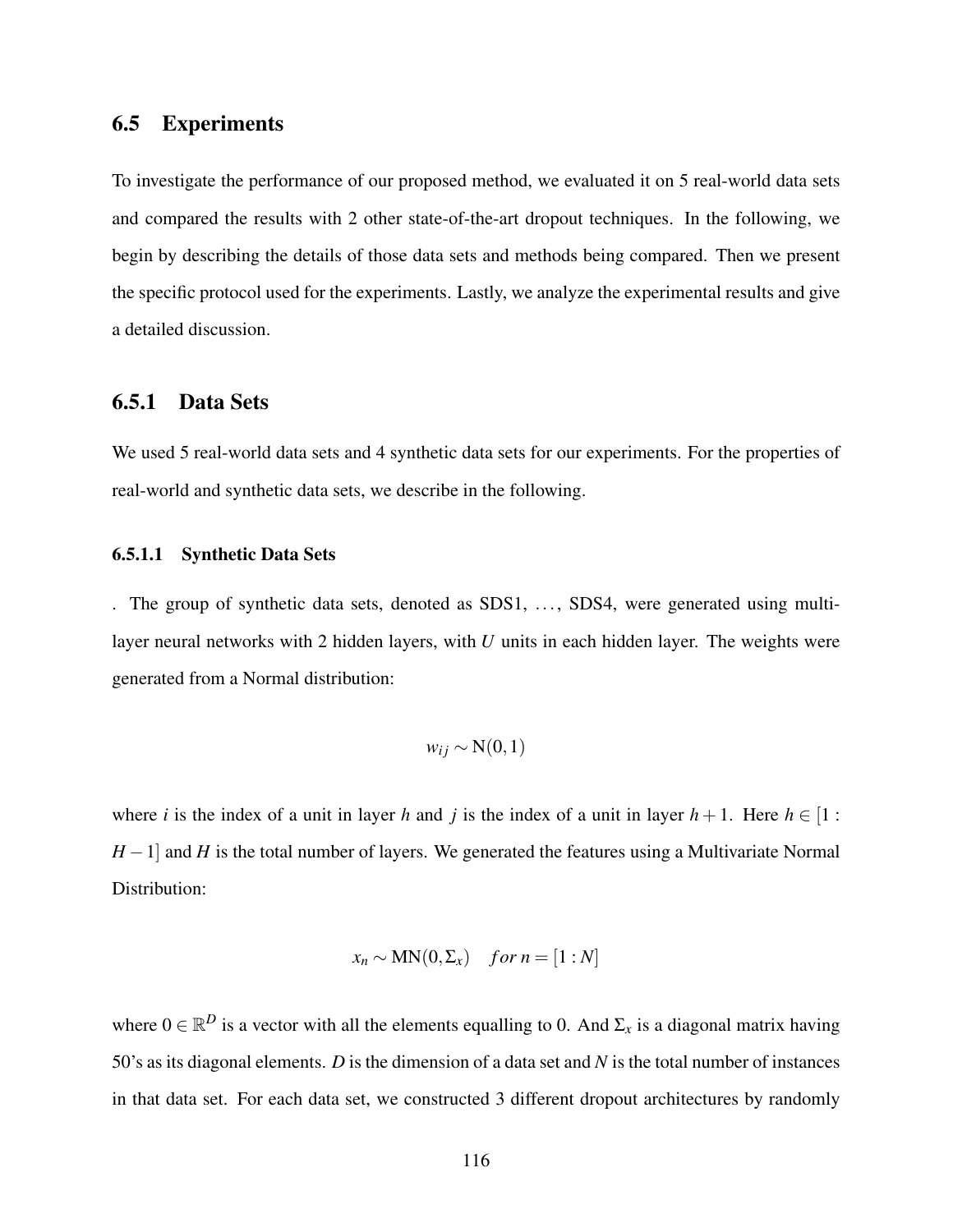| Data set         | N    | D   | $\mathbf{L}$ | $\Box$ | K                           |
|------------------|------|-----|--------------|--------|-----------------------------|
| SDS1             | 6000 | 50  | 2            | 25     | $\mathcal{R}_{\mathcal{A}}$ |
| SDS <sub>2</sub> | 6000 | 100 | 2            | 50     | $\mathcal{R}$               |
| SDS3             | 6000 | 150 | 2            | 75     | 3                           |
| SDS4             | 6000 | 200 |              | 100    | 3                           |

<span id="page-130-0"></span>Table 6.2: Statistics of Synthetic Data Sets. N: Number of Instances, D: Number of features, L: Number of Labels, U: number of hidden units in each hidden layer, K: number of dropout architectures

and uniformly dropout 50% of the units in each hidden layer. For each dropout architecture, 2000 instances were generated from Multivariate Normal distributions using mean  $m_k \in \mathbb{R}^D$ ,  $k \in [1:3]$ , where  $m_{1,d} = 0$ ,  $m_{2,d} = 5$ , and  $m_{3,d} = -5$ . Here we use  $m_{k,d}$  to denote the *d*th element in vector *mk* . After having generated the weights and features, we propagate forward through the dropout architecture to get the labels. The details of each data set are summarized in Table [6.2.](#page-130-0)

#### 6.5.1.2 Real-world Data Sets

. In this section, we introduce the 5 real-world data sets, which are Japan Restaurant data set, Spam E-mail data set, Income data set, Crime data set, and Creditcard data set, which we used for the performance evaluation of different algorithms.

Japan Restaurant Data Set. This data set contains 800 ratings on 69 restaurants in Japan from 8 users [\[Oku et al., 2006\]](#page-149-2). There are 30 features, including both restaurant attributes and event related parameters. All the features are used in the experiment. The prediction task for this data set is to estimate a user's rating for a restaurant given the restaurant's attributes and context conditions.

**Spam E-mail Data Set.** This data set [\[Lichman, 2013\]](#page-146-4) is composed of 4601 instances with 57 features for each instance. The first 54 features denote whether a particular word or character is frequently occurring in an e-mail. The rest of the features indicate the length of sequences of consecutive capital letters. The prediction task for this data set is to determine whether an e-mail is a spam or not.

Income Data Set. The 45222 instances in the income data set [\[Lichman, 2013\]](#page-146-4) were generated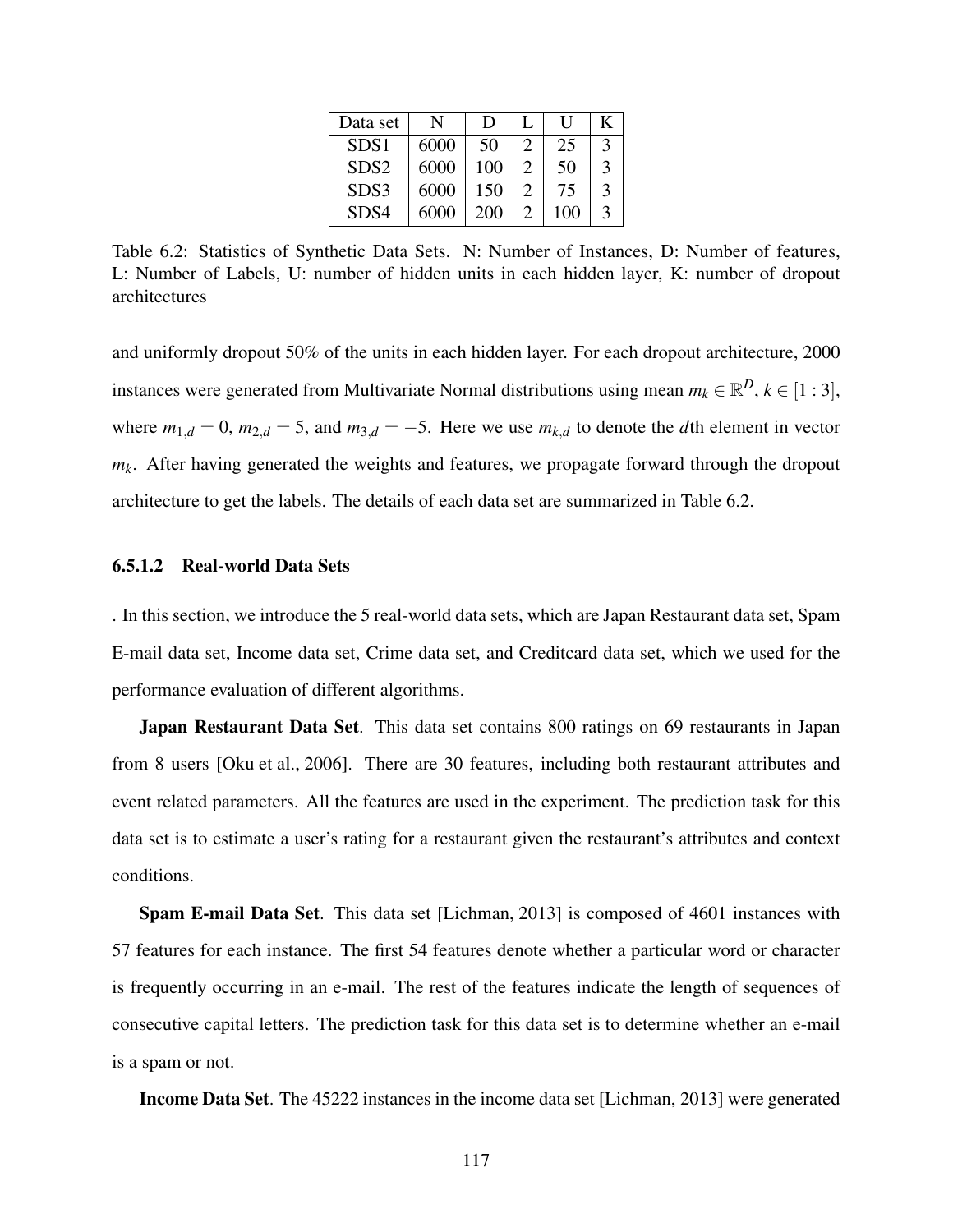| Data set         | N     | D   |                             |
|------------------|-------|-----|-----------------------------|
| Japan Restaurant | 800   | 30  | $\mathcal{D}_{\mathcal{A}}$ |
| Spam E-mail      | 4601  | 57  | $\mathfrak{D}$              |
| Income           | 45222 | 65  | $\mathcal{D}_{\mathcal{L}}$ |
| Crime            | 1994  | 100 | $\mathfrak{D}$              |
| Creditcard       | 30000 | 23  | っ                           |

<span id="page-131-0"></span>Table 6.3: Statistics of Real-world Data Sets. N: Number of Instances, D: Number of features, L: Number of Labels.

in 1994 from census data of the United States. The original data set has 14 features consisting of both continuous and nominal attributes, describing some social information, such as age, race, sex, and marital status, about the registered citizens. We encoded those categorical features with *C* unique values as 1-of-C binary vectors to get 65 features. The task is to predict whether a citizen's income exceeds fifty thousand dollars per year or not.

Crime Data Set. The original data set consists of 1994 instances with 128 features by combining socio-economic data from the 1990 US Census, law enforcement data from the 1990 US LEMAS survey, and crime data from the 1995 FBI UCR [\[Lichman, 2013\]](#page-146-4). The predicted label is the normalized total number of violent crimes per 100K population. In our experiments, we removed those features with missing data and only used the rest 100 features. For the label, we converted it to 1 when it is larger than 0.5, and 0 otherwise.

Creditcard Data Set. This data set provides 30000 records of credit card clients in Taiwan [\[Yeh & Lien, 2009\]](#page-154-0). There are 23 features, containing data about clients' payment history and personal information, such as age, gender, and education. The task is to predict whether a client will default payment or not.

We summarize the statistics of the 5 data sets in Table [6.3.](#page-131-0)

## 6.5.2 Compared Methods

For the compared methods, we used fully connected multi-layer deep neural networks (DNN) without dropout as the baseline. In addition, we compared our proposed method with the original dropout method proposed by Hinton et al. [\[Hinton et al., 2012\]](#page-143-0) and other 2 variations of dropout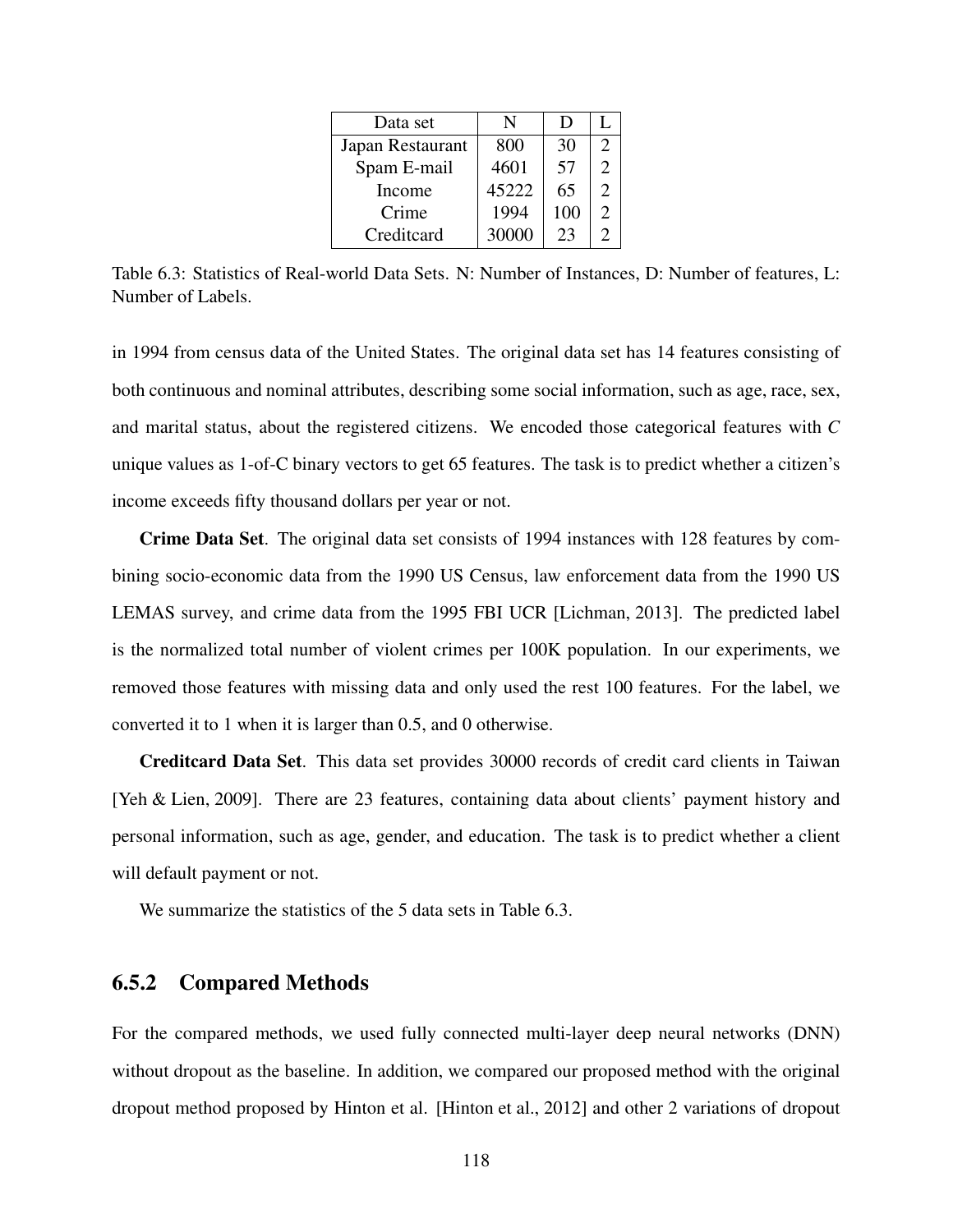techniques, a very recently developed sparse variational dropout (sparseVD) method [\[Molchanov et al., 2017\]](#page-148-0) which does not consider the structural information, and the Blockout method [\[Murdock et al., 2016\]](#page-148-2) which assumes that there exist a predefined number of dropout architectures and groups the units accordingly.

#### 6.5.3 Experimental Protocol

Network Architecture. In this paper, we focus on multi-layer neural networks. For each data set, we use the same architecture for all the algorithms. Specifically, we used 3 hidden layers and 20 units in each layer for all the real-world data sets expect crime data set. The crime data set has relatively large number of features. Thus 50 units were used in each hidden layer. For synthetic data sets, we used the same network architectures from which the data were generated. For the activation function and output function, we use sigmoid and softmax respectively. Accordingly, cross-entropy loss is employed for gradient descent optimization. The loss is defined as:

$$
-\frac{1}{N} \sum_{n=1}^{N} \sum_{l=1}^{L} y_{n,l} \log \hat{y}_{n,l}
$$
 (6.9)

where  $N$  is total number of instances.  $L$  is the total number of labels.  $y_n$  is generated by encoding the label of the instance  $x_n$  as a 1-of-L binary vector.  $\hat{y} = [\hat{y}_{n,1}; \hat{y}_{n,2}; \dots; \hat{y}_{n,L}]$  is the output value after propagation of *x<sup>n</sup>* through the network. Note that all the networks were trained with random initialization.

Model Selection. For each data set, we used 50% the data as training data and the rest as test data. We tuned model parameters for each algorithm using 10-fold cross validation. After having acquired the optimal parameters, we utilized all the training data for each algorithm to obtain the final models and then evaluate the model performance on the testing data. We repeat the experiments 10 times to evaluate statistical significance.

Model Evaluation Metric. We chose F1 score as the performance metric because Creditcard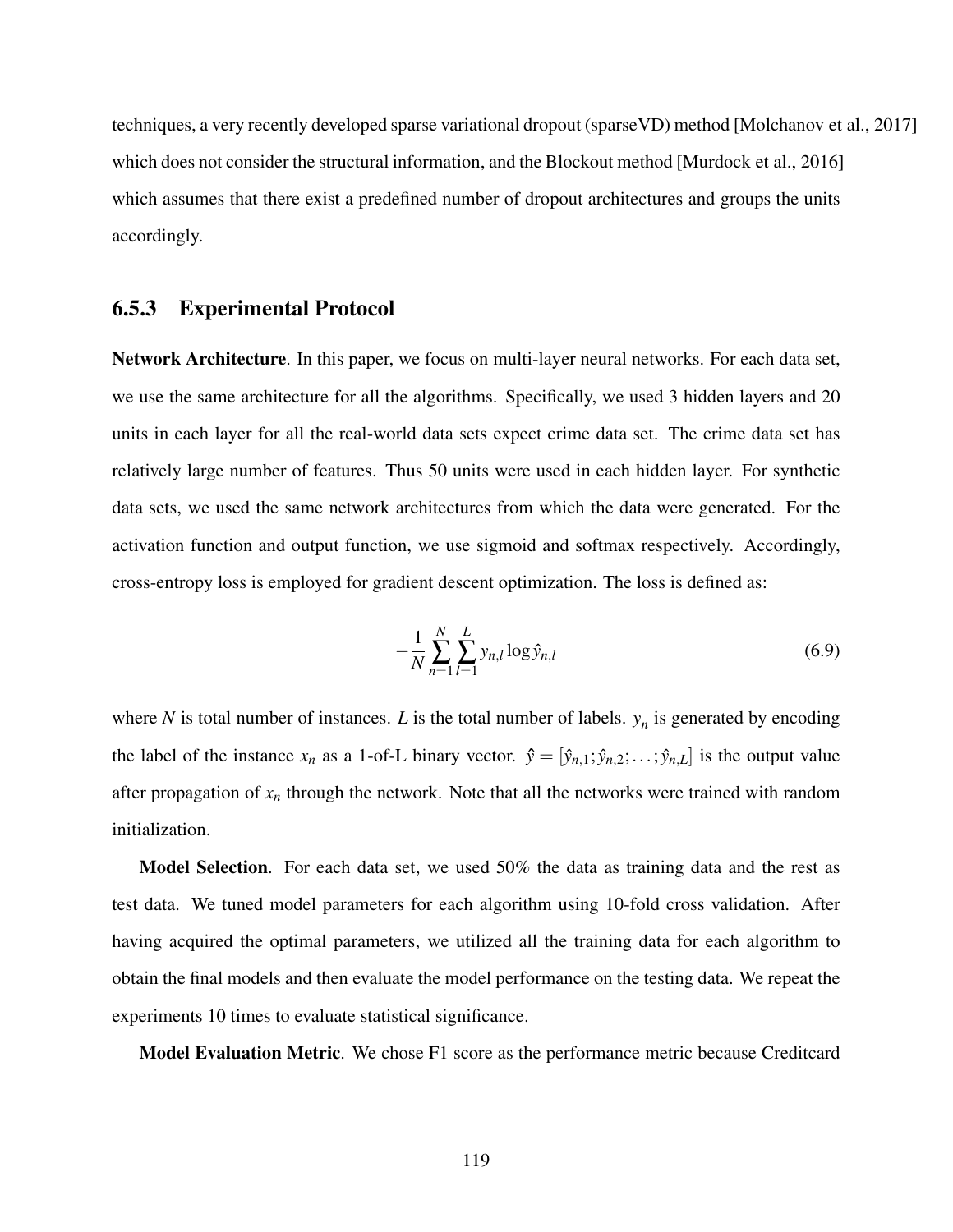and Crime data sets are rather imbalanced. F1 score is defined as follows,

$$
F1 = \frac{2 * P * R}{P + R}
$$

where *P* is precision and *R* is recall, and we have

$$
P = \frac{TP}{TP + FP}, \ R = \frac{TP}{TP + FN}
$$

here TP is the number of true positives, TN is the number of true negatives, FP is the number of false positives, and FN is the number of false negatives. we collected F1 score only for the testing data set

Significance Test. When comparing different methods, we made sure that those methods were trained using the same training data sets and were evaluated on the same testing data sets. To evaluate the statistical significance of the difference between different results, we conducted paired student's t test.

#### 6.5.4 Experimental Results and Discussion

We conducted experiments using two types of data sets, synthetic data sets and real-world data sets, to evaluate the performance of our proposed method. For each data set, we first studied the effectiveness of our proposed optimization method. Specially, we investigated the effects of two techniques, similarity based regularization (SReg) and utilizing utilizing Simulated Annealing for preventing local optimum (SA), on improving the performance of optimization. Then we compared the performance of different algorithms using F1 score.

#### 6.5.4.1 Optimization Evaluation

To see how SReg and SA can affect the effectiveness of optimization, we designed 4 experiments for each data set as follows. As the baseline method, we performed the optimization using neither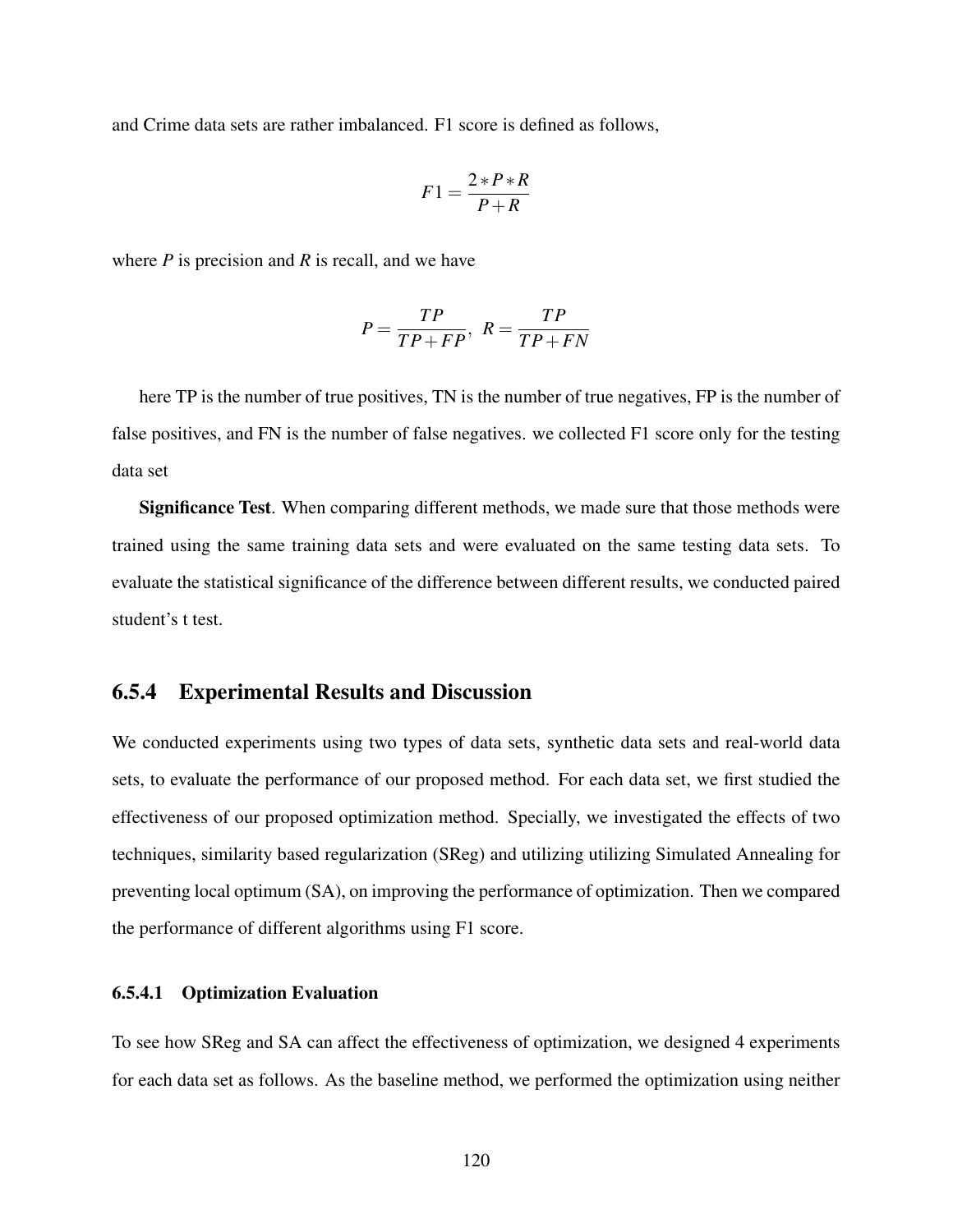| Data set         | <b>Base</b> | <b>SA</b> | SReg  | SA+SReg   |
|------------------|-------------|-----------|-------|-----------|
| SDS <sub>1</sub> | 0.671       | 0.686     | 0.733 | 0.737     |
| SDS <sub>2</sub> | 0.614       | 0.642     | 0.712 | $0.722*$  |
| SDS3             | 0.590       | 0.613     | 0.703 | $0.711**$ |
| SDS4             | 0.622       | 0.635     | 0.686 | $0.694*$  |

<span id="page-134-0"></span>Table 6.4: Optimization Evaluation on Synthetic Data Sets. \*\*: statistically significant with 1% significance level; \*: statistically significant with 5% significance level.

SReg or SA. Then we use SReg or SA separately for optimization. For the last experiment, we evaluated the combining effects of SReg and SA on the optimization.

We show the comparison among different optimization strategies on synthetic data sets in Table [6.4.](#page-134-0) We observe consistent improvement brought by employing SA, SReg, or both on synthetic data sets. For all the 4 data sets, we achieved better performance when applying SA during the optimization process. Compared with SA, the advantage of utilizing SReg is more significant. It outperforms the baseline method with a large margin. By combining SA with SReg, the performance can be further boosted and the difference is statistically significant on 3 data sets.

The optimization evaluation on real-world data sets is presented in Table [6.5.](#page-135-0) Although it has slightly worse performance than the baseline method on Income data set, the utility of applying SA can still be validated on the other 4 data sets. Especially on Creditcard data set, the performance differs by more than one order of magnitude. Taking advantage of SReg, we achieved better performance than using SA on 3 data sets, JapanRestaurant, Income, Creditcard. On the other two data sets, it shows an advantage over the baseline method although it performed worse than SA. For the combining of SA and SReg, the performance is slightly worse than using SA on Crime data set and comparable to SReg on Creditcard data set. But the apparent improvement attained on the first 3 data sets, JapanRestaurant, Spam, and Income underlines the importance of using both SA and SReg. Interestingly, despite the undesirable performance of SA on Income data set, the synergistic effect of combining both SA and SReg on improving optimization is evident.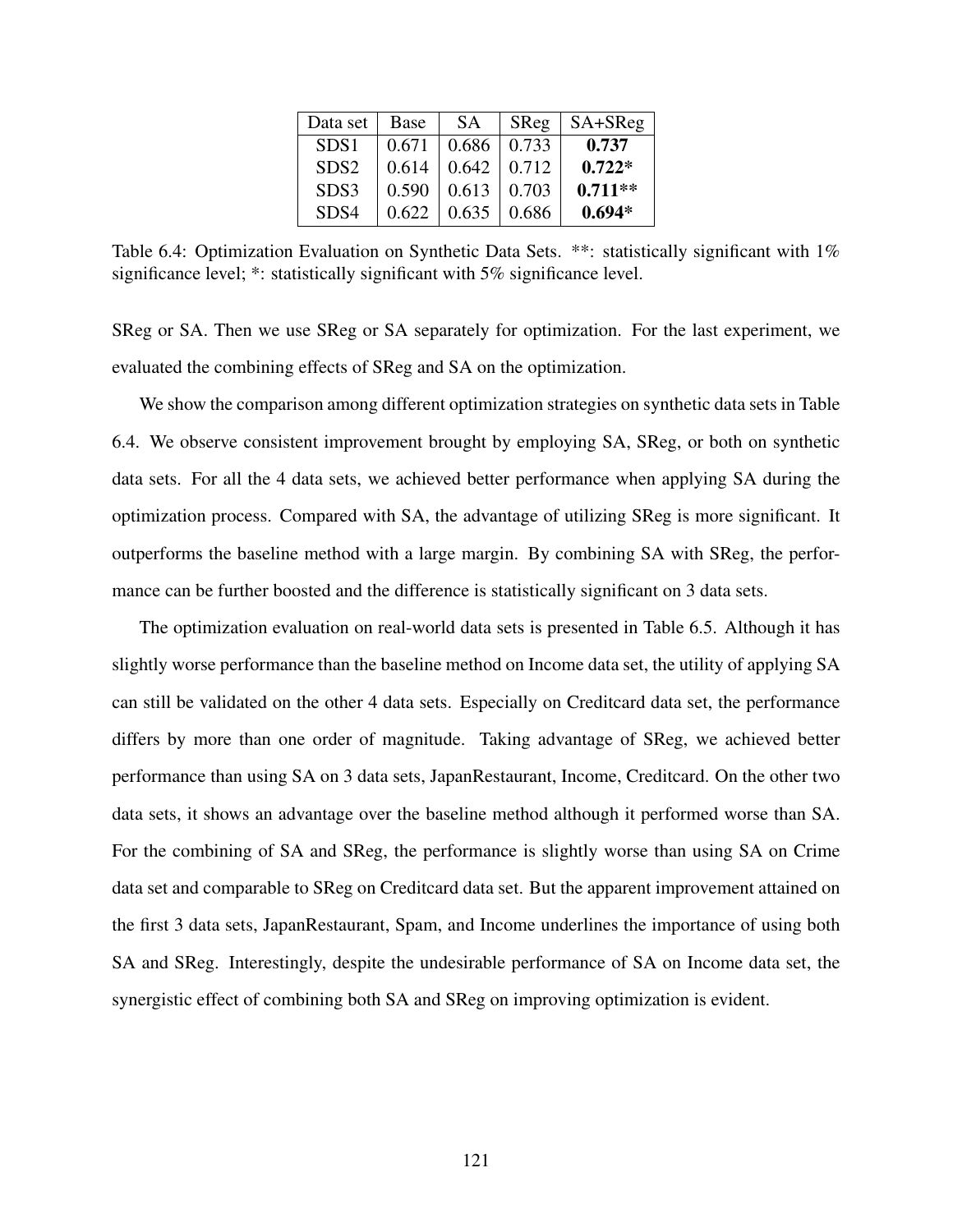<span id="page-135-0"></span>

| Data set         | Base  | <b>SA</b> | SReg  | SA+SReg   |
|------------------|-------|-----------|-------|-----------|
| Japan Restaurant | 0.524 | 0.533     | 0.559 | $0.602**$ |
| Spam E-mail      | 0.546 | 0.570     | 0.553 | $0.628*$  |
| Income           | 0.502 | 0.496     | 0.561 | $0.603*$  |
| Crime            | 0.591 | 0.613     | 0.600 | 0.590     |
| Creditcard       |       | 0.190     | 0.285 | 0.291     |

Table 6.5: Optimization Evaluation on Real-world Data Sets

#### 6.5.4.2 Performance Evaluation

We compared our proposed method, CODA, with the baseline method, fully connected multi-layer deep neural networks (DNN), and different variations of dropout methods on both synthetic data sets and real-world data sets, as shown in Table [6.6](#page-136-0) and Table [6.7](#page-136-1) respectively.

For the synthetic data sets, dropout surpasses the baseline method narrowly on SDS2 while performance slightly worse on the other 3 data sets. For sparseVD, It shows advantageous or comparable performance over DNN and Dropout on all the 4 data sets. Compared with other methods, Blockout performs worse on all the synthetic data sets, with an noticeable sharp decrease on SDS1. The reason for this discrepancy is unclear to us. The possible explanation for this result is that there is no constraint enforcing the probabilities of dropout architecture assignments between 0 and 1 during the optimization process, which may lead to undesirable effects. For our proposed method, CODA, the advantage over other methods is statistically significant on all the synthetic data sets.

From the comparison results of different algorithms on the real-world data sets, we observe that Dropout only achieves better performance than DNN on Crime data set. For sparseVD, the performance on Crime data set is comparable to DNN and Dropout despite that it performs much worse on the other 4 data sets. Compared with sparseVD, Blockout has achieved better or comparable performance on 4 data sets. However, it performs significantly worse than other methods on Crime data set. CODA beats other methods with statistical significance level 1% on Japan, Spam, and Income data sets and 5% on Creditcard data set. This result confirms the advantage of our method.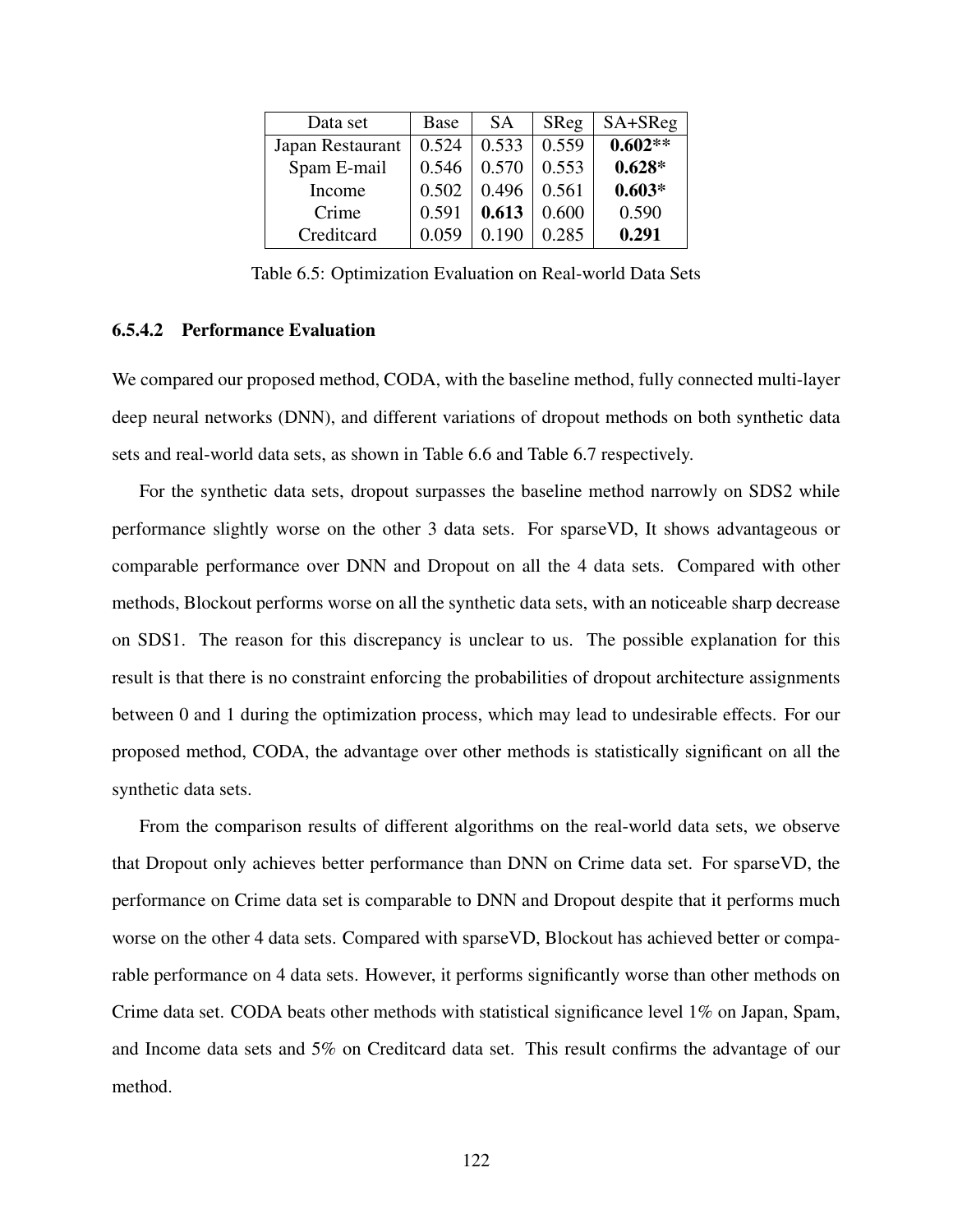<span id="page-136-0"></span>

| Data set         | <b>DNN</b> | Dropout | sparseVD | <b>Blockout</b> | <b>CODA</b> |
|------------------|------------|---------|----------|-----------------|-------------|
| SDS <sub>1</sub> | 0.682      | 0.680   | 0.683    | 0.001           | $0.737**$   |
| SDS <sub>2</sub> | 0.648      | 0.641   | 0.659    | 0.609           | $0.722**$   |
| SDS3             | 0.628      | 0.635   | 0.646    | 0.462           | $0.711**$   |
| SDS4             | 0.649      | 0.645   | 0.652    | 0.593           | $0.694**$   |

<span id="page-136-1"></span>Table 6.6: Model Performance using F1 score with Different Methods on Synthetic Data Sets

| Data set         | <b>DNN</b> | Dropout | sparseVD | <b>Blockout</b> | <b>CODA</b> |
|------------------|------------|---------|----------|-----------------|-------------|
| Japan Restaurant | 0.531      | 0.396   | 0.133    | 0.154           | $0.602**$   |
| Spam E-mail      | 0.533      | 0.363   | 0.284    | 0.400           | $0.628**$   |
| Income           | 0.193      | 0.116   | 0.077    | 0.155           | $0.603**$   |
| Crime            | 0.582      | 0.604   | 0.594    | 0.014           | 0.613       |
| Creditcard       | 0.182      | 0.109   | 0.182    | 0.182           | $0.291*$    |

Table 6.7: Model Performance using F1 score with Different Methods on Real-world Data Sets

#### 6.5.4.3 Case Study

We conducted a case study on Japan Restaurant data set to investigate how local dropout architecture construction can affect the performance of algorithms. To this end, we analyzed the 2 dropout architectures, denoted as  $d_1$  and  $d_2$ , constructed by CODA for the data set and noticed a discrepancy between the instances assigned to  $d_1$  and the ones assigned to  $d_2$ . It was found that the number of instances having the feature, recommended for banquets, denoted as  $b$ , in  $d_1$  is almost twice the number of instances having this feature in  $d_2$ . Based on this observation, we hypothesize that the performance can be improved if we split the instances into 2 groups according to whether they have the feature *b* or not and train 2 different networks for them.

We carried out the experiment based on this hypothesis and depicted the results in Figure [6.2.](#page-137-0) Group1 contains the test instances having the feature *b* and Group2 contains the rest of the test instances. To get the performance showed using the blue bar, we trained a neural network without splitting the training data and calculated F1 scores for Group1 and Group2 separately. As a comparison showed using the red bar, we trained two neural networks with two groups of training data splitted using the aforementioned method. We observe the clear advantage of training and predicting using two different neural networks. This offers compelling evidence for the utility of local dropout architecture construction.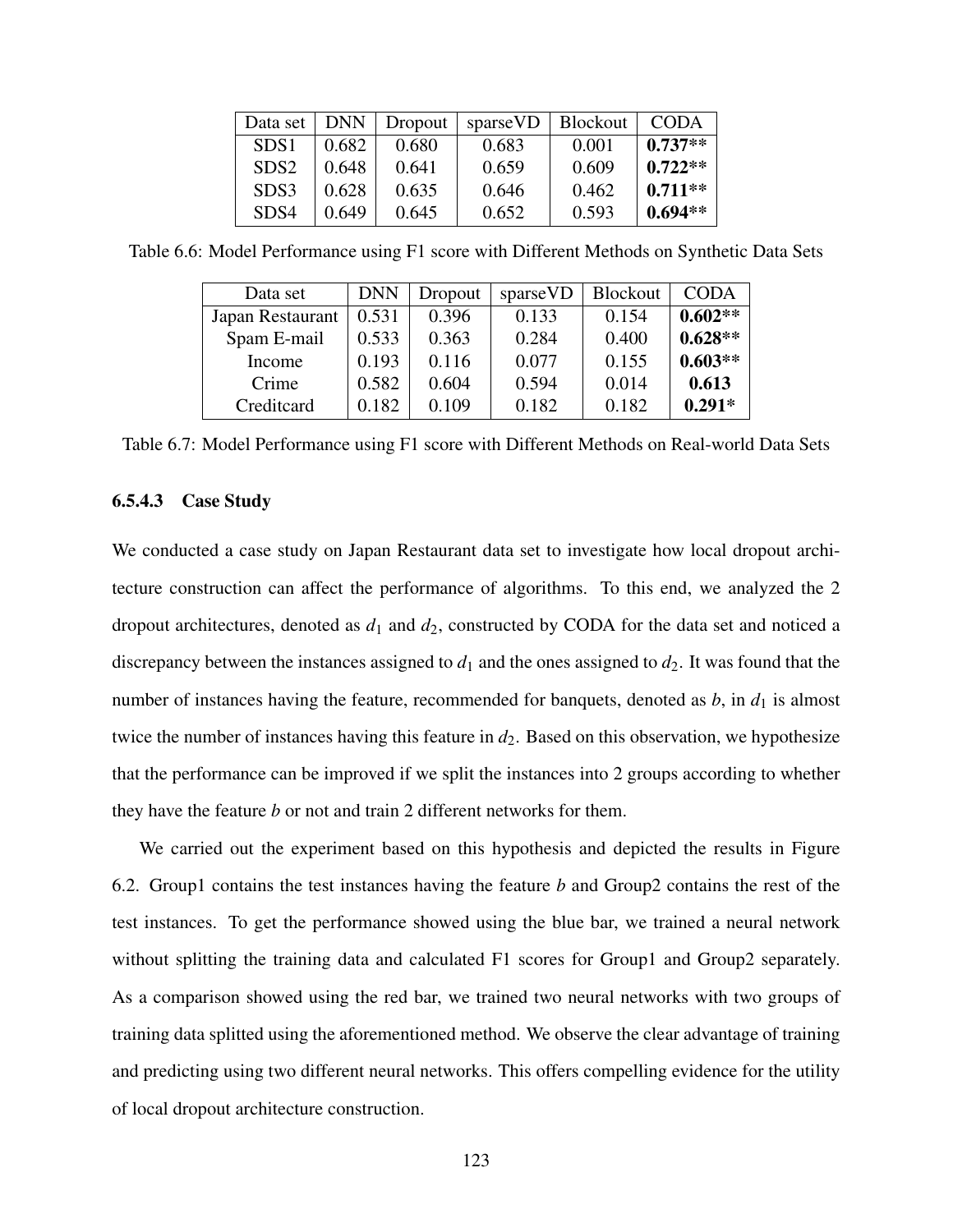

<span id="page-137-0"></span>Figure 6.2: Case Study. Group1: Recommended for Banquets; Group2: Not Recommended for Banquets; Blue: Training with All Instances; Red: Training with Splitted Instances.

## 6.6 Conclusion

In this paper, we proposed a method CODA for local dropout architecture construction by applying the human learning theory, constructivism learning to deep learning. To this end, we proposed a Bayesian nonparametric method, Uniform Process Mixture Models. This empowers our method with the ability to perform assimilation and accommodation, which are two fundamental processes of human constructivism learning. The experimental results show that our proposed method has achieved state-of-the-art performance on both synthetic data sets and real-world data sets.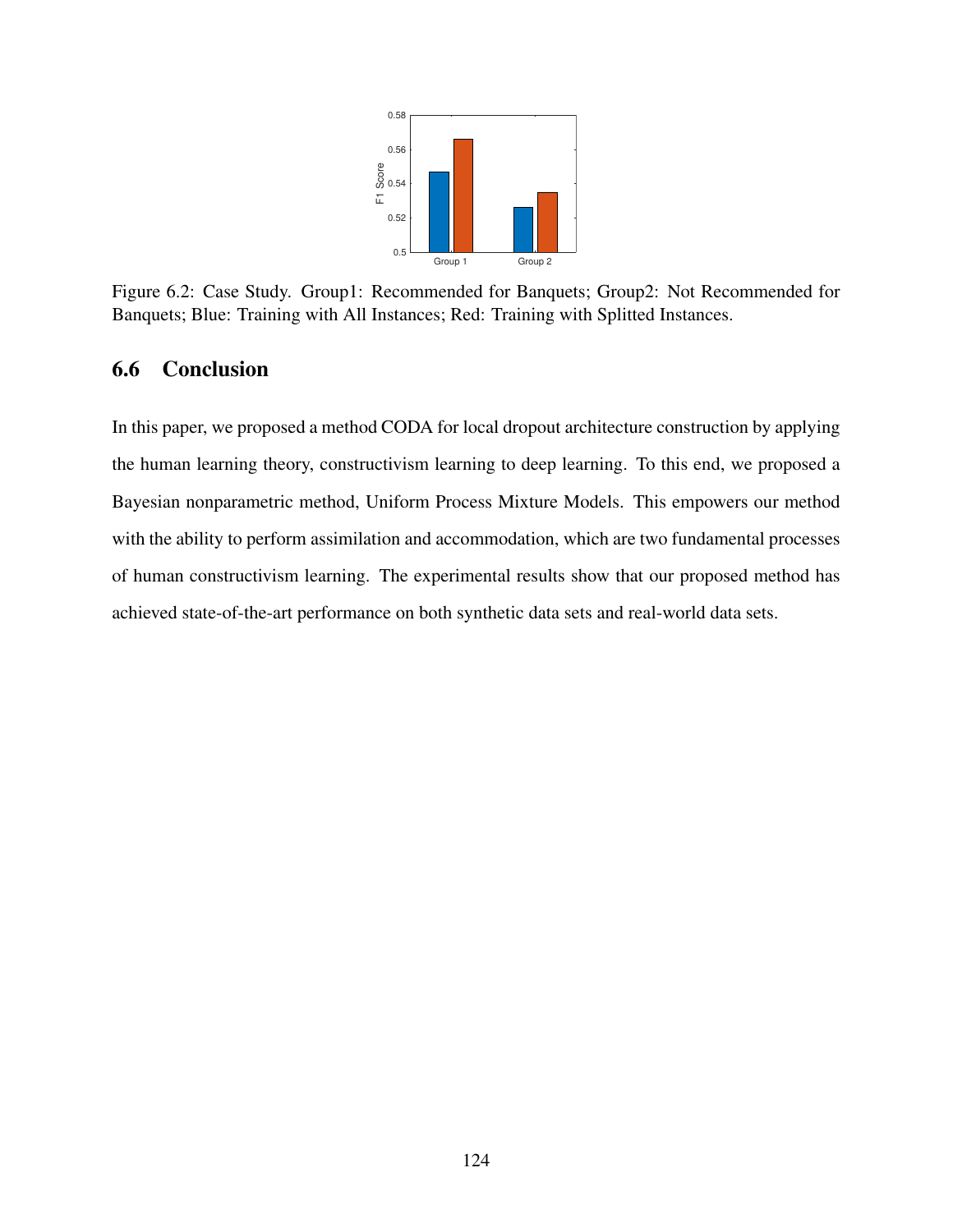## Chapter 7

## Conclusion

In this work, we first studied how machine learning can benefit from multiple related tasks from multiple data sources, which is similar to the human learning situation where we usually learn different things simultaneously from different sources. Specially, we investigate three different directions of multi-task multi-view learning, multi-task multi-view multi-label learning, multilinear mulit-task learning, and lifelong multi-task learning. For multi-task multi-view multi-label learning, we try to capture the interactions among different factors of learning using adaptive-basis multilinear analyzers(APTs) to allow each group of factors to modify the factor loading tensor in some way so that APTs can handle data with different dimensions. For multilinear multi-task learning, we designed a Dependent Dirichlet processes method, multilinear Dirichlet processes, to model the heterogeneous relationship in data brought by modulation of multiple factors. To simulate the human lifelong learning, where a learner learns multiple tasks over time, we conducted research on Lifelong multi-task multi-view (Lifelong MTMV) learning is a new data mining and machine learning problem where new tasks and/or new views may come in anytime during the learning process. Based on the latent space technique, we proposed an efficient and effective method to conquer the lifelong learning problem by exploiting task relatedness and information from multiple views over time.

After have explored how to boost learning performance using related tasks and different sources of information, we proposed a new machine learning paradigm, constructivism learning, where the learning algorithm has the capability to determine whether a new learning task, i.e, new knowledge, should be constructed when facing a new experience. To support constructivism learning, we relied on a Bayesian nonparametric to dynamically handle the creation of new learning tasks. To further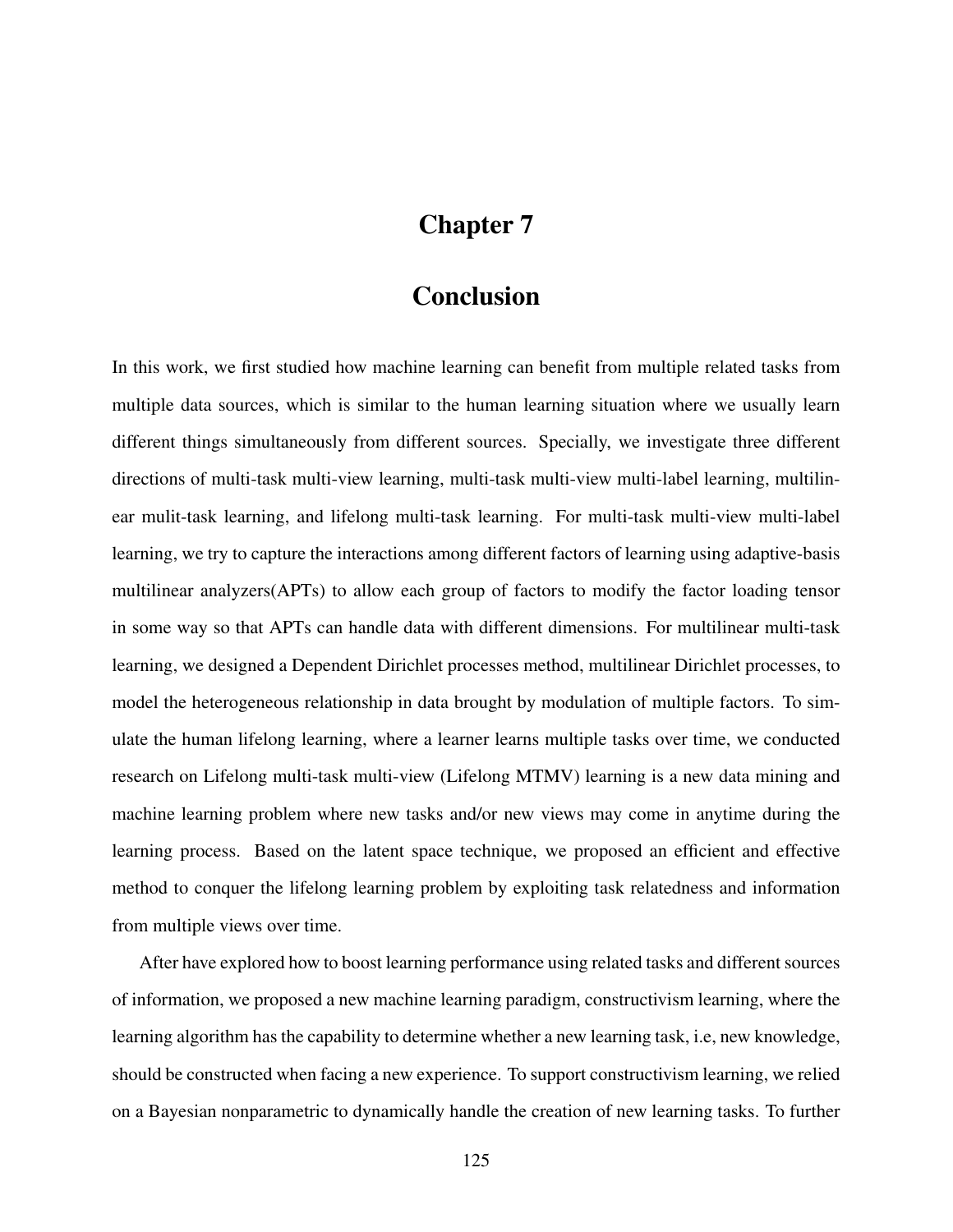exploit the advantage of constructivism learning, we applied it to deep learning and developed a constructivism learning method by utilizing Uniform Process Mixture Models. It will determine whether a new dropout architecture should be constucted or an existing dropout architecture should be used for a instance.

To achieve human-level learning capability in computers has long been and will continue to be a goal for machine learning researchers. Our work is just a small step towards this goal and there is still a long way to go. "The way ahead is long, I shall search high and low."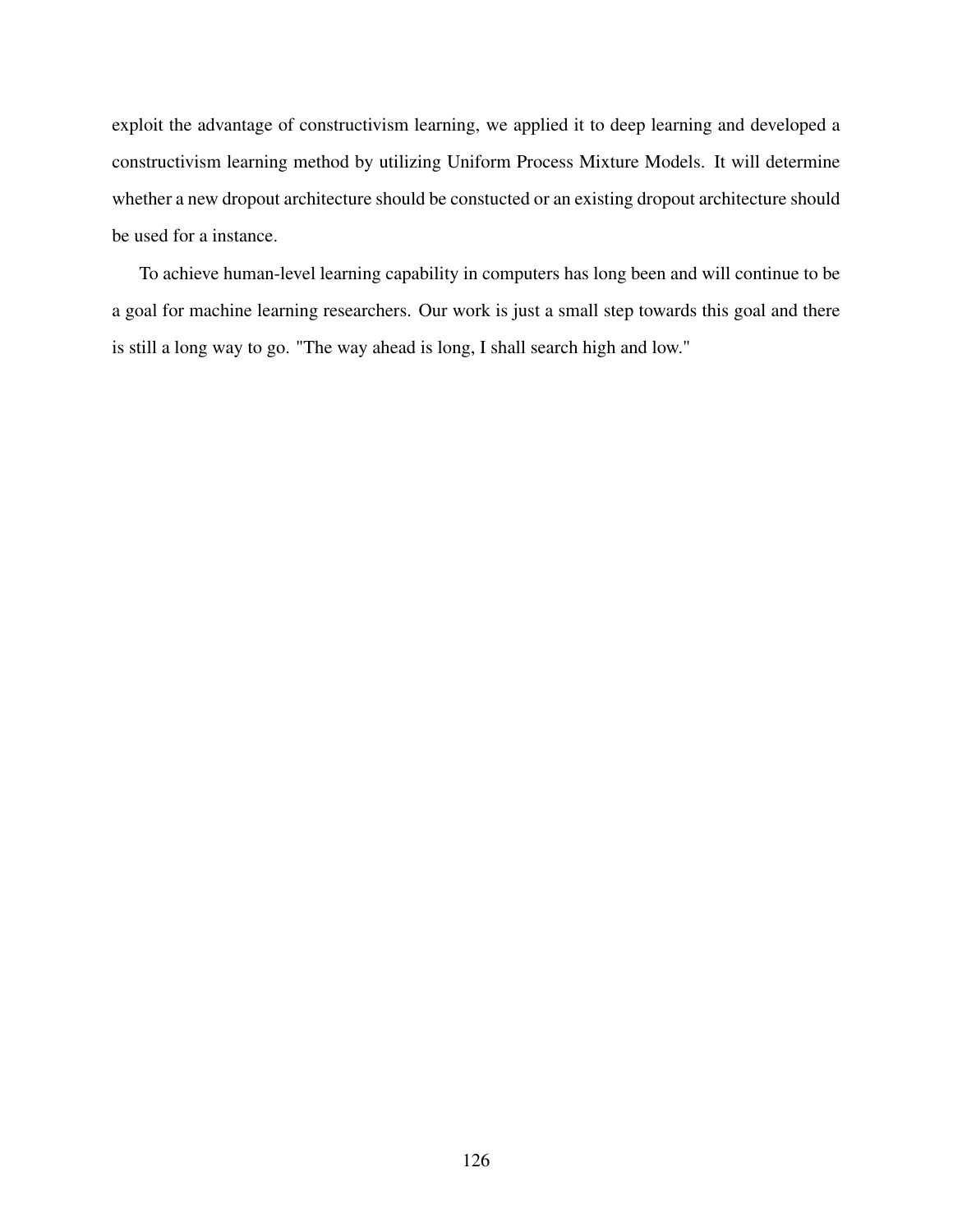## References

- <span id="page-140-1"></span>[Aguilar & Pérez y Pérez, 2017] Aguilar, W. & Pérez y Pérez, R. (2017). Emergence of eye–hand coordination as a creative process in an artificial developmental agent. *Adaptive Behavior*, 25(6), 289–314.
- [Alcalá et al., ] Alcalá, J., Fernández, A., Luengo, J., Derrac, J., García, S., Sánchez, L., & Herrera, F. Keel data-mining software tool: Data set repository, integration of algorithms and experimental analysis framework.
- [Alivisatos et al., 2012] Alivisatos, A. P., Chun, M., Church, G. M., Greenspan, R. J., Roukes, M. L., & Yuste, R. (2012). The brain activity map project and the challenge of functional connectomics. *Neuron*, 74(6), 970–974.
- [Amershi et al., 2014] Amershi, S., Cakmak, M., Knox, W. B., & Kulesza, T. (2014). Power to the people: The role of humans in interactive machine learning. *AI Magazine*, 35(4), 105–120.
- [A.P. et al., 2016] A.P., D., C.J., G., R.J., J., D., S., B.L., K., R., M., J., W., T.C., W., & C.J., M. (2016). The comparative toxicogenomics database: update 2017. *Nucleic acids research*.
- [Argyriou et al., 2008] Argyriou, A., Evgeniou, T., & Pontil, M. (2008). Convex multi-task feature learning. *Machine Learning*, 73(3), 243–272.
- <span id="page-140-0"></span>[Ba & Frey, 2013] Ba, J. & Frey, B. (2013). Adaptive dropout for training deep neural networks. In *Advances in Neural Information Processing Systems* (pp. 3084–3092).
- [Baltrunas et al., 2015] Baltrunas, L., Church, K., Karatzoglou, A., & Oliver, N. (2015). Frappe: Understanding the usage and perception of mobile app recommendations in-the-wild.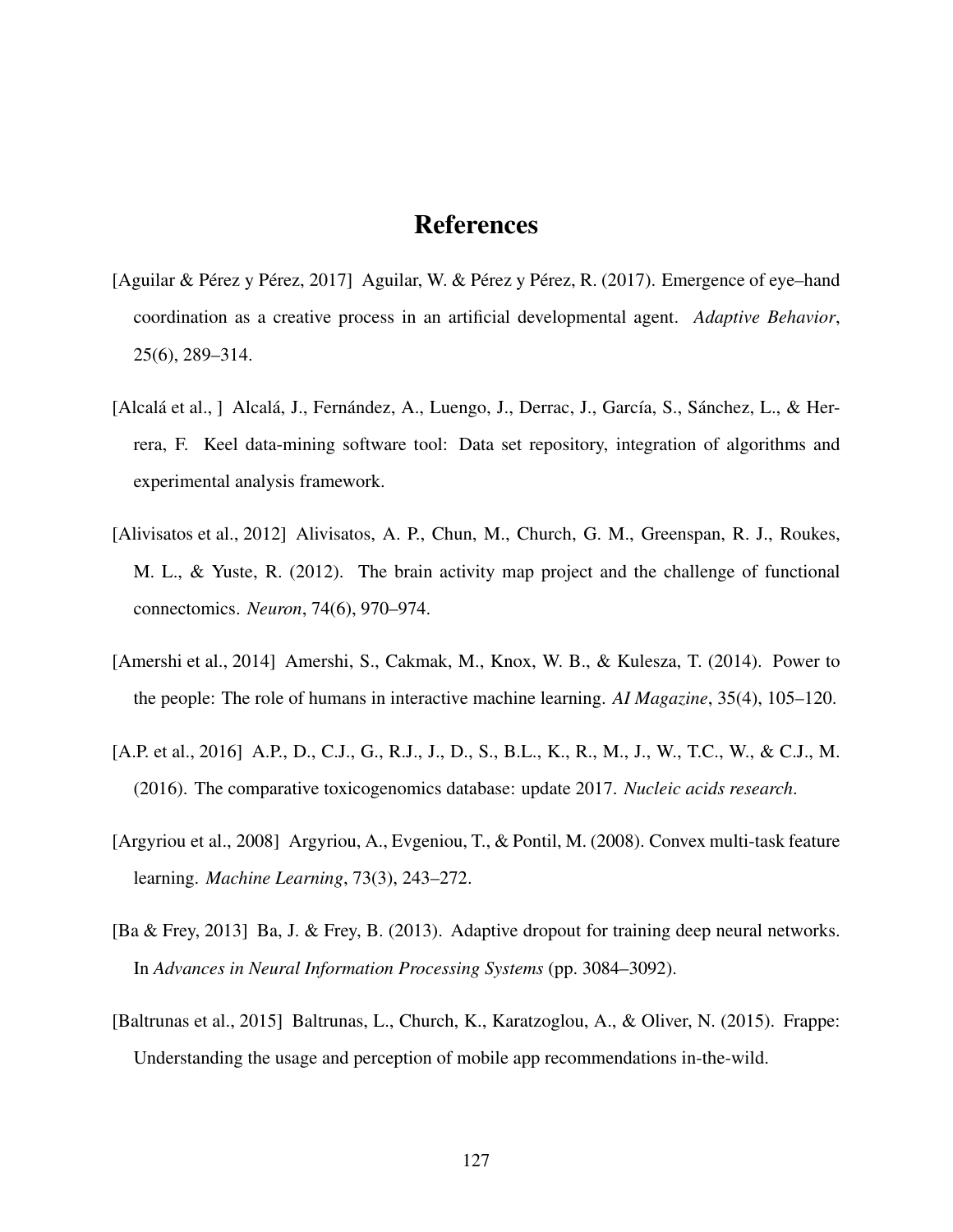- <span id="page-141-0"></span>[Bastani et al., 2016] Bastani, V., Marcenaro, L., & Regazzoni, C. S. (2016). Online nonparametric bayesian activity mining and analysis from surveillance video. *IEEE Transactions on Image Processing*, 25(5), 2089–2102.
- [Bigelow & Dunson, 2005] Bigelow, J. & Dunson, D. B. (2005). Semiparametric classification in hierarchical functional data analysis. *Duke University ISDS Discussion paper*, (pp. 05–18).
- [Blei & Frazier, 2011] Blei, D. M. & Frazier, P. I. (2011). Distance dependent chinese restaurant processes. *Journal of Machine Learning Research*, 12(Aug), 2461–2488.
- [Burrell, 2016] Burrell, J. (2016). How the machine 'thinks': Understanding opacity in machine learning algorithms. *Big Data & Society*, 3(1).
- [Caron et al., 2007] Caron, F., Davy, M., & Doucet, A. (2007). Generalized polya urn for timevarying dirichlet process mixtures. In *Proceedings of the Twenty-Third Conference on Uncertainty in Artificial Intelligence* (pp. 33–40).: AUAI Press.
- [Chen & Liu, 2014] Chen, Z. & Liu, B. (2014). Topic modeling using topics from many domains, lifelong learning and big data.
- [Chen et al., 2015] Chen, Z., Ma, N., & Liu, B. (2015). Lifelong learning for sentiment classification. *Volume 2: Short Papers*, (pp. 750).
- [Chu & Park, 2009] Chu, W. & Park, S.-T. (2009). Personalized recommendation on dynamic content using predictive bilinear models. In *Proceedings of the 18th international conference on World wide web* (pp. 691–700).: ACM.
- [De Iorio et al., 2009] De Iorio, M., Johnson, W. O., Muller, P., & Rosner, G. L. (2009). Bayesian nonparametric nonproportional hazards survival modeling. *Biometrics*, 65(3), 762–771.
- [De Iorio et al., 2004] De Iorio, M., Muller, P., Rosner, G. L., & MacEachern, S. N. (2004). An anova model for dependent random measures. *Journal of the American Statistical Association*, 99(465), 205–215.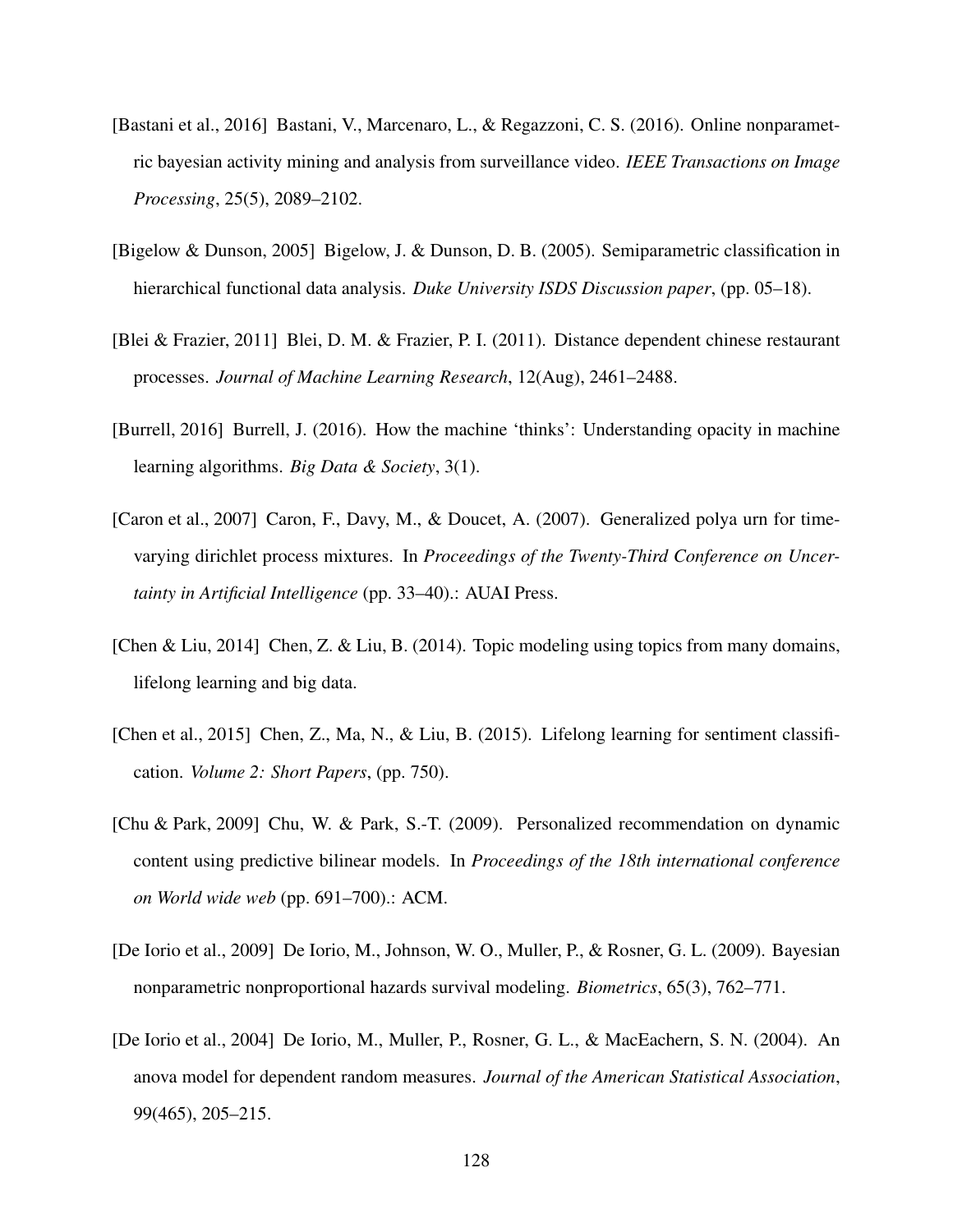- [De Lathauwer et al., 2000] De Lathauwer, L., De Moor, B., & Vandewalle, J. (2000). On the best rank-1 and rank-(r 1, r 2,..., rn) approximation of higher-order tensors. *SIAM Journal on Matrix Analysis and Applications*, 21(4), 1324–1342.
- [Fang & Zhang, 2012] Fang, Z. & Zhang, Z. (2012). Simultaneously combining multi-view multilabel learning with maximum margin classification. In *Data Mining (ICDM), 2012 IEEE 12th International Conference on* (pp. 864–869).: IEEE.
- <span id="page-142-1"></span>[Ferguson, 1973] Ferguson, T. S. (1973). A bayesian analysis of some nonparametric problems. *The annals of statistics*, (pp. 209–230).
- [Foti et al., 2014] Foti, N., Xu, J., Laird, D., & Fox, E. (2014). Stochastic variational inference for hidden markov models. In *Advances in Neural Information Processing Systems* (pp. 3599– 3607).
- [Foti & Williamson, 2015] Foti, N. J. & Williamson, S. A. (2015). A survey of non-exchangeable priors for bayesian nonparametric models. *IEEE transactions on pattern analysis and machine intelligence*, 37(2), 359–371.
- [Fowler & Silver, 2011] Fowler, B. & Silver, D. (2011). Consolidation using context-sensitive multiple task learning. In C. Butz & P. Lingras (Eds.), *Advances in Artificial Intelligence*, volume 6657 of *Lecture Notes in Computer Science* (pp. 128–139). Springer Berlin Heidelberg.
- <span id="page-142-0"></span>[Gal & Ghahramani, 2016] Gal, Y. & Ghahramani, Z. (2016). Dropout as a bayesian approximation: Representing model uncertainty in deep learning. In *international conference on machine learning* (pp. 1050–1059).
- [Gelfand et al., 2005] Gelfand, A. E., Kottas, A., & MacEachern, S. N. (2005). Bayesian nonparametric spatial modeling with dirichlet process mixing. *Journal of the American Statistical Association*, 100(471), 1021–1035.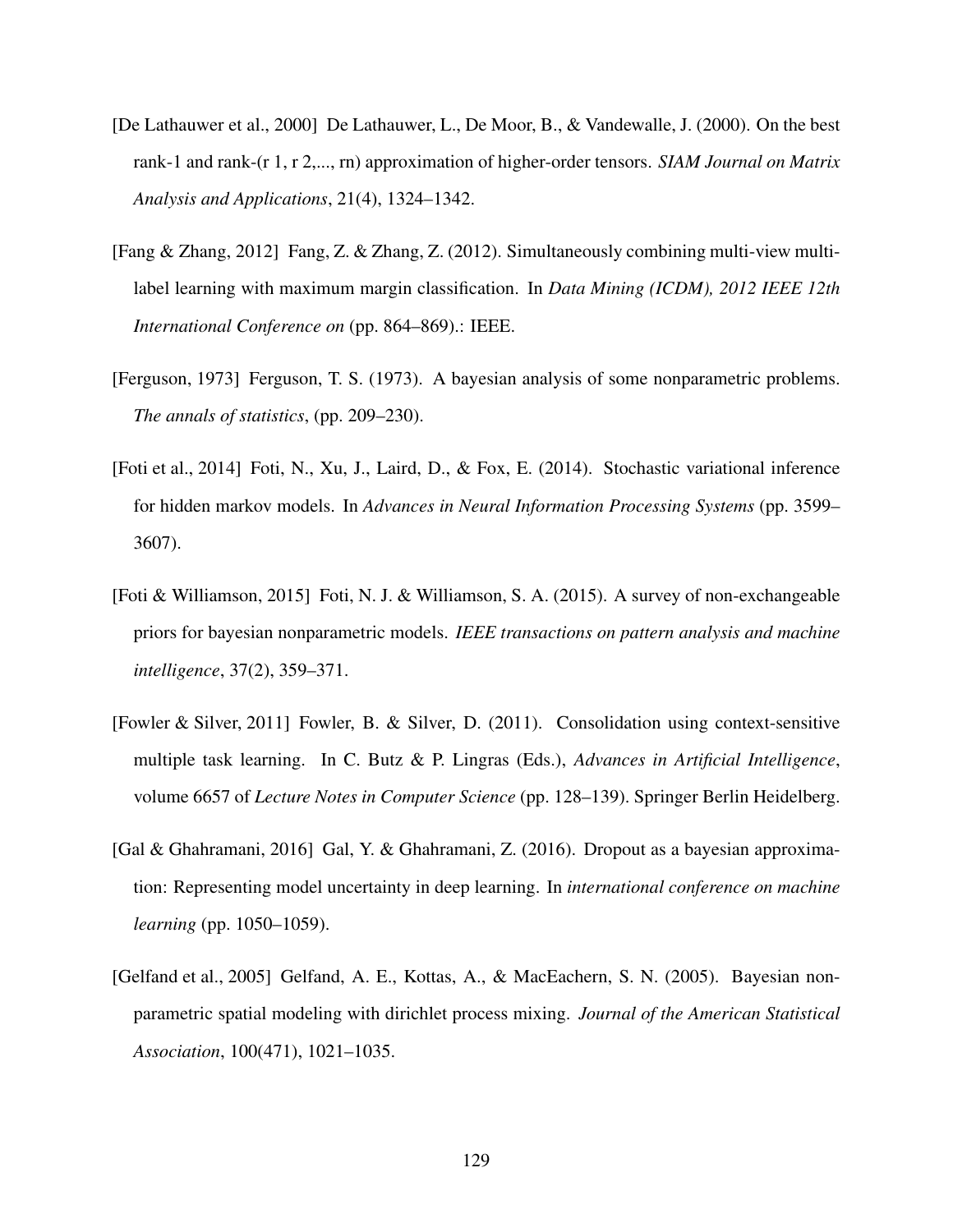- [Griffin & Steel, 2006] Griffin, J. E. & Steel, M. J. (2006). Order-based dependent dirichlet processes. *Journal of the American statistical Association*, 101(473), 179–194.
- <span id="page-143-1"></span>[Hannah et al., 2011] Hannah, L. A., Blei, D. M., & Powell, W. B. (2011). Dirichlet process mixtures of generalized linear models. *Journal of Machine Learning Research*, 12(Jun), 1923– 1953.
- [Hara & Hayashi, 2016] Hara, S. & Hayashi, K. (2016). Making Tree Ensembles Interpretable. *2016 ICML Workshop on Human Interpretability in Machine Learning*.
- [Hatjispyros et al., 2016] Hatjispyros, S. J., Nicoleris, T., & Walker, S. G. (2016). Random density functions with common atoms and pairwise dependence. *Computational Statistics & Data Analysis*, 101, 236–249.
- [He & Lawrence, 2011] He, J. & Lawrence, R. (2011). A graph-based framework for multi-task multi-view learning. In L. Getoor & T. Scheffer (Eds.), *Proceedings of the 28th International Conference on Machine Learning (ICML-11)*, ICML '11 (pp. 25–32). New York, NY, USA: ACM.
- [He et al., 2015] He, Z., Chen, C., Bu, J., Li, P., & Cai, D. (2015). Multi-view based multi-label propagation for image annotation. *Neurocomputing*.
- <span id="page-143-0"></span>[Hinton et al., 2012] Hinton, G. E., Srivastava, N., Krizhevsky, A., Sutskever, I., & Salakhutdinov, R. R. (2012). Improving neural networks by preventing co-adaptation of feature detectors. *arXiv preprint arXiv:1207.0580*.
- [Höök, 2000] Höök, K. (2000). Steps to take before intelligent user interfaces become real. *Interacting with computers*, 12(4), 409–426.
- [Huang et al., 2013] Huang, S., Peng, W., Li, J., & Lee, D. (2013). Sentiment and topic analysis on social media: a multi-task multi-label classification approach. In *Proceedings of the 5th annual ACM web science conference* (pp. 172–181).: ACM.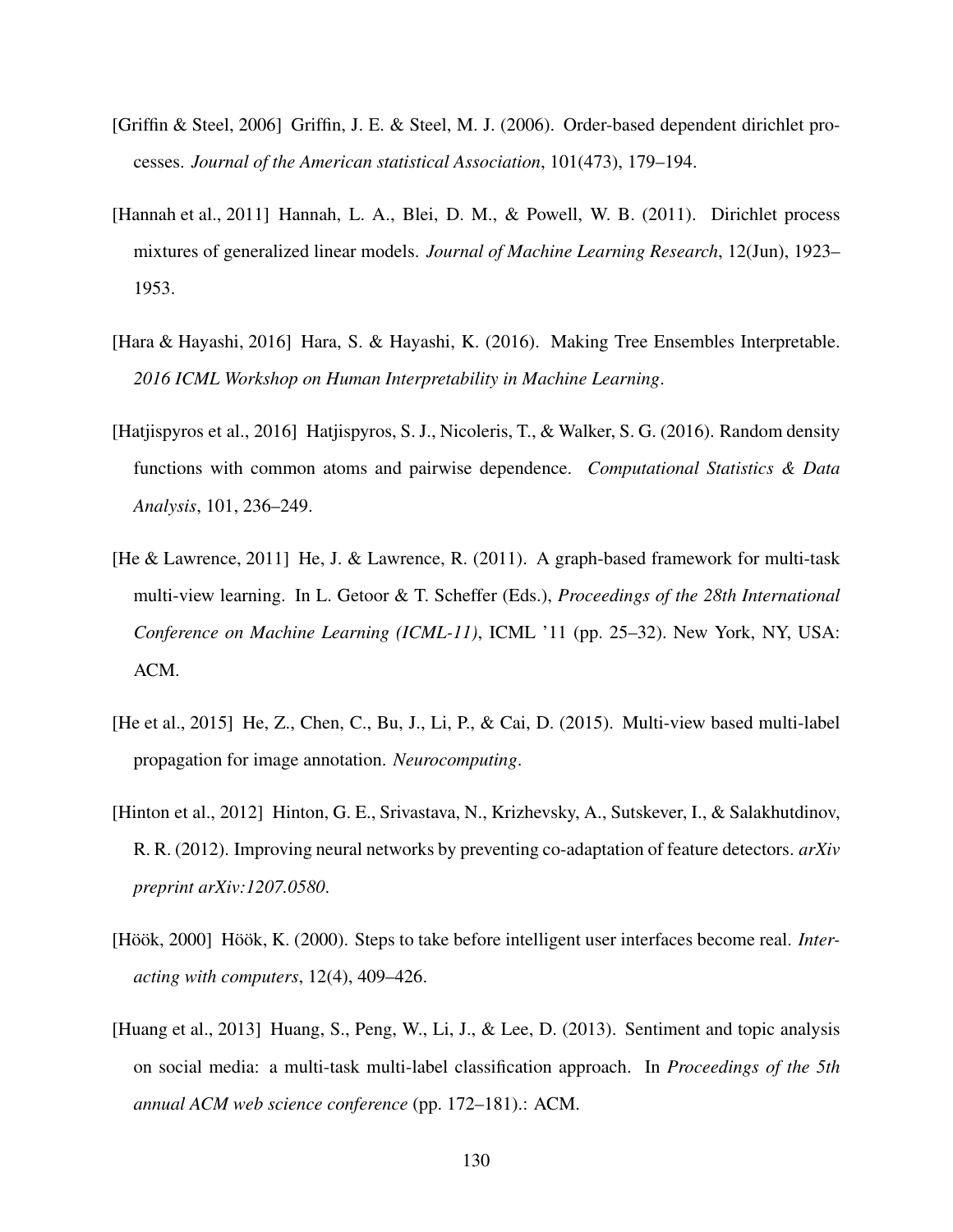- [Ishwaran & Rao, 2005] Ishwaran, H. & Rao, J. S. (2005). Spike and slab variable selection: frequentist and bayesian strategies. *Annals of Statistics*, (pp. 730–773).
- [Jaakkola & Jordan, 2000] Jaakkola, T. S. & Jordan, M. I. (2000). Bayesian parameter estimation via variational methods. *Statistics and Computing*, 10(1), 25–37.
- [Jacques & Preda, 2014] Jacques, J. & Preda, C. (2014). Functional data clustering: a survey. *Advances in Data Analysis and Classification*, 8(3), 231–255.
- [Jensen & Liu, 2008] Jensen, S. T. & Liu, J. S. (2008). Bayesian clustering of transcription factor binding motifs. *Journal of the American Statistical Association*, 103(481), 188–200.
- [Jia et al., 2010] Jia, Y., Salzmann, M., & Darrell, T. (2010). Factorized latent spaces with structured sparsity. In J. Lafferty, C. Williams, J. Shawe-Taylor, R. Zemel, & A. Culotta (Eds.), *Advances in Neural Information Processing Systems 23* (pp. 982–990). Curran Associates, Inc.
- [Jin et al., 2015] Jin, X., Zhuang, F., Pan, S. J., Du, C., Luo, P., & He, Q. (2015). Heterogeneous multi-task semantic feature learning for classification. In *Proceedings of the 24th ACM International on Conference on Information and Knowledge Management* (pp. 1847–1850).: ACM.
- [Jin et al., 2013] Jin, X., Zhuang, F., Wang, S., He, Q., & Shi, Z. (2013). Shared structure learning for multiple tasks with multiple views. In *Machine Learning and Knowledge Discovery in Databases*, volume 8189 of *Lecture Notes in Computer Science* (pp. 353–368). Springer Berlin Heidelberg.
- [Jin et al., 2014] Jin, X., Zhuang, F., Xiong, H., Du, C., Luo, P., & He, Q. (2014). Multi-task multi-view learning for heterogeneous tasks. In *Proceedings of the 23rd ACM International Conference on Conference on Information and Knowledge Management*, CIKM '14 (pp. 441– 450). New York, NY, USA: ACM.
- [Kim, 2015] Kim, B. (2015). *Interactive and interpretable machine learning models for human machine collaboration*. PhD thesis, Massachusetts Institute of Technology.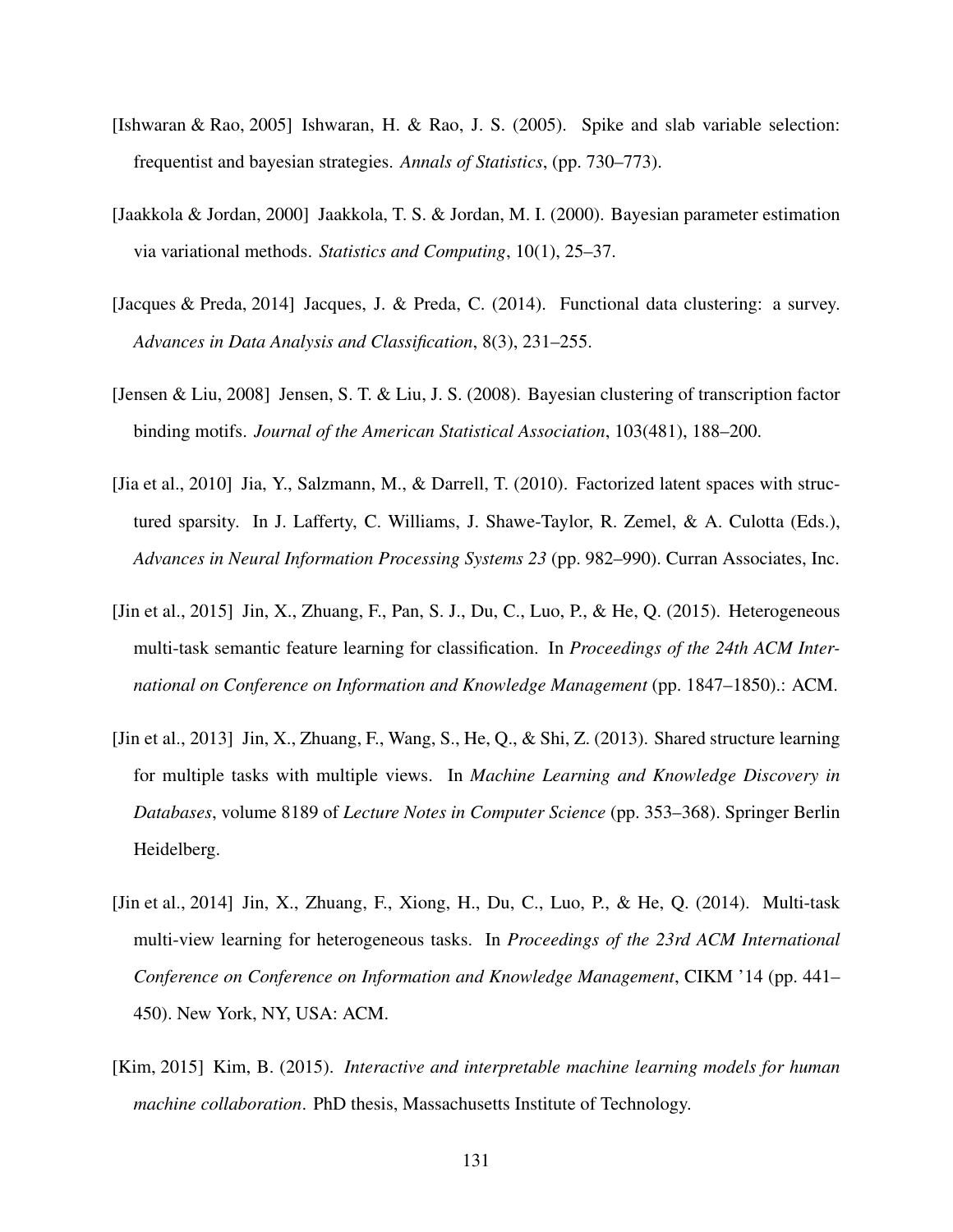- [Kim et al., 2014] Kim, B., Rudin, C., & Shah, J. (2014). The Bayesian Case Model: A Generative Approach for Case-Based Reasoning and Prototype Classification. *Neural Information Processing Systems*, (pp. 1–9).
- [Kingma et al., 2015] Kingma, D. P., Salimans, T., & Welling, M. (2015). Variational dropout and the local reparameterization trick. In *Advances in Neural Information Processing Systems* (pp. 2575–2583).
- [Kolda & Bader, 2009] Kolda, T. G. & Bader, B. W. (2009). Tensor decompositions and applications. *SIAM review*, 51(3), 455–500.
- [Kolossiatis et al., 2013] Kolossiatis, M., Griffin, J. E., & Steel, M. F. (2013). On bayesian nonparametric modelling of two correlated distributions. *Statistics and Computing*, 23(1), 1–15.
- [Krause et al., 2016] Krause, J., Perer, A., & Bertini, E. (2016). Using Visual Analytics to Interpret Predictive Machine Learning Models. *ICML Workshop on Human Interpretability in Machine Learning*, (pp. 106–110).
- [Kumar & Daumé III, 2012] Kumar, A. & Daumé III, H. (2012). Learning task grouping and overlap in multi-task learning. In *International Conference on Machine Learning (ICML)*.
- [Laura Chiticariu & Reiss, 2015] Laura Chiticariu, Y. L. & Reiss, F. (2015). Transparent machine learning for information extraction: State-of-the-art and the future. In *Proceedings of the 2015 Conference on Empirical Methods in Natural Language Processing* (pp. 4–6).
- [Le et al., 2012] Le, Q. V., Monga, R., Devin, M., Chen, K., Corrado, G. S., Dean, J., & Ng, A. Y. (2012). Building high-level features using large scale unsupervised learning. In *In International Conference on Machine Learning, 2012. 103*.
- [Leisen et al., 2013] Leisen, F., Lijoi, A., Spanó, D., et al. (2013). A vector of dirichlet processes. *Electronic Journal of Statistics*, 7, 62–90.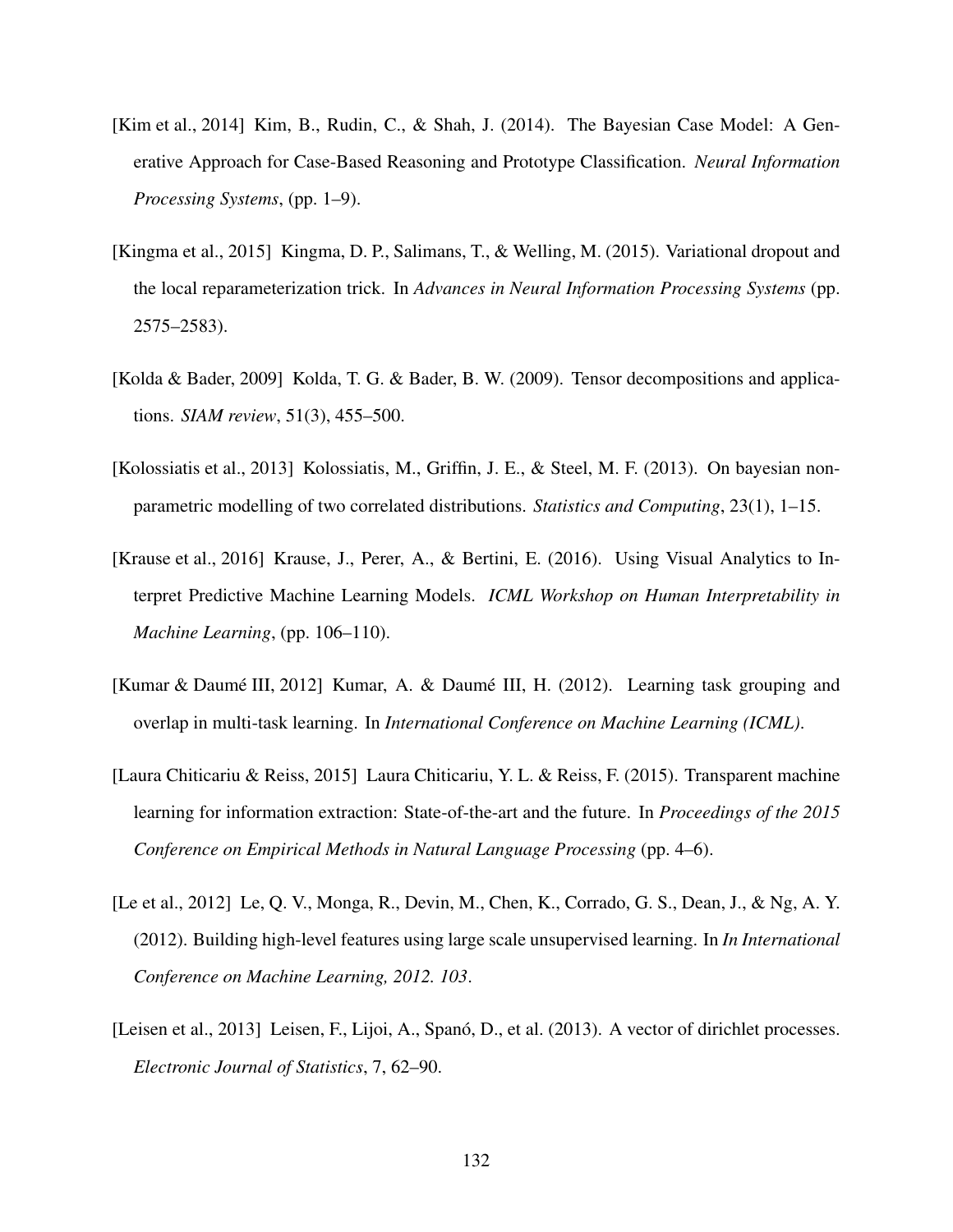- [Lewis et al., 2004] Lewis, D. D., Yang, Y., Rose, T. G., & Li, F. (2004). Rcv1: A new benchmark collection for text categorization research. *The Journal of Machine Learning Research*, 5, 361– 397.
- [Li et al., 2017] Li, F., Neverova, N., Wolf, C., & Taylor, G. (2017). Modout: Learning multimodal architectures by stochastic regularization. In *Automatic Face & Gesture Recognition (FG 2017), 2017 12th IEEE International Conference on* (pp. 422–429).: IEEE.
- [Li & Huan, 2016] Li, X. & Huan, J. (2016). aptmtvl: Nailing interactions in multi-task multiview multi-label learning using adaptive-basis multilinear factor analyzers. In *Proceedings of the 25th ACM International on Conference on Information and Knowledge Management* (pp. 1171–1180).: ACM.
- [Li & Huan, 2017] Li, X. & Huan, J. (2017). Constructivism learning: A learning paradigm for transparent predictive analytics. In *Proceedings of the 23rd ACM SIGKDD International Conference on Knowledge Discovery and Data Mining* (pp. 285–294).: ACM.
- [Li et al., 2016] Li, Z., Gong, B., & Yang, T. (2016). Improved dropout for shallow and deep learning. In *Advances in Neural Information Processing Systems* (pp. 2523–2531).
- [Lichman, 2013] Lichman, M. (2013). UCI machine learning repository.
- [Lin, 2013] Lin, D. (2013). Online learning of nonparametric mixture models via sequential variational approximation. In *Advances in Neural Information Processing Systems* (pp. 395–403).
- [Lin et al., 2010] Lin, D., Grimson, E., & Fisher, J. W. (2010). Construction of dependent dirichlet processes based on poisson processes. In J. D. Lafferty, C. K. I. Williams, J. Shawe-Taylor, R. S. Zemel, & A. Culotta (Eds.), *Advances in Neural Information Processing Systems 23* (pp. 1396– 1404). Curran Associates, Inc.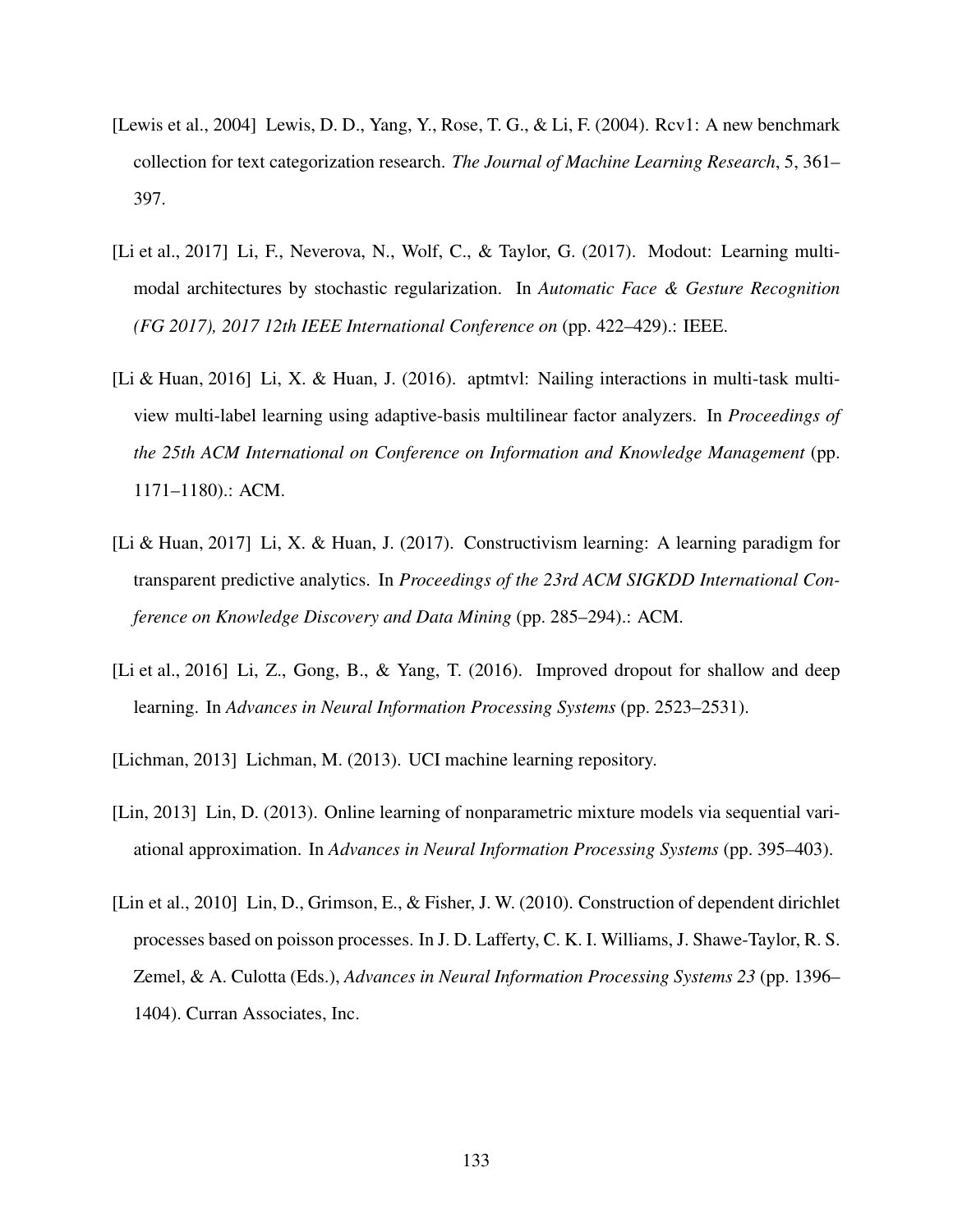- [Locatelli, 2001] Locatelli, M. (2001). Convergence and first hitting time of simulated annealing algorithms for continuous global optimization. *Mathematical Methods of Operations Research*, 54(2), 171–199.
- [Loza Mencíá & Fúrnkranz, 2010] Loza Mencíá, E. & Fúrnkranz, J. (2010). Efficient multilabel classification algorithms for large-scale problems in the legal domain. In *Semantic Processing of Legal Texts – Where the Language of Law Meets the Law of Language*, volume 6036 (pp. 192–215). Springer-Verlag, 1 edition.
- [Luo et al., 2015] Luo, C., Cai, X., & Chowdhury, N. (2015). Probabilistic temporal bilinear model for temporal dynamic recommender systems. In *Neural Networks (IJCNN), 2015 International Joint Conference on* (pp. 1–8).: IEEE.
- [Ma et al., 2015] Ma, T., Sato, I., & Nakagawa, H. (2015). The hybrid nested/hierarchical dirichlet process and its application to topic modeling with word differentiation. In *Proceedings of the Twenty-Ninth AAAI Conference on Artificial Intelligence* (pp. 2835–2841).
- [MacLehose & Dunson, 2009] MacLehose, R. F. & Dunson, D. B. (2009). Nonparametric bayes kernel-based priors for functional data analysis. *Statistica Sinica*, (pp. 611–629).
- [Maeda, 2014] Maeda, S.-i. (2014). A bayesian encourages dropout. *arXiv preprint arXiv:1412.7003*.
- [Matsubara & Morimoto, 2013] Matsubara, T. & Morimoto, J. (2013). Bilinear modeling of emg signals to extract user-independent features for multiuser myoelectric interface. *Biomedical Engineering, IEEE Transactions on*, 60(8), 2205–2213.
- [Matsubara et al., 2015] Matsubara, T., Uchikata, A., & Morimoto, J. (2015). Spatiotemporal synchronization of biped walking patterns with multiple external inputs by style-phase adaptation. *Biological Cybernetics*, 109(6), 597–610.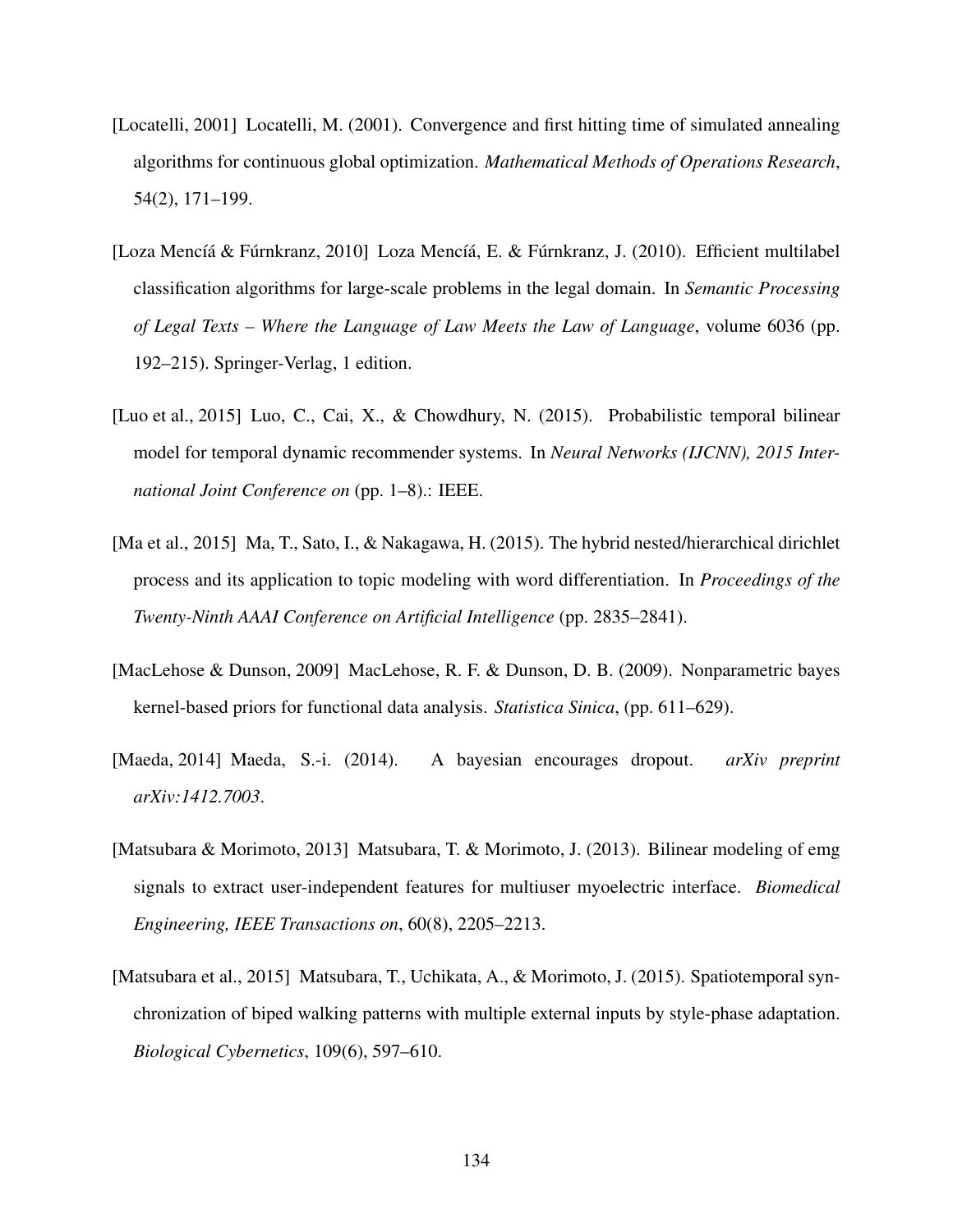- [Mitchell & Cohen, 2015] Mitchell, T. & Cohen, W. (2015). Erh jr. *PP Talukdar, J. Betteridge, A. Carlson, BD Mishra, M. Gardner, B. Kisiel, J. Krishnamurthy, N. Lao, K. Mazaitis, T. Mohamed, N. Nakashole, EA Platanios, A. Ritter, M. Samadi, B. Settles, RC Wang, DT Wijaya, A. Gupta, X. Chen, A. Saparov, M. Greaves, and J. Welling. Never-ending learning. In AAAI*, (pp. 2302– 2310).
- [Molchanov et al., 2017] Molchanov, D., Ashukha, A., & Vetrov, D. (2017). Variational dropout sparsifies deep neural networks. In D. Precup & Y. W. Teh (Eds.), *Proceedings of the 34th International Conference on Machine Learning*, volume 70 of *Proceedings of Machine Learning Research* (pp. 2498–2507). International Convention Centre, Sydney, Australia: PMLR.
- [Moss, 2015] Moss, J. (2015). The internet of things: unlocking the marketing potential.
- [Muller et al., 2004] Muller, P., Quintana, F., & Rosner, G. (2004). A method for combining inference across related nonparametric bayesian models. *Journal of the Royal Statistical Society: Series B (Statistical Methodology)*, 66(3), 735–749.
- [Murdock et al., 2016] Murdock, C., Li, Z., Zhou, H., & Duerig, T. (2016). Blockout: Dynamic model selection for hierarchical deep networks. In *Proceedings of the IEEE Conference on Computer Vision and Pattern Recognition* (pp. 2583–2591).
- [Neal, 2000] Neal, R. M. (2000). Markov chain sampling methods for dirichlet process mixture models. *Journal of computational and graphical statistics*, 9(2), 249–265.
- [Neal et al., 2011] Neal, R. M. et al. (2011). Mcmc using hamiltonian dynamics. *Handbook of Markov Chain Monte Carlo*, 2, 113–162.
- [Neverova et al., 2016] Neverova, N., Wolf, C., Taylor, G., & Nebout, F. (2016). Moddrop: adaptive multi-modal gesture recognition. *IEEE Transactions on Pattern Analysis and Machine Intelligence*, 38(8), 1692–1706.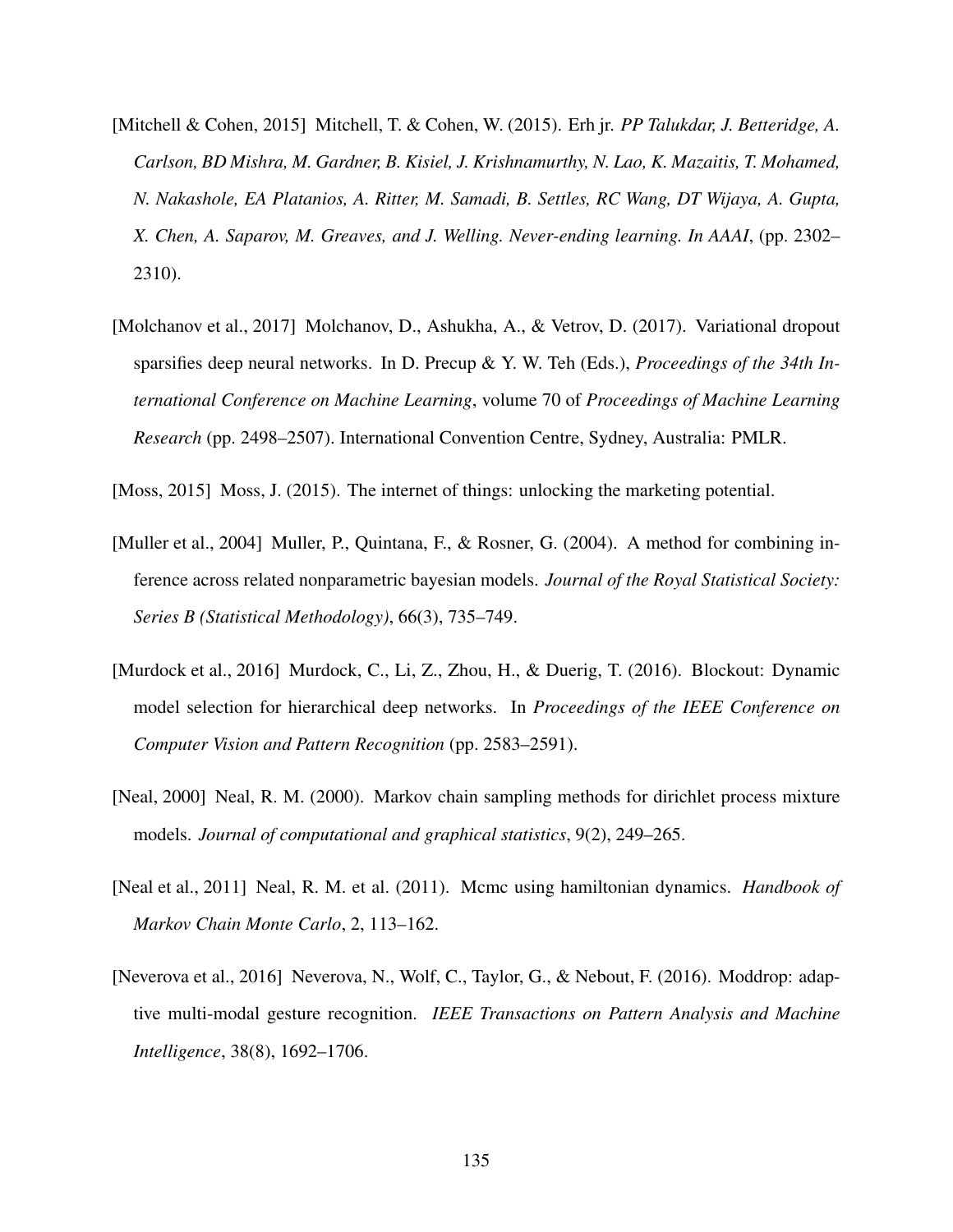- [Nguyen & Gelfand, 2011] Nguyen, X. & Gelfand, A. E. (2011). The dirichlet labeling process for clustering functional data. *Statistica Sinica*, (pp. 1249–1289).
- [Nie et al., 2015] Nie, L., Zhang, L., Yang, Y., Wang, M., Hong, R., & Chua, T.-S. (2015). Beyond doctors: Future health prediction from multimedia and multimodal observations. In *Proceedings of the 23rd Annual ACM Conference on Multimedia Conference* (pp. 591–600).: ACM.
- [Oku et al., 2006] Oku, K., Nakajima, S., Miyazaki, J., & Uemura, S. (2006). Context-aware svm for context-dependent information recommendation. In *Mobile Data Management, 2006. MDM 2006. 7th International Conference on* (pp. 109–109).: IEEE.
- [Olshausena et al., 2007] Olshausena, B. A., Cadieub, C., Culpepperc, J., & Warlandd, D. K. (2007). Bilinear models of natural images.
- [Oquinn et al., 2005] Oquinn, R. J., Silver, D. L., & Poirier, R. (2005). Continued practice and consolidation of a learning task. In *In Proceedings of the Meta-Learning Workshop, 22nd International Conference on Machine Learning (ICML 2005*.
- [Paisley et al., 2015] Paisley, J., Wang, C., Blei, D. M., & Jordan, M. I. (2015). Nested hierarchical dirichlet processes. *IEEE Transactions on Pattern Analysis and Machine Intelligence*, 37(2), 256–270.
- [Piaget, 1985] Piaget, J. (1985). *The equilibration of cognitive structures: The central problem of intellectual development*. University of Chicago Press.
- [Ray & Mallick, 2006] Ray, S. & Mallick, B. (2006). Functional clustering by bayesian wavelet methods. *Journal of the Royal Statistical Society: Series B (Statistical Methodology)*, 68(2), 305–332.
- [Rennie, 2007] Rennie, J. (2007). 20 newsgroups data set, http://qwone.com/ jason/20newsgroups/.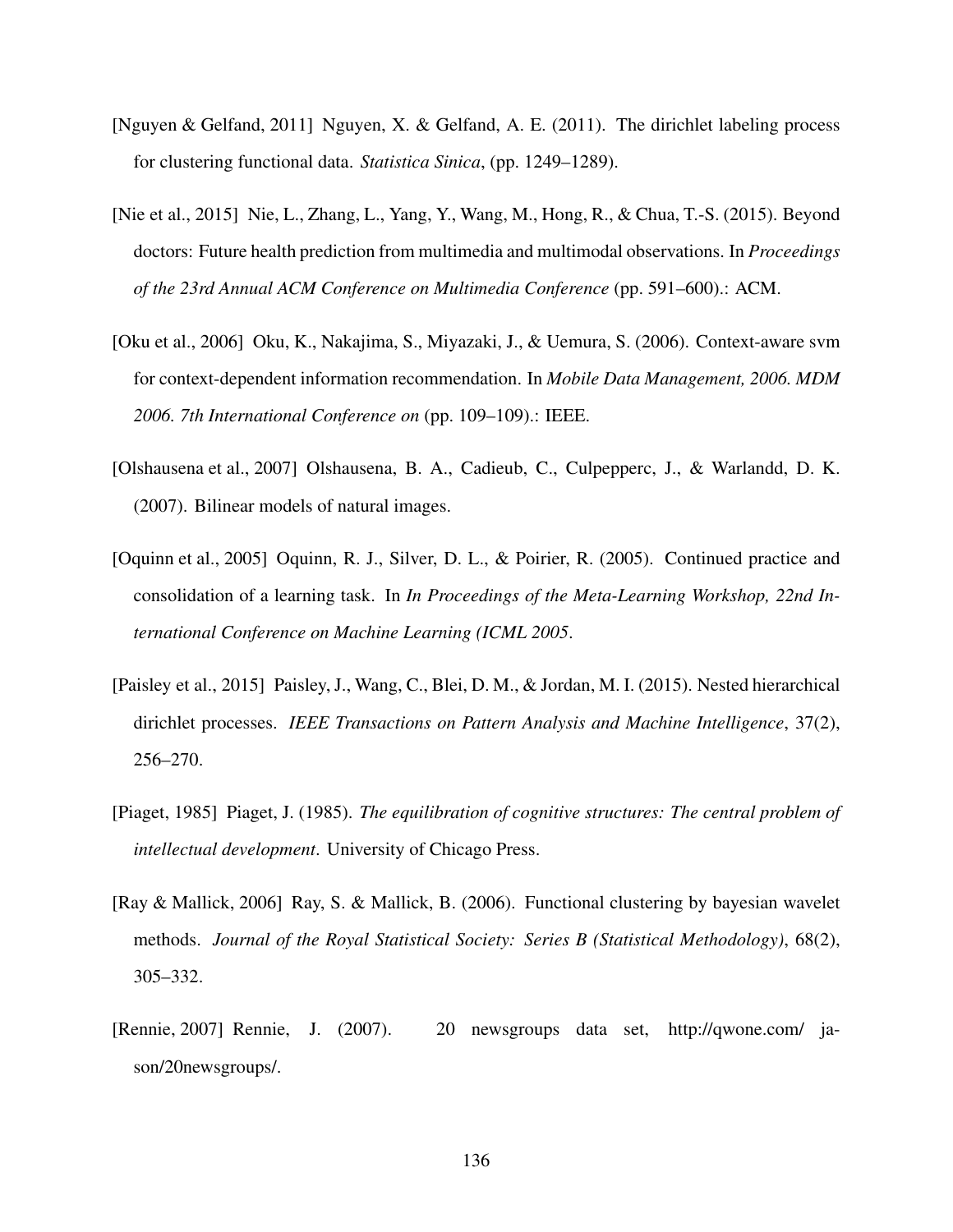- [Ribeiro et al., 2016] Ribeiro, M. T., Singh, S., & Guestrin, C. (2016). Why should i trust you? explaining the predictions of any classifier. In *Proceedings of the 22nd ACM SIGKDD International Conference on Knowledge Discovery and Data Mining* (pp. 1135–1144).: ACM.
- [Rodriguez & Dunson, 2011] Rodriguez, A. & Dunson, D. B. (2011). Nonparametric bayesian models through probit stick-breaking processes. *Bayesian analysis (Online)*, 6(1).
- [Rodriguez et al., 2008] Rodriguez, A., Dunson, D. B., & Gelfand, A. E. (2008). The nested dirichlet process. *Journal of the American Statistical Association*, 103(483), 1131–1154.
- [Romera-Paredes et al., 2013] Romera-Paredes, B., Aung, H., Bianchi-Berthouze, N., & Pontil, M. (2013). Multilinear multitask learning. In *International Conference on Machine Learning* (pp. 1444–1452).
- [Ross & Dy, 2013] Ross, J. C. & Dy, J. G. (2013). Nonparametric mixture of gaussian processes with constraints. In *Proceedings of the 30 th International Conference on Machine Learning*, volume 28 (pp. 1346–1354).
- [Ruvolo & Eaton, 2013a] Ruvolo, P. & Eaton, E. (2013a). Active task selection for lifelong machine learning. In *AAAI*.
- [Ruvolo & Eaton, 2013b] Ruvolo, P. & Eaton, E. (2013b). Ella: An efficient lifelong learning algorithm. *ICML (1)*, 28, 507–515.
- [Ruvolo & Eaton, 2013c] Ruvolo, P. L. & Eaton, E. (2013c). Ella: An efficient lifelong learning algorithm. In *Proceedings of the 30th International Conference on Machine Learning (ICML-13)* (pp. 507–515).
- [Ryan et al., 2015] Ryan, E. G., Drovandi, C. C., McGree, J. M., & Pettitt, A. N. (2015). A review of modern computational algorithms for bayesian optimal design. *International Statistical Review*.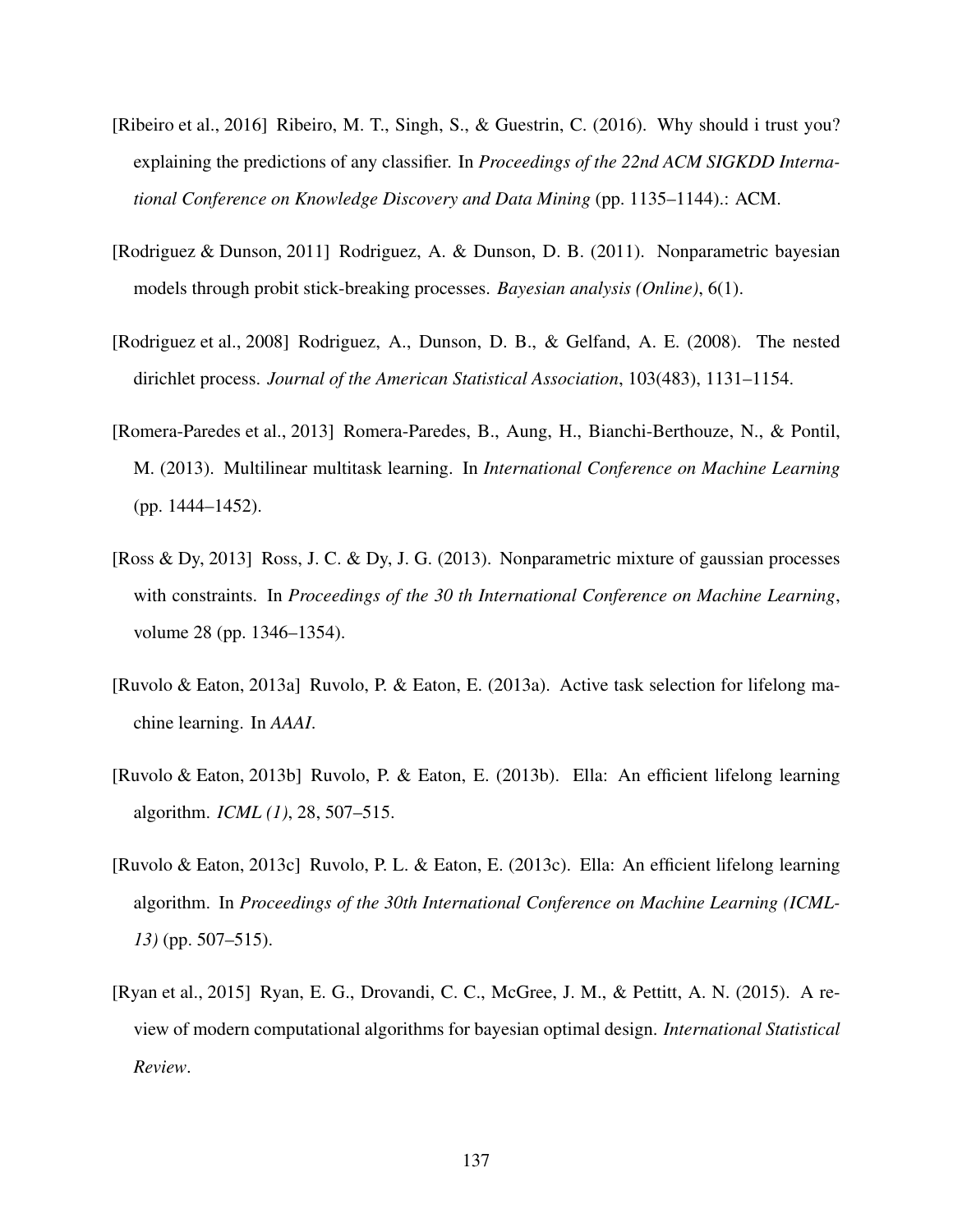- [Saha et al., 2015] Saha, B., Gupta, S. K., & Venkatesh, S. (2015). Prediciton of emergency events: A multi-task multi-label learning approach. In *Advances in Knowledge Discovery and Data Mining* (pp. 226–238). Springer.
- [Sarkar, 2016] Sarkar, A. (2016). Constructivist design for interactive machine learning. In *Proceedings of the 2016 CHI Conference Extended Abstracts on Human Factors in Computing Systems* (pp. 1467–1475).: ACM.
- [Scarpa & Dunson, 2014] Scarpa, B. & Dunson, D. B. (2014). Enriched stick-breaking processes for functional data. *Journal of the American Statistical Association*, 109(506), 647–660.
- [Sethuraman, 1994] Sethuraman, J. (1994). A constructive definition of dirichlet priors. *Statistica sinica*, (pp. 639–650).
- [Shahbaba & Neal, 2009] Shahbaba, B. & Neal, R. (2009). Nonlinear models using dirichlet process mixtures. *Journal of Machine Learning Research*, 10(Aug), 1829–1850.
- [Silver et al., 2013] Silver, D. L., 0001, Q. Y., & Li, L. (2013). Lifelong machine learning systems: Beyond learning algorithms. In *AAAI Spring Symposium: Lifelong Machine Learning*, volume SS-13-05 of *AAAI Technical Report*: AAAI.
- [Sindhwani et al., 2005] Sindhwani, V., Niyogi, P., & Belkin, M. (2005). A co-regularization approach to semi-supervised learning with multiple views. In *Proceedings of ICML workshop on learning with multiple views* (pp. 74–79).
- [Skretting & Engan, 2010] Skretting, K. & Engan, K. (2010). Recursive least squares dictionary learning algorithm. *IEEE Transactions on Signal Processing*, 58(4), 2121–2130.
- [Song et al., 2015] Song, X., Nie, L., Zhang, L., Liu, M., & Chua, T.-S. (2015). Interest inference via structure-constrained multi-source multi-task learning. In *Proceedings of the 24th International Conference on Artificial Intelligence* (pp. 2371–2377).: AAAI Press.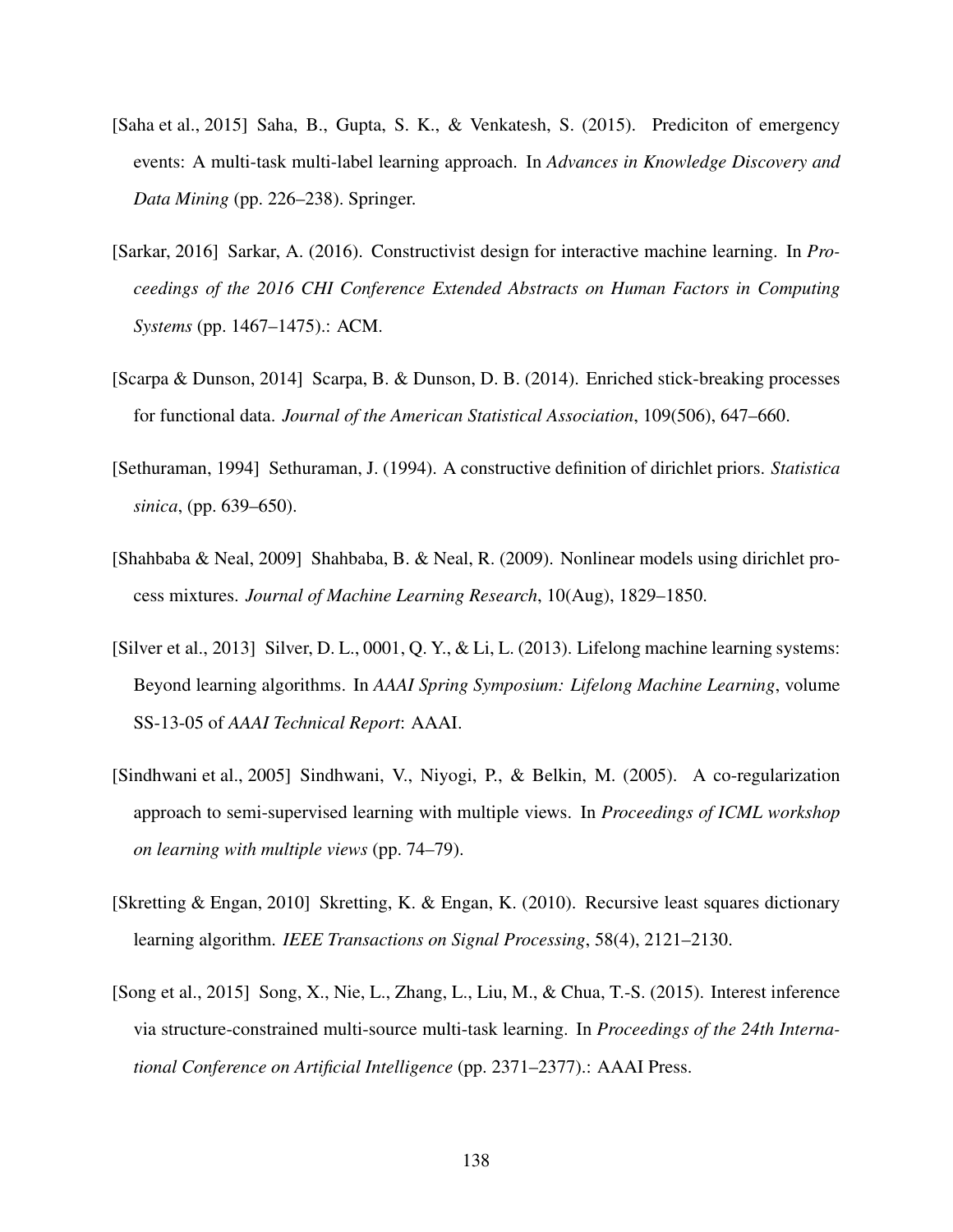- [Srinivas & Babu, 2016] Srinivas, S. & Babu, R. V. (2016). Generalized dropout. *arXiv preprint arXiv:1611.06791*.
- [Stojanov, 2009] Stojanov, G. (2009). History of usage of piaget's theory of cognitive development in ai and robotics: A look backwards for a step forwards. In *Proceedings of the Ninth International Conference on Epigenetic Robotics, Venice, Italy*.
- [Tang et al., 2013] Tang, Y., Salakhutdinov, R., & Hinton, G. (2013). Tensor analyzers. In *Proceedings of The 30th International Conference on Machine Learning* (pp. 163–171).
- [Teh et al., 2012] Teh, Y. W., Jordan, M. I., Beal, M. J., & Blei, D. M. (2012). Hierarchical dirichlet processes. *Journal of the american statistical association*.
- [Tenenbaum & Freeman, 2000] Tenenbaum, J. B. & Freeman, W. T. (2000). Separating style and content with bilinear models. *Neural computation*, 12(6), 1247–1283.
- [Thomaz & Breazeal, 2006] Thomaz, A. L. & Breazeal, C. (2006). Transparency and socially guided machine learning. In *5th Intl. Conf. on Development and Learning (ICDL)*.
- [Tipping, 2001] Tipping, M. E. (2001). Sparse bayesian learning and the relevance vector machine. *Journal of machine learning research*, 1(Jun), 211–244.
- [Tompson et al., 2015] Tompson, J., Goroshin, R., Jain, A., LeCun, Y., & Bregler, C. (2015). Efficient object localization using convolutional networks. In *Proceedings of the IEEE Conference on Computer Vision and Pattern Recognition* (pp. 648–656).
- [Ustun & Rudin, 2016] Ustun, B. & Rudin, C. (2016). Supersparse linear integer models for optimized medical scoring systems. *Machine Learning*, 102(3), 349–391.
- [Vargas-Govea et al., 2011] Vargas-Govea, B., González-Serna, G., & Ponce-Medellın, R. (2011). Effects of relevant contextual features in the performance of a restaurant recommender system. *ACM RecSys*, 11(592), 56.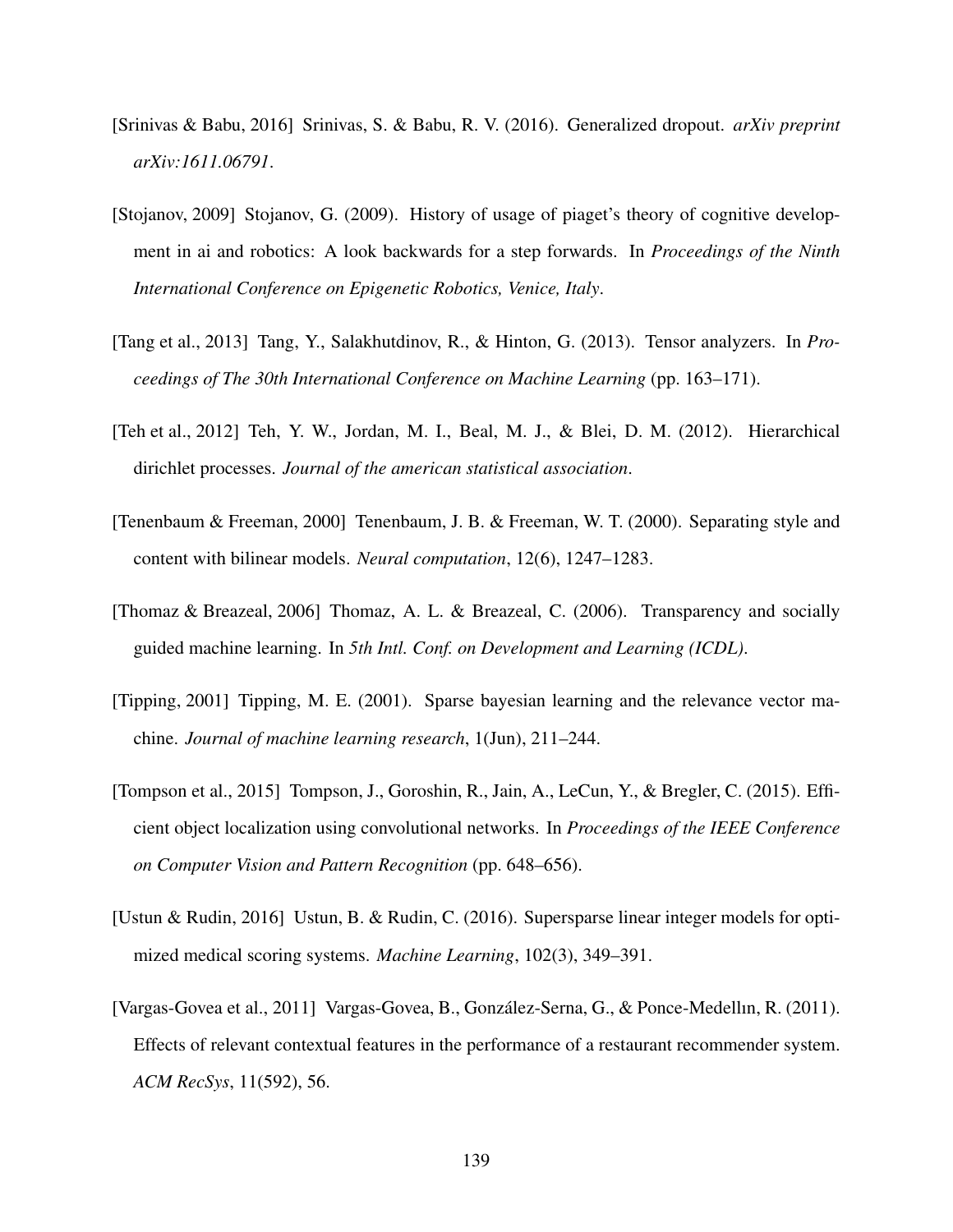- [Wade et al., 2014] Wade, S., Dunson, D. B., Petrone, S., & Trippa, L. (2014). Improving prediction from dirichlet process mixtures via enrichment. *The Journal of Machine Learning Research*, 15(1), 1041–1071.
- [Wallach et al., 2010] Wallach, H., Jensen, S., Dicker, L., & Heller, K. (2010). An alternative prior process for nonparametric bayesian clustering. In *Proceedings of the Thirteenth International Conference on Artificial Intelligence and Statistics* (pp. 892–899).
- [Wang et al., 2016] Wang, S., Chen, Z., & Liu, B. (2016). Mining aspect-specific opinion using a holistic lifelong topic model. In *Proceedings of the 25th International Conference on World Wide Web* (pp. 167–176).: International World Wide Web Conferences Steering Committee.
- [Wang & Manning, 2013] Wang, S. & Manning, C. (2013). Fast dropout training. In *Proceedings of the 30th International Conference on Machine Learning (ICML-13)* (pp. 118–126).
- [Wehbe et al., 2014] Wehbe, L., Murphy, B., Talukdar, P., Fyshe, A., Ramdas, A., & Mitchell, T. (2014). Simultaneously uncovering the patterns of brain regions involved in different story reading subprocesses. *PloS one*, 9(11), e112575.
- [Xue et al., 2007] Xue, Y., Liao, X., Carin, L., & Krishnapuram, B. (2007). Multi-task learning for classification with dirichlet process priors. *Journal of Machine Learning Research*, 8(Jan), 35–63.
- [Yang & He, 2014] Yang, H. & He, J. (2014). Learning with dual heterogeneity: A nonparametric bayes model. In *Proceedings of the 20th ACM SIGKDD International Conference on Knowledge Discovery and Data Mining*, KDD '14 (pp. 582–590). New York, NY, USA: ACM.
- [Yang & He, 2015] Yang, P. & He, J. (2015). Model multiple heterogeneity via hierarchical multilatent space learning. In *Proceedings of the 21th ACM SIGKDD International Conference on Knowledge Discovery and Data Mining* (pp. 1375–1384).: ACM.

[Yang et al., 2015] Yang, P., He, J., & Pan, J.-Y. (2015). : SIAM.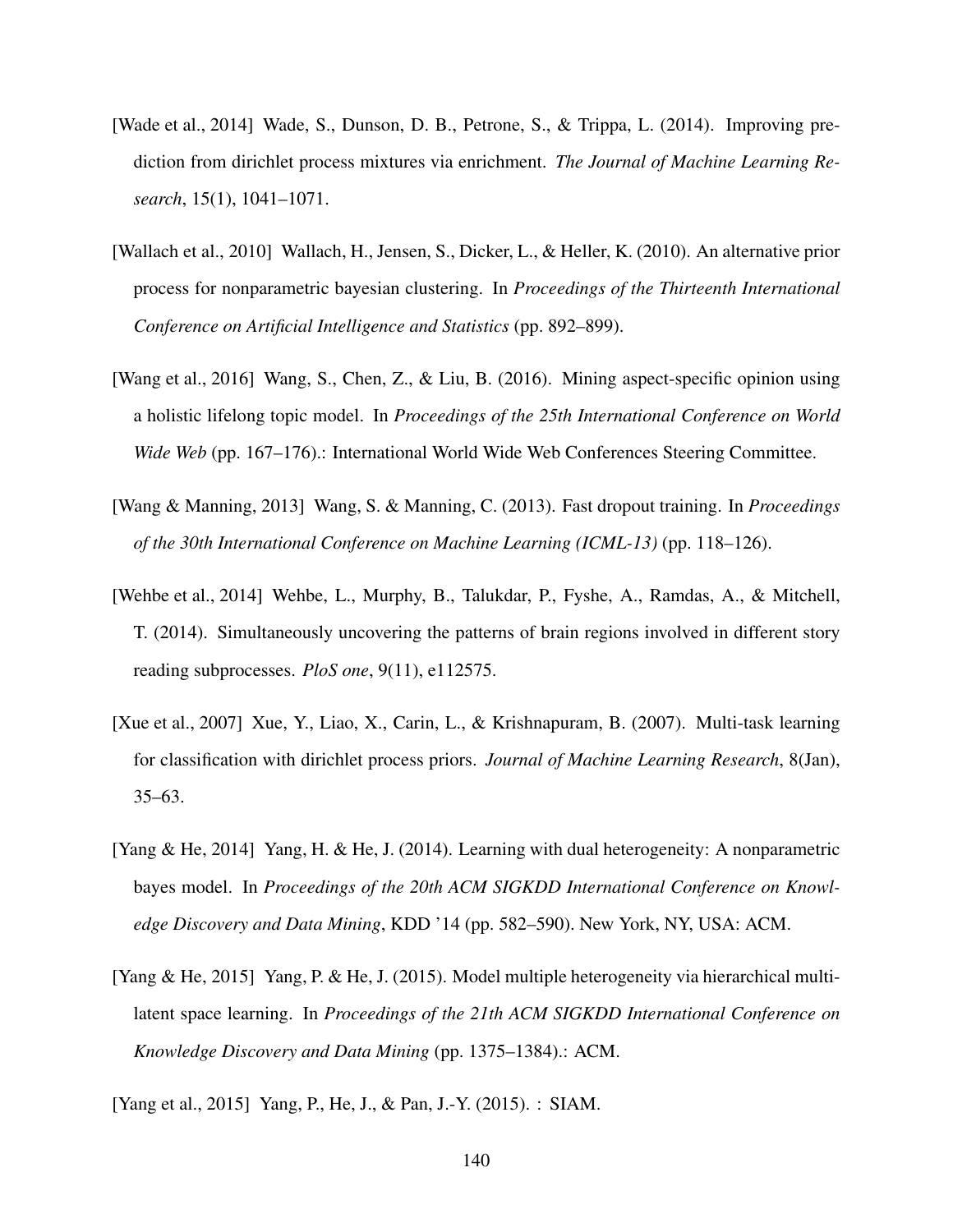- [Yeh & Lien, 2009] Yeh, I.-C. & Lien, C.-h. (2009). The comparisons of data mining techniques for the predictive accuracy of probability of default of credit card clients. *Expert Systems with Applications*, 36(2), 2473–2480.
- [Yu & Liu, 2016] Yu, R. & Liu, Y. (2016). Learning from multiway data: Simple and efficient tensor regression. In *International Conference on Machine Learning*.
- [Zeng et al., 2016] Zeng, J., Ustun, B., & Rudin, C. (2016). Interpretable classification models for recidivism prediction. *Journal of the Royal Statistical Society: Series A (Statistics in Society)*.
- [Zhang & Huan, 2012] Zhang, J. & Huan, J. (2012). Inductive multi-task learning with multiple view data. In *Proceedings of the 18th ACM SIGKDD International Conference on Knowledge Discovery and Data Mining*, KDD '12 (pp. 543–551). New York, NY, USA: ACM.
- [Zhang et al., 2015] Zhang, X., Zhang, X., & Liu, H. (2015). Multi-task multi-view clustering for non-negative data. In *Proceedings of the 24th International Conference on Artificial Intelligence* (pp. 4055–4061).: AAAI Press.
- [Zheng et al., 2014] Zheng, Y., Mobasher, B., & Burke, R. (2014). Cslim: Contextual slim recommendation algorithms. In *Proceedings of the 8th ACM Conference on Recommender Systems* (pp. 301–304).: ACM.
- [Zhou et al., 2013] Zhou, J., Wang, Y., Li, Z., & Chen, F. (2013). Transparent machine learning revealing internal states of machine learning. *18th International Conference on Intelligent User Interfaces*, (pp. 1–3).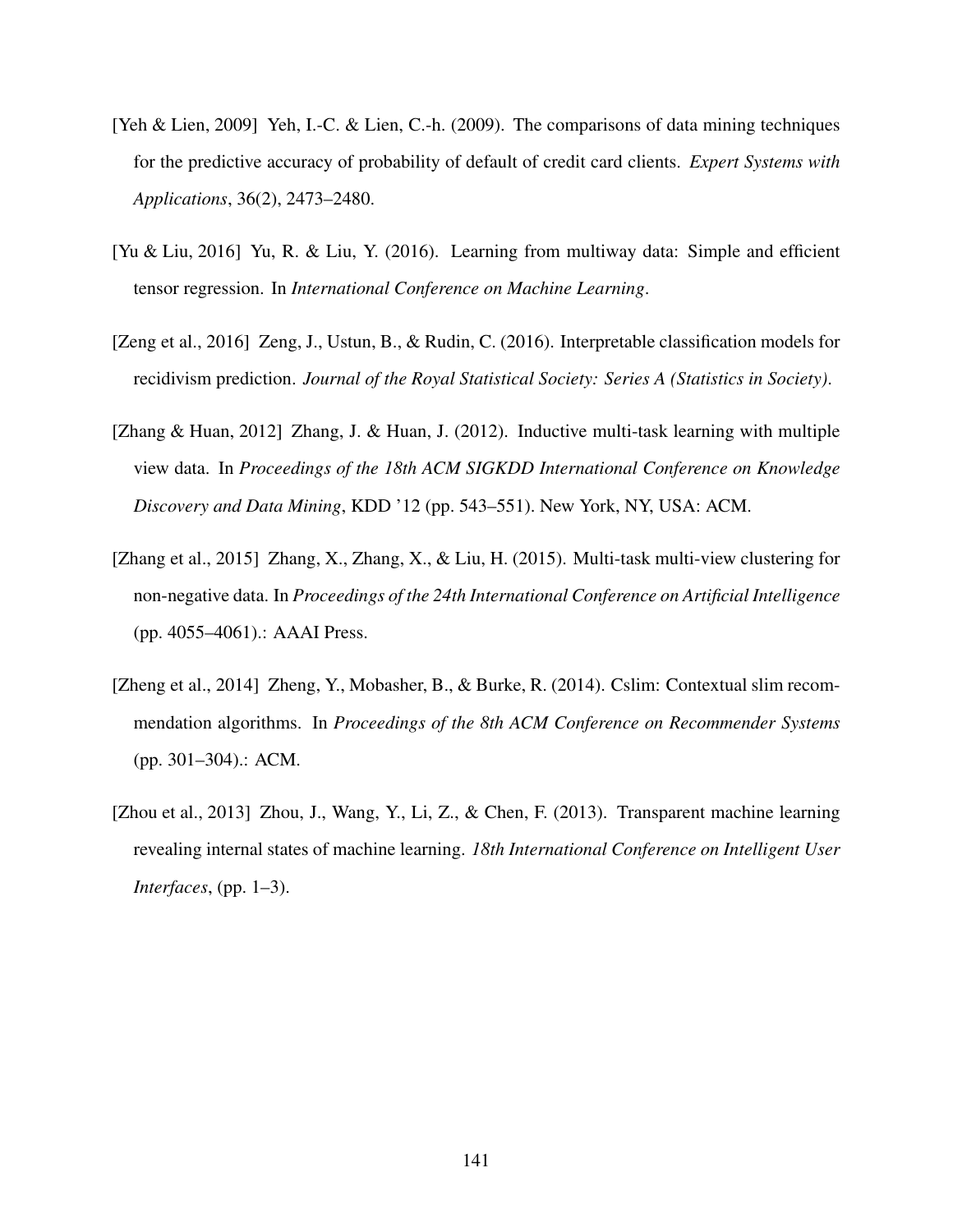## Appendix A

# Proof and Optimization for Chapter 2

#### A.1 Proof of Proposition [3](#page-155-0)

<span id="page-155-0"></span>**Proposition 3.** Commutative property of tensor multiplication: Given the tensor  $A \in \mathbb{R}^{I_1 \times I_2 \times \cdots \times I_N}$ and the matrices  $\mathbf{X}_1 \in \mathbb{R}^{P_1 \times I_{m_1}}, \mathbf{X}_2 \in \mathbb{R}^{P_2 \times I_{m_2}}, \dots, \mathbf{X}_K \in \mathbb{R}^{P_K \times I_{m_K}}, m_1, m_2, \dots, m_K \in [1:N]$ , one has

$$
\mathcal{A} \times_{m_1} \mathbf{X}_1 \times_{m_2} \mathbf{X}_2 \cdots \times_{m_K} \mathbf{X}_K =
$$
\n
$$
\mathcal{A} \times_{m_{j_1}} \mathbf{X}_{j_1} \times_{m_{j_2}} \mathbf{X}_{j_2} \cdots \times_{m_{j_K}} \mathbf{X}_{j_K}
$$
\n(A.1)

Where  $j_1, j_2, \dots, j_K$  is a permutation of  $1, 2, \dots, K$ .

*Proof.* Since the permutation  $j_1, j_2, \dots, j_K$  can be achieved through a finite number of exchanges of a pair of numbers in  $1, 2, \dots, K$ , we only need to prove that the the product of A with the matrices  $X_1, X_2 \cdots X_K$ , denoted as  $\mathcal{P}$ , will not change during each step of the permutation.

We start from the first exchange of the multiplication order of any two matrices  $\mathbf{X}_i$  and  $\mathbf{X}_k$ ,  $\forall i, k \in$  $[1 : K]$ . We assume  $i < k$  w.l.o.g. and prove that P will not change for two situations.

 $(1)k - i = 1$ 

After exchanging  $\mathbf{X}_i$  and  $\mathbf{X}_k$ , we have  $A \times_{m_1} \mathbf{X}_1 \times_{m_2} \mathbf{X}_2 \cdots \times_{m_{i-1}} \mathbf{X}_{i-1} \times_{m_k} \mathbf{X}_k \times_{m_i} \mathbf{X}_i \times_{m_{i+2}}$  $X_{i+2}\cdots \times_{m_K} X_K$  Let  $\mathcal{B}_1 = \mathcal{A} \times_{m_1} X_1 \times_{m_2} X_2 \cdots \times_{m_{i-1}} X_{i-1}$ , then according to the Property 1 in [\[De Lathauwer et al., 2000\]](#page-142-0), we can exchange the multiplication order of  $X_k$  and  $X_i$  without changing P. Thus, we have  $A \times_{m_1} \mathbf{X}_1 \times_{m_2} \mathbf{X}_2 \cdots \times_{m_{i-1}} \mathbf{X}_{i-1} \times_{m_k} \mathbf{X}_k \times_{m_i} \mathbf{X}_i \times_{m_{i+2}} \mathbf{X}_{i+2} \cdots \times_{m_K} \mathbf{X}_K = \mathcal{P}$ 

 $(2)$ *k* − *i* > 1

After exchanging  $X_i$  and  $X_k$ , we have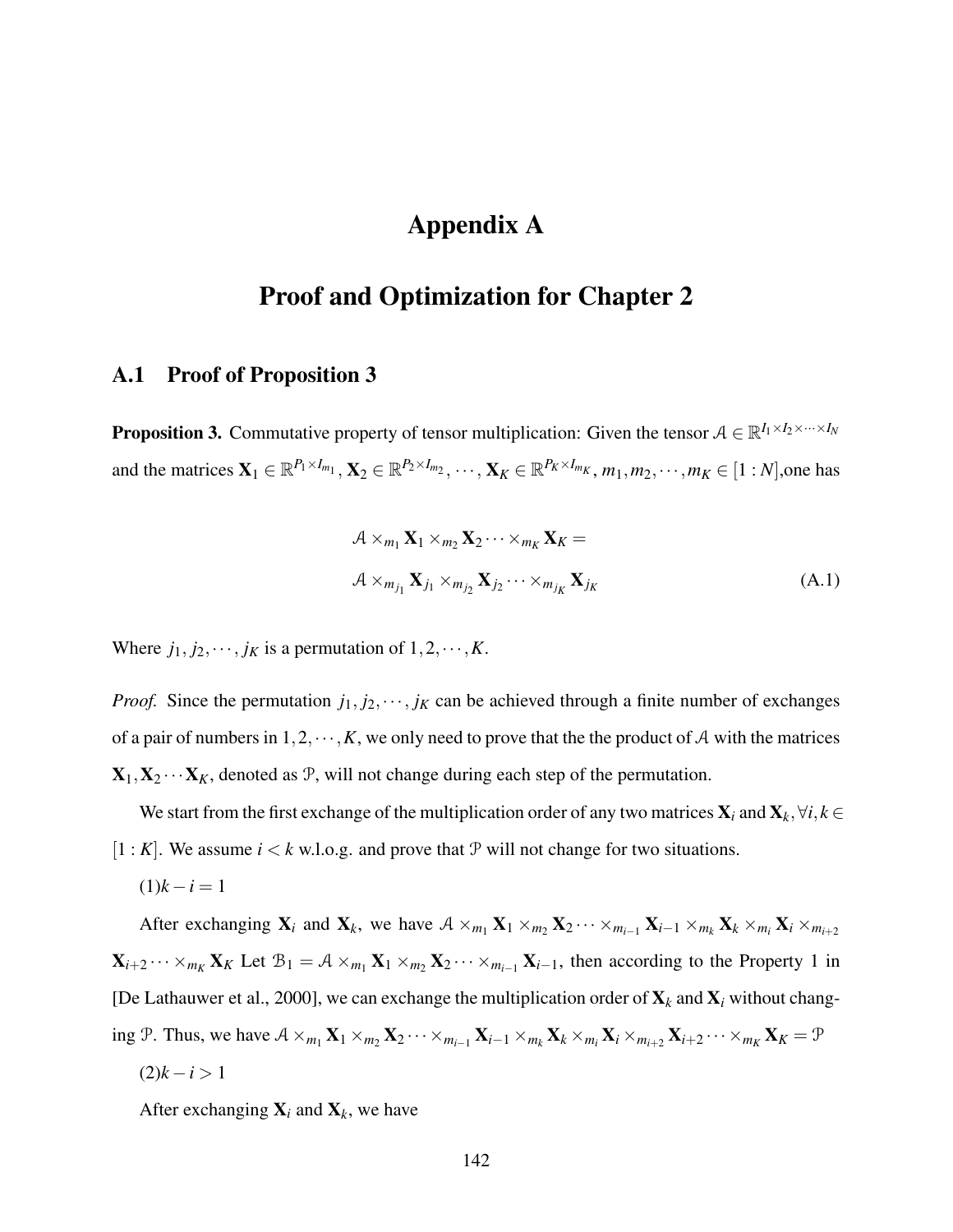$$
C = \mathcal{A} \times_{m_1} \mathbf{X}_1 \times_{m_2} \mathbf{X}_2 \cdots \times_{m_{i-1}} \mathbf{X}_{i-1} \times_{m_k} \mathbf{X}_k \times_{m_{i+1}} \mathbf{X}_{i+1} \cdots \times_{m_{k-1}} \mathbf{X}_{k-1} \times_{m_i} \mathbf{X}_i \times_{m_{k+1}} \mathbf{X}_{k+1} \cdots \times_{m_K}
$$

X*<sup>K</sup>*

Let  $B_1 = A \times_{m_1} \mathbf{X}_1 \times_{m_2} \mathbf{X}_2 \cdots \times_{m_{i-1}} \mathbf{X}_{i-1}$ , according to the Property 1 in [\[De Lathauwer et al., 2000\]](#page-142-0), we can exchange the multiplication order of  $X_k$  and  $X_{i+1}$  without changing  $\mathcal{C}$ :

$$
C = \mathcal{B}_1 \times_{m_k} \mathbf{X}_k \times_{m_{i+1}} \mathbf{X}_{i+1} \times_{m_{i+2}} \mathbf{X}_{i+2} \cdots
$$
  
\n
$$
\times_{m_{k-1}} \mathbf{X}_{k-1} \times_{m_i} \mathbf{X}_i \times_{m_{k+1}} \mathbf{X}_{k+1} \cdots \times_{m_K} \mathbf{X}_K
$$
  
\n
$$
= \mathcal{B}_1 \times_{m_{i+1}} \mathbf{X}_{i+1} \times_{m_k} \mathbf{X}_k \times_{m_{i+2}} \mathbf{X}_{i+2} \cdots
$$
  
\n
$$
\times_{m_{k-1}} \mathbf{X}_{k-1} \times_{m_i} \mathbf{X}_i \times_{m_{k+1}} \mathbf{X}_{k+1} \cdots \times_{m_K} \mathbf{X}_K
$$
  
\n
$$
= \mathcal{B}_2 \times_{m_k} \mathbf{X}_k \times_{m_{i+2}} \mathbf{X}_{i+2} \cdots
$$
  
\n
$$
\times_{m_{k-1}} \mathbf{X}_{k-1} \times_{m_i} \mathbf{X}_i \times_{m_{k+1}} \mathbf{X}_{k+1} \cdots \times_{m_K} \mathbf{X}_K
$$
  
\n(A.2)

Where  $B_2 = B_1 \times_{m_{i+1}} \mathbf{X}_{i+1}$ . Then we can exchange the multiplication order of  $\mathbf{X}_{i+2}$  and  $\mathbf{X}_k$  without changing C. By repeating this step for *k*−*i* times, then let  $B_{k-i} = B_{k-i-1} \times_{m_{k-1}} \mathbf{X}_{k-1}$  and exchange the multiplication order of  $X_i$  and  $X_k$  to get:

$$
C = B_{k-i} \times_{m_k} \mathbf{X}_k \times_{m_i} \mathbf{X}_i \times_{m_{k+1}} \mathbf{X}_{k+1} \cdots \times_{m_K} \mathbf{X}_K
$$
  
=  $A \times_{m_1} \mathbf{X}_1 \times_{m_2} \mathbf{X}_2 \cdots \times_{m_{i-1}} \mathbf{X}_{i-1} \times_{m_{i+1}} \mathbf{X}_{i+1} \cdots$   
 $\times_{m_{k-1}} \mathbf{X}_{k-1} \times_{m_k} \mathbf{X}_k \times_{m_i} \mathbf{X}_i \times_{m_{k+1}} \mathbf{X}_{k+1} \cdots \times_{m_K} \mathbf{X}_K$  (A.3)

Using similar strategy, we can change the multiplication order of  $X_i$  by exchanging  $X_i$  with its previous matrix iteratively until we have

$$
C = \mathcal{A} \times_{m_1} \mathbf{X}_1 \times_{m_2} \mathbf{X}_2 \cdots \times_{m_{i-1}} \mathbf{X}_{i-1} \times_{m_i} \mathbf{X}_i \times_{m_{i+1}} \mathbf{X}_{i+1} \cdots
$$
  
\n
$$
\times_{m_{k-1}} \mathbf{X}_{k-1} \times_{m_k} \mathbf{X}_k \times_{m_{k+1}} \mathbf{X}_{k+1} \cdots \times_{m_K} \mathbf{X}_K
$$
  
\n
$$
= \mathcal{P}
$$
 (A.4)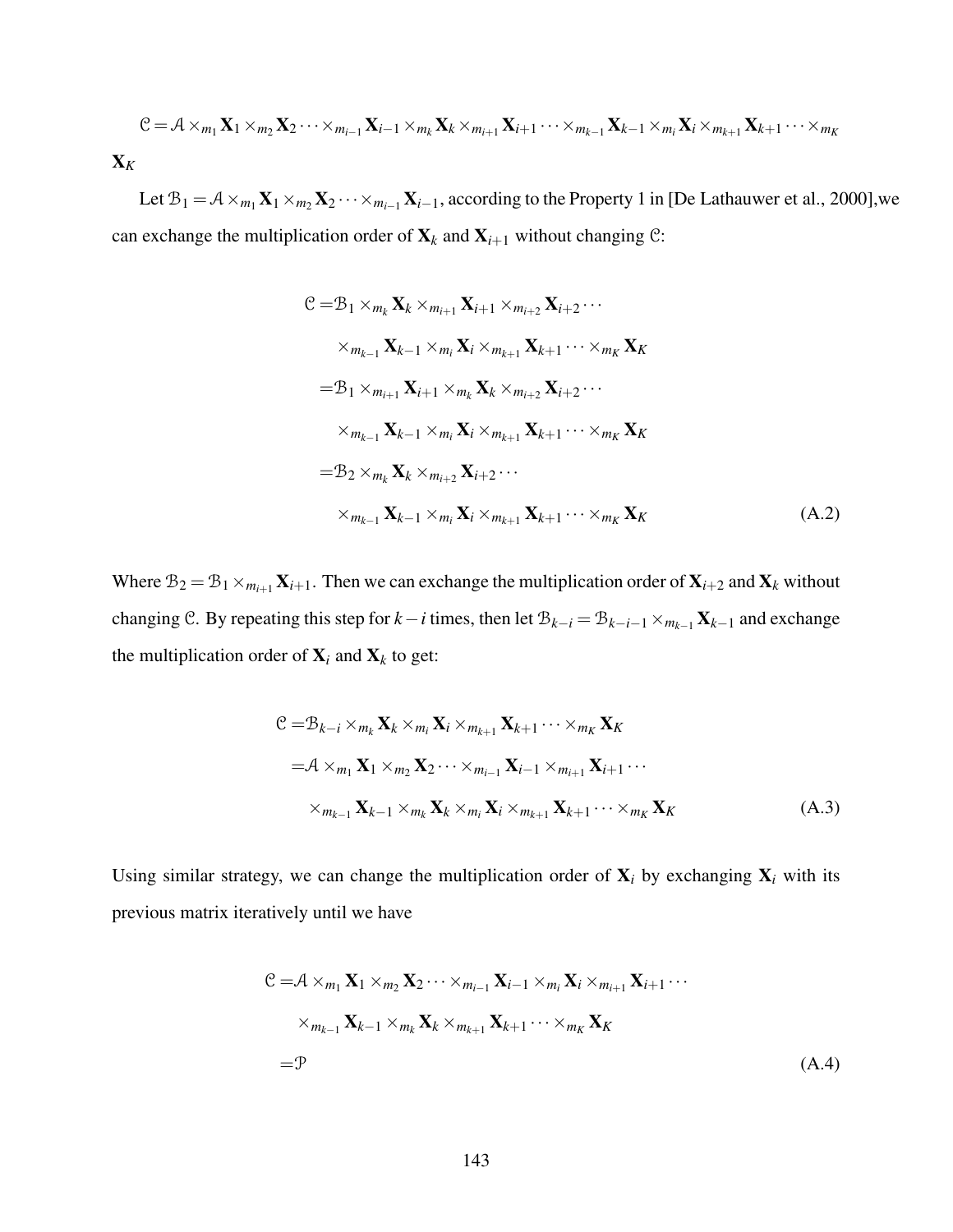Thus, we proved that the  $P$  will not change if we change the multiplication order of any two matrices. Applying this to each step of the permutation from  $j_1, j_2, \dots, j_K$  to  $1, 2, \dots, K$ , we prove the commutative property of tensor multiplication.  $\Box$ 

#### A.2 Proof of Proposition [4](#page-157-0)

<span id="page-157-0"></span>**Proposition 4.** Given the tensor  $A \in \mathbb{R}^{I_1 \times I_2 \times \cdots \times I_N}$  and the vectors  $x_2 \in \mathbb{R}^{1 \times I_2}$ ,  $x_3 \in \mathbb{R}^{1 \times I_3}$ ,  $\cdots$ ,  $x_N \in$  $\mathbb{R}^{1 \times I_N}$ , one has

<span id="page-157-1"></span>
$$
\mathcal{A} \times_2 x_2 \times_3 x_3 \cdots \times_N x_N
$$
\n
$$
= \sum_{(i_1, i_2, \cdots, i_N)} \prod_{j=2}^N x_{j, i_j} a_{:, i_2, \cdots, i_N} \tag{A.5}
$$

where  $a_{:,i_2,\cdots,i_N}$  are 1-mode fibers of A.

And

<span id="page-157-2"></span>
$$
\mathcal{A} \times_2 x_2 \times_3 x_3 \cdots \times_N x_N
$$
  
= $\mathbf{A}_{(1)} (x_2 \otimes x_3 \cdots \otimes x_N)^T$  (A.6)

*Proof.* For the left side of Equation [A.5](#page-157-1) and [A.6](#page-157-2), we have the following according to Proposition [3:](#page-155-0)

$$
A \times_2 x_2 \times_3 x_3 \cdots \times_N x_N =
$$
  

$$
A \times_N x_N \times_{N-1} x_{N-1} \cdots \times_2 x_2
$$
 (A.7)

Let  $\mathbb{B}^{N-1} = \mathcal{A} \times_N \mathcal{X}_N$ , then  $\mathcal{B}^{N-1} \in \mathbb{R}^{I_1 \times I_2 \times \cdots \times I_{N-1}}$  and the entries are given by

$$
(\mathcal{B}^{N-1})_{i_1 i_2 \cdots i_{N-1}} = \sum_{i_N} a_{i_1 i_2 \cdots i_N} x_{N, i_N}
$$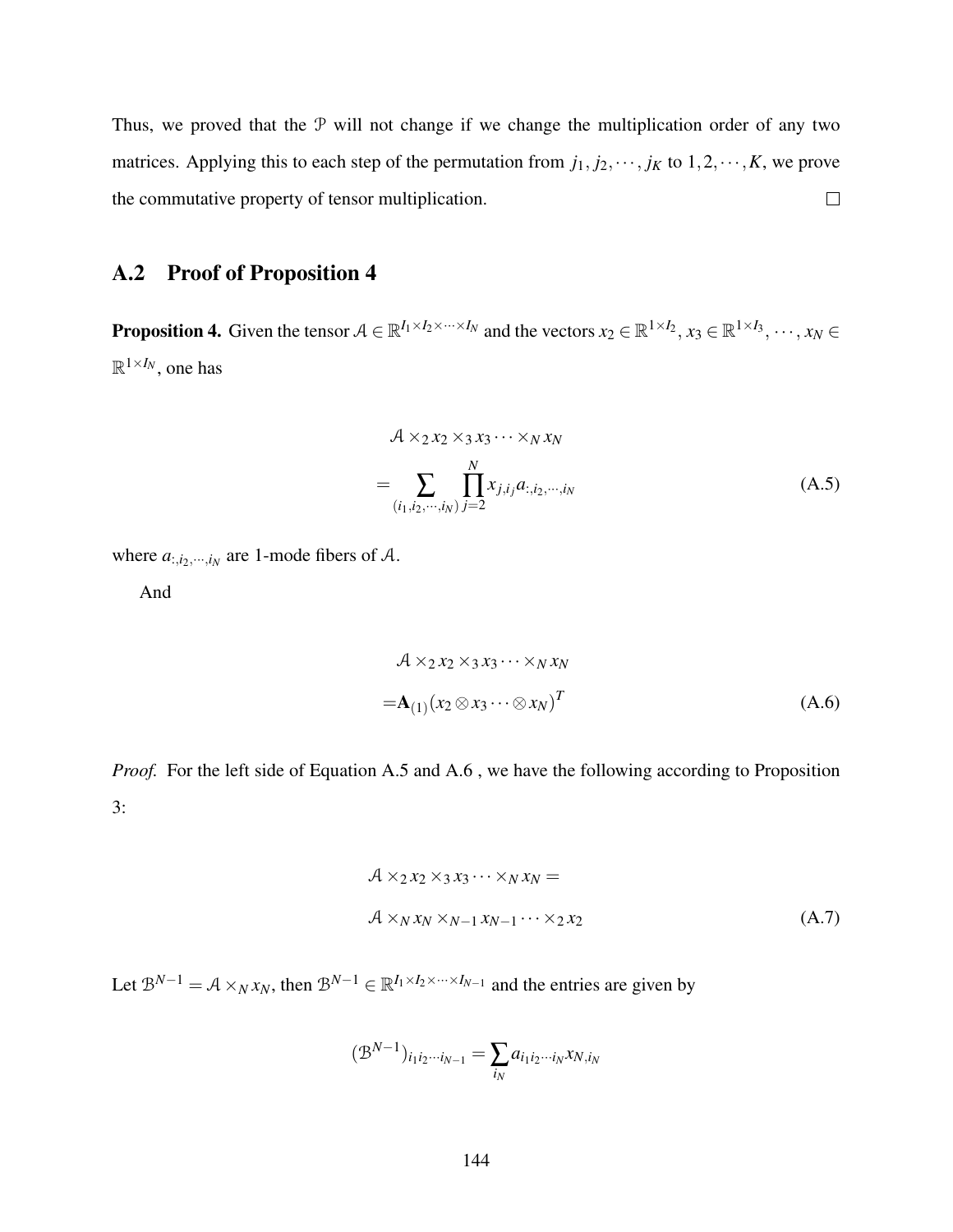Then let  $B^{N-2} = B^{N-1} \times_{N-1} x_{N-1}$ , we have  $B^{N-2} \in \mathbb{R}^{I_1 \times I_2 \times \cdots \times I_{N-2}}$  and the entries are given by

$$
(\mathcal{B}^{N-2})_{i_1 i_2 \cdots i_{N-2}} = \sum_{i_{N-1}} b_{i_1 i_2 \cdots i_{N-1}}^{N-1} x_{N-1, i_{N-1}}
$$
  
= 
$$
\sum_{i_{N-1}} \sum_{i_N} a_{i_1 i_2 \cdots i_N} x_{i_N}^N x_{N-1, i_{N-1}}
$$
 (A.8)

Repeating the above process for *N* − 1 times, we can have  $\mathcal{B}^1 = \mathcal{B}^2 \times_2 x_2$ , then  $\mathcal{B}^1 \in \mathbb{R}^{I_1}$  and the entries are given by

$$
(\mathcal{B}^{1})_{i_{1}} = \sum_{i_{2}} b_{i_{1}i_{2}}^{2} x_{2,i_{2}}
$$
  
= 
$$
\sum_{i_{2}} \sum_{i_{3}} \cdots \sum_{i_{N}} a_{i_{1}i_{2}\cdots i_{N}} x_{N,i_{N}} x_{N-1,i_{N-1}} \cdots x_{2,i_{2}}
$$
  
= 
$$
\sum_{(i_{1},i_{2},\cdots,i_{N})} a_{i_{1}i_{2}\cdots i_{N}} \prod_{j=2}^{N} x_{j,i_{j}}
$$
(A.9)

Since  $(\mathcal{B}^1)_{i_1} = (\mathcal{A} \times_2 x_2 \times_3 x_3 \cdots \times_N x_N)_{i_1}$ , therefore

$$
\mathcal{A} \times_2 x_2 \times_3 x_3 \cdots \times_N x_N = \sum_{(i_1, i_2, \cdots, i_N)} \prod_{j=2}^N x_{j, i_j} a_{:, i_2, \cdots, i_N}
$$
(A.10)

For the right side of [A.6,](#page-157-2) we know that  $A_{(1)} \in \mathbb{R}^{I_1 \times I_2 I_3 \cdots I_N}$  according to Definition 4. Let  $c =$  $\mathbf{A}_{(1)} (x_2 \otimes x_3 \cdots \otimes x_N)^T$ , then  $c \in \mathbb{R}^{I_1}$  and the *i*<sub>1</sub>th element of *c* is

$$
\sum_{j}^{I_2 I_3 \cdots I_N} (a_{(1)})_{i_1 j} g_j = \sum_{i_2 \ i_3} \cdots \sum_{i_N} a_{i_1 i_2 \cdots i_N} x_{2, i_2} x_{3, i_3} \cdots x_{N, i_N}
$$
\n(A.11)

Where  $(a_{(1)})_{i_1 j}$  is the entry of  $A_{(1)}$  in *i*<sub>1</sub>th row and *j*th column,  $g_j$  is the *j*th element of  $g =$  $(x_2 \otimes x_3 \cdots \otimes x_N)^T$  and we use  $i_2, i_3 \cdots, i_N, i_2 \in [1 : I_2], i_3 \in [1 : I_3], \cdots, i_N \in [1 : I_N]$  to index the elements of  $A_{(1)}$  and *g* based on Def. 4. From above, we can see the  $i_1$ th element of *c* is the same as the  $i_1$ th element of  $\mathcal{B}^1$ . Thus, we finish the proof for Proposition 2.  $\Box$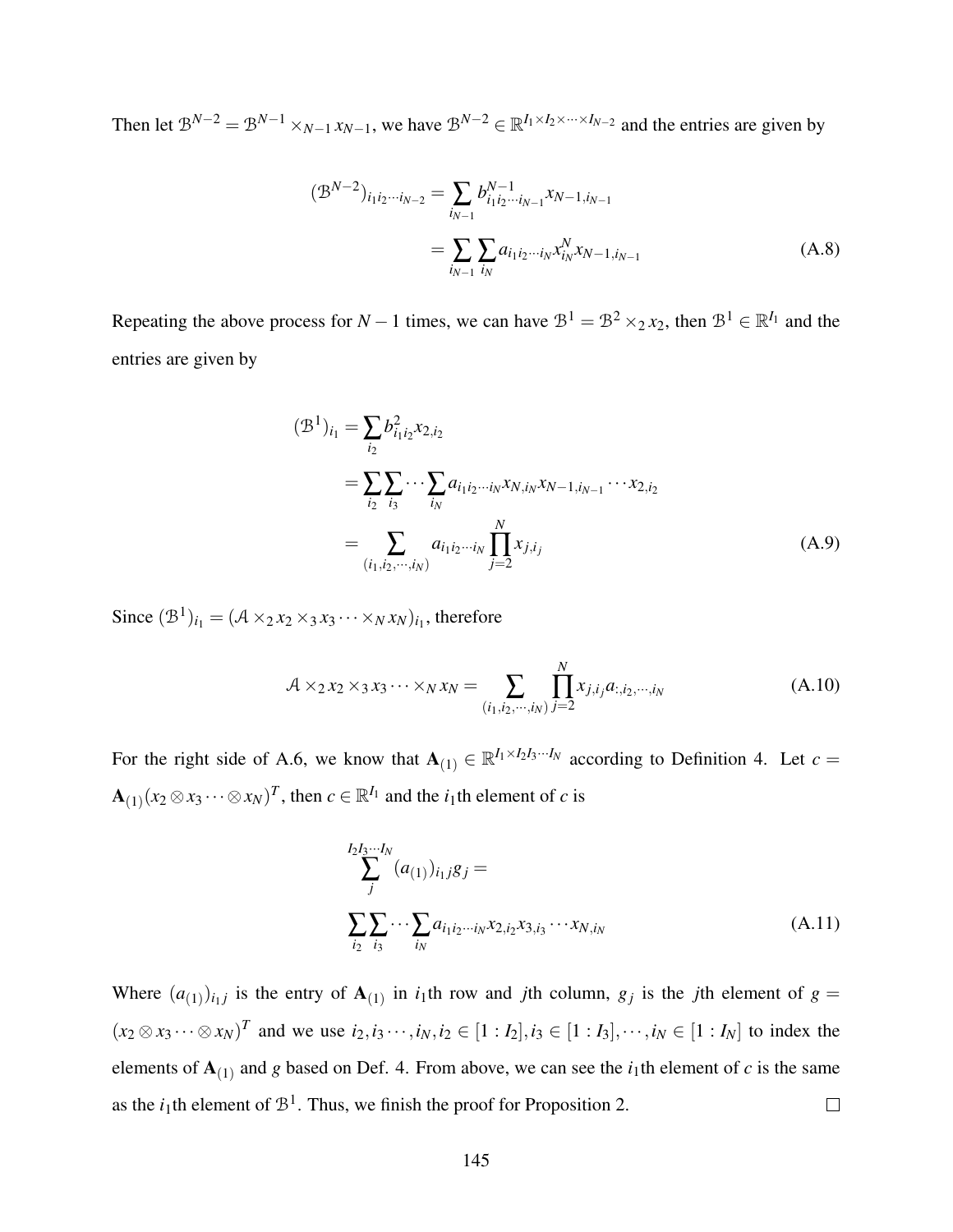### A.2.1 Proof of Proposition [5](#page-159-0)

<span id="page-159-0"></span>**Proposition 5.** Given the tensor  $A \in \mathbb{R}^{I_1 \times I_2 \times \cdots \times I_N}$  and the vectors  $x_2 \in \mathbb{R}^{1 \times I_2}$ ,  $x_3 \in \mathbb{R}^{1 \times I_3}$ ,  $\cdots$ ,  $x_N \in$  $\mathbb{R}^{1 \times I_N}$ , one has

$$
\frac{\partial (\mathcal{A} \times_2 x_2 \times_3 x_3 \cdots \times_N x_N)}{\partial (x_k)^T} =
$$
\n
$$
(\mathcal{A} \times_2 x_2 \cdots \times_{k-1} x_{k-1} \times_{k+1} x_{k+1} \cdots \times_N x_N)^T
$$
\n(A.12)

*Proof.* First , according to Proposition [4](#page-157-0)

$$
g = A \times_2 x_2 \times_3 x_3 \cdots \times_N x_N
$$
  
= 
$$
\sum_{(i_1, i_2, \cdots, i_N)} \prod_{j=2}^N x_{j, i_j} a_{:, i_2, \cdots i_N}
$$
 (A.13)

Where  $g \in \mathbb{R}^{I_1}$  and *a* is a 1-mode fiber of A.

Then, we can calculate the *i<sub>k</sub>*th-row of  $\mathbf{C} = \frac{\partial g}{\partial x}$  $\frac{\partial g}{\partial x_k}$  by calculating  $\frac{\partial g}{\partial x_{k,i_k}}$ ,  $i_k$  ∈ [1 : *I<sub>k</sub>*]:

$$
\begin{pmatrix}\n\sum_{(i_1,i_2,\dots,i_{k-1},i_{k+1},\dots,i_N)} a_{1i_2\cdots i_{k-1}i_ki_{k+1}\cdots i_N} \prod_{\substack{j=2,\\j\neq k}}^N x_{j,i_j} \\
\sum_{(i_1,i_2,\dots,i_{k-1},i_{k+1},\dots,i_N)} a_{2i_2\cdots i_{k-1}i_ki_{k+1}\cdots i_N} \prod_{\substack{j=2,\\j\neq k}}^N x_{j,i_j} \\
\sum_{(i_1,i_2,\dots,i_{k-1},i_{k+1},\dots,i_N)} a_{I_1i_2\cdots i_{k-1}i_ki_{k+1}\cdots i_N} \prod_{\substack{j=2,\\j\neq k}}^N x_{j,i_j}\n\end{pmatrix}^T
$$
\n(A.14)

Here  $\mathbf{C} \in \mathbb{R}^{I_k \times I_1}$ .

Using the similar method in the proof of Proposition 2 and let  $\mathbf{B} = \mathcal{A} \times_2 x_2 \cdots \times_{k-1} x_{k-1} \times_{k+1}$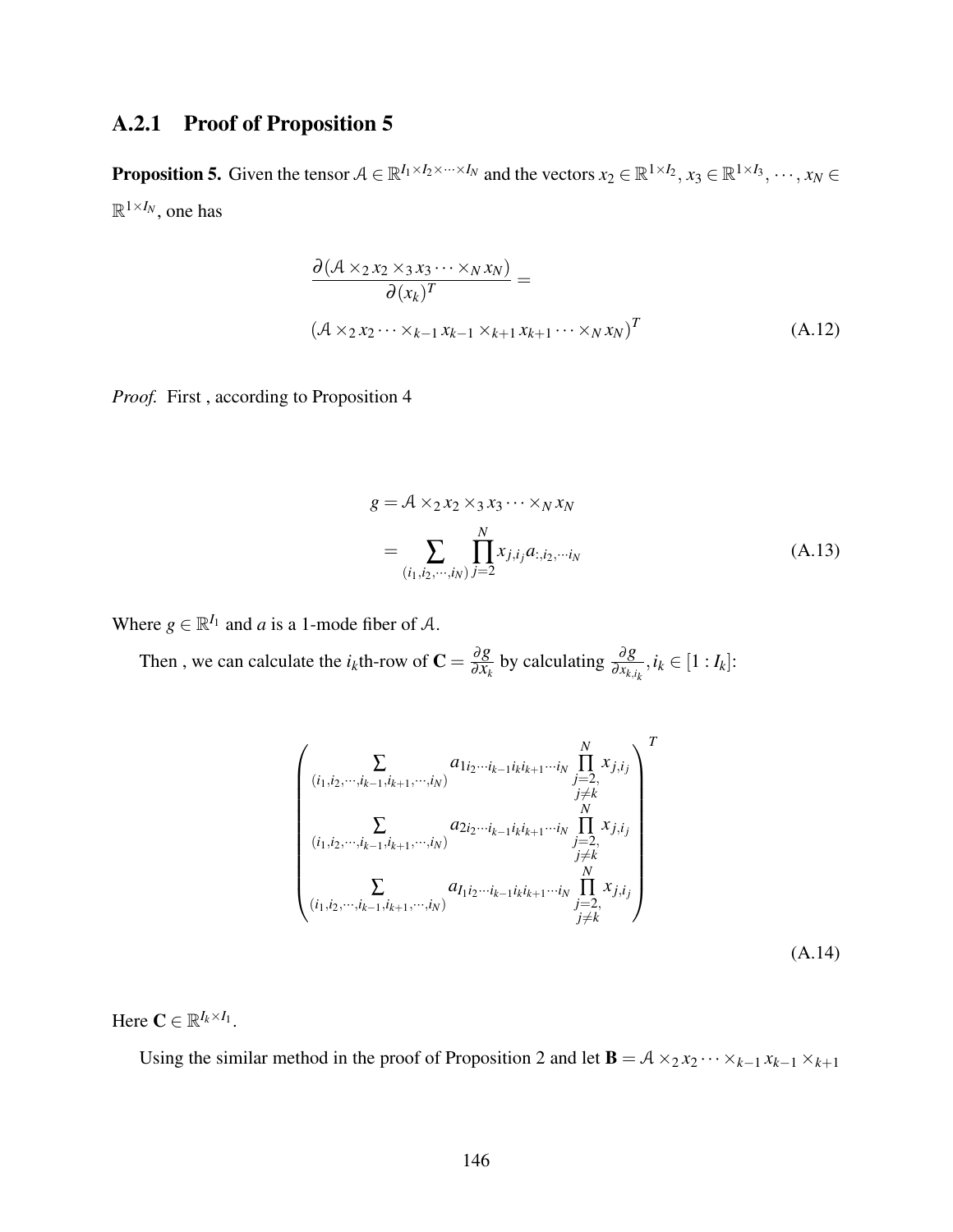$x_{k+1} \cdots \times_N x_N$ , then  $\mathbf{B} \in \mathbb{R}^{I_1 \times I_k}$  and the entries of **B** are given by:

$$
(\mathbf{B})_{i_1 i_k} = \sum_{(i_1, i_2, \cdots, i_{k-1}, i_{k+1}, \cdots, i_N)} a_{1i_2 \cdots i_{k-1} i_k i_{k+1} \cdots i_N} \prod_{\substack{j=2, \\ j \neq k}}^N x_{j, i_j}
$$
(A.15)

It is the same as  $(C)_{i_k i_1}$ . Therefore, we have

$$
\frac{\partial g}{\partial (x_k)^T} = (\mathcal{A} \times_2 x_2 \cdots \times_{k-1} x_{k-1} \times_{k+1} x_{k+1} \cdots \times_N x_N)^T
$$
(A.16)

<span id="page-160-0"></span> $\Box$ 

#### A.3 Optimization

### **A.3.1** Optimization for  $p^t$

Let  $g^{t,v,l} = \mathbf{W}^v_{(1)}(p^t \otimes q^v \otimes s^l)$ , then the objective function for optimizing  $p^t$  is:

$$
f = \beta \sum_{\nu=1}^{|V_t|} \sum_{l=1}^L \|\theta^{t,\nu,l} - g^{t,\nu,l}\|_2^2 + \eta \|p^t\|_2^2
$$
 (A.17)

First, we give the first partial directive of Equation w.r.t  $p<sup>t</sup>$  as follows:

$$
\frac{\partial f}{\partial p^t} = -2\beta \sum_{\nu=1}^{|V_t|} \sum_{l=1}^L \frac{\partial g^{t,\nu,l}}{\partial p^t} (\theta^{t,\nu,l} - g^{t,\nu,l}) + 2\eta p^t \tag{A.18}
$$

For  $\frac{\partial g^{t,v,l}}{\partial p^t}$  $rac{\delta}{\delta p^t}$ , we have:

$$
\frac{\partial g^{t,v,l}}{\partial p^t} = (\mathcal{W} \times_3 (q^v)^T \times_4 (s^l)^T)^T
$$
\n(A.19)

We denote  $W \times_3 (q^v)^T \times_4 (s^l)^T$  as  $\mathbf{A}^{v,l}$ , substitute it into Equation [A.18,](#page-160-0) and set the equation to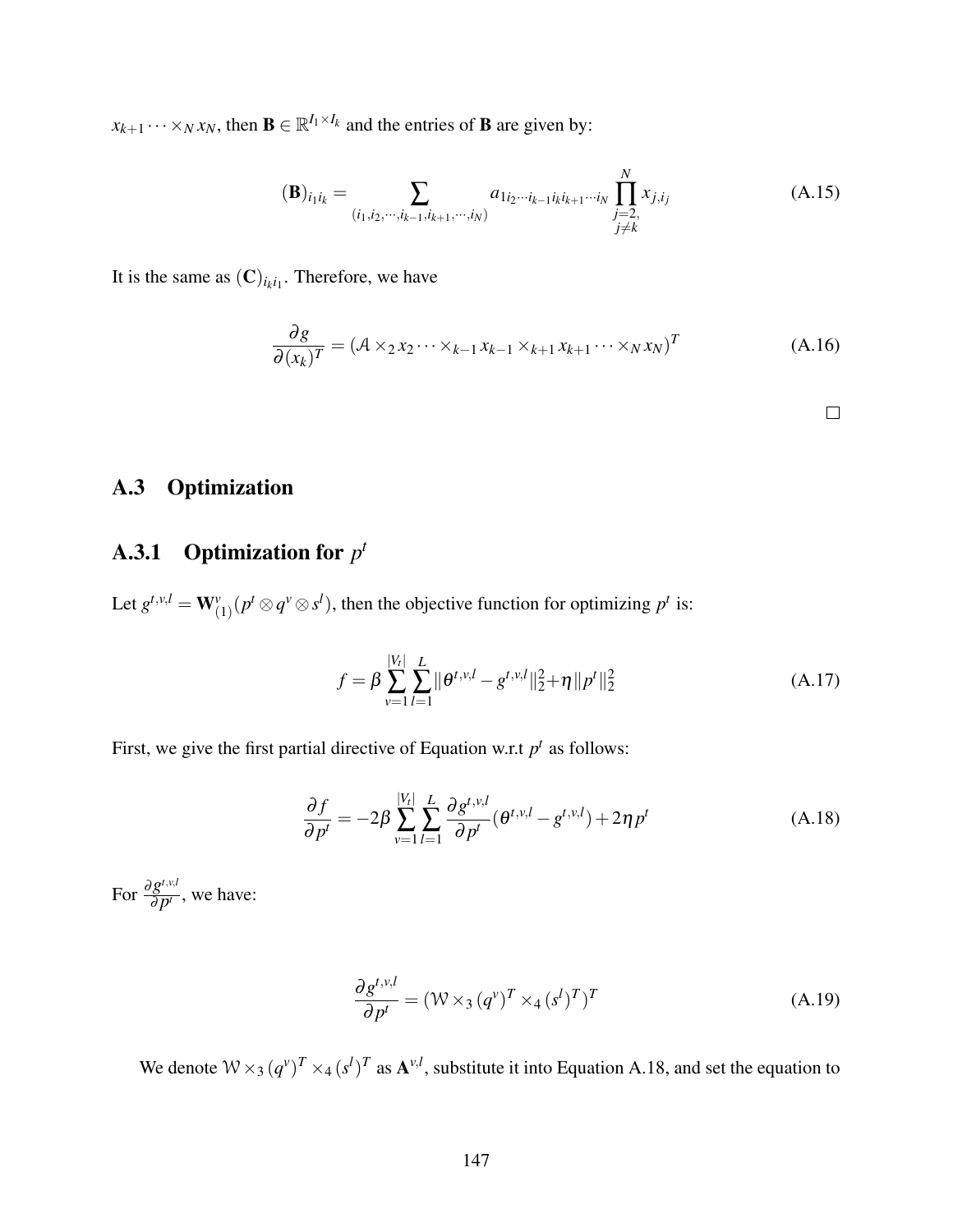$$
2\beta \sum_{\nu=1}^{|V_t|} \sum_{l=1}^L (\mathbf{A}_p^{\nu,l})^T (\theta^{t,\nu,l} - g^{t,\nu,l}) - 2\eta p^t = 0
$$
 (A.20)

We rewrite  $|V_t|$ ∑ *v*=1 *L*  $\sum_{l=1}$  $(\mathbf{A}_p^{\nu,l})^T g^{t,\nu,l}$  using the following form:

$$
\sum_{v=1}^{|V_i|} \sum_{l=1}^{L} (\mathbf{A}_{p}^{v,l})^T g^{t,v,l}
$$
\n
$$
= \sum_{v=1}^{|V_i|} \sum_{l=1}^{L} (\mathbf{A}_{p}^{v,l})^T \mathbf{W}_{(1)}^{v}(p^t \otimes q^v \otimes s^l)
$$
\n
$$
= \sum_{v=1}^{|V_i|} \sum_{l=1}^{L} \mathbf{B}_{p}^{v,l}(p^t \otimes q^v \otimes s^l)
$$
\n
$$
= \sum_{v=1}^{|V_i|} \sum_{l=1}^{L} \left(b_{:,1} b_{:,2} \dots b_{:,mnk}\right) (p^t \otimes q^v \otimes s^l)
$$
\n
$$
= \begin{pmatrix}\n\left(\sum_{v=1}^{|V_i|} \sum_{l=1}^{L} \sum_{i=1}^{n} \sum_{j=1}^{k} b_{(i-1)k+j} q_i^v s_j^l\right)^T \\
\left(\sum_{v=1}^{|V_i|} \sum_{l=1}^{L} \sum_{j=1}^{n} \sum_{j=1}^{k} b_{nk+(i-1)k+j} q_i^v s_j^l\right)^T \\
\vdots \\
\left(\sum_{v=1}^{|V_i|} \sum_{l=1}^{L} \sum_{j=1}^{n} \sum_{j=1}^{k} b_{(m-1)nk+(i-1)k+j} q_i^v s_j^l\right)^T\n\end{pmatrix}^T \begin{pmatrix}p_1^t \\
p_2^t \\
\vdots \\
p_n^t\n\end{pmatrix}
$$
\n
$$
= \mathbf{C}_p p^t
$$
\n(A.21)

Thus, we can obtain a closed-form solution for  $p^t$ :

$$
p^{t} = (\beta \mathbf{C}_p + \eta \mathbf{I})^{-1} \beta \sum_{\nu=1}^{|\mathcal{V}_t|} \sum_{l=1}^{L} (\mathbf{A}_p^{\nu,l})^T \theta^{t,\nu,l}
$$
(A.22)

0: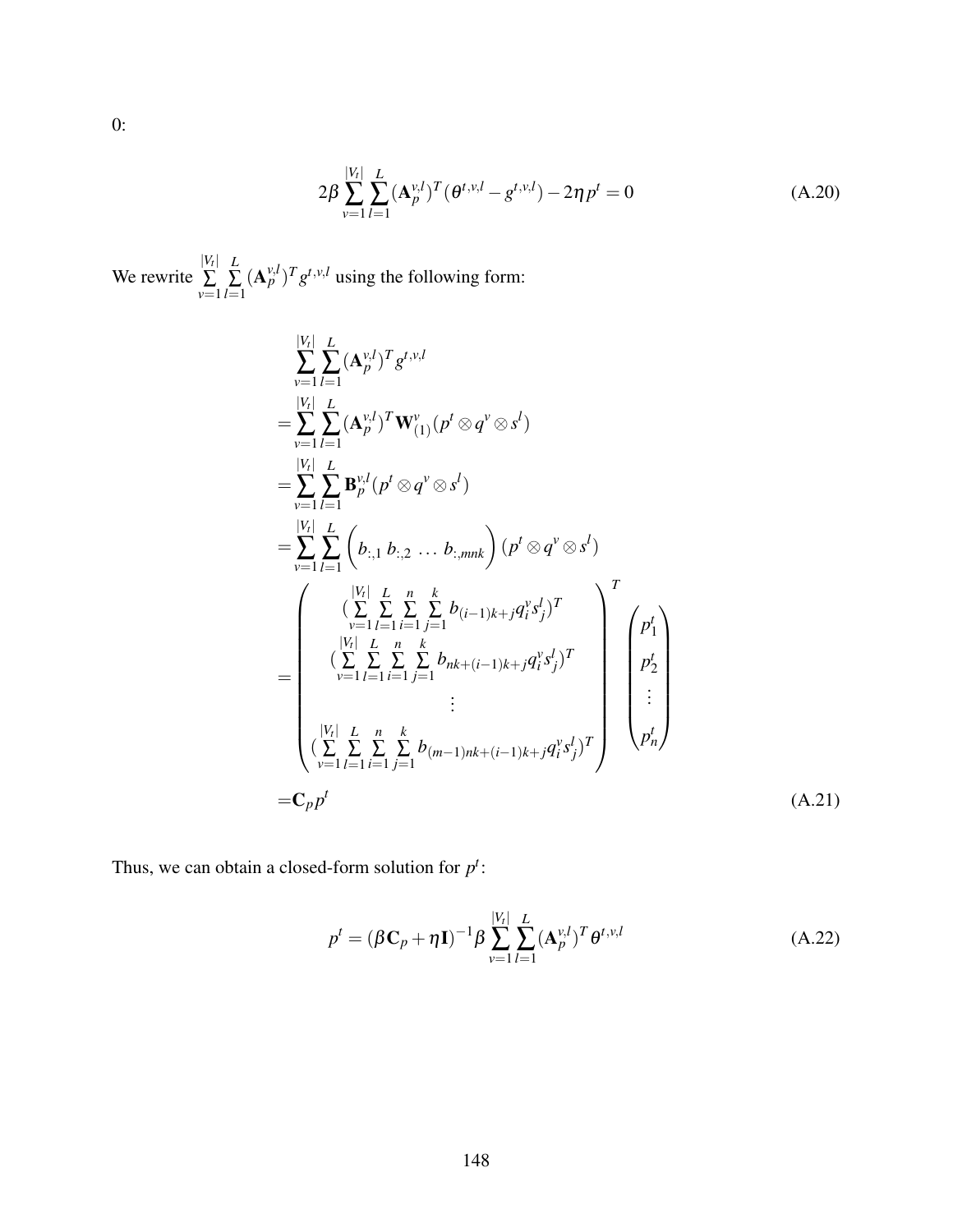### **A.3.2** Optimization for  $q^{\nu}$

Let  $g^{t,v,l} = \mathbf{W}^v_{(1)}(p^t \otimes q^v \otimes s^l)$ , then the objective function for optimizing  $q^v$  is:

<span id="page-162-0"></span>
$$
f = \beta \sum_{\nu=1}^{|V_t|} \sum_{l=1}^L \|\theta^{t,\nu,l} - g^{t,\nu,l}\|_2^2 + \zeta \|q^{\nu}\|_2^2
$$
 (A.23)

First, we give the first partial directive of Equation w.r.t  $q^v$  as follows:

$$
\frac{\partial f}{\partial q^{\nu}} = -2\beta \sum_{\nu=1}^{|V_t|} \sum_{l=1}^{L} \frac{\partial g^{t,\nu,l}}{\partial q^{\nu}} (\theta^{t,\nu,l} - g^{t,\nu,l}) + 2\eta q^{\nu}
$$
\n(A.24)

For  $\frac{\partial g^{t,v,l}}{\partial q^v}$  $\frac{\partial \mathcal{S}^{\prime\prime\prime}}{\partial q^{\nu}}$ , we have:

$$
\frac{\partial g^{t,v,l}}{\partial q^v} = (\mathbf{W} \times_2 (p^t)^T \times_4 (s^l)^T)^T
$$
\n(A.25)

We denote  $W \times_2 (p^t)^T \times_4 (s^t)^T$  as  $A_q^{t,l}$ , substitute it into Equation [A.24,](#page-162-0) and set the equation to 0:

$$
2\beta \sum_{t=1}^{|T_v|} \sum_{l=1}^L (\mathbf{A}_q^{t,l})^T (\theta^{t,v,l} - g^{t,v,l}) - 2\eta q^v = 0
$$
 (A.26)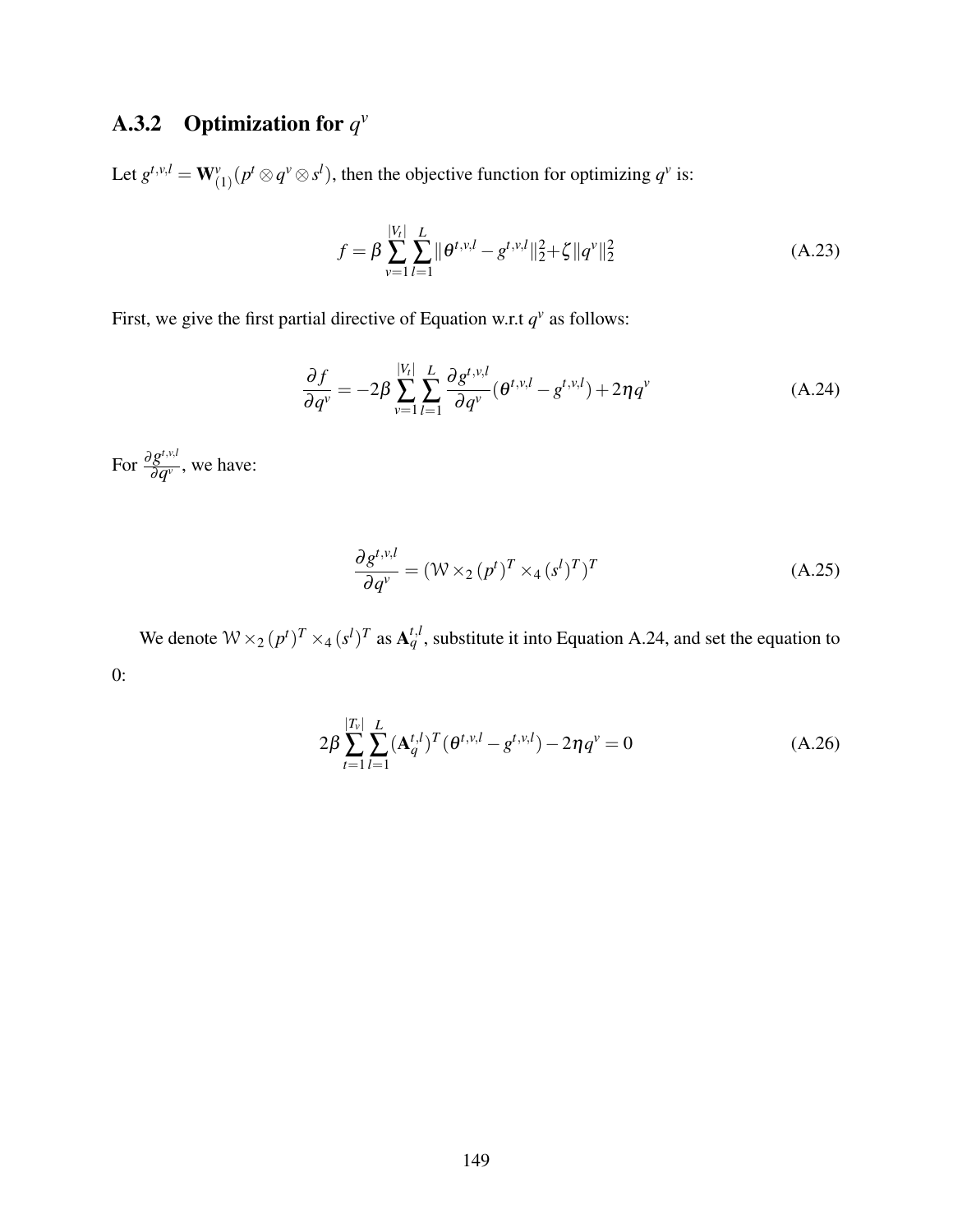We rewrite  $|T_{\nu}|$  $\sum_{t=1}$ *L*  $\sum_{l=1}$  $(\mathbf{A}_q^{t,l})^T g^{t,v,l}$  using the following form:

$$
\sum_{t=1}^{|T_v|} \sum_{l=1}^{L} (\mathbf{A}_q^{t,l})^T g^{t,v,l}
$$
\n
$$
= \sum_{t=1}^{|T_v|} \sum_{l=1}^{L} (\mathbf{A}_q^{t,l})^T \mathbf{W}_{(1)}^v (p^t \otimes q^v \otimes s^l)
$$
\n
$$
= \sum_{t=1}^{|T_v|} \sum_{l=1}^{L} \mathbf{B}_q^{t,l} (p^t \otimes q^v \otimes s^l)
$$
\n
$$
= \sum_{t=1}^{|T_v|} \sum_{l=1}^{L} \left( b_{:,1} b_{:,2} \dots b_{:,mnk} \right) (p^t \otimes q^v \otimes s^l)
$$
\n
$$
= \begin{pmatrix}\n\sum_{t=1}^{|T_v|} \sum_{l=1}^{L} m_k & ( \sum_{l=1}^{|T_v|} \sum_{l=1}^{|T_v|} \sum_{l=1}^{|T_v|} b_{(i-1)nk+j} p_i^t s_j^l)^T \\
\sum_{l=1}^{|T_v|} \sum_{l=1}^{|T_v|} \sum_{l=1}^{|T_v|} \sum_{j=1}^{|T_v|} b_{(i-1)nk+k+j} p_i^t s_j^l)^T \\
\vdots & \vdots \\
\sum_{t=1}^{|T_v|} \sum_{l=1}^{|T_v|} \sum_{l=1}^{|T_v|} \sum_{j=1}^{|T_v|} b_{(i-1)nk+(n-1)k+j} p_i^t s_j^l)^T\n\end{pmatrix}\n\begin{pmatrix}\nq^v \\
q^v \\
q^v \\
q^v \\
q^v \\
q^v\n\end{pmatrix}
$$
\n(A.27)

Thus, we can obtain a closed-form solution for  $q^v$ :

$$
q^{\nu} = (\beta \mathbf{C}_q + \zeta \mathbf{I})^{-1} \beta \sum_{t=1}^{|T_{\nu}|} \sum_{l=1}^{L} (\mathbf{A}_q^{t,l})^T \theta^{t,\nu,l}
$$
(A.28)

### A.3.3 Optimization for *s l*

Let  $g^{t,v,l} = \mathbf{W}^v_{(1)}(p^t \otimes q^v \otimes s^l)$ , then the objective function for optimizing  $s^l$  is:

$$
f = \beta \sum_{\nu=1}^{|V_t|} \sum_{l=1}^L \|\theta^{t,\nu,l} - g^{t,\nu,l}\|_2^2 + \rho \|s^l\|_2^2
$$
 (A.29)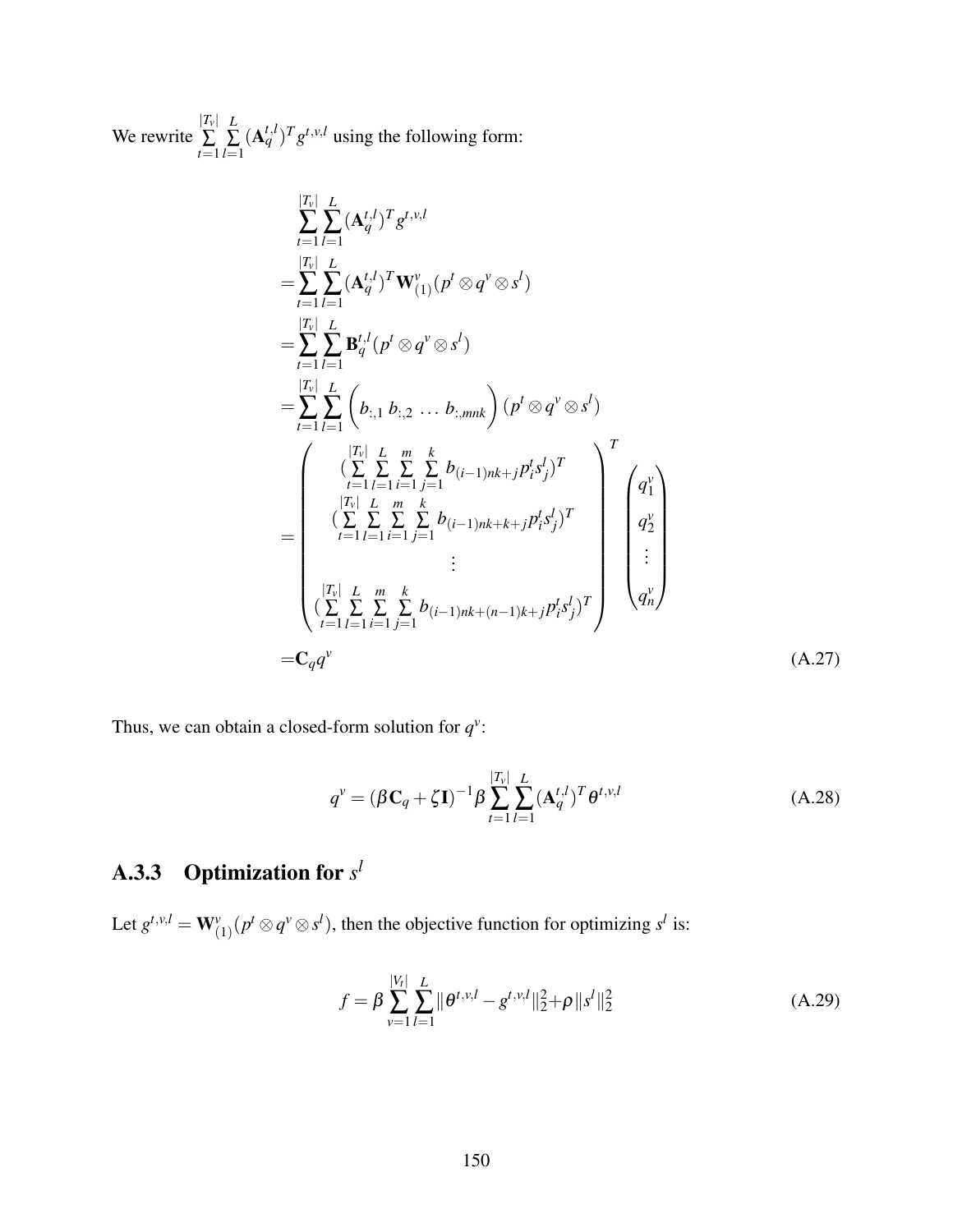First, we give the first partial directive of Equation w.r.t  $s^l$  as follows:

$$
\frac{\partial f}{\partial s^l} = -2\beta \sum_{\nu=1}^{|V_t|} \sum_{l=1}^L \frac{\partial g^{t,\nu,l}}{\partial s^l} (\theta^{t,\nu,l} - g^{t,\nu,l}) + 2\rho s^l \tag{A.30}
$$

Then, for  $\frac{\partial g^{t,v,l}}{\partial s^l}$  $\frac{g}{\partial s^l}$ , we have:

<span id="page-164-0"></span>
$$
\frac{\partial g^{t,v,l}}{\partial s^l} = (\mathcal{W} \times_2 (p^t)^T \times_3 (q^v)^T)^T
$$
\n(A.31)

We denote  $W \times_2 (p^t)^T \times_3 (q^v)^T$  as  $\mathbf{A}_s^{t,v}$ , substitute it into Equation [A.30,](#page-164-0) and set the equation to 0:

$$
2\beta \sum_{t=1}^{T} \sum_{v=1}^{V} (\mathbf{A}_{s}^{t,v})^{T} (\boldsymbol{\theta}^{t,v,l} - g^{t,v,l}) - 2\rho s^{l} = 0
$$
 (A.32)